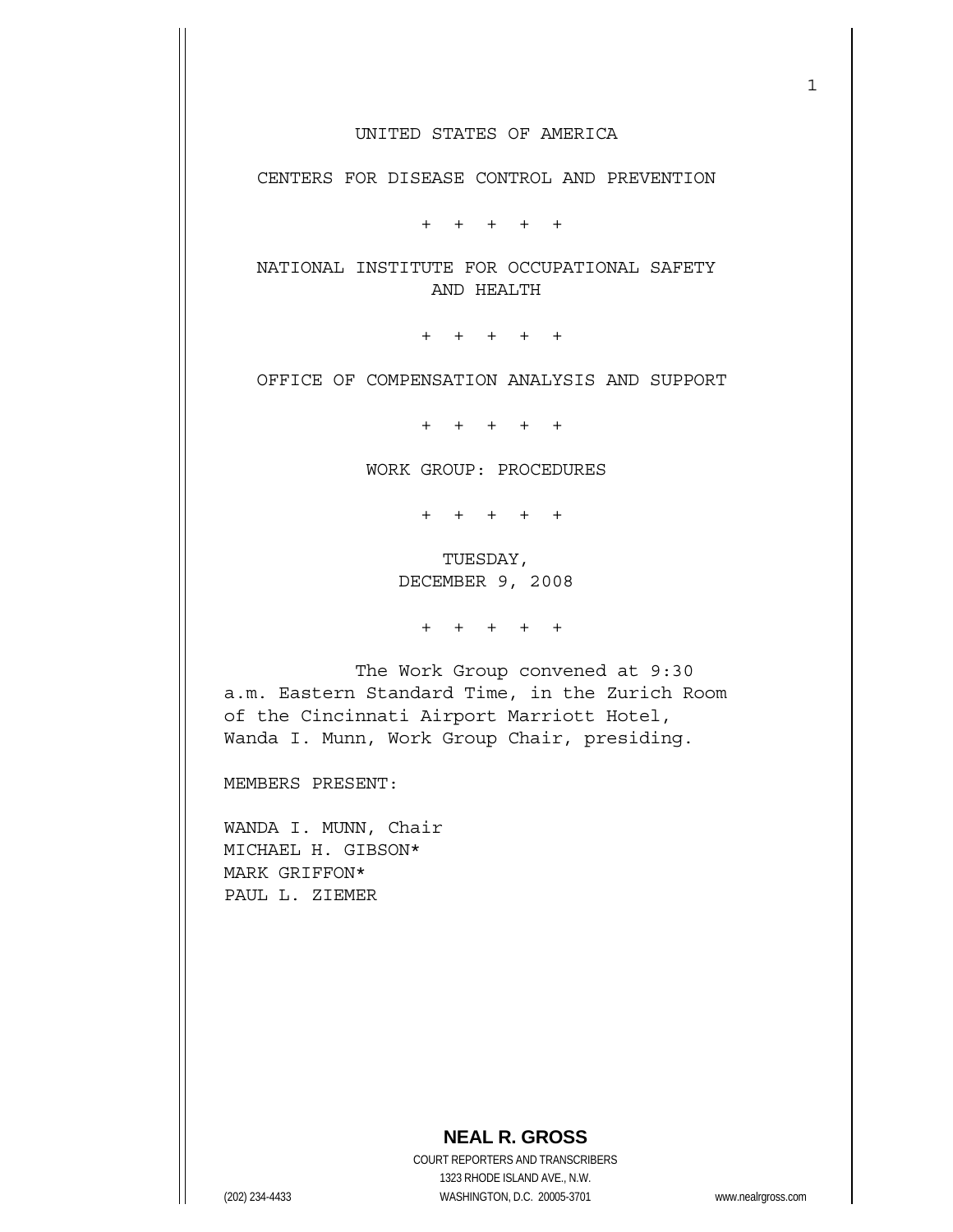ALSO PRESENT:

ISAF AL-NABULSI, DOE\* KATHY BEHLING, SC&A\* ELIZABETH BRACKETT, ORAU LARRY ELLIOTT, OCAS JOE GUIDO, ORAU\* LIZ HOMOKI-TITUS, HHS\* STUART HINNEFELD, OCAS EMILY HOWELL, HHS TED KATZ, Designated Federal Official JEFF KOTSCH, DOL\* PAT KRAPS, ORAU\* ARJUN MAKHIJANI, SC&A\* JOHN MAURO, SC&A STEVE OSTROW, SC&A\* MATT SMITH, ORAU\* SCOTT SIEBERT, ORAU ELYSE THOMAS, ORAU

\*Participating via telephone

## 2

## **NEAL R. GROSS**

 COURT REPORTERS AND TRANSCRIBERS 1323 RHODE ISLAND AVE., N.W. (202) 234-4433 WASHINGTON, D.C. 20005-3701 www.nealrgross.com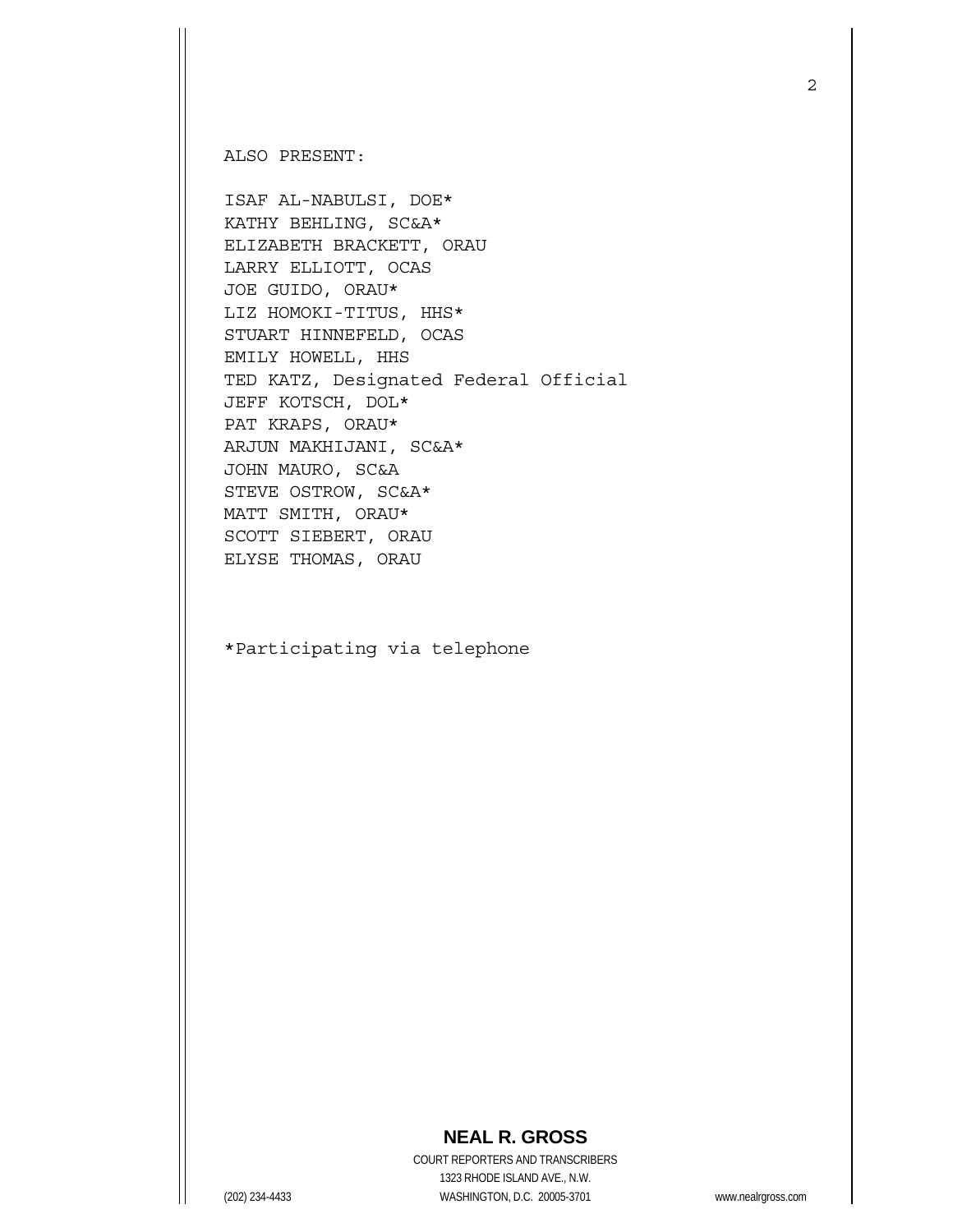## T-A-B-L-E O-F C-O-N-T-E-N-T-S

| Administrative Matters                                               |
|----------------------------------------------------------------------|
| Presentation on Proposed CATI Procedure<br>Larry Elliott. 10         |
| Overview on Comments and Findings on OTIB<br>John Mauro 84           |
| Current Status of Tracking System<br>Nancy Adams. 112                |
| Discussion on Full Database of the Open and<br>In-Progress Items 163 |
| Adjourn                                                              |

## **NEAL R. GROSS**

 COURT REPORTERS AND TRANSCRIBERS 1323 RHODE ISLAND AVE., N.W. (202) 234-4433 WASHINGTON, D.C. 20005-3701 www.nealrgross.com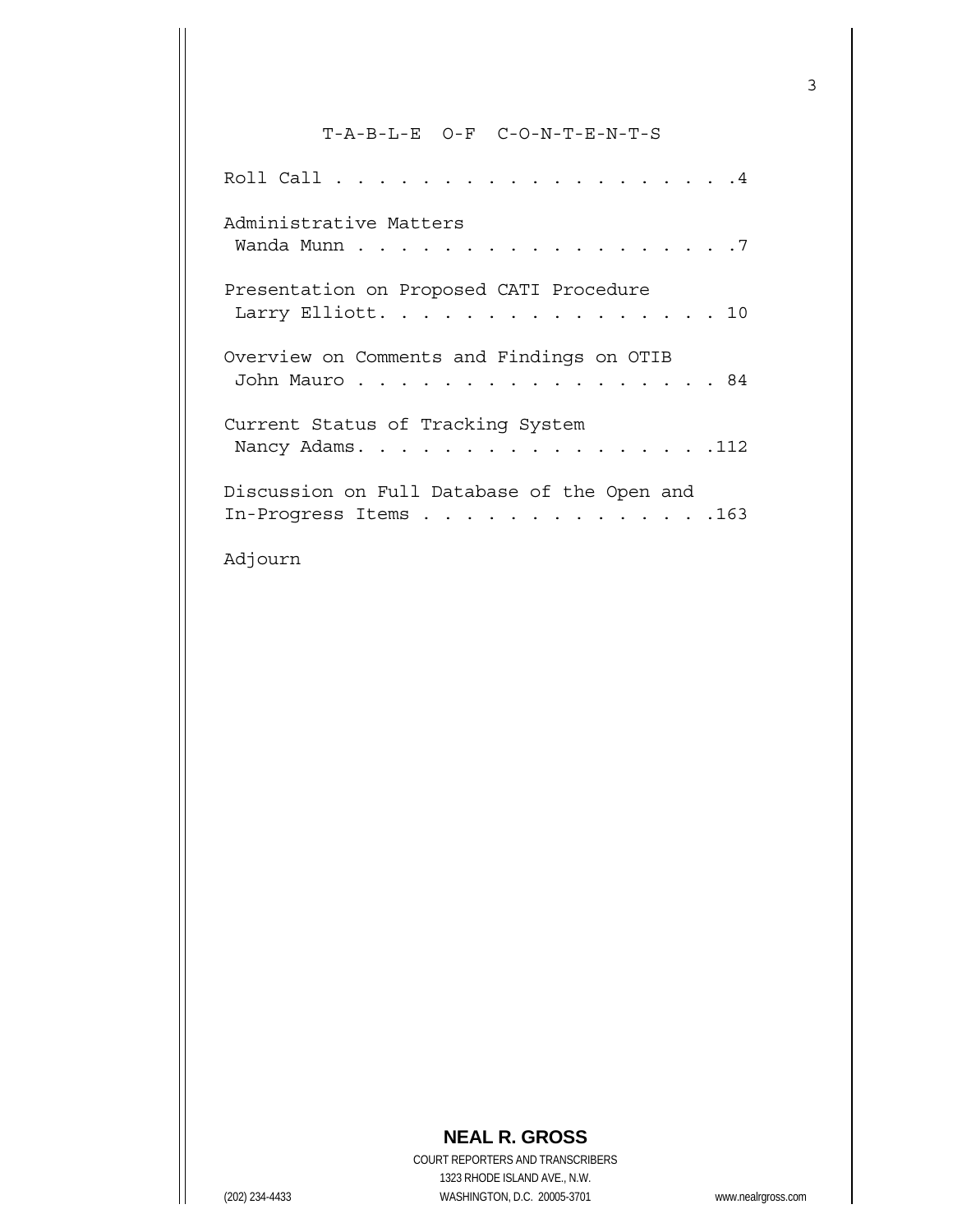|    | 4                                                                   |
|----|---------------------------------------------------------------------|
| 1  | $P-R-O-C-E-E-D-I-N-G-S$                                             |
| 2  | 9:35 a.m.                                                           |
| 3  | MR. KATZ: Good morning to the                                       |
| 4  | folks on the phone. This is Ted Katz. I'm                           |
| 5  | the acting designated federal official for the                      |
| 6  | Advisory Board on Radiation Worker Health, and                      |
| 7  | this is the procedures working group and we're                      |
| 8  | about to get started.                                               |
| 9  | We're going to begin with roll                                      |
| 10 | call with board members in the room, please,                        |
| 11 | starting with the chair.                                            |
| 12 | CHAIR MUNN: Ms. Wanda Munn, board                                   |
| 13 | member and chair of Procedures Working Group.                       |
| 14 | Paul Ziemer, board<br>MEMBER ZIEMER:                                |
| 15 | member.                                                             |
| 16 | MR. KATZ: And then on the                                           |
| 17 | telephone?                                                          |
| 18 | MEMBER GRIFFON: Mark Griffon,                                       |
| 19 | board member.                                                       |
| 20 | MR. KATZ: Welcome, Mark.                                            |
| 21 | MEMBER GRIFFON:<br>Thanks.                                          |
| 22 | MEMBER GIBSON: Mike Gibson, board                                   |
|    | <b>NEAL R. GROSS</b><br>COURT REPORTERS AND TRANSCRIBERS            |
|    | 1323 RHODE ISLAND AVE., N.W.                                        |
|    | (202) 234-4433<br>WASHINGTON, D.C. 20005-3701<br>www.nealrgross.com |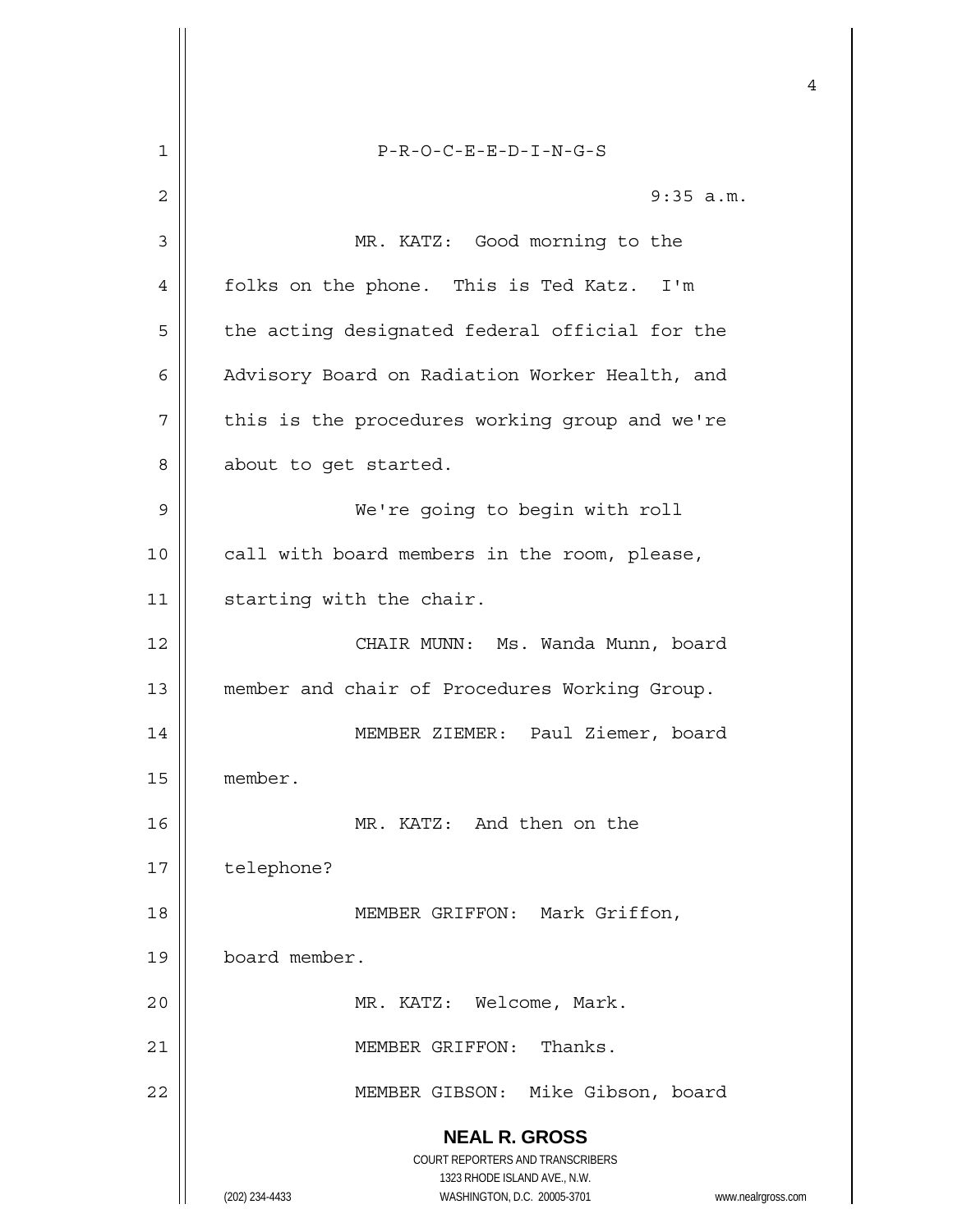**NEAL R. GROSS** COURT REPORTERS AND TRANSCRIBERS 1323 RHODE ISLAND AVE., N.W. (202) 234-4433 WASHINGTON, D.C. 20005-3701 www.nealrgross.com  $\sim$  5 1 member. 2 MR. KATZ: Okay. Bob Presley, are 3 | you there? No, and then in the room, starting 4 | with the NIOSH ORAU Team. 5 MR. ELLIOTT: Larry Elliott, 6 director of NIOSH's Office of Compensation 7 | Analysis and Support. 8 || MR. HINNEFELD: Stu Hinnefeld, 9 | chemical program manager for OCAS. 10 MS. THOMAS: Elyse Thomas, ORAU 11 Team. 12 || MR. SIEBERT: Scott Siebert, ORAU  $13$  | Team. 14 || MS. BRACKETT: Liz Brackett, ORAU  $15$  | Team. 16 MR. KATZ: Okay. And then NIOSH 17 | ORAU Team on the telephone? 18 MR. GUIDO: Joe Guido, ORAU Team. 19 MR. SMITH: Matthew Smith, ORAU  $20$   $\parallel$  Team. 21 | MR. KATZ: Okay. And then SC&A in 22 the room?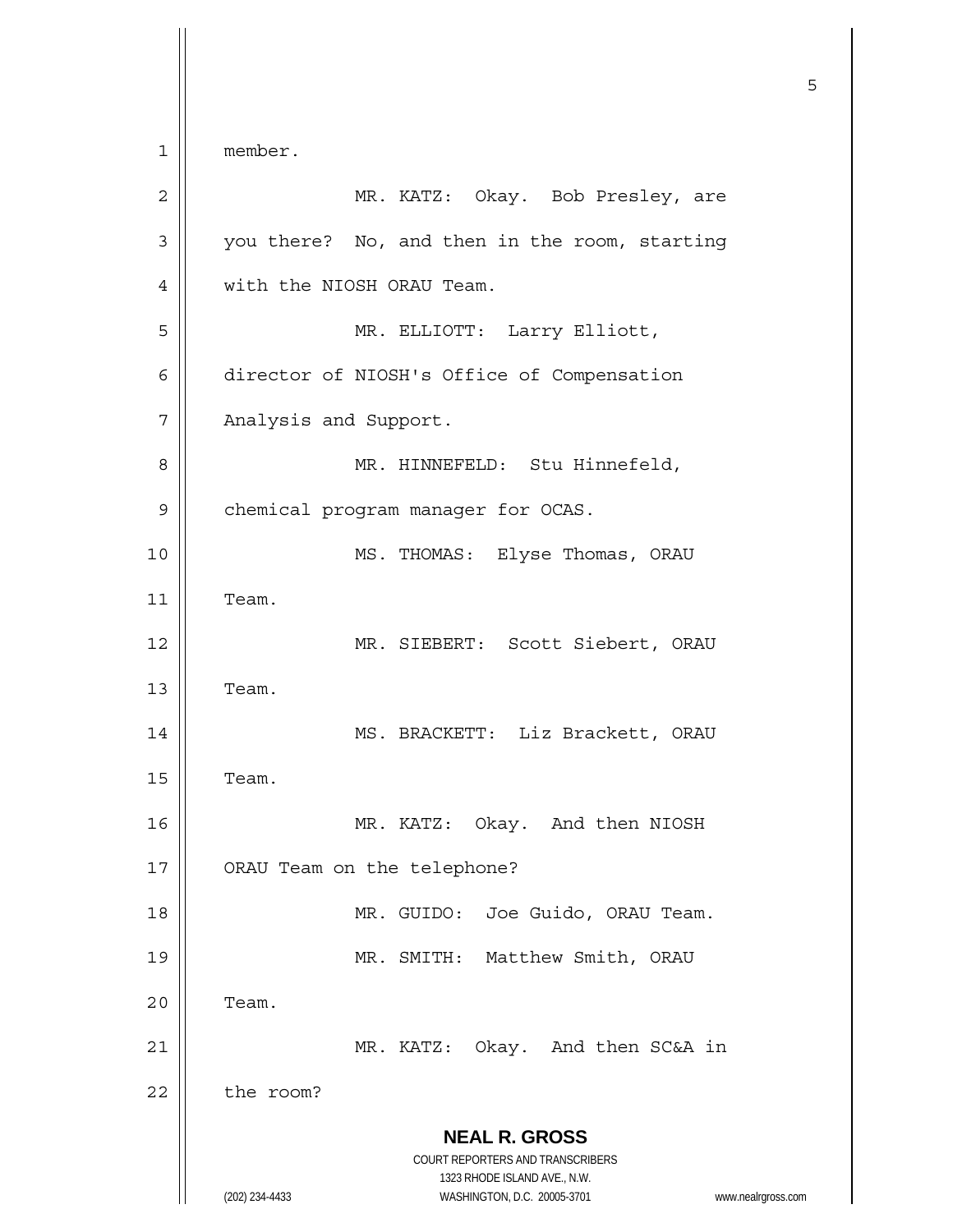|                |                                                                                          | 6 |
|----------------|------------------------------------------------------------------------------------------|---|
| 1              | DR. MAURO: John Mauro, SC&A.                                                             |   |
| $\overline{c}$ | MR. MARSCHKE: Steve Marschke,                                                            |   |
| 3              | SC&A.                                                                                    |   |
| 4              | MR. KATZ: And on the telephone?                                                          |   |
| 5              | MR. OSTROW: Steve Ostrow, SC&A.                                                          |   |
| 6              | MR. KATZ: Welcome, Steve.                                                                |   |
| 7              | MS. BEHLING: Kathy Behling, SC&A.                                                        |   |
| 8              | MR. KATZ: Welcome, Kathy.                                                                |   |
| 9              | All right. And then other federal                                                        |   |
| 10             | employees in the room?                                                                   |   |
| 11             | MS. ADAMS: Nancy Adams.                                                                  |   |
| 12             | MS. HOWELL: Emily Howell, HHS.                                                           |   |
| 13             | MR. KATZ: And on the telephone?                                                          |   |
| 14             | MS. HOMOKI-TITUS: Liz Homoki-                                                            |   |
| 15             | Titus with HHS.                                                                          |   |
| 16             | MR. KATZ: Welcome, Liz.                                                                  |   |
| 17             | MR. KOTSCH: Jeff Kotsch with                                                             |   |
| 18             | Labor.                                                                                   |   |
| 19             | MR. KATZ: Welcome, Jeff.                                                                 |   |
| 20             | MS. AL-NABULSI: Isaf Al-Nabulsi,                                                         |   |
| 21             | DOE.                                                                                     |   |
| 22             | MR. KATZ: Any more?                                                                      |   |
|                | <b>NEAL R. GROSS</b><br>COURT REPORTERS AND TRANSCRIBERS<br>1323 RHODE ISLAND AVE., N.W. |   |
|                | WASHINGTON, D.C. 20005-3701<br>(202) 234-4433<br>www.nealrgross.com                      |   |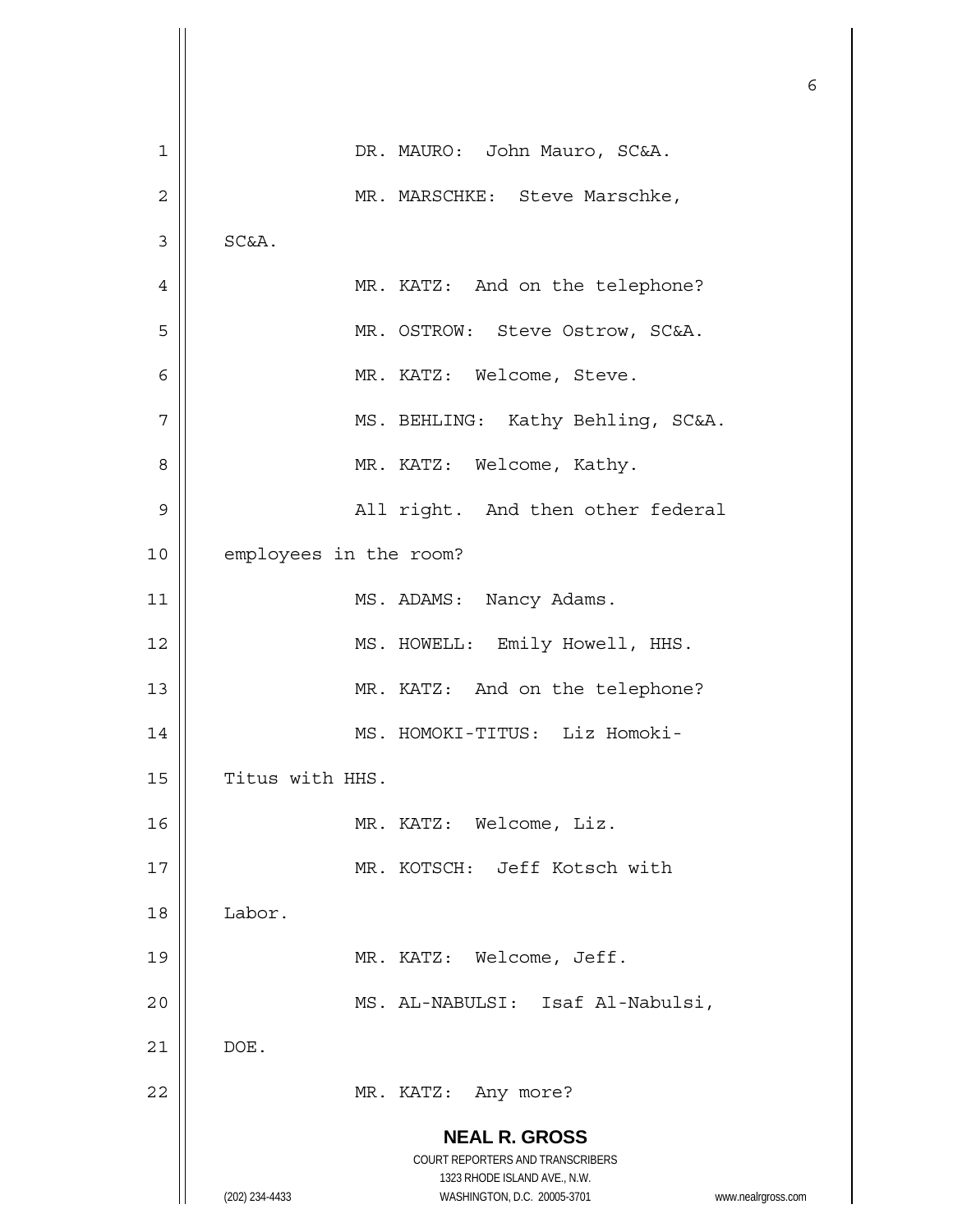|    |                                                | 7 |
|----|------------------------------------------------|---|
| 1  | Okay. And then any members of the              |   |
| 2  | public on the telephone or representatives of  |   |
| 3  | Congressional offices?                         |   |
| 4  | Okay. Thank you. Then just a                   |   |
| 5  | note for everyone on the phone, please mute    |   |
| 6  | your phones when you're not speaking or use *6 |   |
| 7  | if you don't have a mute button. And please    |   |
| 8  | do not put us on hold. Hang up and dial back   |   |
| 9  | in if you need to leave for a piece. Thank     |   |
| 10 | you very much.                                 |   |
| 11 | And it's all yours, Wanda.                     |   |
| 12 | CHAIR MUNN: Thank you, Ted.                    |   |
| 13 | There are several administrative               |   |
| 14 | items that it would be wise for us to address  |   |
| 15 | before we undertake our procedures issues      |   |
| 16 | tracking process, which we're prepared to do   |   |
| 17 | all electronically this time, I trust. We've   |   |
| 18 | had quite a few additions to the matrix since  |   |
| 19 | our last meeting and we hope we'll be able to  |   |
| 20 | close out several items as we go through them. |   |
| 21 | It's my expectation when we get to that point  |   |
| 22 | that we would be looking only at open or in-   |   |
|    | <b>NEAL R. GROSS</b>                           |   |

 COURT REPORTERS AND TRANSCRIBERS 1323 RHODE ISLAND AVE., N.W. (202) 234-4433 WASHINGTON, D.C. 20005-3701 www.nealrgross.com

 $\mathbf{\mathsf{I}}$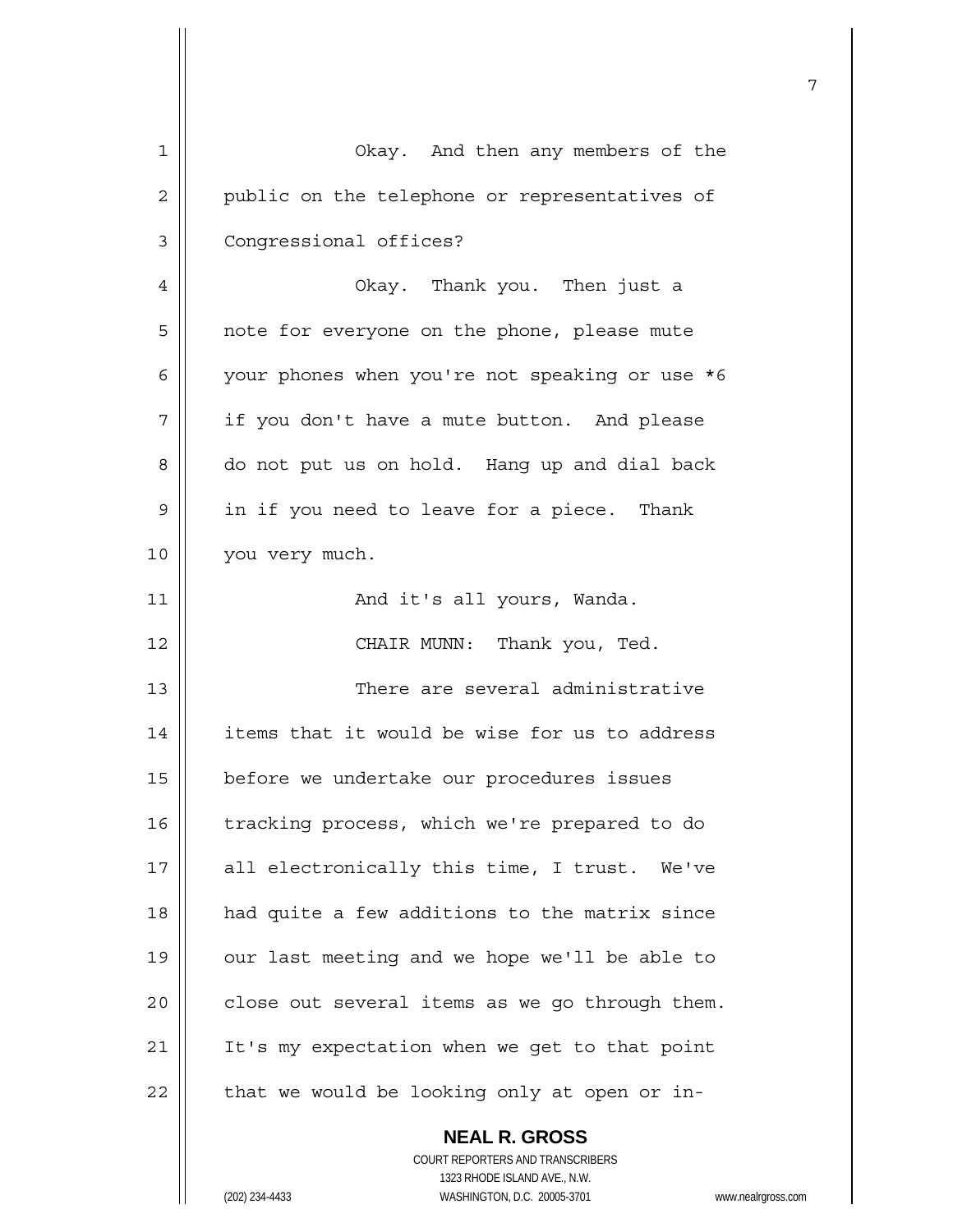1 | abeyance material and will not be running  $2 \parallel$  through the entire database when we start that 3 | portion of our deliberations. 4 || The first thing I'd like for us to  $5 \parallel$  address is the letter that I assume all of you  $6$  | have that has been proposed to the director of 7 | NIOSH on the issue of establishing this work 8 | group as a subcommittee. Our charter has 9 | lasted much longer and is obviously going to

10 || continue for some time, which is not the 11 | official description of a good work group. So  $12$  | this issue of whether or not to propose this 13 || group as a subcommittee has been around for  $14$  | several months. The draft letter is now in 15 | circulation.

16 || Ted, do you have any additional 17 | information with regard to status? 18 || MR. KATZ: Yes, the memo has gone 19 | forward for the NIOSH Director's signature and 20 || it will go up the pike from there. So that 21  $\parallel$  should occur. The next time we have a 22 | meeting, we should be a subcommittee.

> **NEAL R. GROSS** COURT REPORTERS AND TRANSCRIBERS 1323 RHODE ISLAND AVE., N.W. (202) 234-4433 WASHINGTON, D.C. 20005-3701 www.nealrgross.com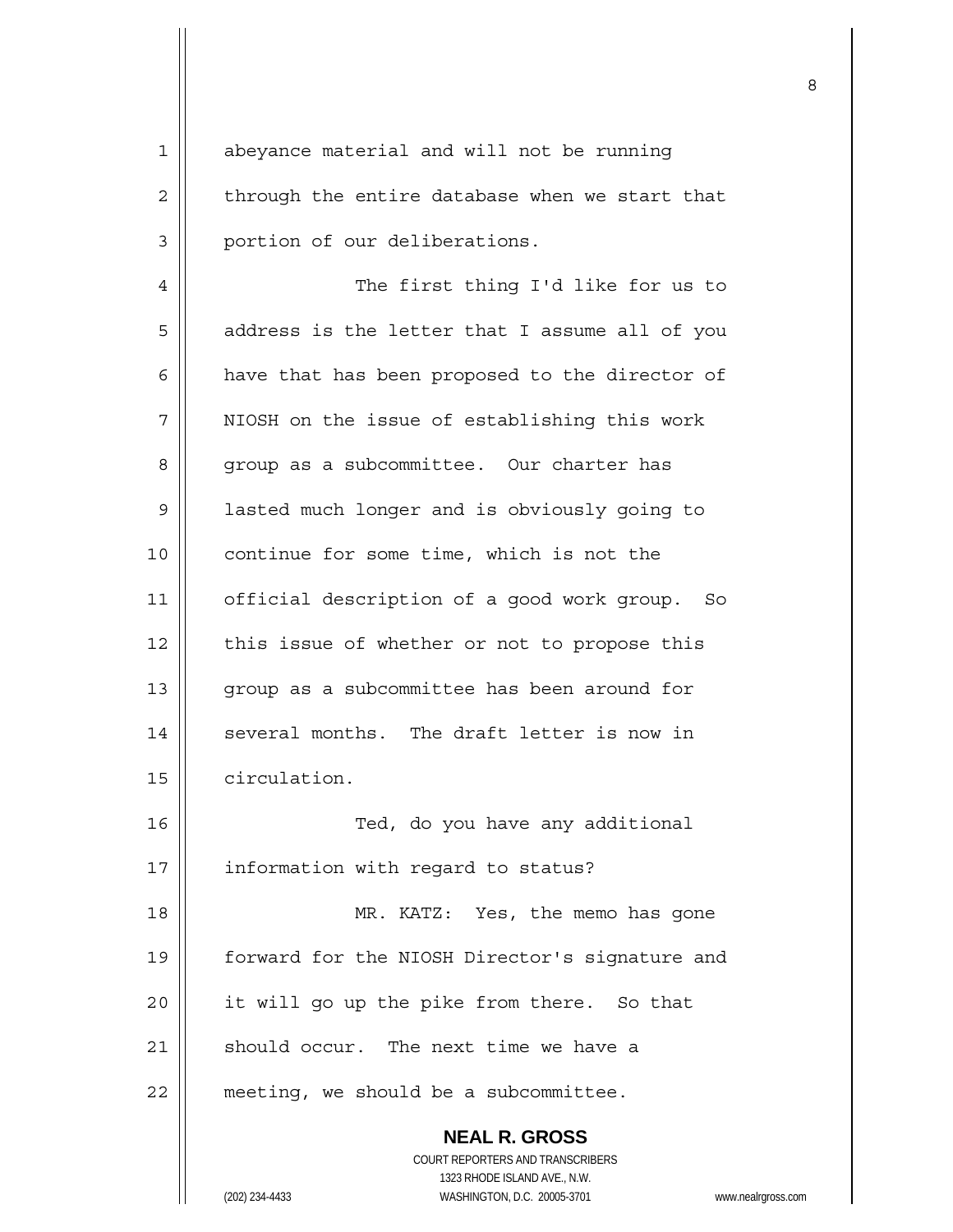| $\mathbf 1$ | CHAIR MUNN: Thank you. I                                            |
|-------------|---------------------------------------------------------------------|
| 2           | appreciate that. All of us who are members of                       |
| 3           | the work group and who support the work group                       |
| 4           | need to be aware of the fact that this will                         |
| 5           | change our modus of operation a little bit.                         |
| 6           | Being a subcommittee requires more advanced                         |
| 7           | notice, Federal Register notice and a                               |
| 8           | significant period of time prior to -- I                            |
| $\mathsf 9$ | believe it's 30 days, isn't it --                                   |
| 10          | MR. KATZ: That's correct.                                           |
| 11          | CHAIR MUNN: -- prior to our                                         |
| 12          | actual meeting. So although we've had                               |
| 13          | considerable flexibility to this point                              |
|             |                                                                     |
| 14          | regarding when and how we call our meetings,                        |
| 15          | we're not going to have quite that much                             |
| 16          | latitude in the future. So please bear that                         |
| 17          | in mind. As we reach these discussions, we'll                       |
| 18          | be talking about our next meeting. That will                        |
| 19          | probably become increasingly important for us                       |
| 20          | to do well in advance effective, probably as                        |
| 21          | Ted points out, with our next meeting.                              |
| 22          | That being said, is there anyone                                    |
|             | <b>NEAL R. GROSS</b>                                                |
|             | COURT REPORTERS AND TRANSCRIBERS                                    |
|             | 1323 RHODE ISLAND AVE., N.W.                                        |
|             | (202) 234-4433<br>WASHINGTON, D.C. 20005-3701<br>www.nealrgross.com |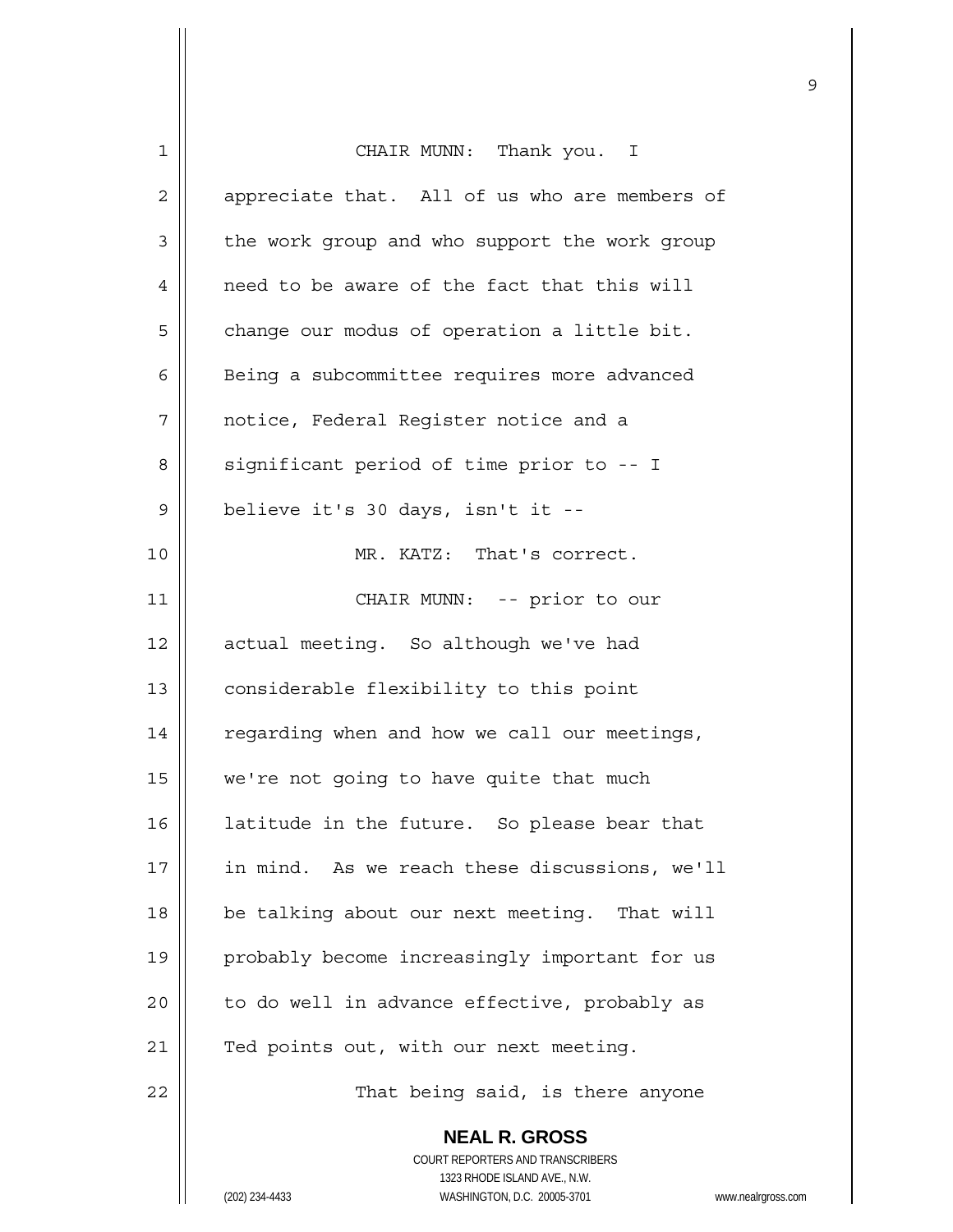| $\mathbf 1$    | who has any question or any outstanding                                 |
|----------------|-------------------------------------------------------------------------|
| 2              | misunderstandings with regard to this                                   |
| 3              | potential change in our status?                                         |
| $\overline{4}$ | If not, then let's move on to the                                       |
| 5              | second item which we should address. I trust                            |
| 6              | that most of the people in the room, if not                             |
| 7              | everyone, has received the email that I sent                            |
| 8              | on the eighth with respect to our concern with                          |
| 9              | the new proposed CATI procedure that's in                               |
| 10             | place before us.                                                        |
| 11             | Larry Elliott has asked to be able                                      |
| 12             | to present that information to us. And since                            |
| 13             | I anticipate there will be a number of                                  |
| 14             | comments, you may want to pull that up on your                          |
| 15             | screen if you have it available to you.                                 |
| 16             | Larry?                                                                  |
| 17             | MR. ELLIOTT: Thank you, Madam                                           |
| 18             | Chair. I appreciate the opportunity here to                             |
| 19             | try to introduce to the working group this                              |
| 20             | survey instrument, the computer-assisted                                |
| 21             | interview has a questionnaire associated with                           |
| 22             | it, actually two questionnaires. One used for                           |
|                | <b>NEAL R. GROSS</b>                                                    |
|                | <b>COURT REPORTERS AND TRANSCRIBERS</b><br>1323 RHODE ISLAND AVE., N.W. |
|                | WASHINGTON, D.C. 20005-3701<br>(202) 234-4433<br>www.nealrgross.com     |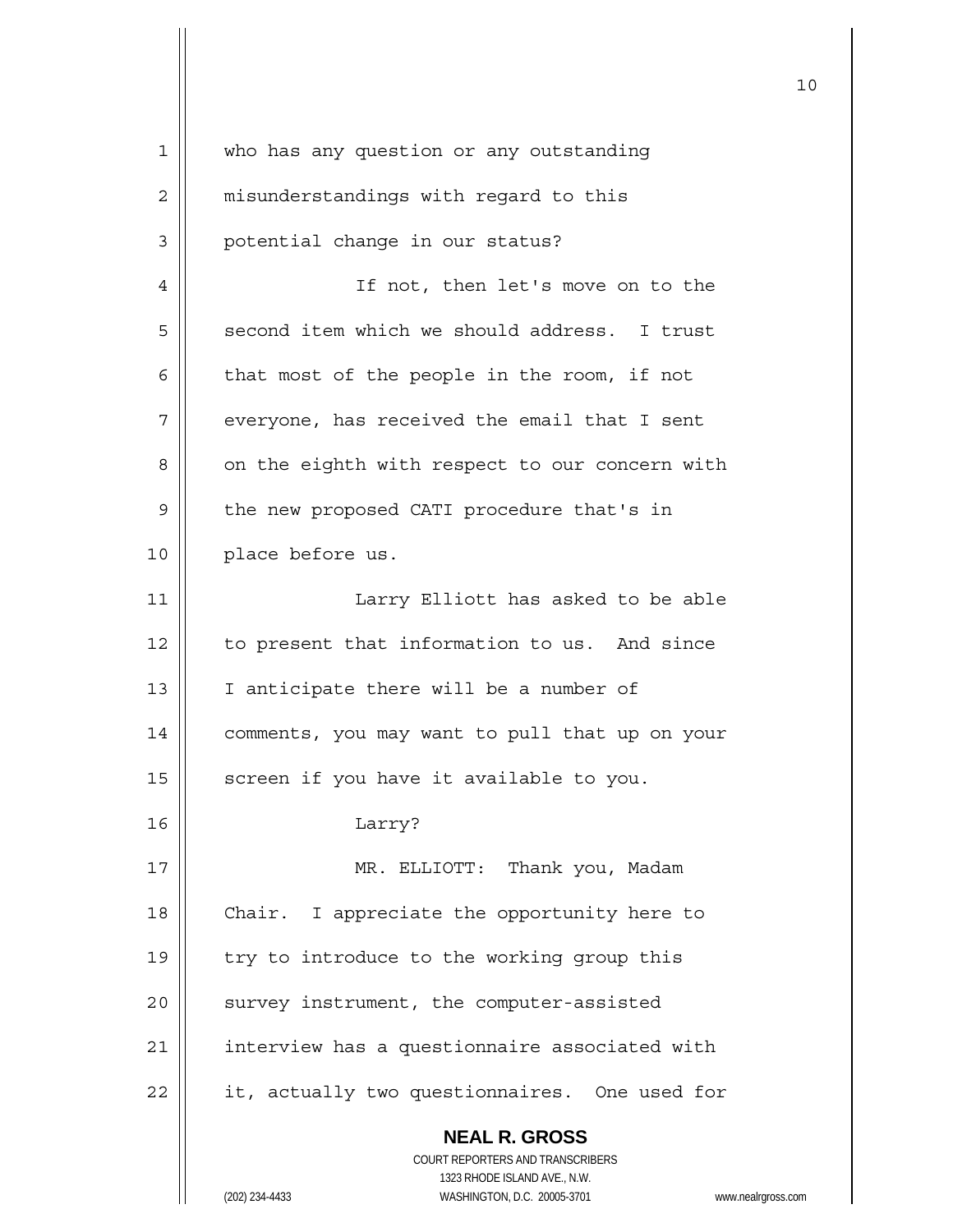| $\mathbf 1$    | Energy employees to capture as best we can                          |
|----------------|---------------------------------------------------------------------|
| $\overline{2}$ | their experience in working in the facilities                       |
| 3              | where they were, and another questionnaire                          |
| 4              | that attempts to obtain any relevant                                |
| 5              | information from a survivor that might be                           |
| 6              | useful for dose reconstruction purposes.                            |
| 7              | What we have provided to the                                        |
| 8              | working group, and I believe also to the full                       |
| 9              | Board, is a copy or copies of modified                              |
| 10             | questionnaires based upon input that we have                        |
| 11             | gained about these documents, these survey                          |
| 12             | instruments. And this input has come from not                       |
| 13             | only, of course, the Board and this work                            |
| 14             | group, and the Sanford Cohen and Associates                         |
| 15             | review of PROC-90, Procedure 90, but it also                        |
| 16             | comes from claimants themselves talking to us                       |
| 17             | about the process. And it comes from public                         |
| 18             | meetings and inquiries and scrutiny that is                         |
| 19             | given to the program and GAO reviews to just                        |
| 20             | our own internal assessments.                                       |
| 21             | And so the draft questionnaires                                     |
| 22             | that we have before you today reflect things                        |
|                | <b>NEAL R. GROSS</b><br>COURT REPORTERS AND TRANSCRIBERS            |
|                | 1323 RHODE ISLAND AVE., N.W.                                        |
|                | WASHINGTON, D.C. 20005-3701<br>(202) 234-4433<br>www.nealrgross.com |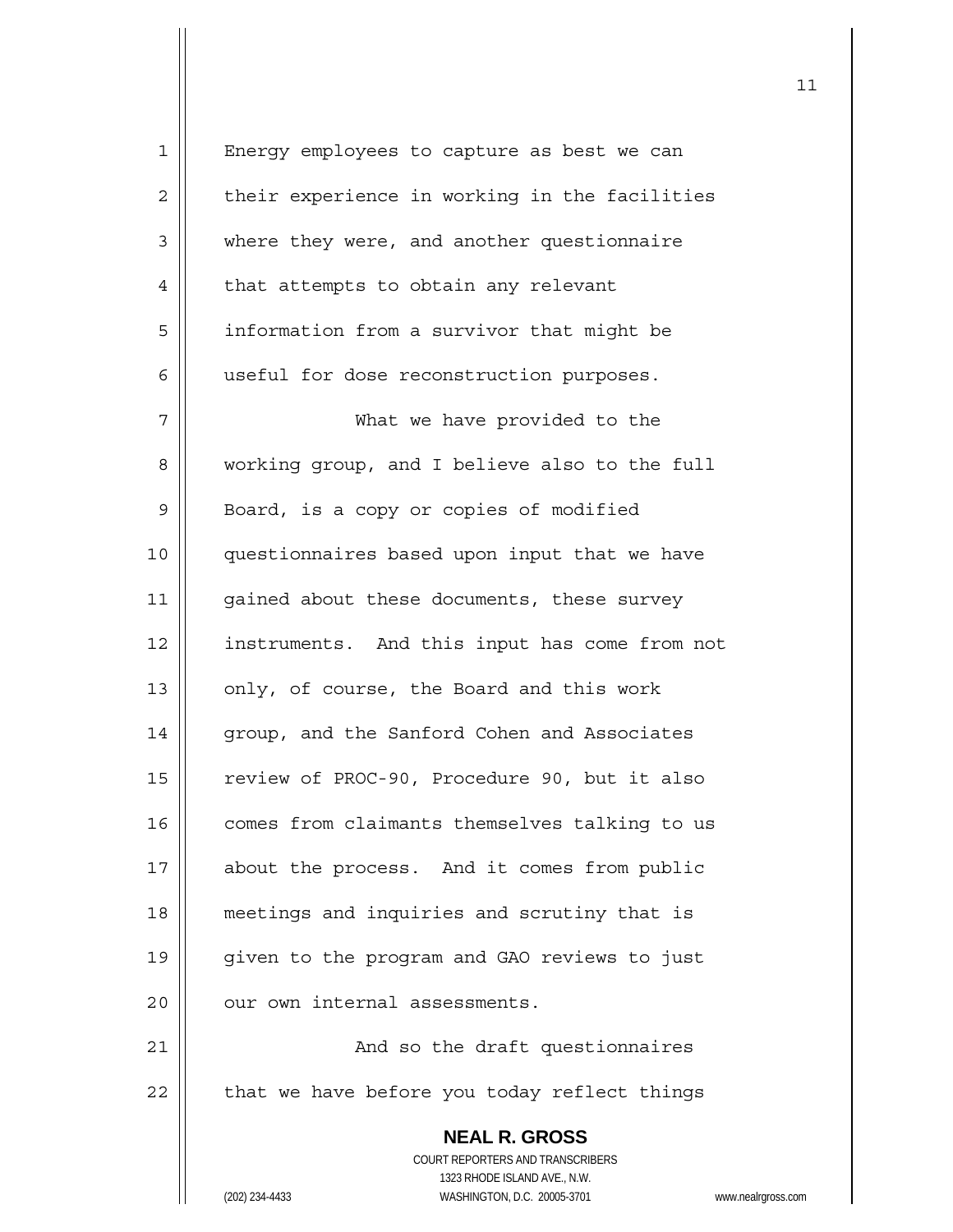| $\mathbf 1$ | that we have heard, changes that we made based           |
|-------------|----------------------------------------------------------|
| 2           | upon our consideration of all of that input.             |
| 3           | There are certain things that we didn't accept           |
| 4           | that were provided as comments or suggestions,           |
| 5           | of course, and certainly I'm sure you all want           |
| 6           | to examine that.                                         |
| 7           | But I think there's a bigger                             |
| 8           | question here in my mind right now, and I want           |
| 9           | to lay out a time line for you because there's           |
| 10          | been a question raised as to whether the Board           |
| 11          | has an opportunity to input into this process            |
| 12          | that we are engaged in right now with the                |
| 13          | Office of Management and Budget, and that is             |
| 14          | a renewal of the authority to use these                  |
| 15          | instruments in this program. We have to go               |
| 16          | through this every so often. I believe this              |
| 17          | is the second time that we have sent up a                |
| 18          | request for renewal to use these instruments.            |
| 19          | We are at the end of the current                         |
| 20          | expiration date of the current instruments and           |
| 21          | this renewal package has to go into this                 |
| 22          | process and we are actually late in getting it           |
|             | <b>NEAL R. GROSS</b><br>COURT REPORTERS AND TRANSCRIBERS |
|             | 1323 RHODE ISLAND AVE., N.W.                             |
|             | (202) 234-4433<br>WASHINGTON, D.C. 20005-3701<br>WWW.ne  |

(202) 234-4433 WASHINGTON, D.C. 20005-3701 www.nealrgross.com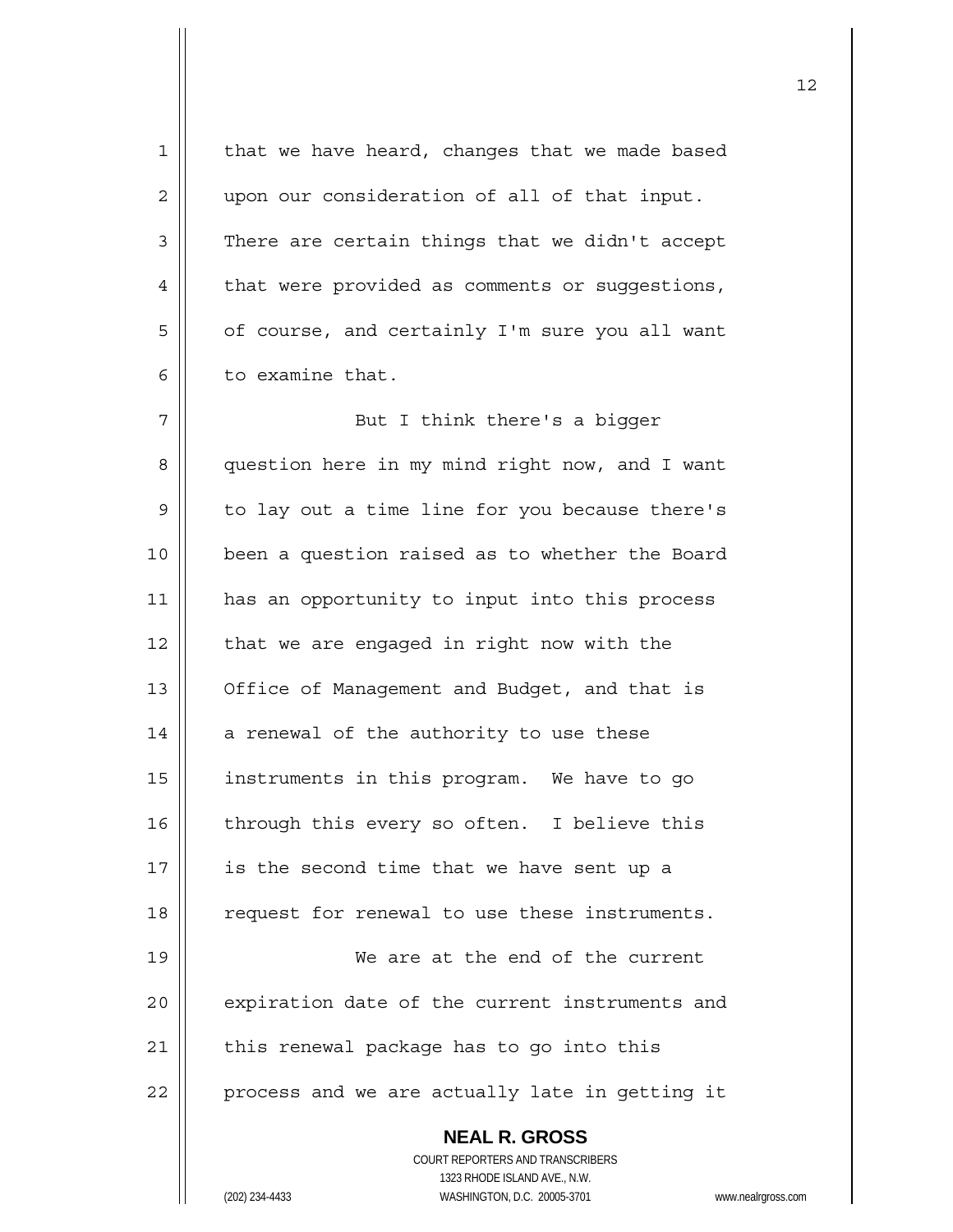| 1  | in. So while it's in to OMB for review and                          |
|----|---------------------------------------------------------------------|
| 2  | comment, there will also be an opportunity for                      |
| 3  | a public comment period on what we propose to                       |
| 4  | use to replace the current instrument. So                           |
| 5  | it's a 60-day window of opportunity for                             |
| 6  | anybody in the public to submit a request to                        |
| 7  | see the instruments. The instruments are not                        |
| 8  | typically provided within a Federal Register                        |
| 9  | notice. Okay? And at the end of that period                         |
| 10 | of public comment and input opportunity, we                         |
| 11 | would have to sit down and, you know, reflect                       |
| 12 | upon all of that and modify the documents as                        |
| 13 | we think appropriate.                                               |
| 14 | MEMBER GRIFFON: Larry, I'm sorry                                    |
| 15 | to interrupt. Did you say this is the second                        |
| 16 | time you've had to do renewal? Because I've                         |
| 17 | been confused whether this is the third                             |
| 18 | version of the questionnaire or is this the                         |
| 19 | first revision of the questionnaire.                                |
| 20 | MR. ELLIOTT: I believe that this                                    |
| 21 | will be the third version.                                          |
| 22 | MEMBER GRIFFON: Third version?                                      |
|    | <b>NEAL R. GROSS</b>                                                |
|    | COURT REPORTERS AND TRANSCRIBERS                                    |
|    | 1323 RHODE ISLAND AVE., N.W.                                        |
|    | (202) 234-4433<br>WASHINGTON, D.C. 20005-3701<br>www.nealrgross.com |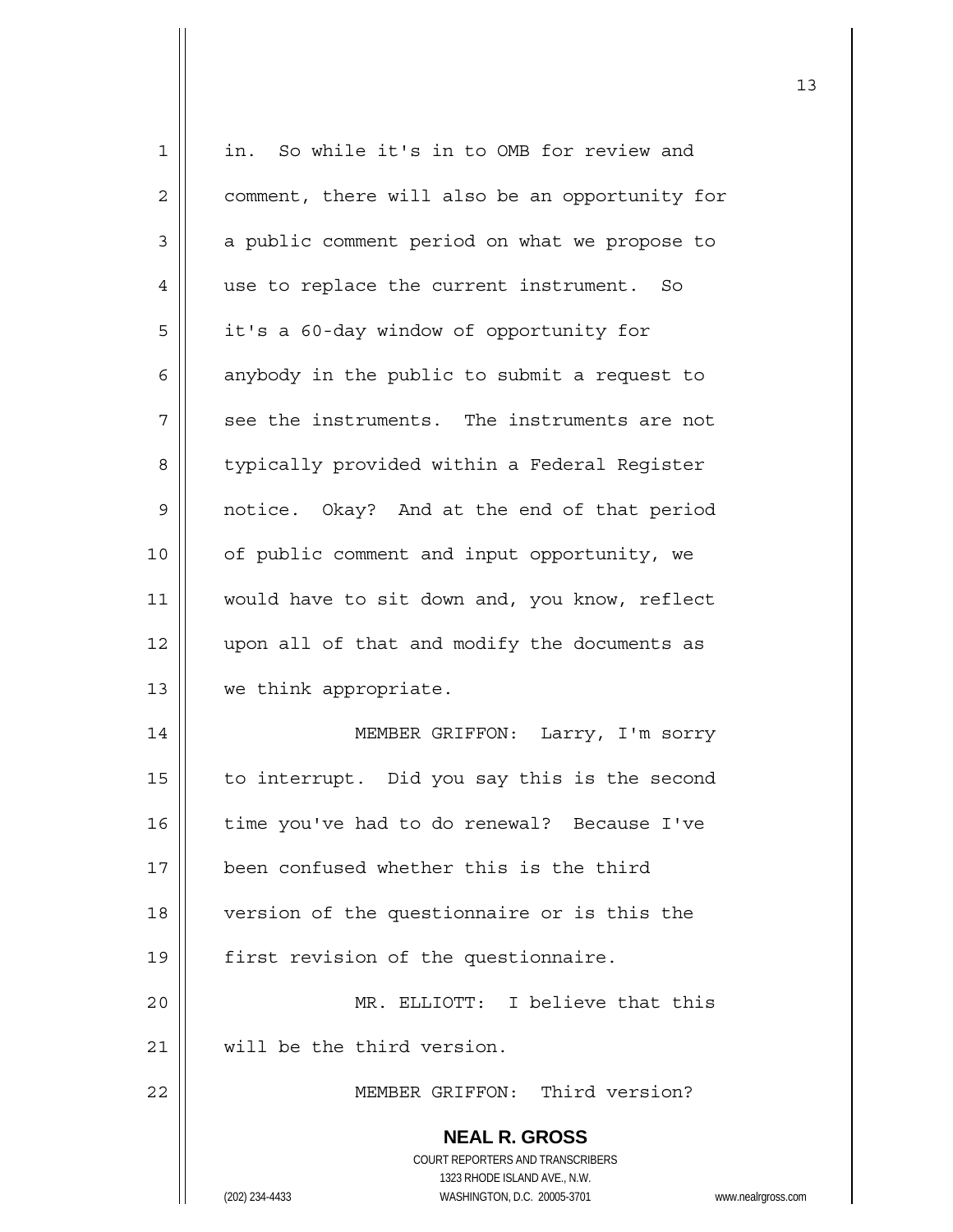| Okay. I've heard different information on<br>1<br>that.<br>2<br>3<br>MR. ELLIOTT: We had original<br>version. We submitted a renewal application<br>4<br>5<br>and this is the second renewal application |
|----------------------------------------------------------------------------------------------------------------------------------------------------------------------------------------------------------|
|                                                                                                                                                                                                          |
|                                                                                                                                                                                                          |
|                                                                                                                                                                                                          |
|                                                                                                                                                                                                          |
|                                                                                                                                                                                                          |
| 6<br>that we're going to submit. Now how many do                                                                                                                                                         |
| we count there?<br>7                                                                                                                                                                                     |
| 8<br>CHAIR MUNN: The real question, I                                                                                                                                                                    |
| think, is was the second one, is the current<br>9                                                                                                                                                        |
| 10<br>form that's being used today as we sit here                                                                                                                                                        |
| 11<br>the same as the original form?                                                                                                                                                                     |
| MR. ELLIOTT: It's slightly<br>12                                                                                                                                                                         |
| modified in the second renewal, or in the<br>13                                                                                                                                                          |
| 14<br>first renewal. And the first renewal is                                                                                                                                                            |
| slightly modified.<br>15                                                                                                                                                                                 |
| CHAIR MUNN: I didn't remember the<br>16                                                                                                                                                                  |
| 17                                                                                                                                                                                                       |
| MR. ELLIOTT: Very slightly. It<br>18                                                                                                                                                                     |
| is modified, and I can't point distinctly<br>19                                                                                                                                                          |
| right now to where it was modified, but it was<br>20                                                                                                                                                     |
| based upon a change that ORAU suggested to us<br>21                                                                                                                                                      |
| and we agreed to make at that point in time.<br>22                                                                                                                                                       |
| <b>NEAL R. GROSS</b>                                                                                                                                                                                     |
| <b>COURT REPORTERS AND TRANSCRIBERS</b><br>1323 RHODE ISLAND AVE., N.W.                                                                                                                                  |
| WASHINGTON, D.C. 20005-3701<br>(202) 234-4433<br>www.nealrgross.com                                                                                                                                      |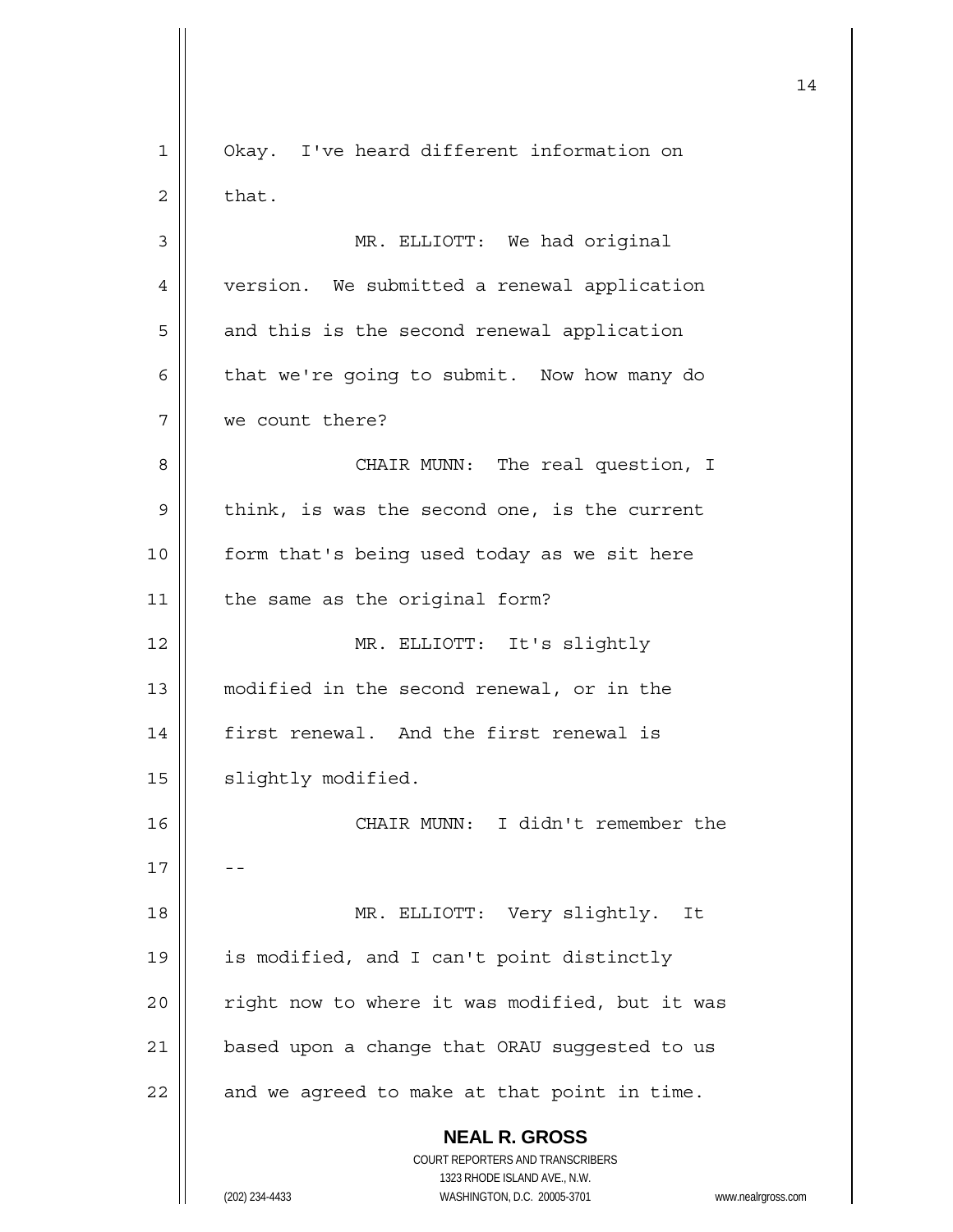| 1  | CHAIR MUNN: I recall that we were                                   |
|----|---------------------------------------------------------------------|
| 2  | aware that it was being renewed but it was my                       |
| 3  | impression at the time that there was not a                         |
| 4  | significant change, and that's essentially                          |
| 5  | what you're saying now.                                             |
| 6  | MR. ELLIOTT: Not significant.                                       |
| 7  | MEMBER GRIFFON: Well, you have a                                    |
| 8  | different memory than me on that one, Wanda,                        |
| 9  | because I don't recall being notified of that                       |
| 10 | at all.                                                             |
| 11 | CHAIR MUNN: Well, I think we were                                   |
| 12 | told. It may even be in our minutes                                 |
| 13 | somewhere, but I don't mean this group's                            |
| 14 | meeting. I mean, the board meeting. I'm                             |
| 15 | fairly sure that there was some discussion of                       |
| 16 | it at the board level the first time. But the                       |
| 17 | change was insignificant, as I recall.                              |
| 18 | MR. ELLIOTT: I believe the                                          |
| 19 | transcript will show that the Board was                             |
| 20 | notified of the renewal. I don't believe                            |
| 21 | there was a lot of discussion about it at the                       |
| 22 | time.                                                               |
|    |                                                                     |
|    | <b>NEAL R. GROSS</b><br>COURT REPORTERS AND TRANSCRIBERS            |
|    | 1323 RHODE ISLAND AVE., N.W.                                        |
|    | (202) 234-4433<br>WASHINGTON, D.C. 20005-3701<br>www.nealrgross.com |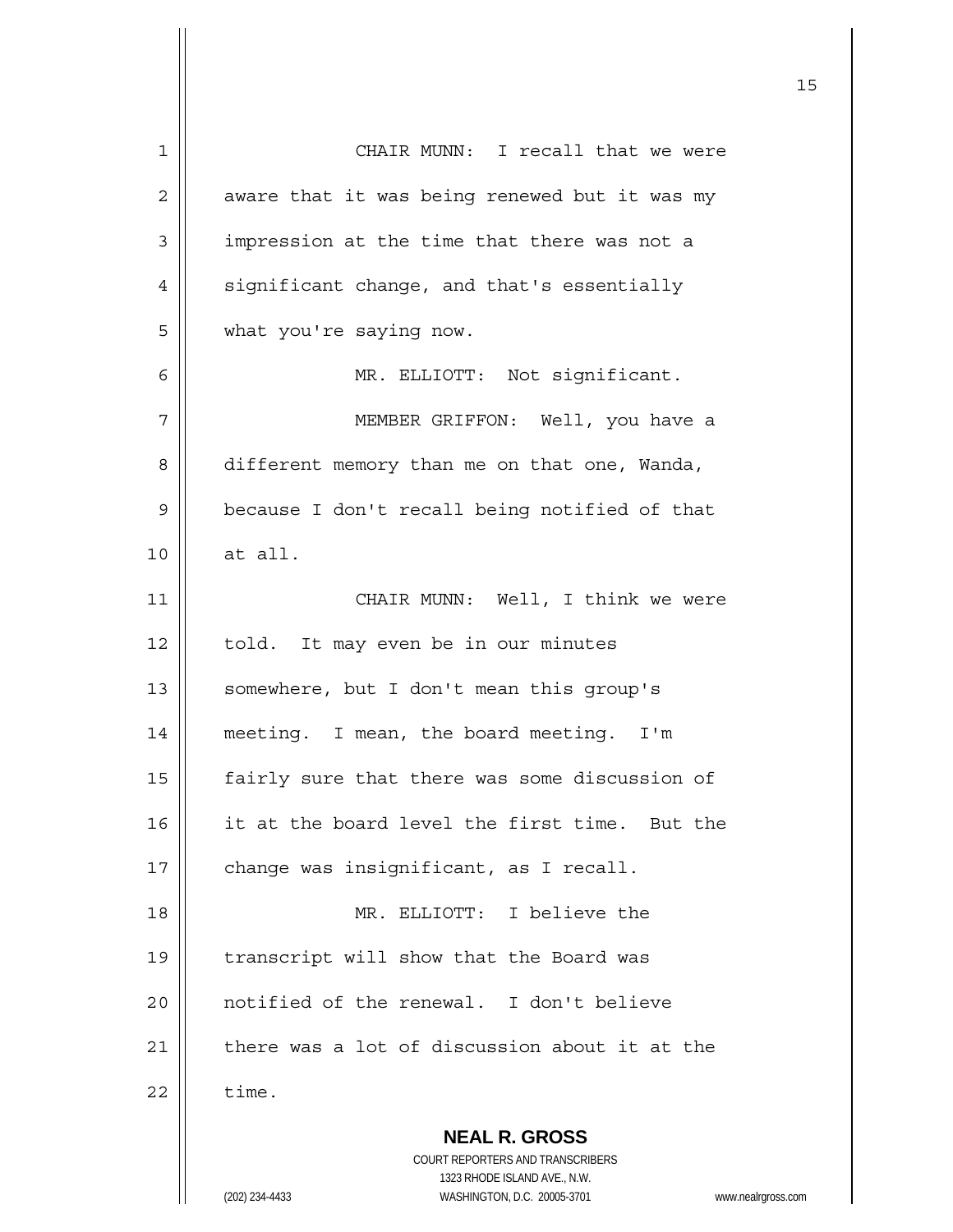**NEAL R. GROSS** COURT REPORTERS AND TRANSCRIBERS 1323 RHODE ISLAND AVE., N.W. (202) 234-4433 WASHINGTON, D.C. 20005-3701 www.nealrgross.com 16 1 CHAIR MUNN: There was  $2 \parallel$  no --3 || MR. ELLIOTT: And it's the same 4 | process as I'm describing now. 5 || But at any rate --6 MEMBER GIBSON: Wanda, this is 7 Mike. I believe I remember there was a 8 renewal that I -- I don't believe I remember 9 | anything about any modification. 10 || CHAIR MUNN: No, I didn't either, 11 Mike. But as Larry's saying, it was so minor  $12$  | that we probably wouldn't have even noticed  $13 \parallel \text{it.}$ 14 || MEMBER GIBSON: I guess minor, you 15  $\parallel$  know, is a matter of opinion. Nevertheless --16 MR. ELLIOTT: Well, yes. 17 | Nevertheless, there was opportunity for public 18 | comment during that renewal application 19 | process as well. 20 || So here you have two draft 21 documents that could be provided -- could be 22 | provided -- in response to somebody wanting to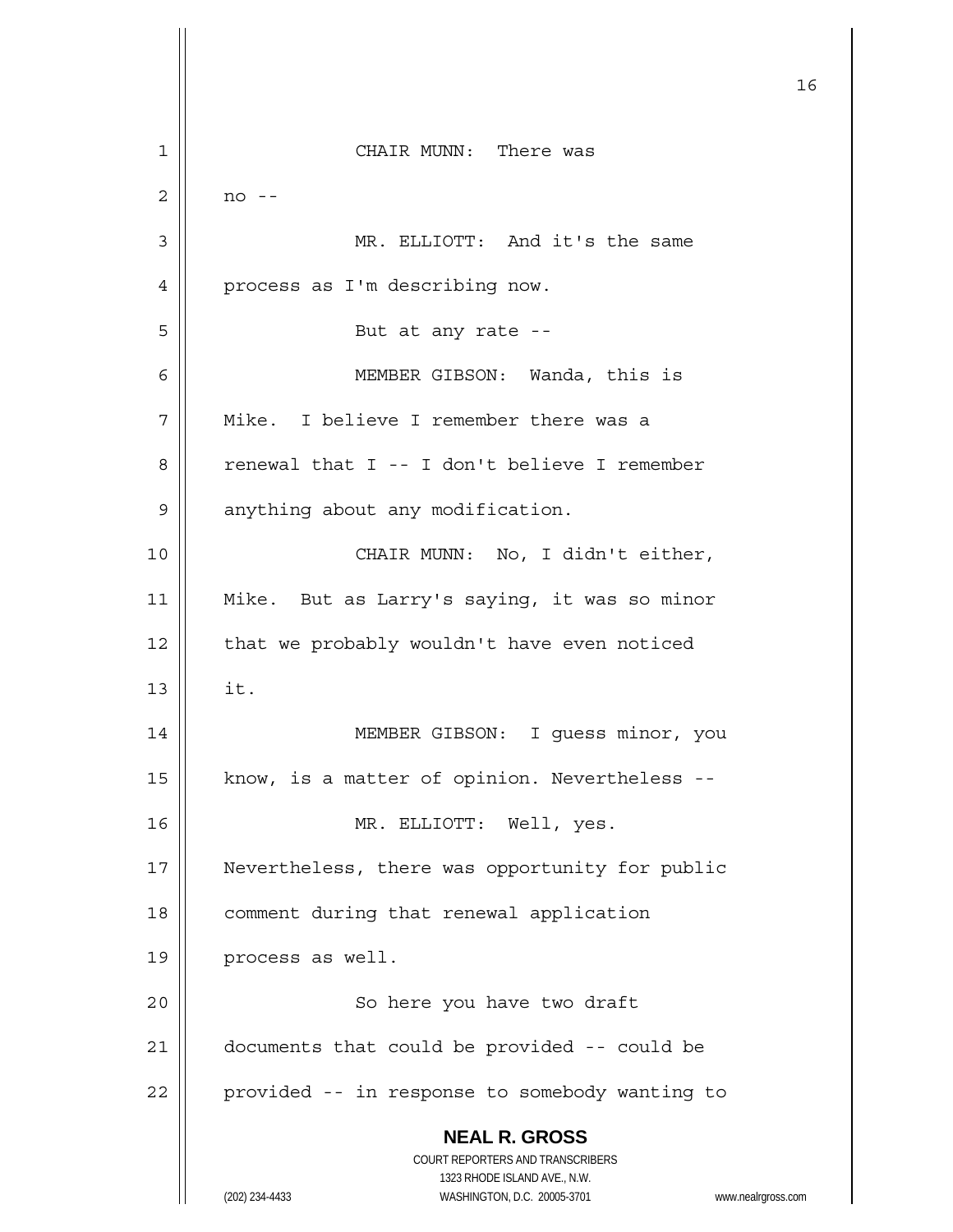1 | comment on this from the Federal Register 2 | notice.

3 We have been examining this and 4 | we're thinking that these are not perhaps the 5 | best current tools to be using to interview 6  $\parallel$  claimants with. We have heard that there's  $7$  | burden here, as claimants see it, that in fact 8 | the burden extends to points of frustration 9 | when they're asked about a long list of 10 || radionuclides that, particularly if you're a 11 | survivor, you have no idea. And then if 12 || you're even an Energy employee, you still may 13  $\parallel$  not be able to identify any that were on that 14 | list. And we should know at this point in 15  $\parallel$  time, by and large at every site where we have  $16$  a lot of technical basis developed, the answer 17 | to these kinds of questions.

18 And so we're thinking that maybe 19 || the right survey instrument at this point in  $20$  | the program is not a lengthy questionnaire 21 || like you have in draft form before you. It  $22$   $\parallel$  may be nothing more than a short series of

> **NEAL R. GROSS** COURT REPORTERS AND TRANSCRIBERS 1323 RHODE ISLAND AVE., N.W. (202) 234-4433 WASHINGTON, D.C. 20005-3701 www.nealrgross.com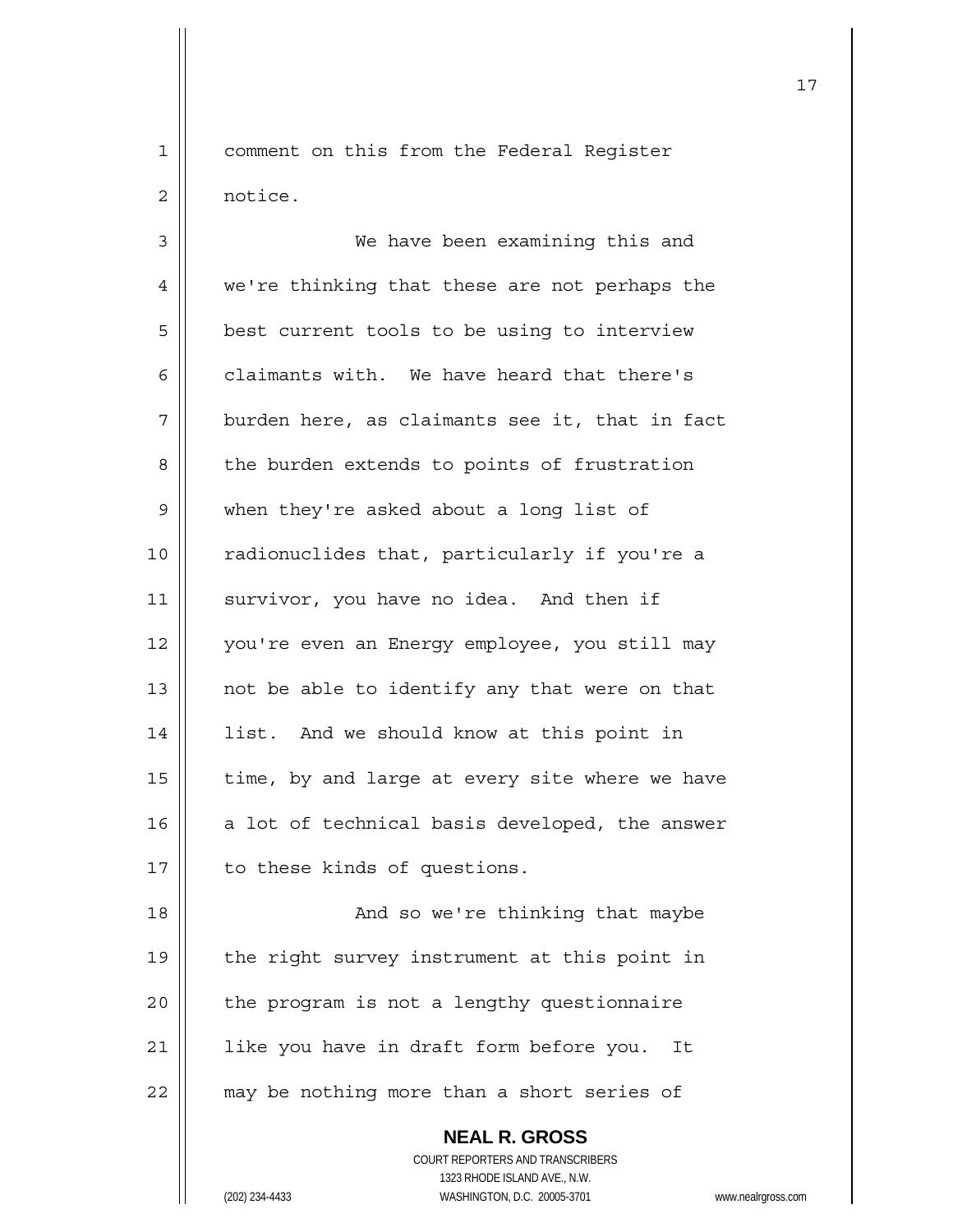| 1  | questions that, one, confirms the information                       |
|----|---------------------------------------------------------------------|
| 2  | that we have at hand on the individual Energy                       |
| 3  | employee, indicates to them that we have                            |
| 4  | received -- if they are a DOE facility worker,                      |
| 5  | that we have received this type of dose                             |
| 6  | information. In other words, don't hold the                         |
| 7  | interview until after you've got that back                          |
| 8  | from DOE. And then, you know, a couple open-                        |
| 9  | ended questions about things that they think                        |
| 10 | might be relevant to their claim for us to                          |
| 11 | know about.                                                         |
| 12 | And so, you know, I just throw                                      |
| 13 | that out there. These two survey instruments                        |
| 14 | that you have before you are not cut in stone.                      |
| 15 | Here's your opportunity as a working group, or                      |
| 16 | as a board at your meeting in December, to                          |
| 17 | advise us on your thoughts about the best                           |
| 18 | approach to interview these claimants.<br>I'11                      |
| 19 | stop at that.                                                       |
| 20 | CHAIR MUNN: Thank you, Larry.                                       |
| 21 | That's very much appreciated and helps clarify                      |
| 22 | several questions that certainly came to my                         |
|    | <b>NEAL R. GROSS</b>                                                |
|    | COURT REPORTERS AND TRANSCRIBERS                                    |
|    | 1323 RHODE ISLAND AVE., N.W.                                        |
|    | (202) 234-4433<br>WASHINGTON, D.C. 20005-3701<br>www.nealrgross.com |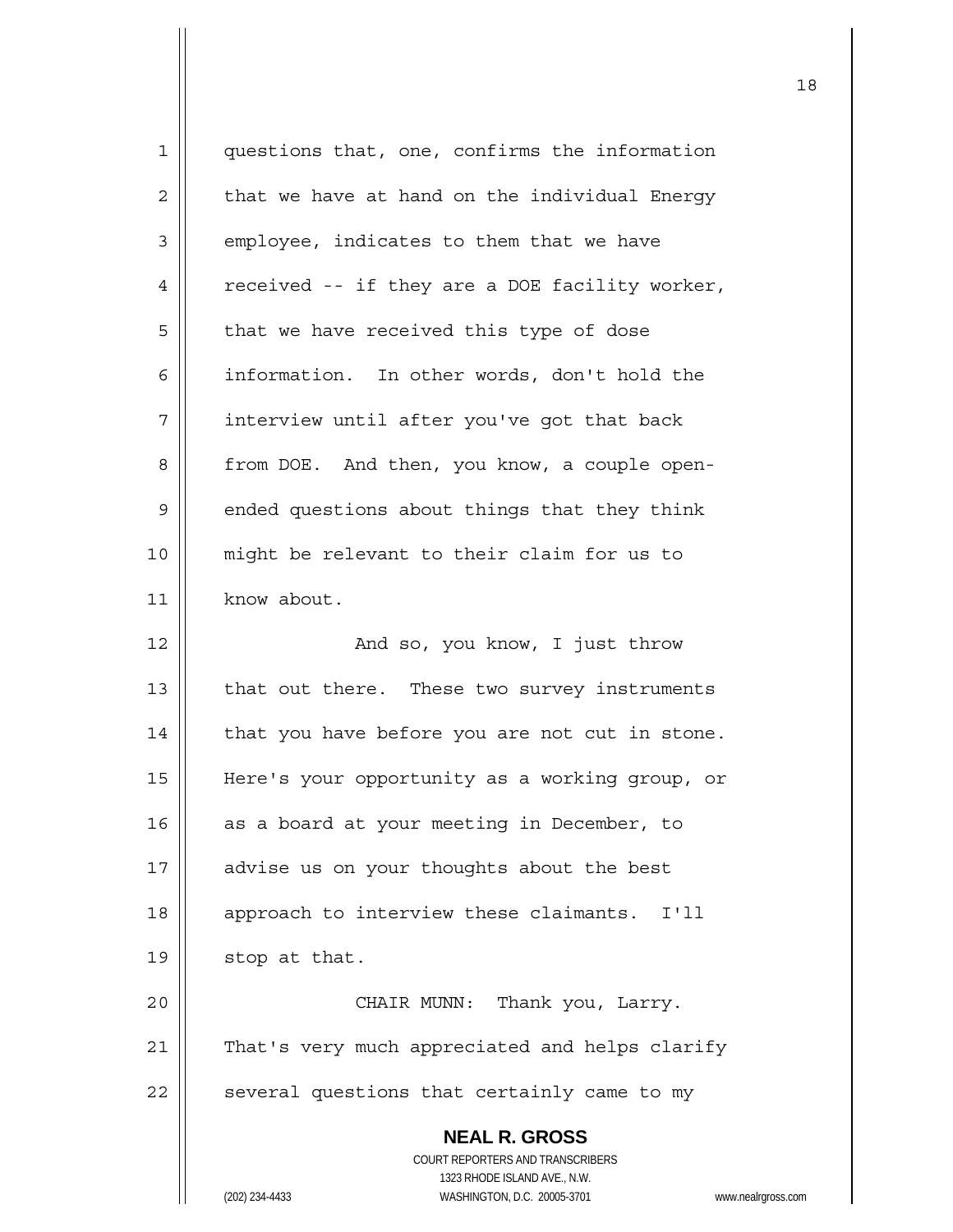| 1  | mind as I was reading through this. I know     |
|----|------------------------------------------------|
| 2  | very few survivors who would be able to answer |
| 3  | more than a half-dozen of these questions, if  |
| 4  | that. And these appear to be the kind of       |
| 5  | questions that, were I an interviewer, I would |
| 6  | be asking very specific individuals, probably  |
| 7  | safety professionals and health physics people |
| 8  | in the plants themselves.                      |
| 9  | Yes, Paul?                                     |
| 10 | MEMBER ZIEMER: This is Ziemer                  |
| 11 | speaking.                                      |
| 12 | Larry, I think you've put your                 |
| 13 | finger on the issue, and we've heard it over   |
| 14 | and over again in the public comment period.   |
| 15 | And that is that somehow this gives the        |
| 16 | claimant the impression that the burden is on  |
| 17 | them to furnish the information. Now I know    |
| 18 | that in the second paragraph on page 2 it's    |
| 19 | pointed out that this is an opportunity to     |
| 20 | provide additional information. But that is    |
| 21 | sufficiently vague, I think, that people are   |
| 22 | missing the point. And somehow if both the     |
|    | <b>NEAL R. GROSS</b>                           |

 COURT REPORTERS AND TRANSCRIBERS 1323 RHODE ISLAND AVE., N.W. (202) 234-4433 WASHINGTON, D.C. 20005-3701 www.nealrgross.com

 $\prod$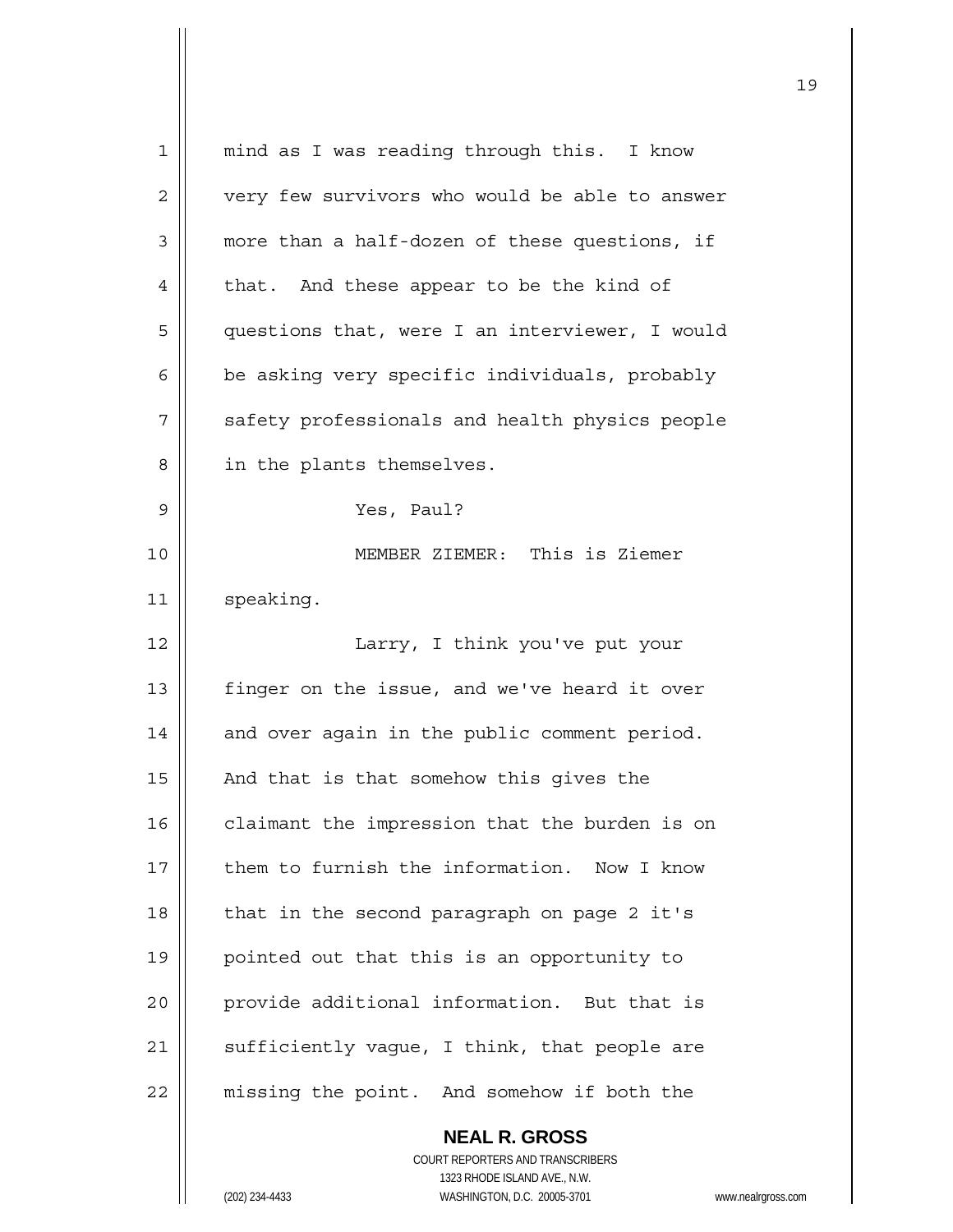| 1  | introduction and, maybe the narration here,    |
|----|------------------------------------------------|
| 2  | could emphasize that NIOSH already has a great |
| 3  | deal of information about the site and the     |
| 4  | records on the site, and that it actually is   |
| 5  | not necessary for the person to provide all of |
| 6  | this information for the claim to be           |
| 7  | processed, that we know a lot already: somehow |
| 8  | to emphasize that if there's information that  |
| 9  | they know that would supplement that. And I    |
| 10 | know you've said that here, but people are not |
| 11 | getting it.                                    |
| 12 | CHAIR MUNN: It's not said in --                |
| 13 | MEMBER ZIEMER: So it needs to                  |
| 14 | come out in a much stronger way that all we're |
| 15 | doing is supplementing a lot of information    |
| 16 | that we already have. And probably there       |
| 17 | could be some words, and I don't have any      |
| 18 | modifications to generate here today, but I    |
| 19 | would think perhaps in the 60-day process and  |
| 20 | at our board meeting, we're going to bump up   |
| 21 |                                                |
|    | against the 60 days, I think, but I think the  |
| 22 | Board should comment on that and maybe help    |

 **NEAL R. GROSS** COURT REPORTERS AND TRANSCRIBERS 1323 RHODE ISLAND AVE., N.W. (202) 234-4433 WASHINGTON, D.C. 20005-3701 www.nealrgross.com

 $\mathsf{II}$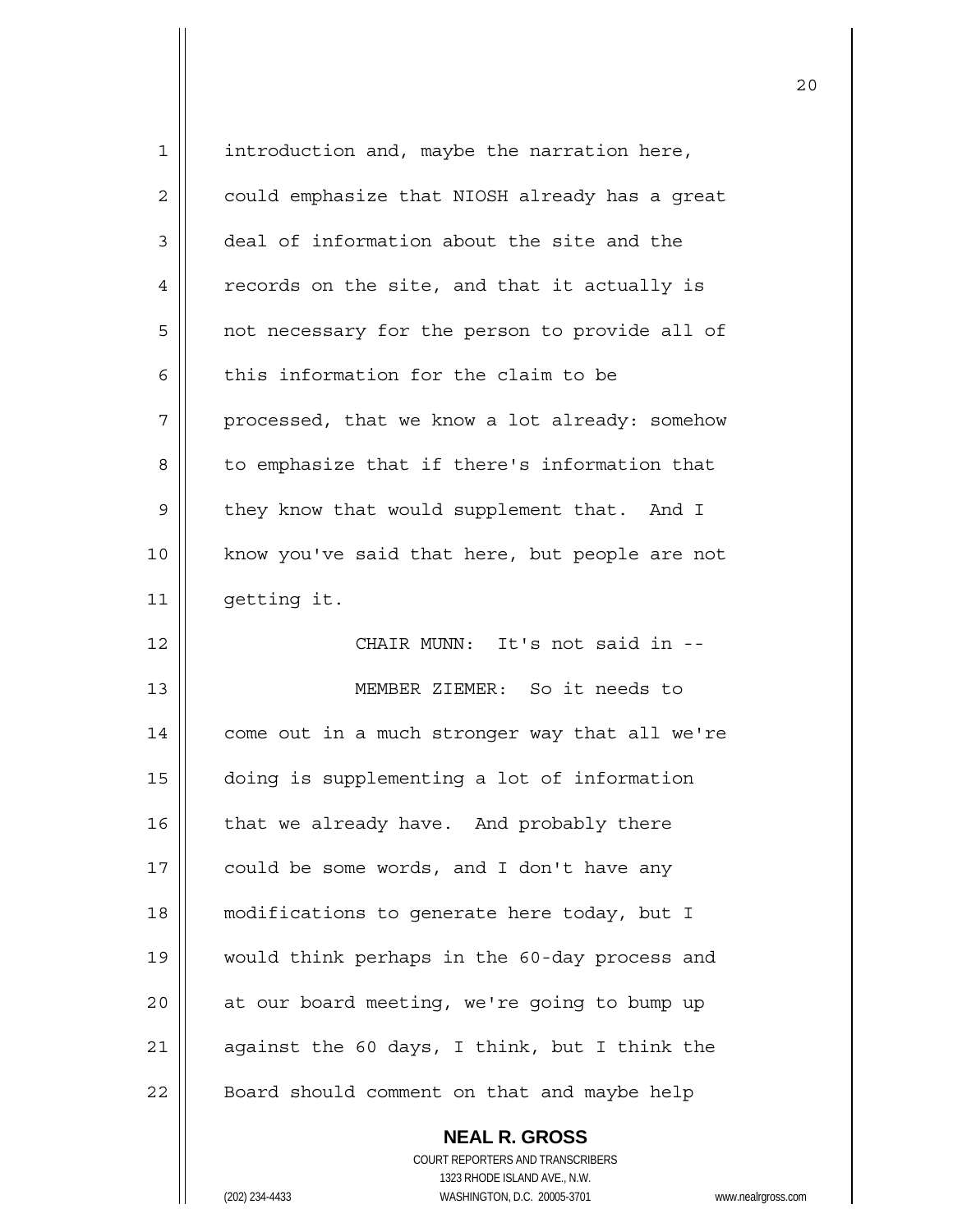| $\mathbf 1$    | suggest some language that would bring that     |
|----------------|-------------------------------------------------|
| $\mathbf 2$    | out. And that could be coupled with -- I        |
| $\mathfrak{Z}$ | think the questions are good ones.              |
| 4              | CHAIR MUNN: Yes, they are.                      |
| 5              | MEMBER ZIEMER: -- because they                  |
| 6              | cover the things that you want to stimulate in  |
| 7              | the people. But at the same time, in asking     |
| 8              | the questions, it appears that the burden is    |
| $\mathsf 9$    | falling back. But if -- in every case, if we    |
| 10             | said we know a lot about the work practices at  |
| 11             | this site, but in case your, the claimant, may  |
| 12             | have been somehow different; do you know about  |
| 13             | this. This could be asked, I think, on          |
| 14             | everything. We know a lot about the jobs that   |
| 15             | were carried out and the nuclides used, but if  |
| 16             | there's other things that you know, and I       |
| 17             | think it has to be added in every question to   |
| 18             | sort of reinforce. We know a lot already.<br>Is |
| 19             | there something that we've missed that you      |
| 20             | know about so that we reemphasize that somehow  |
| 21             | the burden is not so much on them, but that     |
| 22             | there's supplement --                           |

 **NEAL R. GROSS** COURT REPORTERS AND TRANSCRIBERS 1323 RHODE ISLAND AVE., N.W. (202) 234-4433 WASHINGTON, D.C. 20005-3701 www.nealrgross.com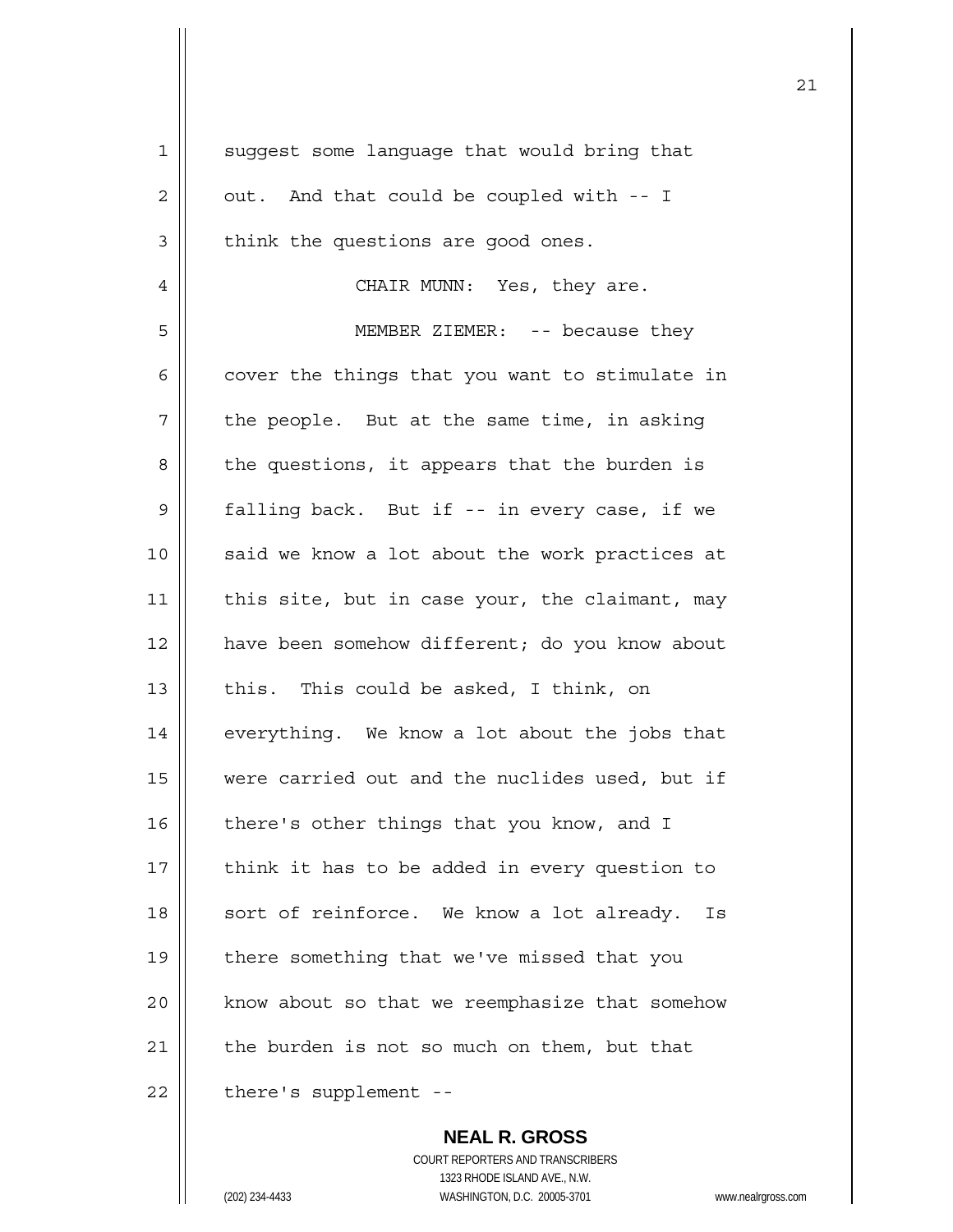**NEAL R. GROSS** COURT REPORTERS AND TRANSCRIBERS 1 | DR. MAURO: This is John Mauro.  $2 \parallel$  Or maybe -- those interviews with the actual 3 worker as opposed to -- 4 MEMBER ZIEMER: Yes. Yes, CATIs  $5$  | are with the claimants. The claimants are 6 | survivors often. 7 || DR. MAURO: I'm looking at the 8 | form here. 9 MEMBER ZIEMER: Well, but how many 10 hours per week did you work? Well, if it's -- 11 || DR. MAURO: I'm assuming this is  $12 \parallel - - \text{yes}.$ 13 MR. MARSCHKE: This is the 14 | claimant or the Energy employee. 15 DR. MAURO: Yes, the only reason 16  $\parallel$  why I'm reacting is because I think that what 17 || you're saying is to lay on the button when it  $18$  | comes to the worker, because he uniquely can 19 | offer much richer information in his personal  $20$  | experience. But the degree to which that tack 21 | will work well for survivors might be 22 different.

<u>22</u>

1323 RHODE ISLAND AVE., N.W.

(202) 234-4433 WASHINGTON, D.C. 20005-3701 www.nealrgross.com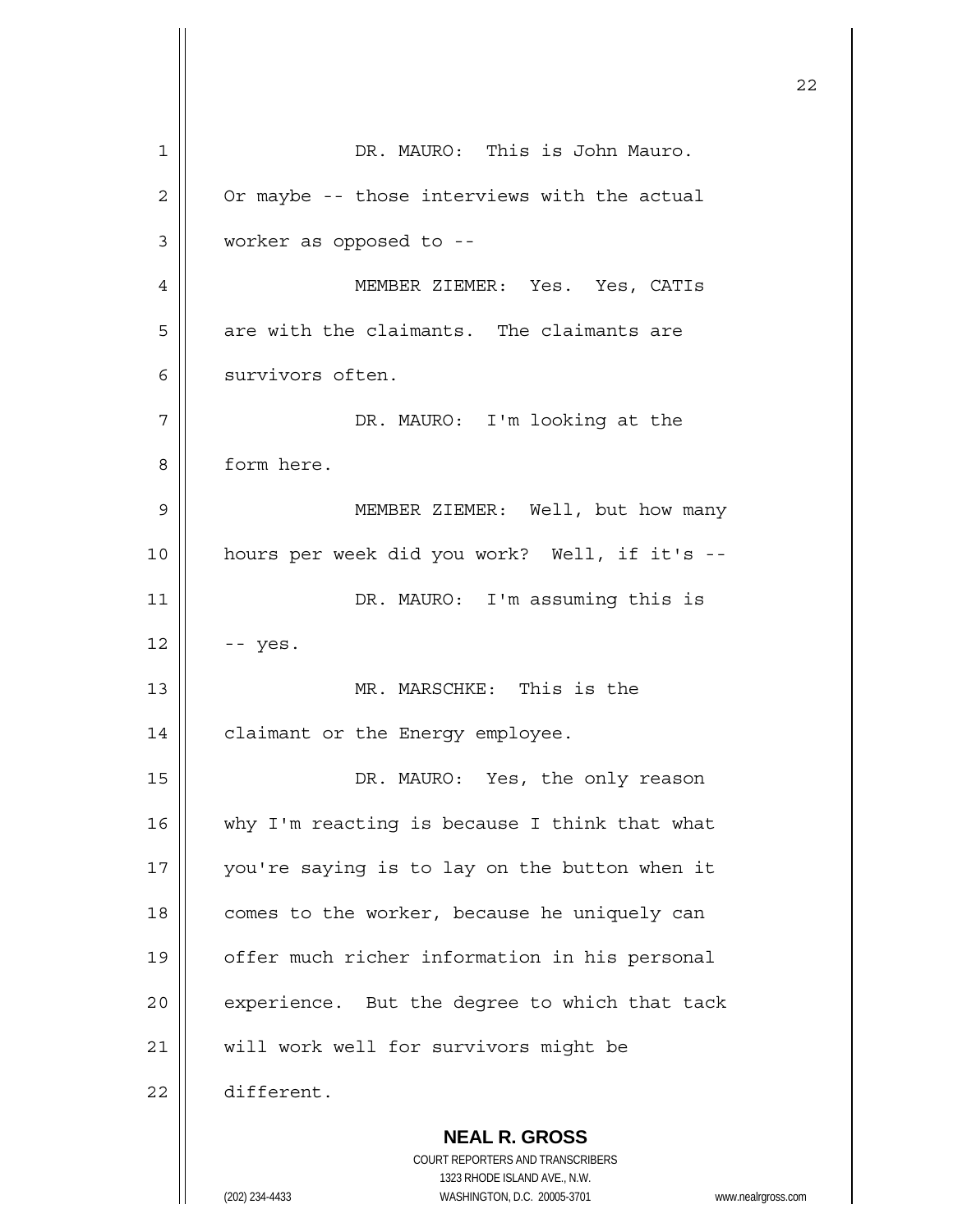| 1  | MEMBER ZIEMER: Well, it's often                                     |
|----|---------------------------------------------------------------------|
| 2  | less for survivors, though we've bumped into                        |
| 3  | survivors that have gathered a lot of                               |
| 4  | supplementary information, maybe from                               |
| 5  | notebooks and records that they have at home.                       |
| 6  | But I think the general principle is true in                        |
| 7  | either case, trying to supplement it.                               |
| 8  | So to the extent to which we can                                    |
| 9  | sort of reemphasize that, I think the                               |
| 10 | information you're trying to glean is the                           |
| 11 | right information. If they know something we                        |
| 12 | don't know, let's find it.                                          |
| 13 | MR. ELLIOTT: The point I hear you                                   |
| 14 | making, Dr. Ziemer, is to reemphasize that we                       |
| 15 | know a lot about what we know about and, can                        |
| 16 | they provide anything in addition to that.                          |
| 17 | MEMBER ZIEMER: Right. Right.                                        |
| 18 | MR. ELLIOTT: I also hear you say                                    |
| 19 | though that the list of questions you find to                       |
| 20 | be appropriate --                                                   |
| 21 | MEMBER ZIEMER: Well, only in                                        |
| 22 | stimulating them to think about work times,                         |
|    | <b>NEAL R. GROSS</b>                                                |
|    | COURT REPORTERS AND TRANSCRIBERS                                    |
|    | 1323 RHODE ISLAND AVE., N.W.                                        |
|    | (202) 234-4433<br>WASHINGTON, D.C. 20005-3701<br>www.nealrgross.com |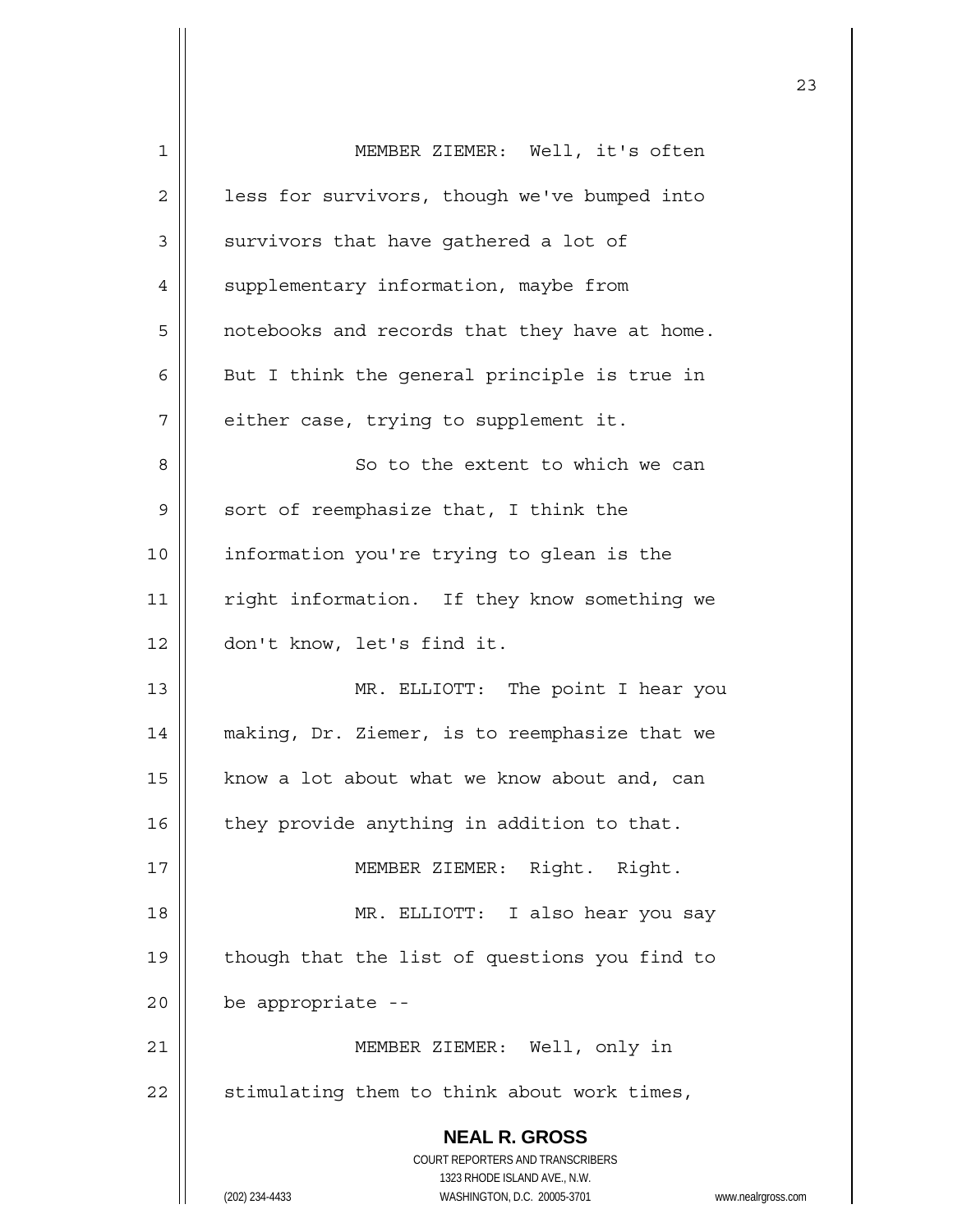| $\mathbf 1$  | nuclides, locations, those kinds of incidents.                                                      |
|--------------|-----------------------------------------------------------------------------------------------------|
| $\mathbf{2}$ | MR. ELLIOTT: Where do you see the                                                                   |
| 3            | balance in asking a long list of questions                                                          |
| 4            | that will gain some information or any                                                              |
| 5            | information versus, you know, maybe a sort of                                                       |
| 6            | series of questions that are more open-ended,                                                       |
| 7            | more broad? What is the burden? You know,                                                           |
| 8            | where's the best place to say the burden is                                                         |
| 9            | balanced?                                                                                           |
| 10           | MEMBER ZIEMER: Well, for example,                                                                   |
| 11           | on most of the sites we know either -- let's                                                        |
| 12           | take medical X-rays for employment. We pretty                                                       |
| 13           | much either know that or we're going to assign                                                      |
| 14           | that. I'm not sure if we've ever run across                                                         |
| 15           | anything that helps on that. And I would say                                                        |
| 16           | if you find that there's things like that it                                                        |
| 17           | sort of makes no difference, they don't need                                                        |
| 18           | to be in here.                                                                                      |
| 19           | But I think things like incidents,                                                                  |
| 20           | sometimes we've run across cases, and they may                                                      |
| 21           | not pan out, but they may say, you know, my                                                         |
| 22           | husband's work clothes were confiscated in                                                          |
|              |                                                                                                     |
|              | <b>NEAL R. GROSS</b>                                                                                |
|              | COURT REPORTERS AND TRANSCRIBERS                                                                    |
|              | 1323 RHODE ISLAND AVE., N.W.<br>(202) 234-4433<br>WASHINGTON, D.C. 20005-3701<br>www.nealrgross.com |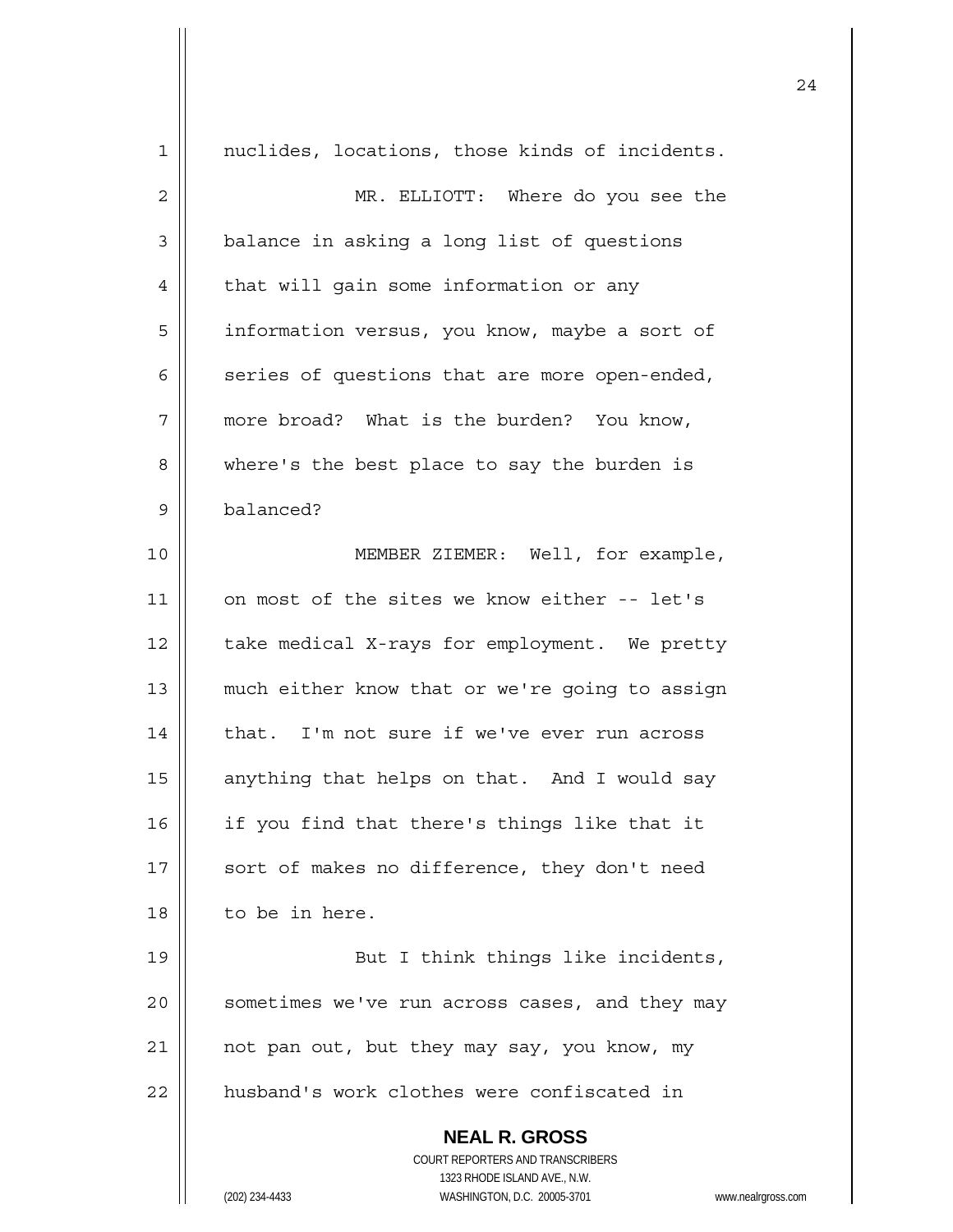1 | some case, or something must have happened.

2 | I don't know. 3 || DR. MAURO: If I might offer, in 4 | looking at the questionnaire, this is just a  $5 \parallel$  thought that came to me, for example, let's 6  $\parallel$  say we're talking about overtime or then how 7 || many work hours, do you think it would be more  $8 \parallel$  interactive and claimant-friendly to say, 9 | listen, right now based on the records we've 10 | reviewed for your case, it's our understanding 11  $\parallel$  that about 10 hours a week was the number, 12 | we're going to assume 10 hours a week because 13  $\parallel$  we think that's probably -- in other words, 14 | turn it around. Let them know what we plan to  $15$   $\parallel$  do. And I just wanted to make sure that you 16  $\parallel$  think that is the right approach to do, or do 17 || you think maybe it was even more than that?  $18$  | So all of a sudden that personalizes it. 19 MEMBER ZIEMER: Except that the 20 | CATIs occurring before the dose 21 | reconstructor --

22 | DR. MAURO: That's right.

 **NEAL R. GROSS** COURT REPORTERS AND TRANSCRIBERS 1323 RHODE ISLAND AVE., N.W. (202) 234-4433 WASHINGTON, D.C. 20005-3701 www.nealrgross.com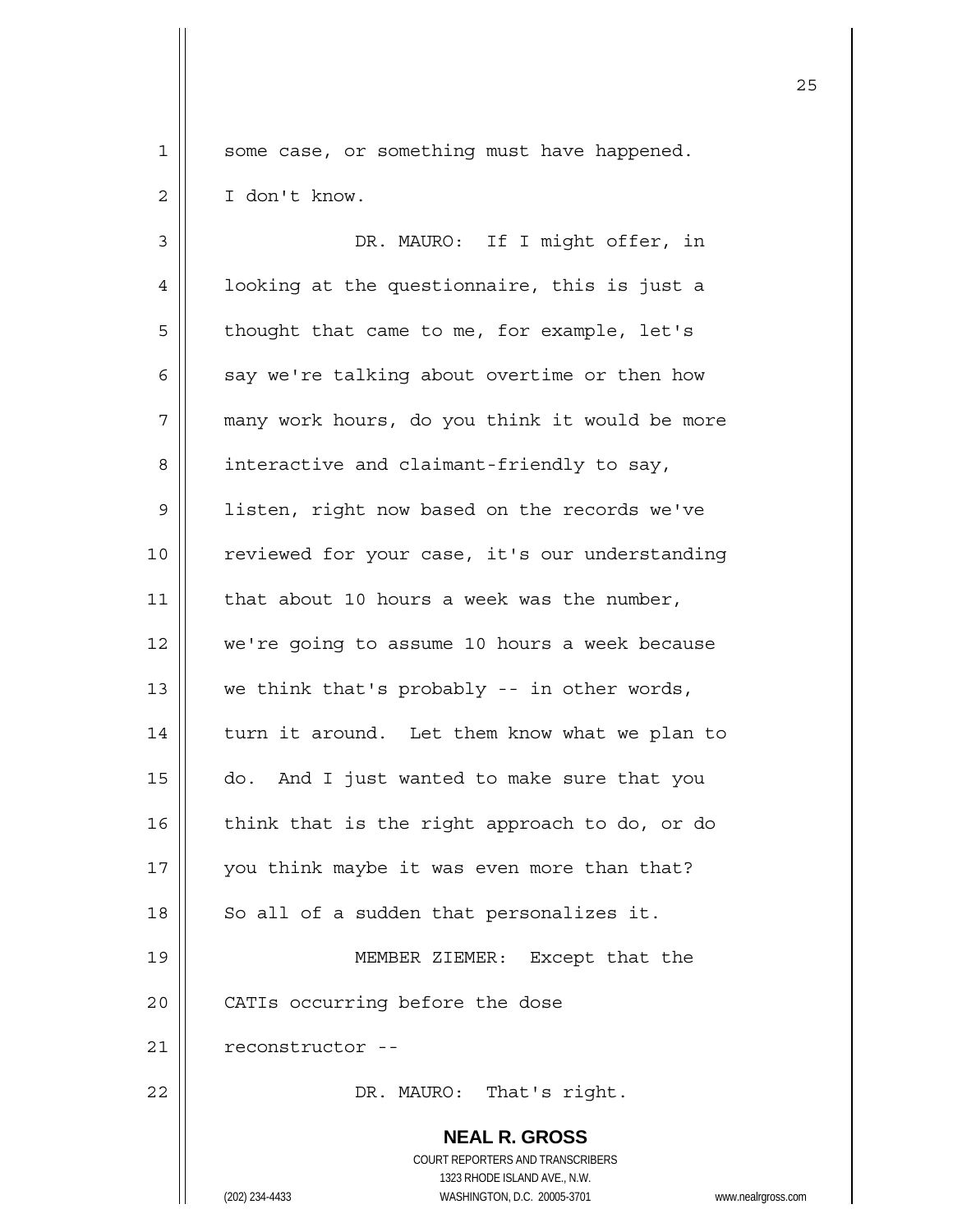|    |                                                                     | 26 |
|----|---------------------------------------------------------------------|----|
| 1  | MEMBER ZIEMER: -- assigns that                                      |    |
| 2  | kind of information, I think.                                       |    |
| 3  | DR. MAURO: Yes.                                                     |    |
| 4  | MEMBER ZIEMER: So and the CATI                                      |    |
| 5  | interviewer doesn't have access to the                              |    |
| 6  | workbooks and the assumptions and so on. I                          |    |
| 7  | think that's the case.                                              |    |
| 8  | MR. ELLIOTT: That's the case.                                       |    |
| 9  | That's the case. You know, we've done 20,000                        |    |
| 10 | claims, but probably that represents 35,000                         |    |
| 11 | interviews.                                                         |    |
| 12 | MEMBER ZIEMER: Right.                                               |    |
| 13 | MR. ELLIOTT: Using, you know,                                       |    |
| 14 | this long set of questions. And if were to                          |    |
| 15 | ask, and I have asked the dose reconstructors,                      |    |
| 16 | what do you actually need? You know, because                        |    |
| 17 | they all look at these. They are required to                        |    |
| 18 | look through these CATI reports. And I'm not                        |    |
| 19 | sure what they're going to say to me. I                             |    |
| 20 | haven't heard back yet, but, you know, I can                        |    |
| 21 | anticipate that some of them are going to say,                      |    |
| 22 | look, if there was an incident, I'd like to                         |    |
|    | <b>NEAL R. GROSS</b><br>COURT REPORTERS AND TRANSCRIBERS            |    |
|    | 1323 RHODE ISLAND AVE., N.W.                                        |    |
|    | (202) 234-4433<br>WASHINGTON, D.C. 20005-3701<br>www.nealrgross.com |    |

 $\mathsf{I}$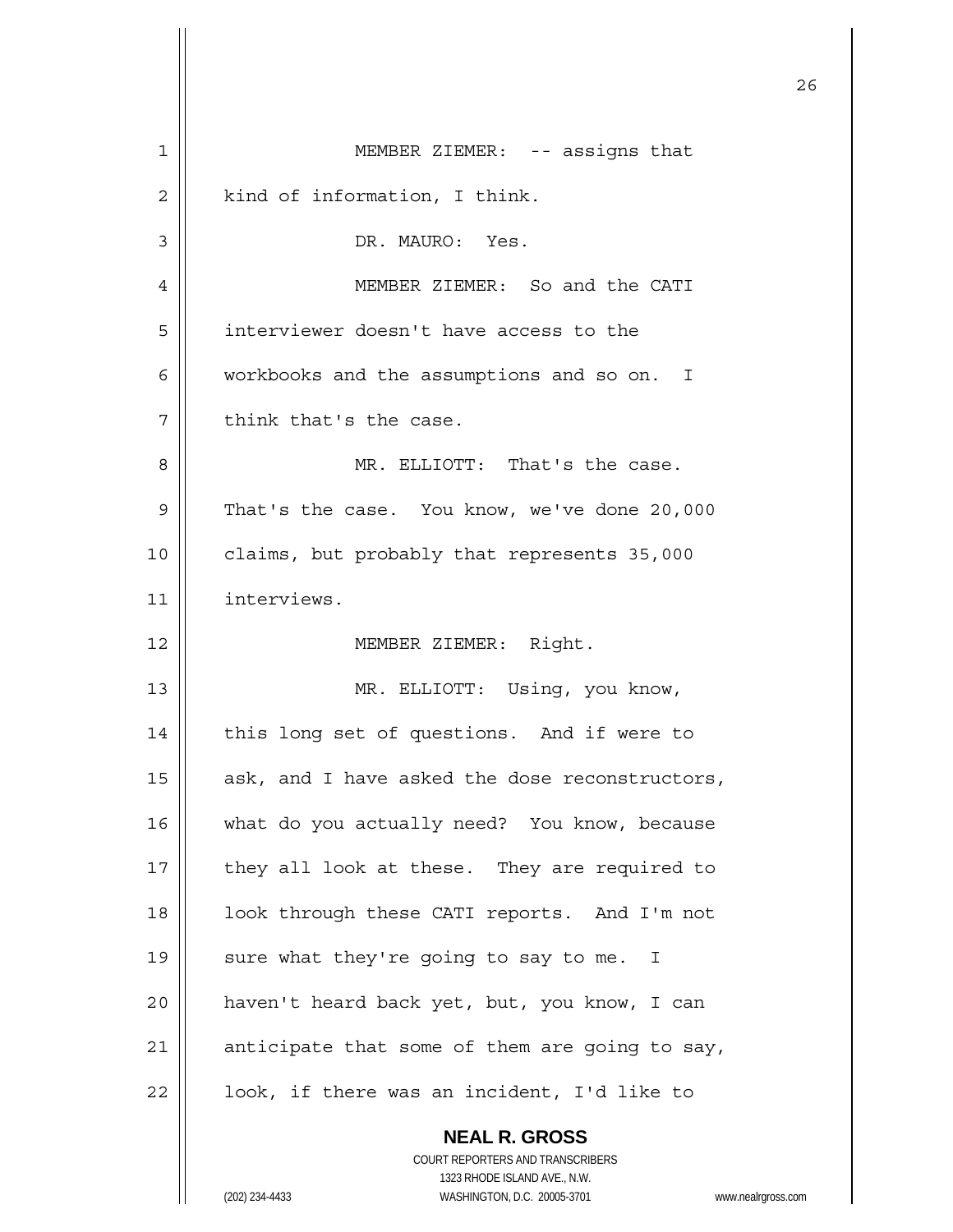| $\mathbf{1}$ | know about that and what the year was. You                          |
|--------------|---------------------------------------------------------------------|
| 2            | know, leaving your badge, you know, on the                          |
| 3            | wall, that might not be important. But, you                         |
| 4            | know, in some cases if it's overtime, the way                       |
| 5            | the model works there is that it accounts for                       |
| 6            | overtime. So we don't necessarily need to                           |
| 7            | know whether you had true PE because we don't                       |
| 8            | factor that into our -- the use of that into                        |
| $\mathsf 9$  | our models. But why do we ask that? You                             |
| 10           | know, it's a question that we pose, the burden                      |
| 11           | that we place, and what purpose? You know,                          |
| 12           | what benefit do we gain from pushing to ask                         |
| 13           | that kind of question? That's what we're                            |
| 14           | talking about here and welcome any thoughts                         |
| 15           | that we have.                                                       |
| 16           | You know, I think you're right,                                     |
| 17           | I'm sorry about the 60-day window.<br>The                           |
| 18           | Federal Register notice will probably appear                        |
| 19           | sometime maybe next week.                                           |
| 20           | CHAIR MUNN: The first impression                                    |
| 21           | that one gets when reading through the                              |
| 22           | preamble, even if I read this very carefully,                       |
|              | <b>NEAL R. GROSS</b>                                                |
|              | COURT REPORTERS AND TRANSCRIBERS                                    |
|              | 1323 RHODE ISLAND AVE., N.W.                                        |
|              | (202) 234-4433<br>WASHINGTON, D.C. 20005-3701<br>www.nealrgross.com |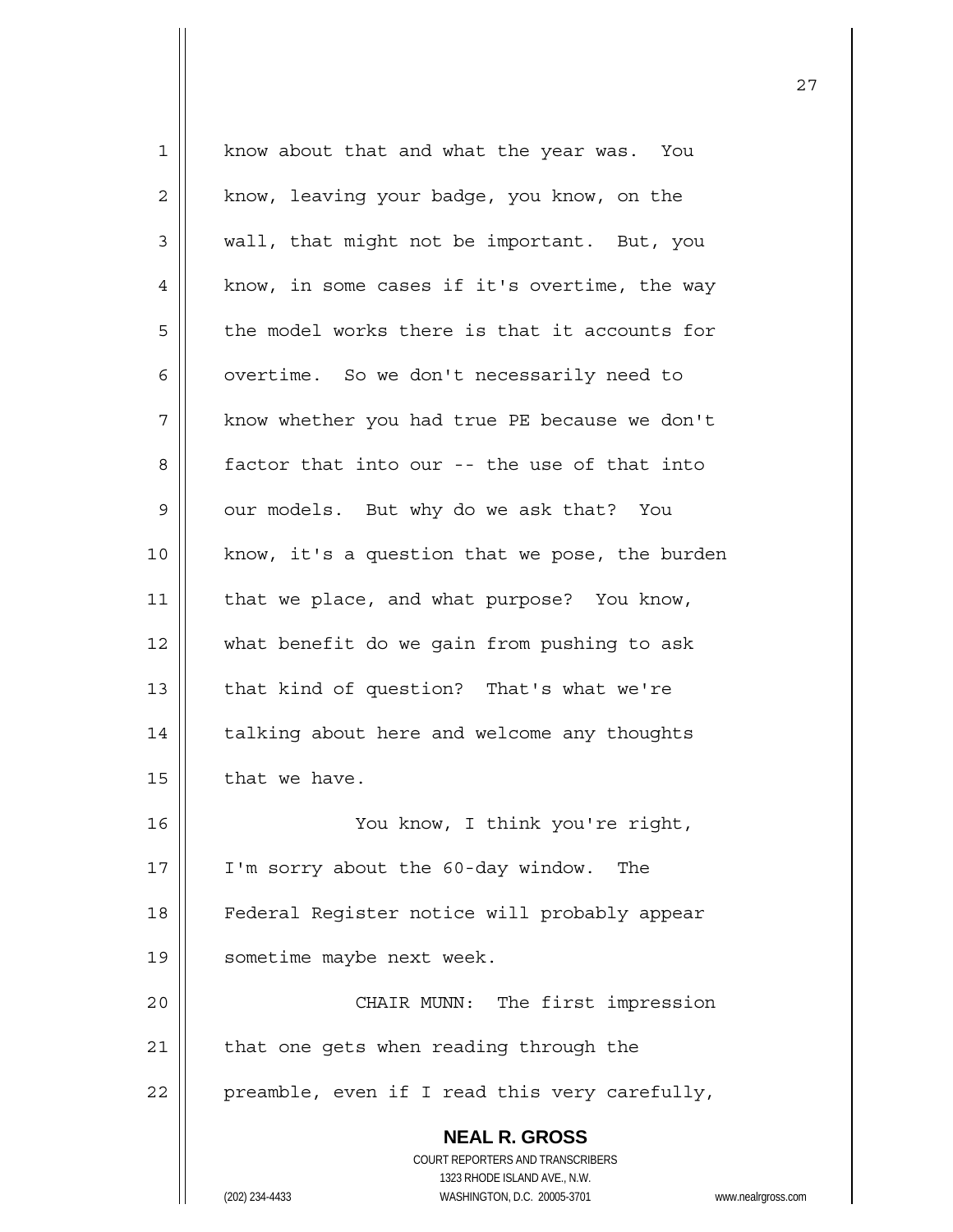| 1  | it comes across, even if I'm speaking those                         |
|----|---------------------------------------------------------------------|
| 2  | words very, very clearly, it still comes                            |
| 3  | across as bureaucratic formulation of some                          |
| 4  | I know that there has to be some<br>kind.                           |
| 5  | parameters placed on how the individual                             |
| 6  | interacts with the claimant on the line. But                        |
| 7  | we've heard repeatedly from claimants that                          |
| 8  | they feel like they're taking a test, that                          |
| 9  | this is going to be a pass or fail issue. And                       |
| 10 | if they don't have information, that they are                       |
| 11 | somehow failing and it's going to negatively                        |
| 12 | affect the claim. If we've been told that for                       |
| 13 | a number of years from a number of sites and                        |
| 14 | we don't address that when we revise the CATI,                      |
| 15 | then it seems that we are deliberately turning                      |
| 16 | our backs on an area of information that we've                      |
| 17 | gone out of our way and spent a great deal of                       |
| 18 | effort in trying to cultivate.                                      |
| 19 | It's very easy to be able to say                                    |
| 20 | it may not sound bureaucratic to the                                |
| 21 | formulators of this language, so it's very                          |
| 22 | easy to say, look, please understand up front                       |
|    | <b>NEAL R. GROSS</b>                                                |
|    | COURT REPORTERS AND TRANSCRIBERS                                    |
|    | 1323 RHODE ISLAND AVE., N.W.                                        |
|    | (202) 234-4433<br>WASHINGTON, D.C. 20005-3701<br>www.nealrgross.com |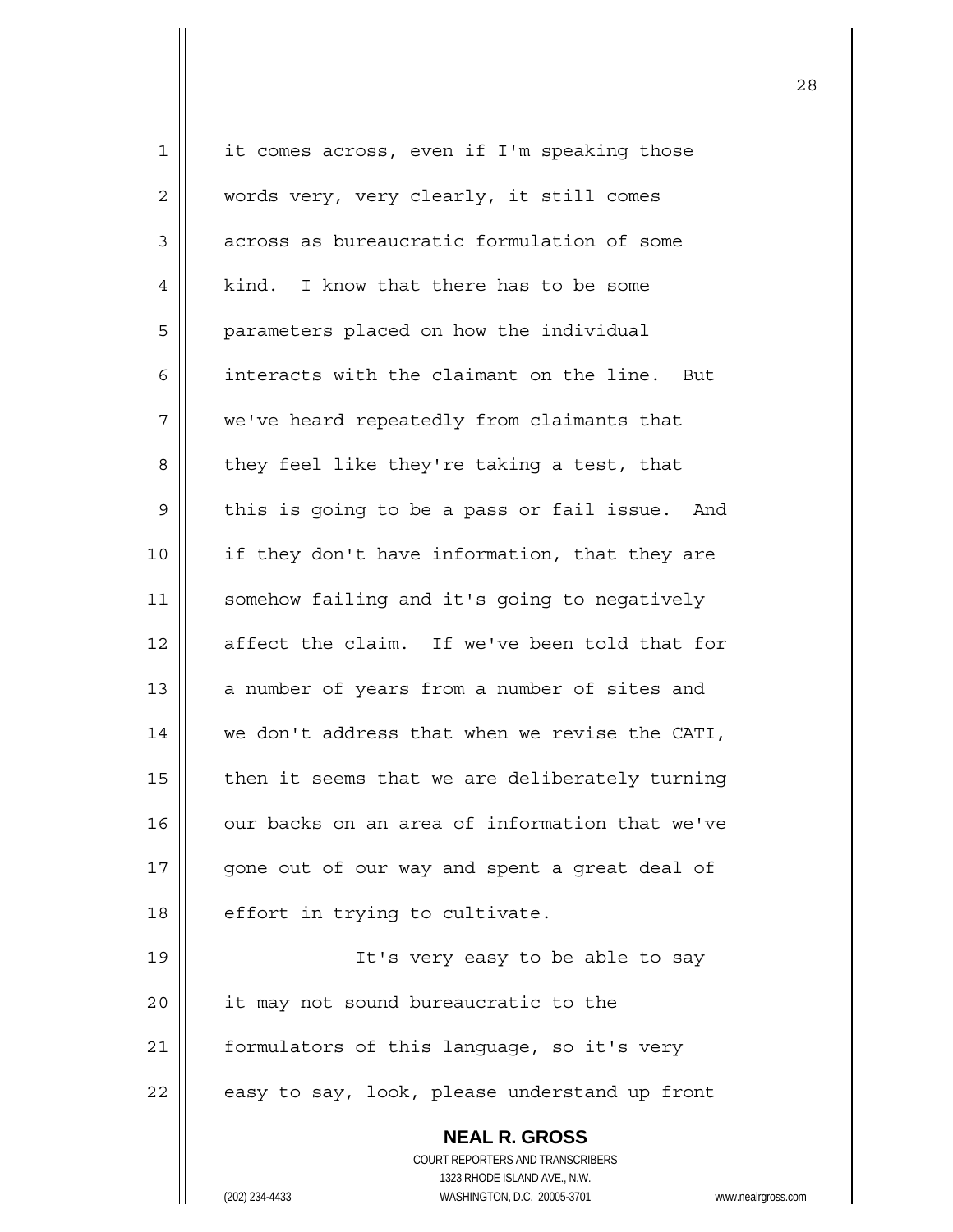| 1  | this is not a test. This is our effort to try          |
|----|--------------------------------------------------------|
| 2  | to include any information we already asked.           |
| 3  | If you don't know the answers, it doesn't              |
| 4  | affect your claim in a negative way. We don't          |
| 5  | expect you to be able to answer all these              |
| 6  | things. That's not difficult to say. So if             |
| 7  | we incorporate that in this and, as Paul               |
| 8  | indicated, reemphasize that from time to time          |
| 9  | throughout the interview, that's one approach          |
| 10 | from this personal perspective that would be           |
| 11 | very helpful.                                          |
| 12 | The second item is with respect to                     |
| 13 | the questions themselves. Most of them can be          |
| 14 | lumped into categories and rather than asking          |
| 15 | those detailed questions in the categories,            |
| 16 | there's a train of thought somewhere that says         |
| 17 | if you don't ask -- the detailed question              |
| 18 | might stimulate some thought process.                  |
| 19 | Conversely, it may drive people crazy, which           |
| 20 | it seems to based on the feedback that we get.         |
| 21 | Whereas maybe we're only getting feedback from         |
| 22 | the people that are annoyed by it. Maybe we            |
|    | <b>NEAL R. GROSS</b>                                   |
|    | COURT REPORTERS AND TRANSCRIBERS                       |
|    | 1323 RHODE ISLAND AVE., N.W.                           |
|    | (202) 234-4433<br>WASHINGTON, D.C. 20005-3701<br>www.n |

<u>29</u>

(202) 234-4433 WASHINGTON, D.C. 20005-3701 www.nealrgross.com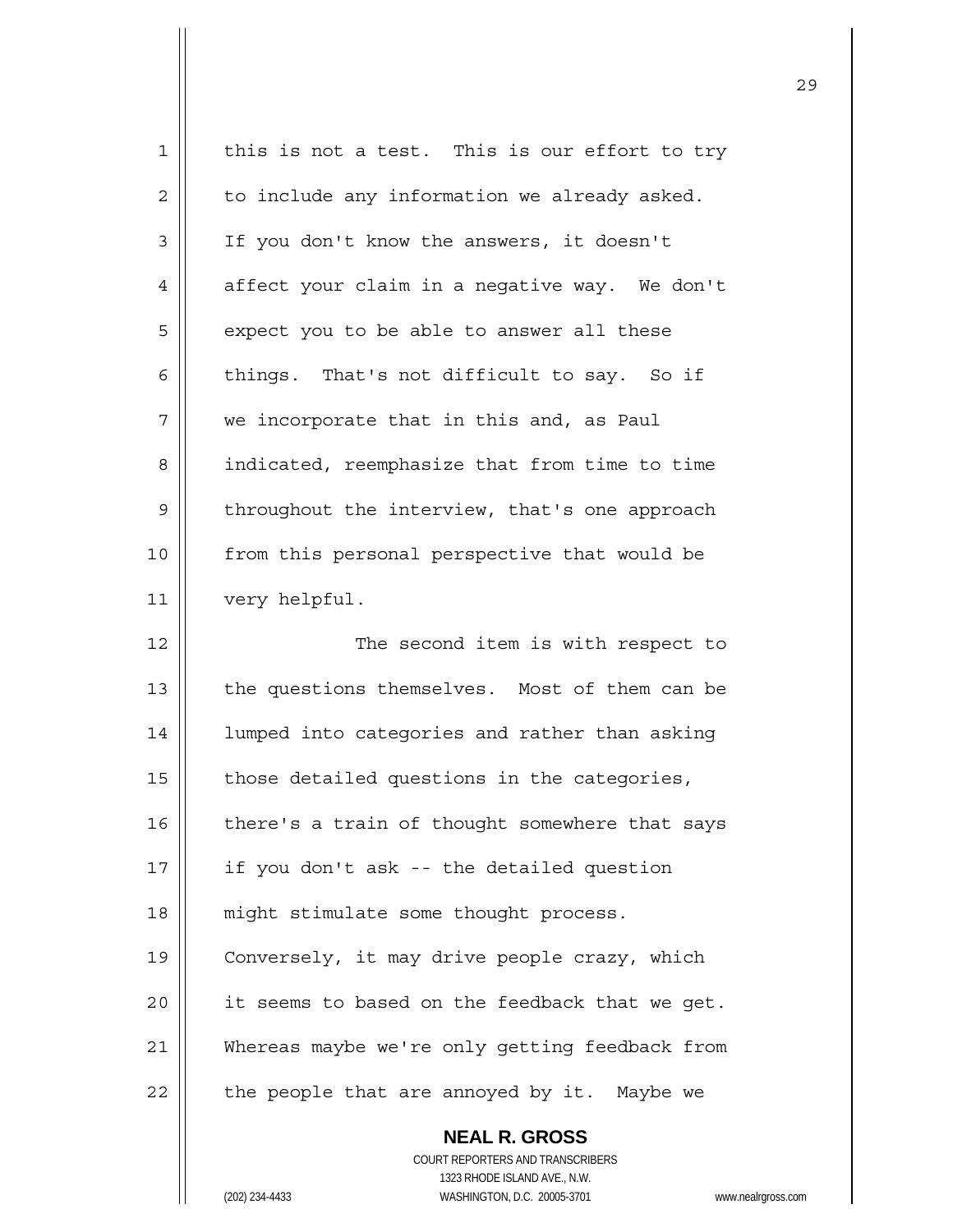| 1              | don't hear from the people who think that's                         |
|----------------|---------------------------------------------------------------------|
| 2              | okay. But it seems to me that a coverall                            |
| $\mathsf 3$    | question like the blow-by-blow question about                       |
| $\overline{4}$ | the radionuclides, I know these people may                          |
| 5              | have heard that term, but the fact that they                        |
| 6              | may have heard that term doesn't necessarily                        |
| 7              | mean that their claim is associated with it in                      |
| 8              | some way. That doesn't assure that their                            |
| 9              | survivor, the survivor's relative was actually                      |
| 10             | working with that material. The fact that                           |
| 11             | they may have talked about plutonium for                            |
| 12             | example, that they worked with radioactive                          |
| 13             | substances but they may not have been anywhere                      |
| 14             | in a plutonium area.                                                |
| 15             | So a generalized question, which                                    |
| 16             | if a positive result comes back, might trigger                      |
| 17             | some more specific questions, may be a far                          |
| 18             | better approach in moving down this line of                         |
| 19             | large categories, which might affect then what                      |
| 20             | we have in front of us now.                                         |
| 21             | I'm going to be quiet now because                                   |
| 22             | I'd like the other board members on the line                        |
|                | <b>NEAL R. GROSS</b>                                                |
|                | COURT REPORTERS AND TRANSCRIBERS                                    |
|                | 1323 RHODE ISLAND AVE., N.W.                                        |
|                | (202) 234-4433<br>WASHINGTON, D.C. 20005-3701<br>www.nealrgross.com |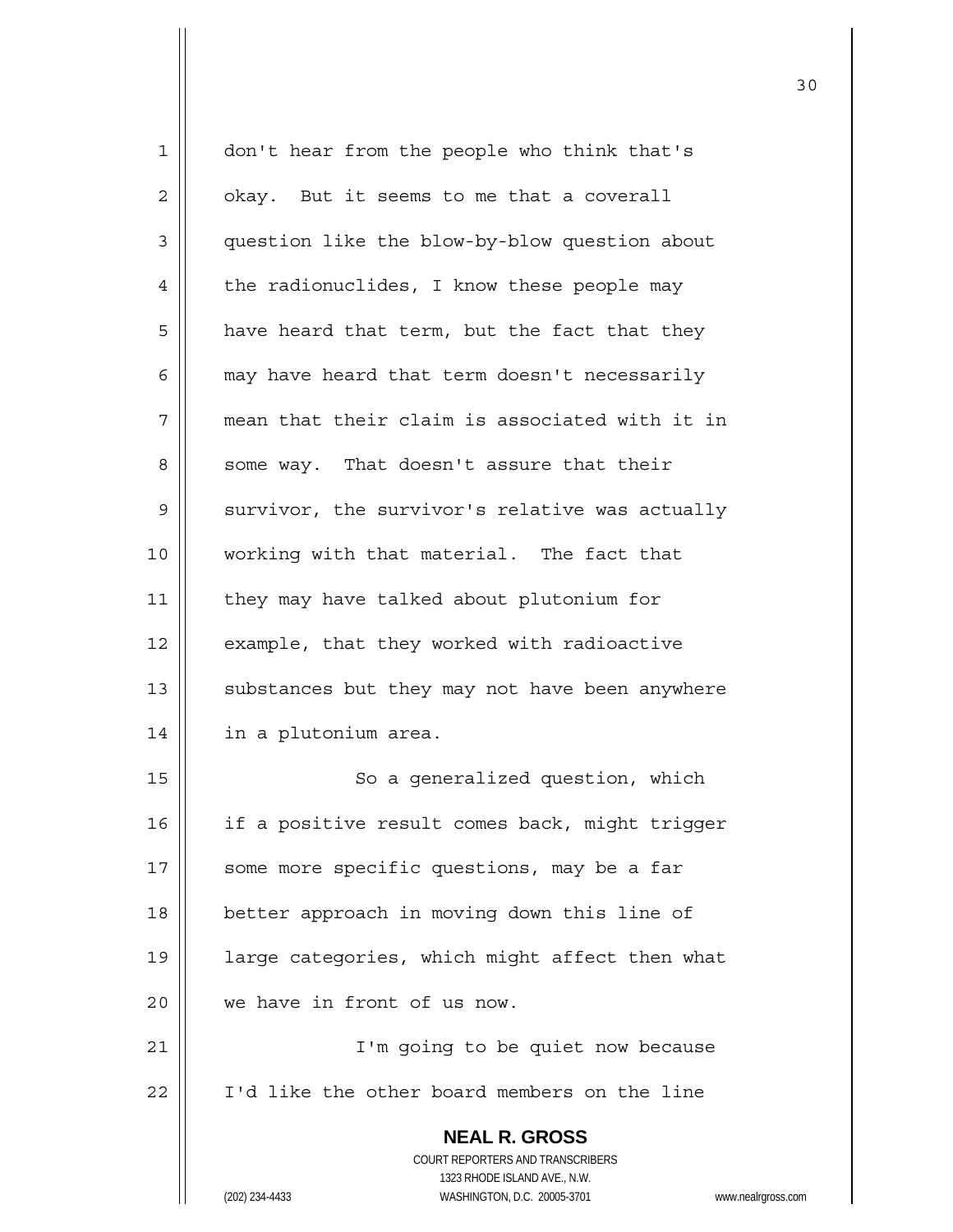**NEAL R. GROSS** COURT REPORTERS AND TRANSCRIBERS 1323 RHODE ISLAND AVE., N.W. (202) 234-4433 WASHINGTON, D.C. 20005-3701 www.nealrgross.com 31 1 | to have an opportunity to comment. 2 | Mike, do you have something you'd 3 | like to say about this? 4 MR. KATZ: Just a note before we 5 | continue. Someone on the phone is apparently  $6 \parallel$  having a hard time hearing. 7 People on the phone, can you hear 8 | me well right now? 9 MEMBER GIBSON: Ted, I can hear 10 you well. This is Mike. I can hear you, but 11 || some of the speakers, John Mauro and et  $12$  | cetera, is a little bit --13 MR. KATZ: Okay. So just let's 14 | everybody try to come up to the table and  $15$  speak clearly? 16 CHAIR MUNN: Could you hear me all 17 | right, Mike? 18 MEMBER GIBSON: Yes, Wanda, I can 19 hear you. 20 MR. KATZ: Okay. Thanks. Sorry. 21 DR. MAURO: Mike, this is John. 22 | I'm closer to the mic right now. Can you hear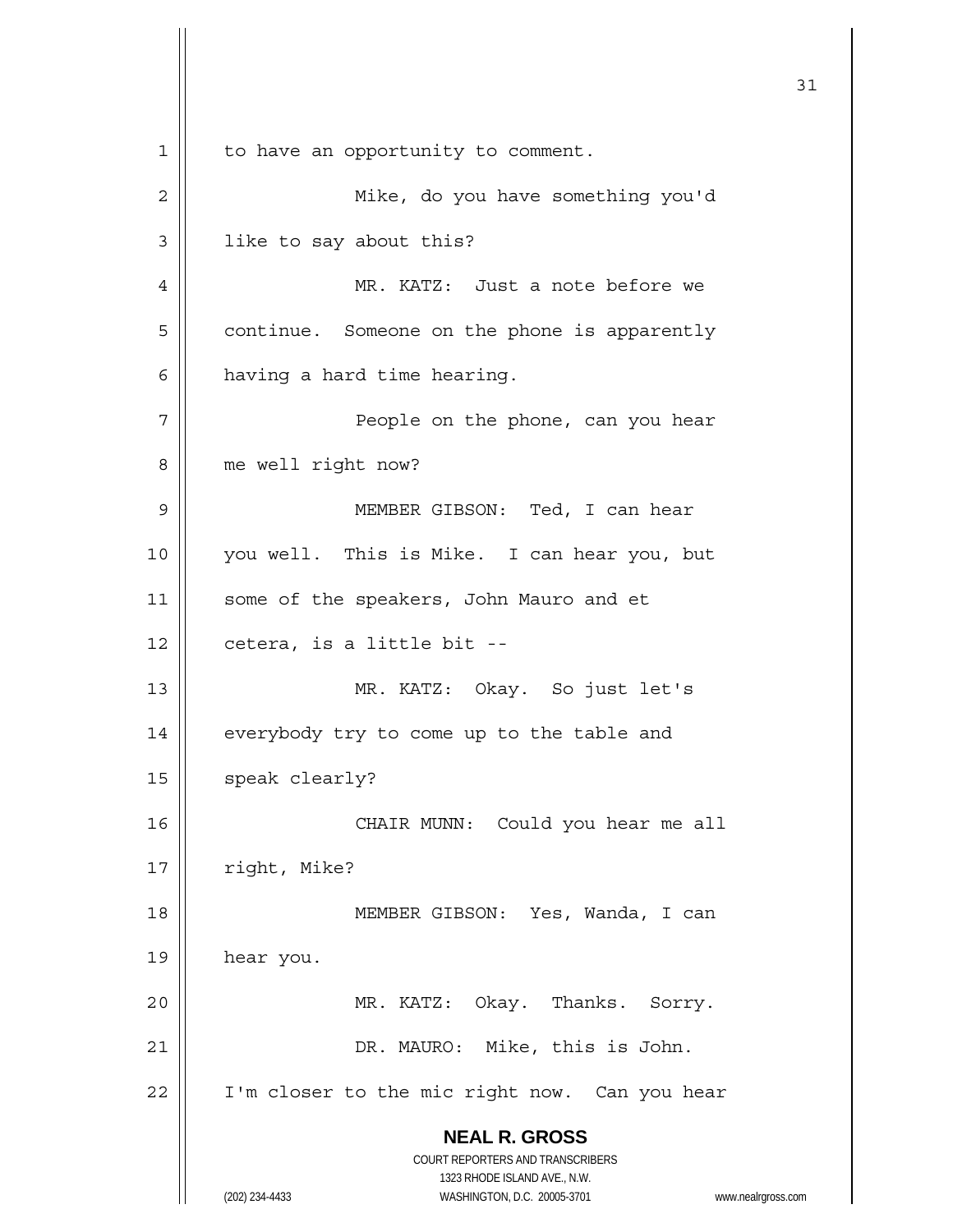|             |                                                                     | 32 |
|-------------|---------------------------------------------------------------------|----|
| $\mathbf 1$ | me? Is this an improvement?                                         |    |
| 2           | MEMBER GIBSON: Yes, that's an                                       |    |
| 3           | improvement.                                                        |    |
| 4           | DR. MAURO: Okay. Thank you.                                         |    |
| 5           | MEMBER GIBSON: Thanks.                                              |    |
| 6           | MR. ELLIOTT: Mike, this is Larry                                    |    |
| 7           | Elliott. Were you able to hear me earlier?                          |    |
| 8           | MEMBER GIBSON: Yes.                                                 |    |
| 9           | MR. ELLIOTT: Okay. Thank you.                                       |    |
| 10          | MR. KATZ: Thanks.                                                   |    |
| 11          | CHAIR MUNN: Now, back to my other                                   |    |
| 12          | question, now that we're sure you can hear us.                      |    |
| 13          | Do you have comments to make about our                              |    |
| 14          | discussion here?                                                    |    |
| 15          | MEMBER GIBSON: Yes, I have a few                                    |    |
| 16          | comments and it kind of relates back to our                         |    |
| 17          | work group meeting yesterday. I understand,                         |    |
| 18          | you know, asking this whole question about the                      |    |
| 19          | CATI and stuff, but a step deeper and it kind                       |    |
| 20          | of gets into -- you know, it will come up I                         |    |
| 21          | guess in the worker outreach work group, to                         |    |
| 22          | the extent people give additional information                       |    |
|             | <b>NEAL R. GROSS</b>                                                |    |
|             | COURT REPORTERS AND TRANSCRIBERS<br>1323 RHODE ISLAND AVE., N.W.    |    |
|             | (202) 234-4433<br>WASHINGTON, D.C. 20005-3701<br>www.nealrgross.com |    |

 $\mathsf{I}$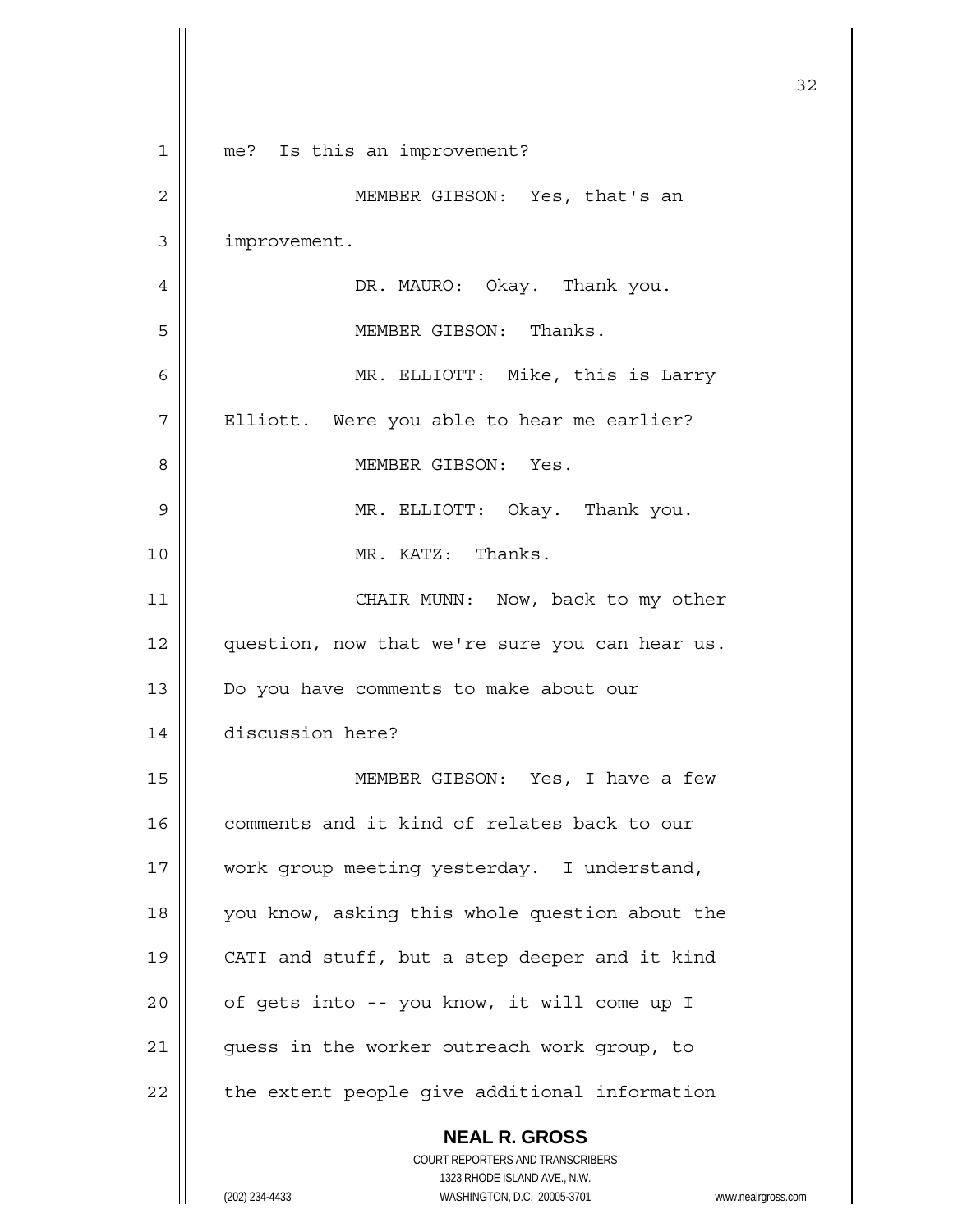| 1  | and comments, we heard yesterday from Stu that                                           |
|----|------------------------------------------------------------------------------------------|
| 2  | it's considered that very seldom is it really                                            |
| 3  | investigated because it's very time-intensive.                                           |
| 4  | So, you know, I'm kind of cut off this --                                                |
| 5  | we're going through this process of, you know,                                           |
| 6  | iterations on this thing when the information                                            |
| 7  | provided by the claimant sometimes doesn't                                               |
| 8  | seem like it's investigated deep enough, in my                                           |
| 9  | opinion.                                                                                 |
| 10 | MR. HINNEFELD: This is Stu, and                                                          |
| 11 | for the benefit of people who weren't here                                               |
| 12 | yesterday, Mike's talking about -- this is,                                              |
| 13 | the topic of discussion was when an employee                                             |
| 14 | or an interviewer of a claimant says this, I                                             |
| 15 | was involved in such-and-such an incident, do                                            |
| 16 | we go to the site and try to find out and                                                |
| 17 | investigate that incident? And I said, by and                                            |
| 18 | large we don't because by and large we expect                                            |
| 19 | a worker to encounter things that they would                                             |
| 20 | describe as and incident. And we expect our                                              |
| 21 | dose reconstruction to be sufficiently robust                                            |
| 22 | that those kinds of exposures, the kind we                                               |
|    | <b>NEAL R. GROSS</b><br>COURT REPORTERS AND TRANSCRIBERS                                 |
|    | 1323 RHODE ISLAND AVE., N.W.<br>(202) 234-4433<br>WASHINGTON, D.C. 20005-3701<br>www.nea |
|    |                                                                                          |

(202) 234-4433 WASHINGTON, D.C. 20005-3701 www.nealrgross.com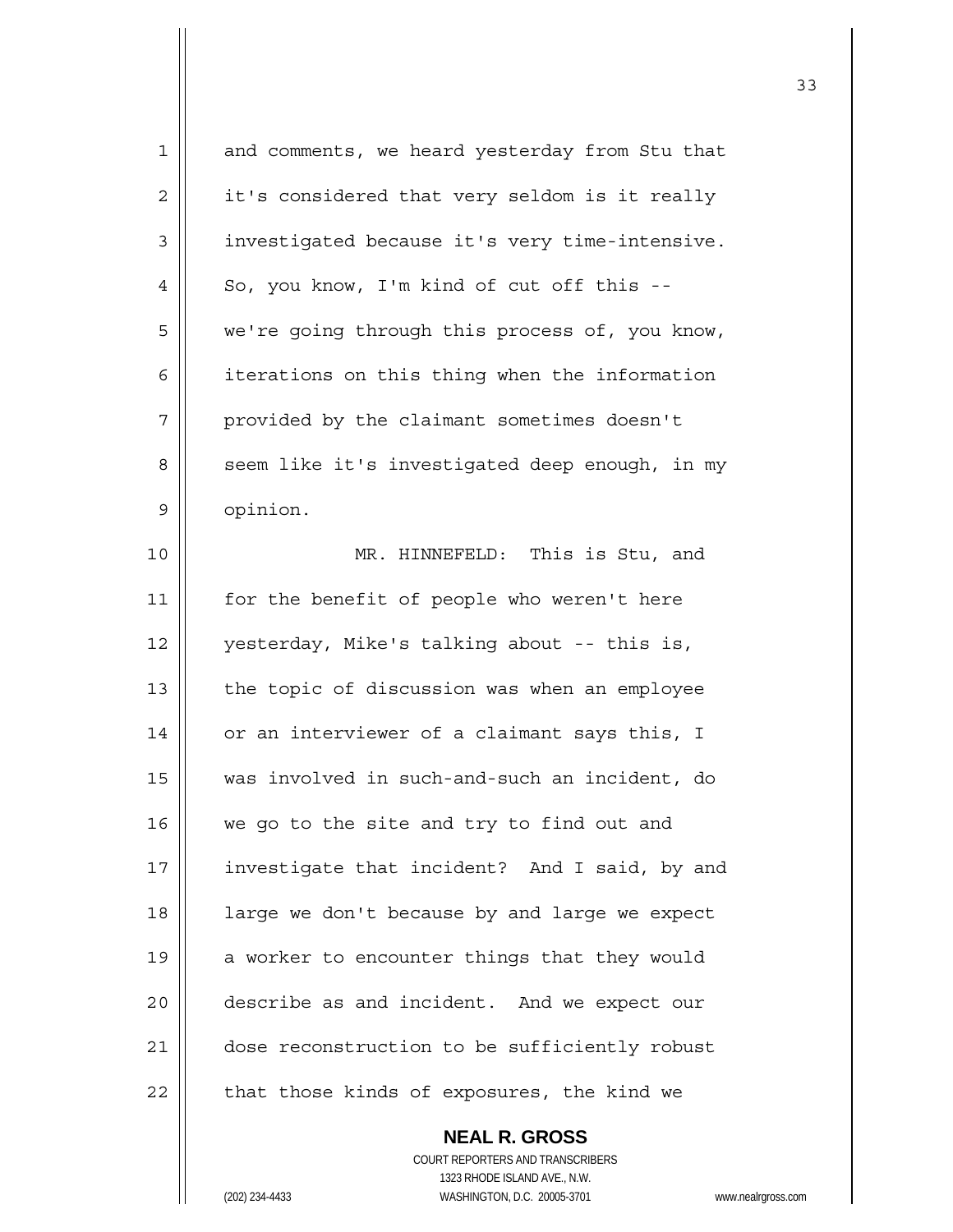| $\mathbf 1$ | would expect, would be covered by that dose    |
|-------------|------------------------------------------------|
| 2           | reconstruction. The times when we do try to    |
| 3           | do additional investigation would be when the  |
| 4           | incident described causes us concern about     |
| 5           | whether our dose reconstruction was robust     |
| 6           | enough. Or for instance, if there was some     |
| 7           | collaborating piece of information we knew     |
| 8           | that seemed to indicate there was an incident  |
| 9           | at that time, this person could very well have |
| 10          | been involved in that one and we maybe need    |
| 11          | to, you know, check and see have we really     |
| 12          | covered his dose okay.                         |
| 13          | So there are times like that, and              |
| 14          | those are not very many times, as Mike has     |
| 15          | said. What I did say was it's not that often   |
| 16          | when a claimant says in their CATI, I was      |
| 17          | involved in these incidents, it's not very     |
| 18          | often that we go back to the site and try to   |
| 19          | find some sort of document of record of the    |
| 20          | incident. Because, like I said, we are         |
| 21          | confident that our dose reconstruction         |
| 22          | addresses the kinds of things they describe.   |
|             | <b>NEAL R. GROSS</b>                           |

 COURT REPORTERS AND TRANSCRIBERS 1323 RHODE ISLAND AVE., N.W. (202) 234-4433 WASHINGTON, D.C. 20005-3701 www.nealrgross.com

 $\mathsf{I}$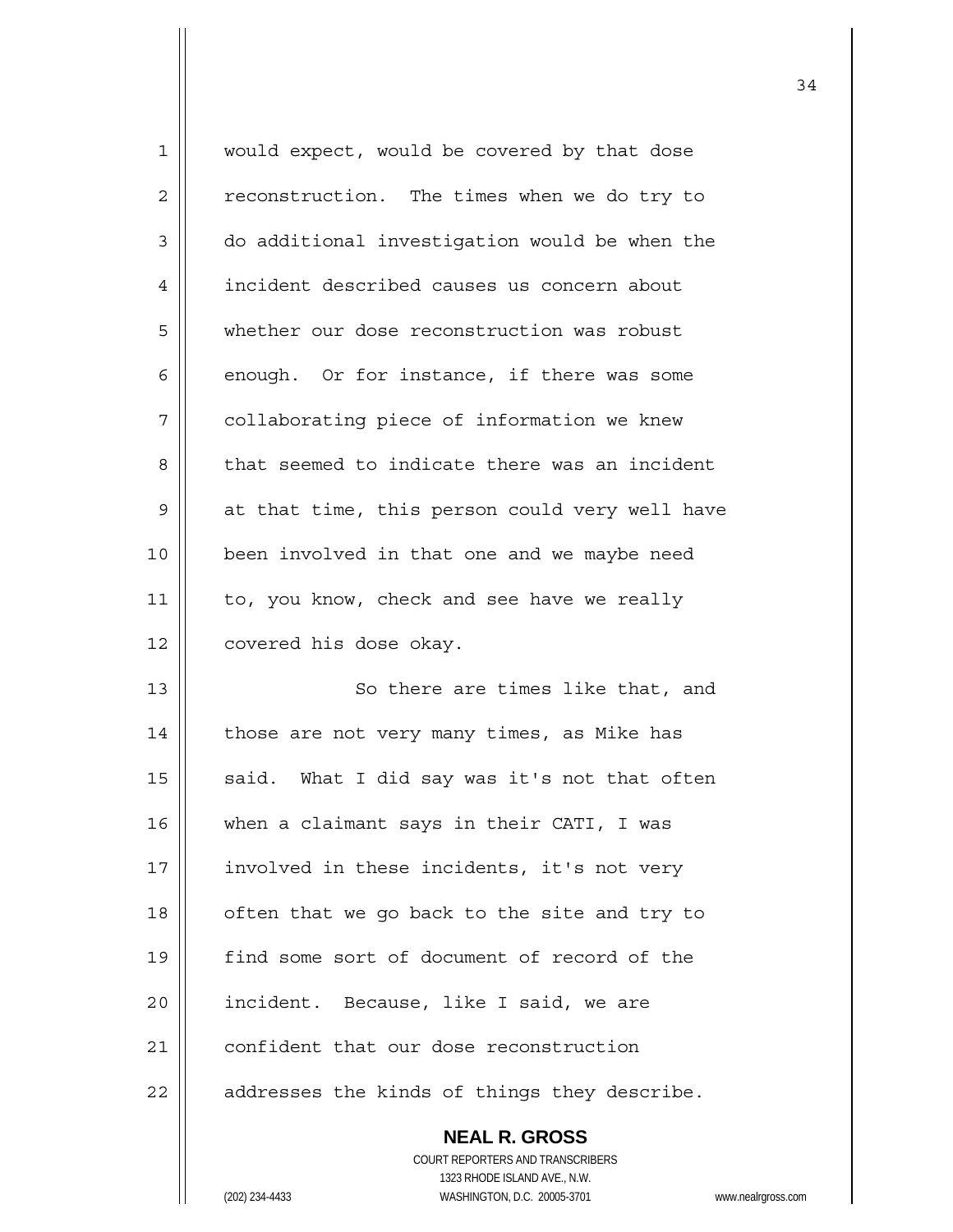$1 \parallel$  So that's what I said.

| $\overline{2}$ | CHAIR MUNN: And I'd like to                                                                                                                        |
|----------------|----------------------------------------------------------------------------------------------------------------------------------------------------|
| 3              | comment for the record, just to make sure                                                                                                          |
| 4              | there's no misunderstanding, the meeting which                                                                                                     |
| 5              | is being discussed here was not a previous                                                                                                         |
| 6              | meeting of this group. This work group was                                                                                                         |
| 7              | not meeting yesterday. It was an entirely                                                                                                          |
| 8              | different work group. This was a tangential                                                                                                        |
| 9              | item, not one that was on the agenda of that                                                                                                       |
| 10             | preceding work group. It had nothing to do                                                                                                         |
| 11             | with the procedures.                                                                                                                               |
| 12             | Okay. Go ahead, Mike.                                                                                                                              |
| 13             | MEMBER GIBSON: And, Stu, you said                                                                                                                  |
| 14             | that you don't go back to the site. You know,                                                                                                      |
| 15             | maybe I missed that. I thought you said                                                                                                            |
| 16             | something different, but anyway --                                                                                                                 |
| 17             | HINNEFELD: Well, either way,<br>MR                                                                                                                 |
| 18             | Mike, you know, we usually don't investigate                                                                                                       |
| 19             | very far. You are right. And so if the                                                                                                             |
| 20             | person describes an incident and we feel like                                                                                                      |
| 21             | our dose reconstruction -- we expected that                                                                                                        |
| 22             | kind of -- at that place for people to be                                                                                                          |
|                | <b>NEAL R. GROSS</b><br>COURT REPORTERS AND TRANSCRIBERS<br>1323 RHODE ISLAND AVE., N.W.<br>(202) 234-4433<br>WASHINGTON, D.C. 20005-3701<br>www.r |

(202) 234-4433 WASHINGTON, D.C. 20005-3701 www.nealrgross.com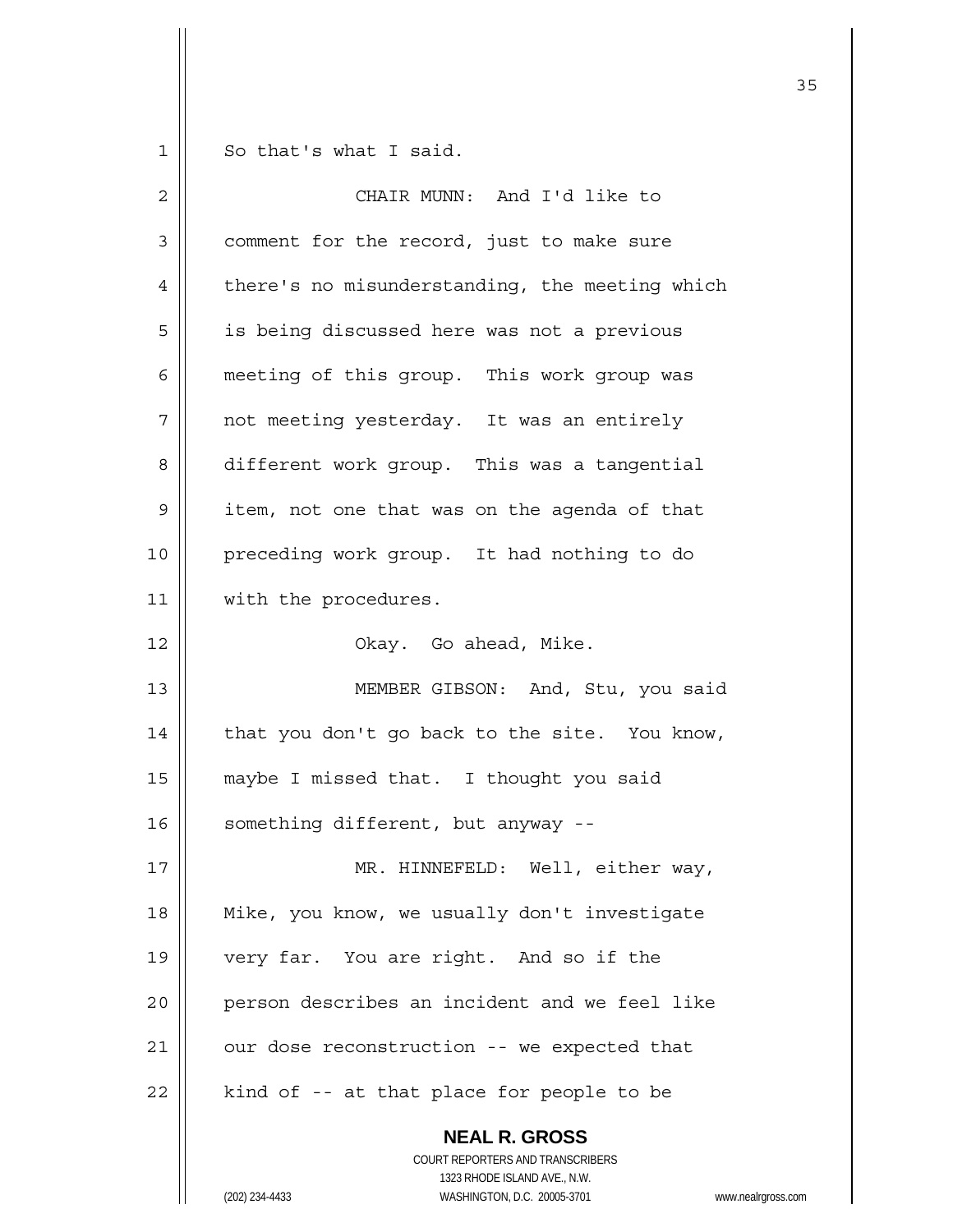| 1  | involved in those kind of work conditions.                          |
|----|---------------------------------------------------------------------|
| 2  | And so our dose reconstruction is robust                            |
| 3  | enough to address that kind of exposure, then                       |
| 4  | we don't investigate. I don't mean we were                          |
| 5  | limited. We just don't go back to the site.                         |
| 6  | I mean then we say, okay, we're good and we                         |
| 7  | don't necessarily investigate any further.                          |
| 8  | That's what I meant. I think it's what you                          |
| 9  | said.                                                               |
| 10 | MEMBER GIBSON: And I guess I just                                   |
| 11 | want to say that, you know, given the history                       |
| 12 | of DOE, all incidents are not recorded and so                       |
| 13 | the information -- you know, I don't fault                          |
| 14 | NIOSH at all for the extent of efforts you put                      |
| 15 | forward to gather evidence and do, you know,                        |
| 16 | site profiles, this and that, but all                               |
| 17 | incidents are not recorded. You know, that's                        |
| 18 | been my swan song for a long time and I stand                       |
| 19 | by it.                                                              |
| 20 | MR. HINNEFELD: That's a lot of                                      |
| 21 | the reason, Mike, why we don't spend a lot of                       |
| 22 | time trying to go find information about                            |
|    | <b>NEAL R. GROSS</b>                                                |
|    | COURT REPORTERS AND TRANSCRIBERS                                    |
|    | 1323 RHODE ISLAND AVE., N.W.                                        |
|    | (202) 234-4433<br>WASHINGTON, D.C. 20005-3701<br>www.nealrgross.com |

<sup>&</sup>lt;u>36 and 2012</u>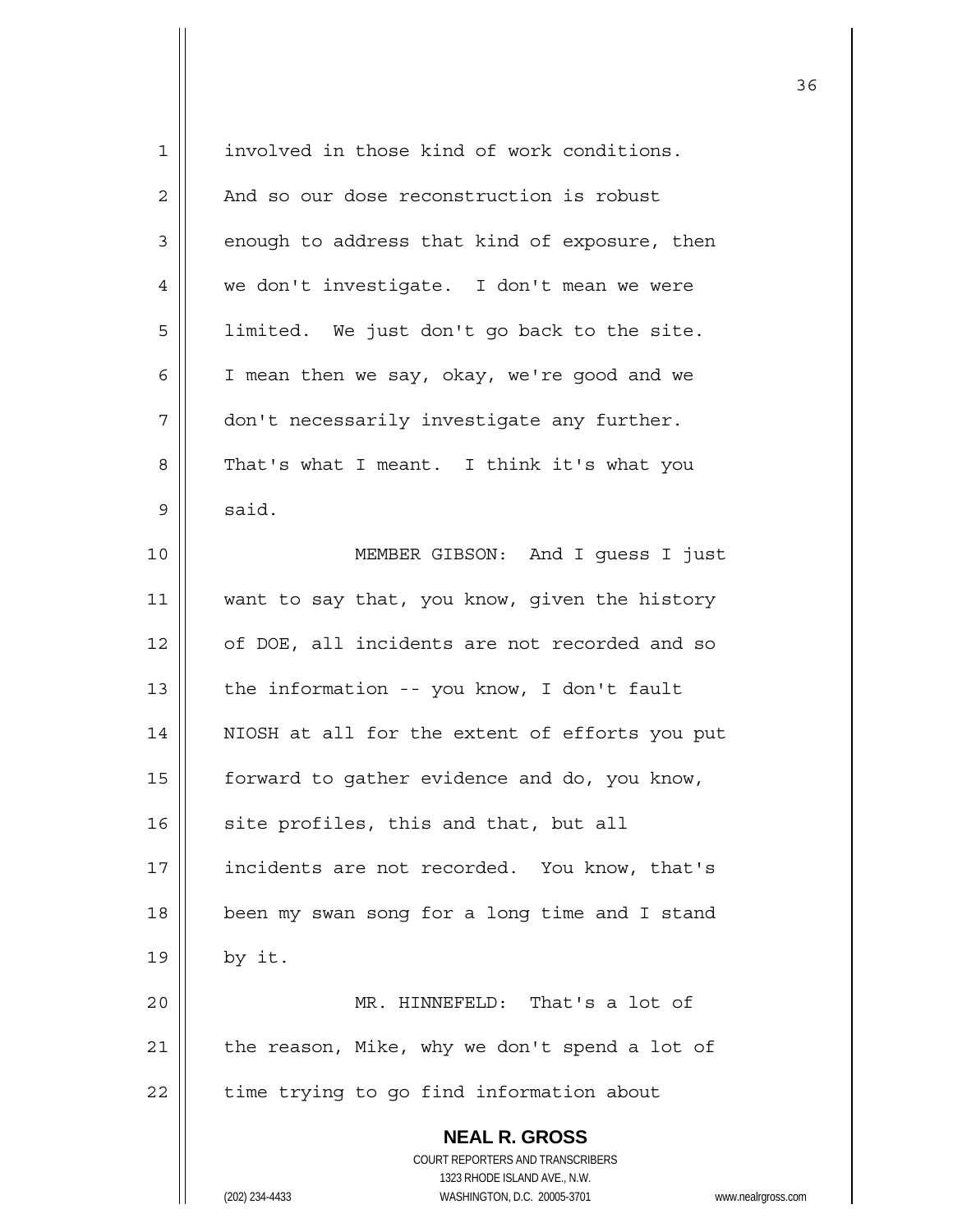1 | things like this.

2 || MR. ELLIOTT: We don't disagree 3 with you. 4 | MR. HINNEFELD: We agree with you 5 | 100 percent. And that's exactly why we don't 6  $\parallel$  qo try and investigate that. We try to write  $7$  | a dose reconstruction to start because we 8 | expect people will be exposed to those kinds  $9 \parallel$  of events at the various sites because, by 10 || this point we do know a fair amount about the 11 || various sites, and we expect those kind of 12 | exposures. We write a dose reconstruction 13 | that is robust enough to cover those. And 14 | just as you said, trying to find out more 15  $\parallel$  about it is often -- you know, we don't see a  $16$  | lot of chance for success there. And in fact, 17  $\parallel$  if you ask other people about that event, what 18 || will they tell you that will give us a better 19 dose number? I mean, what are they going to  $20$  | be able to tell you that the person that you 21  $\parallel$  talked to already can't tell you in terms of  $22$   $\parallel$  some sort of a quantitative information about

> **NEAL R. GROSS** COURT REPORTERS AND TRANSCRIBERS 1323 RHODE ISLAND AVE., N.W. (202) 234-4433 WASHINGTON, D.C. 20005-3701 www.nealrgross.com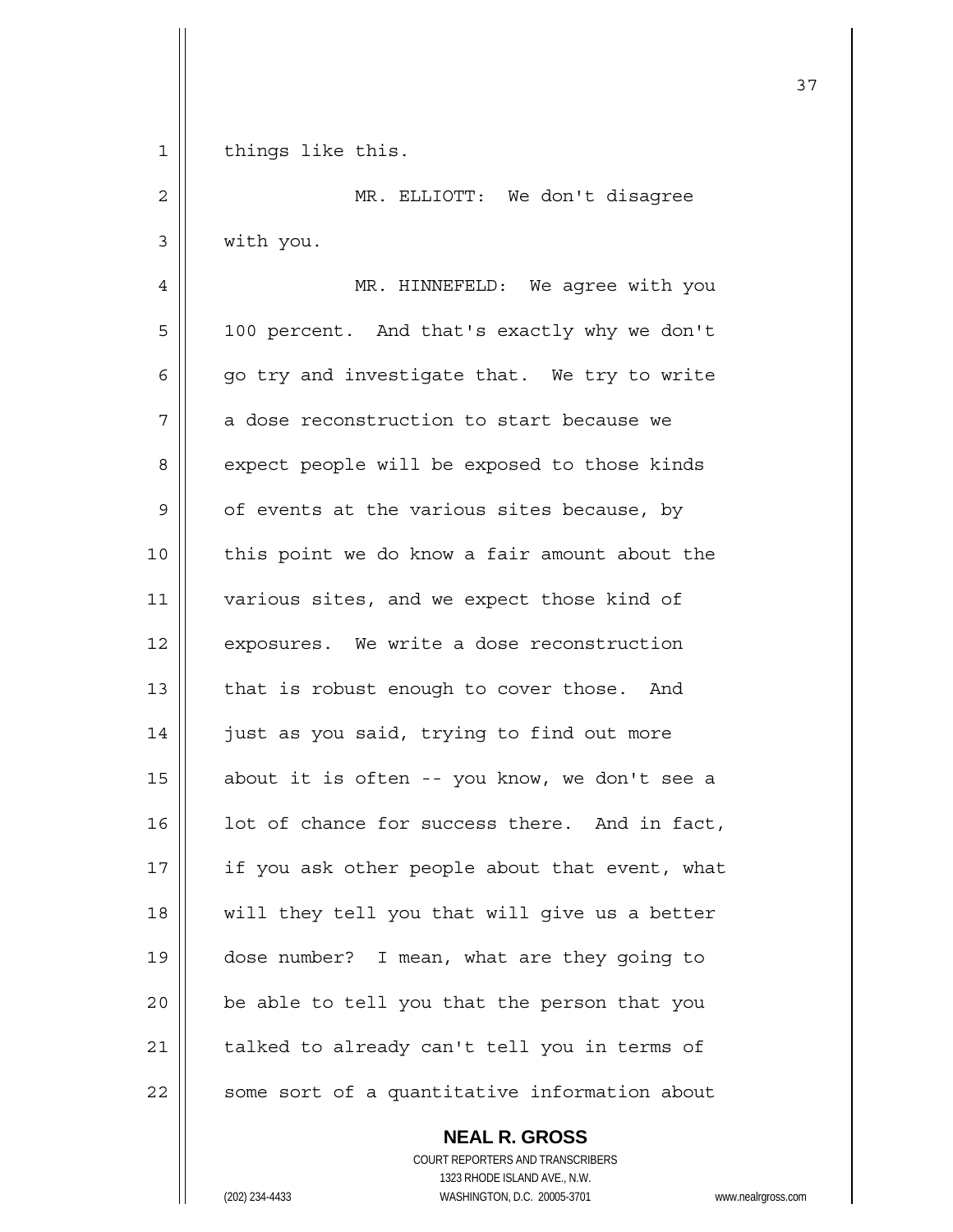$1 \parallel$  that event?

| $\overline{2}$ | MEMBER GIBSON: Well, you know,                                                                                                                    |
|----------------|---------------------------------------------------------------------------------------------------------------------------------------------------|
| 3              | Stu, you know, I'm not trying to agitate you,                                                                                                     |
| 4              | but I'm just saying sometimes I believe that                                                                                                      |
| 5              | the NIOSH worst-case scenario for dose                                                                                                            |
| 6              | exposure is not what certain individuals could                                                                                                    |
| 7              | have got. You know, I know the program is not                                                                                                     |
| 8              | perfect, but I would just -- you know, I hate                                                                                                     |
| 9              | to think, and I do believe there are people                                                                                                       |
| 10             | that had exposures that are going to be denied                                                                                                    |
| 11             | that, should not be because of an incident or                                                                                                     |
| 12             | something that happened at the site that, you                                                                                                     |
| 13             | know, can't be documented.                                                                                                                        |
| 14             | MR. HINNEFELD: Well, I don't                                                                                                                      |
| 15             | suppose I can dissuade of you that. We are                                                                                                        |
| 16             | confident that our approach is actually very                                                                                                      |
| 17             | much the other way. You know, we worry about                                                                                                      |
| 18             | exactly what you described. We worry about                                                                                                        |
| 19             | someone being denied who in fact should not                                                                                                       |
| 20             | have been. We don't worry very about                                                                                                              |
| 21             | compensating people that we -- you know, we                                                                                                       |
| 22             | don't think very much about those, does this                                                                                                      |
|                | <b>NEAL R. GROSS</b><br>COURT REPORTERS AND TRANSCRIBERS<br>1323 RHODE ISLAND AVE., N.W.<br>(202) 234-4433<br>WASHINGTON, D.C. 20005-3701<br>WWW. |

(202) 234-4433 WASHINGTON, D.C. 20005-3701 www.nealrgross.com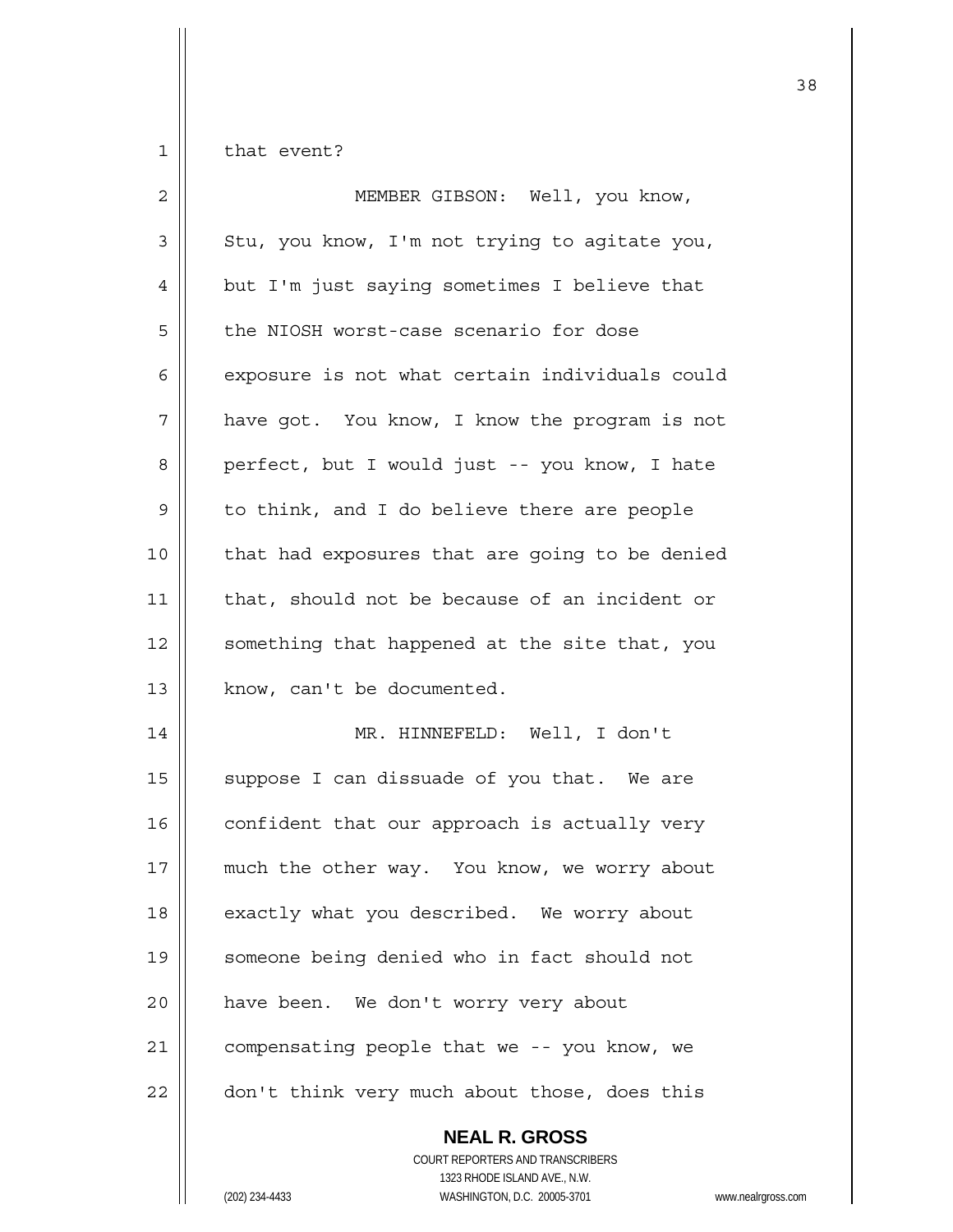| $\mathbf 1$ | person really deserves to be compensated or    |
|-------------|------------------------------------------------|
| 2           | not. We don't think about that. What we        |
| 3           | worry about is, is someone not going to get    |
| 4           | compensated that should. And so we have the    |
| 5           | same concern you do. We try to operate the     |
| 6           | program in that fashion. I don't think I can   |
| 7           | dissuade you of your opinion because there's   |
| 8           | not much more I can do with that.              |
| 9           | MR. ELLIOTT: This is Larry                     |
| 10          | Elliott. If I could jump in here. I think      |
| 11          | there's a point that I need to make for        |
| 12          | clarification and it goes to an extent to what |
| 13          | Mike has raised. If you look at our current    |
| 14          | draft questionnaire, you'll see that question  |
| 15          | 18 about, can you name coworkers or other      |
| 16          | witnesses, has been struck out. And in this    |
| 17          | draft questionnaire we would propose, and it's |
| 18          | our opinion, that this question is not needed, |
| 19          | that if we were in a situation reconstructing  |
| 20          | a dose for an individual claimant where we     |
| 21          | felt coworker intelligence might be necessary, |
| 22          | we would go back to that claimant and ask for  |
|             |                                                |

 **NEAL R. GROSS** COURT REPORTERS AND TRANSCRIBERS 1323 RHODE ISLAND AVE., N.W. (202) 234-4433 WASHINGTON, D.C. 20005-3701 www.nealrgross.com

 $\mathsf{I}$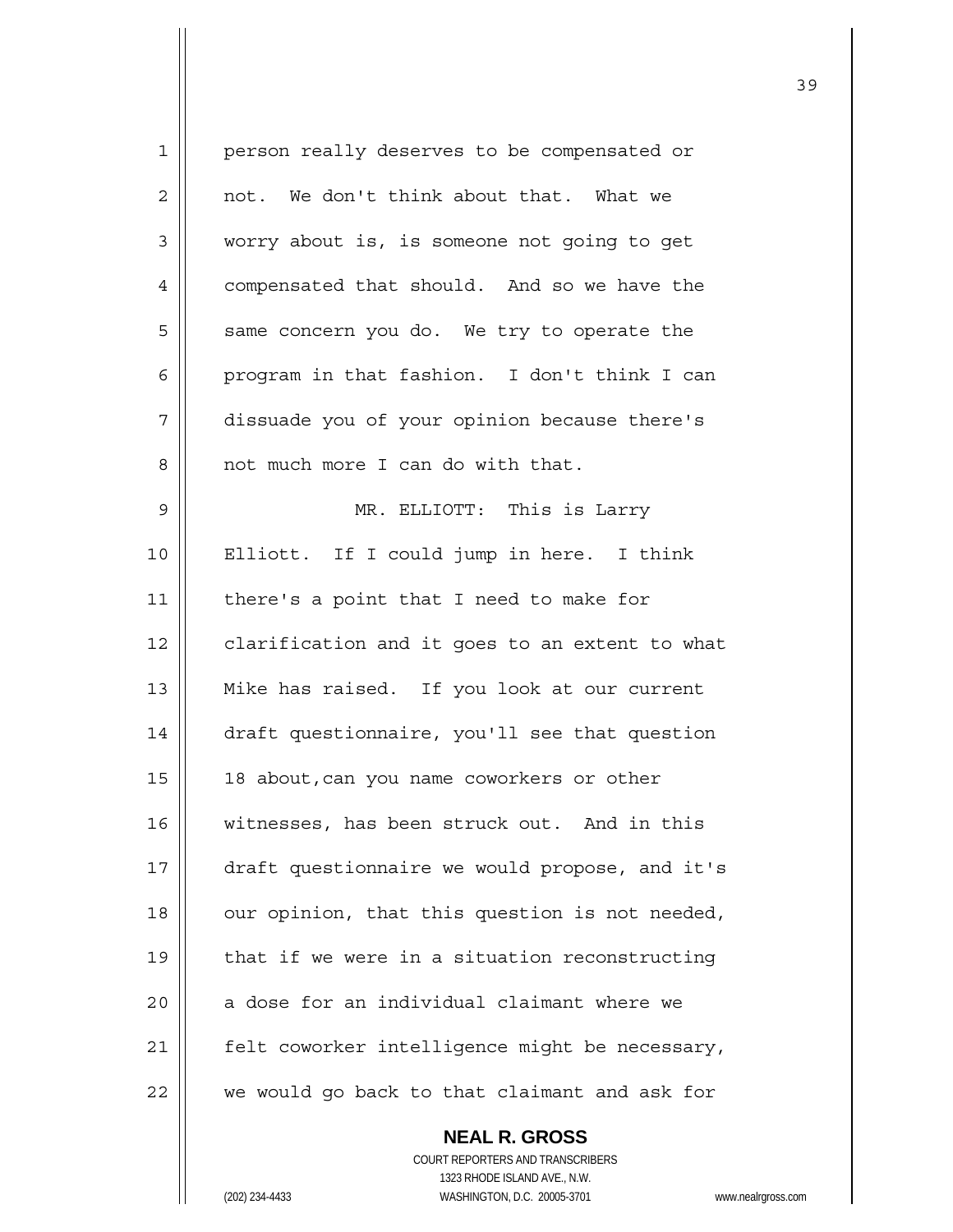| 1              | coworkers to go track this down. The                     |
|----------------|----------------------------------------------------------|
| $\overline{c}$ | collection of this information on this                   |
| 3              | question alone has only resulted in us going             |
| 4              | out less than a handful of times to coworkers.           |
| 5              | So we put these people through all of this               |
| 6              | burden to try to identify and give us a                  |
| 7              | number, you know, an address or how we could             |
| 8              | locate these people and we really don't go               |
| 9              | take stuff down unless we absolutely need it.            |
| 10             | So, Mike, I didn't want you to see                       |
| 11             | this red-line strikeout and think that here's            |
| 12             | just another example where we don't welcome              |
| 13             | and accept, you know, worker input. It's just            |
| 14             | that we would go after that as necessary,                |
| 15             | given the circumstances of the claim.                    |
| 16             | CHAIR MUNN: Anything else, Mike?                         |
| 17             | MEMBER GIBSON: No, not right now.                        |
| 18             | CHAIR MUNN: All right. Mark, do                          |
| 19             | you have something, maybe thoughts?                      |
| 20             | MEMBER GRIFFON: Yes, I guess one                         |
| 21             | would be just to follow up on that coworker              |
| 22             | question. And Stu just said, I guess to                  |
|                | <b>NEAL R. GROSS</b>                                     |
|                | COURT REPORTERS AND TRANSCRIBERS                         |
|                | 1323 RHODE ISLAND AVE., N.W.                             |
|                | (202) 234-4433<br>WASHINGTON, D.C. 20005-3701<br>www.nea |

(202) 234-4433 WASHINGTON, D.C. 20005-3701 www.nealrgross.com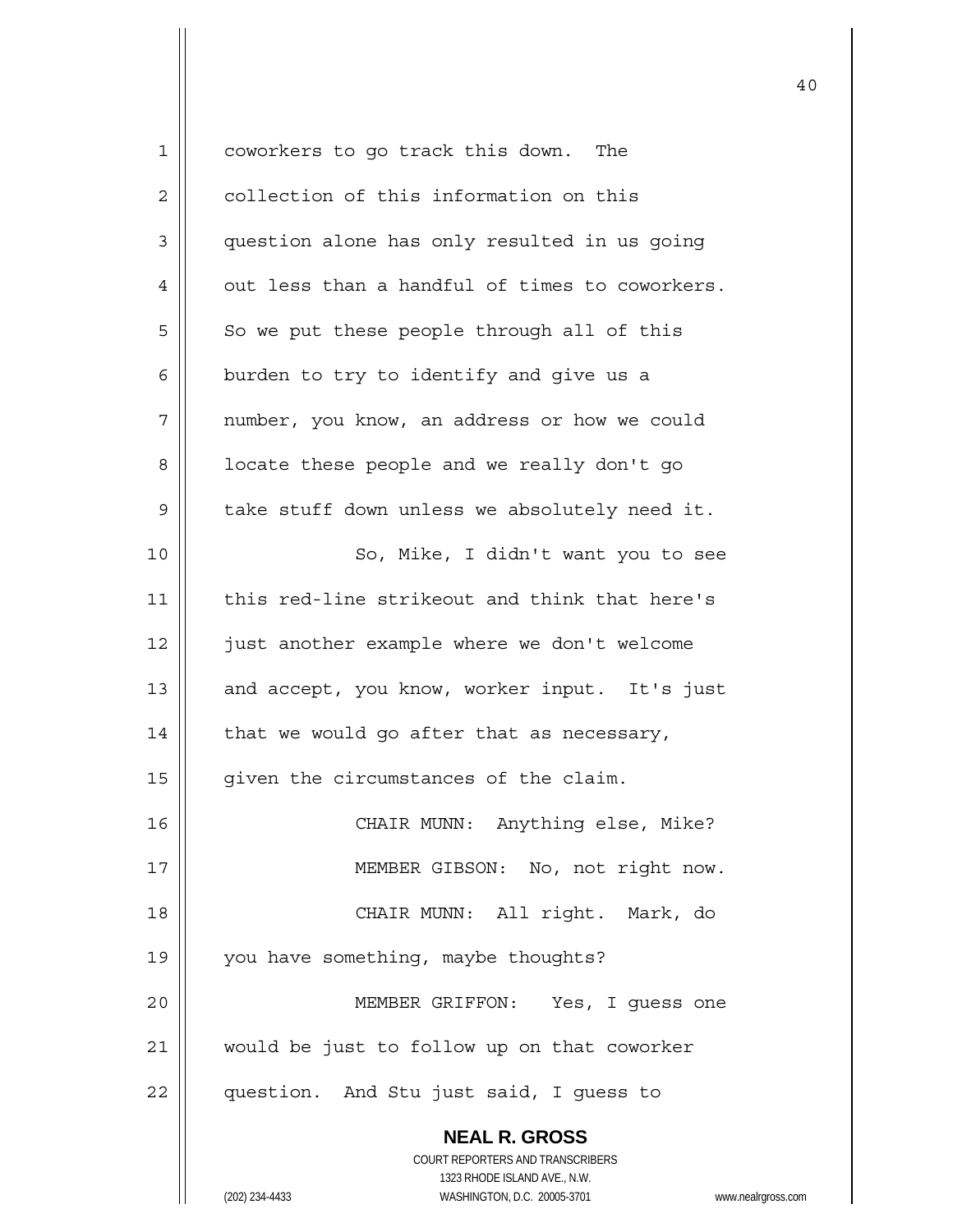1 | respond to Stu's response, you know, what 2 | would you expect when you call the coworker? 3 | You know, if you didn't find any 4 | documentation, what would you expect to find  $5 \parallel$  out that was going to shed any light? You 6  $\parallel$  know, I quess if you haven't tried calling  $7 \parallel$  them, you probably don't know. But, I mean, 8 | I would think if it was a supervisor or a rad 9 | tech, or something like that, you may find out 10 || something. You may find out that they had a 11 | special project that was going on that wasn't 12 || related to the normal radiation exposures and 13  $\parallel$  that may really shed some light on, you know, 14 wow, we didn't know this guy was even exposed 15 to polonium or protactinium, actinium, you  $16$  | know, something like that that you didn't even 17 | include in the dose reconstruction and you may 18 | have to reconsider, or may say we can't 19 || reconstruct dose. So, you know, just because 20 || there's not records there, I think sometimes 21 | these coworkers may shed some light on 22 || something like that. I don't know what your

41

 **NEAL R. GROSS** COURT REPORTERS AND TRANSCRIBERS 1323 RHODE ISLAND AVE., N.W. (202) 234-4433 WASHINGTON, D.C. 20005-3701 www.nealrgross.com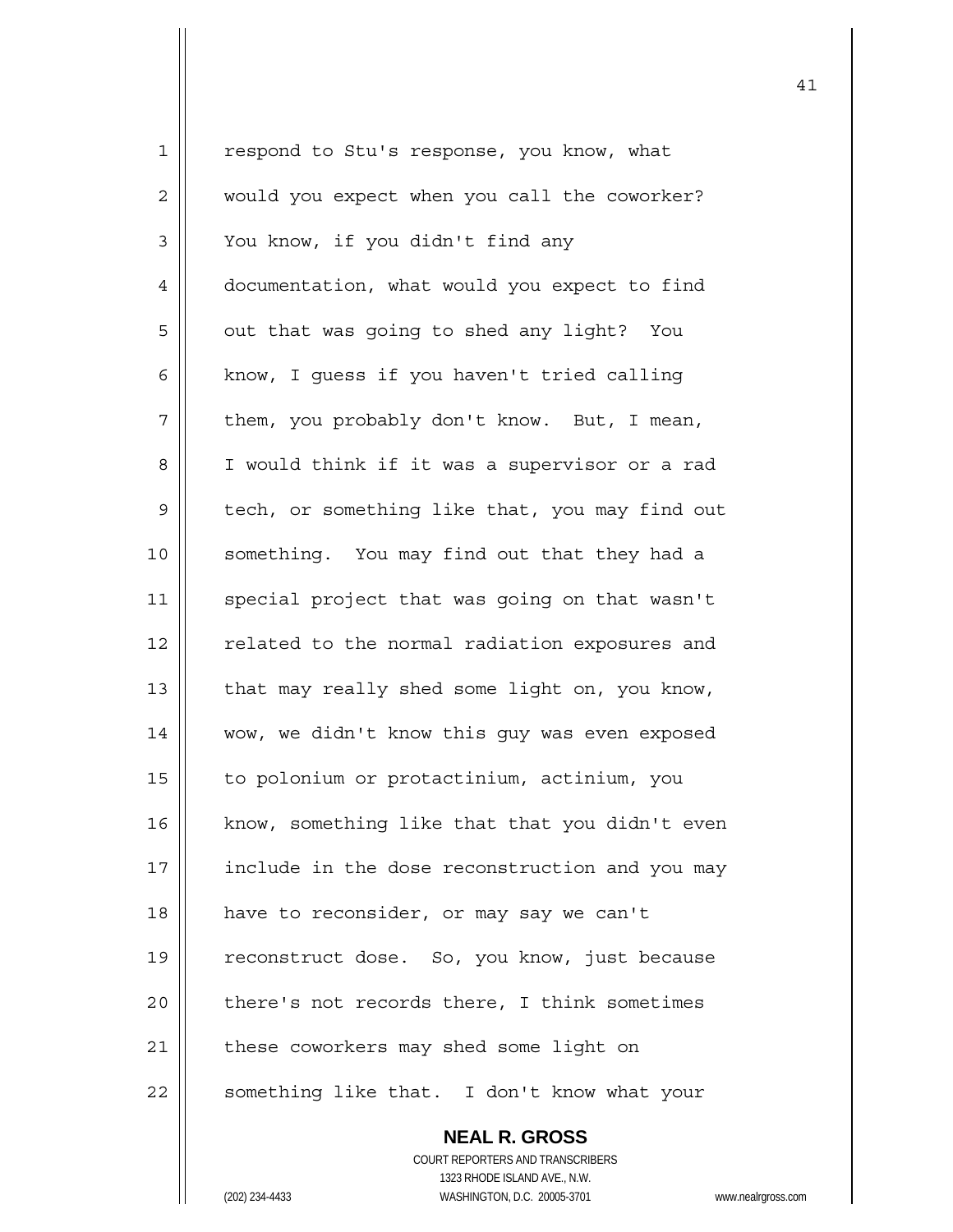| 1              | experience has been. Obviously it's only been                       |
|----------------|---------------------------------------------------------------------|
| 2              | used a limited number of times, but you know,                       |
| 3              | to say that we don't bother calling them                            |
| $\overline{4}$ | because what could they tell us, I think                            |
| 5              | that's -- I don't know, it's just a little                          |
| 6              | shortsighted.                                                       |
| 7              | MR. HINNEFELD: I'm just looking,                                    |
| 8              | Mark. I think I have a pretty strong                                |
| 9              | understanding of how many of these are going                        |
| 10             | to be helpful. Of the coworker cases that we                        |
| 11             | have, I don't know how many of those have been                      |
| 12             | helpful. I only know of my one that I was                           |
| 13             | involved in and the coworkers identified by                         |
| 14             | the claimant could not remember the claimant.                       |
| 15             | They did not remember. So that was not                              |
| 16             | helpful.                                                            |
| 17             | And you're talking now about, how                                   |
| 18             | do we know if we haven't, but you're not                            |
| 19             | really thinking about what does it take if we                       |
| 20             | You know, what would it take, what it<br>do?                        |
| 21             | would do the program and what would it do to                        |
| 22             | the progress of dose reconstruction and the                         |
|                | <b>NEAL R. GROSS</b>                                                |
|                | COURT REPORTERS AND TRANSCRIBERS                                    |
|                | 1323 RHODE ISLAND AVE., N.W.                                        |
|                | (202) 234-4433<br>WASHINGTON, D.C. 20005-3701<br>www.nealrgross.com |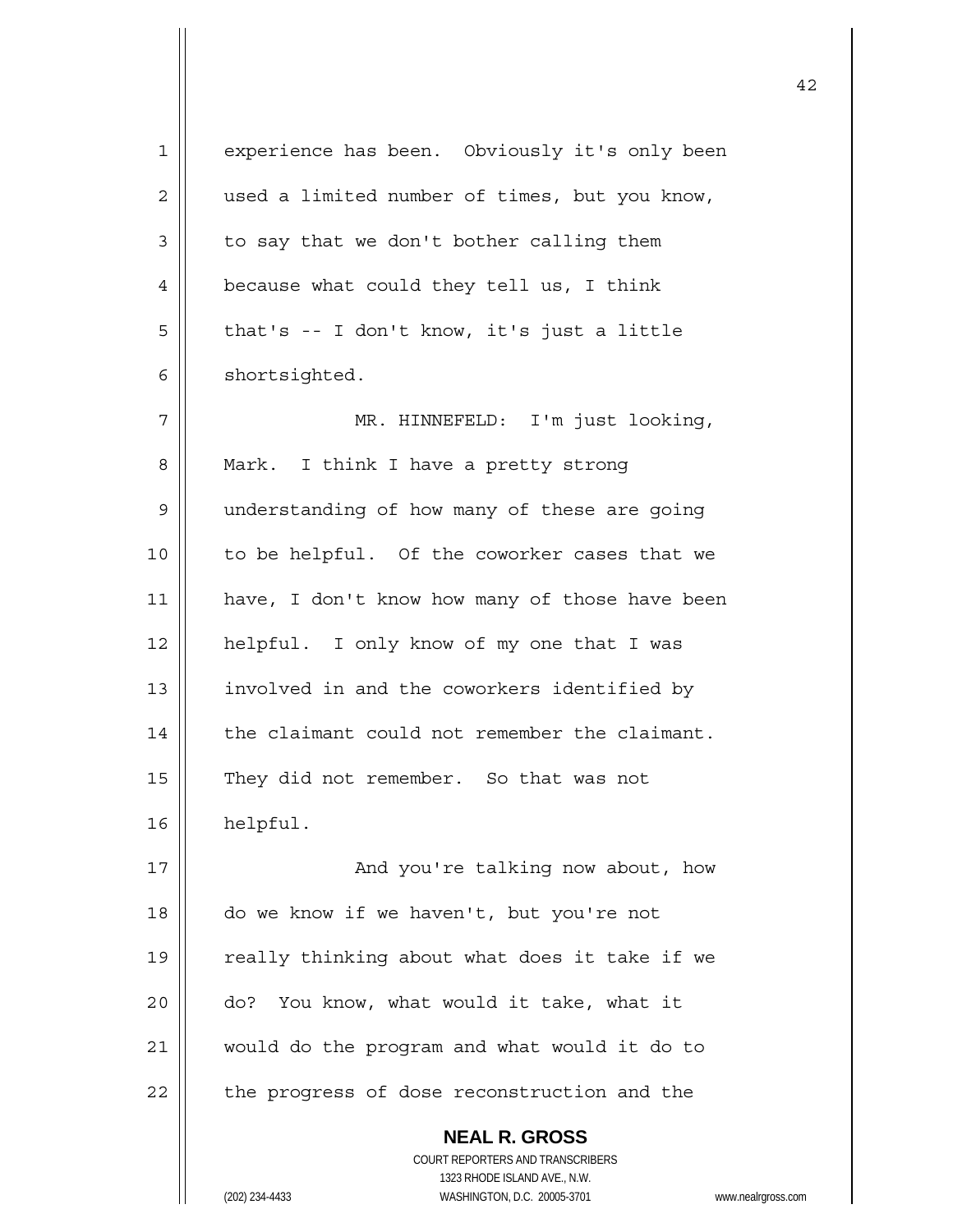1 || pace at which people get their answer if we in 2 **d** fact did this?

3 || MEMBER GRIFFON: Oh, yes. I mean, 4 || yes, you have a balance here. We've talked  $5 \parallel$  about this from the beginning of the program, 6  $\parallel$  the balance of efficiency versus, you know,  $7$  | thoroughness and, you know, I understand that 8 dilemma. That's a constant tension in the 9 | program. But, you know, if someone raises --10 || and I'm not saying necessarily that all the 11 | time they're going to write down the 12 || appropriate coworkers, so I'm going back and 13 | forth on Larry's notes that the coworker 14 | information was struck out of this current 15 questionnaire. You know, a lot of times I 16 | think they might write down the colleagues 17  $\parallel$  that they worked with the most, but they may  $18$  || not be the ones that were the right ones to 19 interview about a certain incident; you know?  $20$  | So I'm not saying that necessarily the people 21 || will write down the right coworkers to follow  $22$  | up with, and it is a judgment call, but I'm

> **NEAL R. GROSS** COURT REPORTERS AND TRANSCRIBERS 1323 RHODE ISLAND AVE., N.W. (202) 234-4433 WASHINGTON, D.C. 20005-3701 www.nealrgross.com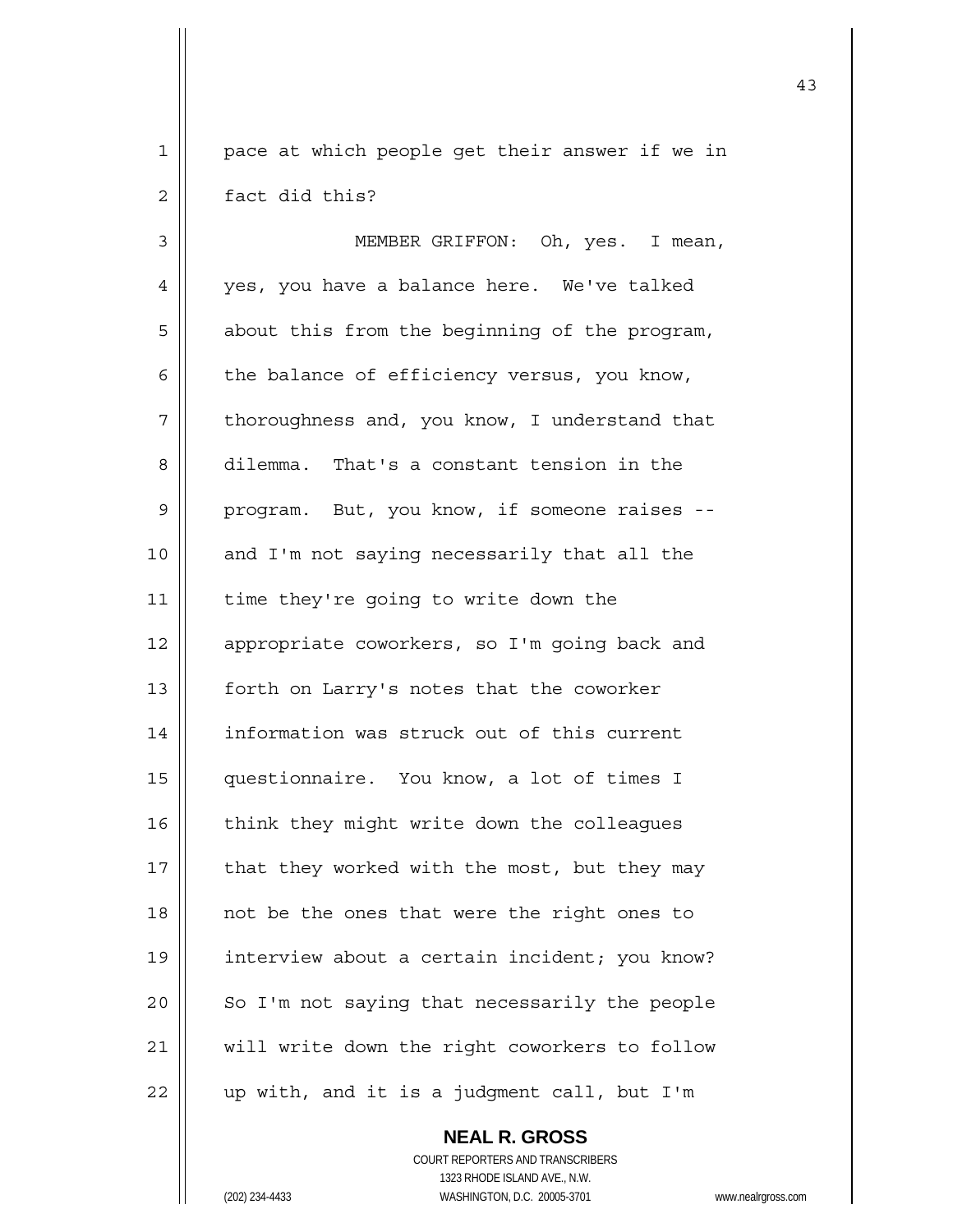**NEAL R. GROSS** COURT REPORTERS AND TRANSCRIBERS 1323 RHODE ISLAND AVE., N.W. 1 || saying that if you have somebody that noted  $2 \parallel$  incidents, I think the potential at some sites  $3 \parallel$  to overlook, you know, something in a non-4 | routine area -- in other words, you know, you  $5$  | think for the most part the workers were  $6 \parallel$  exposed to plutonium, but it turns out that  $7$  | they bring up some incident they weren't sure 8 || what the exposure was, but they knew of an 9 incident. You follow up with it and it was a 10 || more exotic material that they worked with for 11 | one campaign. Didn't know anything about it. 12 | Didn't know it happened on the site. All of 13  $\parallel$  a sudden it could be an important aspect of a 14 | DR. So, that's my point, I guess, on that. 15 || CHAIR MUNN: It appears that we -- $16 \parallel$  oh. Yes, Paul? 17 MEMBER ZIEMER: Well, let me 18 || insert a couple other ideas in here. I think  $19$  | one of the problems on this is what is  $20$  | considered to be an incident by a worker and 21 || what's considered to be an incident by either  $22$  | a dose reconstructor or even the health

44

(202) 234-4433 WASHINGTON, D.C. 20005-3701 www.nealrgross.com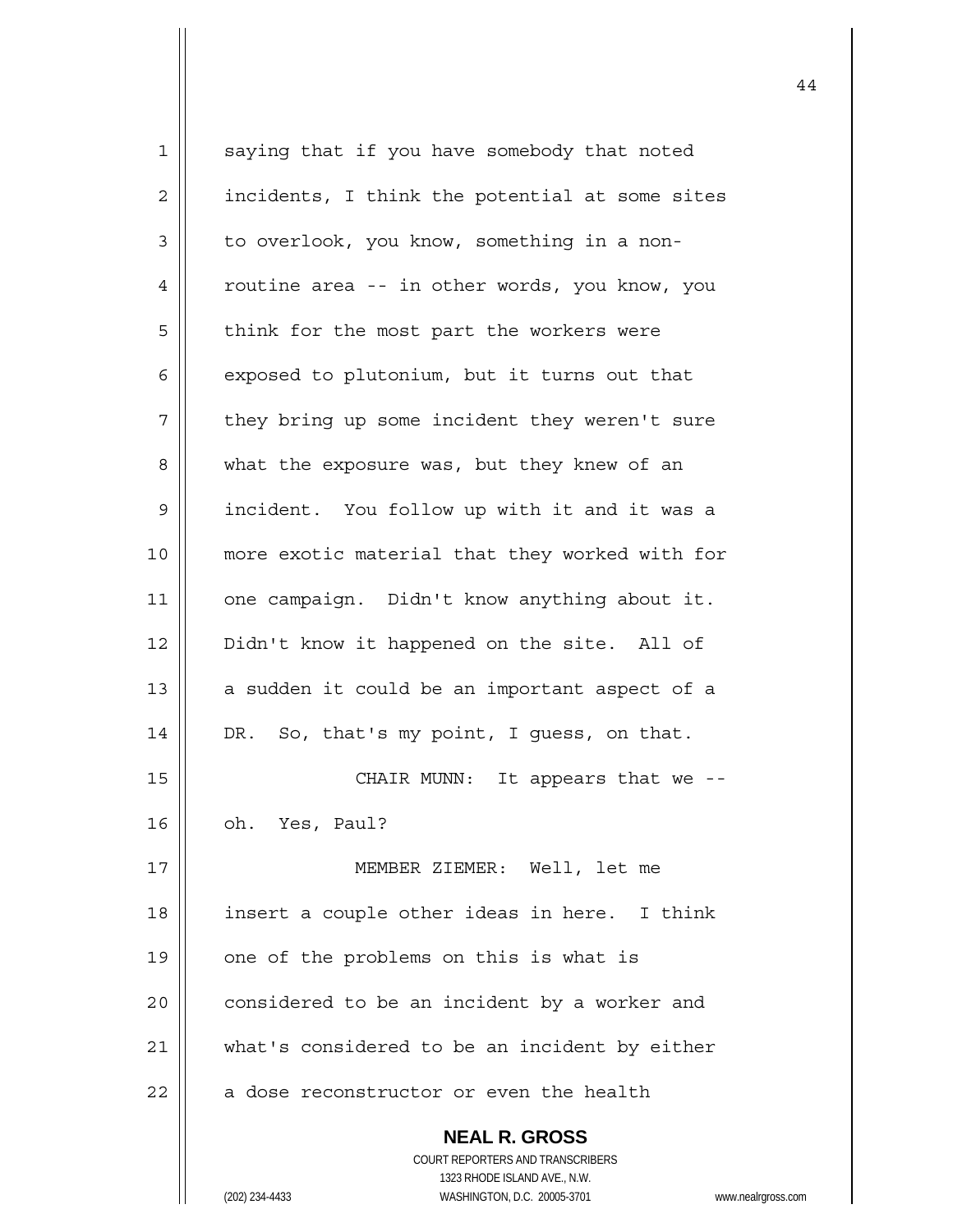1 || physics staff at the time. I can think of 2 | many cases during the years I worked with Oak 3 | Ridge where we had contamination events where 4 | we might have taken the worker's shoes or 5 | their clothing, or whatever. And these were  $6 \parallel$  actually fairly routine situations where it 7 || would be very easy for a dose reconstructor to 8 | cover that in the process. If the worker 9 | said, you know, I had an incident where this 10 || occurred, it's very easily covered in the dose 11 || reconstruction process. That would be very 12 different from, say, the Y-12 criticality 13 | incident or the SL-1 incident, or a blowout 14 | that was really a major event. It seems to me 15  $\parallel$  the dose reconstructor, at the point where he 16 | has the basic information that the worker 17 | identified, basically has to make the decision  $18$  || at that point as to whether or not the 19 || parameters of both the site profile and what 20 | he's working with in the reconstruction are 21  $\parallel$  sufficient to cover that kind of event. If  $22$  | not, I think they'd do what Larry described

> **NEAL R. GROSS** COURT REPORTERS AND TRANSCRIBERS 1323 RHODE ISLAND AVE., N.W. (202) 234-4433 WASHINGTON, D.C. 20005-3701 www.nealrgross.com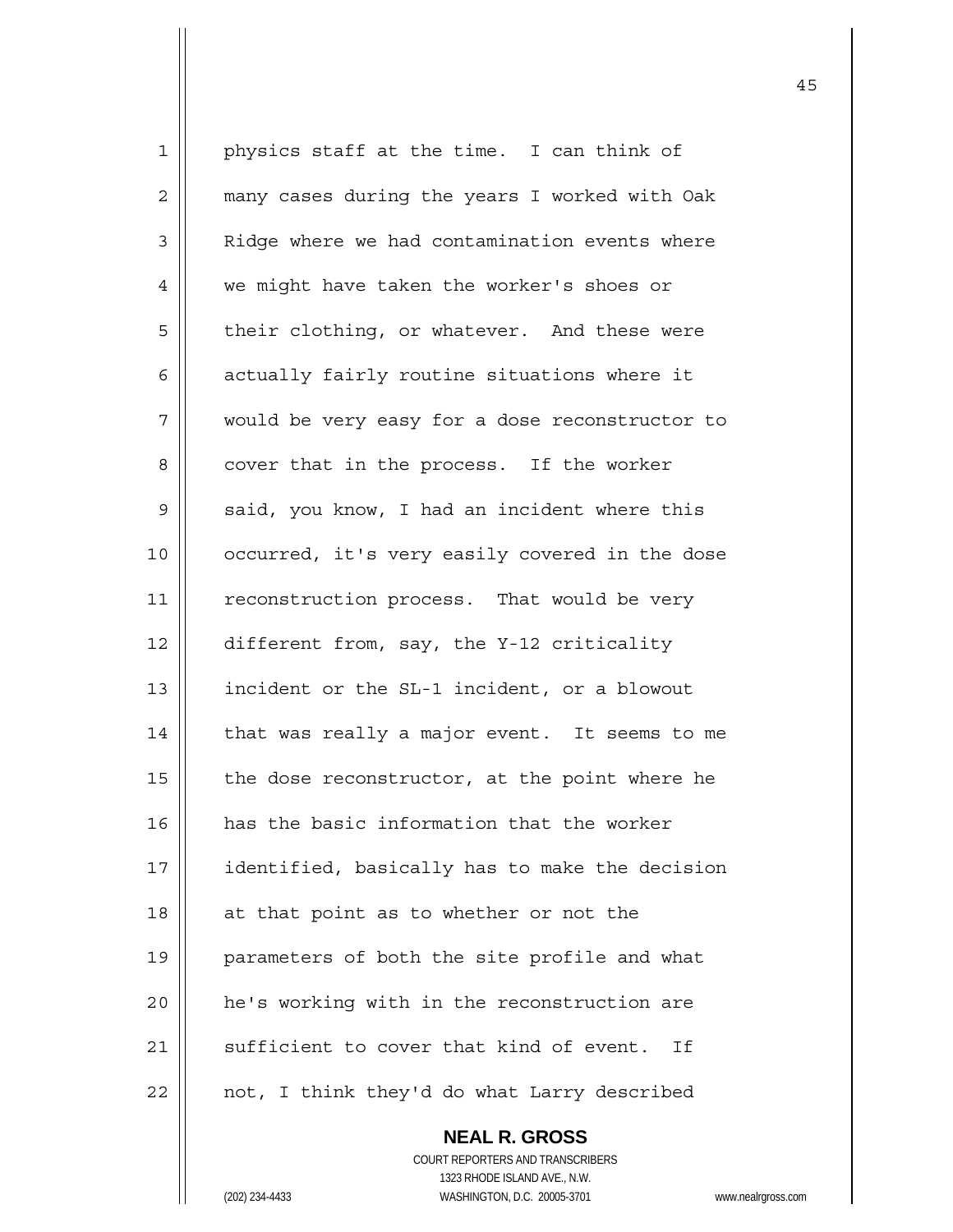| $\mathbf 1$  | and have to do a follow-up at which point they                      |
|--------------|---------------------------------------------------------------------|
| $\mathbf{2}$ | either identify and maybe go back to the                            |
| $\mathsf 3$  | worker to identify other individuals for                            |
| 4            | collaboration or go back to the records and                         |
| 5            | try to define, is this something that we                            |
| 6            | somehow have overlooked. Does it rise to a                          |
| 7            | level of what either a practicing health                            |
| 8            | physicist or the site people, or the dose                           |
| 9            | reconstructor himself would describe as an                          |
| 10           | incident that would be outside of what already                      |
| 11           | is within the bounding of the dose                                  |
| 12           | reconstruction. And I think that doesn't                            |
| 13           | necessarily, 100 percent assure that we've                          |
| 14           | covered it, but it was within the framework of                      |
| 15           | what's trying to be done here, you would have                       |
| 16           | a high expectation that for the most part if                        |
| 17           | the worker identifies something and the dose                        |
| 18           | reconstructor at least looks at that, that you                      |
| 19           | can either cover it by just the bounding or                         |
| 20           | get supplemental information.                                       |
| 21           | MEMBER GRIFFON: Paul, I don't                                       |
| 22           | disagree with your general statement there.                         |
|              | <b>NEAL R. GROSS</b>                                                |
|              | COURT REPORTERS AND TRANSCRIBERS                                    |
|              | 1323 RHODE ISLAND AVE., N.W.                                        |
|              | (202) 234-4433<br>WASHINGTON, D.C. 20005-3701<br>www.nealrgross.com |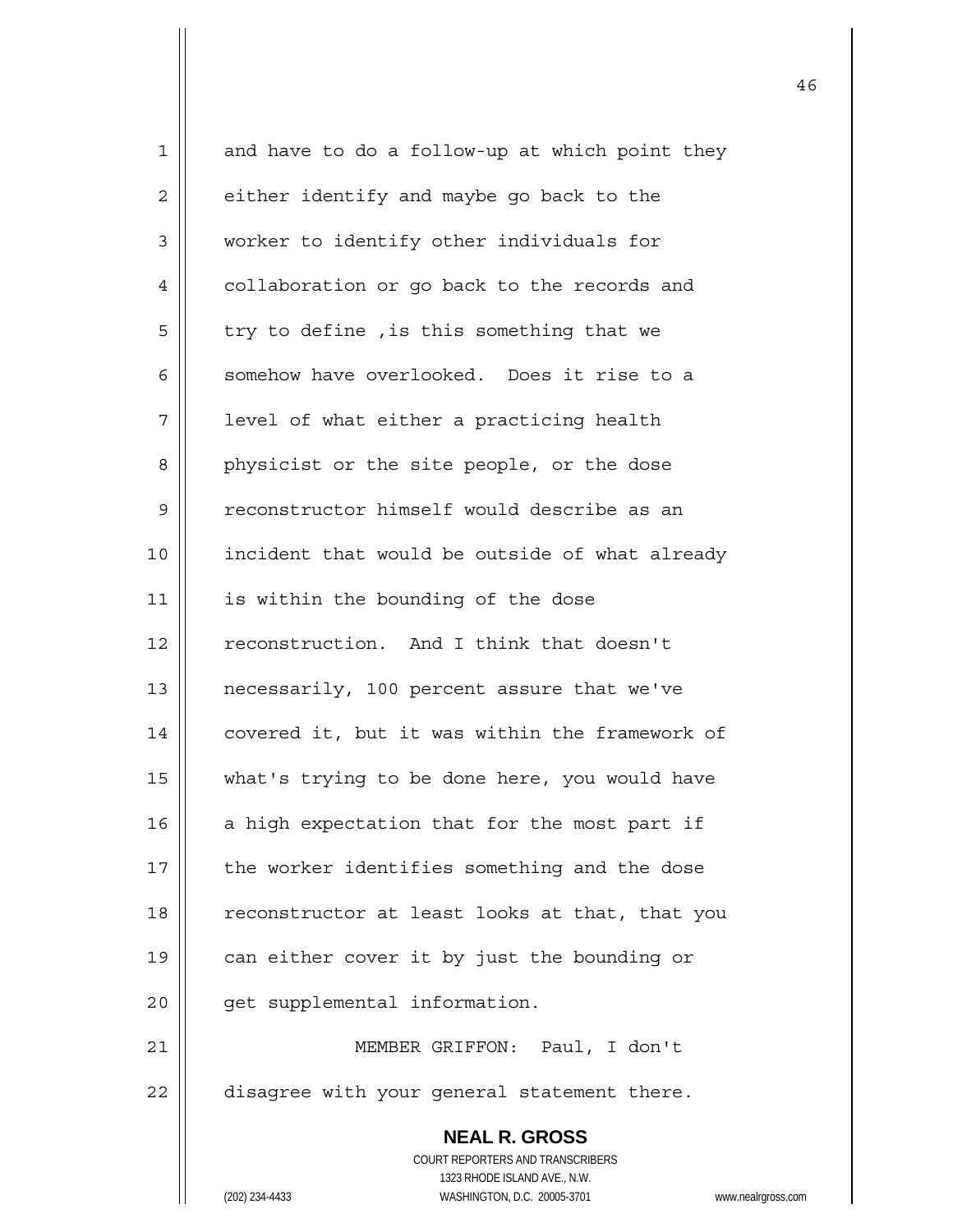| 1  | I guess, you know, really this comes into the                                                       |
|----|-----------------------------------------------------------------------------------------------------|
| 2  | sort of judgment of the DR or the person                                                            |
| 3  | interviewing them on the phone.                                                                     |
| 4  | MEMBER ZIEMER: Do you have all                                                                      |
| 5  | that you need to --                                                                                 |
| 6  | MEMBER GRIFFON: Because I agree                                                                     |
| 7  | there's -- I'm sorry.                                                                               |
| 8  | DR. MAURO: Would you mind if I                                                                      |
| 9  | just interject just a thought?                                                                      |
| 10 | CHAIR MUNN: As long as you do it                                                                    |
| 11 | loudly and clearly.                                                                                 |
| 12 | DR. MAURO: Philosophically, I                                                                       |
| 13 | guess this is more of a question to NIOSH.                                                          |
| 14 | When you engage the claimant or their                                                               |
| 15 | survivor, or the folks at ORAU that make these                                                      |
| 16 | calls, do they think of themselves as an                                                            |
| 17 | advocate or an agent operating on behalf of                                                         |
| 18 | the claimant to try to get the best                                                                 |
| 19 | information and try to help that person                                                             |
| 20 | through the process, similar to the way in                                                          |
| 21 | which, let's say, good bedside manner from a                                                        |
| 22 | physician might be where you're there with                                                          |
|    | <b>NEAL R. GROSS</b>                                                                                |
|    | COURT REPORTERS AND TRANSCRIBERS                                                                    |
|    | 1323 RHODE ISLAND AVE., N.W.<br>(202) 234-4433<br>WASHINGTON, D.C. 20005-3701<br>www.nealrgross.com |
|    |                                                                                                     |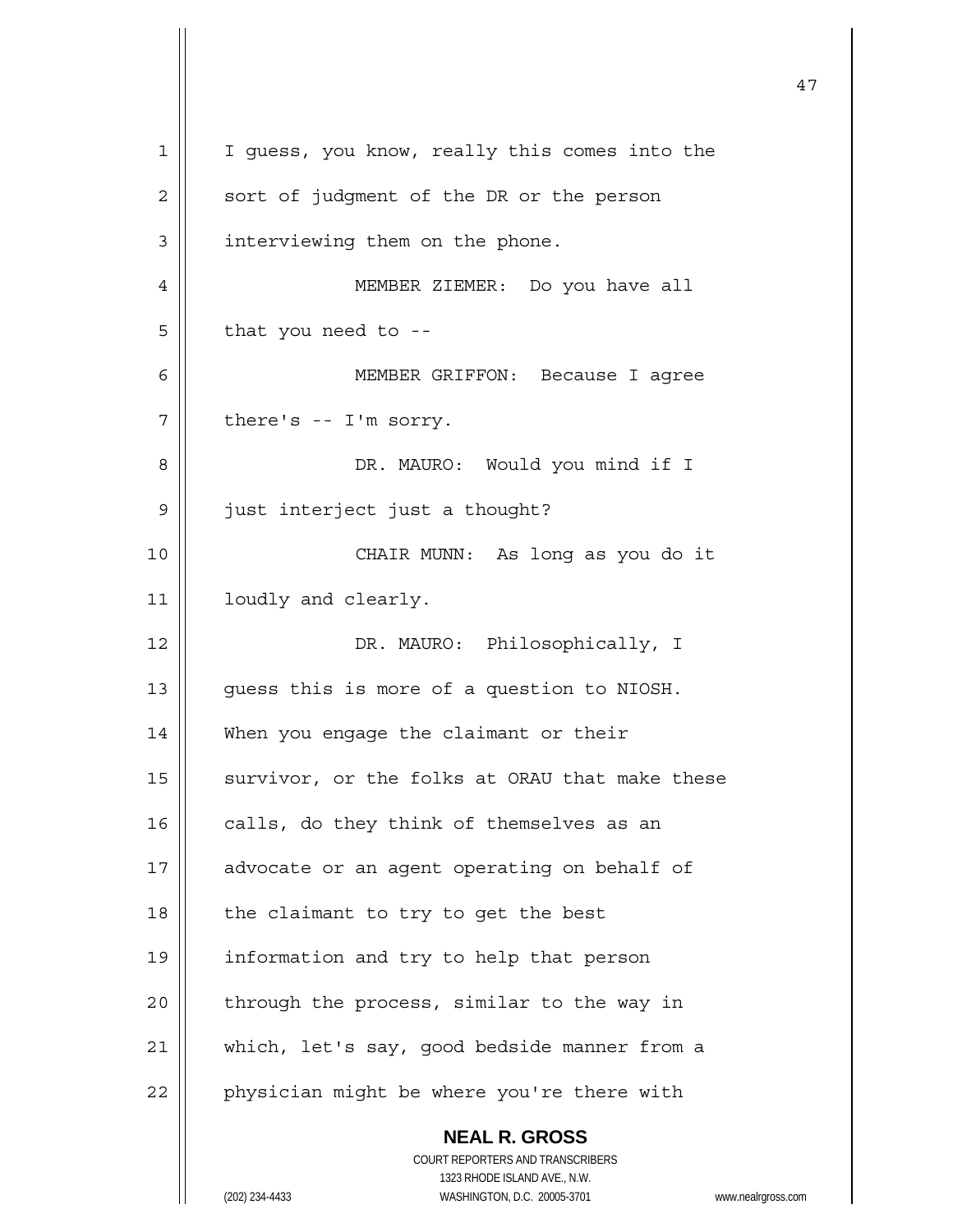| $\mathbf 1$ | that person working with them, keeping them                         |
|-------------|---------------------------------------------------------------------|
| 2           | informed and get into the process so that as                        |
| 3           | he's moving through the process he feels that                       |
| 4           | he has a person that's watching out for his                         |
| 5           | interests, or is it really not -- because                           |
| 6           | that's quite a burden to place on a person to                       |
| 7           | have to carry that responsibility. Or it is                         |
| 8           | really -- we did to make sure we got as much                        |
| 9           | factual information as we can so that we could                      |
| 10          | defend our dose reconstruction at the back end                      |
| 11          | of the process to say that we did everything                        |
| 12          | reasonable and came up with a good dose                             |
| 13          | reconstruction?                                                     |
| 14          | They're related, but the first one                                  |
| 15          | is, I guess, in my opinion, the kind of thing,                      |
| 16          | if that's a desirable objective, what I                             |
| 17          | believe will greatly reduce the angst that                          |
| 18          | we've experienced by a lot of the folks at                          |
| 19          | these meetings. Whether or not that could be                        |
| 20          | achieved, I don't know.                                             |
| 21          | MR. HINNEFELD: Well, I'll offer                                     |
| 22          | this, and I think Pat Kraps might be on the                         |
|             | <b>NEAL R. GROSS</b>                                                |
|             | COURT REPORTERS AND TRANSCRIBERS                                    |
|             | 1323 RHODE ISLAND AVE., N.W.                                        |
|             | (202) 234-4433<br>WASHINGTON, D.C. 20005-3701<br>www.nealrgross.com |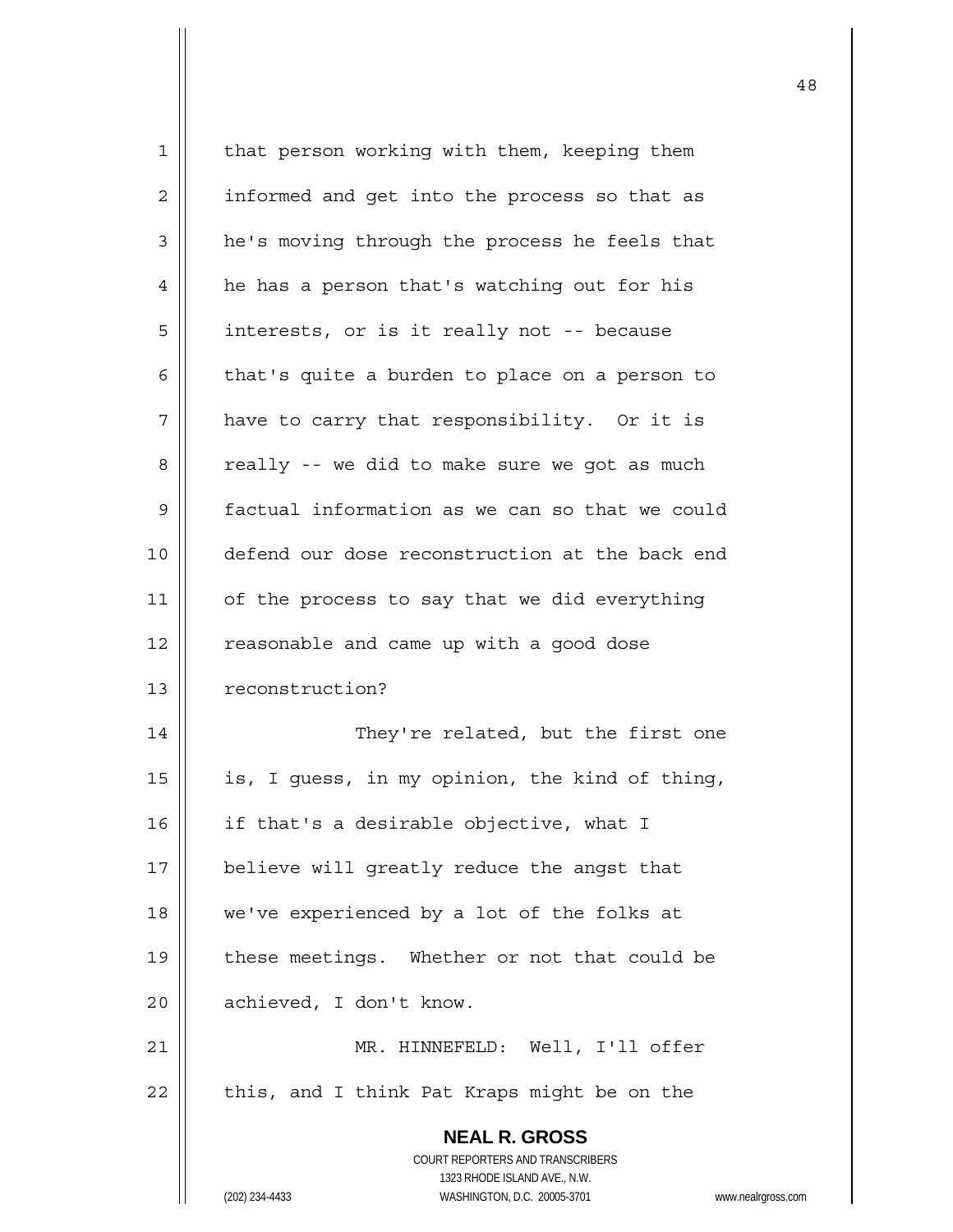| 1            | phone, so she might want to offer something                         |
|--------------|---------------------------------------------------------------------|
| $\mathbf{2}$ | after I do. She might just tell me I'm                              |
| 3            | completely wrong.                                                   |
| 4            | I think that ORAU would probably                                    |
| 5            | not describe themselves as advocates to the                         |
| 6            | claimant. I believe they would describe                             |
| 7            | themselves as neutral information gatherers.                        |
| 8            | Okay. Now the manner in which                                       |
| 9            | they do that though can go a long way to how                        |
| 10           | that interviewed person, how the claimant                           |
| 11           | feels about the experience. And I know that                         |
| 12           | they go to great lengths to make sure that the                      |
| 13           | claimant, the person being interviewed, is                          |
| 14           | satisfied with the interview and has had their                      |
| 15           | say. And so I think they try to build a                             |
| 16           | friendly or cordial relationship with the                           |
| 17           | interviewee, but I think they would shy away                        |
| 18           | from calling themselves an advocate.                                |
| 19           | Now, Pat, do you want to correct                                    |
| 20           | everything I just said? Pat, are you there?                         |
| 21           | Well, I thought she was on the                                      |
| 22           | phone, so I guess my words can stand there.                         |
|              | <b>NEAL R. GROSS</b>                                                |
|              | COURT REPORTERS AND TRANSCRIBERS<br>1323 RHODE ISLAND AVE., N.W.    |
|              | (202) 234-4433<br>WASHINGTON, D.C. 20005-3701<br>www.nealrgross.com |

 $\mathsf{I}$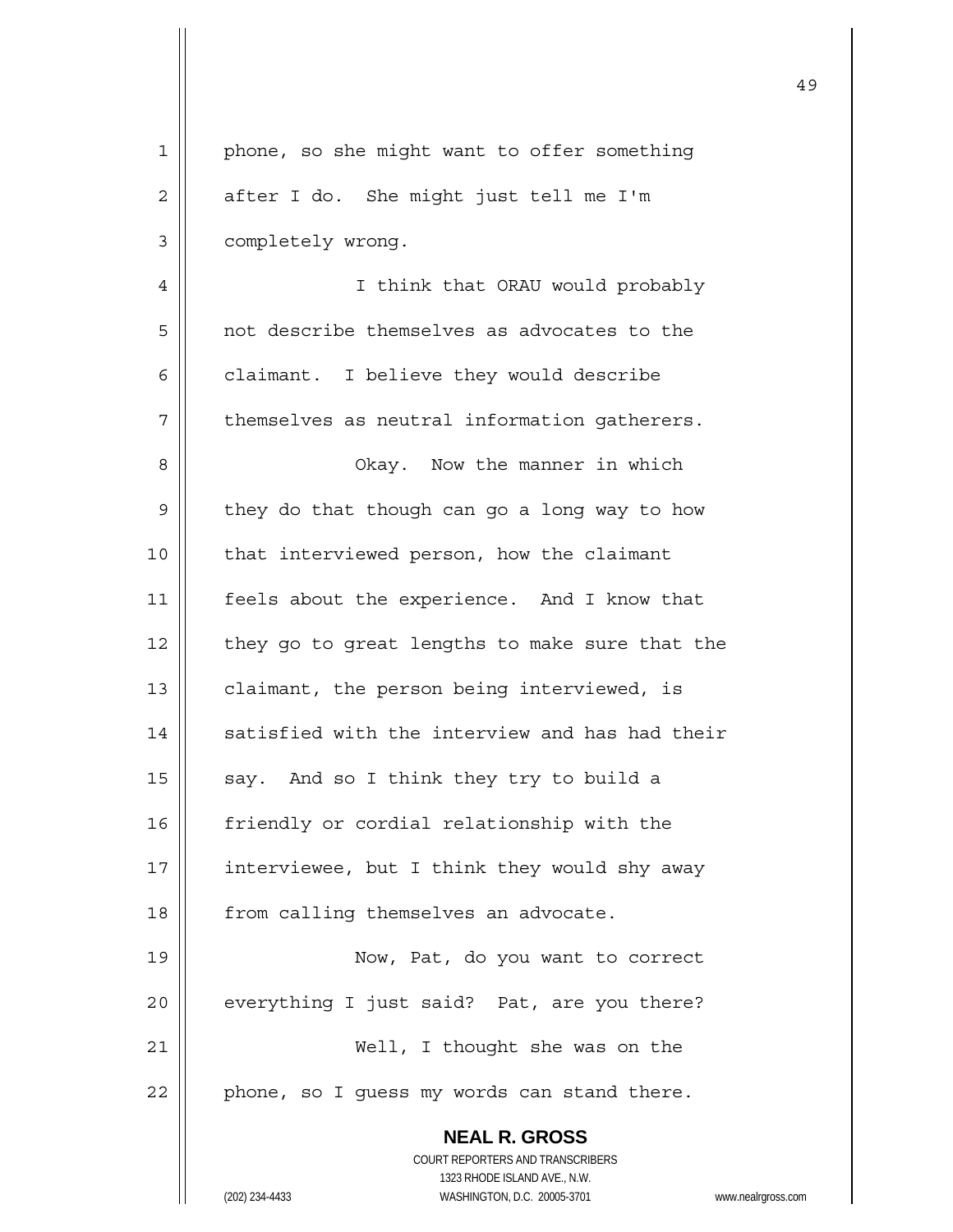|    |                                                | 50 |
|----|------------------------------------------------|----|
| 1  | MS. KRAPS: Stu?                                |    |
| 2  | MR. HINNEFELD: Yes, there you                  |    |
| 3  | are.                                           |    |
| 4  | MS. KRAPS: All right. Sorry, I                 |    |
| 5  | couldn't hit the mute button fast enough.      |    |
| 6  | No, you pretty much hit it on the              |    |
| 7  | head.                                          |    |
| 8  | MR. HINNEFELD: Okay. I was                     |    |
| 9  | hoping you'd elaborate, but that's fine.       |    |
| 10 | MS. KRAPS: No, we try to maintain              |    |
| 11 | a neutral balance, as you say, all the while   |    |
| 12 | trying to let the claimant know that we're     |    |
| 13 | here to work with them and we're here to try   |    |
| 14 | to help them as best we can in understanding   |    |
| 15 | the questions, and understanding the process.  |    |
| 16 | MR. HINNEFELD: Okay. Thank you.                |    |
| 17 | CHAIR MUNN: Pat, would it be                   |    |
| 18 | feasible for there to be an individual that    |    |
| 19 | would be essentially the impact for your       |    |
| 20 | activities there, an individual who might be   |    |
| 21 | the first person to whom the claimant spoke    |    |
| 22 | and a person who would be able to develop what |    |
|    | <b>NEAL R. GROSS</b>                           |    |

 COURT REPORTERS AND TRANSCRIBERS 1323 RHODE ISLAND AVE., N.W. (202) 234-4433 WASHINGTON, D.C. 20005-3701 www.nealrgross.com

 $\prod$ 

Ħ  $\mathsf{l}$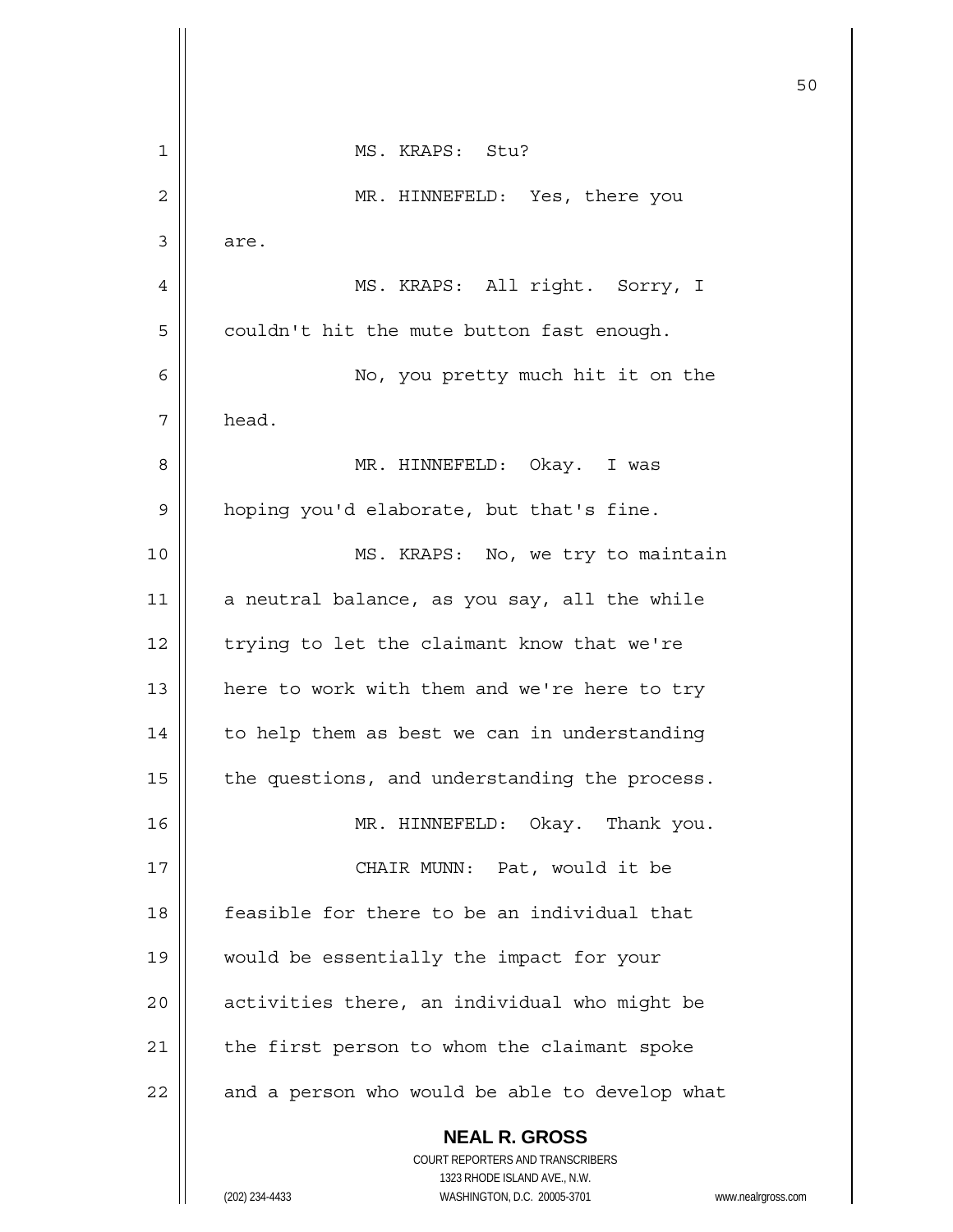| $\mathbf 1$ | John so aptly dubbed the bedside manner that                        |
|-------------|---------------------------------------------------------------------|
| 2           | would help to set the interviewed person at                         |
| 3           | ease? We have heard so much about the feeling                       |
| 4           | that they were taking a test. And if the                            |
| 5           | proper language could be managed -- I                               |
| 6           | understand it would be almost impossible and                        |
| 7           | probably not even desirable to try to develop                       |
| 8           | that particular kind of approach from the                           |
| 9           | people who are taking the information                               |
| 10          | routinely, but it might not be so impossible                        |
| 11          | to have an individual in your staff who would                       |
| 12          | be the first contact and pass them off to the                       |
| 13          | person who could take the question. Would                           |
| 14          | that be an unreasonable suggestion?                                 |
| 15          | MR. HINNEFELD: Wanda, let me say                                    |
| 16          | something. That's a lot of phone calls for                          |
| 17          | one person to make.                                                 |
| 18          | CHAIR MUNN: Oh, I know it is.                                       |
| 19          | I'm aware of that.                                                  |
| 20          | MR. HINNEFELD: I don't know.<br>T.                                  |
| 21          | think the person, the interviewer, is in a                          |
| 22          | better position that has enough time to do                          |
|             | <b>NEAL R. GROSS</b>                                                |
|             | <b>COURT REPORTERS AND TRANSCRIBERS</b>                             |
|             | 1323 RHODE ISLAND AVE., N.W.                                        |
|             | (202) 234-4433<br>WASHINGTON, D.C. 20005-3701<br>www.nealrgross.com |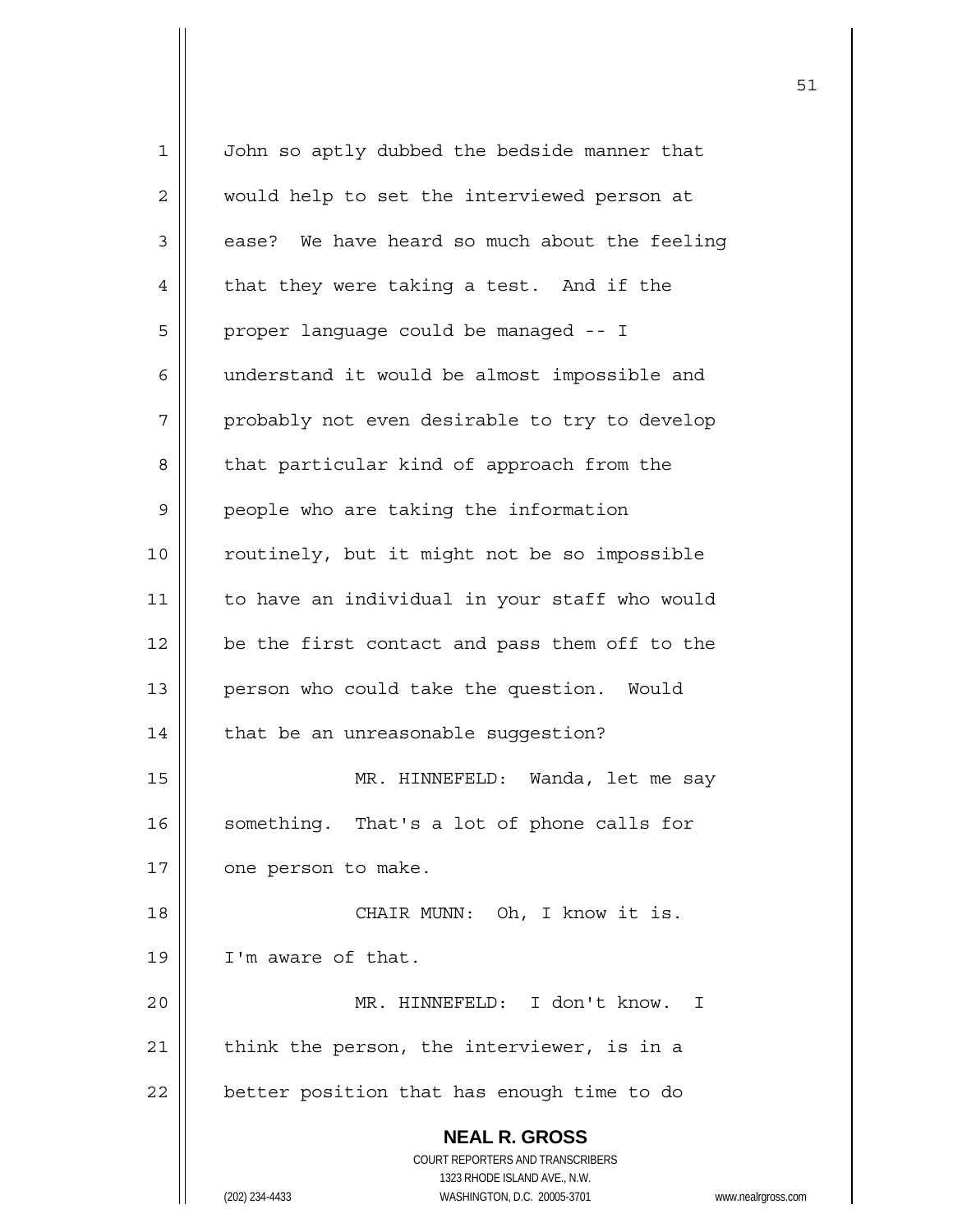| 1  | that. How do you do that and do that quickly,                           |
|----|-------------------------------------------------------------------------|
| 2  | for one person?                                                         |
| 3  | MR. ELLIOTT: Pat, are you still                                         |
| 4  | on the line?                                                            |
| 5  | MS. KRAPS: Yes, I'm here.                                               |
| 6  | MR. ELLIOTT: Yes, this is Larry                                         |
| 7  | Elliott, so jump on top of me if I'm speaking                           |
| 8  | out of school here, saying something wrong.                             |
| 9  | But, you know, I think you heard Dr. Ziemer                             |
| 10 | earlier speak about our need to make sure that                          |
| 11 | the interviewee understood the amount of                                |
| 12 | information we're already dealing with and                              |
| 13 | that, you know, recognizing the burden we're                            |
| 14 | placing on them. We're not trying to                                    |
| 15 | frustrate them further. Do you see from that                            |
| 16 | and from what you've heard Dr. Mauro mention                            |
| 17 | any opportunity for modification or change to                           |
| 18 | the way you currently conduct interviews?                               |
| 19 | MS. KRAPS: No. On a global                                              |
| 20 | scale, no. I mean, if you gave me a case-by-                            |
| 21 | case, most certainly we'd take a look at that,                          |
| 22 | but most certainly no. We approach every                                |
|    | <b>NEAL R. GROSS</b>                                                    |
|    | <b>COURT REPORTERS AND TRANSCRIBERS</b><br>1323 RHODE ISLAND AVE., N.W. |
|    | (202) 234-4433<br>WASHINGTON, D.C. 20005-3701<br>www.nealrgross.com     |
|    |                                                                         |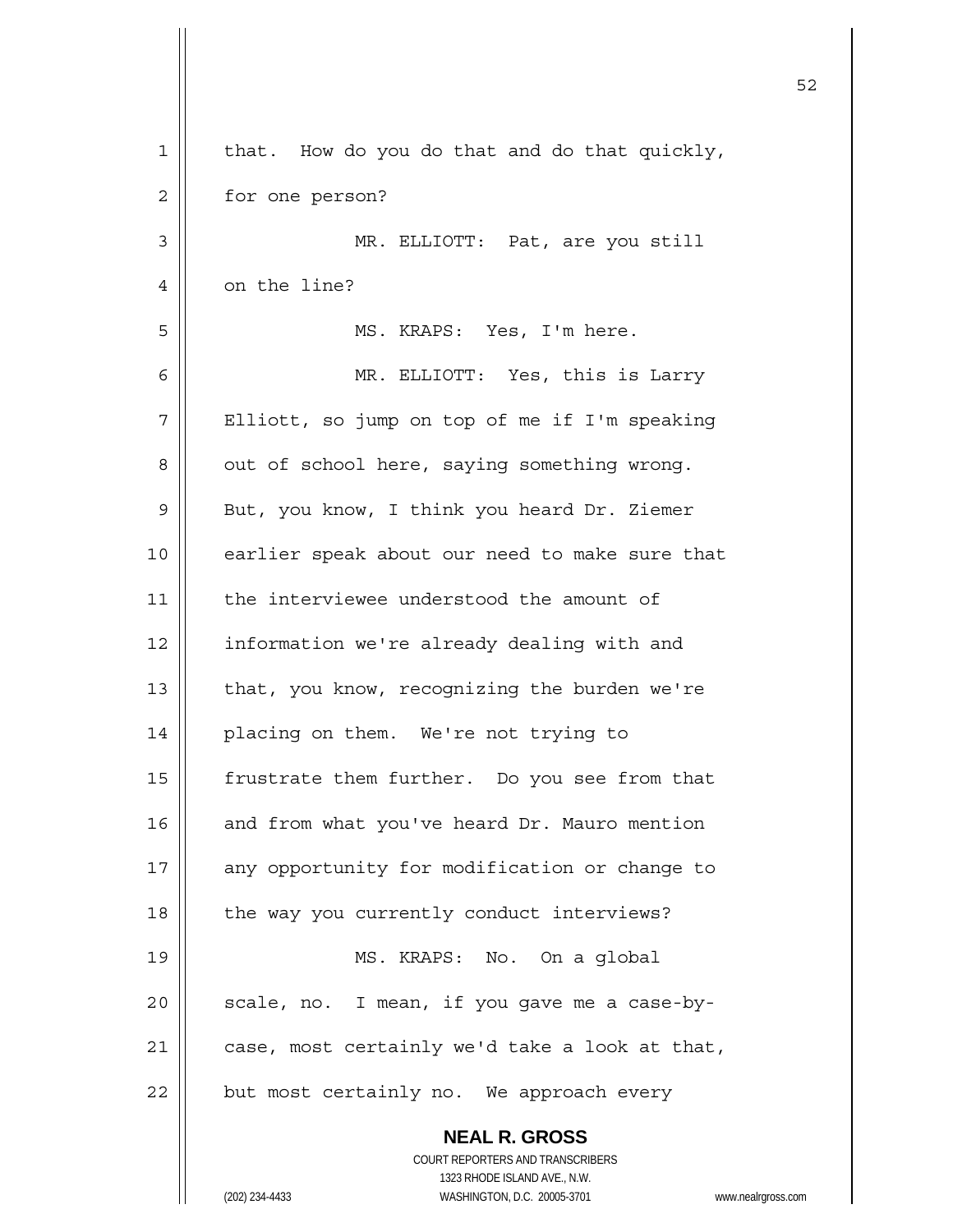| 1  | interview with the neutrality, but still       |
|----|------------------------------------------------|
| 2  | trying to be compassionate and warm and to     |
| 3  | emphasize to the claimant, it's okay if you    |
| 4  | don't know. I mean, we emphasize that first    |
| 5  | and foremost to let them know that, as Wanda's |
| 6  | been saying, that they're not taking a test.   |
| 7  | But rather, what little bit of information     |
| 8  | they may have most certainly can be helpful    |
| 9  | during the dose reconstruction and that's what |
| 10 | we try to impart during the interview. But     |
| 11 | I'm not sure if I really answered your         |
| 12 | question or not, Larry.                        |
| 13 | MR. HINNEFELD: If I could offer                |
| 14 | something here. SC&A's review of PROC-90,      |
| 15 | which is the CATI procedure where they came    |
| 16 | and observed interviews, CATI interviews, as   |
| 17 | a general rule they were complimentary about   |
| 18 | the demeanor and the style of the interviewer. |
| 19 | And they said that on more than one occasion.  |
| 20 | You know, they had some objections about the   |
| 21 | form and some things like that they wrote in   |
| 22 | the report, but in general, they made          |
|    |                                                |

 **NEAL R. GROSS** COURT REPORTERS AND TRANSCRIBERS 1323 RHODE ISLAND AVE., N.W. (202) 234-4433 WASHINGTON, D.C. 20005-3701 www.nealrgross.com

 $\sim$  53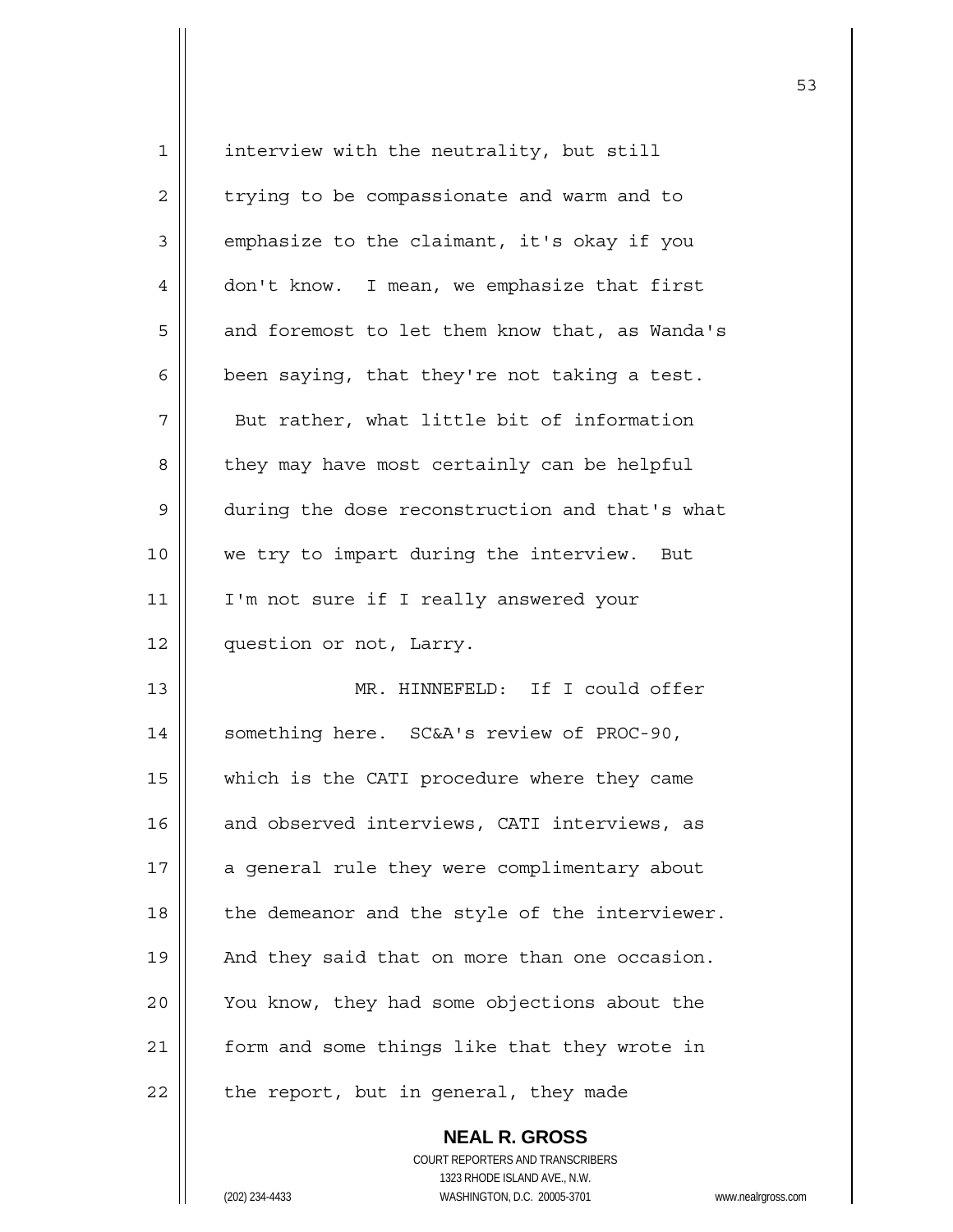| $\mathbf{1}$ | complimentary comments about the demeanor of                                                        |
|--------------|-----------------------------------------------------------------------------------------------------|
| 2            | the interviewers and their compassion for the                                                       |
| 3            | claimant.                                                                                           |
| 4            | CHAIR MUNN: Paul.                                                                                   |
| 5            | MEMBER ZIEMER: So there are some                                                                    |
| 6            | other words that are used that we do not see                                                        |
| 7            | here in writing. Is that correct?                                                                   |
| 8            | MR. ELLIOTT: I believe there's                                                                      |
| 9            | been a script or two that have been used to                                                         |
| 10           | bring people along in that conversation;                                                            |
| 11           | hasn't there, Pat?                                                                                  |
| 12           | MS. KRAPS: I'm not aware of any                                                                     |
| 13           | change to the script, Larry. What we tell the                                                       |
| 14           | claimant -- and it's more of an introduction                                                        |
| 15           | before we actually even get into the                                                                |
| 16           | questions.                                                                                          |
| 17           | MR. ELLIOTT: But what you're                                                                        |
| 18           | seeing here is the questions that are asked.                                                        |
| 19           | You're not seeing the introduction, the                                                             |
| 20           | scripted information that is presented in                                                           |
| 21           | advance of going through the questions, or                                                          |
| 22           | what's given -- there's probably a closing                                                          |
|              | <b>NEAL R. GROSS</b>                                                                                |
|              | COURT REPORTERS AND TRANSCRIBERS                                                                    |
|              | 1323 RHODE ISLAND AVE., N.W.<br>(202) 234-4433<br>WASHINGTON, D.C. 20005-3701<br>www.nealrgross.com |
|              |                                                                                                     |

 $\mathsf{I}$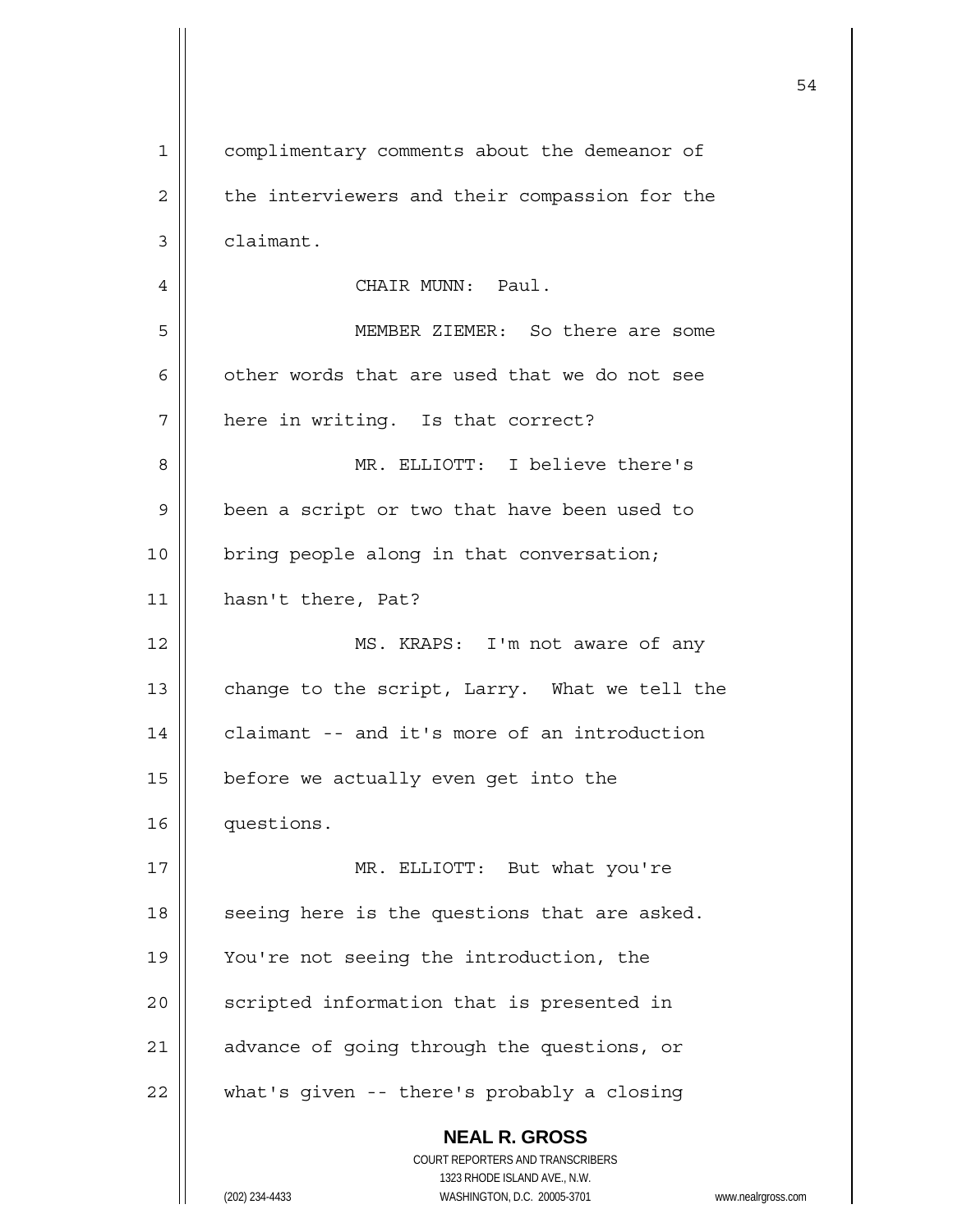**NEAL R. GROSS** COURT REPORTERS AND TRANSCRIBERS 1323 RHODE ISLAND AVE., N.W. (202) 234-4433 WASHINGTON, D.C. 20005-3701 www.nealrgross.com 1 || here that you're not seeing. In some 2 | instances, you're not seeing questions that  $3 \parallel$  come up that, from asking one question, the  $4$  || answer could dictate we need to ask another  $5 \parallel$  and go off, you know, in that direction. We  $6 \parallel$  don't have to include those secondary 7 | questions to the survey instrument. 8 | So what you're seeing here is only 9 | the burden of questions placed to the 10 claimant. 11 || MEMBER ZIEMER: Okay. But it  $12$  | sounds like the script has a different 13  $\parallel$  emphasis than the written -- this is a letter 14 | that's sent prior to the interview? 15 MR. ELLIOTT: Yes. Yes, this is a 16 | letter sent prior to the interview. 17 MEMBER ZIEMER: Well, I guess I 18 || would ask why doesn't the letter reflect what 19 | the scripts reflect? 20 | CHAIR MUNN: And my question is --21 || MEMBER ZIEMER: If the script is  $22$  | compassionate and makes it clear, why doesn't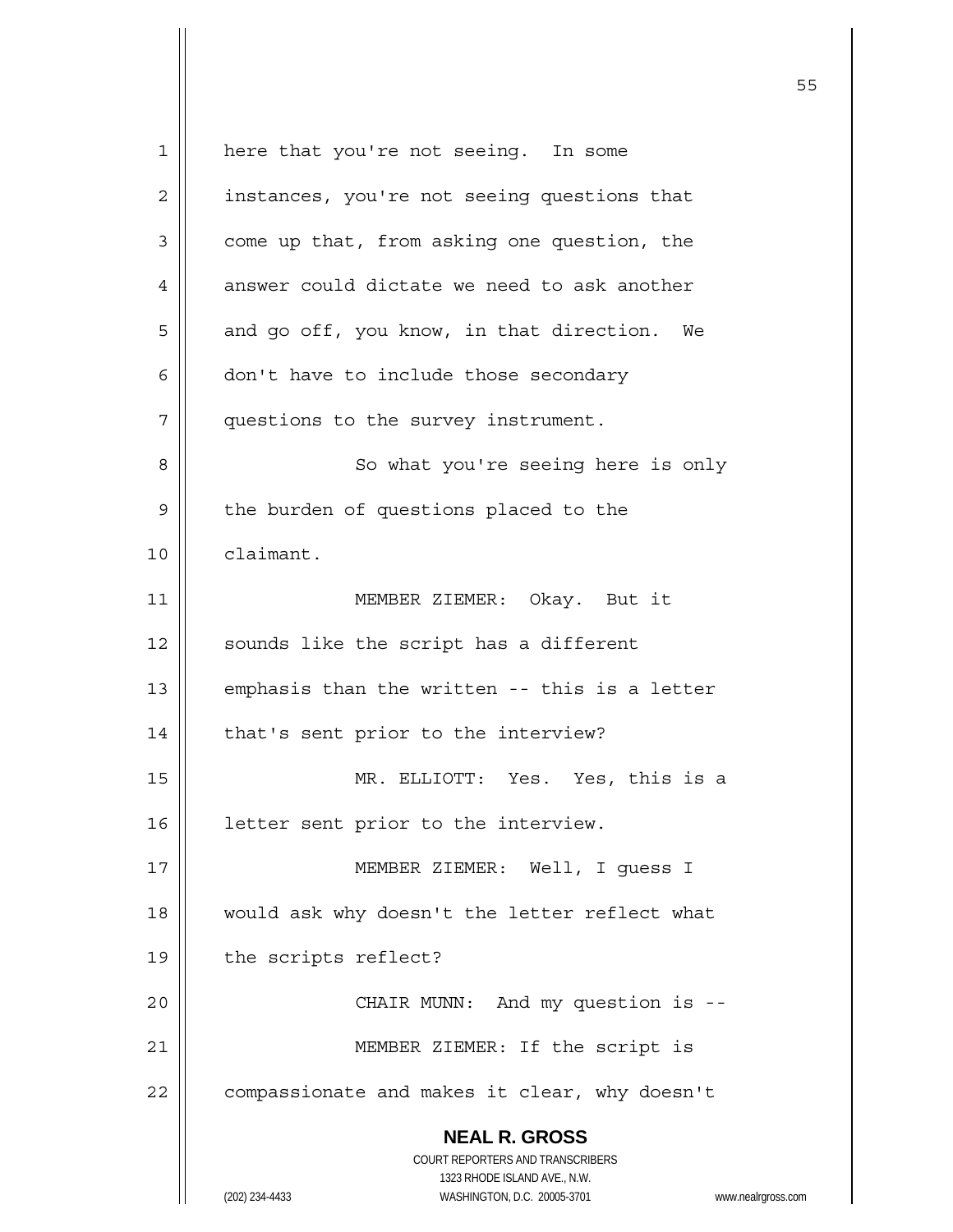| $\overline{2}$ | CHAIR MUNN: And is the second                                                                                                                           |
|----------------|---------------------------------------------------------------------------------------------------------------------------------------------------------|
| 3              | page that we're seeing here, which is titled,                                                                                                           |
| 4              | EEOICPA Dose Reconstruction Telephone                                                                                                                   |
| 5              | Interview, Claimant as Covered Employee, that                                                                                                           |
| 6              | is not the script? I had interpreted that as                                                                                                            |
| 7              | being --                                                                                                                                                |
| 8              | MR. ELLIOTT: That is not the                                                                                                                            |
| 9              | script that's used for the phone conversation.                                                                                                          |
| 10             | Elements of this information are found in that                                                                                                          |
| 11             | script at times, sure. I don't have the                                                                                                                 |
| 12             | script --                                                                                                                                               |
| 13             | CHAIR MUNN: Is either this work                                                                                                                         |
| 14             | group or the full board ever going to be able                                                                                                           |
| 15             | to see the script? Because that's where I've                                                                                                            |
| 16             | perceived most of the concern of board members                                                                                                          |
| 17             | has been. What's in the script? You know,                                                                                                               |
| 18             | what are they saying to these people, are                                                                                                               |
| 19             | failing to say to these people, that leaves                                                                                                             |
| 20             | them with such feeling of, I think, angst was                                                                                                           |
| 21             | the properly used word.                                                                                                                                 |
| 22             | MEMBER ZIEMER: And is the script                                                                                                                        |
|                | <b>NEAL R. GROSS</b><br>COURT REPORTERS AND TRANSCRIBERS<br>1323 RHODE ISLAND AVE., N.W.<br>WASHINGTON, D.C. 20005-3701<br>(202) 234-4433<br><b>WWW</b> |

w.nealrgross.com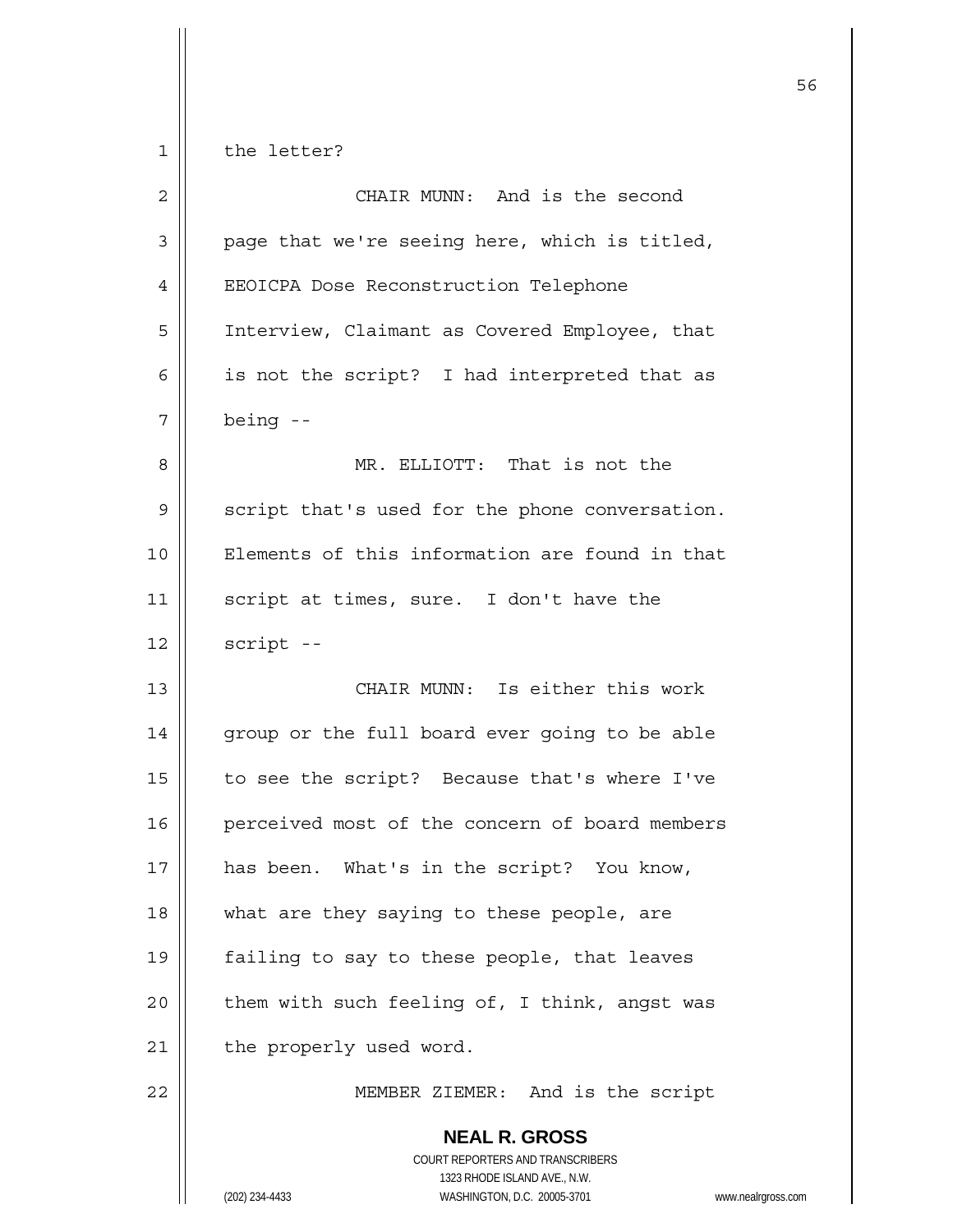| $\mathbf 1$   | approved by OMB, or only this for form?        |
|---------------|------------------------------------------------|
| $\mathbf 2$   | MR. HINNEFELD: No, no. No, the                 |
| 3             | only thing you provide OMB is the information  |
| 4             | you're gathering from this group of people.    |
| 5             | That has to be approved by OMB.                |
| 6             | MR. ELLIOTT: And let's be clear                |
| 7             | about the script. The script highlights        |
| 8             | things that the interviewer should make sure   |
| $\mathcal{G}$ | is said to the interviewee. You know,          |
| 10            | introduce what is about to happen. Be as kind  |
| 11            | and friendly as you can be. You know, it is    |
| 12            | not something that is read rote. It is not     |
| 13            | something that an interviewer reads from their |
| 14            | screen to the interviewee. So, you know, I'm   |
| 15            | sure we can get you a copy of the current --   |
| 16            | Pat, is there a current script, or             |
| 17            | is there just a current set of talking notes?  |
| 18            | Or where are you at in the -- what's the       |
| 19            | training document that I'm sure SC&A reviewed  |
| 20            | about this process? You know, there are those  |
| 21            | kind of things that you've already perhaps     |
| 22            | examined. That's another reason why the visit  |
|               | <b>NEAL R. GROSS</b>                           |

 COURT REPORTERS AND TRANSCRIBERS 1323 RHODE ISLAND AVE., N.W. (202) 234-4433 WASHINGTON, D.C. 20005-3701 www.nealrgross.com

 $\mathsf{I}$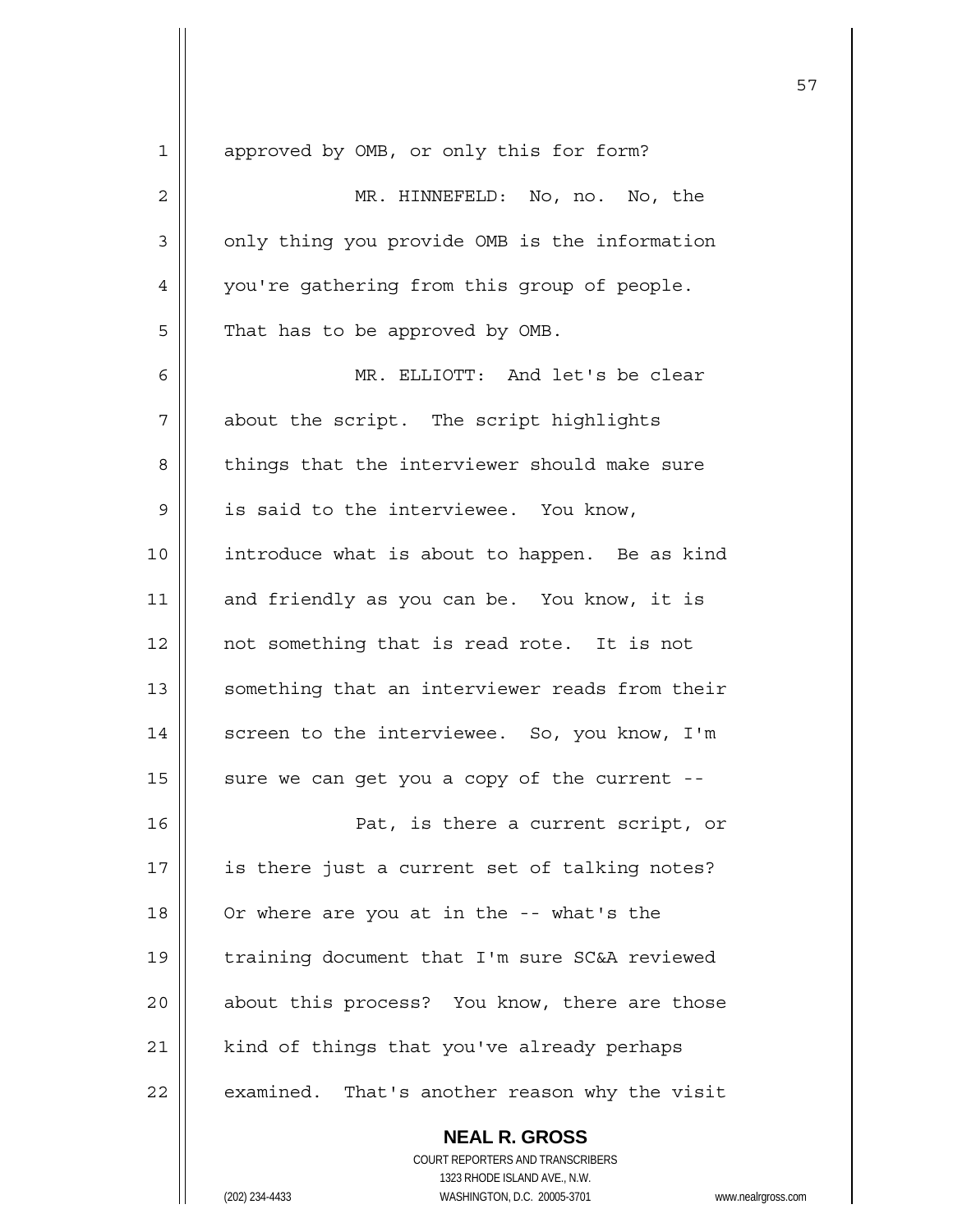| 1  | was so desirable, I think, to SC&A that                  |
|----|----------------------------------------------------------|
| 2  | actually observed the conduct of these. So,              |
| 3  | but we'll try to get you whatever currently --           |
| 4  | this, as a script or a set of talking notes              |
| 5  | that need to be used in this interview                   |
| 6  | process.                                                 |
| 7  | CHAIR MUNN: The reason it's                              |
| 8  | desirable for us to have some position and               |
| 9  | some talking points from this particular group           |
| 10 | is that there's no question this will be a               |
| 11 | major topic of discussion at the board meeting           |
| 12 | next week. We will either have 12 separate               |
| 13 | individuals with a number of the same concerns           |
| 14 | being expressed and with multiple opinions               |
| 15 | being expressed, or at the very least we can             |
| 16 | choose as a procedures group to present a                |
| 17 | position from this group. If we have any                 |
| 18 | suggestions, I think, what the action of this            |
| 19 | group should or might be appropriately, then             |
| 20 | we need to have that on the table here today.            |
| 21 | I would very much like to be able                        |
| 22 | to bring a suggestion to the Board, but I have           |
|    | <b>NEAL R. GROSS</b><br>COURT REPORTERS AND TRANSCRIBERS |

(202) 234-4433 WASHINGTON, D.C. 20005-3701 www.nealrgross.com

 $\mathsf{II}$ 

1323 RHODE ISLAND AVE., N.W.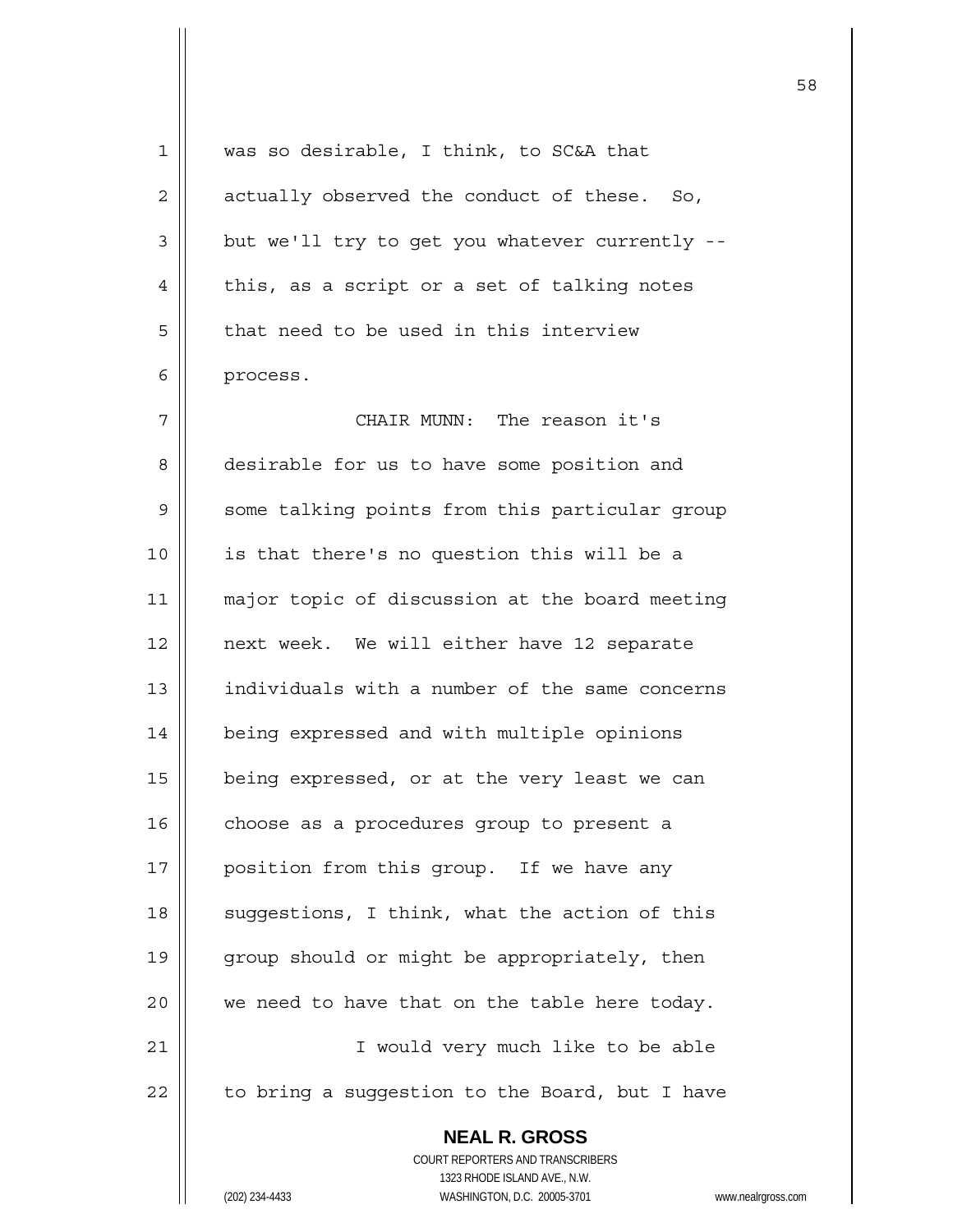**NEAL R. GROSS** COURT REPORTERS AND TRANSCRIBERS 1323 RHODE ISLAND AVE., N.W. (202) 234-4433 WASHINGTON, D.C. 20005-3701 www.nealrgross.com 1 | a feeling that most board members who are  $2 \parallel$  concerned with this are going to want to see  $3 \parallel$  the talking points or the training data that 4 | would be available and I'm not sure how we can 5 | move from here to that point. Any suggestions 6 would be welcomed. 7 MEMBER GRIFFON: Wanda? 8 CHAIR MUNN: Yes? 9 MEMBER GRIFFON: Can I speak to 10 || the actual questionnaire now? 11 CHAIR MUNN: Please. 12 MEMBER GRIFFON: I was off on a 13 || tangent earlier on the coworker stuff. But I 14 mean, I think, you know, I am curious about 15  $\parallel$  the script. I think my bigger concern all 16 || along with the CATI interviews was not 17 || necessarily the script or the compassion that 18 || the interviewer had toward the interviewee, or 19 || those kind of things. I guess my concern a 20 || little more was the lack of information that  $21$  | the interviewer had regarding the 22 | interviewee's facility or work. And that has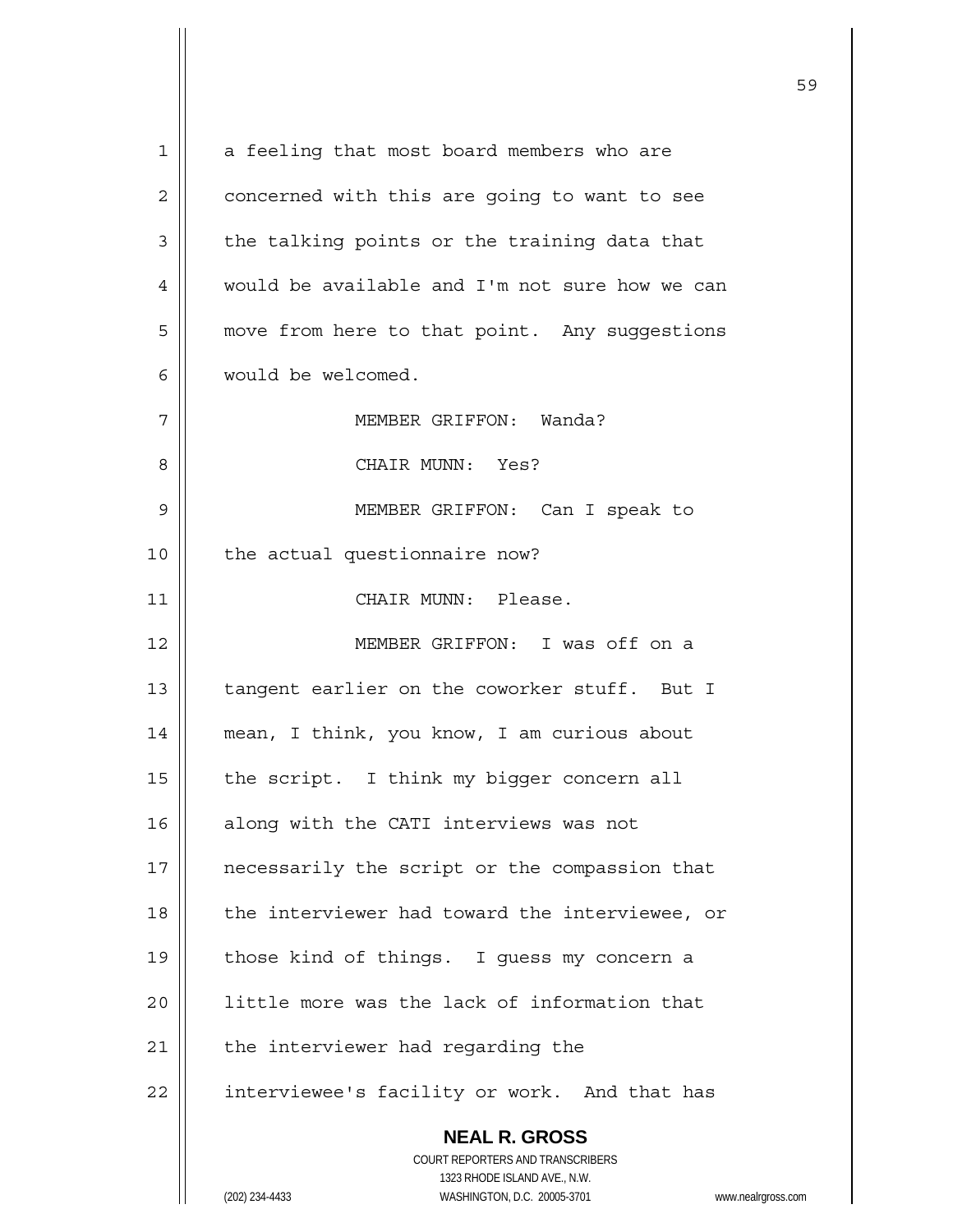| $\mathbf 1$ | also been stated several times to the Board,   |
|-------------|------------------------------------------------|
| 2           | that, you know, the interviewee would say a    |
| 3           | certain production acronym or, you know, some  |
| 4           | shorthand slang that they had used at the site |
| 5           | and the interviewer had no clue, and there was |
| 6           | no follow-up to those kinds of questions, or   |
| 7           | no opportunity for a follow-on question in     |
| 8           | those cases because you've got someone who     |
| 9           | knows nothing about the site doing the         |
| 10          | interview and also you had no health physics   |
| 11          | backup in most of these interviews, it was my  |
| 12          | understanding. So that concern was brought     |
| 13          | up. I don't want to get into that anyway.      |
| 14          | But, you know, I am interested in the script,  |
| 15          | but I had a bigger concern on that part.       |
| 16          | Getting back to the questionnaire              |
| 17          | itself, I actually think, looking through the  |
| 18          | EE version, the Energy Employee version, not   |
| 19          | the survivor version, I actually think the     |
| 20          | added depth is an improvement. To me, I think  |
| 21          | it's more consistent with some of the          |
| 22          | interview stuff I did for medical              |
|             | <b>NEAL R. GROSS</b>                           |

 COURT REPORTERS AND TRANSCRIBERS 1323 RHODE ISLAND AVE., N.W. (202) 234-4433 WASHINGTON, D.C. 20005-3701 www.nealrgross.com

 $\mathsf{I}$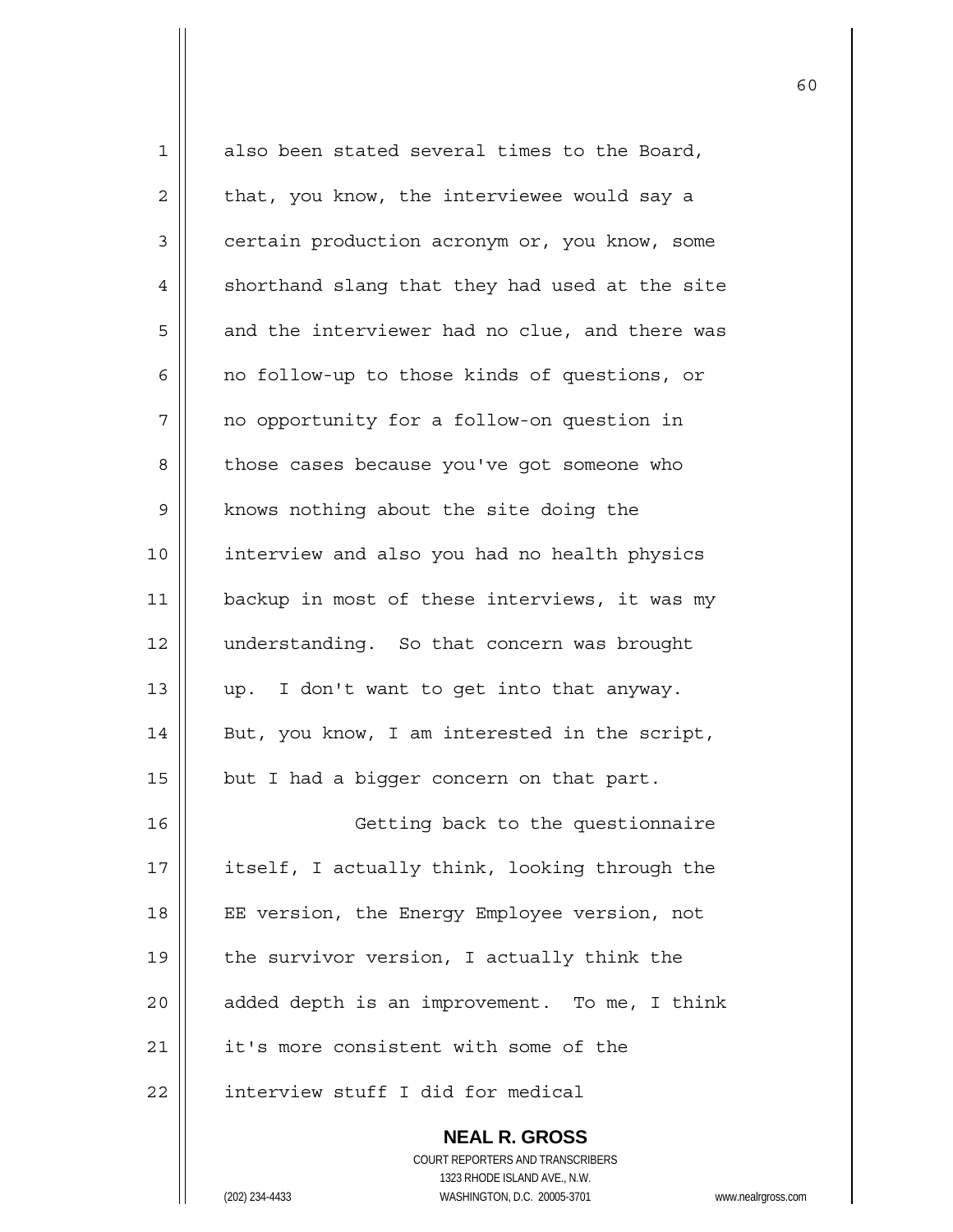| $\mathbf 1$    | surveillance, actually. So I think it's       |
|----------------|-----------------------------------------------|
| $\overline{2}$ | improved. I have some specific comments that  |
| 3              | maybe would be helpful for us to understand.  |
| 4              | In question 1, you talk about facility and    |
| 5              | then later you talk about building or         |
| 6              | location. And I think these terms are terms   |
| 7              | that are used differently at different sites, |
| 8              | I think. So sometimes that can be a stumbling |
| 9              | block. I know that like at Idaho, they talk   |
| 10             | about each -- like CPP was considered a       |
| 11             | facility, but at some of the sites, you know, |
| 12             | it's laid out -- so I just wonder how you     |
| 13             | intended that, Larry, or if the interviewers  |
| 14             | are going to clarify that when they're doing  |
| 15             | the interview, because I think that might     |
| 16             | create a little confusion, I guess. So that   |
| 17             | would be one question I'd have.               |
| 18             | The other one was on some of these            |
| 19             | when you say the job and then I think you $-$ |
| 20             | it's not clear to me when you say building or |
| 21             | location and their duties, whether they are   |
| 22             | going to be limited to like one duty in one   |
|                | <b>NEAL R. GROSS</b>                          |

 COURT REPORTERS AND TRANSCRIBERS 1323 RHODE ISLAND AVE., N.W. (202) 234-4433 WASHINGTON, D.C. 20005-3701 www.nealrgross.com

 $\mathsf{II}$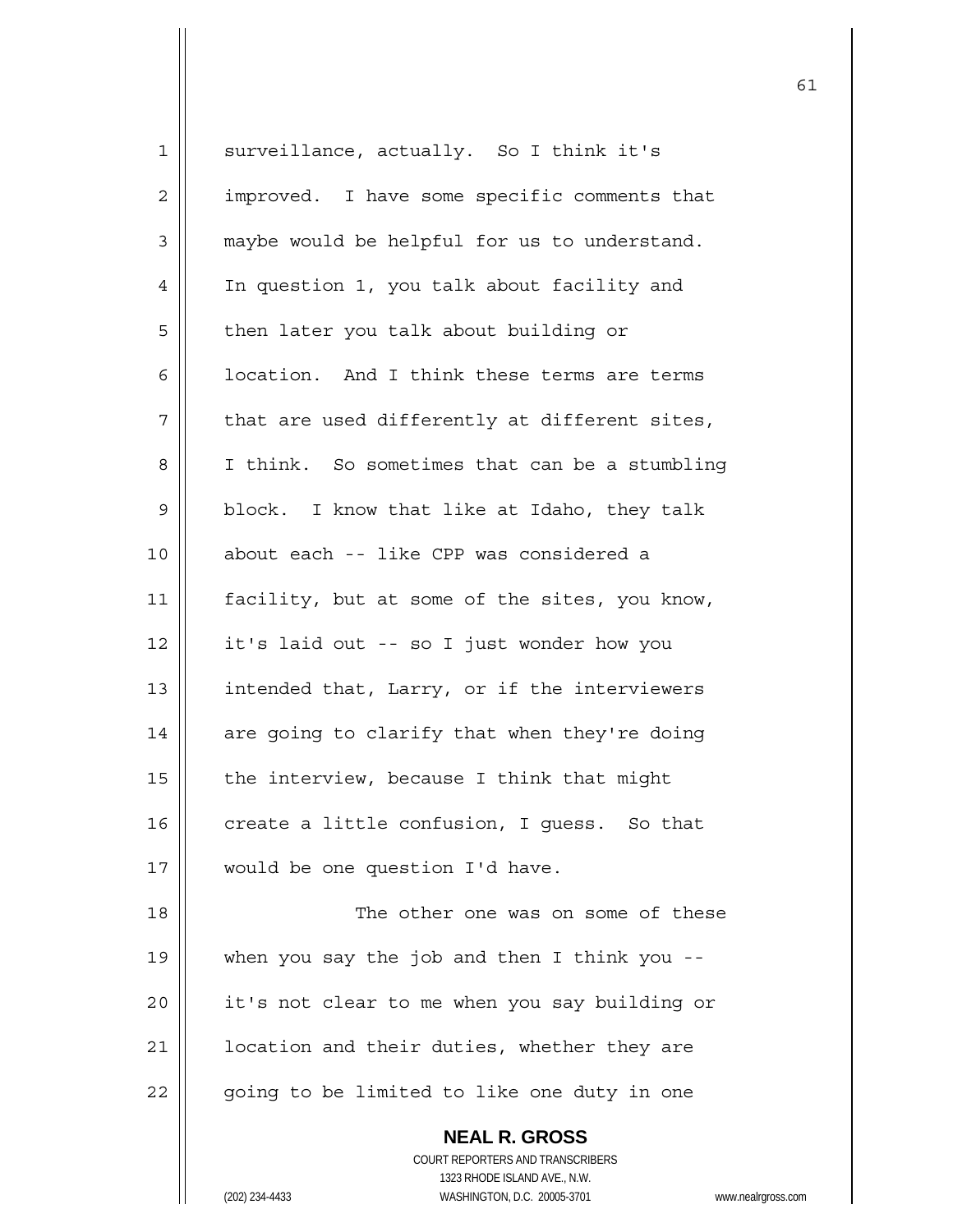1 || building or if this list can go on  $2 \parallel$  indefinitely. I mean, it seems to me that  $3 \parallel$  could be a pretty broad set of -- if people 4 | had different jobs over time, that could get 5 | pretty extensive. 6 And then I guess in some of the 7 | add-on questions, I think it's very 8 | interesting to find out whether these should 9 | have been sub-parts of your job question. In 10 || other words, for each job, if they had three 11 | or four different jobs, were they monitored 12 during different jobs. Now that could get 13  $\parallel$  into making it too long, so I understand the 14 | concern there. But I think when you start to 15  $\parallel$  ask about -- the problem may be with the way 16  $\parallel$  it's set up now, is when you start to ask 17 || about monitoring, and then you say frequency,  $18$  || a lot of times what I found in our interview 19 || process is that they'll say, well, yes, you 20 || know, I was monitored for urinalysis on and  $21$  | off, depending on what job I had. And yes, 22 | sometimes it was monthly, sometimes it was

62

 **NEAL R. GROSS** COURT REPORTERS AND TRANSCRIBERS 1323 RHODE ISLAND AVE., N.W. (202) 234-4433 WASHINGTON, D.C. 20005-3701 www.nealrgross.com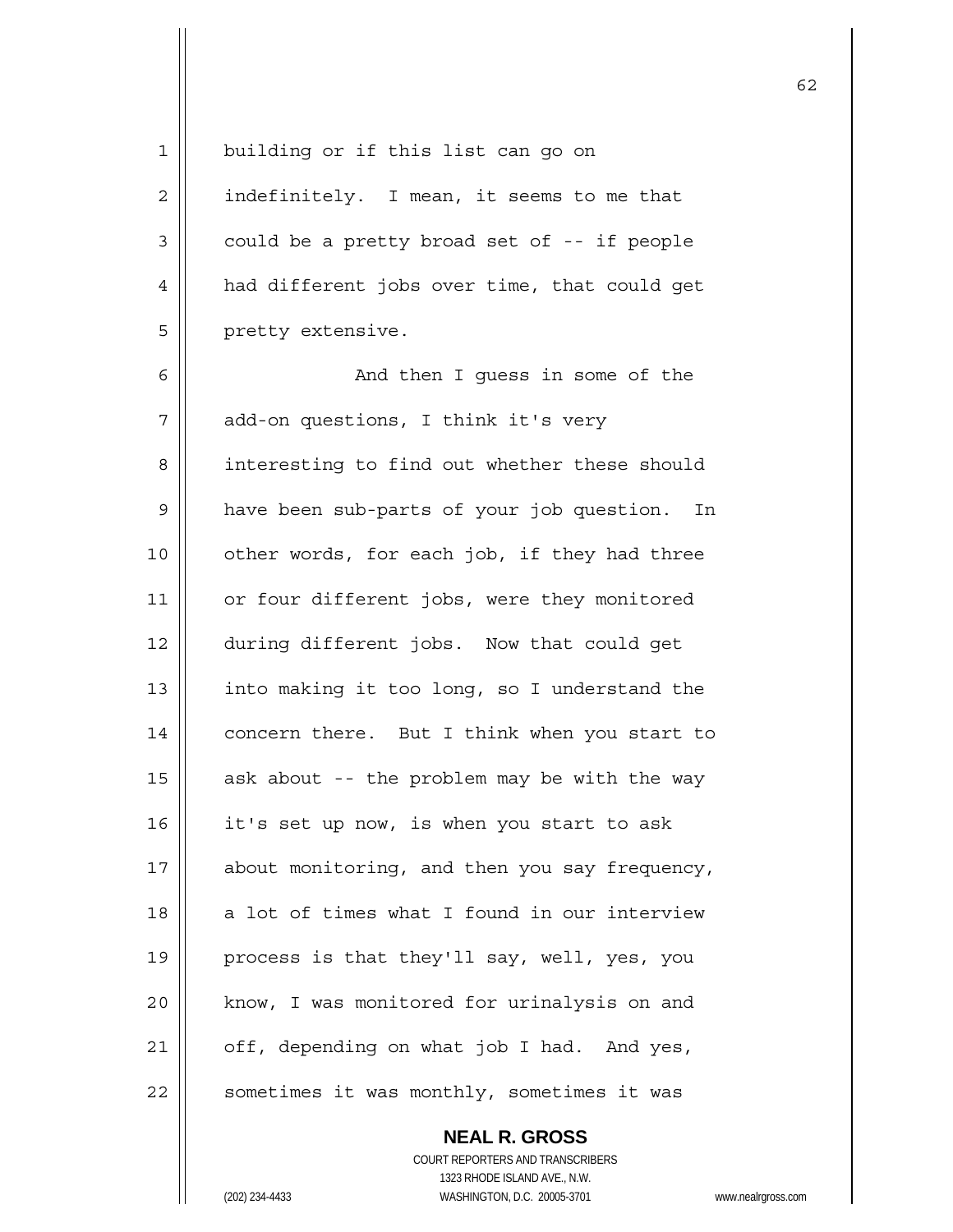| $\mathbf 1$ | yearly; it depended on the job. So they just   |
|-------------|------------------------------------------------|
| 2           | kind of give you a generic, you know, kind of  |
| 3           | yes and then you wonder if you're getting any  |
| 4           | useful additional information with that        |
| 5           | question, if you follow what I'm saying there. |
| 6           | And then the last question I'll                |
| 7           | throw out there, and this has been a fun one   |
| 8           | for me in the past, is was this questionnaire  |
| 9           | run by the DOE security people? Because you    |
| 10          | certainly don't want to make a classified      |
| 11          | document when you do this interview. I guess   |
| 12          | that's it for --                               |
| 13          | MR. ELLIOTT: Well, to your last                |
| 14          | question first. No, we don't have to run this  |
| 15          | by DOE. We know that this is a clean document  |
| 16          | already.                                       |
| 17          | The other question I would answer              |
| 18          | is that what I would want everybody to         |
| 19          | understand is that this is the paper copy of   |
| 20          | a computer system open interview. And so in    |
| 21          | many of these cells, they're expandable on the |
| 22          | computer. So if the guy has 14 different, you  |
|             | <b>NEAL R. GROSS</b>                           |

 COURT REPORTERS AND TRANSCRIBERS 1323 RHODE ISLAND AVE., N.W. (202) 234-4433 WASHINGTON, D.C. 20005-3701 www.nealrgross.com

 $\mathbf{I}$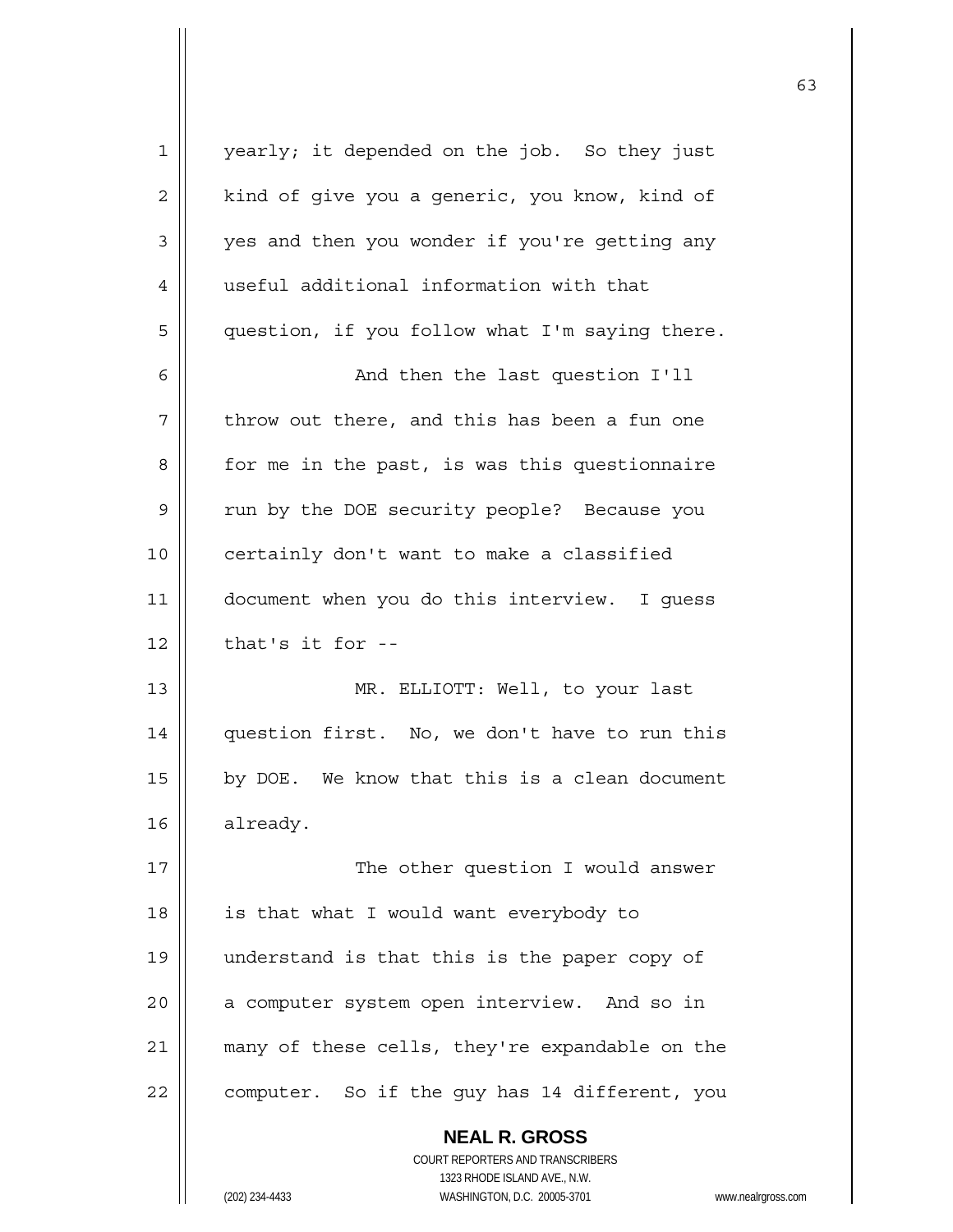| $\mathbf 1$    | know, employment histories that have to be                                               |
|----------------|------------------------------------------------------------------------------------------|
| $\overline{2}$ | collected, the on-screen form accommodates                                               |
| 3              | that collection. Another answer to your                                                  |
| 4              | question, if the person being interviewed is                                             |
| 5              | hesitant in saying, you know, the frequency or                                           |
| 6              | is just off-handed about the frequency, I                                                |
| 7              | think the interviewer has the responsibility                                             |
| 8              | to pursue that a little bit and clarify it.                                              |
| 9              | Also remember that the interview, once it is                                             |
| 10             | completed, is prepared with the questions and                                            |
| 11             | the responses given as a paper copy that's                                               |
| 12             | given to the interviewee for review and edit.                                            |
| 13             | And if there are questions raised from that                                              |
| 14             | process, they go back and forth again. But I                                             |
| 15             | appreciate your comments, Mark.                                                          |
| 16             | MEMBER GRIFFON: Just a little                                                            |
| 17             | devil's advocate on the security question,                                               |
| 18             | because we both deal with this; I've been                                                |
| 19             | through this myself a lot.                                                               |
| 20             | But what if someone worked at a                                                          |
| 21             | certain facility, only worked in one building                                            |
| 22             | their whole career and so they put that                                                  |
|                | <b>NEAL R. GROSS</b><br>COURT REPORTERS AND TRANSCRIBERS<br>1323 RHODE ISLAND AVE., N.W. |
|                | WASHINGTON, D.C. 20005-3701<br>(202) 234-4433<br>WWW.                                    |

(202) 234-4433 WASHINGTON, D.C. 20005-3701 www.nealrgross.com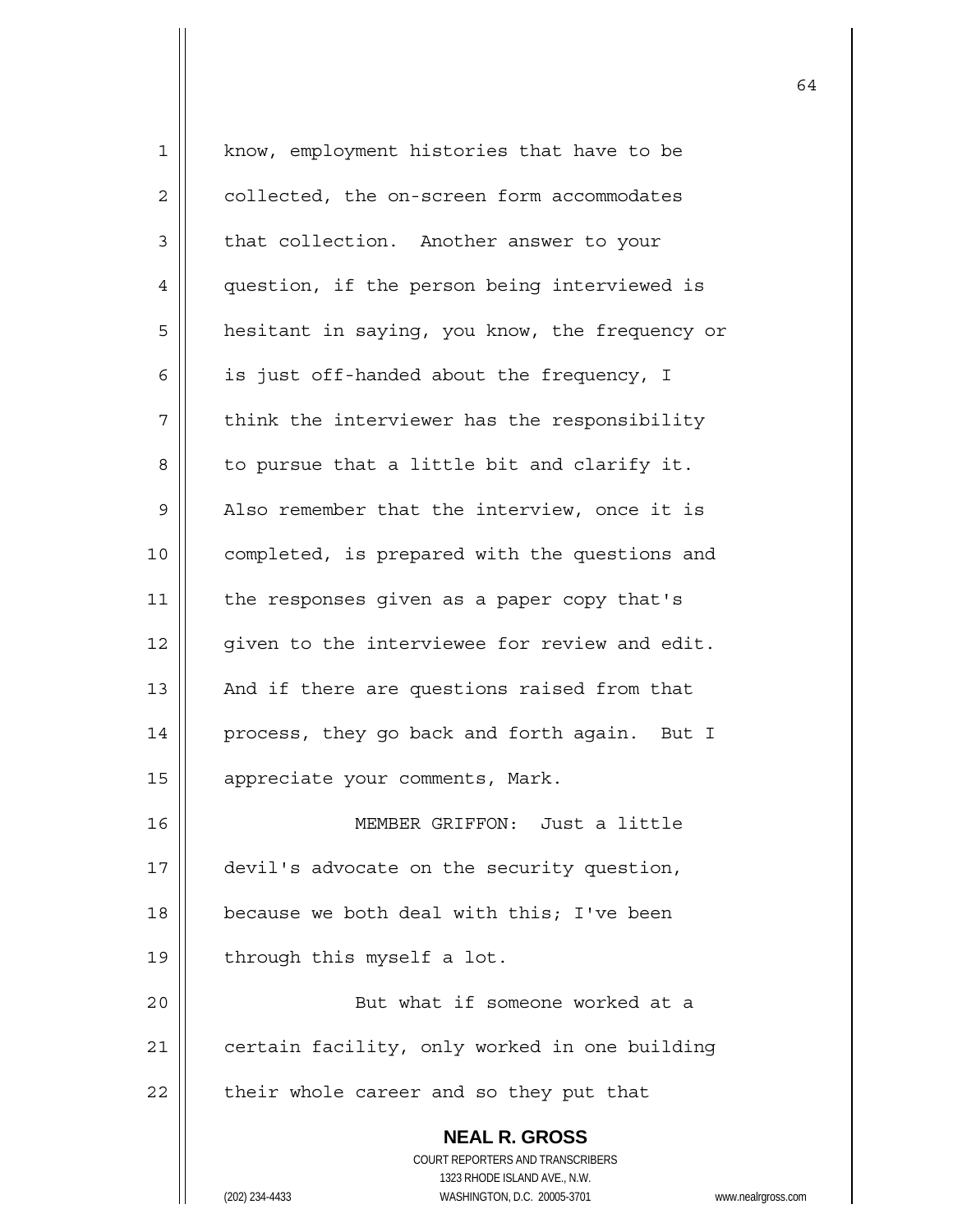| $\mathbf 1$ | building down and then they check off a list                            |
|-------------|-------------------------------------------------------------------------|
| 2           | of radionuclides, you're basically attributing                          |
| 3           | radionuclides to a certain building. And I                              |
| 4           | know that can be a no-no in some instances.                             |
| 5           | So is that a problem?                                                   |
| 6           | MR. ELLIOTT: That is not a                                              |
| 7           | problem. That's all I'm going to say.                                   |
| 8           | MEMBER GRIFFON: Okay. All right.                                        |
| 9           | Let's leave it there for the phone call, yes.                           |
| 10          | MR. ELLIOTT: And I'd just as soon                                       |
| 11          | we not go any further in that direction.                                |
| 12          | MEMBER GRIFFON: I agree. Okay.                                          |
| 13          | Just checking.                                                          |
| 14          | MR. ELLIOTT: Paul?                                                      |
| 15          | MEMBER ZIEMER: Larry, did you                                           |
| 16          | indicate that have or have not had feedback                             |
| 17          | from the interviewers, or from the dose                                 |
| 18          | reconstructors, I guess is what I want to ask,                          |
|             |                                                                         |
| 19          | as to what they actually use? For example, do                           |
| 20          | they ever use the supervisor's name? And if                             |
| 21          | not, you know, do you --                                                |
| 22          | MR. ELLIOTT: I have asked, but                                          |
|             | <b>NEAL R. GROSS</b>                                                    |
|             | <b>COURT REPORTERS AND TRANSCRIBERS</b><br>1323 RHODE ISLAND AVE., N.W. |
|             | (202) 234-4433<br>WASHINGTON, D.C. 20005-3701<br>www.nealrgross.com     |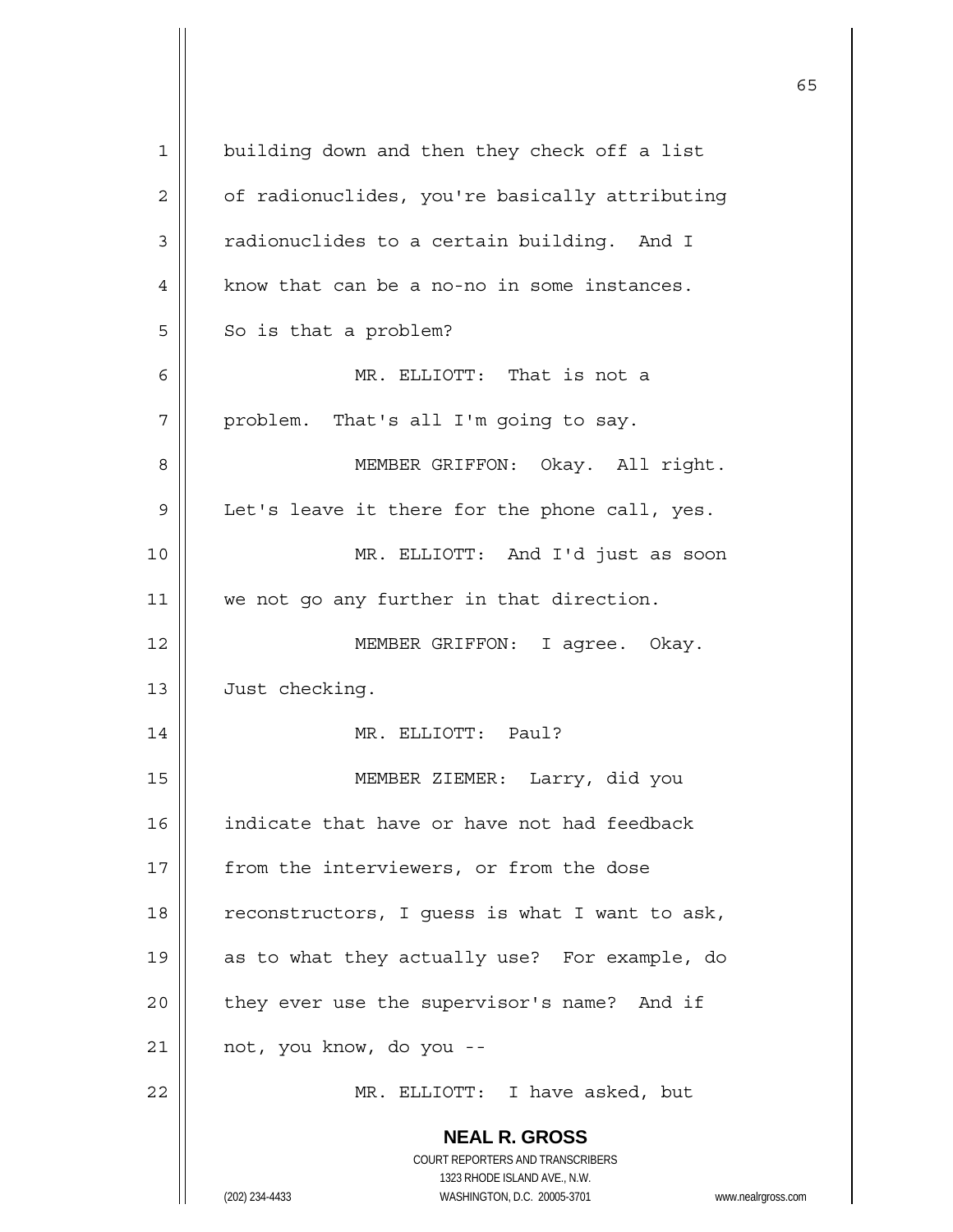| $\mathbf{1}$ | I've not got a collective answer yet.                                                               |
|--------------|-----------------------------------------------------------------------------------------------------|
| $\mathbf{2}$ | MEMBER ZIEMER: Yes.                                                                                 |
| 3            | MR. ELLIOTT: I've had some                                                                          |
| 4            | individual responses, but, you know, I don't                                                        |
| 5            | want to portray those as the consensus on                                                           |
| 6            | looking.                                                                                            |
| 7            | MEMBER ZIEMER: And then in the                                                                      |
| 8            | interview process, are we correct in assuming                                                       |
| 9            | that they don't pressure either the worker or                                                       |
| 10           | the claimant, if it's not the worker, to give                                                       |
| 11           | exact -- for example, if you were to ask me                                                         |
| 12           | what my job title was when I worked at Oak                                                          |
| 13           | Ridge, I'm not sure I could tell you exactly                                                        |
| 14           | what it was. I know sort of generically, but                                                        |
| 15           | they may have had a very specific job title.                                                        |
| 16           | In fact, I'm not even sure I could tell you                                                         |
| 17           | the exact date. I could maybe give you within                                                       |
| 18           | the month. So they would accept the                                                                 |
| 19           | approximate starting date, approximate ending                                                       |
| 20           | date?                                                                                               |
| 21           | MR. ELLIOTT: Accept the                                                                             |
| 22           | recollection of the individual.                                                                     |
|              | <b>NEAL R. GROSS</b>                                                                                |
|              | <b>COURT REPORTERS AND TRANSCRIBERS</b>                                                             |
|              | 1323 RHODE ISLAND AVE., N.W.<br>(202) 234-4433<br>WASHINGTON, D.C. 20005-3701<br>www.nealrgross.com |

 $\sim$  66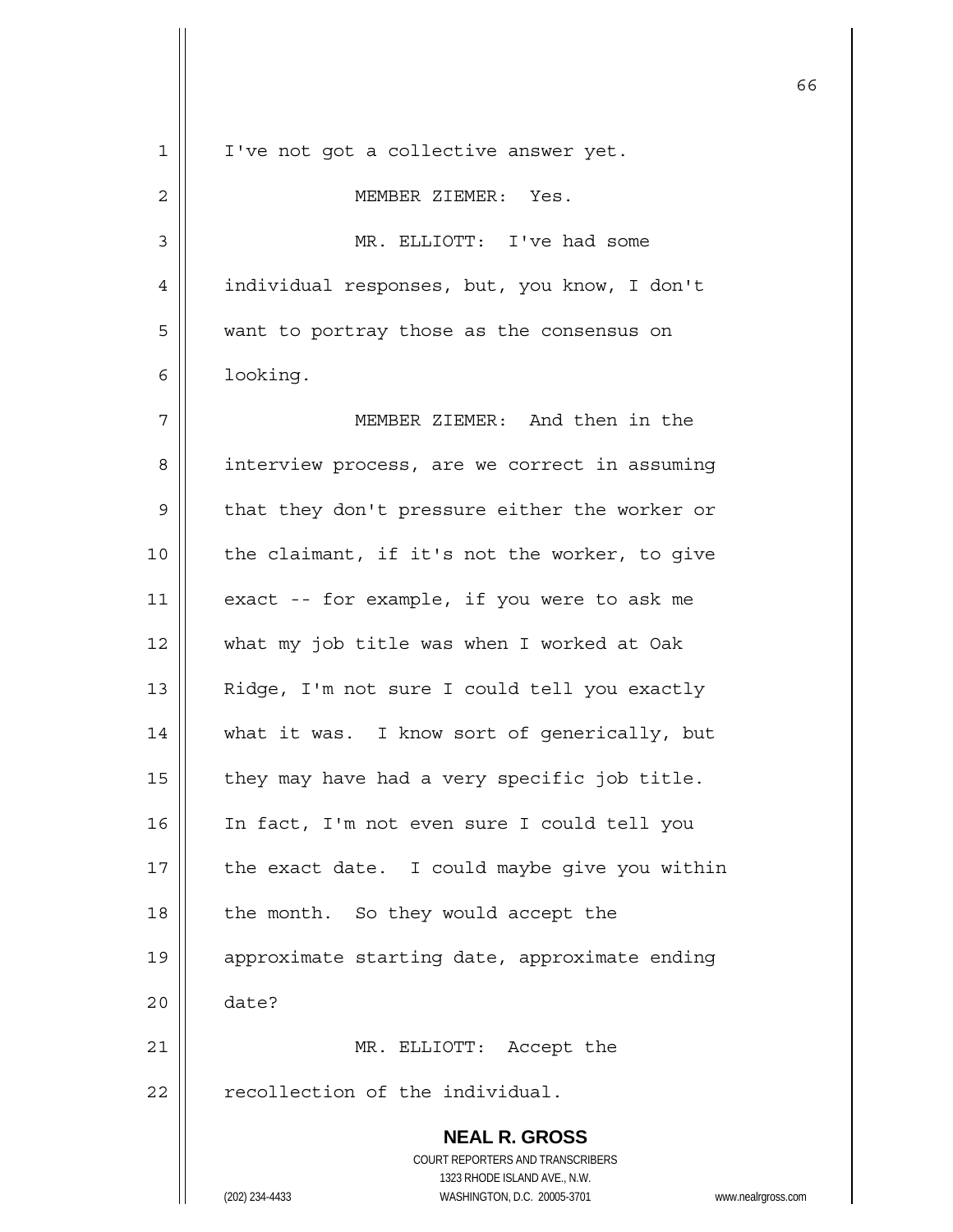| 1            | MEMBER ZIEMER: Right. Right. So                                                                     |
|--------------|-----------------------------------------------------------------------------------------------------|
| $\mathbf{2}$ | they make it clear that if you don't have that                                                      |
| 3            | exact -- in fact, this says month and year.                                                         |
| 4            | So that makes it a little fuzzier and that's                                                        |
| 5            | probably better. Yes.                                                                               |
| 6            | MR. ELLIOTT: Some of this                                                                           |
| 7            | information may also be pre-entered. You                                                            |
| 8            | know, if we've already got information about                                                        |
| 9            | the employment history from the case file,                                                          |
| 10           | that could already be put in here and the                                                           |
| 11           | interviewer would confirm that with the                                                             |
| 12           | individual. All right?                                                                              |
| 13           | MEMBER ZIEMER: Yes.                                                                                 |
| 14           | MR. ELLIOTT: And say are there                                                                      |
| 15           | any other -- and in some instances we've                                                            |
| 16           | learned that the original claim submission                                                          |
| 17           | with DOL didn't account for all employment.                                                         |
| 18           | Right.<br>MEMBER ZIEMER:                                                                            |
| 19           | MR. ELLIOTT: In our conversation                                                                    |
| 20           | or in what DOE sends us back many times as far                                                      |
| 21           | a dose information shows that the individual                                                        |
| 22           | had employment history beyond what was                                                              |
|              | <b>NEAL R. GROSS</b>                                                                                |
|              | COURT REPORTERS AND TRANSCRIBERS                                                                    |
|              | 1323 RHODE ISLAND AVE., N.W.<br>(202) 234-4433<br>WASHINGTON, D.C. 20005-3701<br>www.nealrgross.com |
|              |                                                                                                     |

 $\mathsf{I}$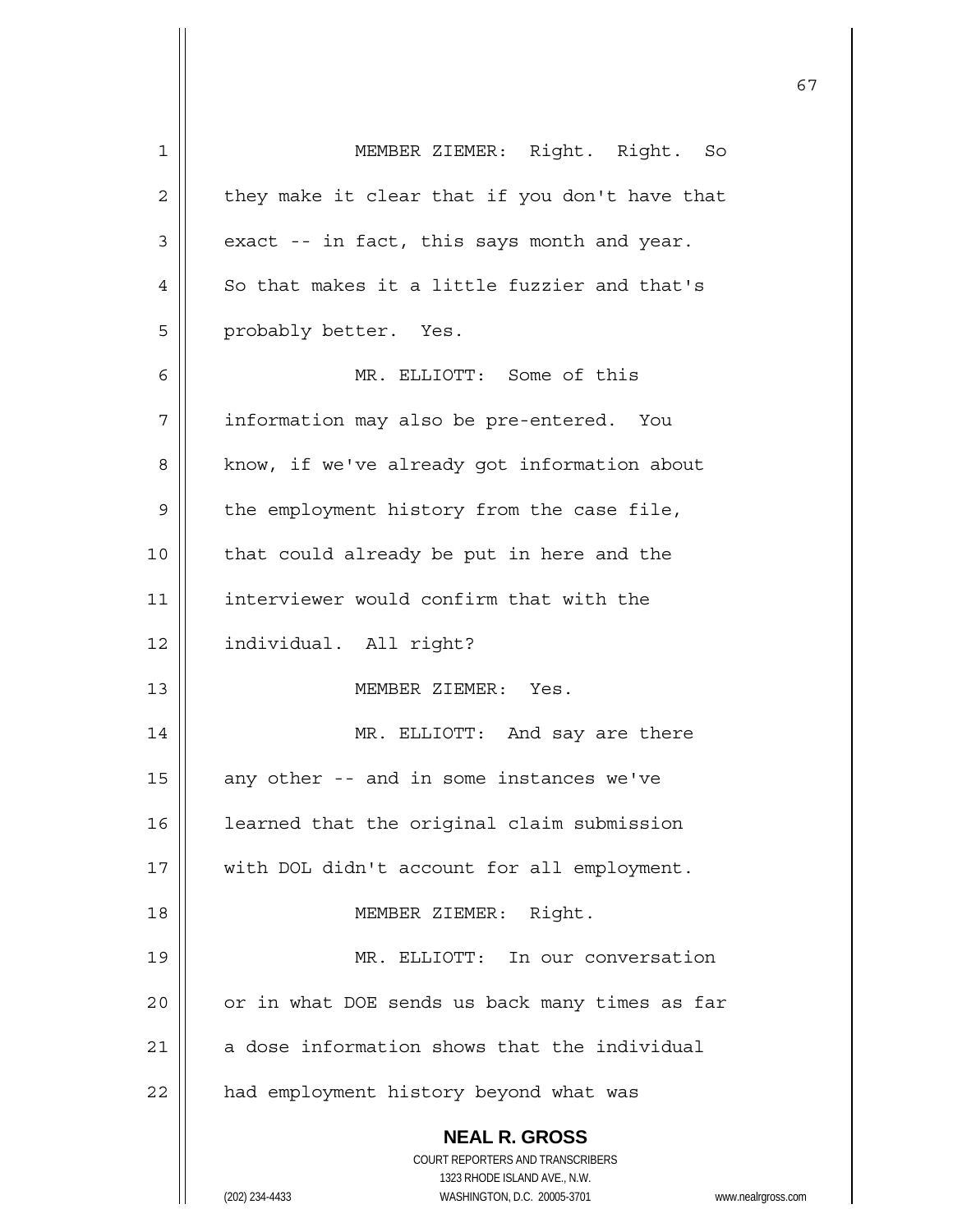| $\mathbf 1$ | captured in their claim form. So, you know,                                              |
|-------------|------------------------------------------------------------------------------------------|
| 2           | we can point to that as an advantage here of                                             |
| $\mathsf 3$ | what we know, we try to confirm.                                                         |
| 4           | MEMBER ZIEMER: Right.                                                                    |
| 5           | MR. ELLIOTT: You know, we want to                                                        |
| 6           | make sure that we're dealing with the correct                                            |
| 7           | information and this an opportunity -- first                                             |
| 8           | opportunity with the claimant first hand to                                              |
| 9           | say here's the information that is critical                                              |
| 10          | for our use of dose reconstruction that we                                               |
| 11          | already have on you. All right? And I think,                                             |
| 12          | you know, going forward, we're going to change                                           |
| 13          | in our process where we weight the conduct of                                            |
| 14          | the interview -- we haven't done this yet, but                                           |
| 15          | this would only make sense to me, to weight                                              |
| 16          | the conduct of the interview for a DOE site                                              |
| 17          | employee once we -- and do it once we have the                                           |
| 18          | dose data. And then we can go through the                                                |
| 19          | dose data with them as well.                                                             |
| 20          | MEMBER ZIEMER: So then the                                                               |
| 21          | interviewer would have ample information                                                 |
| 22          | usually on the facility which would be, for                                              |
|             | <b>NEAL R. GROSS</b><br>COURT REPORTERS AND TRANSCRIBERS<br>1323 RHODE ISLAND AVE., N.W. |
|             | (202) 234-4433<br>WASHINGTON, D.C. 20005-3701<br>www.n                                   |

 $\mathsf{I}$ 

(202) 234-4433 WASHINGTON, D.C. 20005-3701 www.nealrgross.com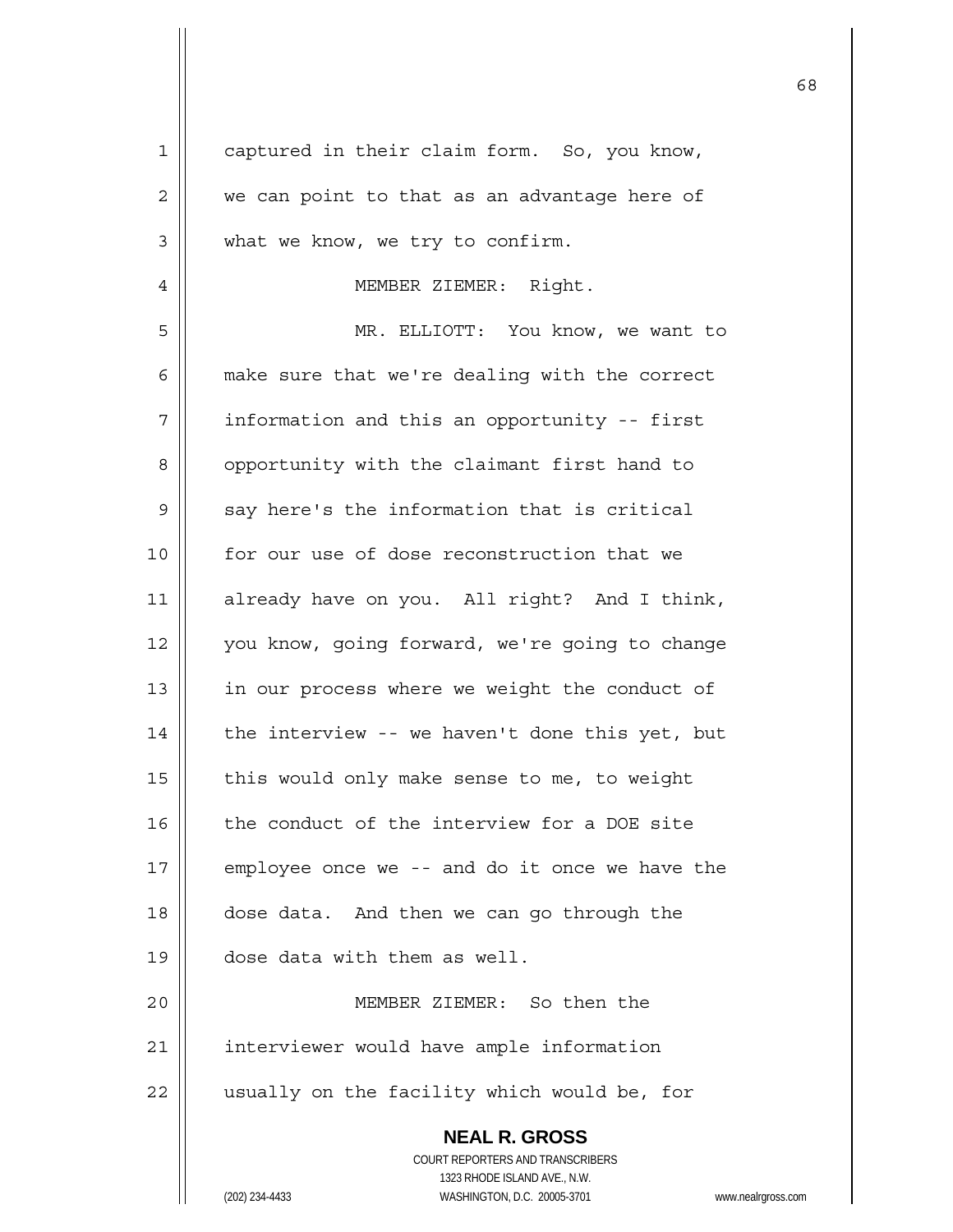| 1           | example, Los Alamos or Savannah River, and               |
|-------------|----------------------------------------------------------|
| 2           | then they may drill down to what Mark maybe              |
| 3           | described as the facility within the facility,           |
| 4           | you know, or CP-5 and Argonne, or something              |
| 5           | like that and then buildings and location.               |
| 6           | MR. ELLIOTT: It's my hope that                           |
| 7           | when we move to a new technical support                  |
| 8           | contract and finally see an award there, that            |
| $\mathsf 9$ | our interview process will change in different           |
| 10          | ways. One way I think it should change is                |
| 11          | that we do this confirmation of information              |
| 12          | that we have with the person. Another way                |
| 13          | that we want to see it change is that, you               |
| 14          | know, we need to impart, as you say, the fact            |
| 15          | that we do have a lot of knowledge about the             |
| 16          | sites and say to them, oh, we see that you               |
| 17          | were there during this incident. Were you                |
| 18          | involved in that incident? You know,                     |
| 19          | something like that. But we have an                      |
| 20          | opportunity with the advent of this                      |
| 21          | contractual relationship change to modify the            |
| 22          | process of doing this interview.                         |
|             | <b>NEAL R. GROSS</b><br>COURT REPORTERS AND TRANSCRIBERS |

1323 RHODE ISLAND AVE., N.W.

 $\prod$ 

(202) 234-4433 WASHINGTON, D.C. 20005-3701 www.nealrgross.com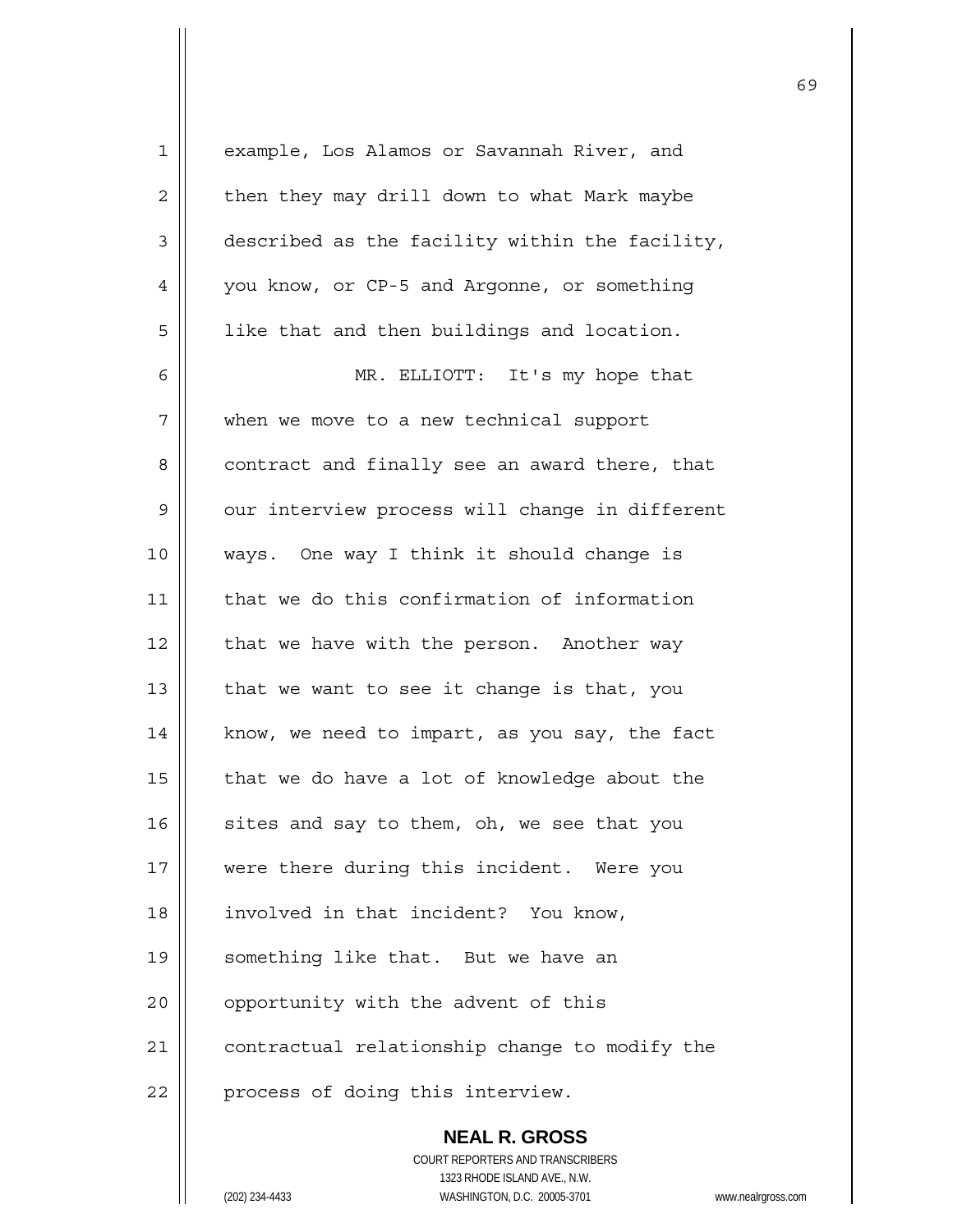|    |                                                                  | 70                 |
|----|------------------------------------------------------------------|--------------------|
| 1  | MEMBER ZIEMER: So for OMB, you                                   |                    |
| 2  | need to identify the kinds of things you're                      |                    |
| 3  | asking, which is what you're doing here?                         |                    |
| 4  | MR. ELLIOTT: For OMB, we're                                      |                    |
| 5  | trying to establish the burden we're placing                     |                    |
| 6  | on the claimant.                                                 |                    |
| 7  | MEMBER ZIEMER: Yes.                                              |                    |
| 8  | MR. ELLIOTT: And so that is                                      |                    |
| 9  | viewed as the questions that are posed to the                    |                    |
| 10 | claimant that they would have to then provide                    |                    |
| 11 | answers to, or feel that they are being called                   |                    |
| 12 | upon to provide an answer to.                                    |                    |
| 13 | CHAIR MUNN: So what's the feeling                                |                    |
| 14 | with regard to this body's recommendation or                     |                    |
| 15 | comments to the Board tomorrow, or with regard                   |                    |
| 16 | to our suggestions to the larger team that's                     |                    |
| 17 | working with this new CATI form, what's the                      |                    |
| 18 | changes we'd like to see?                                        |                    |
| 19 | MR. ELLIOTT: While you're                                        |                    |
| 20 | thinking on that, we're going to publish this                    |                    |
| 21 | Federal Register notice late. I think it's                       |                    |
| 22 | going to happen next week. It looks like                         |                    |
|    | <b>NEAL R. GROSS</b>                                             |                    |
|    | COURT REPORTERS AND TRANSCRIBERS<br>1323 RHODE ISLAND AVE., N.W. |                    |
|    | (202) 234-4433<br>WASHINGTON, D.C. 20005-3701                    | www.nealrgross.com |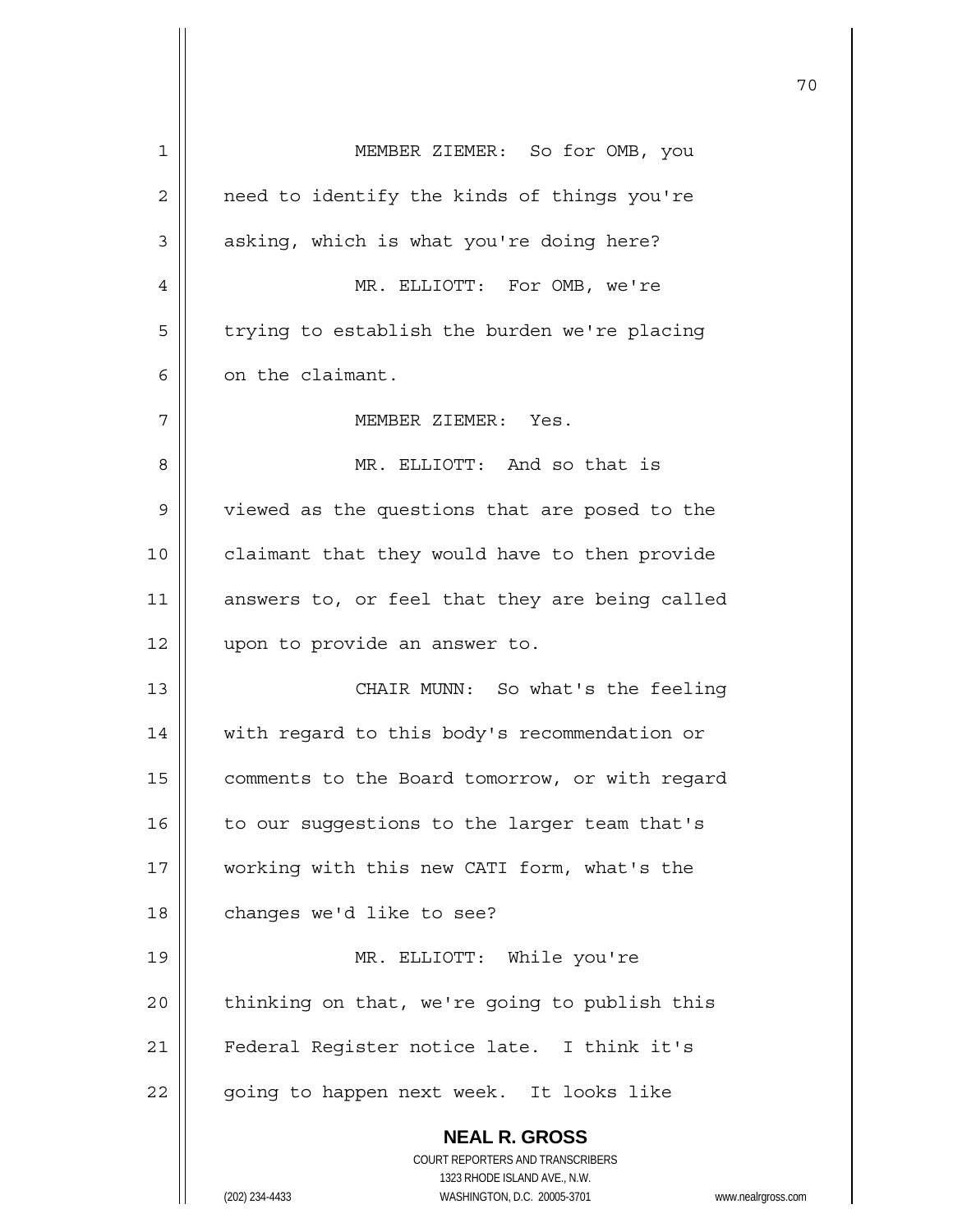| $\mathbf 1$ | that's when it's going to be issued. Again,              |
|-------------|----------------------------------------------------------|
| 2           | unless somebody writes in and says I want to             |
| 3           | see what you're talking about here, you know,            |
| 4           | that's the only way they would get a copy of             |
| 5           | this to provide comment on it. But, you know,            |
| 6           | I think we're in a position right now where              |
| 7           | we're going to say these are the two examples            |
| 8           | of what could be used and we may provide                 |
| 9           | another example in a different formatted                 |
| 10          | version seeking information that the health              |
| 11          | physicists say they need to pursue in this               |
| 12          | process. That's a possibility, too. And then             |
| 13          | if somebody wants to see what we're talking              |
| 14          | about, they would get all three examples and             |
| 15          | be able to comment on their use.                         |
| 16          | DR. MAURO: I just had an idea.                           |
| 17          | Let's say I'm seeking to make that first call.           |
| 18          | Let's say I'm making that first call, and I              |
| 19          | understand that you won't have -- the folks              |
| 20          | from OCAS won't have that information, but               |
| 21          | let's say you approach the interview this way.           |
| 22          | You know, we're about to enter into a dose               |
|             | <b>NEAL R. GROSS</b><br>COURT REPORTERS AND TRANSCRIBERS |

(202) 234-4433 WASHINGTON, D.C. 20005-3701 www.nealrgross.com

 $\mathsf{II}$ 

1323 RHODE ISLAND AVE., N.W.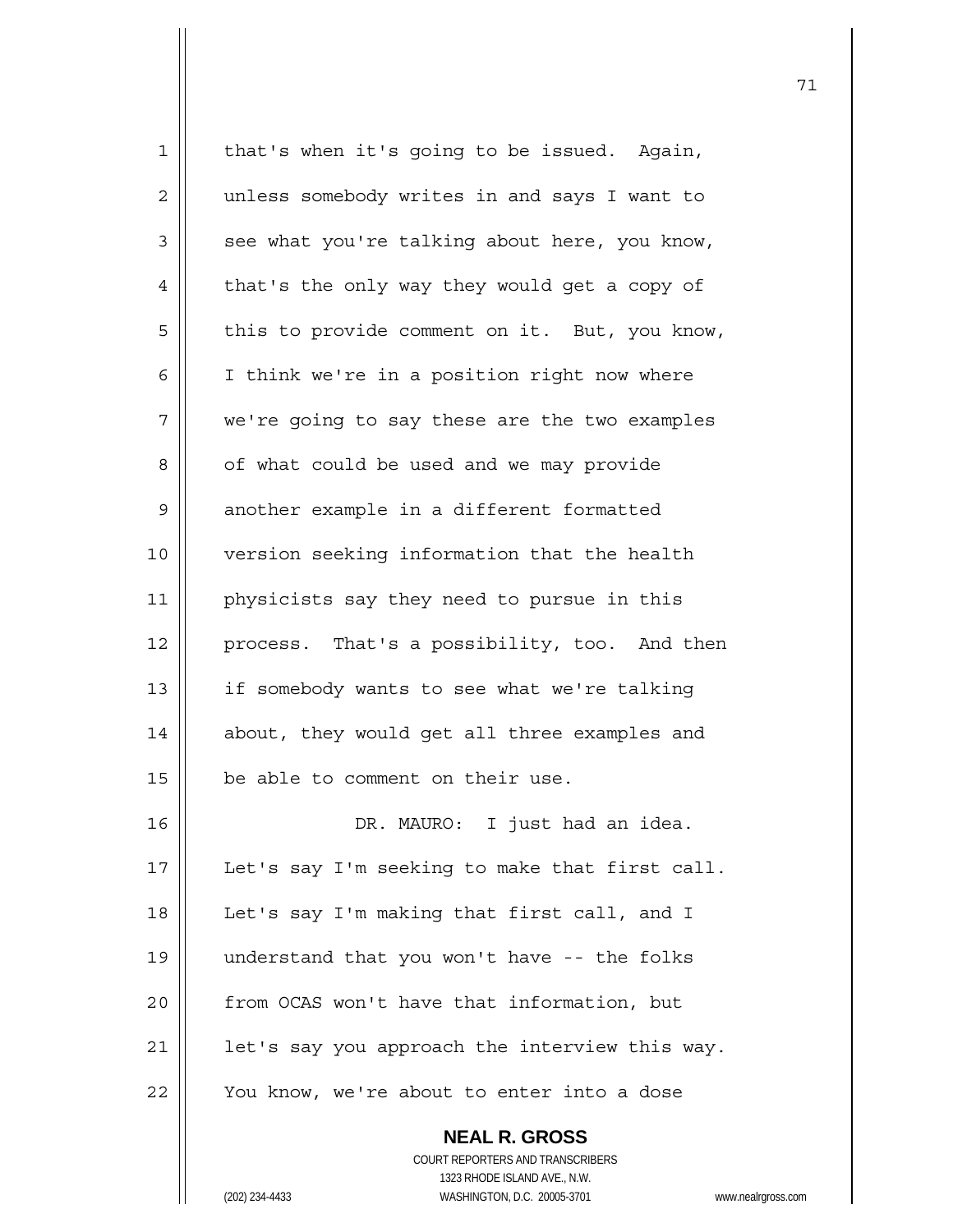1 | reconstruction process where we're going to be 2 | gathering up certain information. Okay? 3 | Information that's going to be helpful to us 4 | in understanding the nature and extent of 5 | exposure, whether it's you or your husband, 6 | monitored experience. And say -- and use this  $7$  | form more towards -- not that we're asking  $8 \parallel$  them to give us that information, to let them  $9$  | know that this is the kind of information 10 || we're going to be pursuing. Now, this is our 11 || step one where, you know, we want to apprise 12 || you that we're entering this process and we'd  $13$  || 1ike to leave this form with you with the idea  $14$  | toward -- to give some thought to it that you 15 | may have some records, some recollection that 16 || might help us. While you're doing that, we're 17 || going to be gathering this information. And  $18$  | because what I just heard you say before, 19 || there's going to be multiple calls. So it's  $20$  || not just this call and then later at the back  $21$  | end of the process here's result. Did I hear  $22$  | you just say that part of the new process is,

> **NEAL R. GROSS** COURT REPORTERS AND TRANSCRIBERS 1323 RHODE ISLAND AVE., N.W. (202) 234-4433 WASHINGTON, D.C. 20005-3701 www.nealrgross.com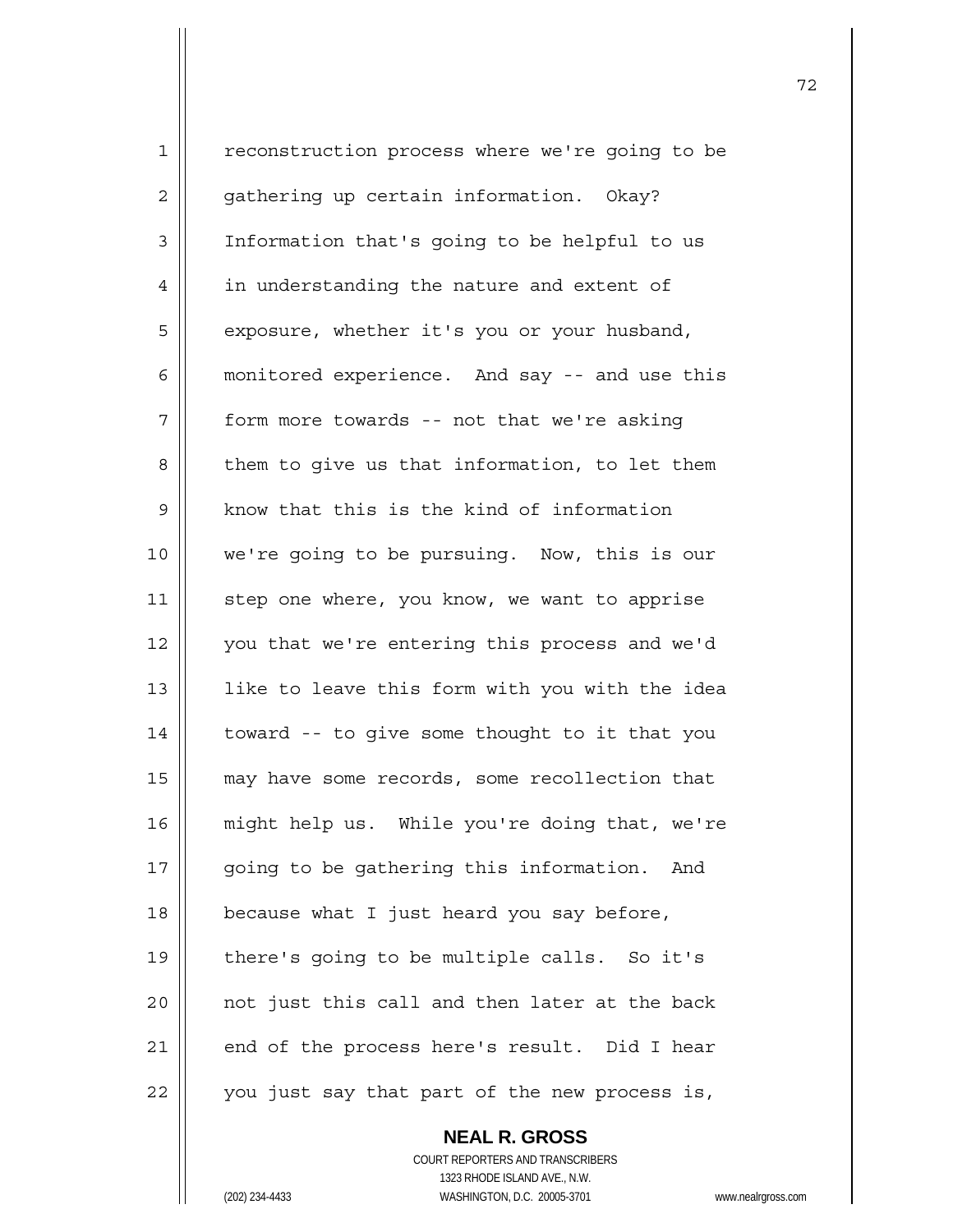**NEAL R. GROSS** COURT REPORTERS AND TRANSCRIBERS 1323 RHODE ISLAND AVE., N.W. (202) 234-4433 WASHINGTON, D.C. 20005-3701 www.nealrgross.com 73 1 | there might be intermediary steps along these 2 | lines, or did I misunderstand you? 3 MR. ELLIOTT: No, I don't know  $4 \parallel$  that I said that. 5 DR. MAURO: Oh, I'm sorry. Then I 6 misunderstood. 7 MR. ELLIOTT: And what you're 8 | talking already happens, where we send out the 9 | copy of the questionnaire to the claimant. 10 || DR. MAURO: Okay. 11 || MR. ELLIOTT: They already have  $12 \parallel$  that. 13 || DR. MAURO: Okay. 14 || MR. ELLIOTT: This is what we're 15  $\parallel$  going to talk about, this is what we're going 16  $\parallel$  to work through together on the phone, this is  $17$  | the process. That already happens. 18 What I'm suggesting as a change in  $19$  | the future is as we're confirming what 20 | information we already know about the  $21$  | claimant, you know, we should be able to say  $22$  | our interviewers are going to have to be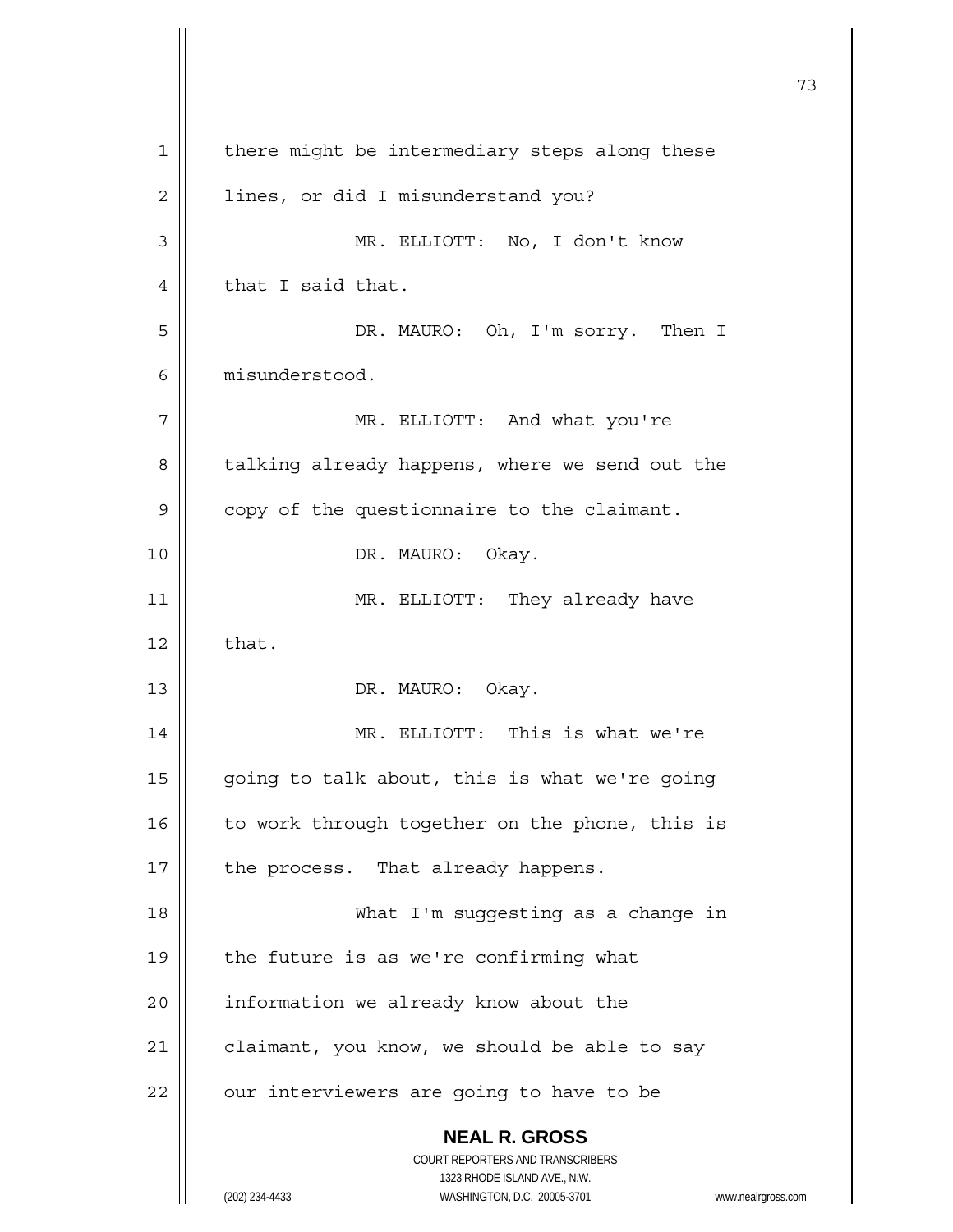**NEAL R. GROSS** COURT REPORTERS AND TRANSCRIBERS 1323 RHODE ISLAND AVE., N.W. (202) 234-4433 WASHINGTON, D.C. 20005-3701 www.nealrgross.com 1 | trained to say, and I see that you were at  $2 \parallel$  that facility during a covered class period,  $3 \parallel$  but here's why you don't belong in the class. 4 | Here's why NIOSH has your dose reconstruction 5 | to do for you. You know, we need to get down 6  $\parallel$  to that level of information provision that I 7 | don't know that we've achieved in our current 8 | efforts in the process. But, you know, with 9 35 classes added and we're going to do, you 10 || know, a number of partial dose 11 | reconstructions, we're going to have to be  $12$  | qeared up to say why NIOSH has your claim, 13 || knowing full well that there's a class at your 14 || site and for whatever reason we can tell you 15  $\parallel$  why you don't fit into the class, 16 unfortunately. 17 || CHAIR MUNN: That would be very 18 helpful. 19 Paul? 20 MEMBER ZIEMER: I have a 21 || suggestion on a path forward, if you'd like to  $22$  | hear it.

74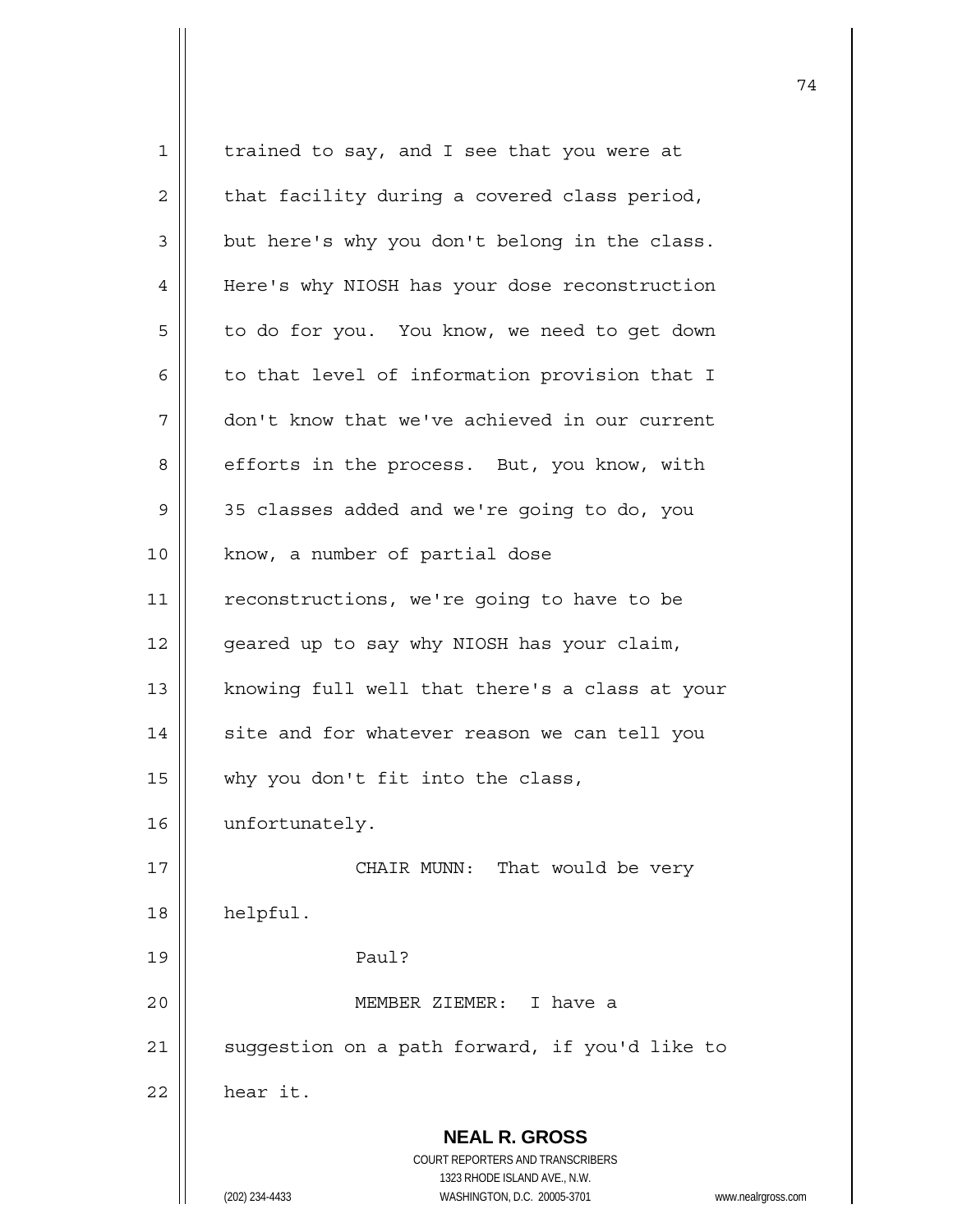| 1  | CHAIR MUNN: I certainly would.                                      |
|----|---------------------------------------------------------------------|
| 2  | MEMBER ZIEMER: It's a suggestion,                                   |
| 3  | kind of top-of-the-head, and I'd like to, you                       |
| 4  | know, get others to sort of respond to it. I                        |
| 5  | don't think that this work group will be ready                      |
| 6  | today to make specific recommendations on any                       |
| 7  | alterations. What I think we could do would                         |
| 8  | be to recommend to the Board at its meeting                         |
| 9  | next week that they charge this work group to                       |
| 10 | gather input from all the board members and to                      |
| 11 | develop any recommended changes in both the                         |
| 12 | letters that are before us, as well as the                          |
| 13 | interview, if we can get the script and have                        |
| 14 | some idea of what that entails, and then to be                      |
| 15 | prepared at the February meeting to recommend                       |
| 16 | to the Board some specific changes, if needed,                      |
| 17 | in the script and the letters. The meeting in                       |
| 18 | February, I have looked at the dates and                            |
| 19 | depending on when this comes out, will be very                      |
| 20 | close to the 60 days and --                                         |
| 21 | MR. ELLIOTT: Well, let me just                                      |
| 22 | say this: If you don't make the 60-day                              |
|    | <b>NEAL R. GROSS</b>                                                |
|    | COURT REPORTERS AND TRANSCRIBERS                                    |
|    | 1323 RHODE ISLAND AVE., N.W.                                        |
|    | (202) 234-4433<br>WASHINGTON, D.C. 20005-3701<br>www.nealrgross.com |

 $\mathsf{I}$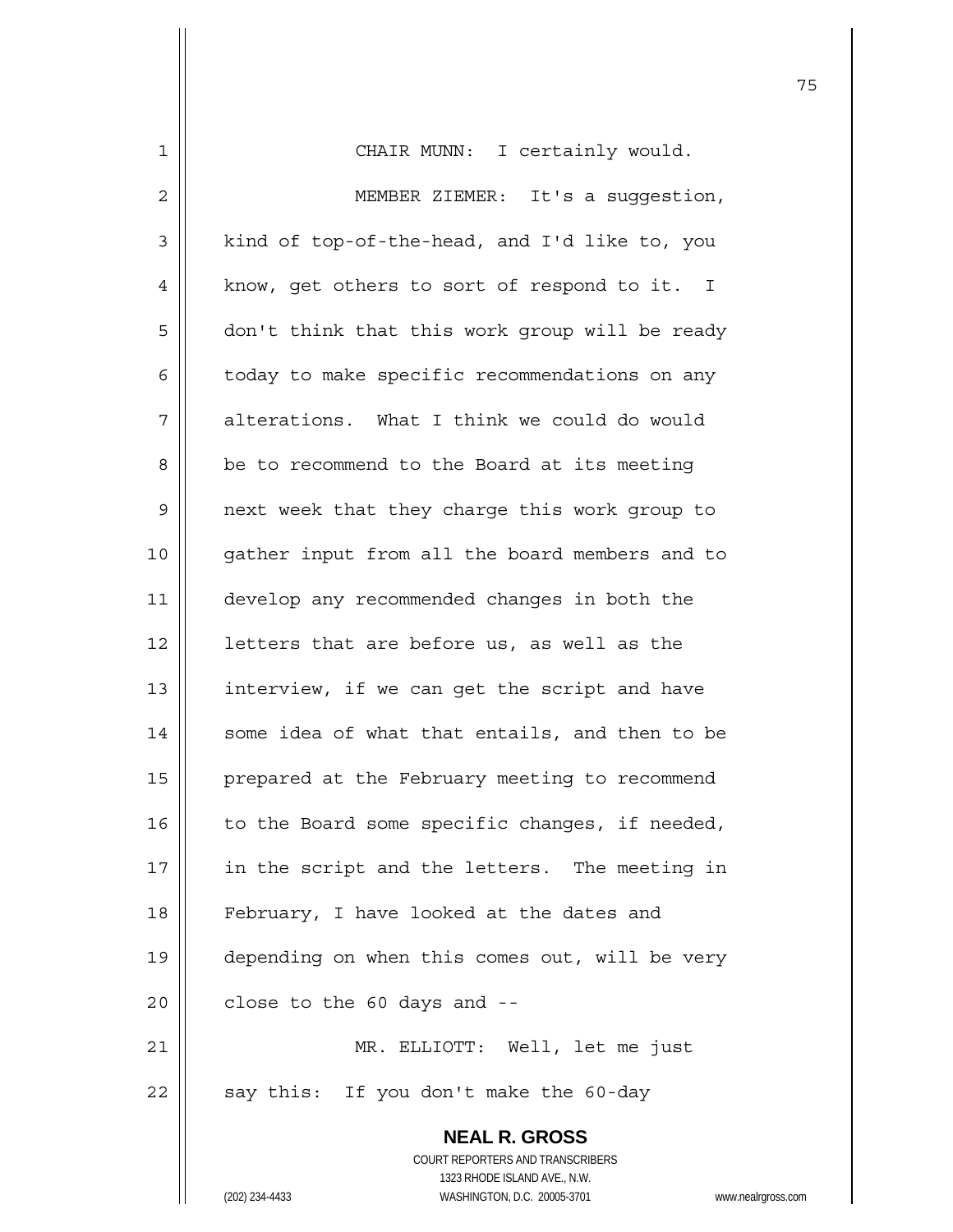**NEAL R. GROSS** COURT REPORTERS AND TRANSCRIBERS 1323 RHODE ISLAND AVE., N.W. (202) 234-4433 WASHINGTON, D.C. 20005-3701 www.nealrgross.com 76 1 | window, big deal. 2 || MEMBER ZIEMER: Yes. 3 MR. ELLIOTT: If the Board sends a 4 | consensus recommendation forward --5 MEMBER ZIEMER: Right. It will be  $6 \parallel$  considered anyway. 7 MR. ELLIOTT: -- you know, it's 8 | going to be considered. 9 MEMBER ZIEMER: Right. 10 MR. ELLIOTT: Because the 60 days  $11$  are up and then we're going to have whatever 12 || we have to consider and address. 13 || MEMBER ZIEMER: Right. 14 || MR. ELLIOTT: Why wouldn't we --15 || MEMBER ZIEMER: Right. 16 MR. ELLIOTT: -- even if we had  $17 \parallel$  to, wait a week or so. 18 || MEMBER ZIEMER: Yes, right. 19 MR. ELLIOTT: Postpone it a month 20  $\parallel$  or so to finalize a new product for the Board. 21 | MEMBER ZIEMER: Either way. Yes,  $22$  | either way. I think the Board should shoot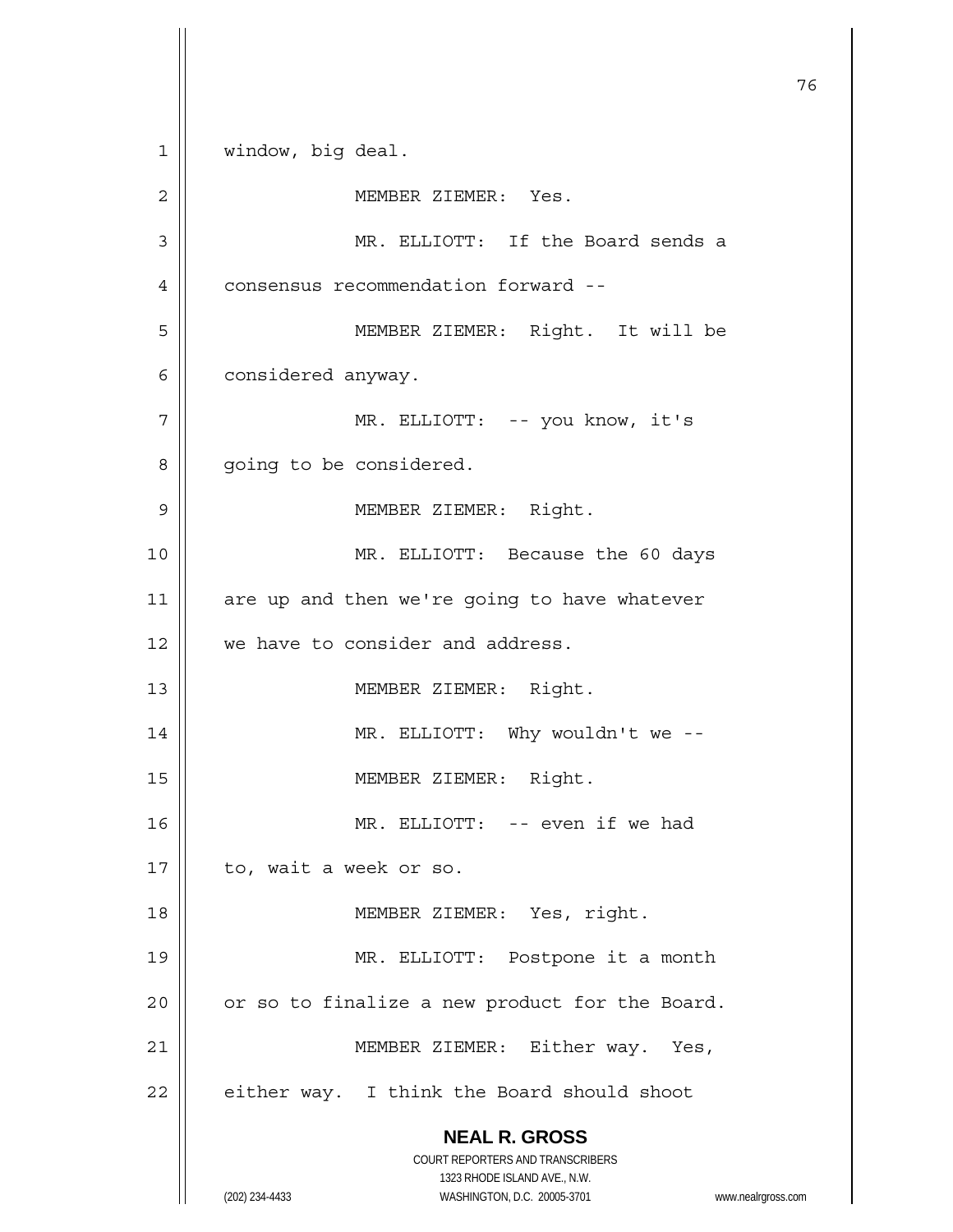| $\mathbf 1$    | toward developing something for the February                                           |
|----------------|----------------------------------------------------------------------------------------|
| $\overline{c}$ | meeting, but if this work group, subcommittee,                                         |
| 3              | whichever it is, had the opportunity in the                                            |
| $\overline{4}$ | intervening time to come together and put                                              |
| 5              | together some specifics so that the Board                                              |
| 6              | could react to. Because we just now have                                               |
| 7              | this. We need input from other board members,                                          |
| 8              | I think, because this is an issue that's of                                            |
| 9              | concern to more than just this work group.                                             |
| 10             | Other board members need to react as well.                                             |
| 11             | And maybe we could develop a straw man                                                 |
| 12             | consensus recommendation of some sort.                                                 |
| 13             | CHAIR MUNN: That timing would                                                          |
| 14             | work well. It's my expectation to request                                              |
| 15             | that we consider a date for moving late in                                             |
| 16             | January for this body. And that would give                                             |
| 17             | adequate time for interested board members to                                          |
| 18             | be able to provide us with their comments and                                          |
| 19             | concerns, which could be factored into our                                             |
| 20             | presentation at that board meeting, if that                                            |
| 21             | sounds like --                                                                         |
| 22             | MEMBER ZIEMER: But maybe Mark and                                                      |
|                | <b>NEAL R. GROSS</b><br><b>COURT REPORTERS AND TRANSCRIBERS</b>                        |
|                | 1323 RHODE ISLAND AVE., N.W.<br>(202) 234-4433<br>WASHINGTON, D.C. 20005-3701<br>www.r |

(202) 234-4433 WASHINGTON, D.C. 20005-3701 www.nealrgross.com

77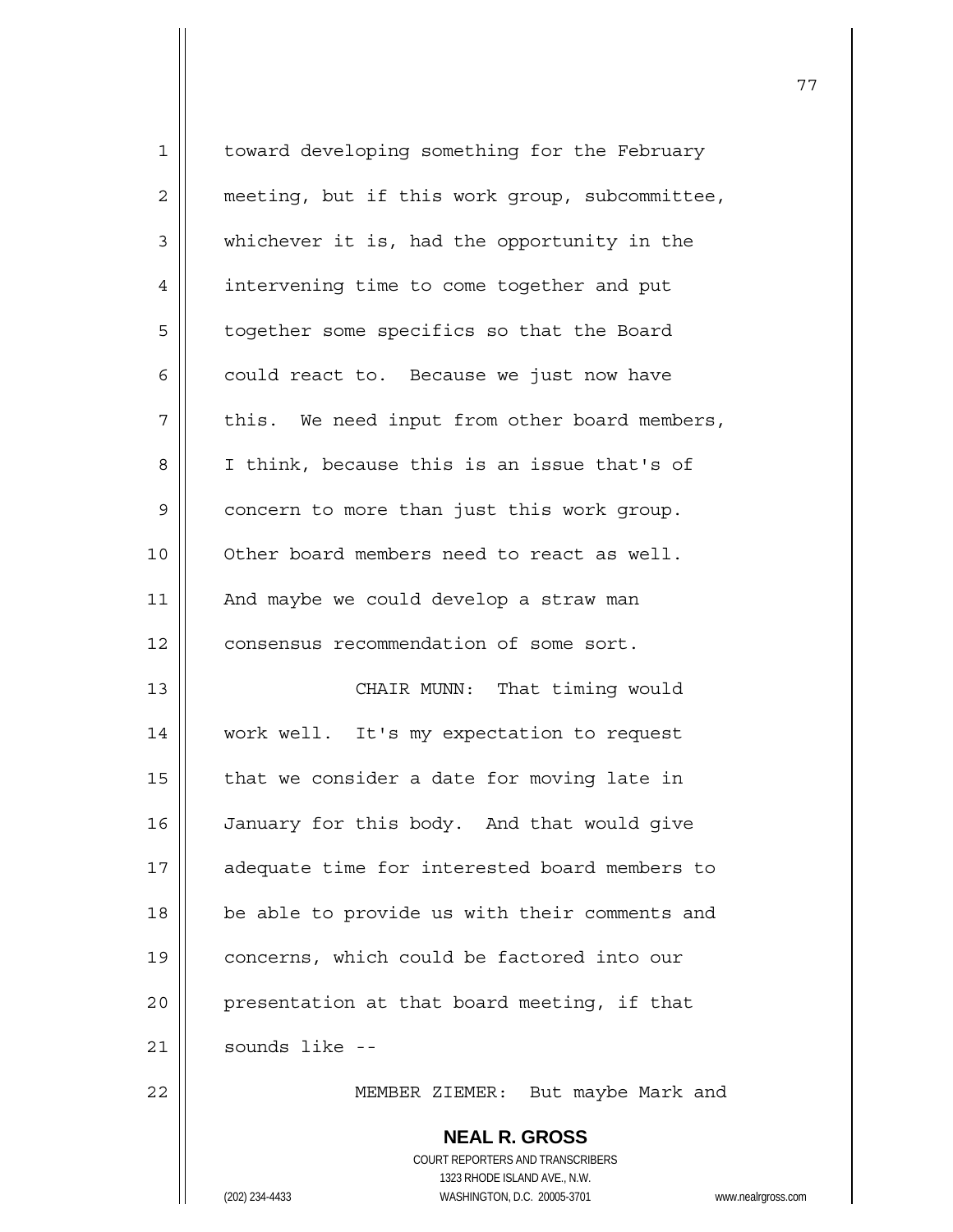$1 \parallel$  Mike and --

| $\overline{2}$ | MEMBER GRIFFON: Yes, Paul,                                                                                                                               |
|----------------|----------------------------------------------------------------------------------------------------------------------------------------------------------|
| 3              | actually that sounds like a reasonable step                                                                                                              |
| 4              | forward to me, too. Because I have a lot of                                                                                                              |
| 5              | little line-by-line kind of comments for                                                                                                                 |
| 6              | consideration. And that seems like the best                                                                                                              |
| 7              | way to do it, is gather them all, bring them                                                                                                             |
| 8              | back to the subcommittee and then come back                                                                                                              |
| 9              | together in February. Sounds like a good                                                                                                                 |
| 10             | approach.                                                                                                                                                |
| 11             | CHAIR MUNN: Larry?                                                                                                                                       |
| 12             | MR. ELLIOTT: I'd make a                                                                                                                                  |
| 13             | suggestion for you to consider. It would be                                                                                                              |
| 14             | most helpful in this process to distinguish                                                                                                              |
| 15             | comments that you want to make about questions                                                                                                           |
| 16             | that are used in this process, from issues or                                                                                                            |
| 17             | questions you want to raise about the process                                                                                                            |
| 18             | in general. Because the questions specific to                                                                                                            |
| 19             | be used here in your comments on those are                                                                                                               |
| 20             | critical to us in dealing with OMB.                                                                                                                      |
| 21             | MEMBER ZIEMER: The OMB issue.                                                                                                                            |
| 22             | MR. ELLIOTT: OMB is not concerned                                                                                                                        |
|                | <b>NEAL R. GROSS</b><br><b>COURT REPORTERS AND TRANSCRIBERS</b><br>1323 RHODE ISLAND AVE., N.W.<br>WASHINGTON, D.C. 20005-3701<br>(202) 234-4433<br>WWW. |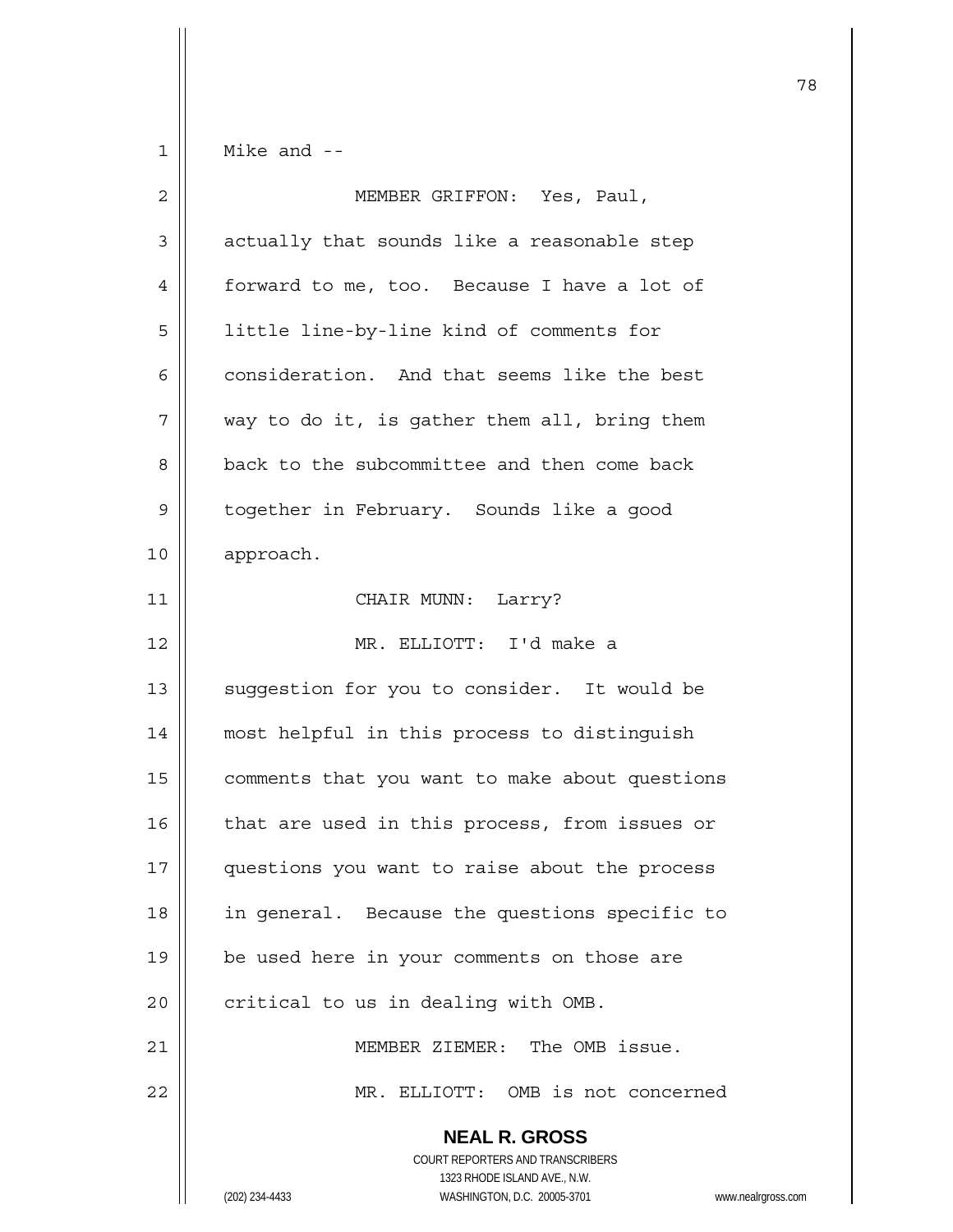| 1  | about the other part of the -- you know,                 |
|----|----------------------------------------------------------|
| 2  | aspects of the process, you know, but we                 |
| 3  | certainly are and we want that input. And it             |
| 4  | would be helpful if we could -- you know, I              |
| 5  | know they intermingle in different ways and              |
| 6  | there's crossover, but if you can encourage              |
| 7  | board members to think of it that way. You               |
| 8  | know, what are your concerns and issues about            |
| 9  | the questions used or the concept of the                 |
| 10 | questions versus, you know, the entire process           |
| 11 | itself. And we certainly welcome your                    |
| 12 | thoughts.                                                |
| 13 | DR. MAURO: Does that go toward                           |
| 14 | the introductory text also, the first page of            |
| 15 |                                                          |
| 16 | MR. ELLIOTT: Yes, what you have                          |
| 17 | before you as far as the questions. This is              |
| 18 | what OMB would look at in their renewal and              |
| 19 | they're going to say there has to be some way            |
| 20 | to communicate to the person you're going to             |
| 21 | interact with. Well, here's a letter. The                |
| 22 | letter says. The letter also has an                      |
|    | <b>NEAL R. GROSS</b><br>COURT REPORTERS AND TRANSCRIBERS |

1323 RHODE ISLAND AVE., N.W.

 $\prod$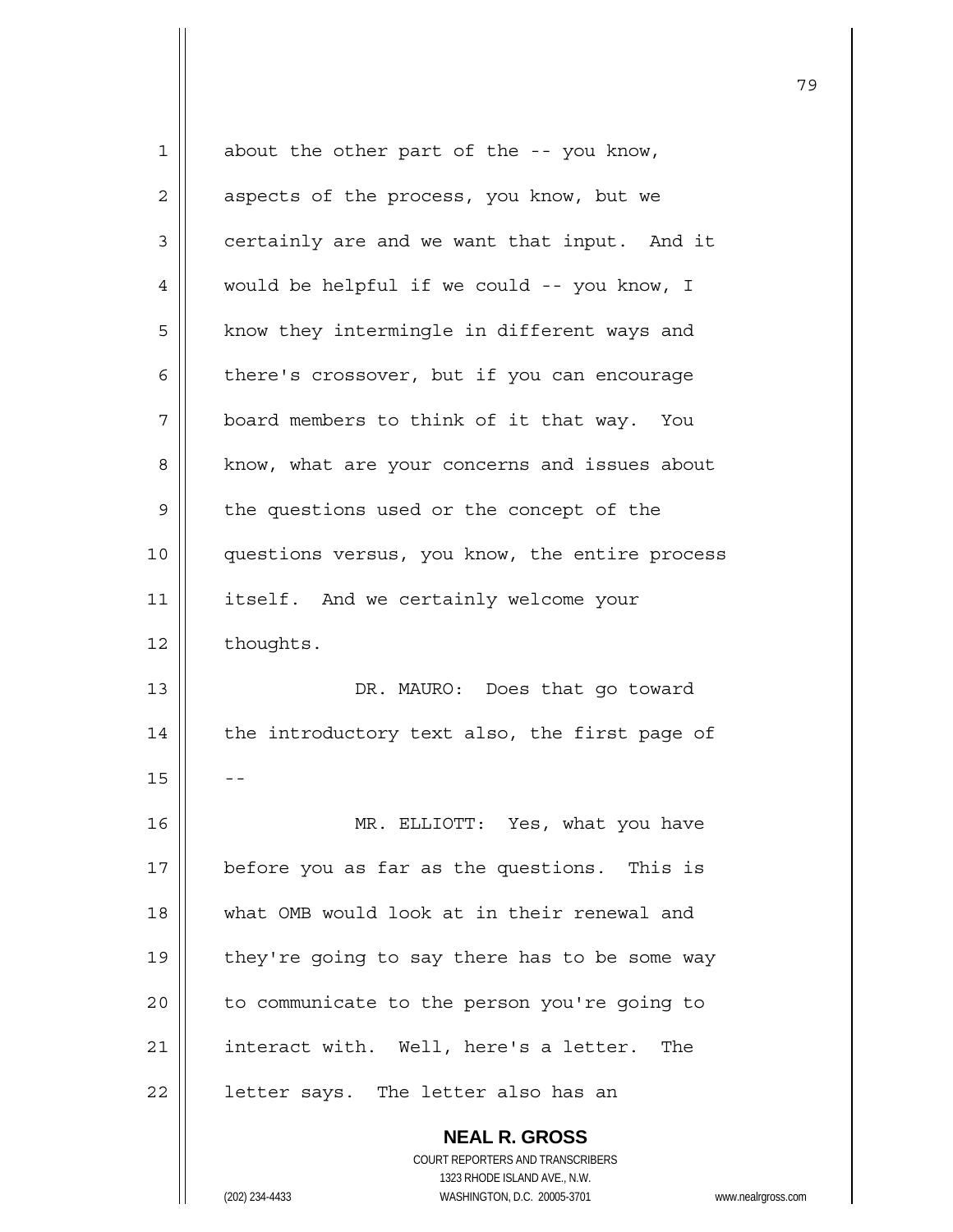| 1              | attachment and the attachment has a foreword,                                                       |
|----------------|-----------------------------------------------------------------------------------------------------|
| $\overline{2}$ | you know, background and then this set of                                                           |
| 3              | questions. All of that is the informational                                                         |
| 4              | packet that was used to interact the first                                                          |
| 5              | time. That is what OMB has to approve.                                                              |
| 6              | CHAIR MUNN: I will propose that                                                                     |
| 7              | I'll provide a report to the Board next week                                                        |
| 8              | asking that they provide for us their                                                               |
| 9              | questions and comments and that we segregate                                                        |
| 10             | our concept of the questions themselves from                                                        |
| 11             | the process that's undergone in getting there.                                                      |
| 12             | Yes, Ted?                                                                                           |
| 13             | MR. KATZ: Larry, if you'd have a                                                                    |
| 14             | shorter version, would that be ready at the                                                         |
| 15             | time for the next board meeting, or is that                                                         |
| 16             | still in development?                                                                               |
| 17             | MR. ELLIOTT: We're hoping that it                                                                   |
| 18             | will. I mean, that's just a possibility going                                                       |
| 19             | onto the table. I've asked for folks to think                                                       |
| 20             | about that and to prepare something that we                                                         |
| 21             | could look at.                                                                                      |
| 22             | CHAIR MUNN: So far we don't have                                                                    |
|                | <b>NEAL R. GROSS</b>                                                                                |
|                | COURT REPORTERS AND TRANSCRIBERS                                                                    |
|                | 1323 RHODE ISLAND AVE., N.W.<br>(202) 234-4433<br>WASHINGTON, D.C. 20005-3701<br>www.nealrgross.com |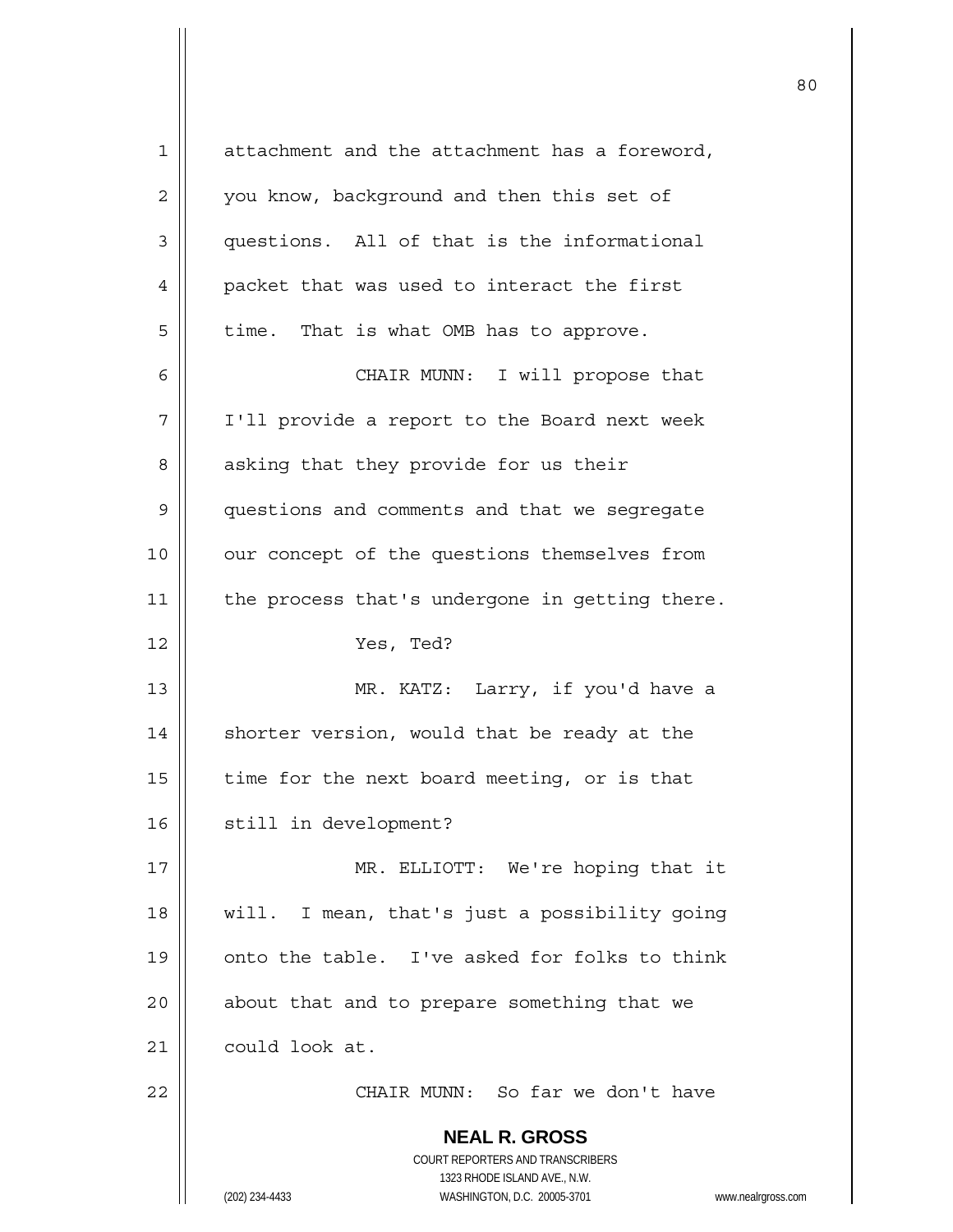**NEAL R. GROSS** COURT REPORTERS AND TRANSCRIBERS 1323 RHODE ISLAND AVE., N.W. (202) 234-4433 WASHINGTON, D.C. 20005-3701 www.nealrgross.com 81  $1 \parallel$  that? 2 MR. ELLIOTT: So far we don't have  $3$  | that and we'll try to get you whatever talking 4 | points or current script language  $5 \parallel$  is  $-$ 6 MR. HINNEFELD: It might just be  $7$  | 1ike an introduction, you know, to the form. 8 | I'm not exactly sure what they do by way of 9 | introducing the interview. 10 || **MEMBER ZIEMER:** But in any event,  $11$  as long as we had it by the time the work 12 || group met so that becomes -- even if it's a 13 modification of this -- 14 || CHAIR MUNN: Yes, and that would 15  $\parallel$  be over a month from now, so that should work 16 well. 17 || MEMBER ZIEMER: It will be nearly 18 | six weeks from now. 19 CHAIR MUNN: Well, it will be a 20 || month from the board meeting, when the report  $21$  should  $-$ 22 MR. ELLIOTT: If we're going to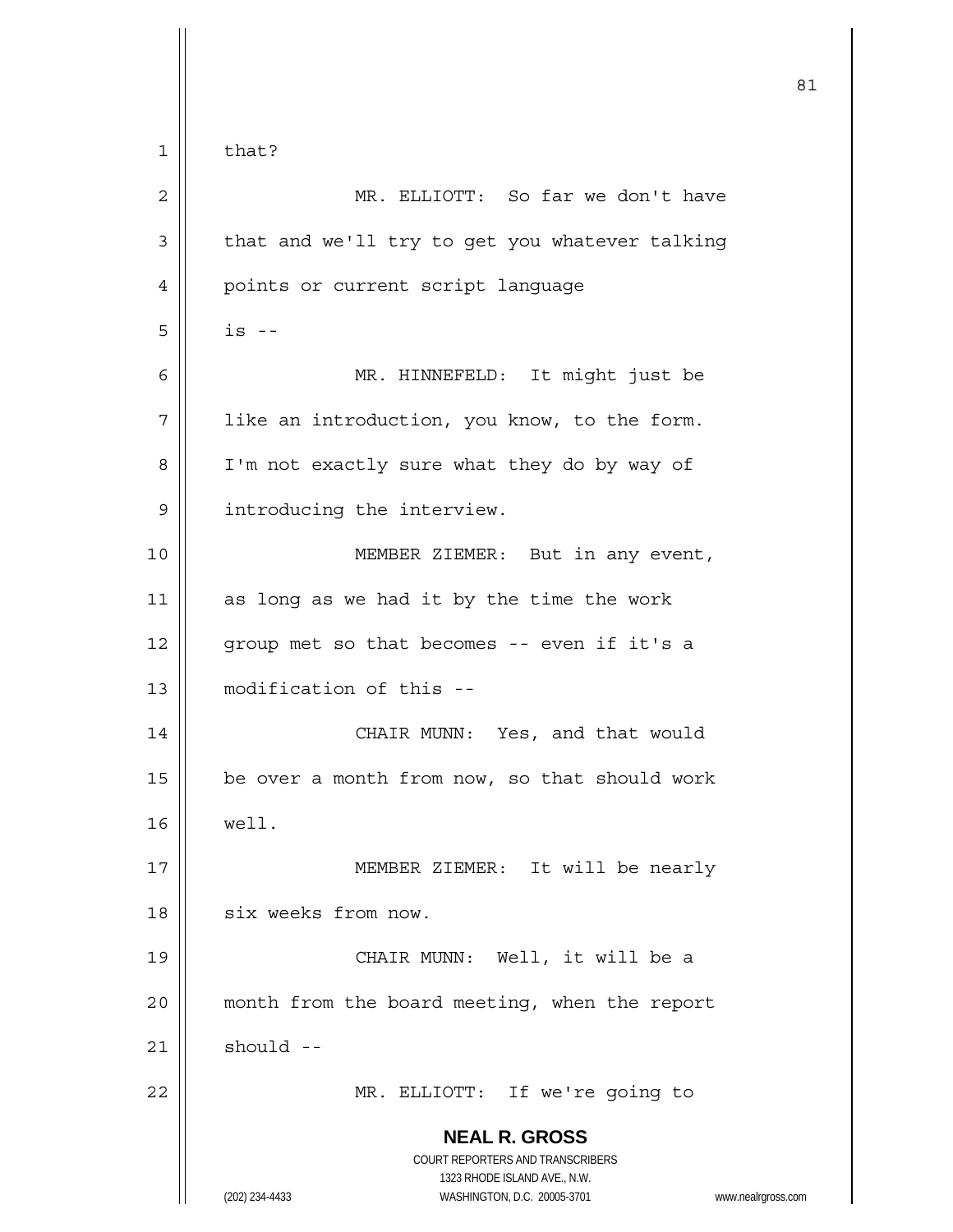**NEAL R. GROSS** COURT REPORTERS AND TRANSCRIBERS 1323 RHODE ISLAND AVE., N.W. (202) 234-4433 WASHINGTON, D.C. 20005-3701 www.nealrgross.com <u>82</u> 1 || put another option on the table, we should 2 | have it completed. 3 CHAIR MUNN: Yes. Good. 4 All right. Any other comments on  $5 \parallel$  this? 6 MR. ELLIOTT: Here's another  $7$  | reason why we have to have it. If we're going  $8 \parallel$  to do it and we get a call under the Federal 9 | Register notice for whatever, you know, they 10 want to review, it has to be in that package. 11 || CHAIR MUNN: Right. 12 || The Surge of Any other comments with respect to  $13$  | this topic? 14 || If not, in the interest of all our 15 mental and physical health, let's take a 15- 16 || minute break. We will mute our telephone and 17 we will be back at 11:15. 18 (Whereupon, the above-entitled 19 matter went off the record at 10:58 a.m. and  $20$  || resumed at 11:17 a.m.) 21 MR. KATZ: This is Ted Katz, the 22 || acting designated federal official for the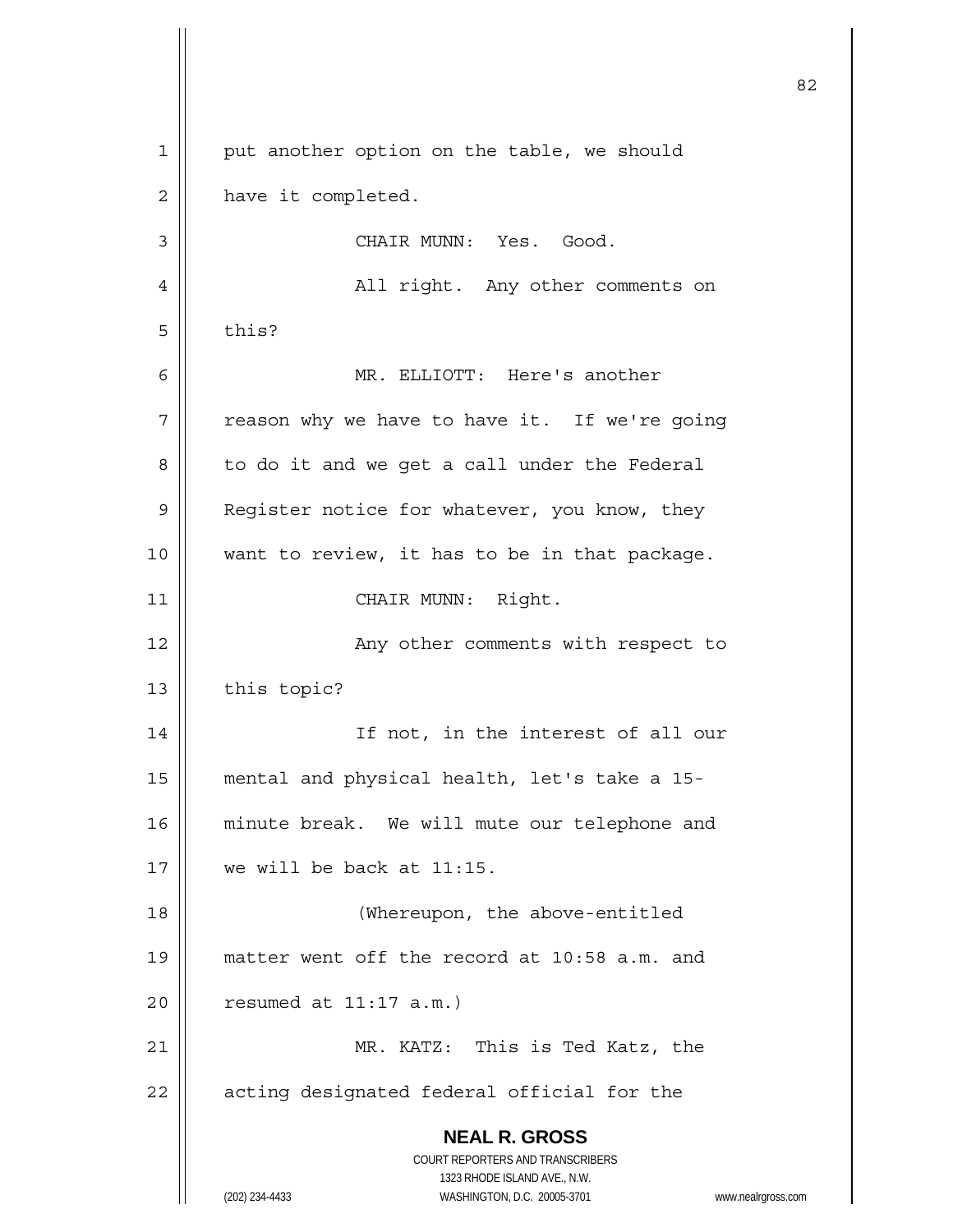1 | Advisory Board on Radiation Worker Health.

 $2 \parallel$  And we're starting up.

 **NEAL R. GROSS** COURT REPORTERS AND TRANSCRIBERS 1323 RHODE ISLAND AVE., N.W. 3 CHAIR MUNN: When we last met, we 4 Were aware of the fact that OTIB 0066, which  $5 \parallel$  is quite vital to our next steps, was in the 6 hands of SC&A for their review, we were 7 | awaiting clearance. It has now been PA 8 | cleared. It was issued as of yesterday. It 9 | contains, by their description, three 10 | observations which are positive comments with 11 || respect to the OTIB and four findings, which 12 || are concerns involved with that document. 13 || John Mauro is going to take --14 MR. KATZ: One second. Someone on  $15$  | the speakerphone, are you trying to raise 16 | something on the speakerphone? 17 || DR. OSTROW: Yes, this is Steve 18 | Ostrow. Can you hear me okay? 19 || MR. KATZ: Yes, Steve. 20 DR. OSTROW: Okay. Thanks. Just 21 | a clarification. I got an email yesterday  $22$  | that the OTIB was just cleared by DOE. We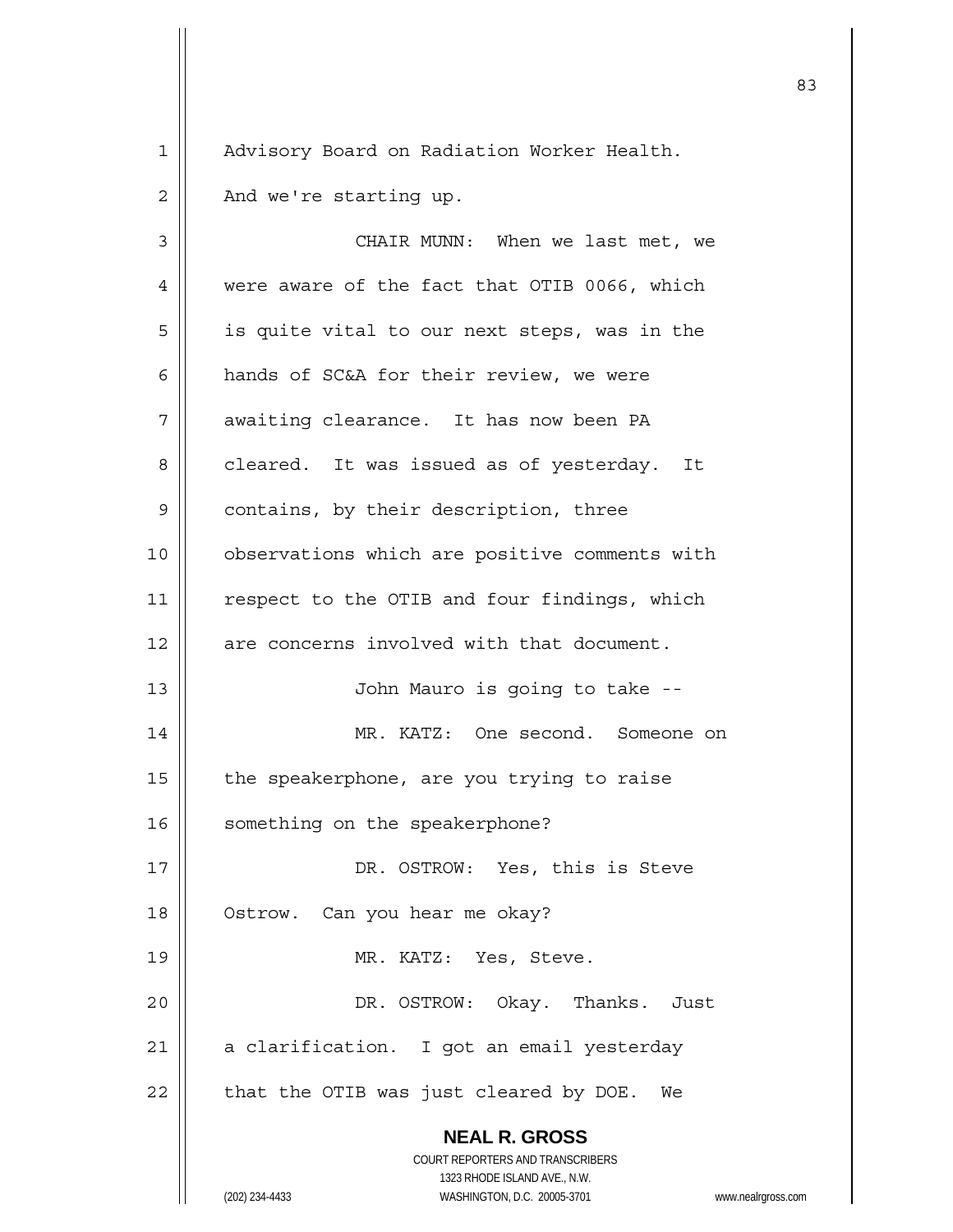| $\mathbf 1$    | just received yesterday a cleared copy of it.                                          |  |
|----------------|----------------------------------------------------------------------------------------|--|
| 2              | So it's PA cleared and DOE cleared right now.                                          |  |
| 3              | CHAIR MUNN: Thank you. We can                                                          |  |
| $\overline{4}$ | proceed and discuss it with impunity. Thank                                            |  |
| 5              | you.                                                                                   |  |
| 6              | John?                                                                                  |  |
| 7              | DR. MAURO: Yes, I'd be glad to                                                         |  |
| 8              | give an overview and I'm glad Steve was on the                                         |  |
| $\mathsf 9$    | line. Steve was our task manager for leading                                           |  |
| 10             | this effort. And it turns out our                                                      |  |
| 11             | commentaries are relatively brief, but I think                                         |  |
| 12             | important.                                                                             |  |
| 13             | Technically, we find very                                                              |  |
| 14             | favorably with the approach methods. We had,                                           |  |
| 15             | you know -- take a real close look at how the                                          |  |
| 16             | models and assumptions were developed.                                                 |  |
| 17             | Everything came out favorably with regard to                                           |  |
| 18             | the metal tritides and how they were treated,                                          |  |
| 19             | but we did have one commentary regarding                                               |  |
| 20             | organically-bound tritium where we felt that                                           |  |
| 21             | the dose conversion factor that was employed                                           |  |
| 22             | might have been a little low. So all we would                                          |  |
|                | <b>NEAL R. GROSS</b>                                                                   |  |
|                | <b>COURT REPORTERS AND TRANSCRIBERS</b>                                                |  |
|                | 1323 RHODE ISLAND AVE., N.W.<br>(202) 234-4433<br>WASHINGTON, D.C. 20005-3701<br>WWW.I |  |

 $\mathsf{I}$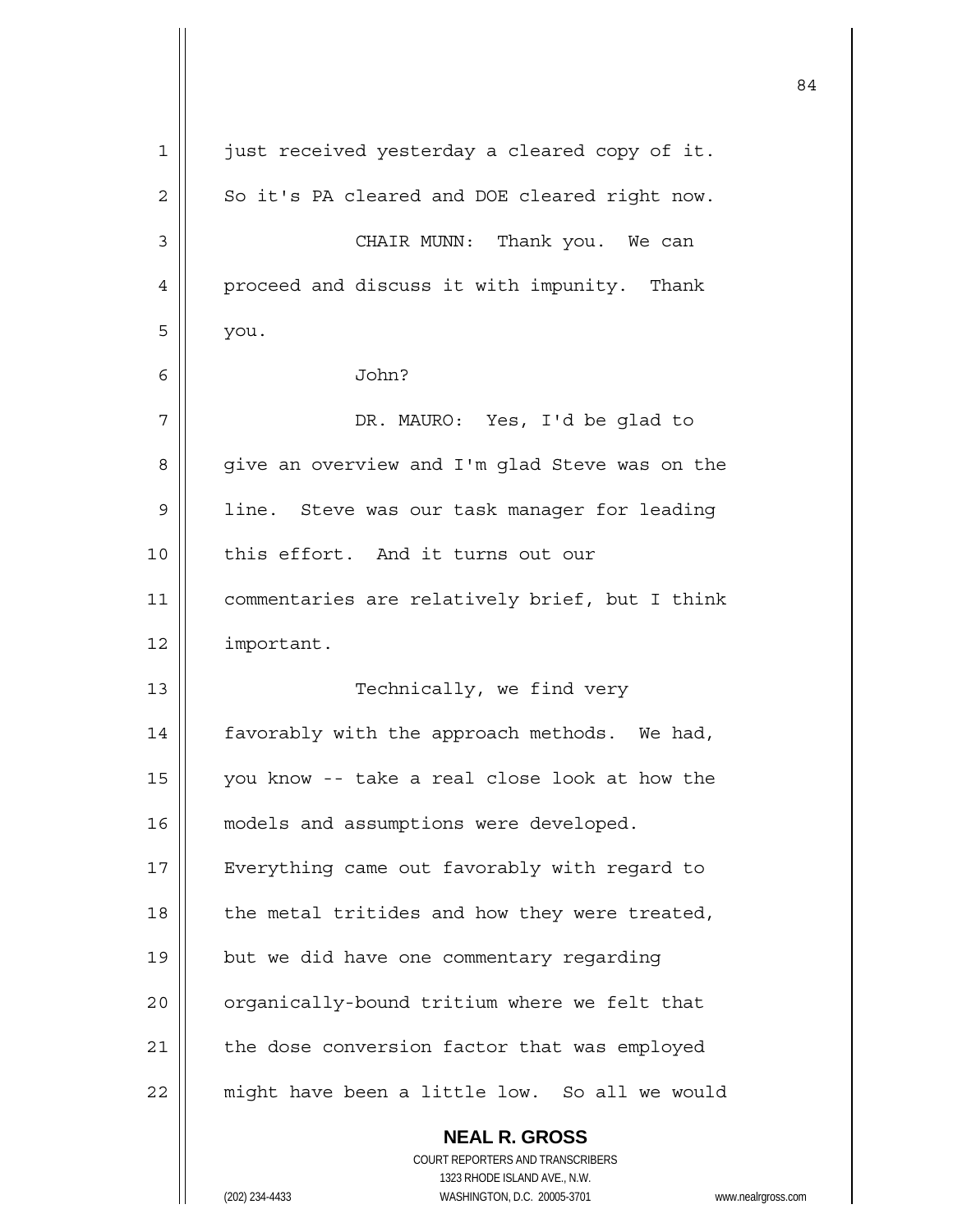| $\mathbf 1$ | say is you may want to take another look at              |
|-------------|----------------------------------------------------------|
| 2           | that. Basically we compared the one you folks            |
| 3           | proposed to the ICRP recommendations and there           |
| 4           | seemed to be a little bit of a disparity.                |
| 5           | Nothing that I think is any -- you know, it's            |
| 6           | something that we have got to clear up. That             |
| 7           | is the only technical issue that is before us.           |
| 8           | The more profound concern,                               |
| 9           | something that we probably are not going to              |
| 10          | discuss here, has to do with implementation.             |
| 11          | Given that you have a site and you have lots             |
| 12          | of bioassay data, you know, urine samples                |
| 13          | where they look for tritium, the dilemma is              |
| 14          | going to be at each site which of those                  |
| 15          | bioassay samples are you going to treat as               |
| 16          | that which you've measured or were unable to             |
| 17          | measure in urine was due to the intake of                |
| 18          | tritium, organically-bound tritium or one of             |
| 19          | the various forms of metal tritides that could           |
| 20          | range in properties ranging from, I guess,               |
| 21          | type S to type F, depending on the tritide.              |
| 22          | We fell that this an                                     |
|             | <b>NEAL R. GROSS</b><br>COURT REPORTERS AND TRANSCRIBERS |

1323 RHODE ISLAND AVE., N.W.

 $\prod$ 

(202) 234-4433 WASHINGTON, D.C. 20005-3701 www.nealrgross.com

<u>85 and 2001 and 2001 and 2001 and 2001 and 2001 and 2001 and 2001 and 2001 and 2001 and 2001 and 2001 and 200</u>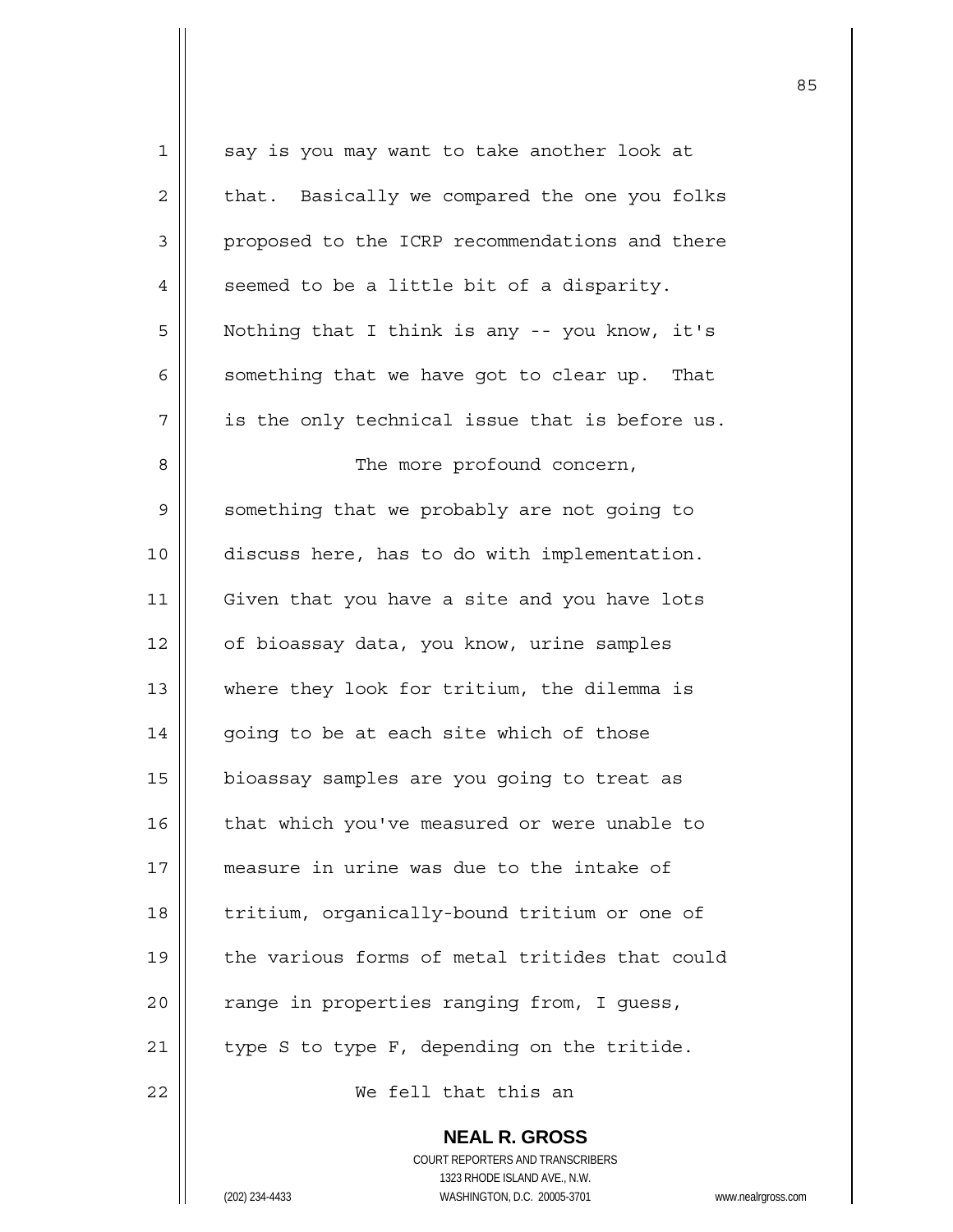| $\mathbf 1$ | implementation issue that will have to be      |
|-------------|------------------------------------------------|
| 2           | dealt with on a site-by-site basis. One of     |
| 3           | the first sites where this issue is going to   |
| 4           | have to be engaged is going to be Pinellas at  |
| 5           | the January 8th work group meeting. Now, I am  |
| 6           | told that depending on the strategy that NIOSH |
| 7           | elects to implement, let's say at Pinellas,    |
| 8           | may or may not mean you're entering into       |
| 9           | classified information space. Okay? That is,   |
| 10          | apparently if you're trying to get to a high   |
| 11          | level of granularity in terms of identifying   |
| 12          | those -- let's say the data are out there      |
| 13          | where you could actually identify those        |
| 14          | activities, those time periods, those          |
| 15          | buildings and those people who may very well   |
| 16          | have handled a given type of metal tritide,    |
| 17          | that kind of information, as I understand it,  |
| 18          | may very well be classified. So therefore,     |
| 19          | once the work group meets, it may turn out     |
| 20          | that we'll have to relegate those discussions  |
| 21          | and the resolution of those issues, let's say  |
| 22          | as they apply to Pinellas, to a group of work  |

 **NEAL R. GROSS** COURT REPORTERS AND TRANSCRIBERS 1323 RHODE ISLAND AVE., N.W. (202) 234-4433 WASHINGTON, D.C. 20005-3701 www.nealrgross.com

<u>86 and 2001 and 2002 and 2003 and 2003 and 2003 and 2003 and 2003 and 2003 and 2003 and 2003 and 2003 and 200</u>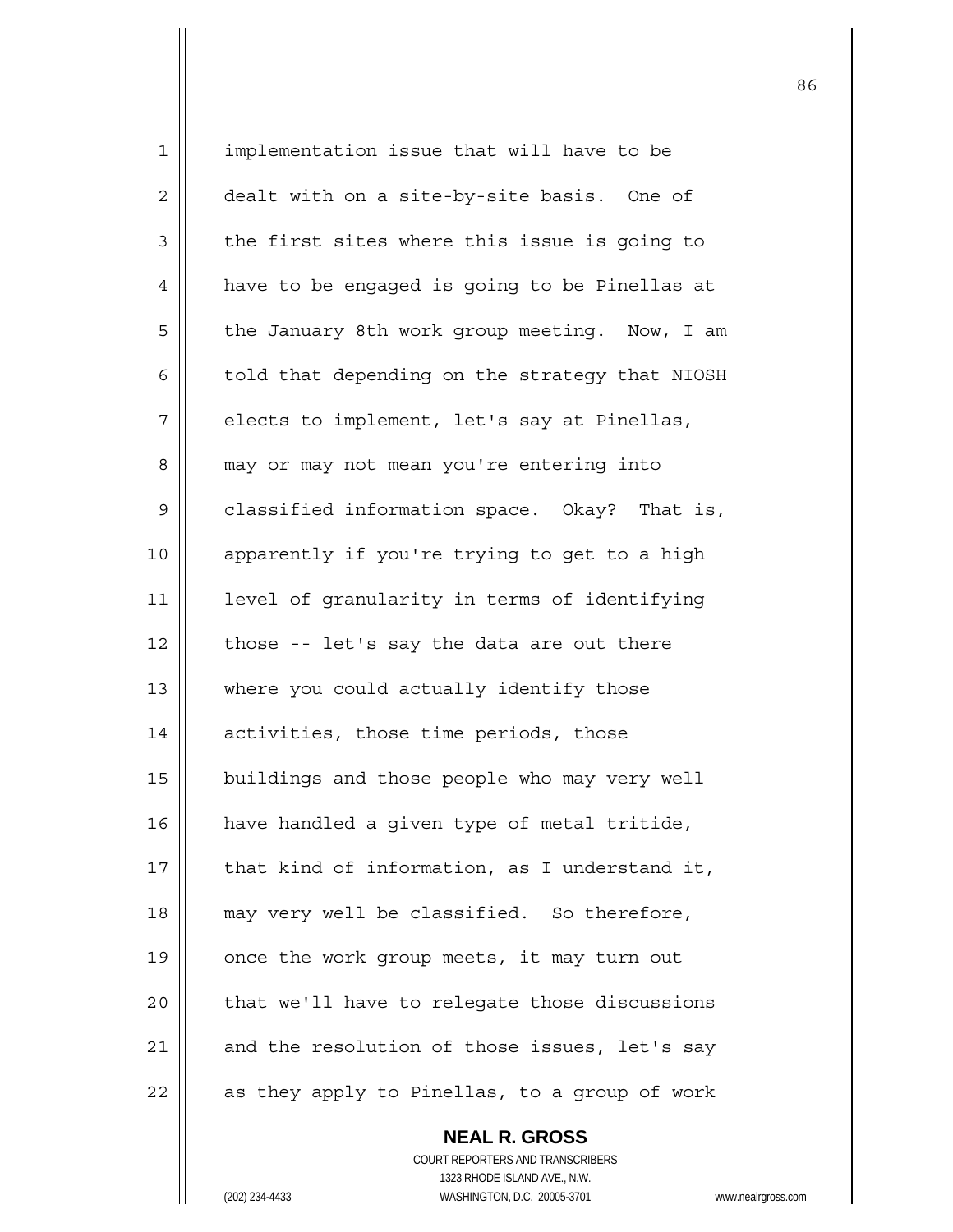| 1  | group participants who have the proper                                        |  |
|----|-------------------------------------------------------------------------------|--|
| 2  | classification. And I think that all depends,                                 |  |
| 3  | and I will take my lead from Joe Fitzgerald                                   |  |
| 4  | on, you know, when a strategy is being adopted                                |  |
| 5  | for a given site. And I'm not sure what DOE's                                 |  |
| 6  | interest might be. This is something I called                                 |  |
| 7  | Larry about. Once we enter into this part of                                  |  |
| 8  | the process, my understanding is the                                          |  |
| 9  | boundaries of what you could talk about and                                   |  |
| 10 | what you can't talk about aren't always very                                  |  |
| 11 | self-evident.                                                                 |  |
| 12 | As a result, probably some                                                    |  |
| 13 | preparatory work prior to the Pinellas meeting                                |  |
| 14 | is in order perhaps with some involvement of                                  |  |
| 15 | DOE and that they're aware that we're about to                                |  |
| 16 | engage this issue. And what can be discussed                                  |  |
| 17 | in an open work group setting and what can't                                  |  |
| 18 | probably needs to be clarified so that there's                                |  |
| 19 | no confusion and no problems in this area.<br>So                              |  |
| 20 | I think that's in a nutshell where my                                         |  |
| 21 | understanding of where we are in OTIB-0066.                                   |  |
| 22 | Technically, bottom line, I think except for                                  |  |
|    | <b>NEAL R. GROSS</b><br>COURT REPORTERS AND TRANSCRIBERS                      |  |
|    |                                                                               |  |
|    | 1323 RHODE ISLAND AVE., N.W.<br>(202) 234-4433<br>WASHINGTON, D.C. 20005-3701 |  |
|    | WWW.ne                                                                        |  |

 $\mathsf{I}$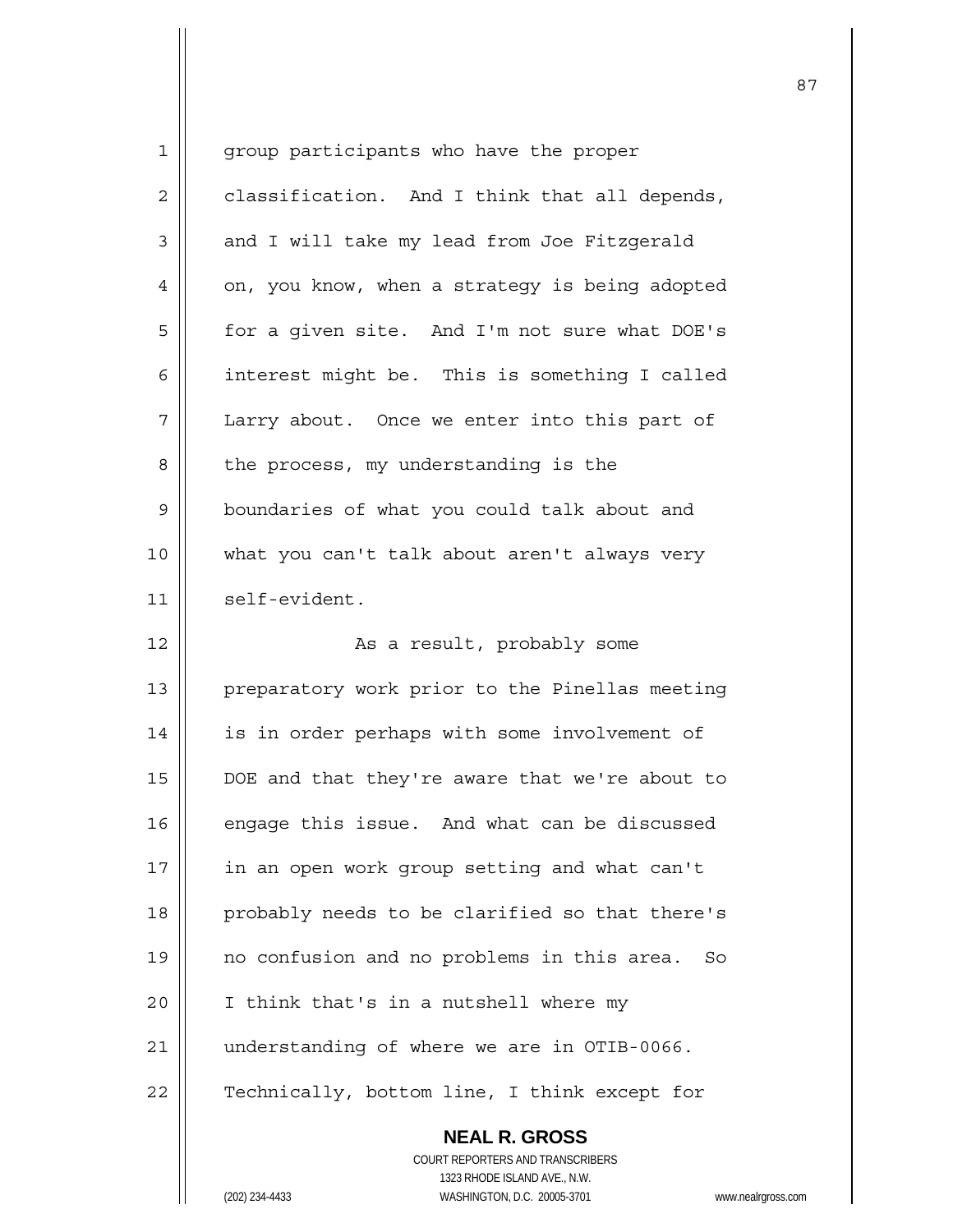| 1  | that organically-bound tritium issue, which we                      |
|----|---------------------------------------------------------------------|
| 2  | can discuss in open session here, or as part                        |
| 3  | of the Pinellas meeting, but the other                              |
| 4  | implementation issues are the ones that are                         |
| 5  | more sensitive.                                                     |
| 6  | CHAIR MUNN: Steve, do you have                                      |
| 7  | anything to add to that?                                            |
| 8  | DR. OSTROW: No, I don't.                                            |
| 9  | CHAIR MUNN: The concern the Chair                                   |
| 10 | has with respect to this particular procedure                       |
| 11 | is that like 6000, 6001, it cuts across a                           |
| 12 | number of sites and we will have more work                          |
| 13 | groups than the Pinellas work group relying on                      |
| 14 | what this OTIB is going to do. Because it is                        |
| 15 | a cross-cutting procedure, it seems to be of                        |
| 16 | significance for us to address it as                                |
| 17 | completely as we can, as early as we can.                           |
| 18 | Do we know when Pinellas is                                         |
| 19 | meeting?                                                            |
| 20 | DR. MAURO: January 8th.                                             |
| 21 | CHAIR MUNN: January 8th. Given                                      |
| 22 | that these three issues may require some                            |
|    | <b>NEAL R. GROSS</b>                                                |
|    | COURT REPORTERS AND TRANSCRIBERS<br>1323 RHODE ISLAND AVE., N.W.    |
|    | (202) 234-4433<br>WASHINGTON, D.C. 20005-3701<br>www.nealrgross.com |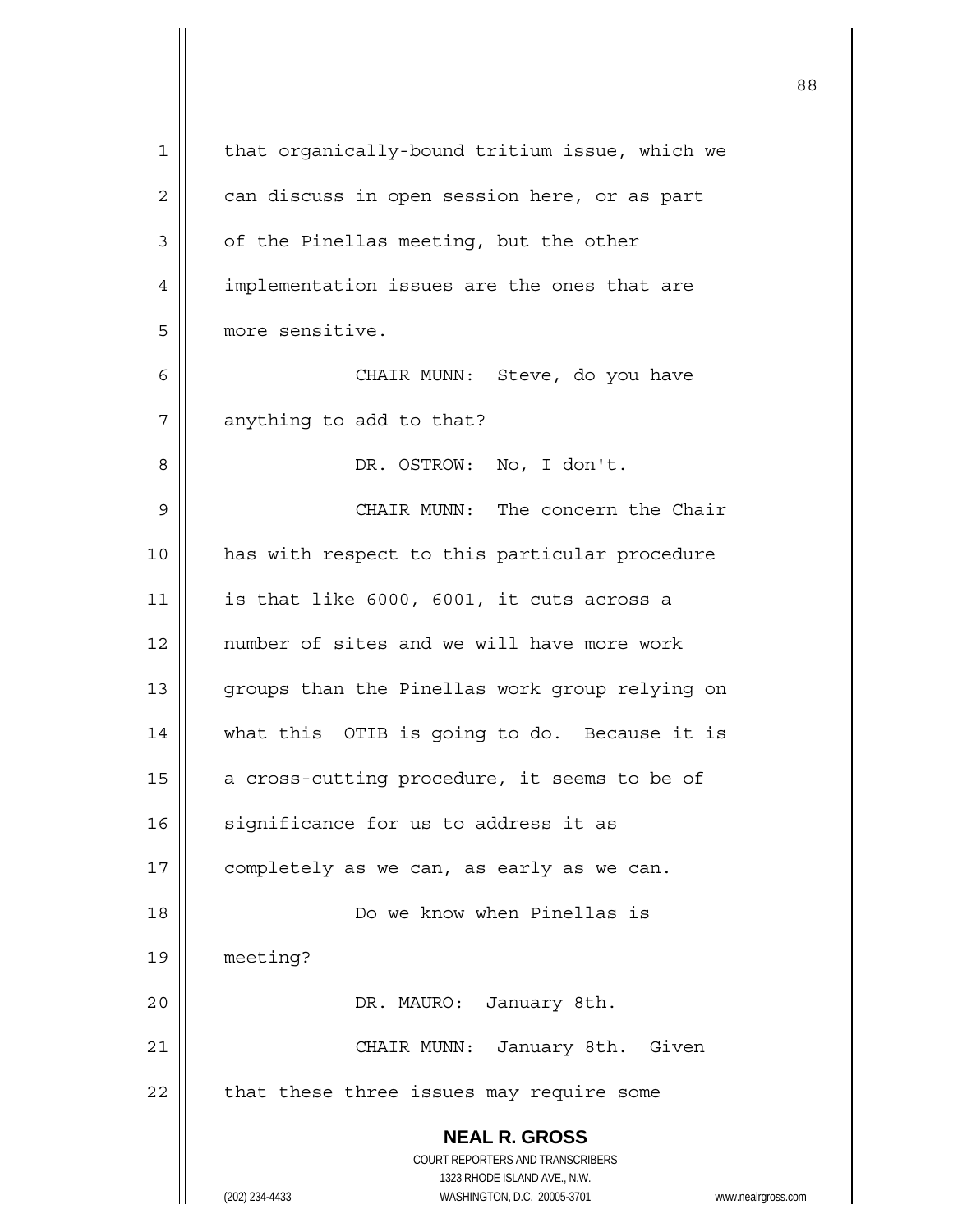| 1  | significant interaction between the contractor                                           |
|----|------------------------------------------------------------------------------------------|
| 2  | and NIOSH in order to develop responses, Stu,                                            |
| 3  | can you give us a feel as to whether or not it                                           |
| 4  | might be feasible for us to consider putting                                             |
| 5  | together a technical call on this perhaps                                                |
| 6  | first thing immediately after the new year                                               |
| 7  | begins?                                                                                  |
| 8  | MR. HINNEFELD: The technical call                                                        |
| 9  | will be to talk about what?                                                              |
| 10 | CHAIR MUNN: About the issues that                                                        |
| 11 | exist, there are four issues here. I don't                                               |
| 12 | know whether you've had an opportunity to read                                           |
| 13 | them. First issue is recommendation given to                                             |
| 14 | ORAU on OTIB-0066 to assess those due to                                                 |
| 15 | intake of OBT is not claimant favorable.                                                 |
| 16 | There's more with reference to the dose                                                  |
| 17 | coefficient and to the computer code.                                                    |
| 18 | MEMBER ZIEMER: That's issue 3 in                                                         |
| 19 | the $-$                                                                                  |
| 20 | MR. HINNEFELD: Which page are you                                                        |
| 21 | on?                                                                                      |
| 22 | CHAIR MUNN:<br>That's page 6 of the                                                      |
|    | <b>NEAL R. GROSS</b><br>COURT REPORTERS AND TRANSCRIBERS<br>1323 RHODE ISLAND AVE., N.W. |
|    | (202) 234-4433<br>WASHINGTON, D.C. 20005-3701<br>www.nealrgross.com                      |

<u>89 and 2001 and 2002 and 2003 and 2003 and 2004 and 2004 and 2004 and 2004 and 2004 and 2004 and 2004 and 200</u>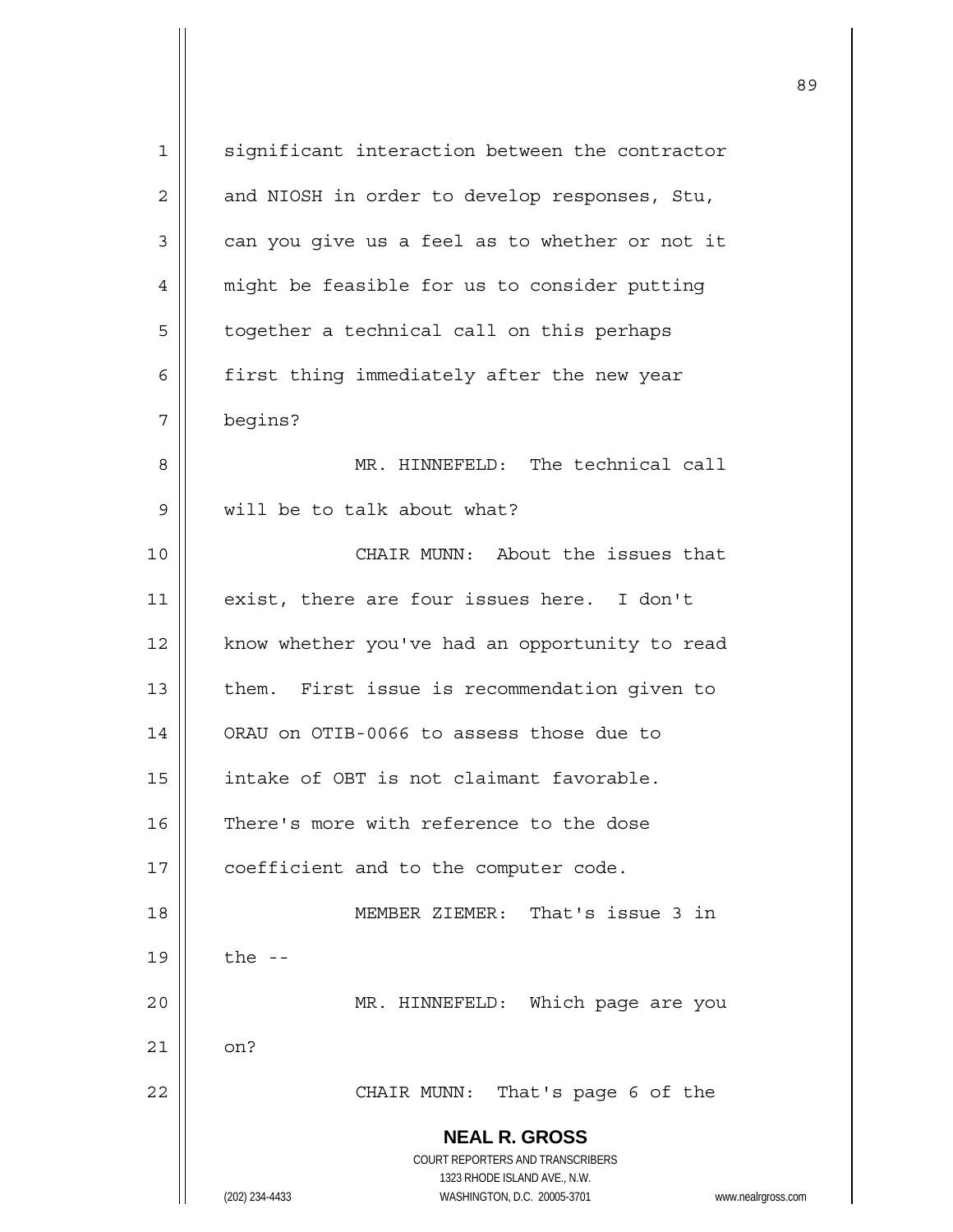|              |                                                                     | 90 |
|--------------|---------------------------------------------------------------------|----|
| $\mathbf{1}$ | report where they list the first two issues                         |    |
| 2            | are observations and not comments.                                  |    |
| 3            | MR. HINNEFELD: In support.                                          |    |
| 4            | Positive conclusions --                                             |    |
| 5            | CHAIR MUNN: Starting with item                                      |    |
| 6            | number 3. Issue number 3 is where we need to                        |    |
| 7            | look at resolutions that need to be at least                        |    |
| 8            | probably underway. Pinellas should be aware                         |    |
| 9            | of the fact that we're underway with it, and                        |    |
| 10           | that it's there.                                                    |    |
| 11           | Issue 4 is the bounding techniques                                  |    |
| 12           | currently effectively developed and applied                         |    |
| 13           | without handling information.                                       |    |
| 14           | And issue 5 does not ensure that                                    |    |
| 15           | result of doses are based on adequate                               |    |
| 16           | monitoring data.                                                    |    |
| 17           | Number 6, the procedure provides                                    |    |
| 18           | no guidance on how to distinguish between the                       |    |
| 19           | intakes of SECs, elemental tritium, or                              |    |
| 20           | tritiated water which occurs simultaneously.                        |    |
| 21           | So if it's not feasible for us to                                   |    |
| 22           | have a technical discussion of this between                         |    |
|              | <b>NEAL R. GROSS</b><br>COURT REPORTERS AND TRANSCRIBERS            |    |
|              | 1323 RHODE ISLAND AVE., N.W.                                        |    |
|              | (202) 234-4433<br>WASHINGTON, D.C. 20005-3701<br>www.nealrgross.com |    |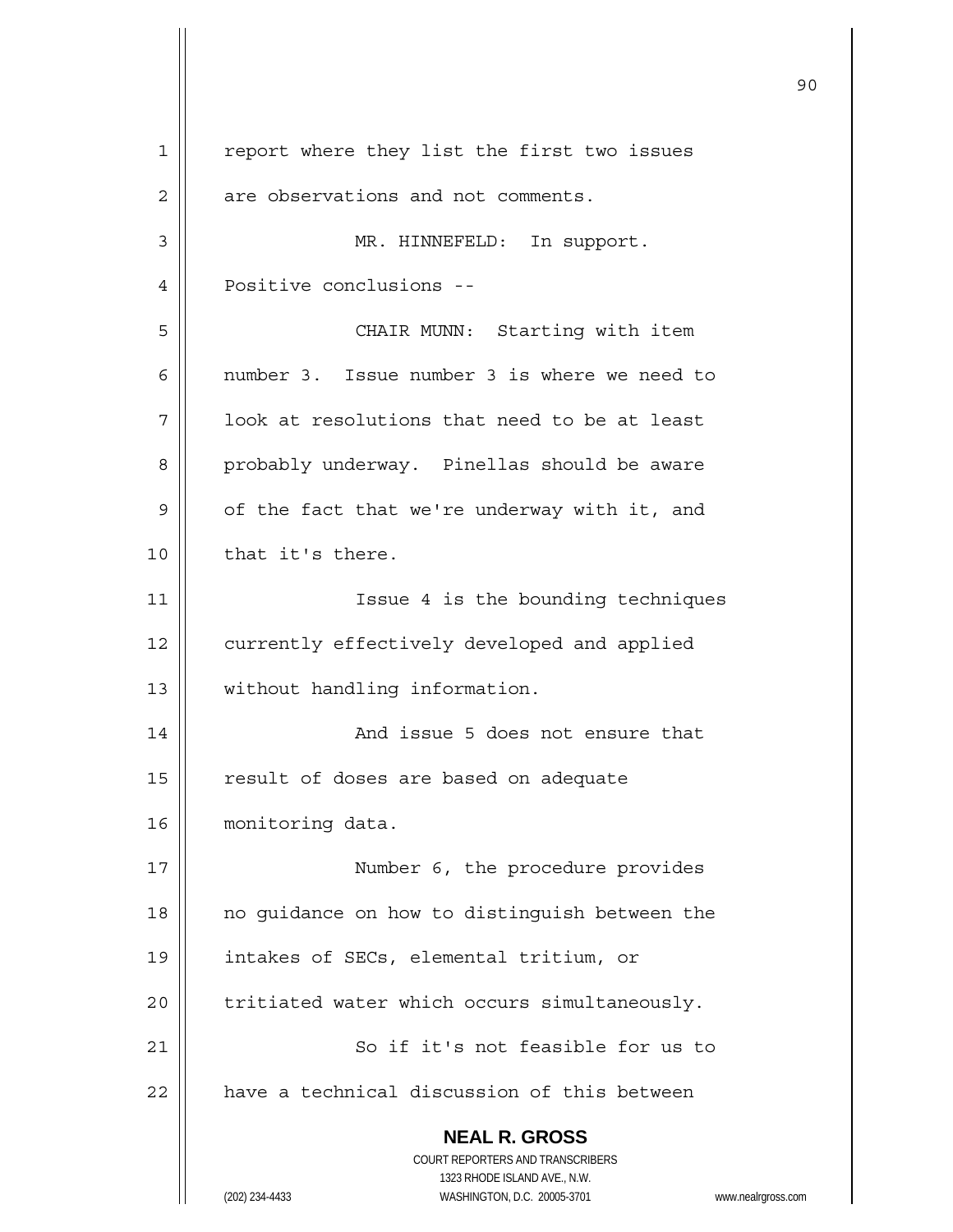|             |                                                                     | 91 |
|-------------|---------------------------------------------------------------------|----|
| $\mathbf 1$ | the first of the new year and the Pinellas                          |    |
| 2           | meeting, then we need to be able to in any                          |    |
| 3           | case keep them informed as to where we are.                         |    |
| 4           | MR. HINNEFELD: I would suggest                                      |    |
| 5           | that of that --                                                     |    |
| 6           | MEMBER GRIFFON: Wanda, can I ask                                    |    |
| 7           | one thing?                                                          |    |
| 8           | CHAIR MUNN: Yes.                                                    |    |
| 9           | MEMBER GRIFFON: Why aren't we                                       |    |
| 10          | discussing these findings on this -- I mean,                        |    |
| 11          | isn't that what this work group/subcommittee                        |    |
| 12          | is for, to discuss these findings?                                  |    |
| 13          | CHAIR MUNN: Yes, it is.                                             |    |
| 14          | MEMBER GRIFFON: Why are deferring                                   |    |
| 15          | it to a technical call?                                             |    |
| 16          | CHAIR MUNN: The only reason I'm                                     |    |
| 17          | suggesting that is that I felt it might                             |    |
| 18          | expedite the resolution of some of these prior                      |    |
| 19          | to the Pinellas meeting.                                            |    |
| 20          | MEMBER GRIFFON: Okay. I mean,                                       |    |
| 21          | are we not ready to discuss it today? Is that                       |    |
| 22          | what kind of the reason --                                          |    |
|             | <b>NEAL R. GROSS</b>                                                |    |
|             | COURT REPORTERS AND TRANSCRIBERS<br>1323 RHODE ISLAND AVE., N.W.    |    |
|             | (202) 234-4433<br>WASHINGTON, D.C. 20005-3701<br>www.nealrgross.com |    |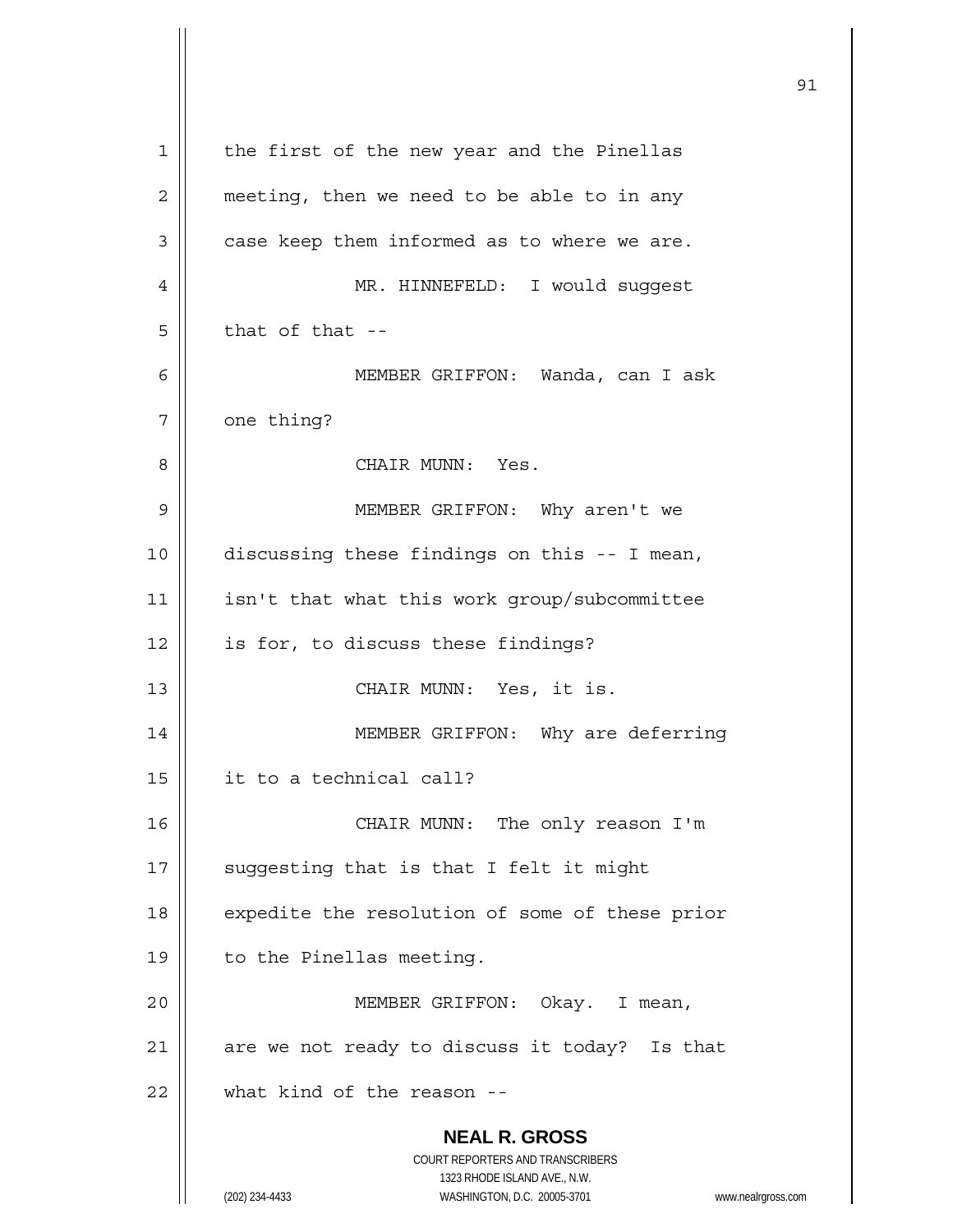**NEAL R. GROSS** COURT REPORTERS AND TRANSCRIBERS 1323 RHODE ISLAND AVE., N.W. (202) 234-4433 WASHINGTON, D.C. 20005-3701 www.nealrgross.com <u>92</u> 1 || CHAIR MUNN: Well, we only 2 | received it last night. 3 | MEMBER GRIFFON: Okay. Okay. 4 | Okay. 5 CHAIR MUNN: So NIOSH has had 6 | absolutely zero opportunity to formulate a 7 | response. 8 || MEMBER GRIFFON: I didn't realize. 9 | I actually can't get access to the O-drive, so 10 || I don't have it at all right now. 11 || CHAIR MUNN: Well, it was sent out  $12 \parallel$  by email. It's in your email. 13 || MEMBER GRIFFON: Oh, okay. From 14 | you, Wanda, or from --15 || CHAIR MUNN: While you were on the 16 | airplane probably. 17 MEMBER GRIFFON: Okay. I'll look 18 || at the email. But I understand now. Okay. 19 | Thank you. 20 || CHAIR MUNN: Okay. 21 || DR. MAURO: Right now, at this 22 | moment, if you wish, we could talk about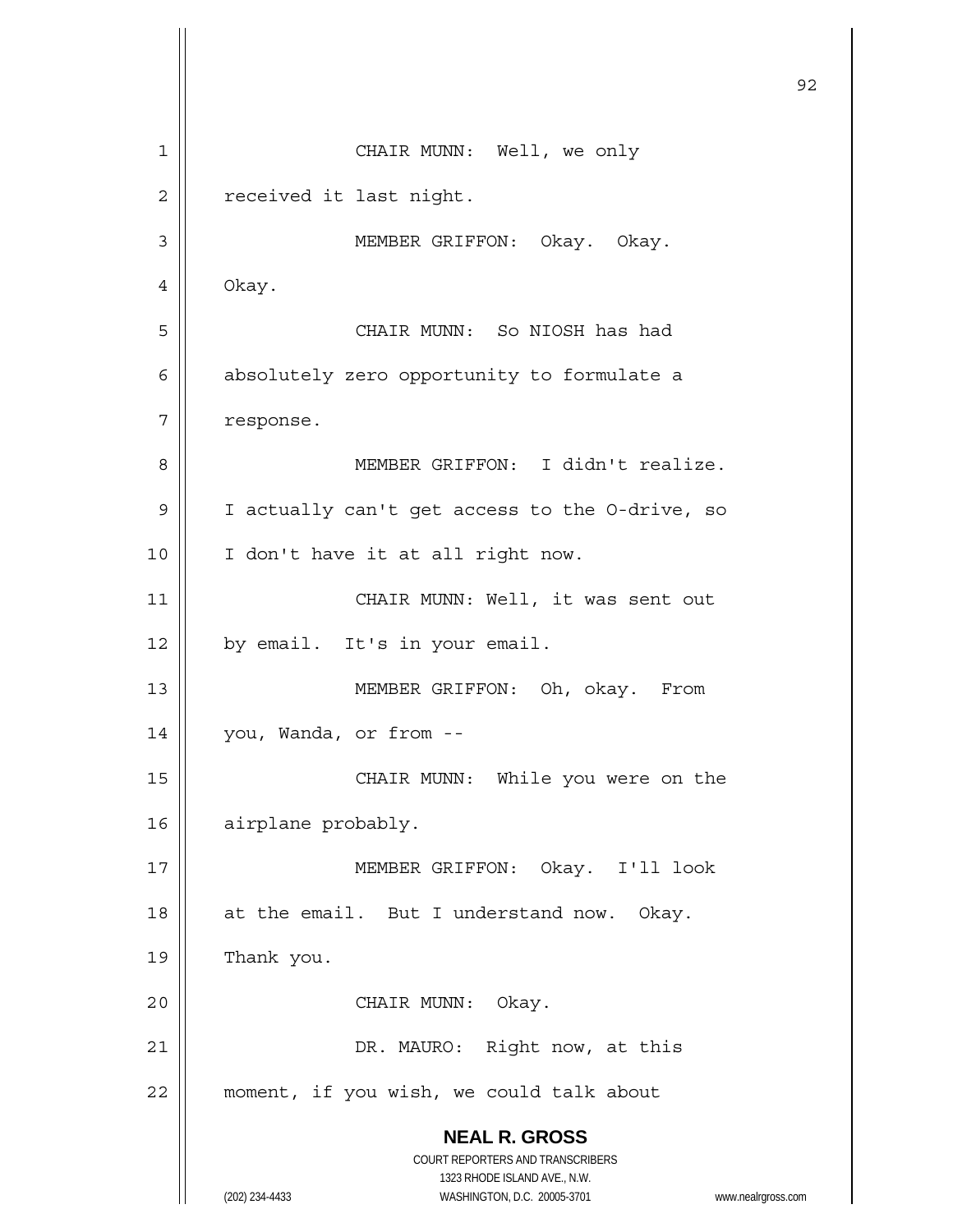| $\mathbf 1$ | organically-bound tritium and the way in which |
|-------------|------------------------------------------------|
| 2           | you reconstruct the doses. If you have a       |
| 3           | urine sample and you're assuming that urine    |
| 4           | sample reflects an intake that occurred from   |
| 5           | organically-bound tritium, our finding is      |
| 6           | that, well, I think you might be               |
| 7           | underestimating the dose. That has nothing to  |
| 8           | do with any clearance. In other words, it's    |
| 9           | just biokinetics as recommended by -- it's a   |
| 10          | model issue. We can talk about that right      |
| 11          | now, or we could talk about that in the        |
| 12          | technical call after NIOSH has a chance to     |
| 13          | look at it and see if they agree, but it's     |
| 14          | something that -- now, all the other issues,   |
| 15          | if you really look at them, they're all        |
| 16          | implementation issues. They all have to do     |
| 17          | with, okay, great. You've got some data,       |
| 18          | you've got a site. How are you going to        |
| 19          | determine who you're going to assign that      |
| 20          | model to and who you're not going to assign    |
| 21          | the model to? If it comes to implementation,   |
| 22          | site specific and depending -- and in fact, I  |
|             | <b>NEAL R. GROSS</b>                           |

 COURT REPORTERS AND TRANSCRIBERS 1323 RHODE ISLAND AVE., N.W. (202) 234-4433 WASHINGTON, D.C. 20005-3701 www.nealrgross.com

 $\prod$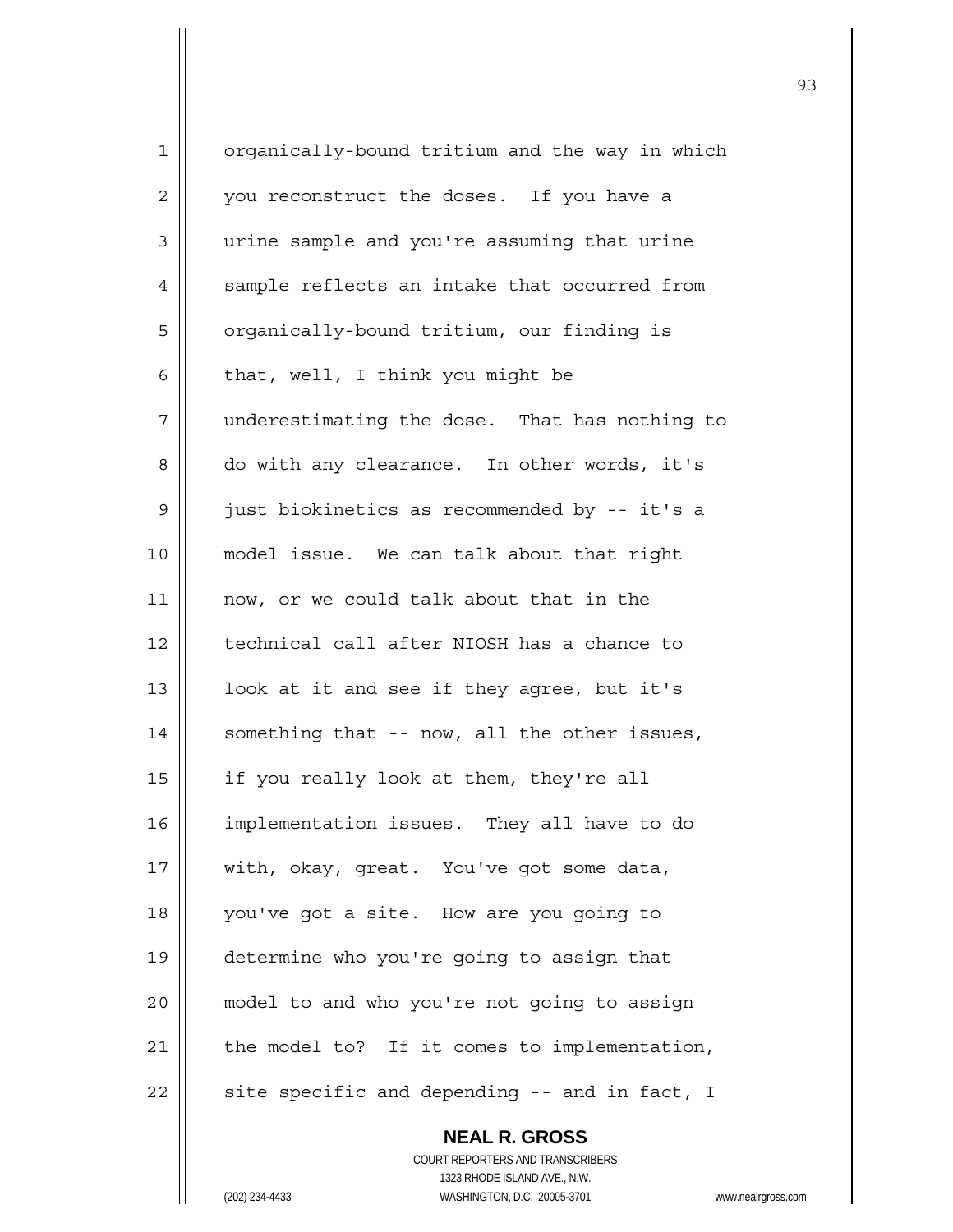| 1  | had a conversation with Larry on this and in   |
|----|------------------------------------------------|
| 2  | theory there's a range of strategies that      |
| 3  | could be adopted for a given site. On the one  |
| 4  | extreme one could say, well, we know that over |
| 5  | a given time period, perhaps in a given        |
| 6  | building, that at least some activity took     |
| 7  | place where they were handling some type of    |
| 8  | tritide. And this would be the most claimant   |
| 9  | favorable approach. All the bioassay data on   |
| 10 | urine analysis for tritium that we get back,   |
| 11 | we're going to assume -- make certain generic  |
| 12 | bounding assumptions. That would be at one     |
| 13 | extreme.                                       |
| 14 | The other extreme is no, no, no,               |
| 15 | we can go into the records for that facility   |
| 16 | and we could do a lot better than that. You    |
| 17 | know, we got to identify the people that were  |
| 18 | doing X, Y and Z, what kind of compounds they  |
| 19 | worked with. And we do have bioassay data for  |
| 20 | them and we know -- so at that point, you're   |
| 21 | at a much higher level of resolution and       |
| 22 | actually could say with a degree of confidence |
|    |                                                |

 **NEAL R. GROSS** COURT REPORTERS AND TRANSCRIBERS 1323 RHODE ISLAND AVE., N.W. (202) 234-4433 WASHINGTON, D.C. 20005-3701 www.nealrgross.com

 $\mathsf{I}$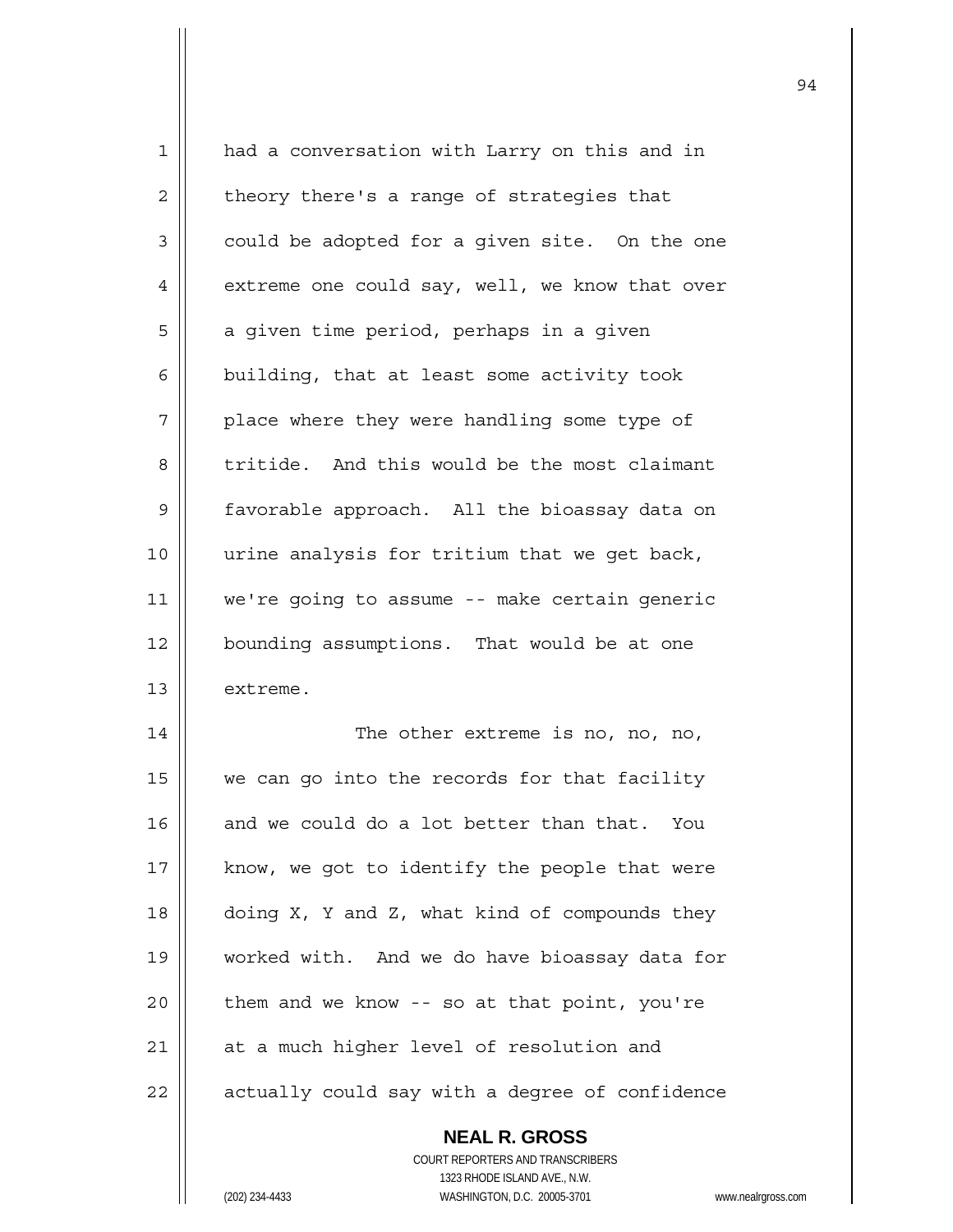| $\mathbf{1}$   | whose bioassay data reflect, you know, the                                                          |
|----------------|-----------------------------------------------------------------------------------------------------|
| $\overline{c}$ | intake from a given kind of tritide or                                                              |
| 3              | organically-bound tritium? That would be the                                                        |
| 4              | most precise way. But then again, that would                                                        |
| 5              | be getting into a much higher level of                                                              |
| 6              | resolution, which of course would depend on                                                         |
| 7              | the availability of the site-specific data,                                                         |
| 8              | all of which could only be determined on a                                                          |
| $\mathsf 9$    | case-by-case basis, some of which has to                                                            |
| 10             | happen within behind I call the cone of                                                             |
| 11             | silence.                                                                                            |
| 12             | CHAIR MUNN: Paul?                                                                                   |
| 13             | MEMBER ZIEMER: Well, let me just                                                                    |
| 14             | ask it in a generic way, Stu. If you had                                                            |
| 15             | tritium urinalysis data and all you knew was                                                        |
| 16             | that the worker handled all three types,                                                            |
| 17             | organic-tritiated water and tritiated                                                               |
| 18             | tritides, wouldn't you look at what you would                                                       |
| 19             | get from all the three models and take worst                                                        |
| 20             | case?                                                                                               |
| 21             | MR. HINNEFELD: Well, that's our                                                                     |
| 22             | standard approach.                                                                                  |
|                | <b>NEAL R. GROSS</b>                                                                                |
|                | COURT REPORTERS AND TRANSCRIBERS                                                                    |
|                | 1323 RHODE ISLAND AVE., N.W.<br>(202) 234-4433<br>WASHINGTON, D.C. 20005-3701<br>www.nealrgross.com |
|                |                                                                                                     |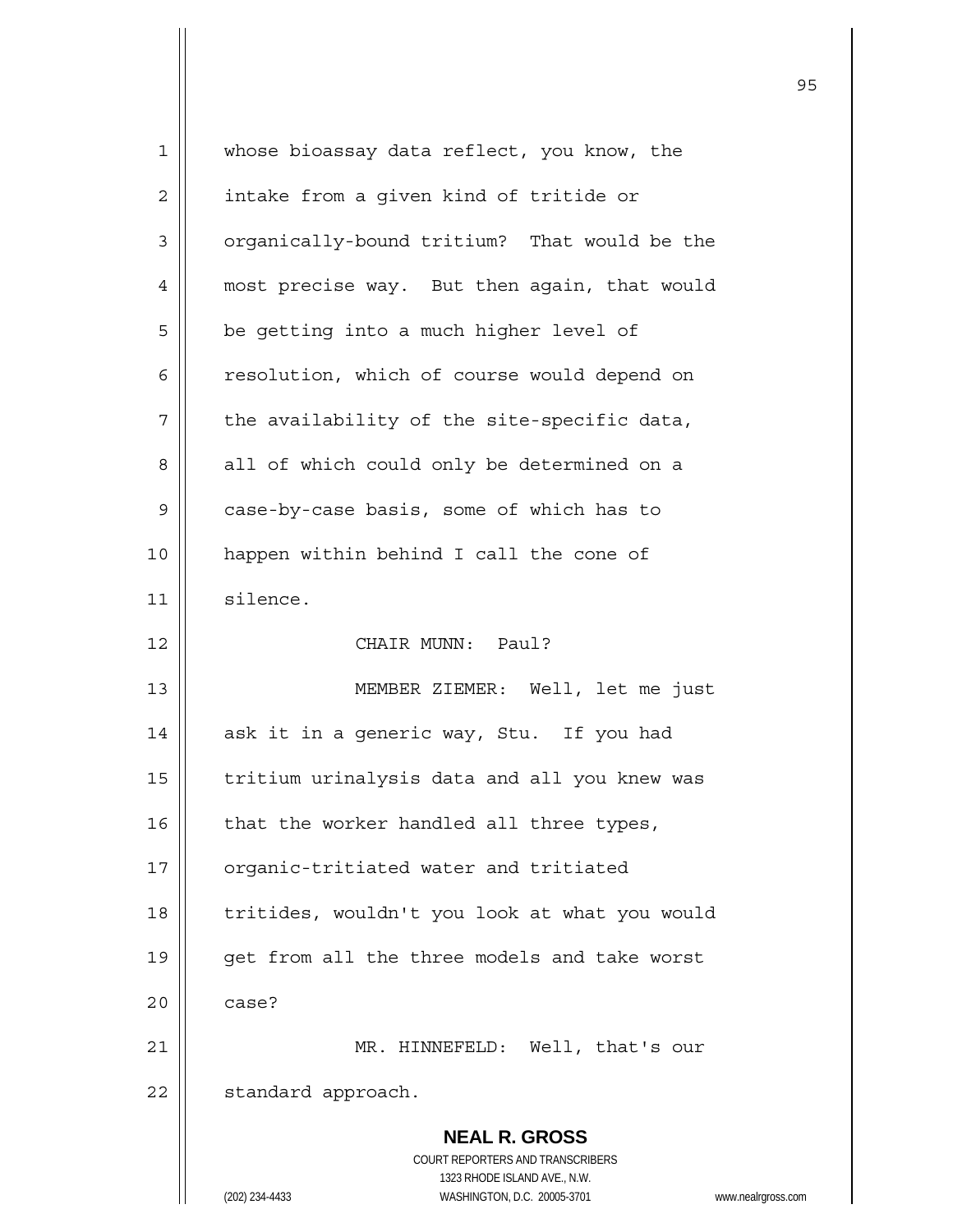| 1  | MEMBER ZIEMER: Yes. Now if you                                                                      |
|----|-----------------------------------------------------------------------------------------------------|
| 2  | knew the worker only handled say tritiated                                                          |
| 3  | thymidine, then you would use the organic                                                           |
| 4  | model and take that result. If you knew they                                                        |
| 5  | handled only tritiated water, you would take                                                        |
| 6  | that model. So you have some sort of standard                                                       |
| 7  | approaches to how you would do this anyway.                                                         |
| 8  | MR. HINNEFELD: Yes. Now, you've                                                                     |
| 9  | kind of described it. If you only know that                                                         |
| 10 | they worked with all three.                                                                         |
| 11 | MEMBER ZIEMER: Right.                                                                               |
| 12 | MR. HINNEFELD: And there's no                                                                       |
| 13 | more granularity to your --                                                                         |
| 14 | MEMBER ZIEMER: Right.                                                                               |
| 15 | MR. HINNEFELD: Then as a general                                                                    |
| 16 | rule we would use the one that --                                                                   |
| 17 | MEMBER ZIEMER: Whatever one you                                                                     |
| 18 | gave you the worst.                                                                                 |
| 19 | MR. HINNEFELD: The highest dose of                                                                  |
| 20 | the entire building. As a general rule,                                                             |
| 21 | that's what we'd do. I am pretty far removed                                                        |
|    |                                                                                                     |
| 22 | from the work on this today and do not have a                                                       |
|    | <b>NEAL R. GROSS</b>                                                                                |
|    | COURT REPORTERS AND TRANSCRIBERS                                                                    |
|    | 1323 RHODE ISLAND AVE., N.W.<br>(202) 234-4433<br>WASHINGTON, D.C. 20005-3701<br>www.nealrgross.com |
|    |                                                                                                     |

<u>96 and 2001 and 2002 and 2003 and 2003 and 2004 and 2004 and 2004 and 2004 and 2004 and 2004 and 2004 and 200</u>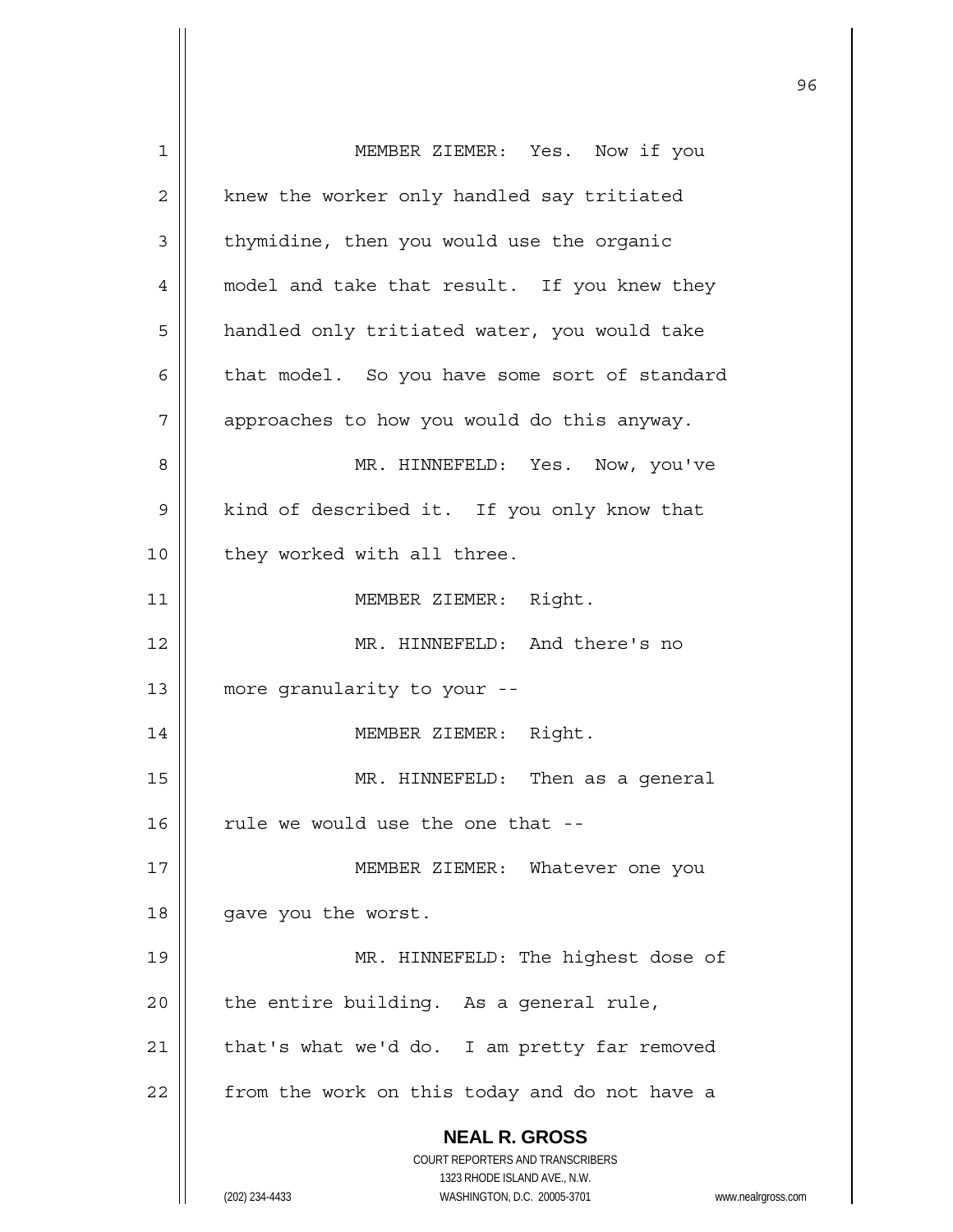| 1  | security clearance, have not had any security                           |
|----|-------------------------------------------------------------------------|
| 2  | briefings. I know enough about it to know                               |
| 3  | that this is an interesting topic.                                      |
| 4  | MEMBER ZIEMER: No, no. But aside                                        |
| 5  | from the security issue, I think that's a                               |
| 6  | generic question, is how you use --                                     |
| 7  | MR. HINNEFELD: Is how granularity                                       |
| 8  | can you become?                                                         |
| 9  | MEMBER ZIEMER: Yes.                                                     |
| 10 | MR. HINNEFELD: How granular can                                         |
| 11 | you become, becomes, I think, part of that                              |
| 12 | issue, from my understanding.                                           |
| 13 | You want to say something, Liz?                                         |
| 14 | MS. BRACKETT: Yes, just a few                                           |
| 15 | points. This definitely does have to be                                 |
| 16 | looked at on a site-by-site basis, because                              |
| 17 | urine sampling is generally not the preferred                           |
| 18 | method for the metal tritides. And just a                               |
| 19 | point before going on with this, it's really                            |
| 20 | an issue primarily with respiratory tract as                            |
| 21 | the organ. For most other organs, or for most                           |
| 22 | other scenarios, the systemic organs, the dose                          |
|    | <b>NEAL R. GROSS</b>                                                    |
|    | <b>COURT REPORTERS AND TRANSCRIBERS</b><br>1323 RHODE ISLAND AVE., N.W. |
|    | (202) 234-4433<br>WASHINGTON, D.C. 20005-3701<br>www.nealrgross.com     |
|    |                                                                         |

 $\mathbf{I}$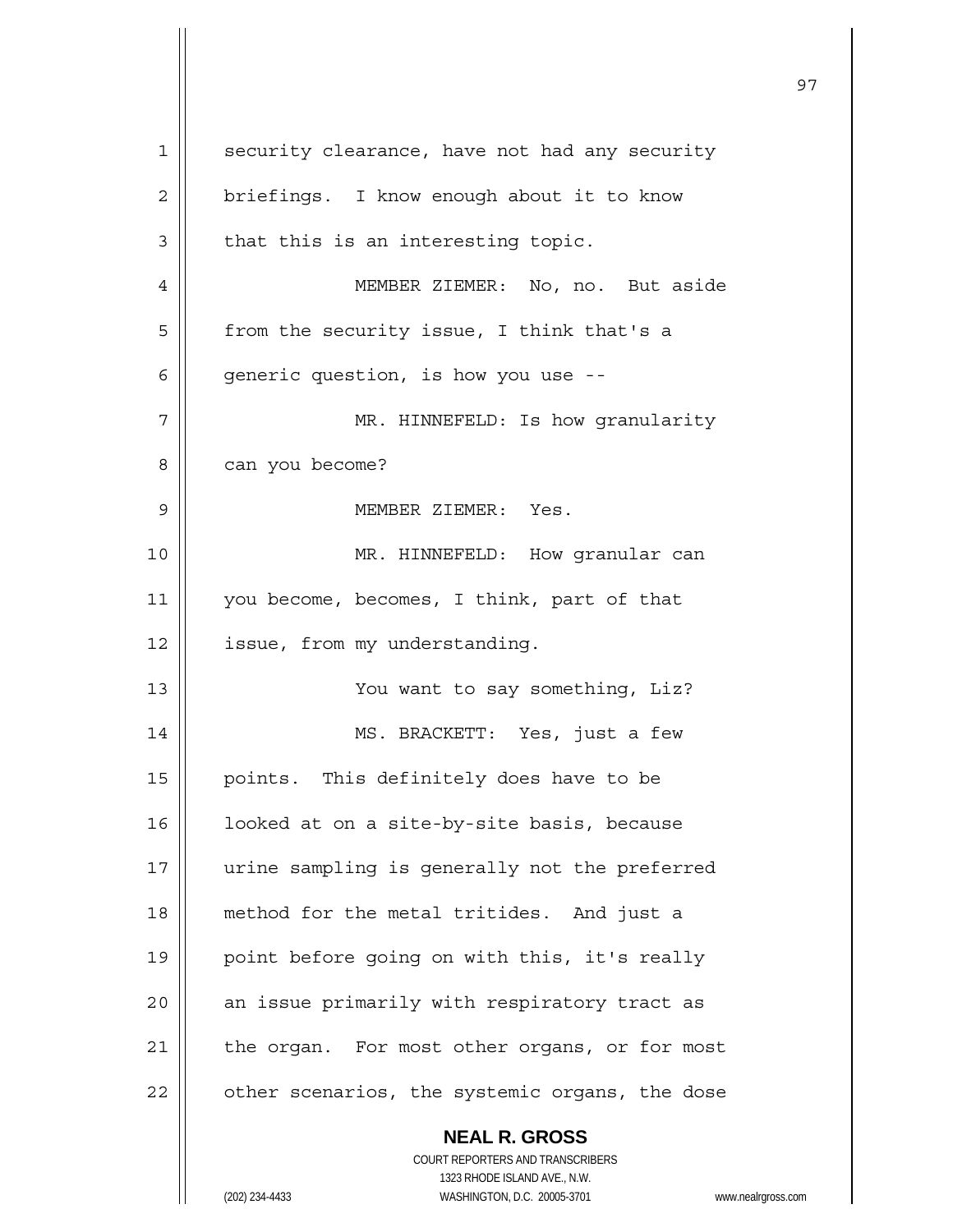| $\mathbf 1$ | will be calculated the same way as a HTO. So   |
|-------------|------------------------------------------------|
| 2           | there's not going to be a difference in dose.  |
| 3           | So really this is an issue for respiratory and |
| 4           | GI tract. So it's somewhat limited.            |
| 5           | But if you use urine sampling for              |
| 6           | that particular case, this gives you extremely |
| 7           | large numbers for doses and somewhat           |
| 8           | unrealistic in most cases. So the preferred    |
| 9           | method is air monitoring. And so at the        |
| 10          | sites, I don't know how possible this at       |
| 11          | various sites, but we really need to have the  |
| 12          | people working on the site profiles look at    |
| 13          | whether air monitoring was done for the metal  |
| 14          | tritides to see if that could be used to       |
| 15          | assign the lung doses to people for this       |
| 16          | particular material.                           |
| 17          | MEMBER ZIEMER: Could I ask, Liz,               |
| 18          | let's suppose that the worker was working with |
| 19          | titanium tritide, which would be common in     |
| 20          | accelerators for targets. Wouldn't the issue   |
| 21          | there then be airborne tritium, which would be |
| 22          | fuse off, it wouldn't enter the body as a      |
|             | <b>NEAL R. GROSS</b>                           |

 COURT REPORTERS AND TRANSCRIBERS 1323 RHODE ISLAND AVE., N.W.

 $\prod$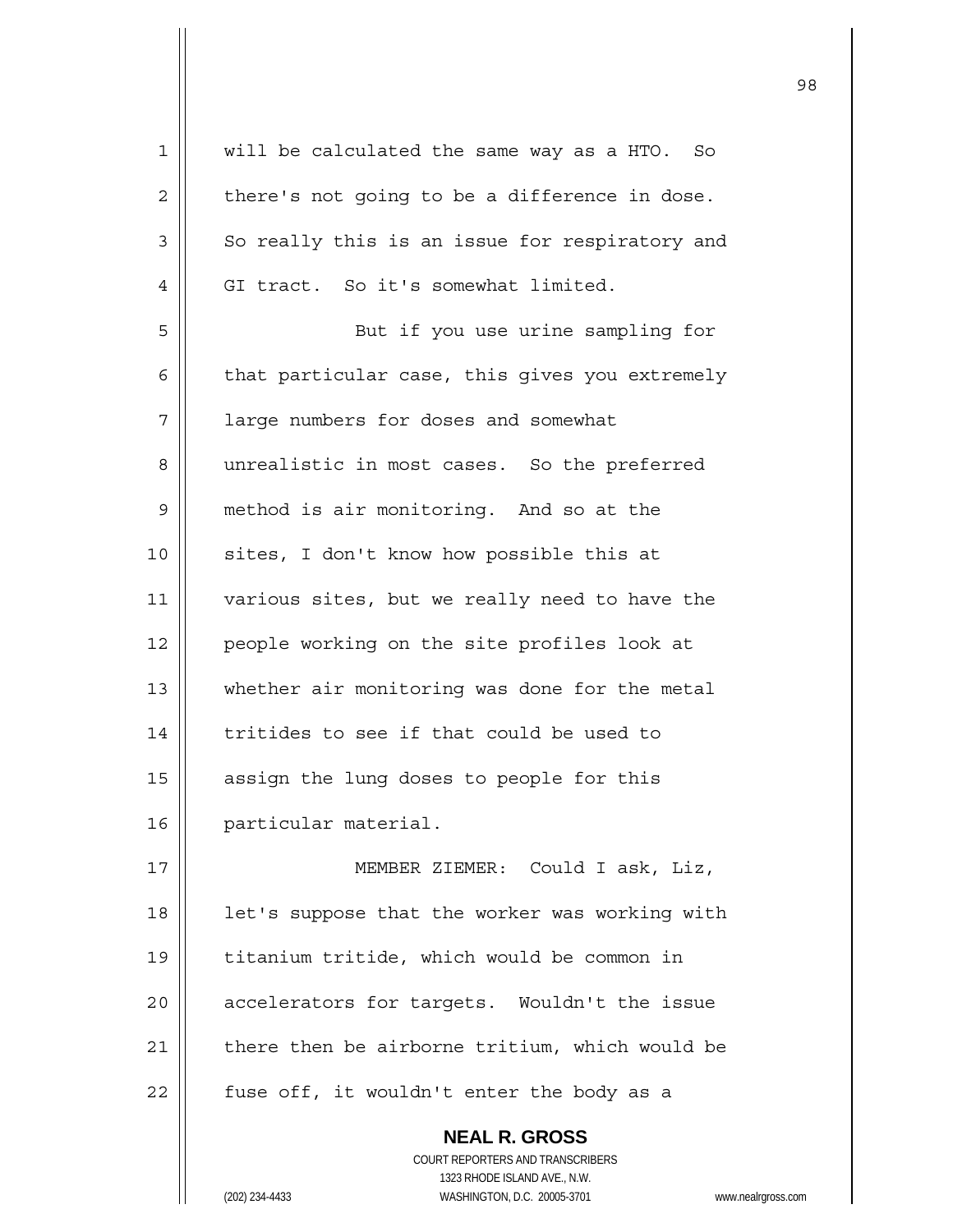| 1  | tritide? Typically those targets outgas                             |
|----|---------------------------------------------------------------------|
| 2  | tritium. I mean, a tritide isn't a true                             |
| 3  | compound. It's tritium absorbed or adsorbed                         |
| 4  | in a metal matrix. So often, I think, the                           |
| 5  | tritium just diffuses off and picks up some                         |
| 6  | water in the air and you get tritium oxide or                       |
| 7  | tritium gas, whichever it is. Probably the                          |
| 8  | oxide if it's in the moist air. But now that                        |
| 9  | would be different than a worker working with                       |
| 10 | metal tritides in some kind of a different                          |
| 11 | process.                                                            |
| 12 | MS. BRACKETT: Right, where the                                      |
| 13 | tritium was purposely put into that                                 |
| 14 | $matrix -$                                                          |
| 15 | MEMBER ZIEMER: Right.<br>And                                        |
|    |                                                                     |
| 16 | they're somehow working with the matrix                             |
| 17 | and $-$                                                             |
| 18 | DR. MAURO: Yes, you bring up a                                      |
| 19 | good point. In reading through the report, I                        |
| 20 | didn't prepare it, I notice that there was the                      |
| 21 | deliberate attachment of the tritium atom to                        |
| 22 | a metal for very specific reasons that are                          |
|    | <b>NEAL R. GROSS</b>                                                |
|    | COURT REPORTERS AND TRANSCRIBERS                                    |
|    | 1323 RHODE ISLAND AVE., N.W.                                        |
|    | WASHINGTON, D.C. 20005-3701<br>(202) 234-4433<br>www.nealrgross.com |

<u>99 - Johann Stein, amerikan ing kabupatèn Inggris (</u>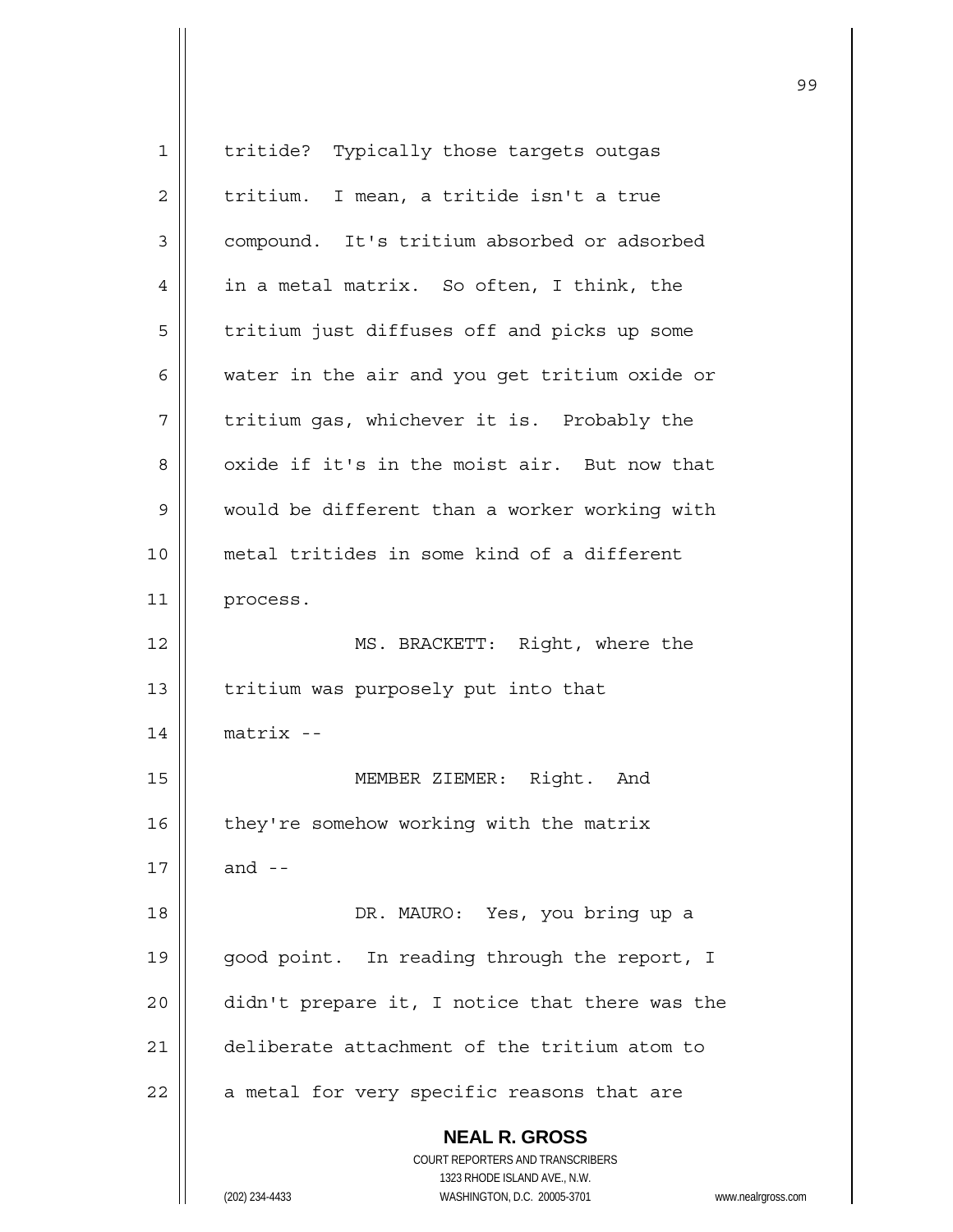| $\mathbf 1$ | weapons-related. However, there's also, that   |
|-------------|------------------------------------------------|
| 2           | came out of the discussion, tritium sometimes  |
| 3           | associates itself with metals during           |
| 4           | oxidation. Rust. And that's another            |
| 5           | question. Okay. Well, you know, is it          |
| 6           | possible to -- and then it becomes a different |
| 7           | biokinetics. But my understanding though is    |
| 8           | that many of the deliberately bound tritiums   |
| $\mathsf 9$ | to these exotic metals. I don't even know      |
| 10          | their names. What happens is when you inhale   |
| 11          | it, the tritium, the metal, a little particle  |
| 12          | with the tritium on it is dissolved and        |
| 13          | eventually the tritium leaves, becomes HTO and |
| 14          | then is clear. But in the meantime, it's       |
| 15          | sitting in the lung for a much longer time as  |
| 16          | opposed to the normal tritium water, which has |
| 17          | what, a 10-day half-life, biological half-     |
| 18          | life, is uniformly distributed. Now you've     |
| 19          | got this little tritium atom tied to this      |
| 20          | very, very fine particle sitting in the lung   |
| 21          | with a type S half-life. So all of a sudden    |
| 22          | the dose to the lung is going to be 10 --      |

 **NEAL R. GROSS** COURT REPORTERS AND TRANSCRIBERS 1323 RHODE ISLAND AVE., N.W. (202) 234-4433 WASHINGTON, D.C. 20005-3701 www.nealrgross.com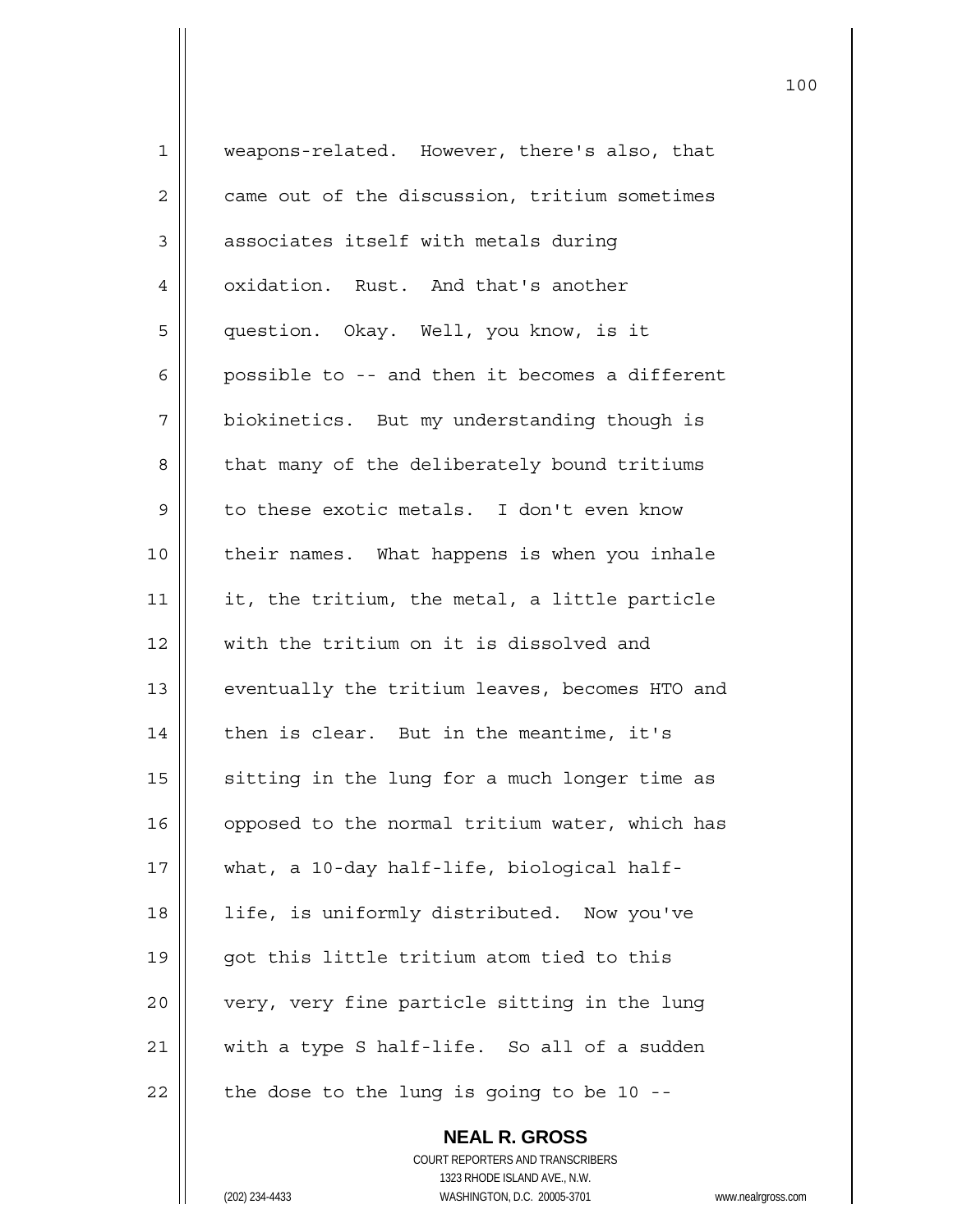| $\mathbf 1$ | well, I don't know, 1,000 times higher. I                                                           |
|-------------|-----------------------------------------------------------------------------------------------------|
| 2           | don't know what it would be. I'm not sure.                                                          |
| 3           | So it does have a profound effect on the lung                                                       |
| 4           | dose, and that's for sure.                                                                          |
| 5           | But I notice that there is some                                                                     |
| 6           | uncertainty, you know, whether or not -- how                                                        |
| 7           | quickly it dissolves. In other words, how                                                           |
| 8           | quickly does the tritium come off the metal                                                         |
| 9           | and become available to be excreted by the                                                          |
| 10          | normal routes and it depends on which kind of                                                       |
| 11          | tritide it is. And all that might be secret                                                         |
| 12          | stuff, I'm not sure.                                                                                |
| 13          | CHAIR MUNN: I hope not.                                                                             |
| 14          | MS. BRACKETT: I don't think how                                                                     |
| 15          | long it's retained is secret to what material                                                       |
| 16          | is present at what site.                                                                            |
| 17          | DR. MAURO: That's what I'm                                                                          |
| 18          | referring to. At a given site, you know, is                                                         |
| 19          | this material, is it material they made, when                                                       |
| 20          | they made it and why --                                                                             |
| 21          | MS. BRACKETT: I get the                                                                             |
| 22          | impression that at some sites that is an                                                            |
|             |                                                                                                     |
|             | <b>NEAL R. GROSS</b>                                                                                |
|             | COURT REPORTERS AND TRANSCRIBERS                                                                    |
|             | 1323 RHODE ISLAND AVE., N.W.<br>(202) 234-4433<br>WASHINGTON, D.C. 20005-3701<br>www.nealrgross.com |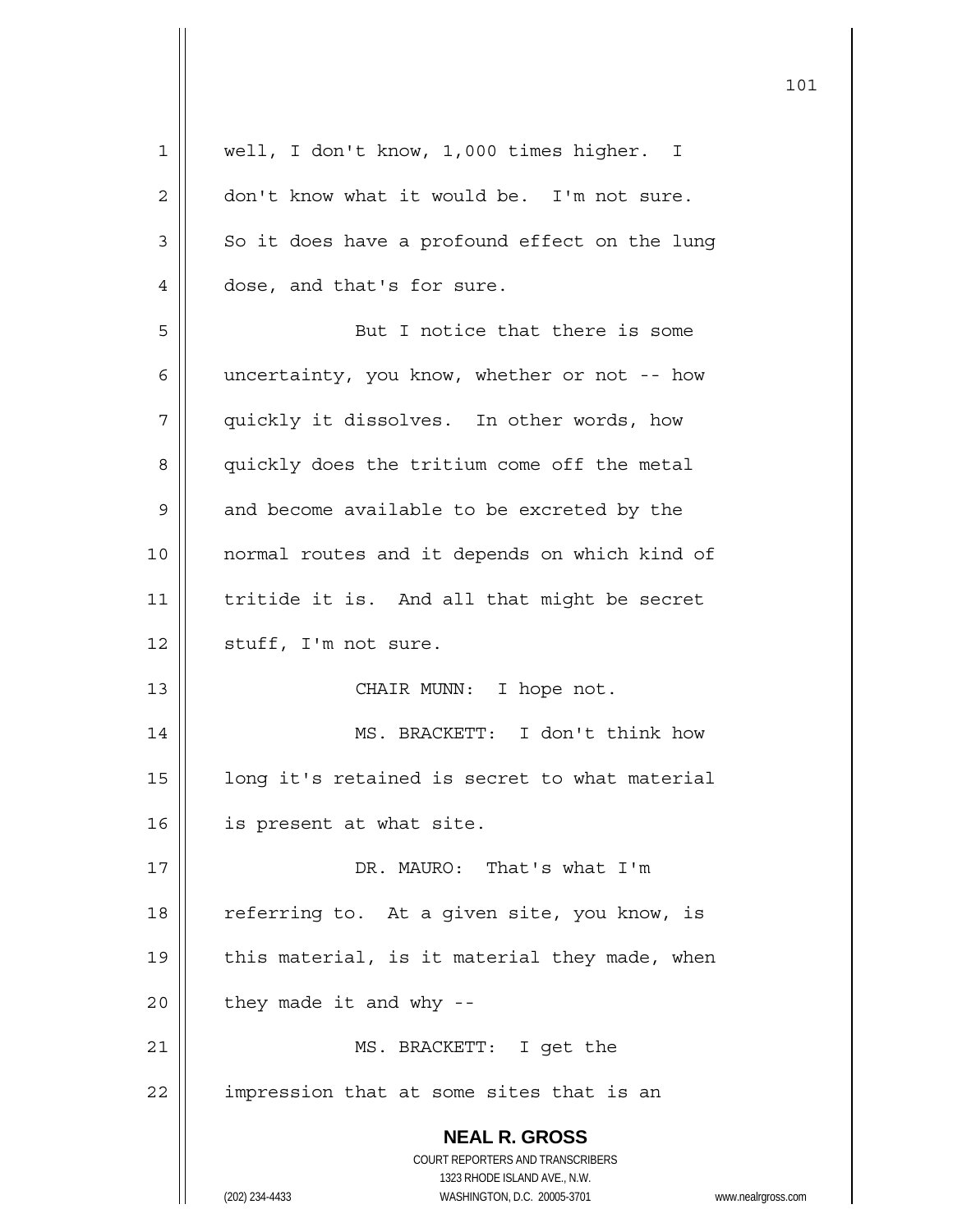| $\mathbf 1$ | issue. If it is then -- well, what we had      |
|-------------|------------------------------------------------|
| 2           | tried to do when we talked to Lawrence         |
| 3           | Livermore when we were trying to find out if   |
| 4           | they had the metal tritides there, if it's     |
| 5           | possible in the absence of specific            |
| 6           | information, if we could find out what would   |
| 7           | be the most limiting, you know, if they could  |
| 8           | tell us if they had something that would be    |
| 9           | type-S material or strongly-retained and then  |
| 10          | we could use that assumption if we had to      |
| 11          | assume any metal tritides for a facility, you  |
| 12          | know, that's an option.                        |
| 13          | DR. MAURO: When I was thinking                 |
| 14          | about it, this is all new to me, and I was     |
| 15          | thinking about it and I visualize inhaling the |
| 16          | type S of plutonium as opposed to a type S     |
| 17          | Now plutonium has 5N to the alpha<br>tritide.  |
| 18          | every time it disintegrates, while the tritium |
| 19          | has a 16 keV beta. So in other words, to get   |
| 20          | the equivalent dose, you have to inhale 10,000 |
| 21          | times more activity of tritium to have the     |
| 22          | equivalent dose.                               |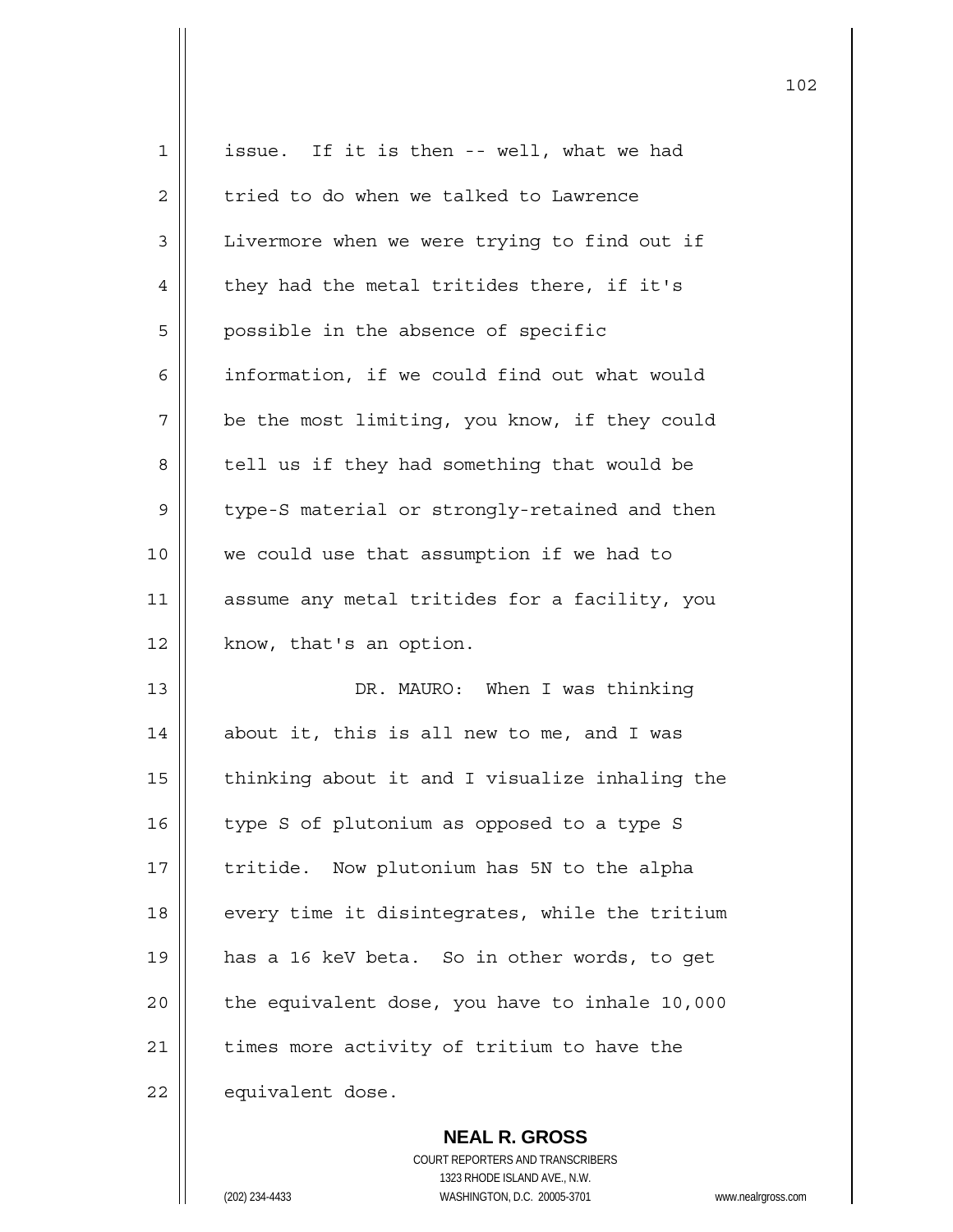|    | 103                                                                 |
|----|---------------------------------------------------------------------|
| 1  | MEMBER ZIEMER: Depends on how you                                   |
| 2  | calculate dose. the tritium beta is absorbed                        |
| 3  | in a little tiny mass.                                              |
| 4  | DR. MAURO: Yes.                                                     |
| 5  | MEMBER ZIEMER: And if you                                           |
| 6  | calculate the dose to that mass -- I've done                        |
| 7  | this, it's tremendous. If you average that                          |
| 8  | mass over the total mass in the lung, it's                          |
| 9  | very different.                                                     |
| 10 | DR. MAURO: But that's also true                                     |
| 11 | with plutonium.                                                     |
| 12 | MEMBER ZIEMER: Which is what you                                    |
| 13 | should do for radiation protection purposes.                        |
| 14 | But in that respect, sort of like alphas, you                       |
| 15 | have hot spots.                                                     |
| 16 | DR. MAURO: It's probably even --                                    |
| 17 | I mean, alpha's even worse in terms of                              |
| 18 | localized energy depositions. But I think we                        |
| 19 | average over the dose of the lung, right? I                         |
| 20 | mean, you don't calculate the localized dose                        |
| 21 | to this extreme.                                                    |
| 22 | MS. BRACKETT: No, right. It's                                       |
|    | <b>NEAL R. GROSS</b><br>COURT REPORTERS AND TRANSCRIBERS            |
|    | 1323 RHODE ISLAND AVE., N.W.                                        |
|    | (202) 234-4433<br>WASHINGTON, D.C. 20005-3701<br>www.nealrgross.com |

 $\mathsf{I}$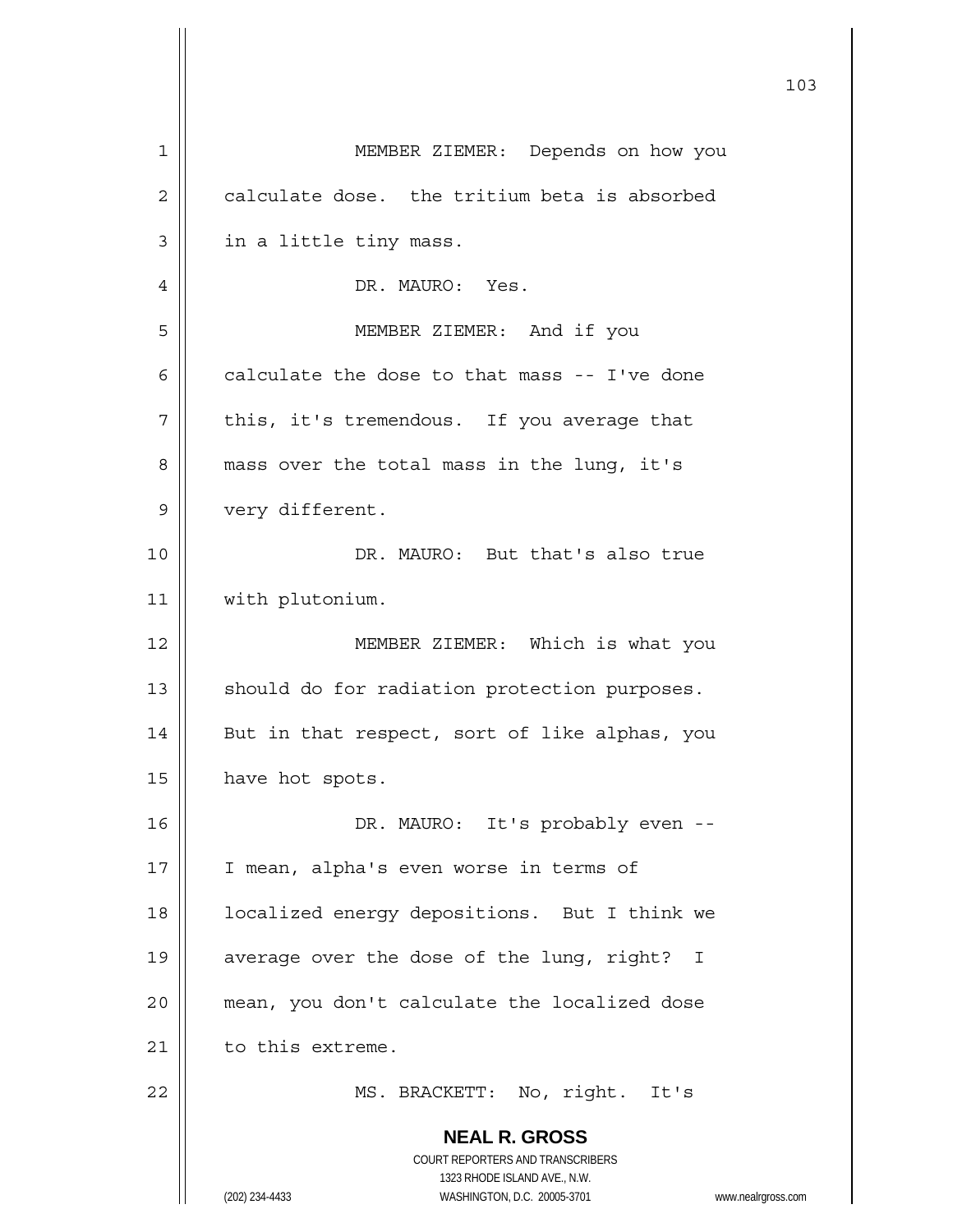**NEAL R. GROSS** COURT REPORTERS AND TRANSCRIBERS 1323 RHODE ISLAND AVE., N.W. (202) 234-4433 WASHINGTON, D.C. 20005-3701 www.nealrgross.com 104 1 | over the particular organ. 2 || MEMBER ZIEMER: You average it 3 | over the organ. 4 DR. MAURO: Yes, because I know 5 | NCRP addressed this issue a long time ago and 6  $\parallel$  they said that's, you know, the -- that's  $7 \parallel$  okay. So the way you're proposing to do it, 8 | except for this organically-bound tritium 9 | constance, because that's the assumed 10 | clearance rate, I believe, that was assumed in 11 your model, we had some minor -- I think, in 12 || fact there are two or three --13 MS. BRACKETT: I think it said  $14 \parallel 1.4.$ 15 DR. MAURO: It was that small. It 16 Was that small. Okay, there you go. 17 || So that's the only subject that I 18  $\parallel$  think we might be able to engage in this work 19 || group. All the others are very site-specific  $20$  | and might very well be classified. 21 || MS. BRACKETT: I think you're 22 || right. This OTIB gives the mechanics of how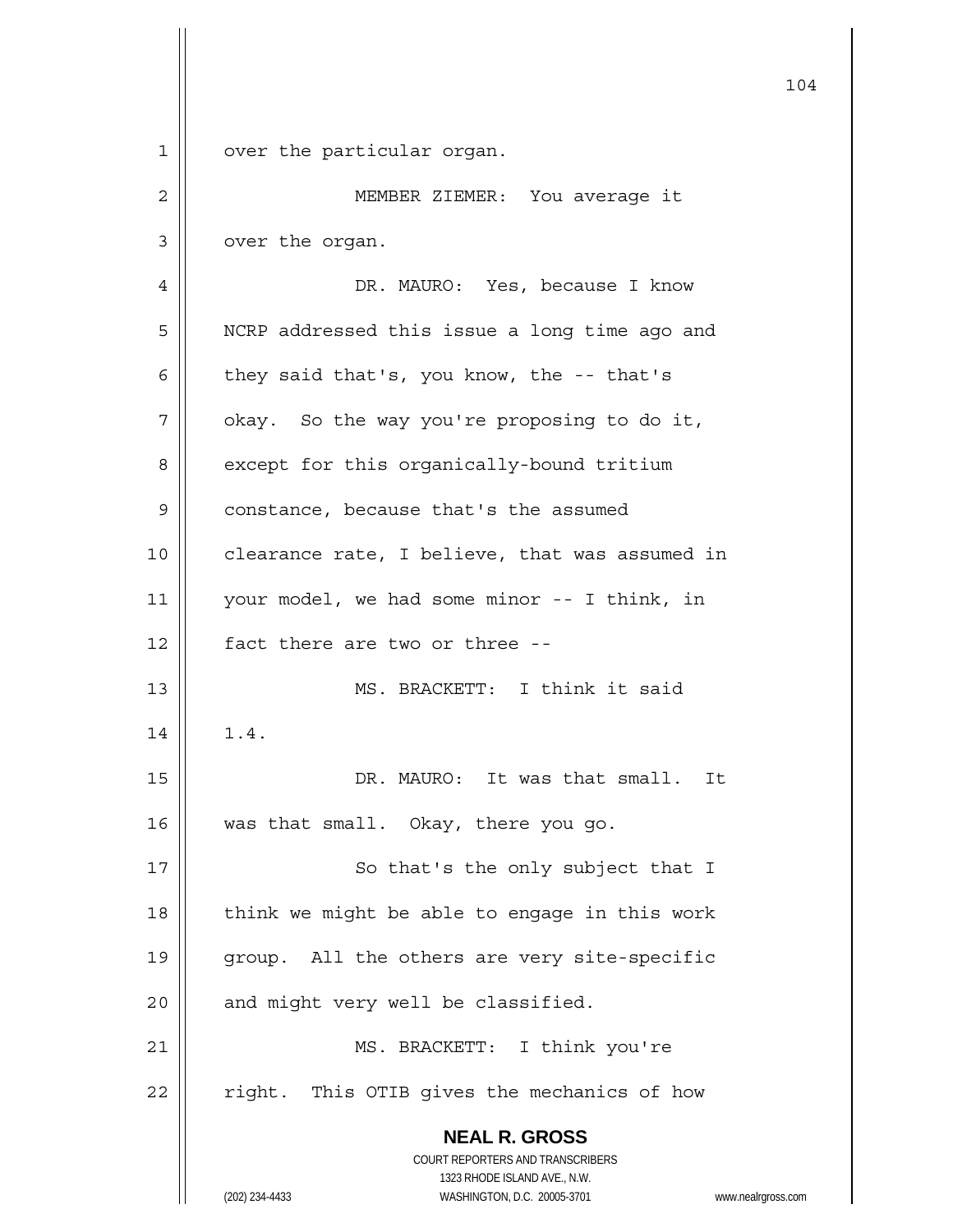| $\mathbf 1$ | you deal with it but, you know, of how to                                                           |
|-------------|-----------------------------------------------------------------------------------------------------|
| 2           | actually assess the dose, but the information                                                       |
| 3           | as to where that would be has to come from                                                          |
| 4           | other sources.                                                                                      |
| 5           | DR. MAURO: The sites. Right.                                                                        |
| 6           | CHAIR MUNN: And so we're back to                                                                    |
| 7           | my original question. Is it feasible? Is the                                                        |
| 8           | proper thing to do in order to get the issues                                                       |
| 9           | resolved as quickly as possible for us to                                                           |
| 10          | consider a technical call or not? Is it                                                             |
| 11          | possible -- I want to give NIOSH plenty of                                                          |
| 12          | opportunity --                                                                                      |
| 13          | MEMBER ZIEMER: Doesn't NIOSH need                                                                   |
| 14          | to respond first and see if we need a                                                               |
| 15          | technical call after that?                                                                          |
| 16          | MR. HINNEFELD: Well, the thing                                                                      |
| 17          | about schedule, next week, probably the key                                                         |
| 18          | people will be in Augusta. Week after that is                                                       |
| 19          | Christmas.                                                                                          |
| 20          | CHAIR MUNN: Correct.                                                                                |
| 21          | MR. HINNEFELD: And the week after                                                                   |
| 22          | that is week before Christmas and New Years                                                         |
|             | <b>NEAL R. GROSS</b>                                                                                |
|             | COURT REPORTERS AND TRANSCRIBERS                                                                    |
|             | 1323 RHODE ISLAND AVE., N.W.<br>(202) 234-4433<br>WASHINGTON, D.C. 20005-3701<br>www.nealrgross.com |
|             |                                                                                                     |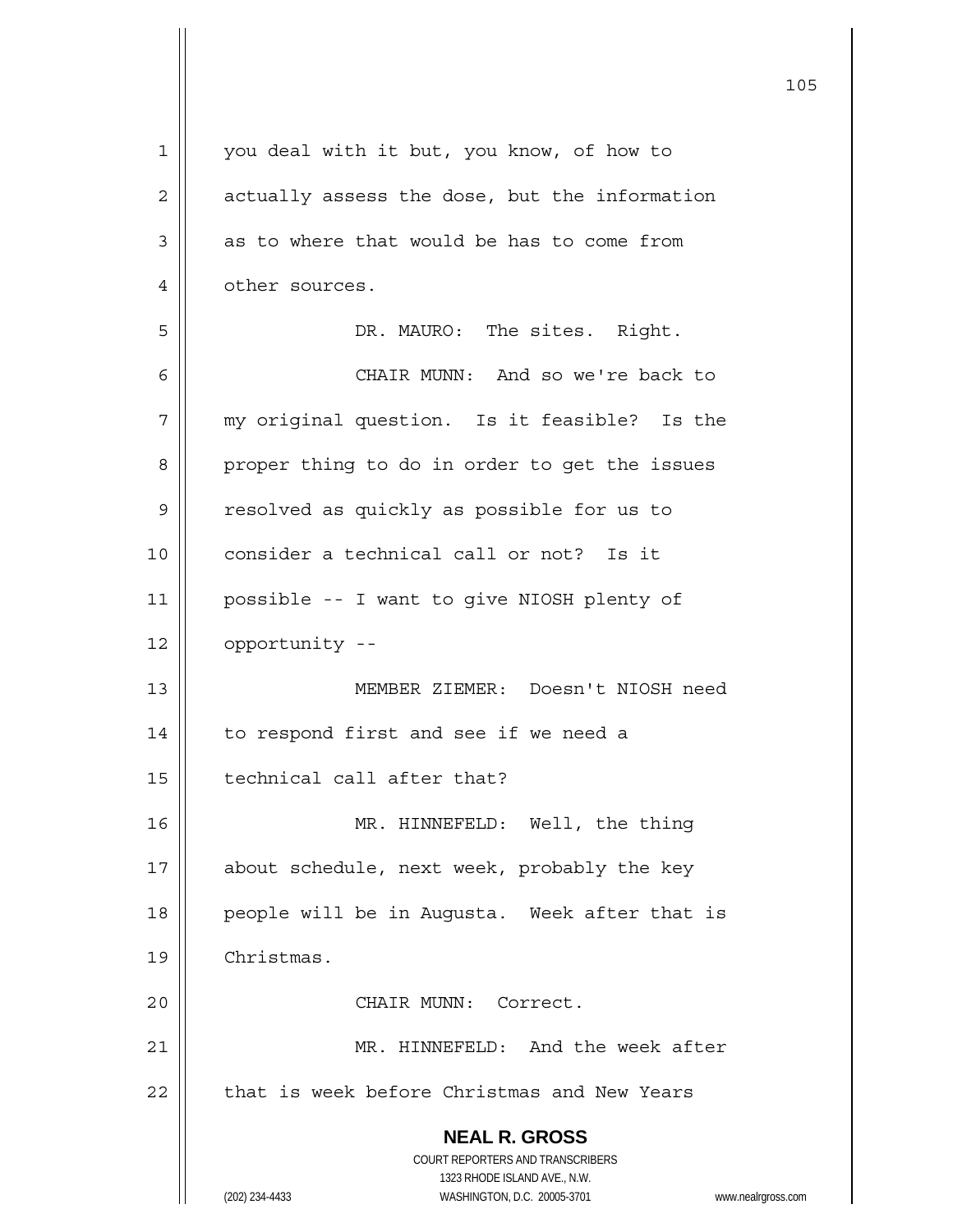**NEAL R. GROSS** COURT REPORTERS AND TRANSCRIBERS 1323 RHODE ISLAND AVE., N.W. 106 1 || when those people are on vacation. 2 | CHAIR MUNN: Exactly. Exactly. 3 MR. HINNEFELD: So I frankly don't  $4 \parallel$  see a lot of utility in a technical conference 5 | before the January Pinellas meeting. And in  $6$  | fact, isn't this the first meeting of the 7 || Pinellas work group? 8 MR. KATZ: Yes. 9 MR. HINNEFELD: So, I mean, are 10 || they going to be so far along that they need 11 || a resolution to these issues at their first 12 meeting? 13 || CHAIR MUNN: Probably not. 14 DR. MAURO: In fact, I would argue  $15$  | that a 1.4 factor in the dose conversion 16 | factors for organically-bound tritium is of 17 || marginal -- we will work that out. There's an 18 || answer to that some place, and it's either 19  $\parallel$  that we got it right -- but we're only talking 20  $\parallel$  about a factor of 1.4. The big ticket issue 21 || which certainly can be engaged by the sites is 22 | implementation. You know, whether or not that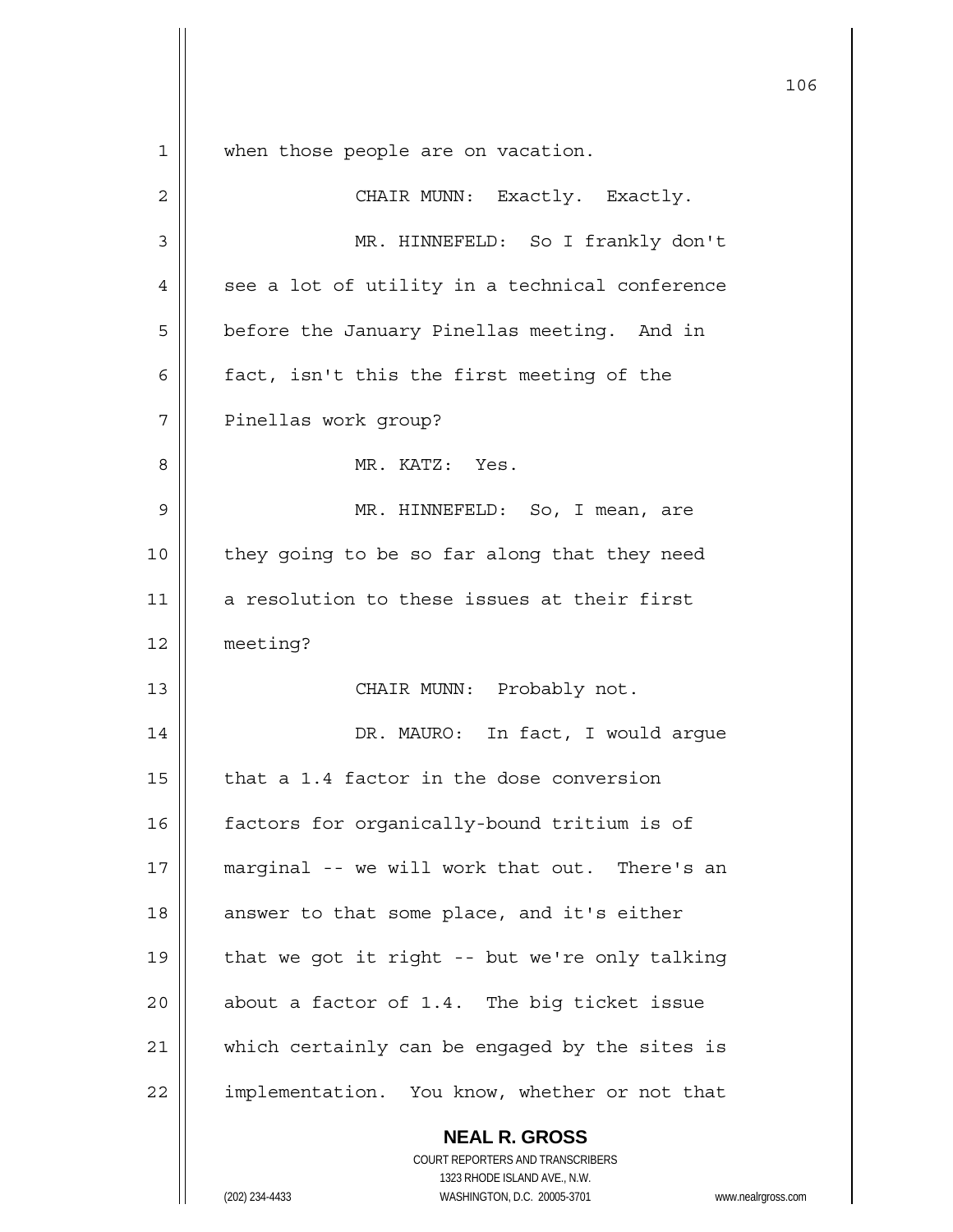| $\mathbf 1$    | issue is resolved now, later or whenever, it's                      |
|----------------|---------------------------------------------------------------------|
| $\mathbf{2}$   | almost of marginal significance. The more                           |
| $\mathfrak{Z}$ | important thing is how you can implement this                       |
| 4              | regulation. We'll figure out the 1.4 factors                        |
| 5              | along the line. I'm not worried about that.                         |
| 6              | I'm more concerned that when it goes to                             |
| 7              | Pinellas, that everyone is prepared to deal                         |
| 8              | with the issue and to know where the                                |
| 9              | boundaries are regarding classified and non-                        |
| 10             | classified. Depending on the strategy that's                        |
| 11             | taken. And I think DOE is going to be very                          |
| 12             | interested in exactly how they're going to                          |
| 13             | deal with that.                                                     |
| 14             | CHAIR MUNN: I'm sure they will.                                     |
| 15             | So is the appropriate response then to request                      |
| 16             | NIOSH to have responses to these four issues                        |
| 17             | at our next January meeting so that we can                          |
| 18             | have them on the matrix?                                            |
| 19             | MEMBER ZIEMER: I think Stu's                                        |
| 20             | saying we couldn't by -- at our meeting? Our                        |
| 21             | meeting?                                                            |
| 22             | CHAIR MUNN: No, our meeting.                                        |
|                | <b>NEAL R. GROSS</b>                                                |
|                | <b>COURT REPORTERS AND TRANSCRIBERS</b>                             |
|                | 1323 RHODE ISLAND AVE., N.W.                                        |
|                | WASHINGTON, D.C. 20005-3701<br>(202) 234-4433<br>www.nealrgross.com |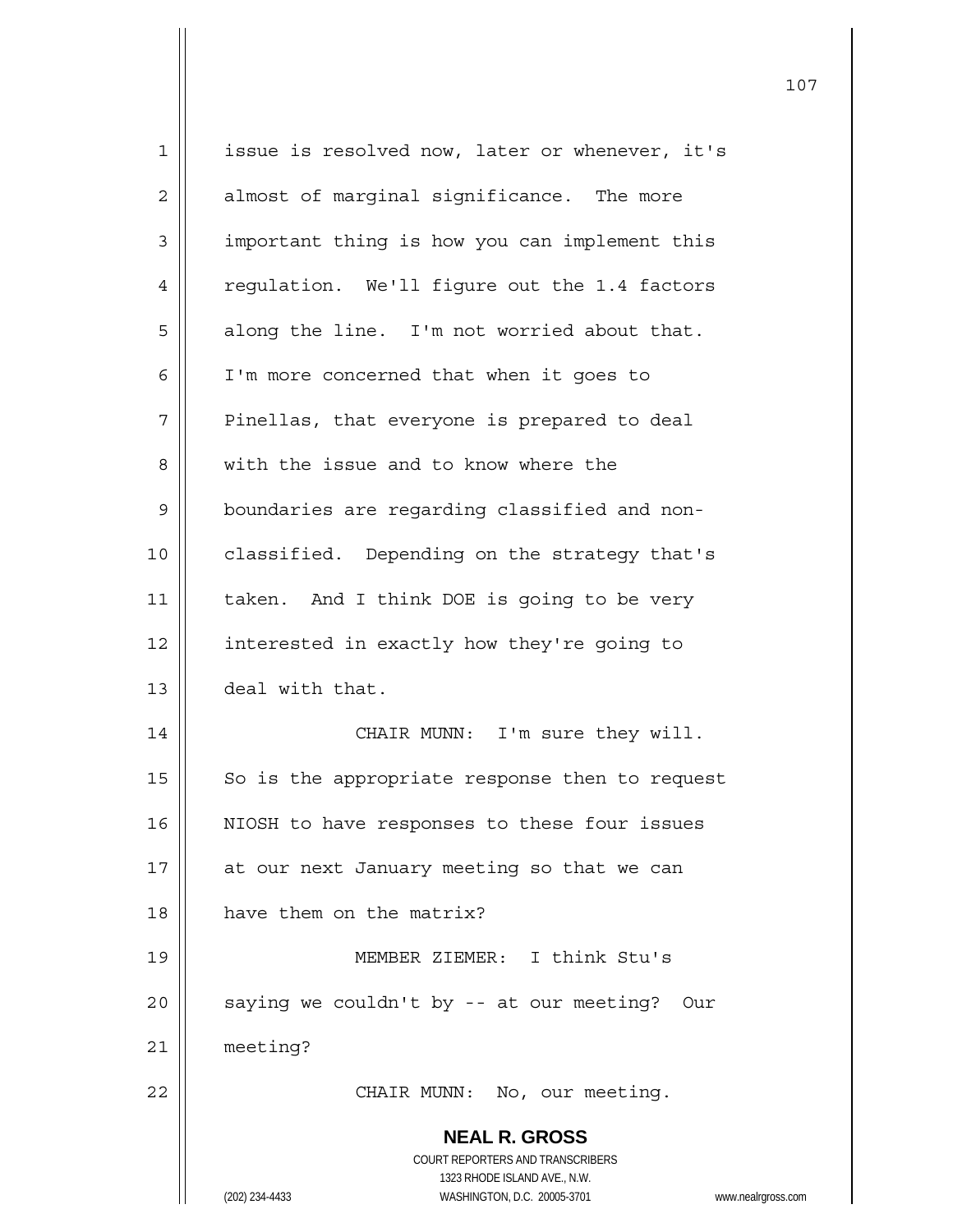|    |                                                                                                     | 108 |
|----|-----------------------------------------------------------------------------------------------------|-----|
| 1  | MR. HINNEFELD: Yes, if there                                                                        |     |
| 2  | aren't a lot of findings, we might be able to                                                       |     |
| 3  | do that.                                                                                            |     |
| 4  | CHAIR MUNN: Yes, there are four.                                                                    |     |
| 5  | MEMBER ZIEMER: Well, two of them                                                                    |     |
| 6  | are just observations.                                                                              |     |
| 7  | DR. MAURO: They're first of all,                                                                    |     |
| 8  | positive comments.                                                                                  |     |
| 9  | MEMBER ZIEMER: Yes, they're not                                                                     |     |
| 10 | really the findings.                                                                                |     |
| 11 | CHAIR MUNN: No, but there are                                                                       |     |
| 12 | four findings. There are two observations and                                                       |     |
| 13 | four findings.                                                                                      |     |
| 14 | MEMBER ZIEMER: And aren't the                                                                       |     |
| 15 | first two findings the observations?                                                                |     |
| 16 | CHAIR MUNN: First two are the                                                                       |     |
| 17 | observations. Then there's a total of six.                                                          |     |
| 18 | MEMBER ZIEMER: I see.                                                                               |     |
| 19 | CHAIR MUNN: So is that a                                                                            |     |
| 20 | reasonable schedule and expectation?                                                                |     |
| 21 | MR. HINNEFELD: I think we can                                                                       |     |
| 22 | provide a response at some time in January.                                                         |     |
|    | <b>NEAL R. GROSS</b><br>COURT REPORTERS AND TRANSCRIBERS                                            |     |
|    | 1323 RHODE ISLAND AVE., N.W.<br>(202) 234-4433<br>WASHINGTON, D.C. 20005-3701<br>www.nealrgross.com |     |

 $\mathsf{I}$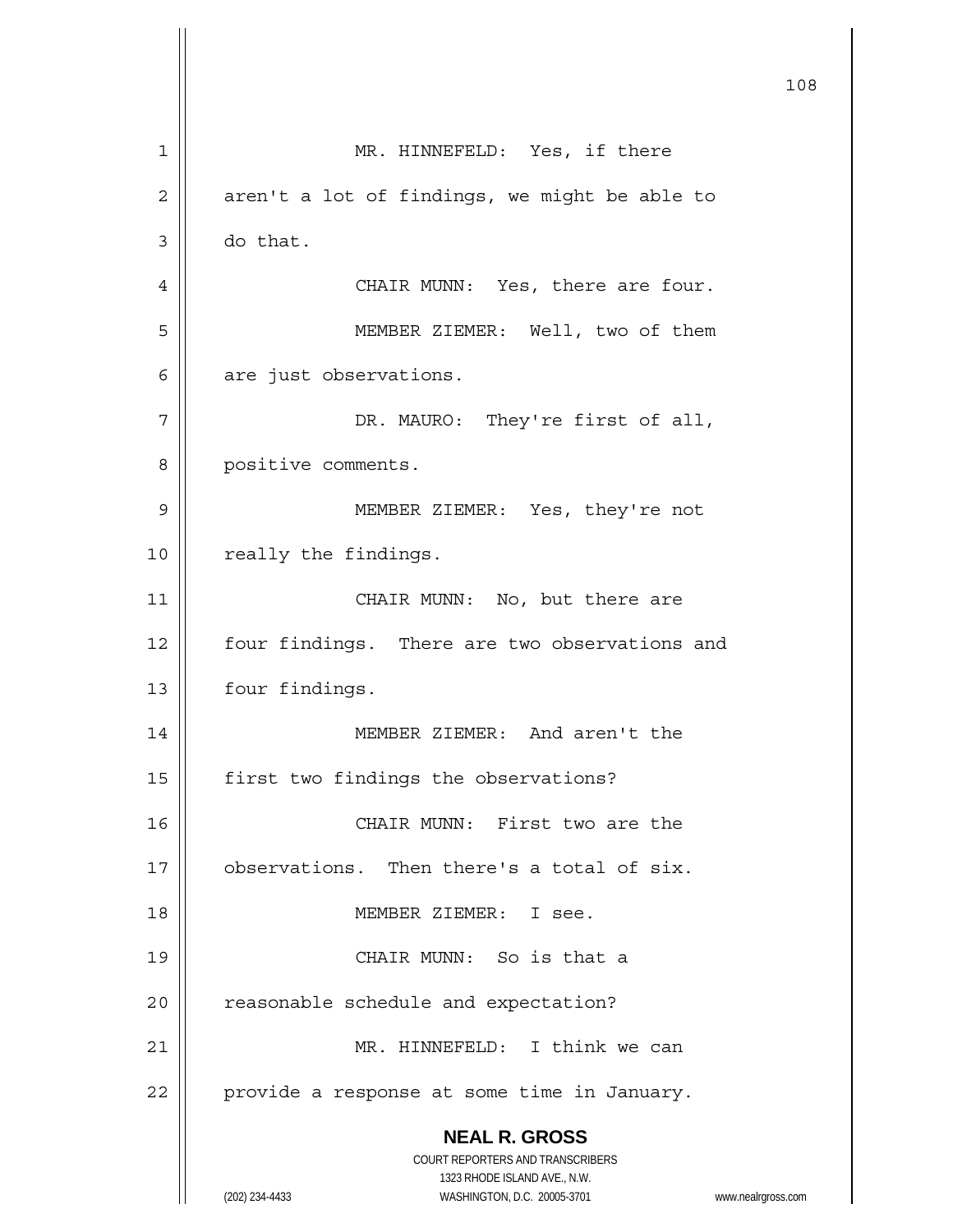|        |                                                                     | 109 |
|--------|---------------------------------------------------------------------|-----|
| 1      | CHAIR MUNN: Good.                                                   |     |
| 2      | MR. HINNEFELD: Since I don't                                        |     |
| 3      | personally have to do it, I can say that.                           |     |
| 4      | CHAIR MUNN: Our anticipation will                                   |     |
| 5      | be that we'll be meeting probably the last                          |     |
| 6      | week in January, if that turns out to be all                        |     |
| 7      | right with everybody when we get around that                        |     |
| 8      | particular issue.                                                   |     |
| 9      | MR. HINNEFELD: That's right. We                                     |     |
| 10     | talked about dates yesterday, didn't we?                            |     |
| 11     | CHAIR MUNN: Yes, we did.                                            |     |
| 12     | MR. HINNEFELD: Yes.                                                 |     |
| 13     | CHAIR MUNN: In passing.                                             |     |
| 14     | Then any other comments, any other                                  |     |
| 15     | suggestion, any other question with respect to                      |     |
| 16     | current status of OTIB-0066?                                        |     |
| 17     | If not, then --                                                     |     |
| $18\,$ | MR. KATZ: Someone on the line                                       |     |
| 19     | trying to speak?                                                    |     |
| 20     | DR. MAKHIJANI: Wanda?                                               |     |
| 21     | CHAIR MUNN:<br>Yes?                                                 |     |
| 22     | DR. MAKHIJANI: This is Arjun                                        |     |
|        | <b>NEAL R. GROSS</b>                                                |     |
|        | COURT REPORTERS AND TRANSCRIBERS                                    |     |
|        | 1323 RHODE ISLAND AVE., N.W.                                        |     |
|        | (202) 234-4433<br>WASHINGTON, D.C. 20005-3701<br>www.nealrgross.com |     |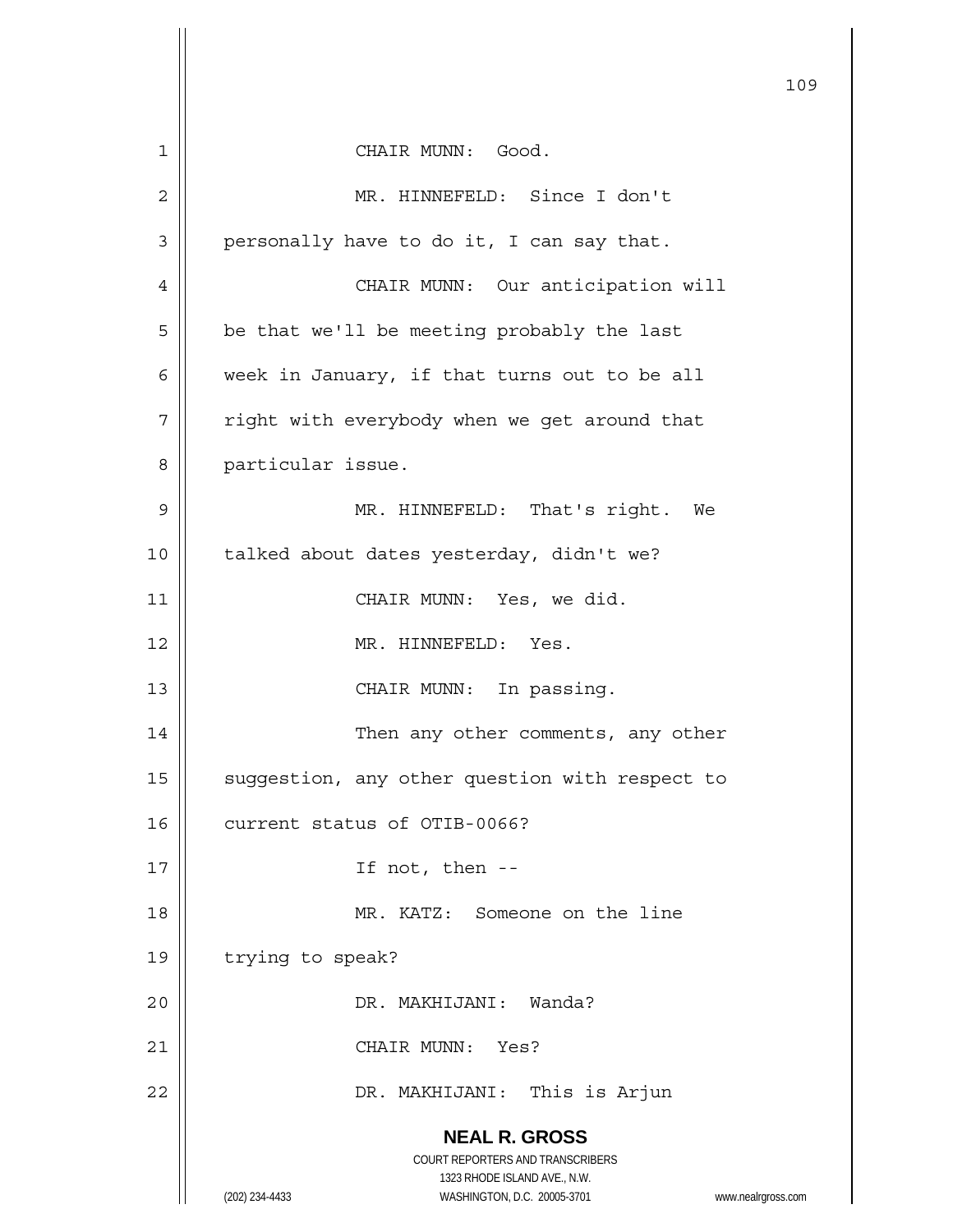**NEAL R. GROSS** COURT REPORTERS AND TRANSCRIBERS 1323 RHODE ISLAND AVE., N.W. (202) 234-4433 WASHINGTON, D.C. 20005-3701 www.nealrgross.com 1 Makhijani. I'm sorry I was not able to join  $2 \parallel$  at 9:30, but I joined about 10 minutes ago. 3 || CHAIR MUNN: We're glad you were 4 | available for the discussion, Arjun. Do you  $5 \parallel$  have anything to add with respect to what you 6 heard? 7 DR. MAKHIJANI: Not in regard to 8 the tritides and so on. John had asked me to  $9 \parallel$  be on in regard to the questionnaire in case 10 || there were issues about that. 11 || CHAIR MUNN: Are you 12 | talking about the CATI? 13 DR. MAKHIJANI: Yes. 14 || CHAIR MUNN: We discussed that 15 | earlier. That was our second item of 16 business. 17 || DR. MAKHIJANI: Okay. 18 || CHAIR MUNN: And so you've missed 19 | that particular discussion. 20 MEMBER ZIEMER: John will fill you  $21$   $\parallel$  in. 22 DR. MAURO: Yes, Arjun, if you can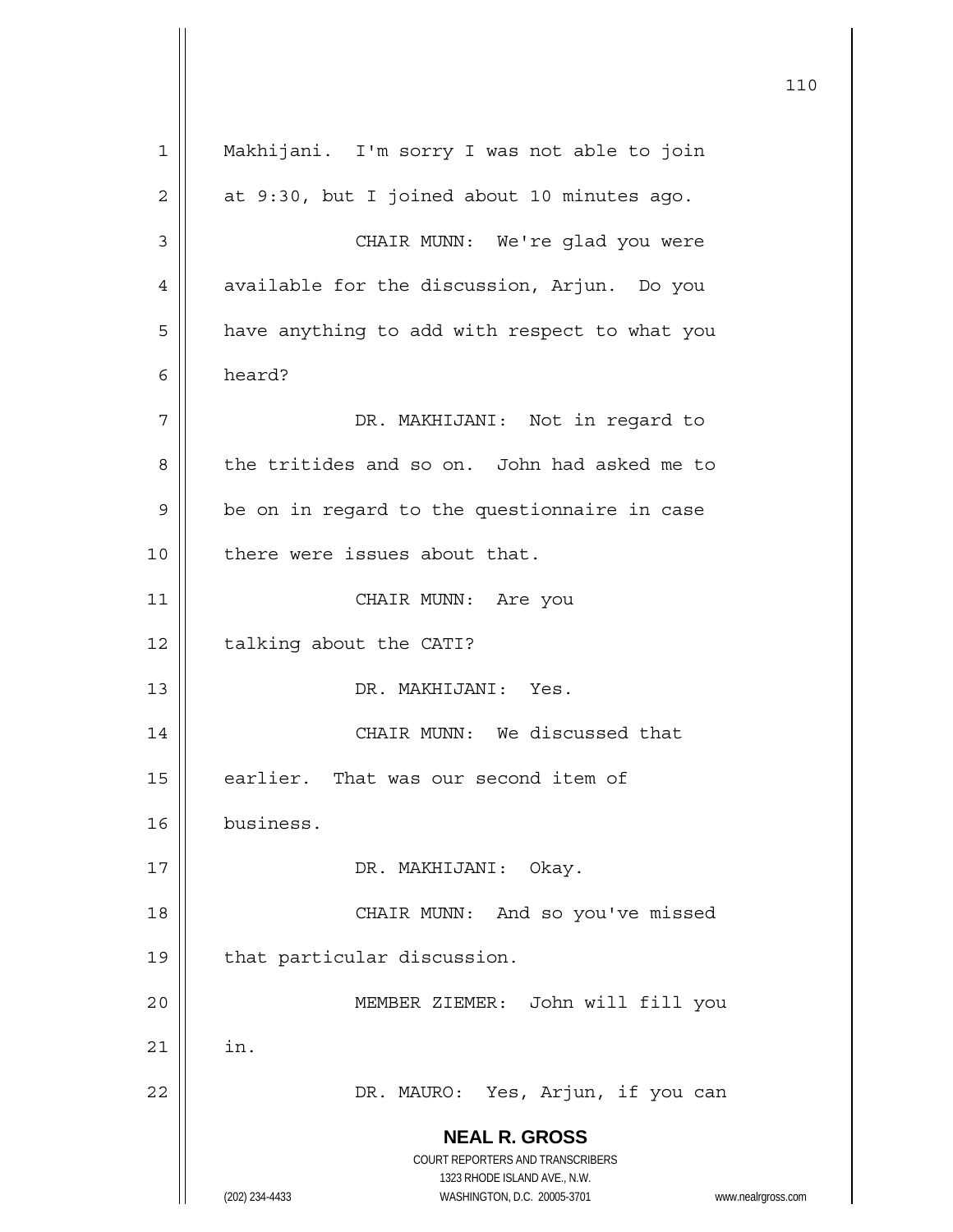|             | 111                                                                 |
|-------------|---------------------------------------------------------------------|
| $\mathbf 1$ | hear me, I took notes and I will brief you on                       |
| 2           | what transpired.                                                    |
| 3           | DR. MAKHIJANI: Okay. Fine.<br>I'm                                   |
| 4           | sorry I was not able to be on when it was on                        |
| 5           | the agenda.                                                         |
| 6           | CHAIR MUNN: That's quite all                                        |
| 7           | right. You're welcome at any time.                                  |
| 8           | DR. MAKHIJANI: Okay. Thanks.                                        |
| 9           | CHAIR MUNN: In view of the fact                                     |
| 10          | that we don't want to get too far into our                          |
| 11          | matrix yet, it seems that the next item of                          |
| 12          | business for us should be what's up on the                          |
| 13          | screen right now, to take a look at our                             |
| 14          | current status with the tracking system.                            |
| 15          | Nancy, are you prepared to go through that for                      |
| 16          | those of us who can't quite see it, please?                         |
| 17          | MEMBER GRIFFON: Wanda?                                              |
| 18          | CHAIR MUNN:<br>Yes.                                                 |
| 19          | MEMBER GRIFFON: Can I interrupt                                     |
| 20          | just for a second? If there's someone in the                        |
| 21          | meeting or on the phone that can help me, I                         |
| 22          | can't access the O drive. It says unable to                         |
|             | <b>NEAL R. GROSS</b><br>COURT REPORTERS AND TRANSCRIBERS            |
|             | 1323 RHODE ISLAND AVE., N.W.                                        |
|             | (202) 234-4433<br>WASHINGTON, D.C. 20005-3701<br>www.nealrgross.com |

 $\mathbf{\mathcal{L}}$ 

nealrgross.com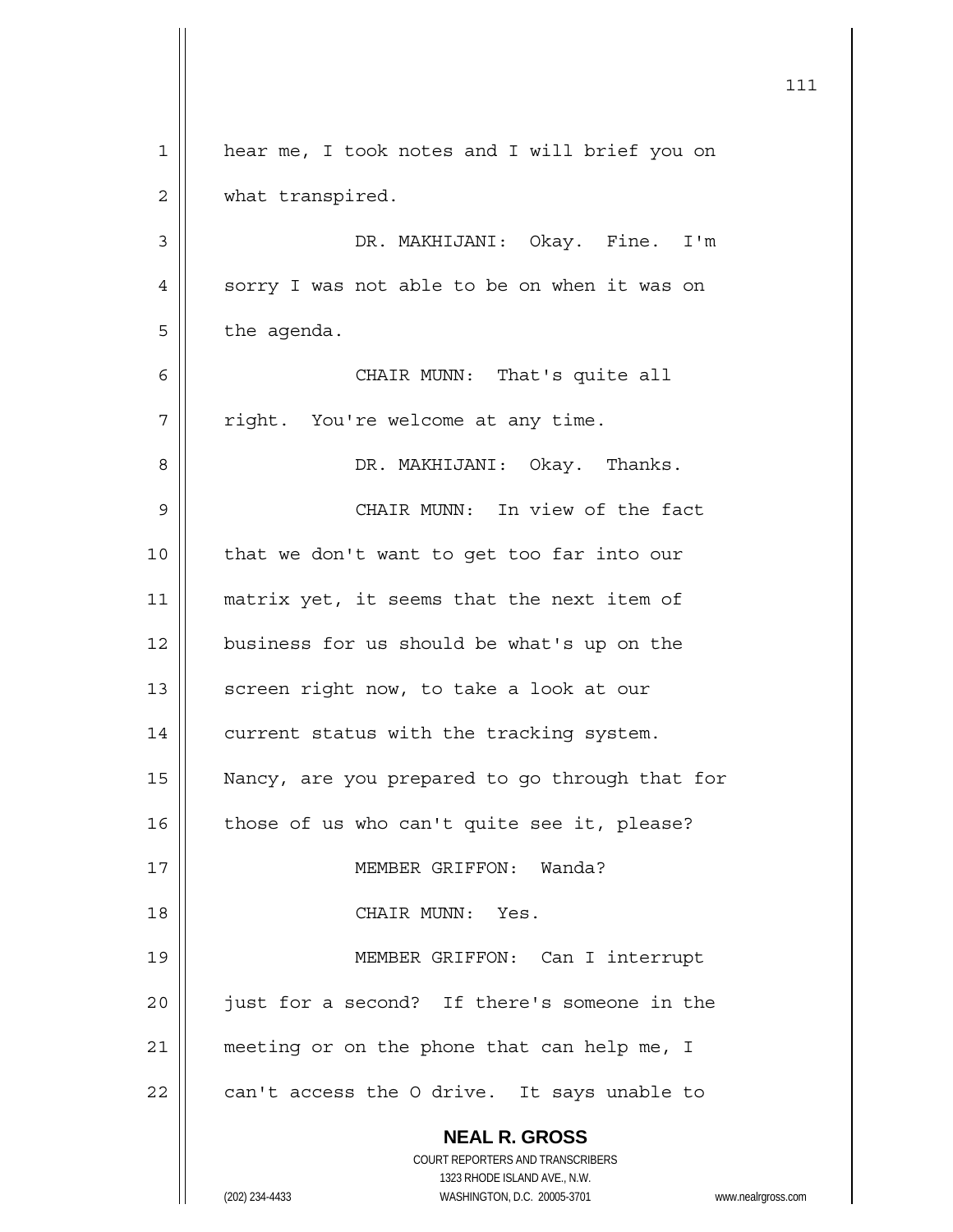|             | 112                                                                                                                                                             |
|-------------|-----------------------------------------------------------------------------------------------------------------------------------------------------------------|
| $\mathbf 1$ | access. Your account's been locked out.                                                                                                                         |
| 2           | MR. HINNEFELD: I'll see what I                                                                                                                                  |
| 3           | can do.                                                                                                                                                         |
| 4           | MEMBER GRIFFON: All right.                                                                                                                                      |
| 5           | Thanks. I want to follow the database and I                                                                                                                     |
| 6           | can't log on right now.                                                                                                                                         |
| 7           | CHAIR MUNN: In the meantime,                                                                                                                                    |
| 8           | hopefully Nancy will read the procedures                                                                                                                        |
| 9           | issues tracking system data so that you can                                                                                                                     |
| 10          | get an idea of what the overall circumstances                                                                                                                   |
| 11          | are right now.                                                                                                                                                  |
| 12          | MS. ADAMS: Thanks to Steve's                                                                                                                                    |
| 13          | update on Friday, the latest data is that                                                                                                                       |
| 14          | there are between all of the findings dates                                                                                                                     |
| 15          | submitted there are a total of 497 findings.                                                                                                                    |
| 16          | A hundred-and-sixty are still open, 16 are in-                                                                                                                  |
| 17          | progress, 63 are in abeyance, 14 are labeled                                                                                                                    |
| 18          | "addressed in findings," 29 have been                                                                                                                           |
| 19          | transferred and 215 have been closed.<br>So                                                                                                                     |
| 20          | we've got 43 percent of all the findings that                                                                                                                   |
| 21          | have been closed and 32 percent that are still                                                                                                                  |
| 22          | open, and 25 percent, I guess, then that are                                                                                                                    |
|             | <b>NEAL R. GROSS</b><br>COURT REPORTERS AND TRANSCRIBERS<br>1323 RHODE ISLAND AVE., N.W.<br>(202) 234-4433<br>WASHINGTON, D.C. 20005-3701<br>www.nealrgross.com |
|             |                                                                                                                                                                 |

 $\mathsf{l}$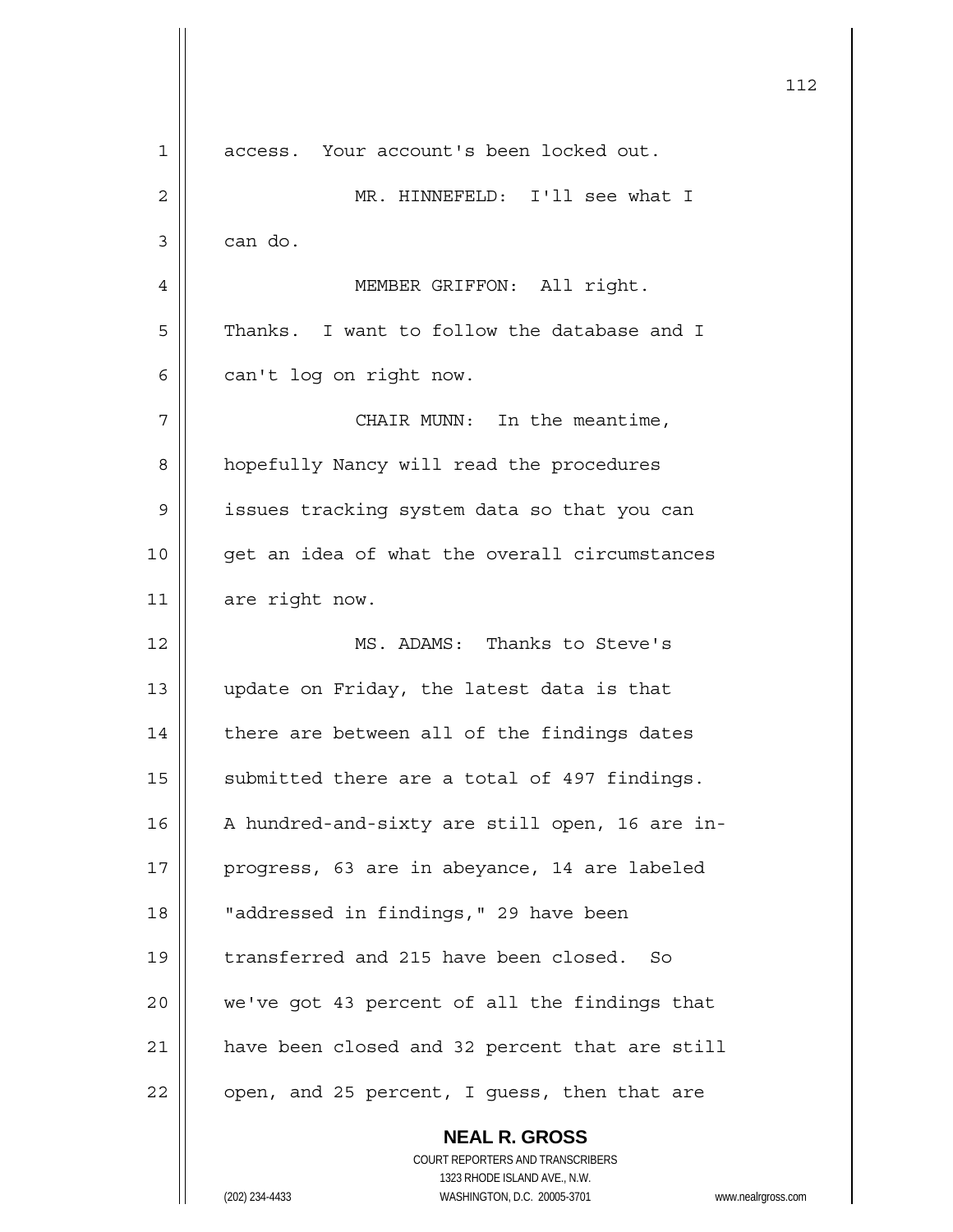1 | somewhere in between.

| $\overline{2}$ | DR. MAURO: I'd like to point out,             |
|----------------|-----------------------------------------------|
| $\mathfrak{Z}$ | in abeyance means that we've sort of          |
| 4              | technically agreed on the solution. It just   |
| 5              | hadn't been yet implemented in the particular |
| 6              | document. So I like to think in terms of the  |
| 7              | "in abeyance" of all intents pending closure. |
| 8              | That is, just waiting until they're formally  |
| 9              | adopted. Then they could be swung over to the |
| 10             | closed side. So, you know, in a way, that     |
| 11             | means over 50 percent. You know, I've been    |
| 12             | thinking in terms of we're about halfway home |
| 13             | in terms of getting all this taken care of.   |
| 14             | CHAIR MUNN: Yes, it appears so.               |
| 15             | A hundred-and-thirty-one plus forty-four.     |
| 16             | MR. MARSCHKE: The one new row,                |
| 17             | the bottom row is OTIB-0070 issues that were  |
| 18             | raised for OTIB-0070 in the report that SC&A  |
| 19             | had sent out. There were I think a total of   |
| 20             | 14 issues or findings raised in that report.  |
| 21             | I've only added 11 of them to the database.   |
| 22             | Three of them were conditional findings and   |
|                | <b>NEAL R. GROSS</b>                          |

 COURT REPORTERS AND TRANSCRIBERS 1323 RHODE ISLAND AVE., N.W.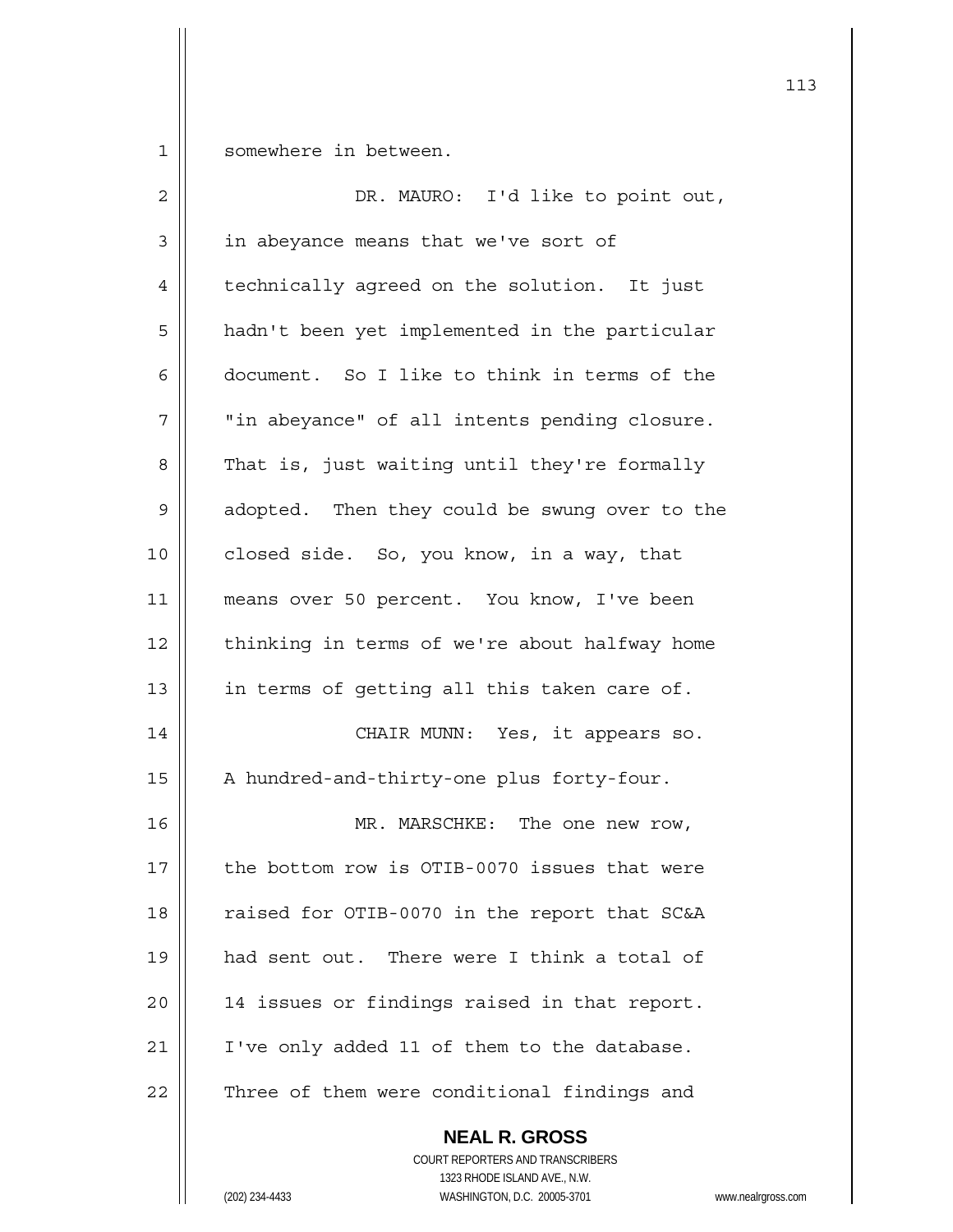| $\mathbf 1$ | the way they were conditional was that really            |
|-------------|----------------------------------------------------------|
| 2           | they were phrased such that in another                   |
| 3           | document we had this finding and it's not been           |
| 4           | resolved yet and therefore we're kind of                 |
| 5           | repeating the same finding that was made in              |
| 6           | some other document. Because it was not a new            |
| 7           | issue, I did not add it to the database. Now,            |
| 8           | I guess the work group could instruct me to go           |
| 9           | in and add those to the database, but my                 |
| 10          | feeling is that if we added the three new                |
| 11          | findings we would then add them as either                |
| 12          | addressed -- probably under the addressed in             |
| 13          | finding column. We would just put them                   |
| 14          | immediately right into that column. So, I                |
| 15          | mean, it was my call not to add them, but                |
| 16          | again, it's really the work group's decision             |
| 17          | if we want to add those three conditional                |
| 18          | OTIB-0070 findings or not.                               |
| 19          | CHAIR MUNN: I had a different                            |
| 20          | take on it at the time that I looked at the              |
| 21          | findings. I had assumed that we would just               |
| 22          | incorporate them into the database as soon as            |
|             | <b>NEAL R. GROSS</b><br>COURT REPORTERS AND TRANSCRIBERS |
|             |                                                          |
|             | 1323 RHODE ISLAND AVE., N.W.                             |
|             | (202) 234-4433<br>WASHINGTON, D.C. 20005-3701<br>WWW.I   |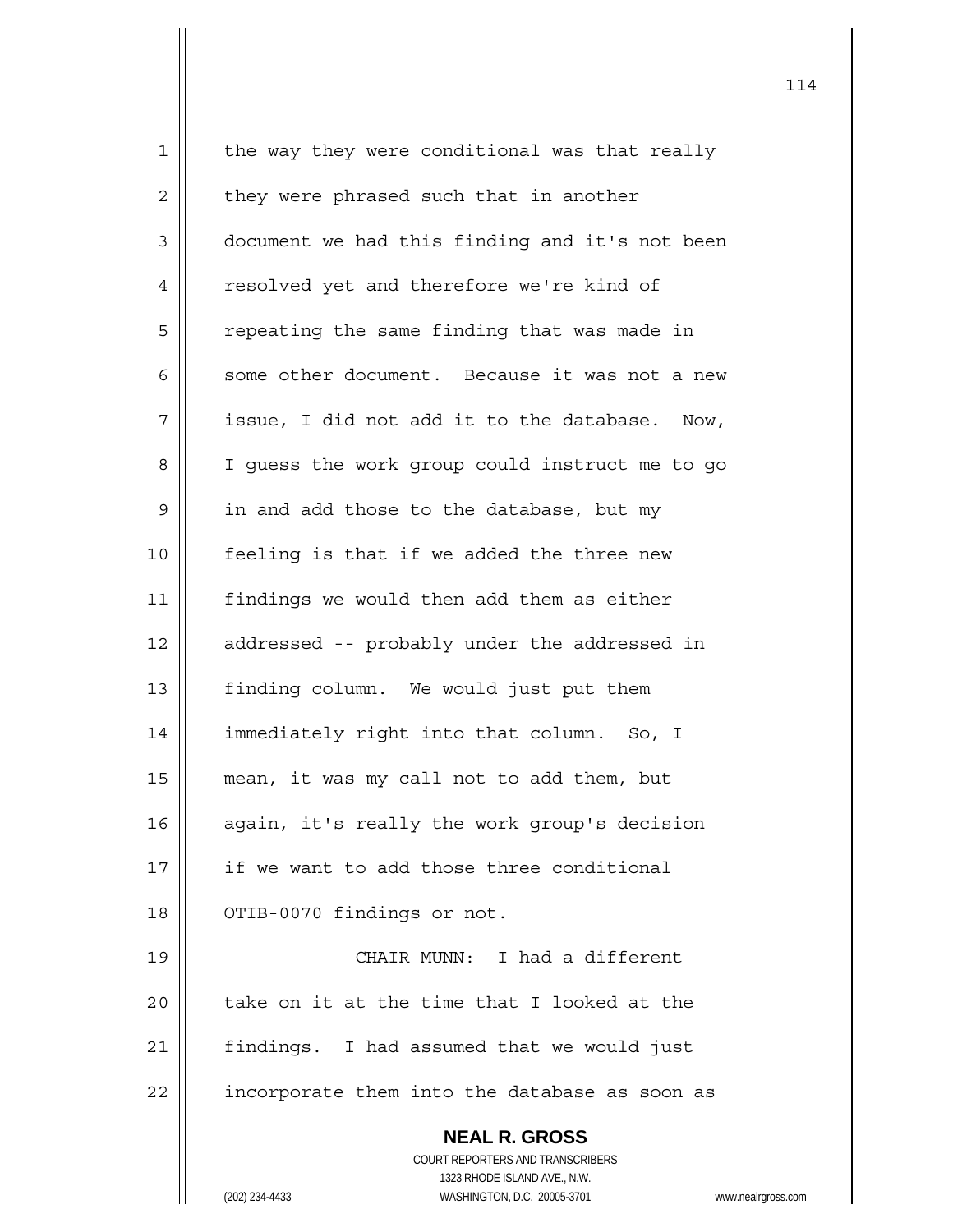| 1  | possible. What's the feeling of other members                       |
|----|---------------------------------------------------------------------|
| 2  | of the group with respect to how we address                         |
| 3  | OTIB-0070 here?                                                     |
| 4  | Don't all speak at once.                                            |
| 5  | DR. MAURO: I just have a                                            |
| 6  | suggestion. Really there are three procedure                        |
| 7  | reviews that I don't think have made it into                        |
| 8  | the -- did I hear you say you did recently add                      |
| 9  | an OTIB-0070?                                                       |
| 10 | MR. MARSCHKE: OTIB-0070 is the                                      |
| 11 | bottom line there.                                                  |
| 12 | DR. MAURO: Okay. So that's in.                                      |
| 13 | And the one you didn't add in was?                                  |
| 14 | MR. MARSCHKE: OTIB-0066 is not                                      |
| 15 | in.                                                                 |
| 16 | DR. MAURO: Okay. So 66 isn't in.                                    |
| 17 | CHAIR MUNN: Yes, I wouldn't                                         |
| 18 | expect that.                                                        |
| 19 | DR. MAURO: And you will be seeing                                   |
| 20 | our review of OCAS IG-004, which has to do                          |
| 21 | with -- we have that done. I'm reviewing it                         |
| 22 | as we speak. That will be delivered before                          |
|    | <b>NEAL R. GROSS</b><br>COURT REPORTERS AND TRANSCRIBERS            |
|    | 1323 RHODE ISLAND AVE., N.W.                                        |
|    | (202) 234-4433<br>WASHINGTON, D.C. 20005-3701<br>www.nealrgross.com |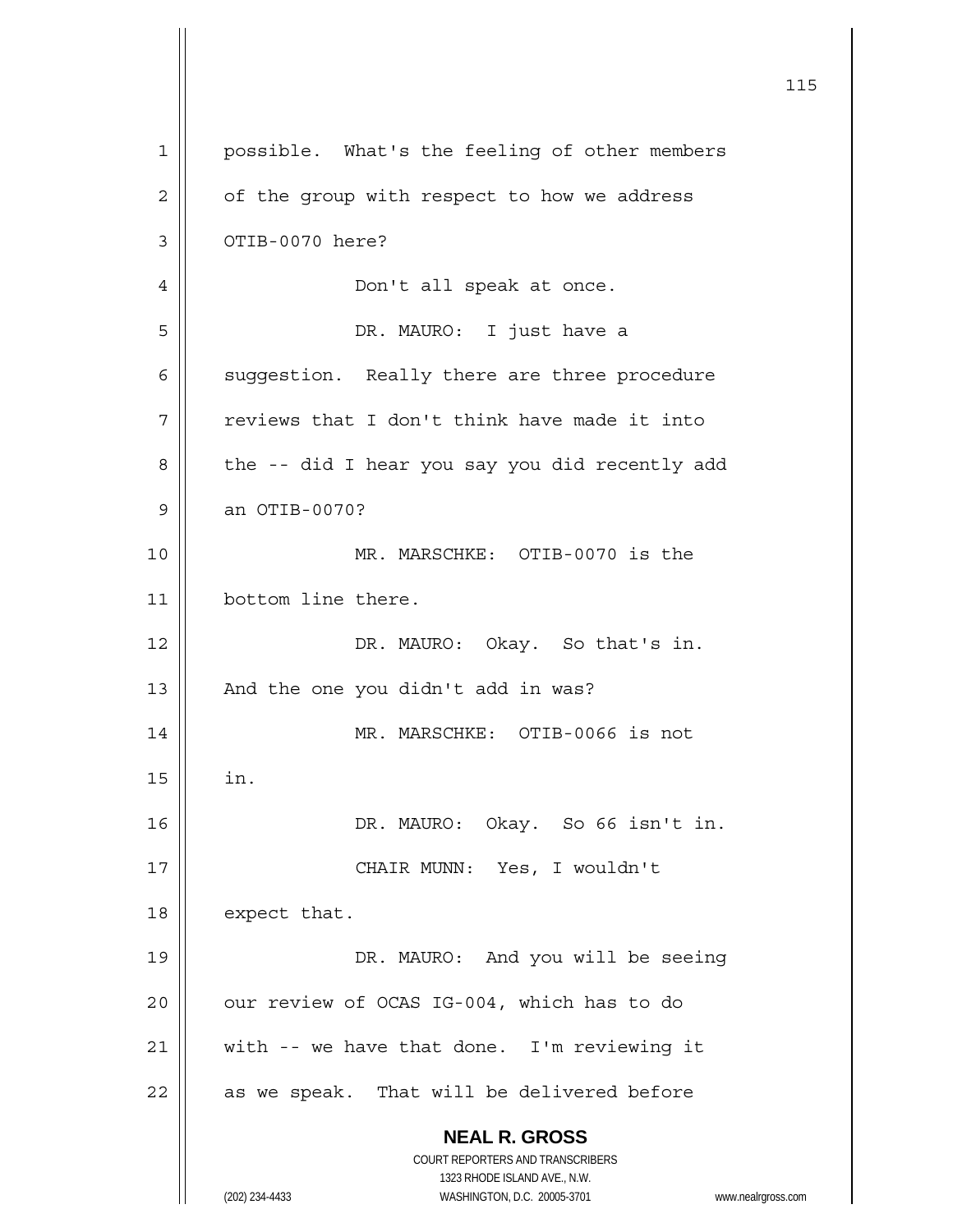**NEAL R. GROSS** COURT REPORTERS AND TRANSCRIBERS 1323 RHODE ISLAND AVE., N.W. (202) 234-4433 WASHINGTON, D.C. 20005-3701 www.nealrgross.com 1 | the end of the contract. So there are a few 2 | more open items. As you correctly point out, 3 || perhaps they'll more appropriately fall in one  $4 \parallel$  of the other categories. But I don't think it  $5 \parallel$  changes the ultimate big picture. In other 6  $\parallel$  words, even though we're going to add in a few 7 | more sorted accorded to those categories from 8 || the most recent set of reviews -- well, three  $9 \parallel$  of them, it's not going to change the overall  $10$  | sense that, yes, we're about half way home. 11 MEMBER ZIEMER: What's OTIB-0070? 12 DR. MAURO: That's the residual 13 | radioactivity model. You know, how do you go 14 | about reconstructing doses after operations 15 | stop and now you're no longer under AEC 16 | contract, but you do have residual  $17$  | radioactivity in the workplace and we want to 18 || not have that. 19 MEMBER ZIEMER: What were you  $20$  | asking about that, Wanda? What we should do  $21$  with it? 22 CHAIR MUNN: Well, I was asking,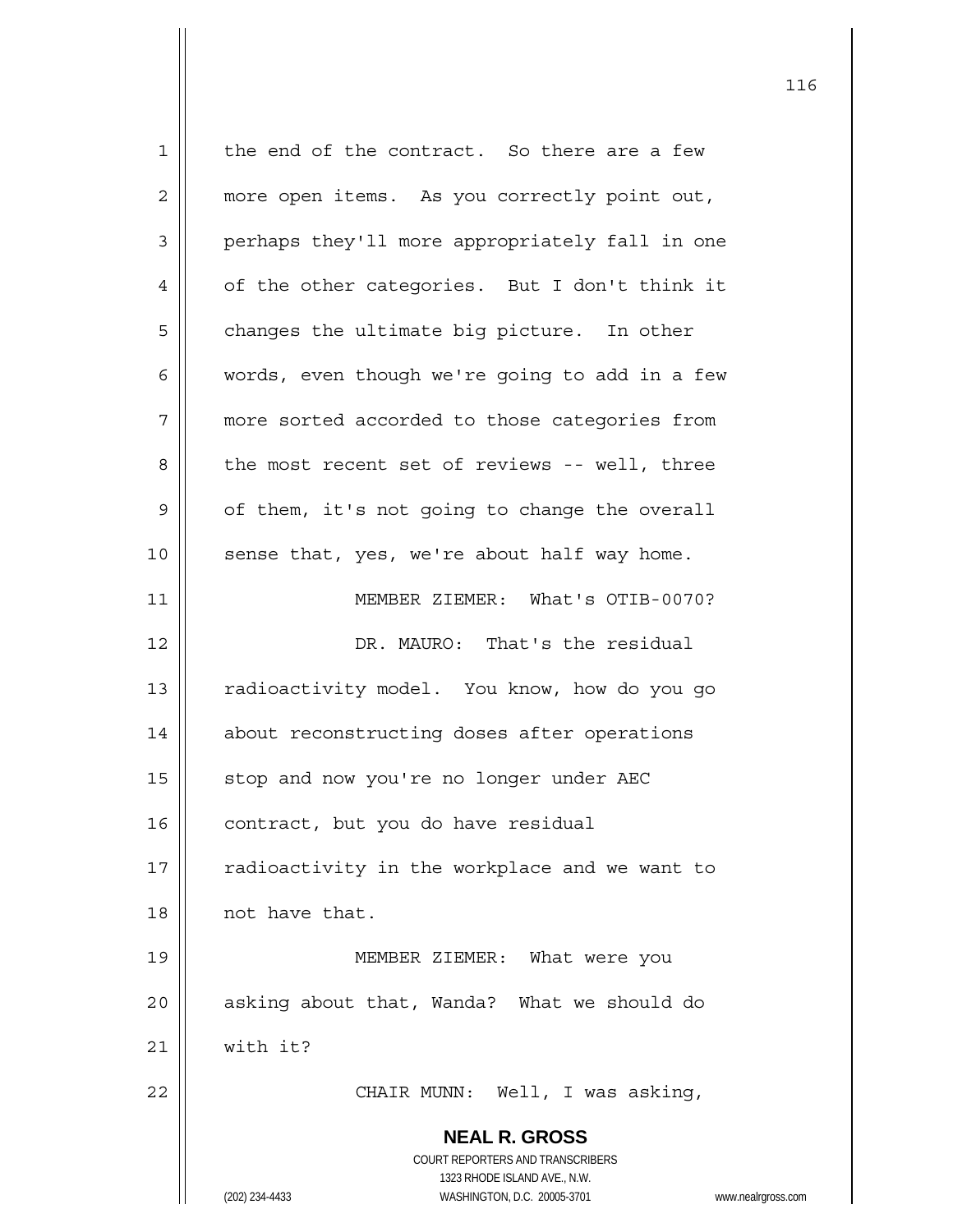**NEAL R. GROSS** COURT REPORTERS AND TRANSCRIBERS 1323 RHODE ISLAND AVE., N.W. (202) 234-4433 WASHINGTON, D.C. 20005-3701 www.nealrgross.com 1 || since it's not incorporated in our matrix yet,  $2 \parallel$  Steve was suggesting that a couple of them be  $3 \parallel$  approached, rather than all as open items,  $4$  | that some be incorporated in the other 5 | heading. And I was just asking which you felt 6 | was most appropriate. 7 MR. MARSCHKE: This is an example  $8 \parallel$  of what I was talking about, findings 5 and 6 9 were identified as conditional findings. 10 || Basically it says that in review of the title 11 || TBD-5001, certain findings were found. And  $12$  | then at this time you both cited findings 13 || which have not been completed, the sixth 14 | resolution purpose, and are therefore 15 | considered as conditional findings herein. So 16 | I didn't, you know, reenter those under OTIB-17 | 0070 because they already should be some place 18 under TBD-6001. 19 || CHAIR MUNN: They're in 6001. 20 DR. MAURO: But bear in mind TBD- $21$  | 6001 is being dealt in under test 1 as part of  $22$  | this profile review. So, I mean, the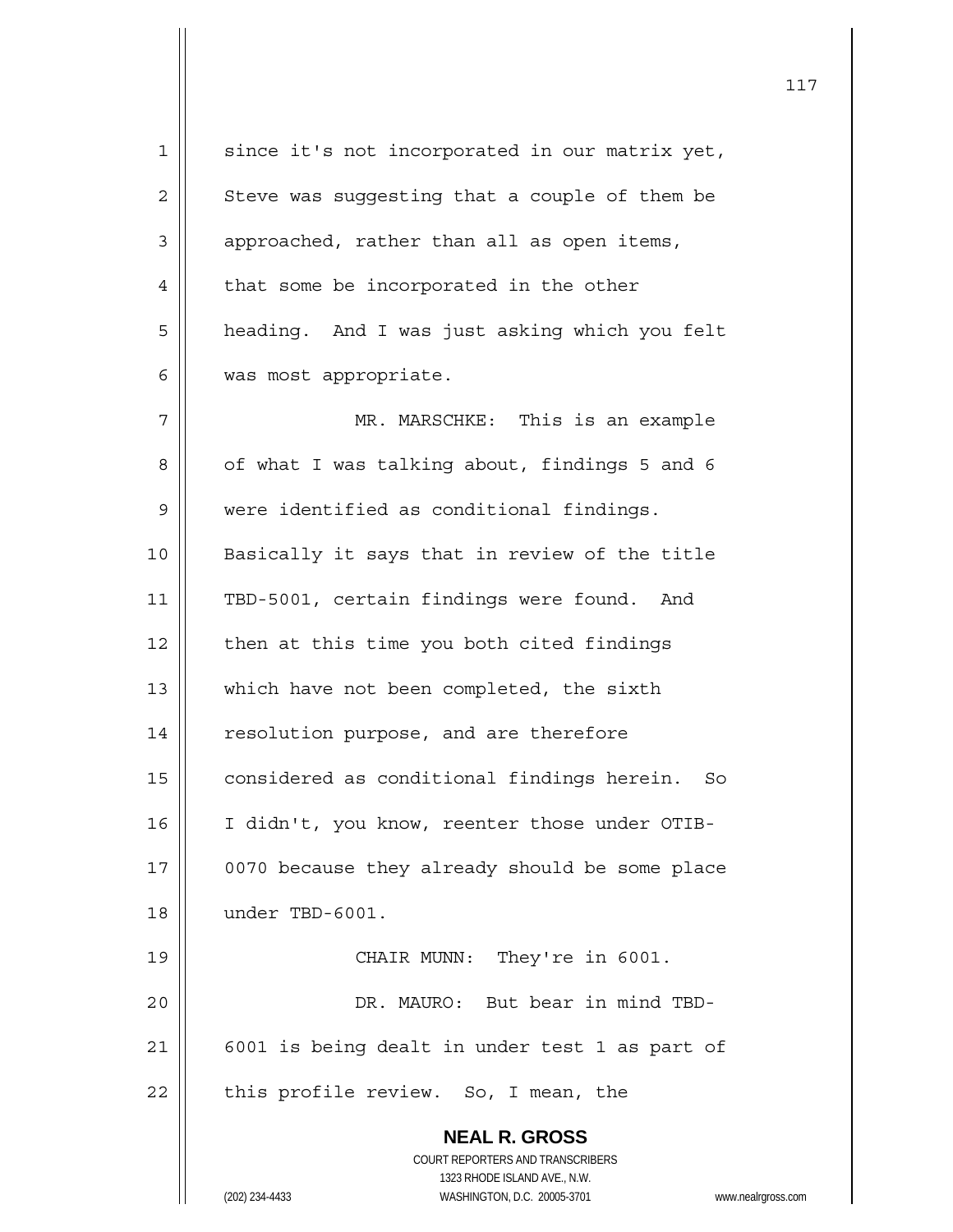| 1  | boundaries sometimes get a little fuzzy and                                                         |
|----|-----------------------------------------------------------------------------------------------------|
| 2  | I'm not too troubled by it, as long as we keep                                                      |
| 3  | track of it. So that issue that's raised                                                            |
| 4  | here, is being addressed, but it's being                                                            |
| 5  | addressed as part of your work group on the                                                         |
| 6  | TBD-6001.                                                                                           |
| 7  | CHAIR MUNN: So we don't have it                                                                     |
| 8  | here and therefore not truly incorporated                                                           |
| 9  | elsewhere in our matrix.                                                                            |
| 10 | MR. MARSCHKE: It's not included                                                                     |
| 11 | on these 11 that were added before OTIB, these                                                      |
| 12 | 11.                                                                                                 |
| 13 | DR. MAURO: Well, you see, I would                                                                   |
| 14 | say they be transferred. You see, I would say                                                       |
| 15 | that, yes, we're not dealing with them here.                                                        |
| 16 | They're being dealt with on this profile --                                                         |
| 17 | MR. MARSCHKE: Yes, but that was                                                                     |
| 18 | one way to do it.                                                                                   |
| 19 | DR. MAURO: Yes.                                                                                     |
| 20 | MR. MARSCHKE: Put them in and                                                                       |
| 21 | immediately transfer them out. So, I mean,                                                          |
| 22 | there's options and, you know, we'll do                                                             |
|    | <b>NEAL R. GROSS</b>                                                                                |
|    | COURT REPORTERS AND TRANSCRIBERS                                                                    |
|    | 1323 RHODE ISLAND AVE., N.W.<br>WASHINGTON, D.C. 20005-3701<br>(202) 234-4433<br>www.nealrgross.com |
|    |                                                                                                     |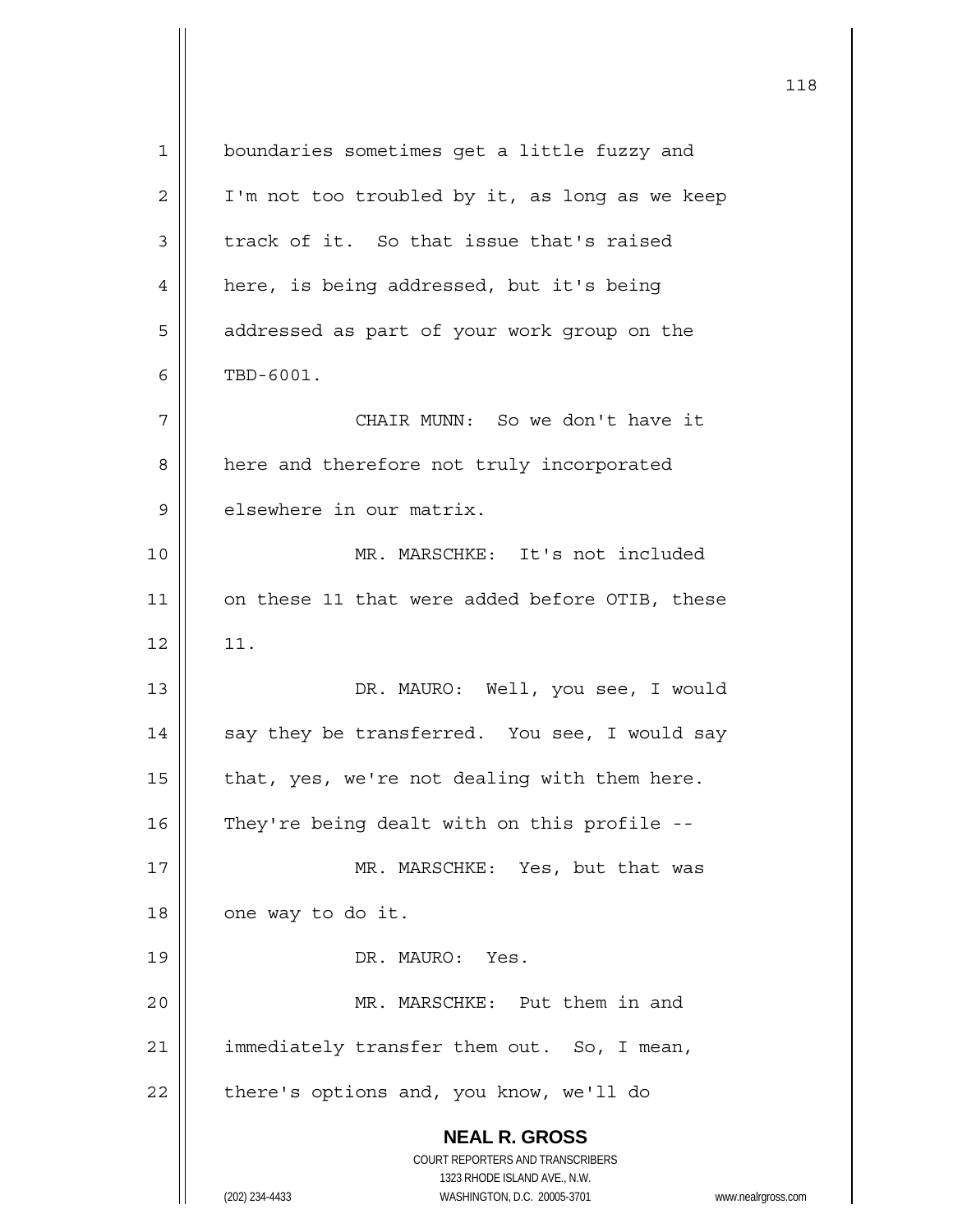|             | 119                                                                                                 |
|-------------|-----------------------------------------------------------------------------------------------------|
| $\mathbf 1$ | whatever the work group instructs us. If they                                                       |
| 2           | want to put them in, we'll put them in. It's                                                        |
| 3           | not a big deal.                                                                                     |
| 4           | DR. MAURO: As an archival                                                                           |
| 5           | document, given that OTIB-0070 is in fact a                                                         |
| 6           | procedure that is appropriately designated as                                                       |
| 7           | under our procedure reviews, I envision a year                                                      |
| 8           | from now, two years from now, five years from                                                       |
| 9           | now some of you would ask the question, you                                                         |
| 10          | know, how does this resolve? There should be                                                        |
| 11          | a paper trail that starts with --                                                                   |
| 12          | MR. MARSCHKE: Okay. I will add                                                                      |
| 13          | the $-$                                                                                             |
| 14          | DR. MAURO: And that's my                                                                            |
| 15          | suggestion.                                                                                         |
| 16          | CHAIR MUNN: Yes, and that would                                                                     |
| 17          | have been my suggestion as well. I was just                                                         |
| 18          | waiting for feedback from any other our board                                                       |
| 19          | members.                                                                                            |
| 20          | Mark, do you have any objection?                                                                    |
| 21          | Do you have a different take on how to address                                                      |
| 22          | this?                                                                                               |
|             | <b>NEAL R. GROSS</b><br>COURT REPORTERS AND TRANSCRIBERS                                            |
|             | 1323 RHODE ISLAND AVE., N.W.<br>(202) 234-4433<br>WASHINGTON, D.C. 20005-3701<br>www.nealrgross.com |

 $\mathsf{I}$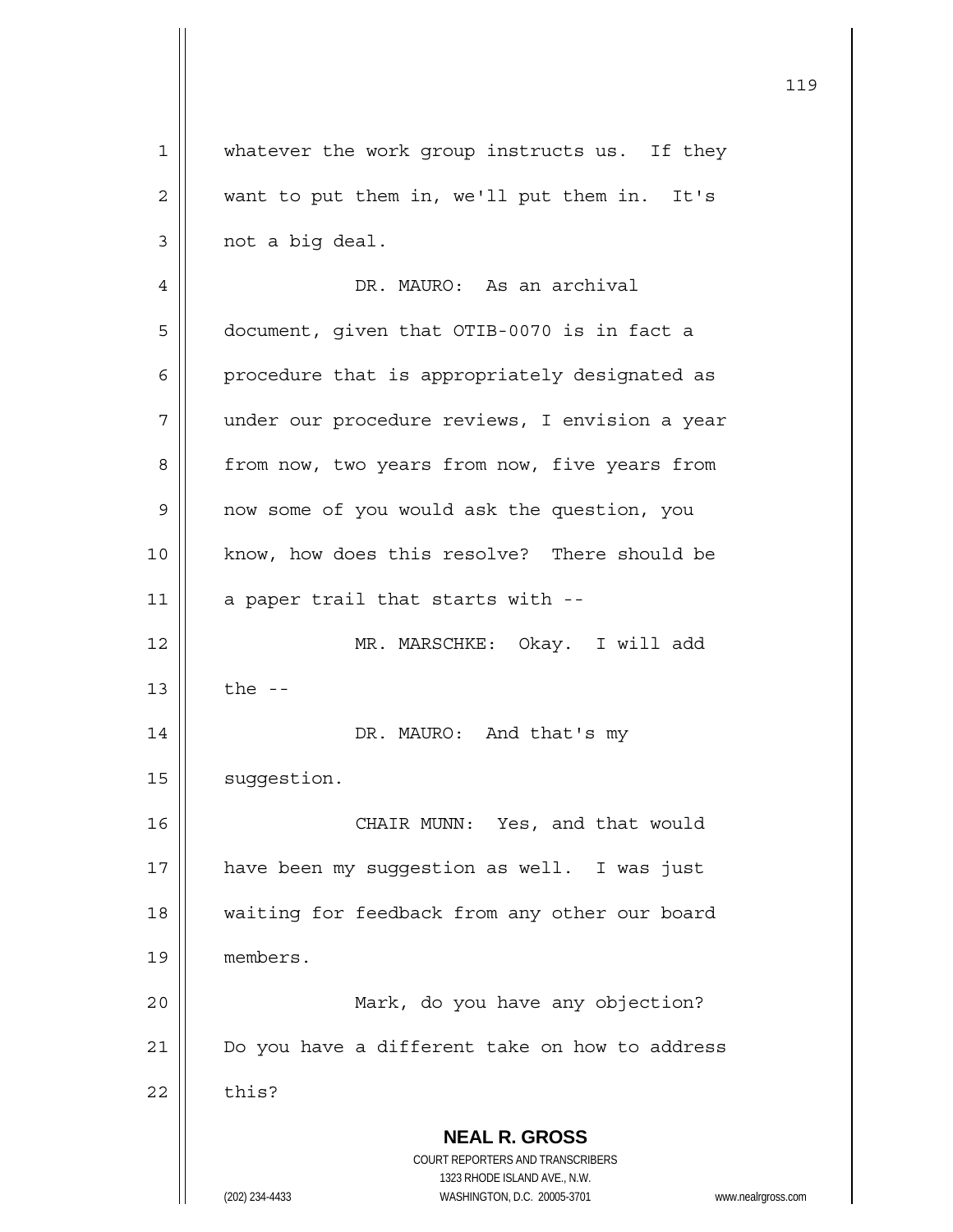**NEAL R. GROSS** COURT REPORTERS AND TRANSCRIBERS 1323 RHODE ISLAND AVE., N.W. (202) 234-4433 WASHINGTON, D.C. 20005-3701 www.nealrgross.com 1 | MEMBER ZIEMER: I mean, appendix 2 | BB was handled that way. It showed up here  $3$  | and then we transferred it. 4 DR. MAURO: Yes, right. But  $5 \parallel$  appendix BB is a little different than that. 6 MEMBER ZIEMER: It's a little 7 different than the OTIB, right. 8 || DR. MAURO: It is a site profile 9 | review. 10 MEMBER ZIEMER: Yes. 11 DR. MAURO: So we don't feel it  $12$  | needs to have a -- oh, it does? 13 MEMBER ZIEMER: Well, it showed 14 | here initially. 15 || DR. MAURO: Oh, they're still 16 here? Okay. 17 || MR. MARSCHKE: Four-twenty-one is 18 || basically the 11 issues -- the 13 issues on 19 || 421 and they would be immediately transfer  $20$   $\parallel$  out. 21 DR. MAURO: Oh, okay. So you did  $22$  | keep them in? All right.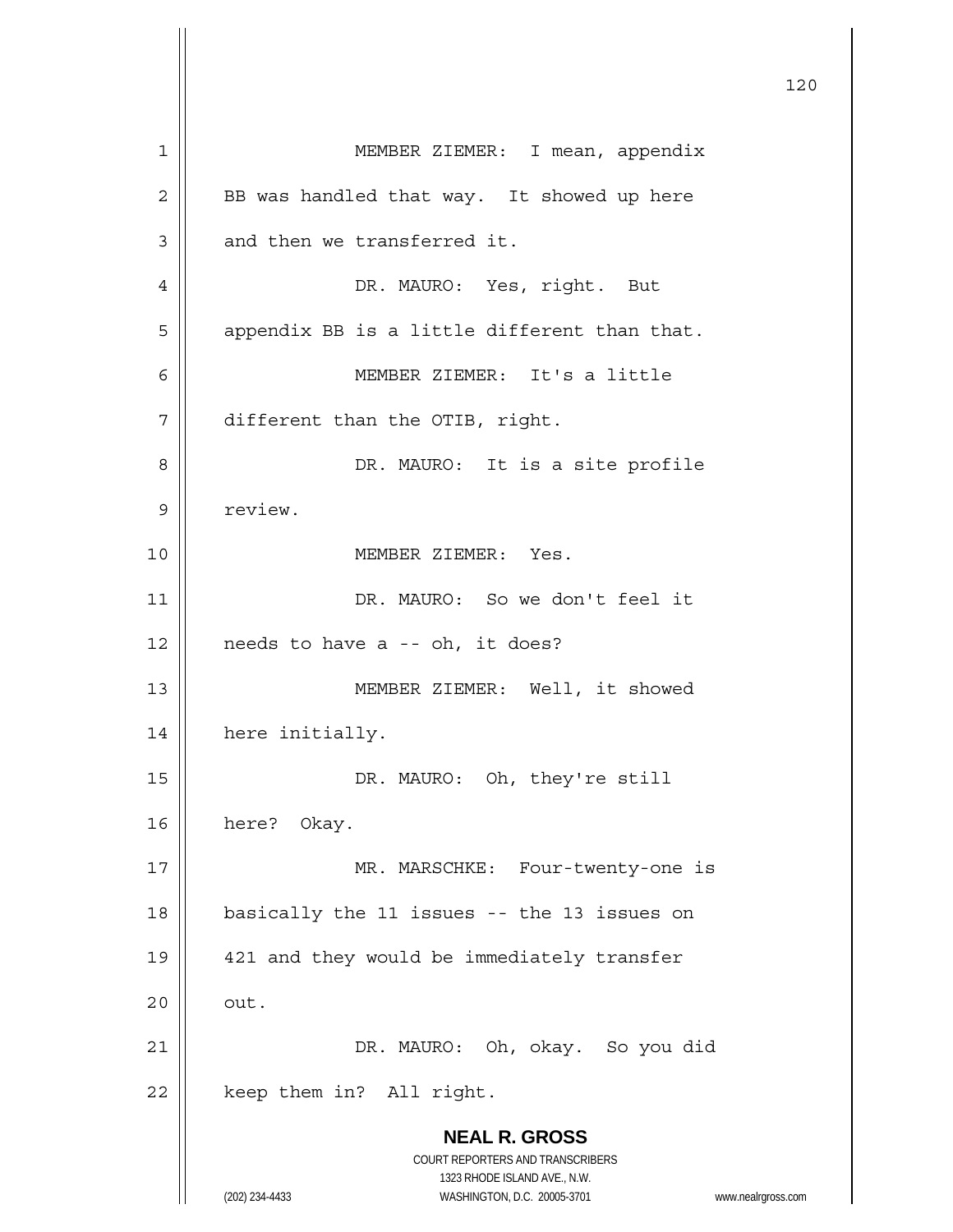|    |                                                                                                     | 121 |
|----|-----------------------------------------------------------------------------------------------------|-----|
| 1  | MEMBER ZIEMER: They were here to                                                                    |     |
| 2  | start with, because the other committee didn't                                                      |     |
| 3  | even exist.                                                                                         |     |
| 4  | DR. MAURO: That wasn't formulated                                                                   |     |
| 5  | yet. All right.                                                                                     |     |
| 6  | MEMBER ZIEMER: No.                                                                                  |     |
| 7  | DR. MAURO: Okay.                                                                                    |     |
| 8  | MEMBER ZIEMER: There wasn't                                                                         |     |
| 9  | another place to transfer them at that time.                                                        |     |
| 10 | MR. MARSCHKE: So I will take an                                                                     |     |
| 11 | action item to add those three conditional                                                          |     |
| 12 | OTIB-0070 findings.                                                                                 |     |
| 13 | CHAIR MUNN: Please.                                                                                 |     |
| 14 | MR. MARSCHKE: And just have all                                                                     |     |
| 15 | 14 of them that were in the SC&A document and                                                       |     |
| 16 | transfer them out or identify them as being                                                         |     |
| 17 | resolved elsewhere, or being addressed                                                              |     |
| 18 | elsewhere.                                                                                          |     |
| 19 | CHAIR MUNN: Thanks. That's                                                                          |     |
| 20 | helpful.                                                                                            |     |
| 21 | MEMBER GRIFFON: Wanda, I think                                                                      |     |
| 22 | you're asking me. I think I'm in agreement.                                                         |     |
|    | <b>NEAL R. GROSS</b><br>COURT REPORTERS AND TRANSCRIBERS                                            |     |
|    | 1323 RHODE ISLAND AVE., N.W.<br>(202) 234-4433<br>WASHINGTON, D.C. 20005-3701<br>www.nealrgross.com |     |

 $\mathsf{I}$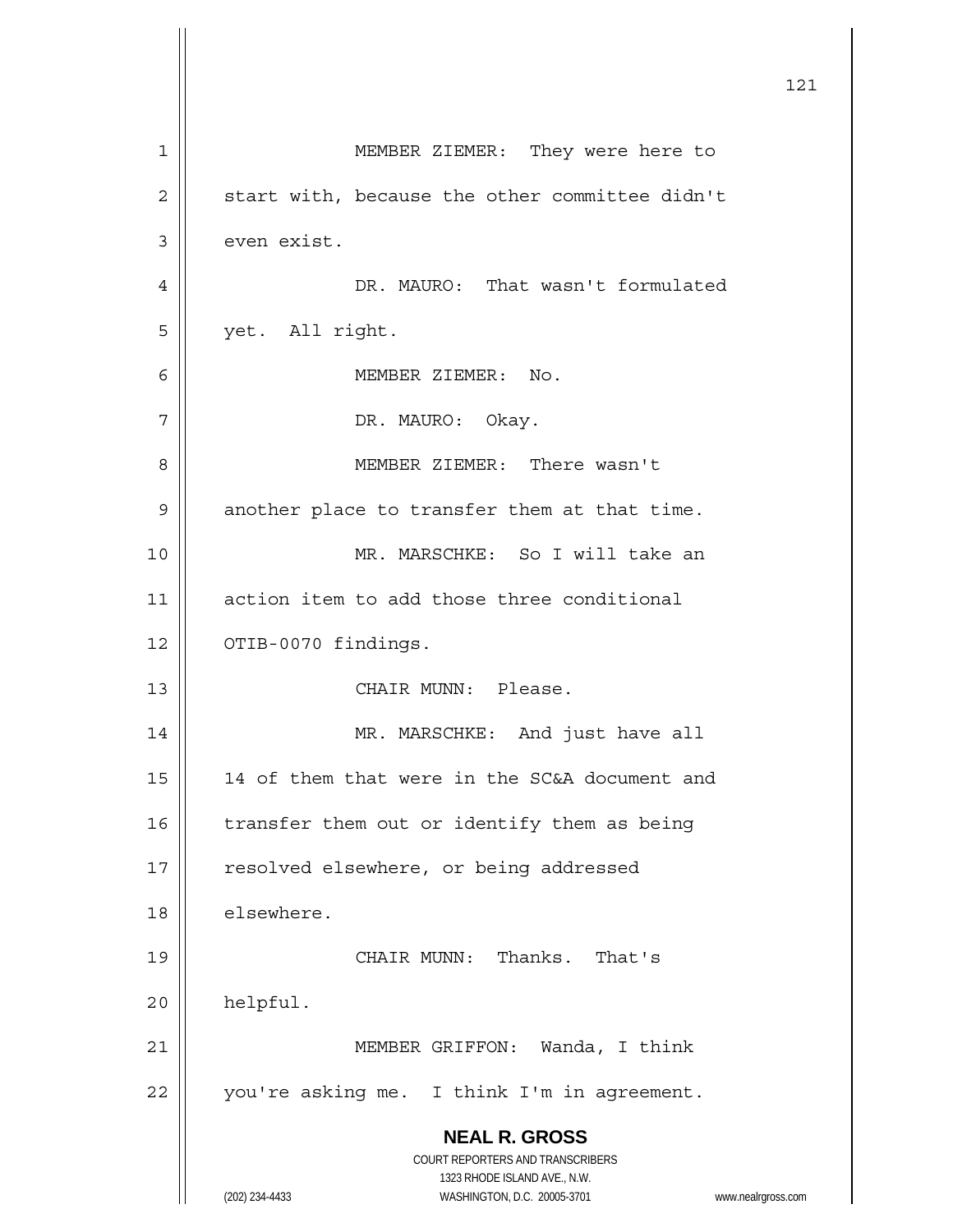| $\mathbf 1$    | I was focused on trying to get on the O drive,            |
|----------------|-----------------------------------------------------------|
| 2              | but you could you just describe what the path             |
| $\mathfrak{Z}$ | forward is now for the findings that's on the             |
| 4              |                                                           |
| 5              | CHAIR MUNN: Yes, Steve just                               |
| 6              | described that, but I'll ask to describe it               |
| 7              | again.                                                    |
| 8              | MR. MARSCHKE: Right now, Mark,                            |
| $\mathsf 9$    | I've added 11 issues to the database and there            |
| 10             | are 14 issues that SC&A made for OTIB-0070.               |
| 11             | I've added 11 of them to the database. The                |
| 12             | remaining three that I did not add to the                 |
| 13             | database are what SC&A called conditional                 |
| 14             | issues, because they were really restating                |
| 15             | issues that had already been formulated for               |
| 16             | other documents. And the path forward is to               |
| 17             | add those three conditional issues as OTIB-               |
| 18             | 0070 issues and indicate that they were either            |
| 19             | transferred to another document or -- I guess             |
| 20             | that was the approach taken, to indicate that             |
| 21             | they were transferred to some other document.             |
| 22             | MEMBER GRIFFON: Okay. Thank you.                          |
|                | <b>NEAL R. GROSS</b>                                      |
|                | COURT REPORTERS AND TRANSCRIBERS                          |
|                | 1323 RHODE ISLAND AVE., N.W.                              |
|                | (202) 234-4433<br>WASHINGTON, D.C. 20005-3701<br>www.neal |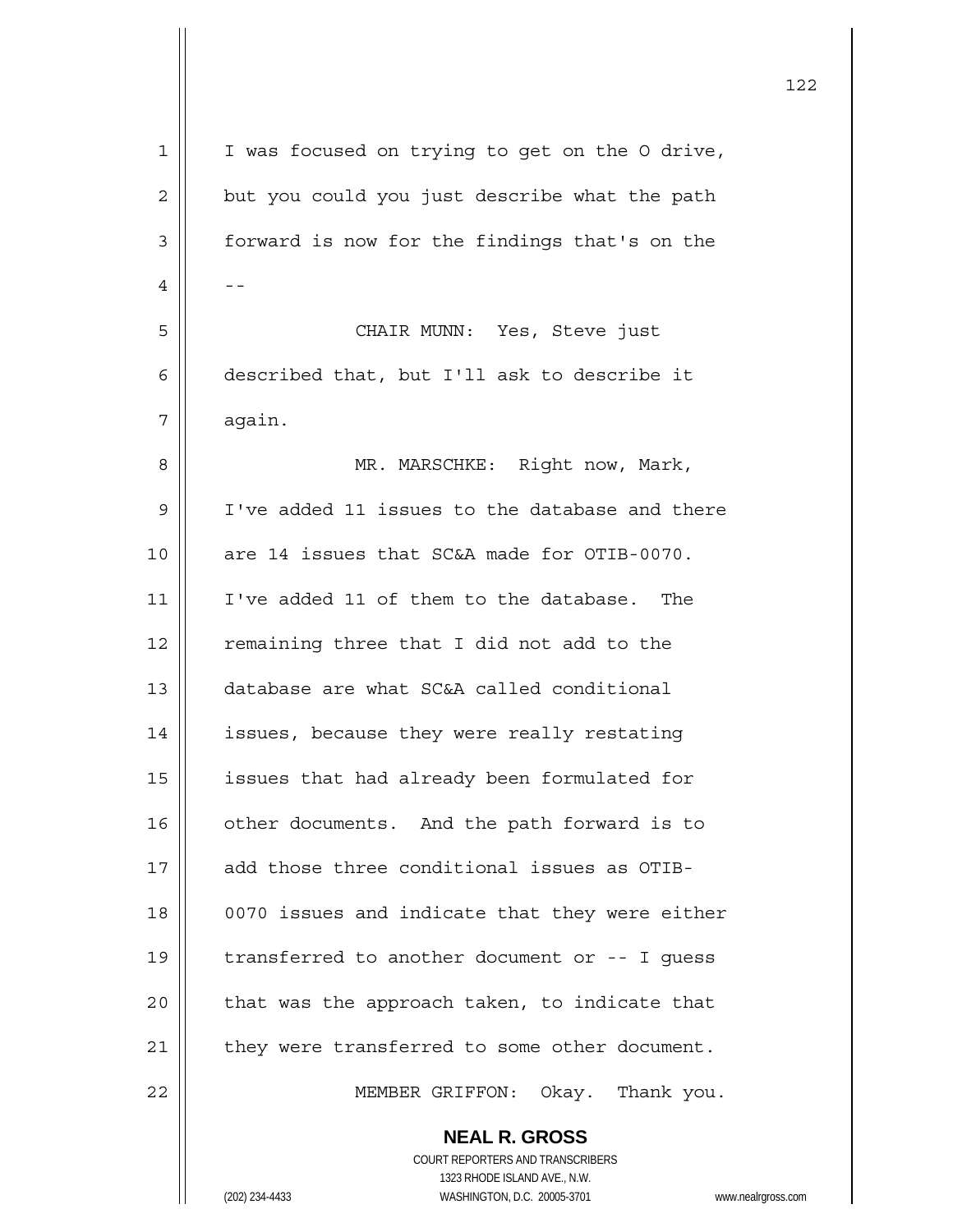| $\mathbf 1$    | Yes, that seems fine, too.                                                             |
|----------------|----------------------------------------------------------------------------------------|
| $\overline{c}$ | CHAIR MUNN: Any other comments                                                         |
| 3              | with respect to the overall tracking system                                            |
| 4              | report?                                                                                |
| 5              | Otherwise, we can do one of two                                                        |
| 6              | things. We can undertake to start on our full                                          |
| 7              | database of the open and in-progress items, or                                         |
| 8              | we can break and go to lunch. I guess what                                             |
| 9              | I'd like to do is discuss, before we go to                                             |
| 10             | lunch, what my purpose would be for sorting                                            |
| 11             | these as we're going to look at them. My                                               |
| 12             | memory is we didn't quite get through the                                              |
| 13             | third set of procedures that we were going                                             |
| 14             | through one at a time. My suggestion would be                                          |
| 15             | that we filter first by finding date, which                                            |
| 16             | will get us into the appropriate set that we                                           |
| 17             | need to look at; second by the procedure                                               |
| 18             | number, which will put them in appropriate                                             |
| 19             | order; and third, pull up only open in-                                                |
| 20             | progress issues because we know that abeyance                                          |
| 21             | is -- perhaps we better include abeyance --                                            |
| 22             | open, in abeyance and in-progress and that                                             |
|                | <b>NEAL R. GROSS</b>                                                                   |
|                | COURT REPORTERS AND TRANSCRIBERS                                                       |
|                | 1323 RHODE ISLAND AVE., N.W.<br>WASHINGTON, D.C. 20005-3701<br>(202) 234-4433<br>www.n |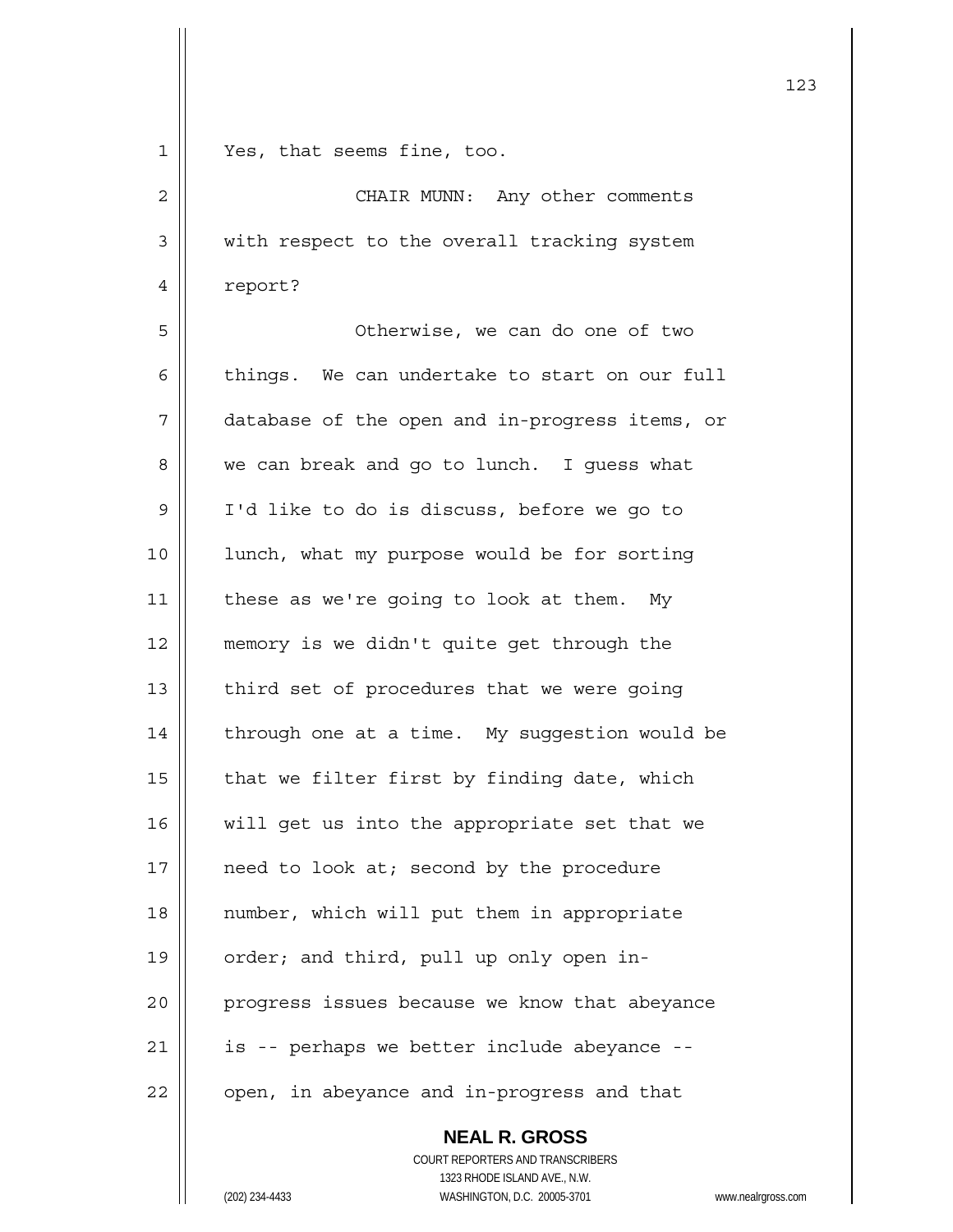|             |                                                                     | 124 |
|-------------|---------------------------------------------------------------------|-----|
| $\mathbf 1$ | will eliminate a great deal of the other not                        |     |
| 2           | particularly active and not necessary data                          |     |
| 3           | from the base.                                                      |     |
| 4           | Is that agreeable with all? Mark,                                   |     |
| 5           | are you up yet?                                                     |     |
| 6           | MEMBER GRIFFON: Yes, that's fine.                                   |     |
| 7           | Yes, I still don't have access.                                     |     |
| 8           | CHAIR MUNN: Well, okay.                                             |     |
| 9           | MEMBER GRIFFON: But hopefully                                       |     |
| 10          | during lunch I'll get it.                                           |     |
| 11          | CHAIR MUNN: Yes, I sent an email                                    |     |
| 12          | to John Gibson to find out what was going on.                       |     |
| 13          | MEMBER GRIFFON: Okay. All right.                                    |     |
| 14          | Thanks.                                                             |     |
| 15          | CHAIR MUNN: All right. And other                                    |     |
| 16          | thoughts about that one way or the other?                           |     |
| 17          | Yes, Paul?                                                          |     |
| 18          | MEMBER ZIEMER: Well, just want to                                   |     |
| 19          | ask, will that be the complete afternoon, or                        |     |
| 20          | do we have any other items after that?                              |     |
| 21          | CHAIR MUNN: That's the only thing                                   |     |
| 22          | I have on my agenda, but I suspect that it                          |     |
|             | <b>NEAL R. GROSS</b>                                                |     |
|             | COURT REPORTERS AND TRANSCRIBERS<br>1323 RHODE ISLAND AVE., N.W.    |     |
|             | (202) 234-4433<br>WASHINGTON, D.C. 20005-3701<br>www.nealrgross.com |     |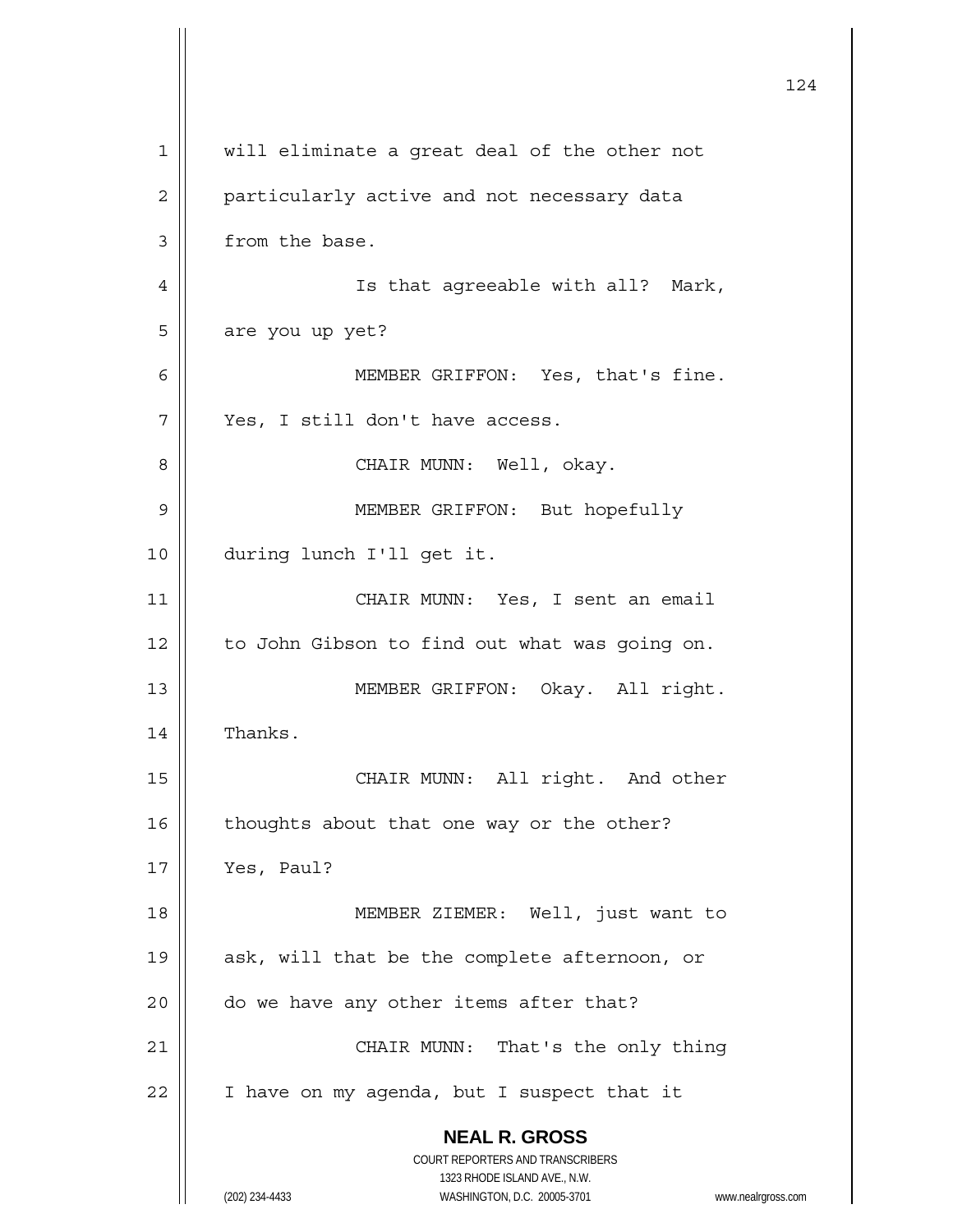|             |                                                                     | 125 |
|-------------|---------------------------------------------------------------------|-----|
| $\mathbf 1$ | will take the afternoon.                                            |     |
| 2           | MEMBER ZIEMER: Yes, I just                                          |     |
| 3           | wondered if there were any other items after                        |     |
| 4           | that.                                                               |     |
| 5           | CHAIR MUNN: No. We want to try                                      |     |
| 6           | to make sure we incorporate any recently                            |     |
| 7           | received responses from NIOSH. I assume that                        |     |
| 8           | Steve has them loaded already.                                      |     |
| 9           | MR. MARSCHKE: The most recent                                       |     |
| 10          | received -- I don't think we've received any                        |     |
| 11          | more responses from NIOSH since the last                            |     |
| 12          | meeting.                                                            |     |
| 13          | MEMBER ZIEMER: I thought we had a                                   |     |
| 14          | couple from Stu.                                                    |     |
| 15          | CHAIR MUNN: Yes, we had a couple                                    |     |
| 16          | from Stu.                                                           |     |
| 17          | MEMBER ZIEMER; This past week,                                      |     |
| 18          | right?                                                              |     |
| 19          | CHAIR MUNN: Yes, there you go.                                      |     |
| 20          | MR. MARSCHKE: Well, these were                                      |     |
| 21          | from Stu that sent out on October 6th, and                          |     |
| 22          | basically the last meeting we discussed a                           |     |
|             | <b>NEAL R. GROSS</b>                                                |     |
|             | COURT REPORTERS AND TRANSCRIBERS<br>1323 RHODE ISLAND AVE., N.W.    |     |
|             | (202) 234-4433<br>WASHINGTON, D.C. 20005-3701<br>www.nealrgross.com |     |

 $\mathsf{I}$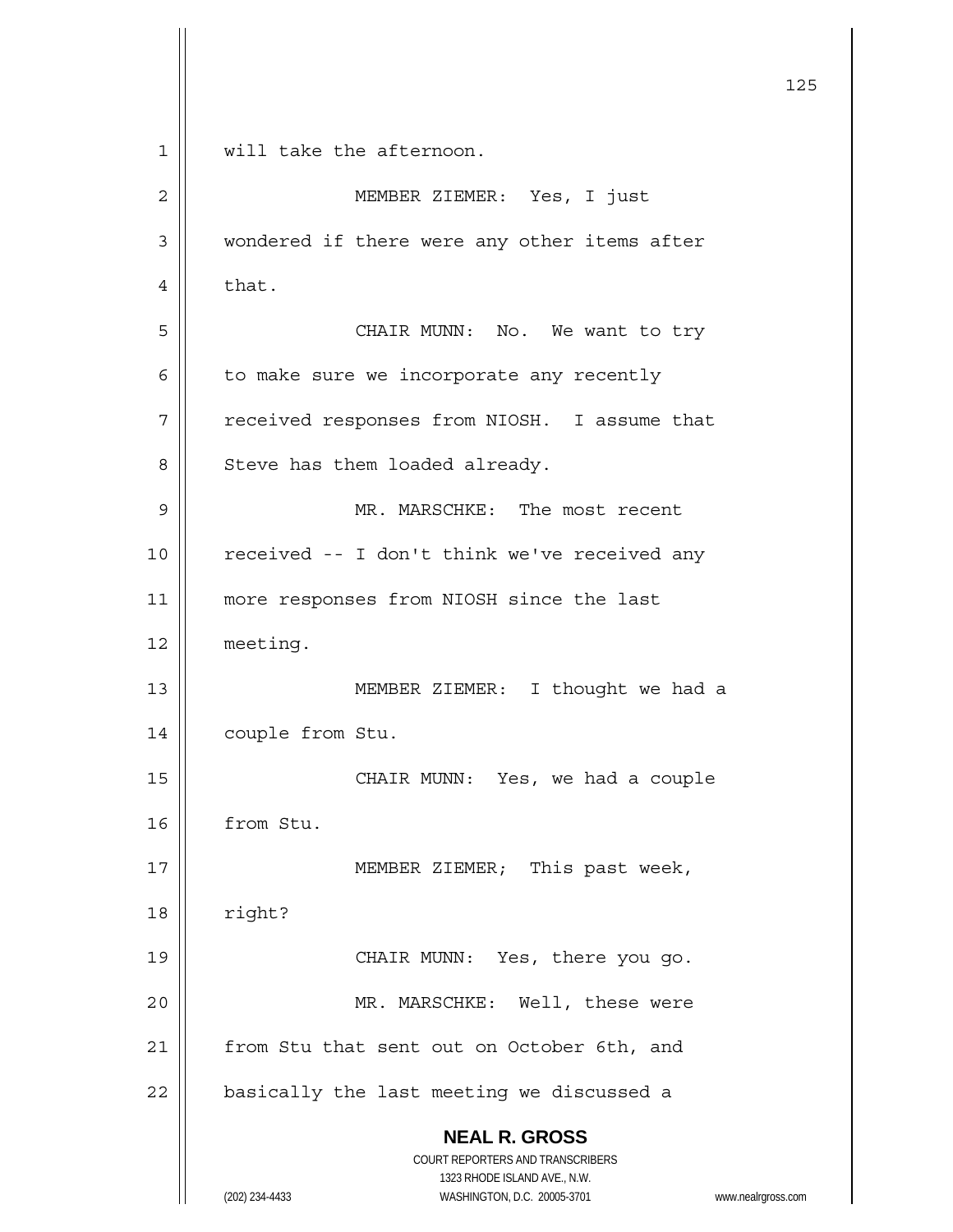| 1  | handful of these and SC&A had only responded                                             |
|----|------------------------------------------------------------------------------------------|
| 2  | to NIOSH's responses on a handful of them and                                            |
| 3  | which we discussed at the last meeting. Now                                              |
| 4  | SC&A has responses or made recommendations on                                            |
| 5  | all the NIOSH initial responses. And we do                                               |
| 6  | have recommendations for all those. Now there                                            |
| 7  | may be another document that Stu sent out that                                           |
| 8  | I'm not aware of.                                                                        |
| 9  | MEMBER ZIEMER: I got two. One is                                                         |
| 10 | dated December 5th and when was -- let me                                                |
| 11 | check it here.                                                                           |
| 12 | MR. HINNEFELD: December 5th I                                                            |
| 13 | believe might be theirs.                                                                 |
| 14 | CHAIR MUNN: Yes.                                                                         |
| 15 | MR. HINNEFELD: I believe December                                                        |
| 16 | 5th was theirs. It was their add- back on                                                |
| 17 | something I had sent out earlier. I believe                                              |
| 18 | that's the same --                                                                       |
| 19 | MEMBER ZIEMER: Yes, okay.<br>That                                                        |
| 20 | did come from SC&A. I was just looking at the                                            |
| 21 | title of it. Right.                                                                      |
| 22 | MR. HINNEFELD: Yes.                                                                      |
|    | <b>NEAL R. GROSS</b><br>COURT REPORTERS AND TRANSCRIBERS<br>1323 RHODE ISLAND AVE., N.W. |
|    | (202) 234-4433<br>WASHINGTON, D.C. 20005-3701<br>www.nealrgross.com                      |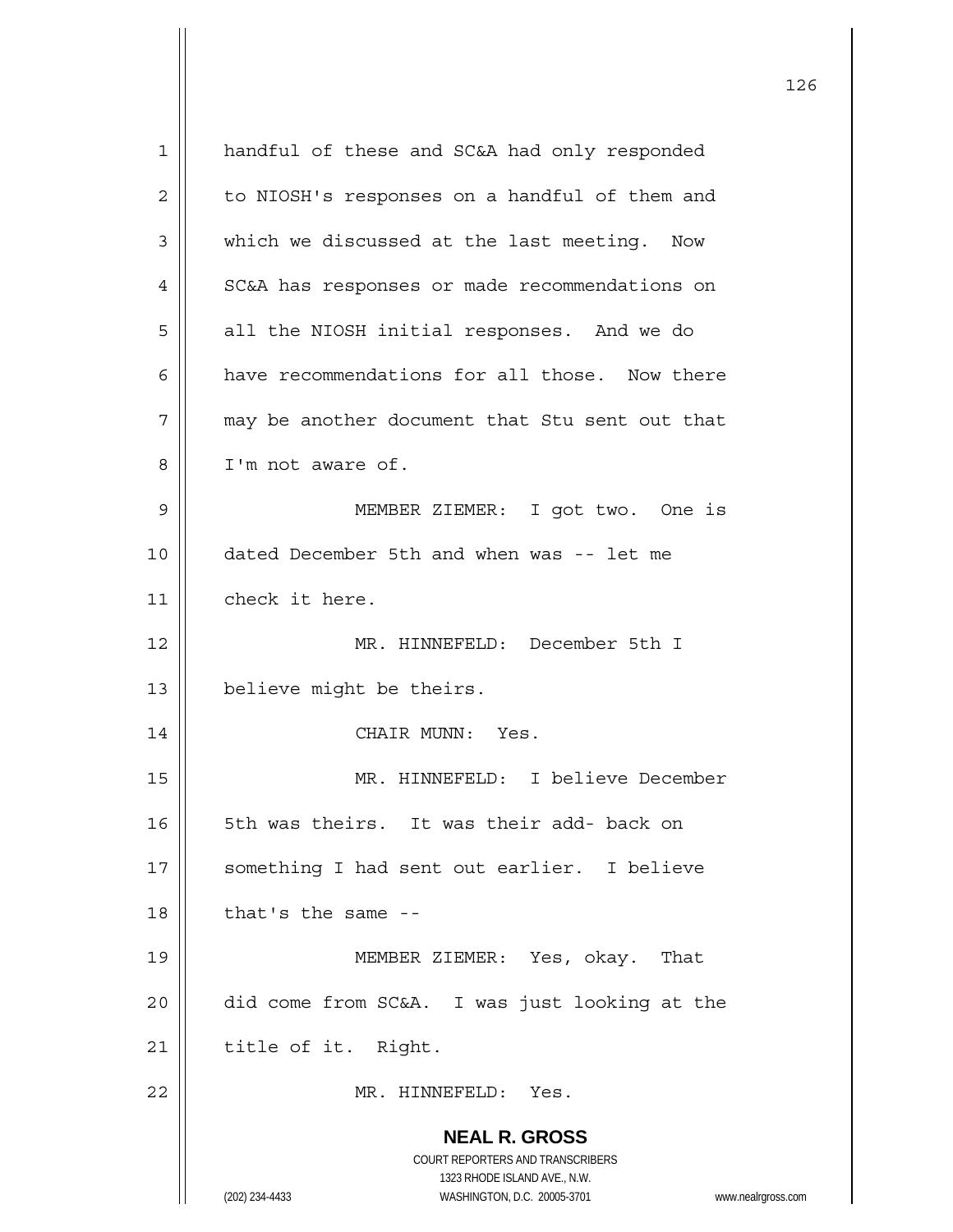**NEAL R. GROSS** COURT REPORTERS AND TRANSCRIBERS 1323 RHODE ISLAND AVE., N.W. (202) 234-4433 WASHINGTON, D.C. 20005-3701 www.nealrgross.com 127 1 MEMBER ZIEMER: That was SC&A's  $2 \parallel$  response to the -- that's it right there, yes. 3 || MR. MARSCHKE: And it was 4 | contained in two documents. 5 || MEMBER ZIEMER: Yes. 6 MR. MARSCHKE: So there's one for  $7 \parallel$  OCAS and one for --8 | MEMBER ZIEMER: Yes. Right.  $9 \parallel$  Okay. That's what I was thinking. 10 CHAIR MUNN: So they're loaded 11 already? 12 || MR. MARSCHKE: They are loaded and 13 || we can discuss them. Again, it's not a 14 | comprehensive walk-through of all the third  $15$  | set of issues at this point. 16 || CHAIR MUNN: No. 17 || MR. MARSCHKE: So it's just the 18 | ones that we have gotten feedback from NIOSH  $19 \parallel \quad on.$ 20 CHAIR MUNN: That's fine. That's 21  $\parallel$  fine. Just wanted to make sure we didn't  $22$   $\parallel$  overlook this late-breaking information.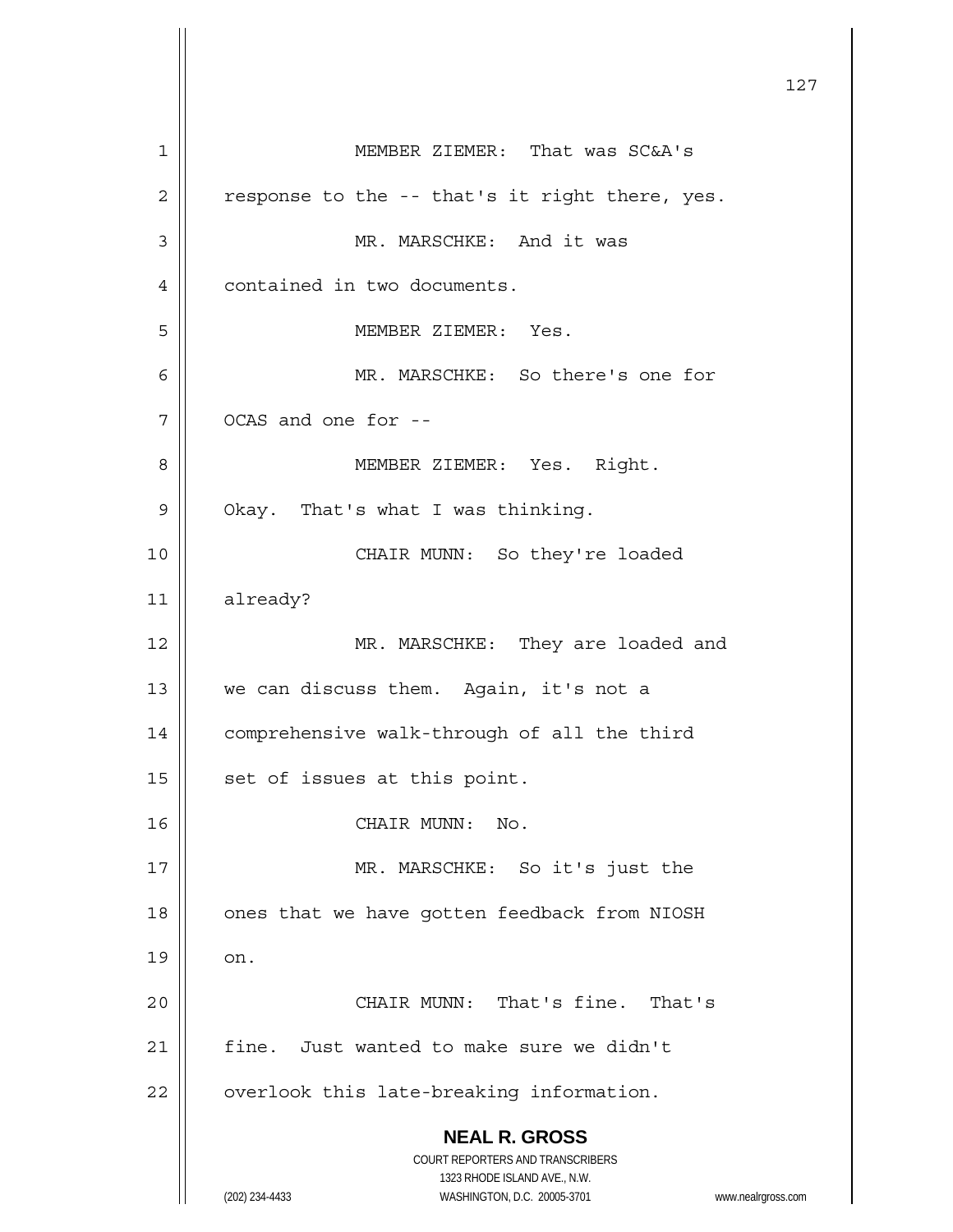| 1  | Any other thoughts about how we                                                          |
|----|------------------------------------------------------------------------------------------|
| 2  | shall approach this as we return from lunch?                                             |
| 3  | MR. KATZ: Do you want to try to                                                          |
| 4  | button down our date for the next meeting now                                            |
| 5  | instead of leaving that for later?                                                       |
| 6  | CHAIR MUNN: That might be a good                                                         |
| 7  | idea. Let's see what everybody's calendar                                                |
| 8  | looks like. The subcommittee met yesterday                                               |
| 9  | and had established their next meeting the                                               |
| 10 | last week of January. They requested and we                                              |
| 11 | identified Thursday, January 29th for their                                              |
| 12 | meeting. I had suggested that this group take                                            |
| 13 | Wednesday, January 28th, as their next face-                                             |
| 14 | to-face meeting.                                                                         |
| 15 | Is there anyone who has so much                                                          |
| 16 | grief with Wednesday the 28th that you can't                                             |
| 17 | revise your calendars?                                                                   |
| 18 | MEMBER GRIFFON: Wanda, I can do                                                          |
| 19 | I probably have to do it on the phone,<br>it.                                            |
| 20 | and I may miss like one hour that day, but                                               |
| 21 | it's okay other than that.                                                               |
| 22 | CHAIR MUNN: All right.                                                                   |
|    | <b>NEAL R. GROSS</b><br>COURT REPORTERS AND TRANSCRIBERS<br>1323 RHODE ISLAND AVE., N.W. |
|    | (202) 234-4433<br>WASHINGTON, D.C. 20005-3701<br>www.nealrgross.com                      |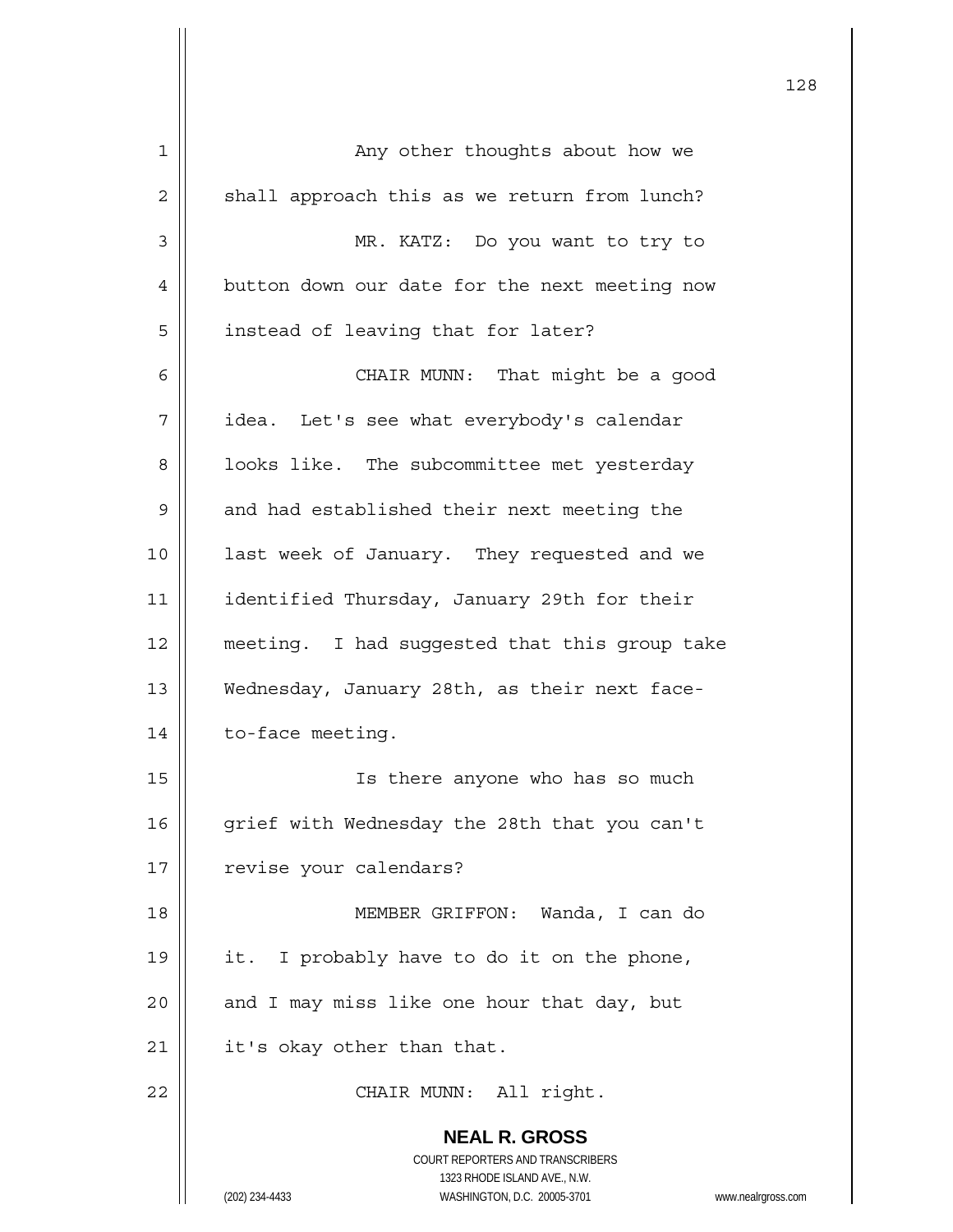**NEAL R. GROSS** COURT REPORTERS AND TRANSCRIBERS 1323 RHODE ISLAND AVE., N.W. (202) 234-4433 WASHINGTON, D.C. 20005-3701 www.nealrgross.com 129 1 MEMBER GRIFFON: That's part of  $2 \parallel$  the reason why I picked that Thursday that 3 | week. But I understand you want to --4 CHAIR MUNN: So that you could 5 | avoid Wednesday? 6 MEMBER GRIFFON: Yes. 7 CHAIR MUNN: Well, you understand 8 Why I want Wednesday. 9 MEMBER GRIFFON: Oh, yes. 10 || Certainly I do. But I can do that, I just 11 | might miss like an hour. 12 CHAIR MUNN: Very good. All 13 | right. Hearing no objection, the subcommittee 14 | or work group, whichever we will be at that 15  $\parallel$  time, will meet on January 28th at -- my 16 | preference is always 10:00. 17 || MR. KATZ: Nine-thirty. 18 CHAIR MUNN: Ted's is always 9:30. 19 What's the preference of the other -- 20 MEMBER ZIEMER: Nine-thirty. 21 || CHAIR MUNN: Nine-thirty will do? 22 MEMBER GRIFFON: Actually 10:00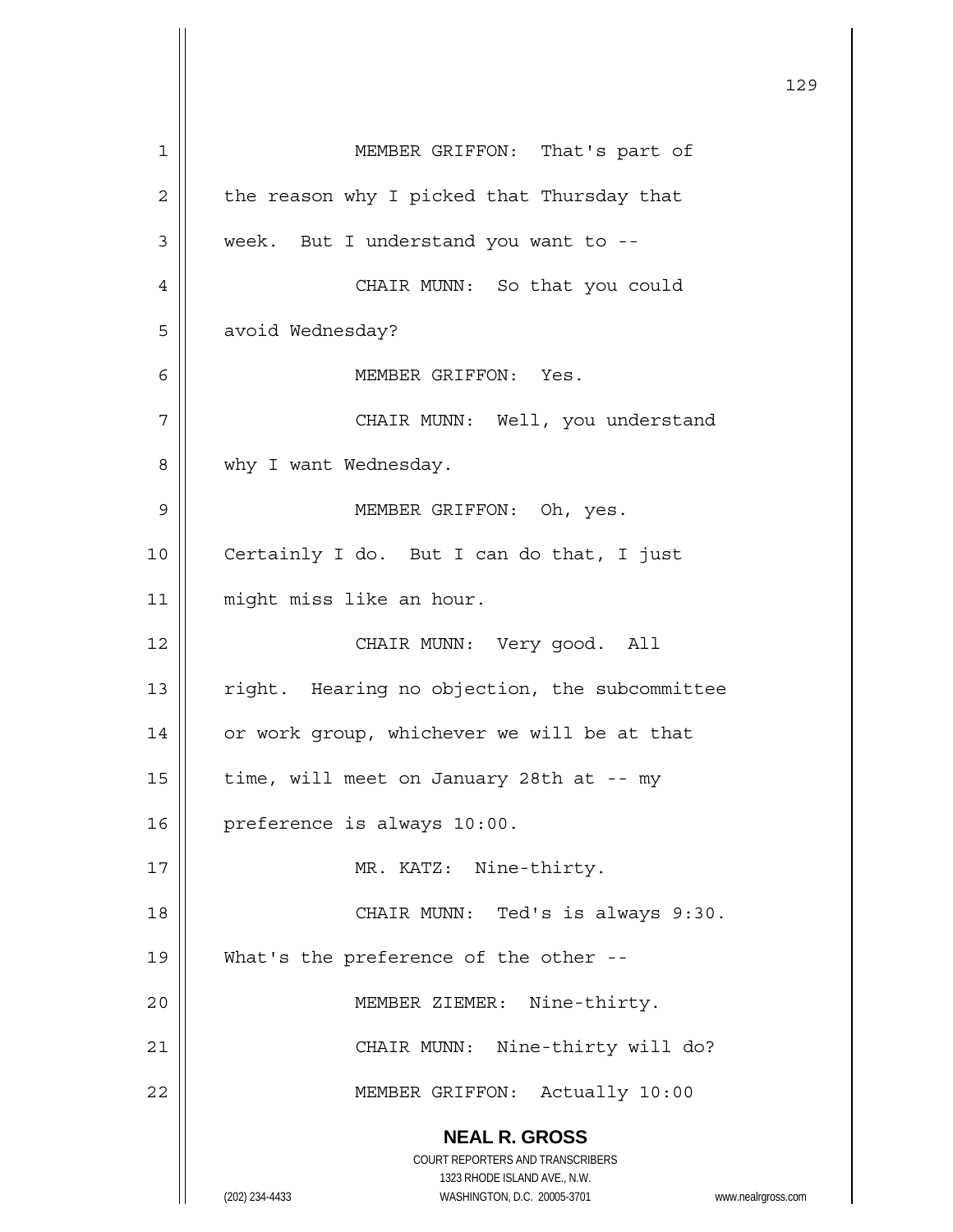| $\mathbf 1$ | would be better. That would make me less of                         |
|-------------|---------------------------------------------------------------------|
| 2           | the hour. It's okay. If you want to go with                         |
| 3           | 9:30, that's fine. I probably won't be on                           |
| 4           | until like 10:30.                                                   |
| 5           | CHAIR MUNN: Well, if it's more                                      |
| 6           | likely that you will be here --                                     |
| 7           | MEMBER GRIFFON: Well, I just                                        |
| 8           | would miss less if you started a little --                          |
| 9           | MR. KATZ: Okay. If that works                                       |
| 10          | for you, Mark, then that's fine.                                    |
| 11          | MEMBER GRIFFON: But I, you know,                                    |
| 12          | go with what you want to go with.                                   |
| 13          | MR. KATZ: Start at 10:00.                                           |
| 14          | CHAIR MUNN: Ten o'clock,                                            |
| 15          | Wednesday the 28th. Procedures. Same                                |
| 16          | station. Thank you. That helps.                                     |
| 17          | Any other comment for the good of                                   |
| 18          | the order before we have lunch?                                     |
| 19          | MR. HINNEFELD: I did send one                                       |
| 20          | message with some procedure information. It                         |
| 21          | was in the last couple weeks. I'll get the                          |
| 22          | date eventually. It related to OTIB-0018, and                       |
|             | <b>NEAL R. GROSS</b>                                                |
|             | COURT REPORTERS AND TRANSCRIBERS                                    |
|             | 1323 RHODE ISLAND AVE., N.W.                                        |
|             | WASHINGTON, D.C. 20005-3701<br>(202) 234-4433<br>www.nealrgross.com |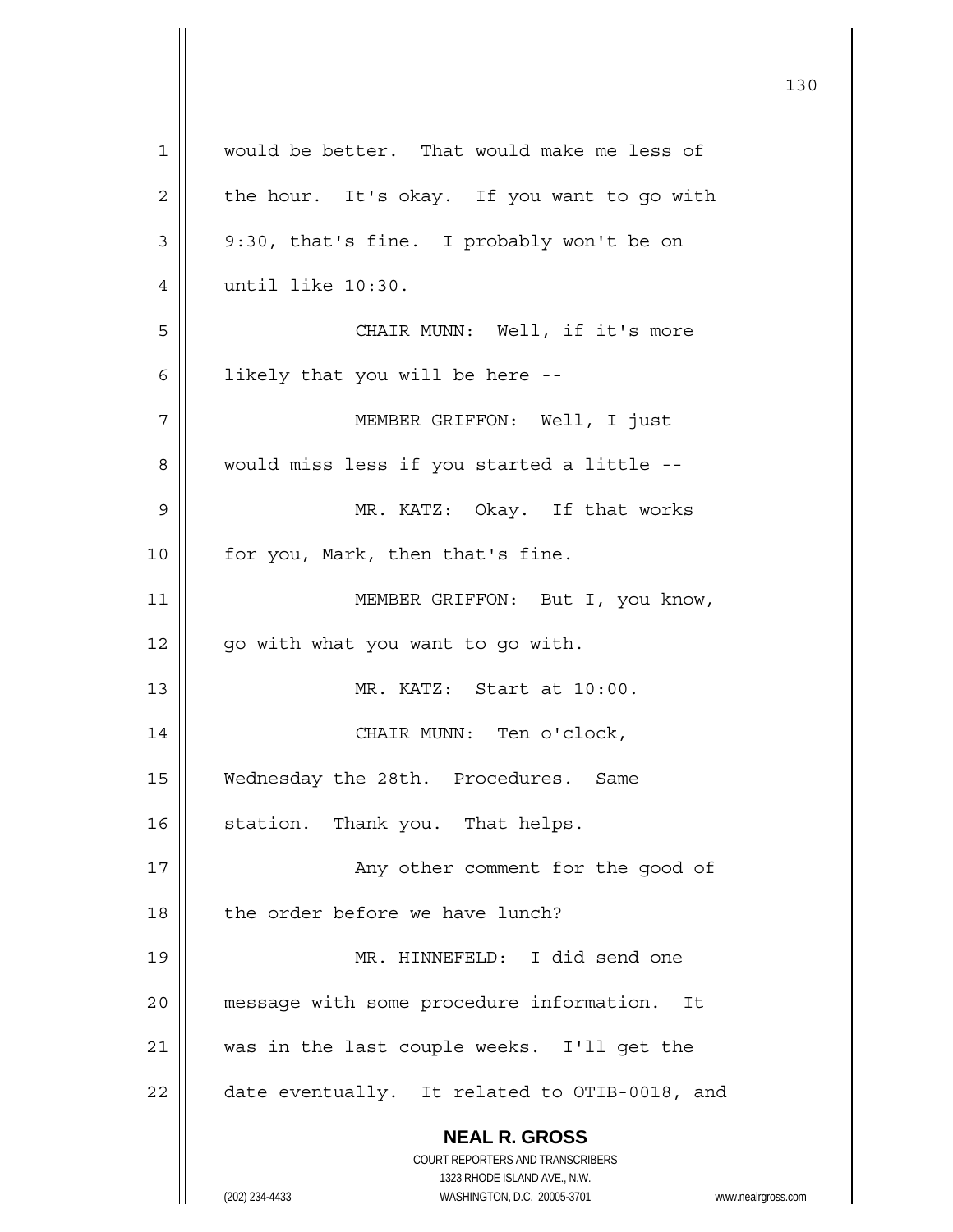**NEAL R. GROSS** COURT REPORTERS AND TRANSCRIBERS 1323 RHODE ISLAND AVE., N.W. (202) 234-4433 WASHINGTON, D.C. 20005-3701 www.nealrgross.com 1 || I recall it pretty clearly because I sent it  $2 \parallel$  to the dose reconstruct subcommittee first and  $3 \parallel$  had to tell them, oh, wait a minute, I made a 4 | mistake; this is actually a procedure 5 | response, thanks to my one contractor employee 6 who watches out for me. And so I did send 7 | something. It's the additional information 8 | for OTIB-0018, from OTIB-0018. In other 9 words, to say what do you know about the air 10 monitoring program and what they did and so  $11$  | on. So I did submit that. 12 CHAIR MUNN: Yes. 13 || MR. HINNEFELD: So that was the 14 | one thing I did submit. And I thought I 15 | copied you on it, Steve. 16 MR. MARSCHKE: Monday the 1st. 17 || MR. HINNEFELD: It was Monday the 18 1st? 19 || MR. MARSCHKE: I think I did see  $20$  | that, Stu, but it was a response to a question  $21$  | of the Board --22 MR. HINNEFELD: Right, it is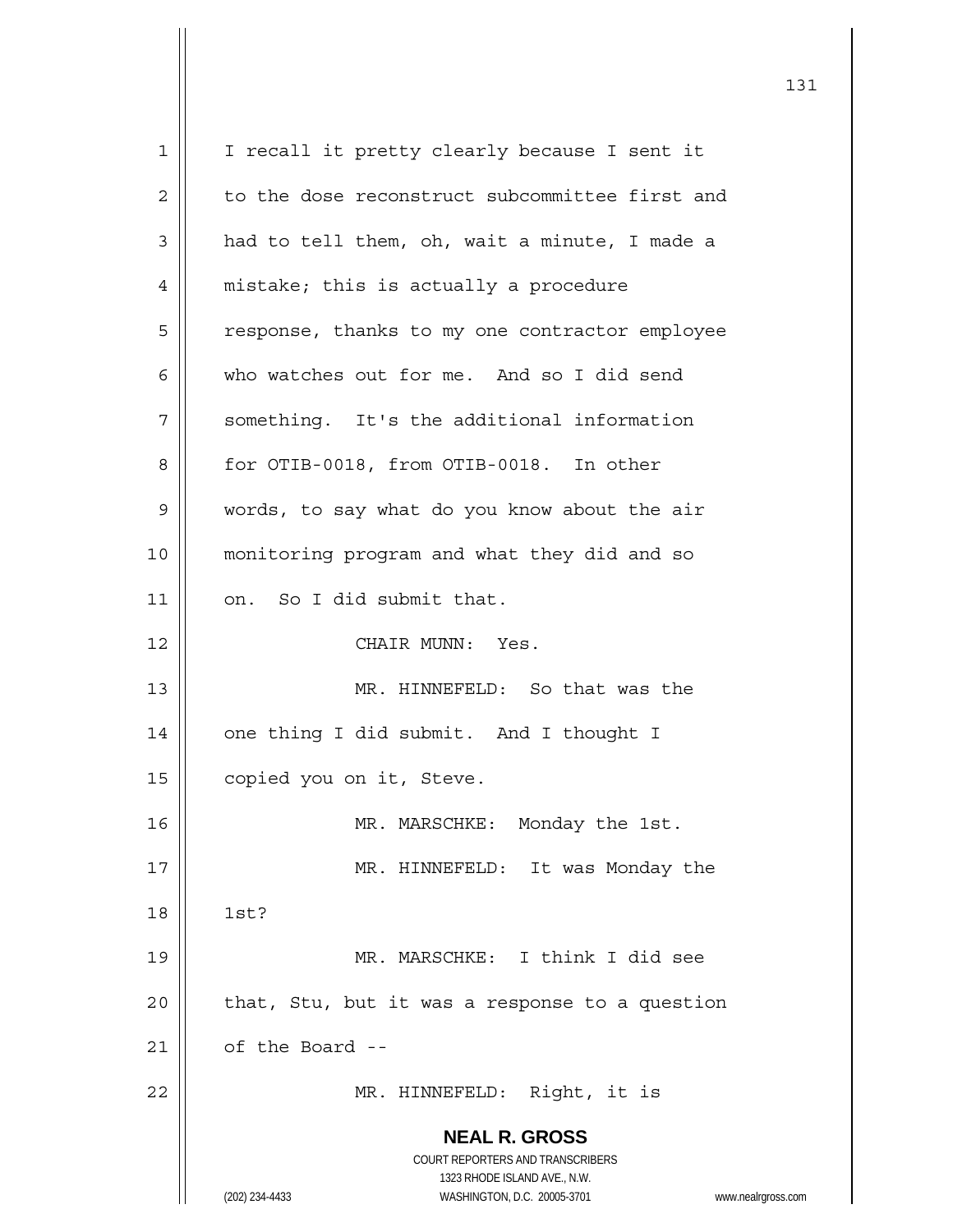**NEAL R. GROSS** COURT REPORTERS AND TRANSCRIBERS 1323 RHODE ISLAND AVE., N.W. (202) 234-4433 WASHINGTON, D.C. 20005-3701 www.nealrgross.com 132  $1 \parallel$  not --2 MR. MARSCHKE: It wasn't really a 3 | response to any particular issue. 4 MR. HINNEFELD: It was additional 5 | information to the Board. 6 MEMBER ZIEMER: Yes, it's a 7 | response to findings. 8 MR. HINNEFELD: It doesn't speak 9 | directly to the finding, but it provides 10 additional information that the Board had 11 || asked us to provide in response to a 12 particular finding. I think it's 18-5, if I'm  $13 \parallel$  not --14 || CHAIR MUNN: It was 18-5. 15 MEMBER ZIEMER: Yes, 18-5. 16 || MR. MARSCHKE: Steve on that? Oh, 17 || you have it up there? You have my email up,  $18$  | or just --19 MEMBER ZIEMER: You want me to put  $20$  | this on the --21 MR. MARSCHKE: Am I on -- no.  $22$  || Well, yes, okay. We can do it at the break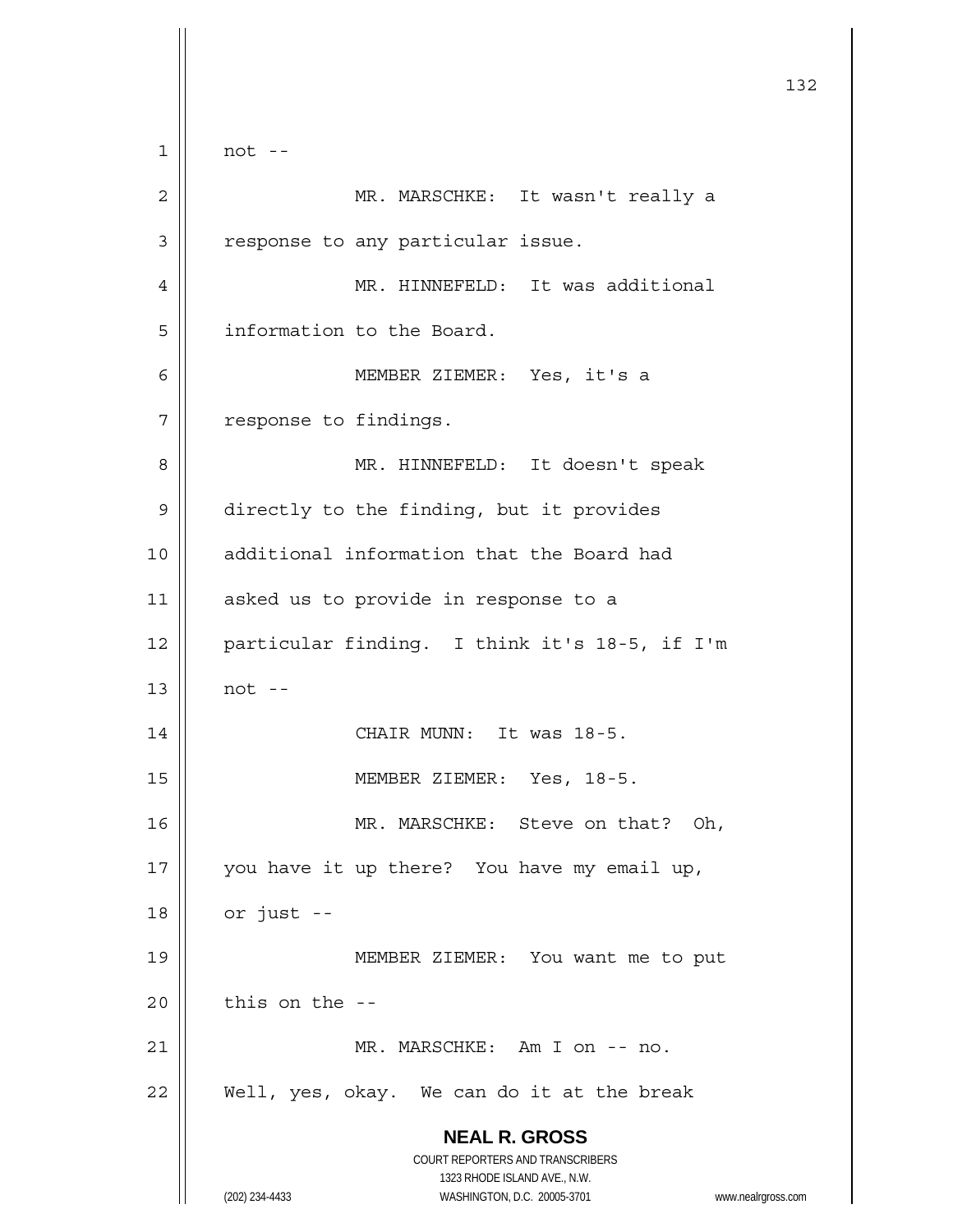|    |                                                                     | 133 |
|----|---------------------------------------------------------------------|-----|
|    |                                                                     |     |
| 1  | just to make sure that I have it.                                   |     |
| 2  | MEMBER ZIEMER: Yes, okay. I can                                     |     |
| 3  | copy you on this, if you want. Yes, it looks                        |     |
| 4  | $like -$                                                            |     |
| 5  | MR. MARSCHKE: If I wasn't on                                        |     |
| 6  | before.                                                             |     |
| 7  | MEMBER ZIEMER: It's dated                                           |     |
| 8  | December 1st.                                                       |     |
| 9  | CHAIR MUNN: Yes, it is.                                             |     |
| 10 | MR. MARSCHKE: Like Stu says, I                                      |     |
| 11 | might have it on my email and I just wasn't                         |     |
| 12 | sharp enough to realize that I needed to load                       |     |
| 13 | it into the database.                                               |     |
| 14 | MEMBER ZIEMER: It looks like I                                      |     |
| 15 | got it on December 8th.                                             |     |
| 16 | MR. MARSCHKE: December 8th was                                      |     |
| 17 | today.                                                              |     |
| 18 | CHAIR MUNN: No, I had                                               |     |
| 19 | on --                                                               |     |
| 20 | MEMBER ZIEMER: Oh, I know why                                       |     |
| 21 | that's showing up. I loaded it on here this                         |     |
| 22 | morning. So, that's right. Yes, it shows the                        |     |
|    | <b>NEAL R. GROSS</b>                                                |     |
|    | COURT REPORTERS AND TRANSCRIBERS<br>1323 RHODE ISLAND AVE., N.W.    |     |
|    | (202) 234-4433<br>WASHINGTON, D.C. 20005-3701<br>www.nealrgross.com |     |

Ħ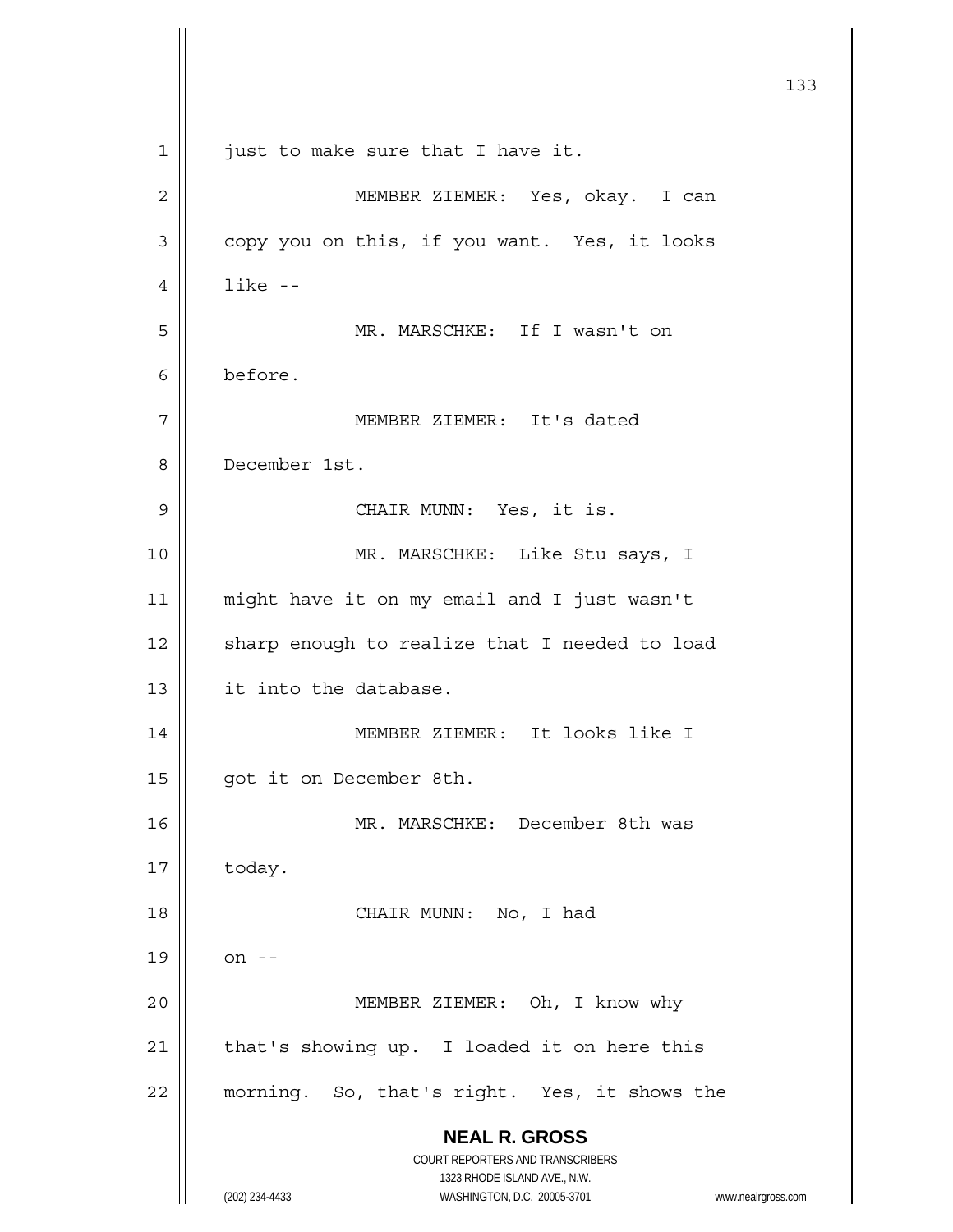**NEAL R. GROSS** COURT REPORTERS AND TRANSCRIBERS 1323 RHODE ISLAND AVE., N.W. (202) 234-4433 WASHINGTON, D.C. 20005-3701 www.nealrgross.com 134 1 | latest date. 2 MR. HINNEFELD: You're on the -- 3 || unless it didn't get to you. 4 MR. MARSCHKE: I will take a look  $5 \parallel$  at it and when we break or when I get back to 6 my desk. 7 | CHAIR MUNN: Well, I got it twice. 8 MR. HINNEFELD: That's because 9 | you're the procedures subcommittee and this 10 || work group. That's why you got it twice. 11 || CHAIR MUNN: All right. Thank 12 || you, all. We're going to sign off for one 13 H full hour and five minutes. We will be at  $14 \parallel 1:10.$ 15 || MR. KATZ: Thank you, everyone on  $16$  the phone. 17 || (Whereupon, the above-entitled 18 matter went off the record at 12:07 p.m. and 19  $\vert$  resumed at 1:10 p.m.) 20 21 22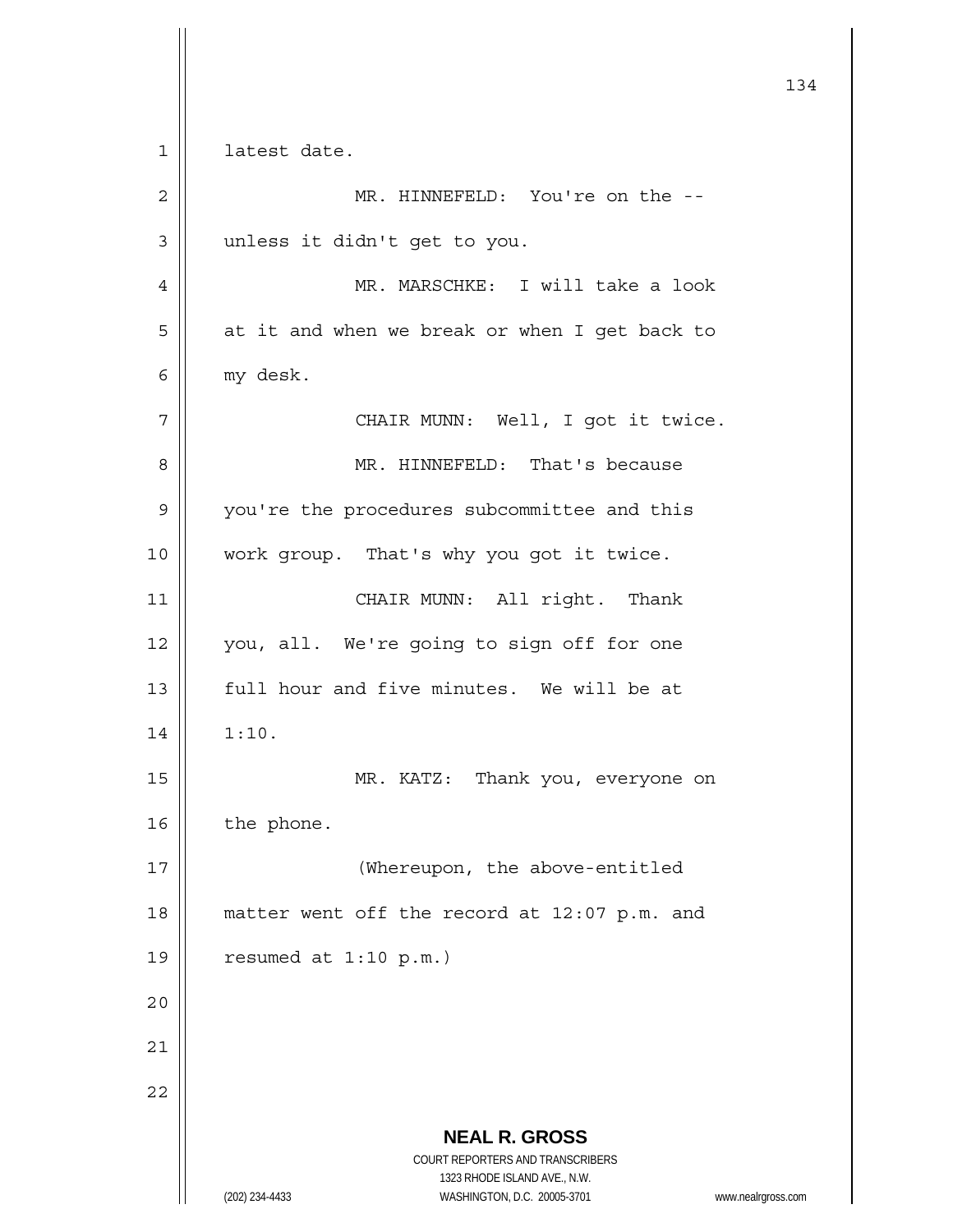|    | 135                                                                 |
|----|---------------------------------------------------------------------|
| 1  | $A-F-T-E-R-N-O-O-N$ $S-E-S-S-I-O-N$                                 |
| 2  | $1:14$ p.m.                                                         |
| 3  | MR. KATZ: Good afternoon. This                                      |
| 4  | is the procedures review working group of the                       |
| 5  | Advisory Board on Radiation Worker Health and                       |
| 6  | we're restarting after a lunch break. And I'd                       |
| 7  | just like to check too for participants on the                      |
| 8  | phone.                                                              |
| 9  | Mark, are you back with us?                                         |
| 10 | MEMBER GRIFFON: Yes, I'm on, Ted.                                   |
| 11 | MR. KATZ: And do we have any                                        |
| 12 | other board members? Mike Gibson?                                   |
| 13 | MEMBER GIBSON: Yes, I'm here.                                       |
| 14 | MR. KATZ: Oh, hi, Mike.                                             |
| 15 | And Bob Presley, maybe?                                             |
| 16 | Okay. And then, Wanda, it's all                                     |
| 17 | yours.                                                              |
| 18 | CHAIR MUNN: Have you been able to                                   |
| 19 | get back on line, Mark?                                             |
| 20 | MEMBER GRIFFON:<br>No.                                              |
| 21 | CHAIR MUNN:<br>No?                                                  |
| 22 | MEMBER GRIFFON: Didn't get on the                                   |
|    | <b>NEAL R. GROSS</b>                                                |
|    | COURT REPORTERS AND TRANSCRIBERS<br>1323 RHODE ISLAND AVE., N.W.    |
|    | (202) 234-4433<br>WASHINGTON, D.C. 20005-3701<br>www.nealrgross.com |

 $\mathbf{\mathcal{L}}$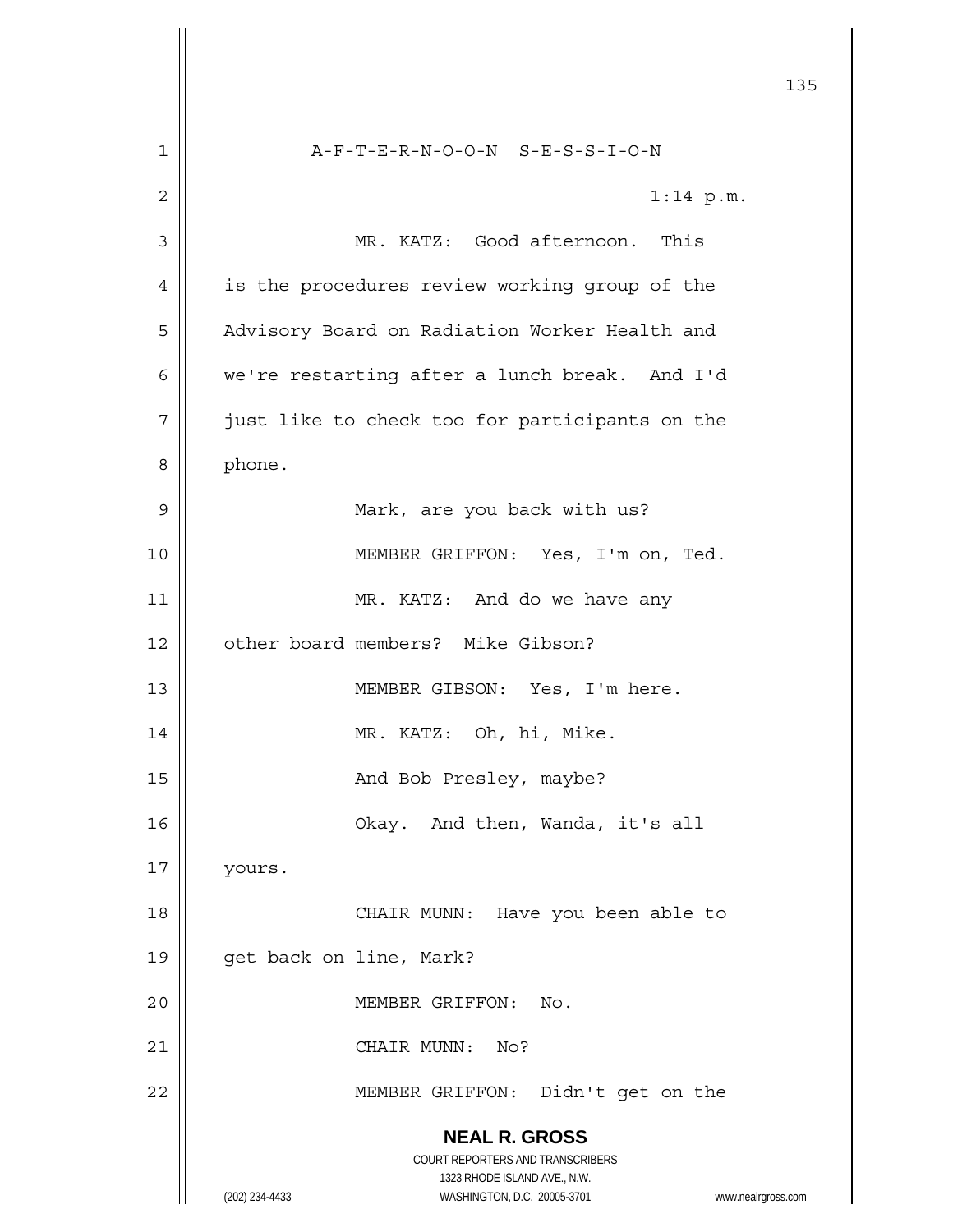**NEAL R. GROSS** COURT REPORTERS AND TRANSCRIBERS 1323 RHODE ISLAND AVE., N.W. 1 | 0 drive yet. 2 | CHAIR MUNN: No luck, huh? 3 | MEMBER GRIFFON: No. 4 CHAIR MUNN: We've done the best 5 we can from here. 6 MEMBER GRIFFON: Okay. I know. 7 | Yes. Hoping it will happen soon. 8 CHAIR MUNN: Well perhaps in order  $9 \parallel$  to stall that just a little bit more, we have 10 || a question to pose for you in any case. You 11 | had some communications with Steve Marschke 12 about OTIB-0052 and you had some questions 13  $\parallel$  that you posed and he responded to them. I 14 believe has placed some information on the 15 database as a result. Was his response 16 | adequate for you and do you have more 17 | questions with respect to OTIB-0052? We  $18$  | thought we'd address that first thing. 19 MEMBER GRIFFON: You're going help 20 me out. OTIB-0052. Where can I find these  $21$  | responses other than the O drive? I was 22 | planning on just pulling everything up on the

136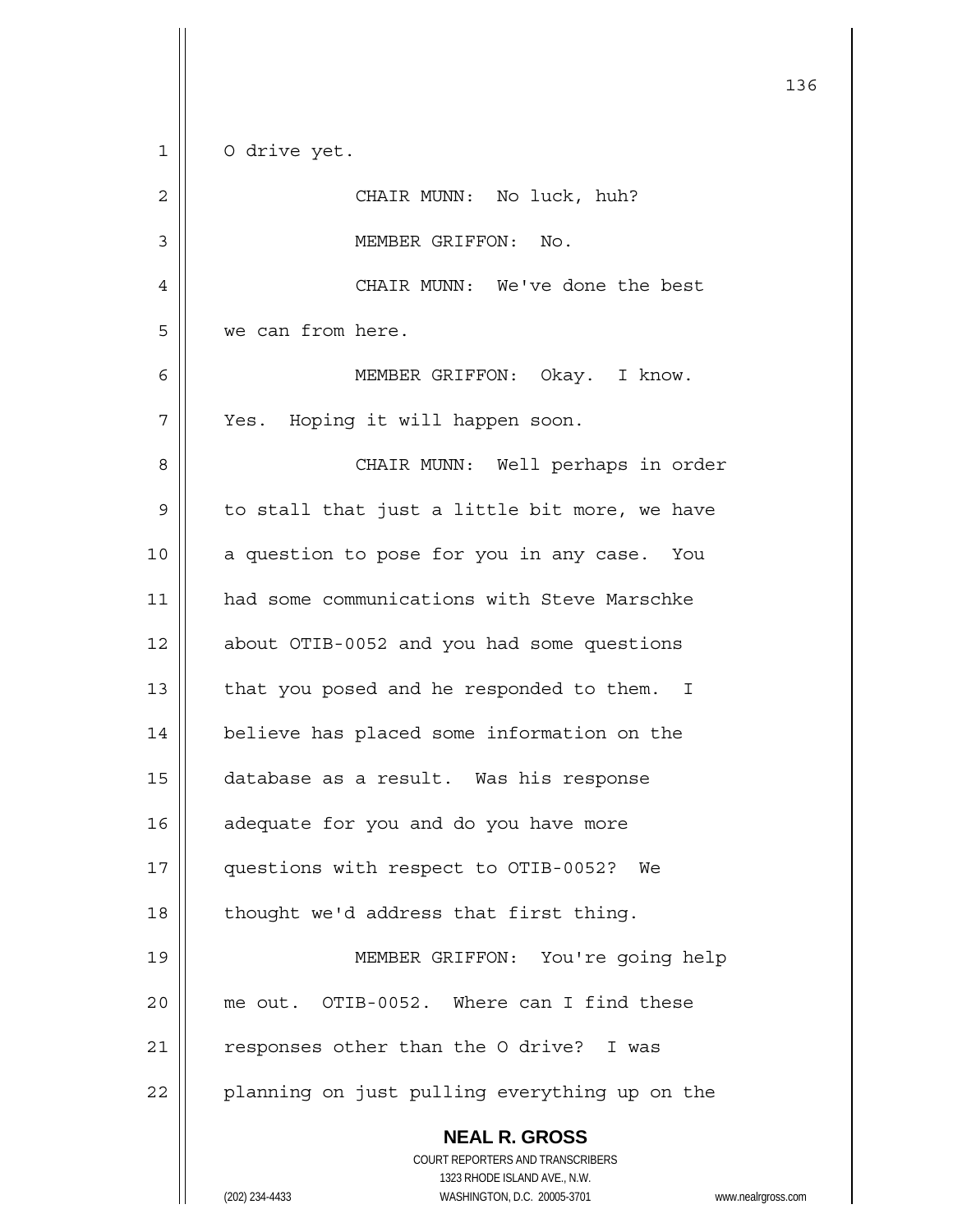$1 \parallel$  O drive.

| $\overline{c}$ | MR. MARSCHKE: They were emailed                                                                                                                                 |
|----------------|-----------------------------------------------------------------------------------------------------------------------------------------------------------------|
| 3              | to you. Basically, Mark, back on October 14th                                                                                                                   |
| 4              | you sent -- that's about the time of the last                                                                                                                   |
| 5              | time we got together. And you sent me an                                                                                                                        |
| 6              | email with four questions that you had                                                                                                                          |
| 7              | regarding OTIB-0052. And then I guess on the                                                                                                                    |
| 8              | 16th I sent you back some responses.                                                                                                                            |
| 9              | MEMBER GRIFFON: This would have                                                                                                                                 |
| 10             | been October --                                                                                                                                                 |
| 11             | MR. MARSCHKE: October 16th.                                                                                                                                     |
| 12             | MEMBER GRIFFON: And OTIB-0052 is                                                                                                                                |
| 13             | what?                                                                                                                                                           |
| 14             | MR. MARSCHKE: OTIB-0052 is dose                                                                                                                                 |
| 15             | to construction workers.                                                                                                                                        |
| 16             | MEMBER GRIFFON: Oh, yes. Okay.                                                                                                                                  |
| 17             | MR. MARSCHKE: And the questions                                                                                                                                 |
| 18             | you asked were, you know, how do they treat                                                                                                                     |
| 19             | missing dose for external-internal? In the                                                                                                                      |
| 20             | second one, did they use internal data itself                                                                                                                   |
| 21             | or start with annual averages? Did they                                                                                                                         |
| 22             | calculate geometric standard deviation or use                                                                                                                   |
|                | <b>NEAL R. GROSS</b><br>COURT REPORTERS AND TRANSCRIBERS<br>1323 RHODE ISLAND AVE., N.W.<br>(202) 234-4433<br>WASHINGTON, D.C. 20005-3701<br>www.nealrgross.com |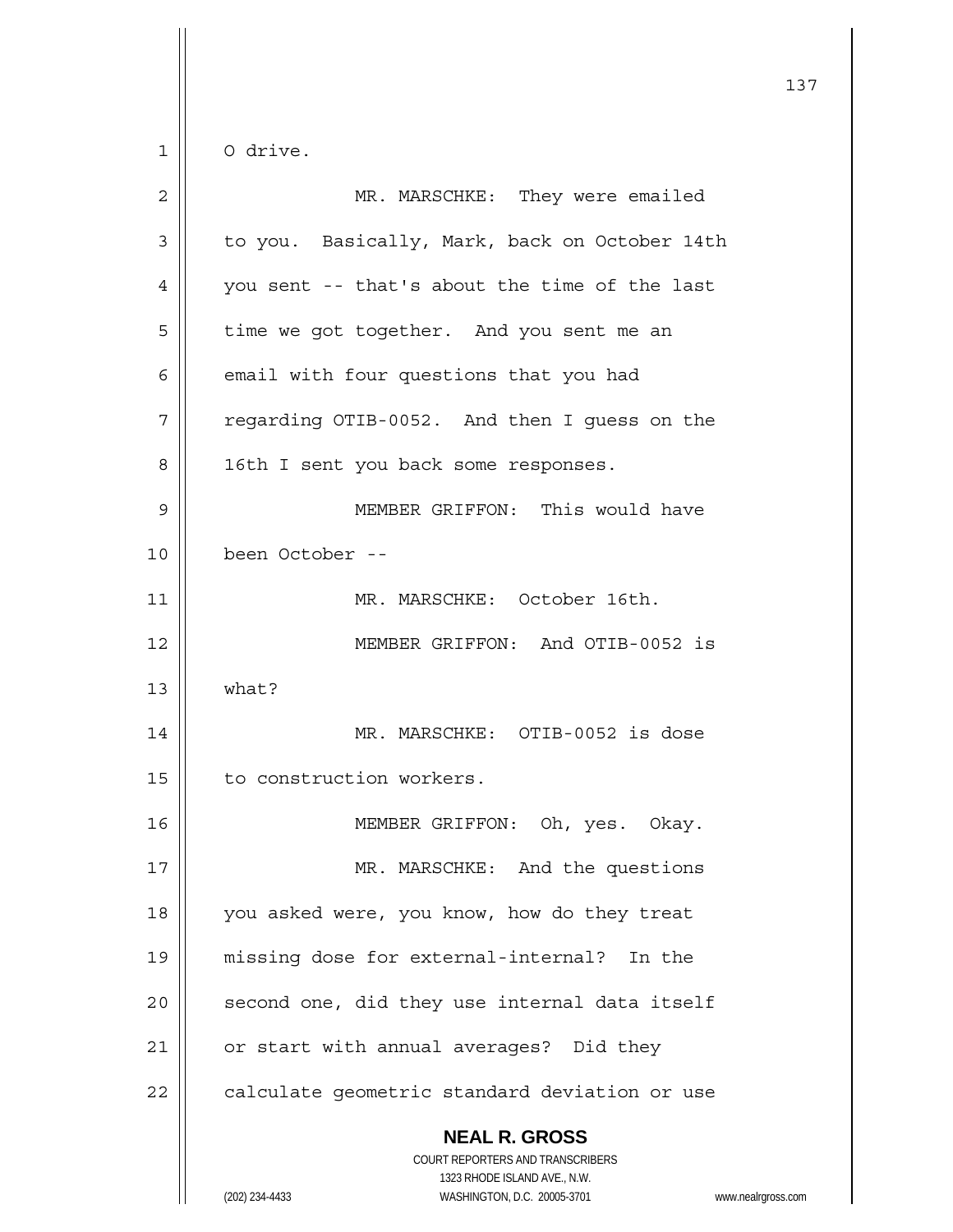| $\mathbf 1$    | an assigned value? And again, the fourth one             |
|----------------|----------------------------------------------------------|
| $\overline{2}$ | had something to do with the TIB mentions 1955           |
| 3              | as the only year that construction trade                 |
| $\overline{4}$ | workers greater than all monitored workers.              |
| 5              | MEMBER GRIFFON: Well, since I                            |
| 6              | can't quickly find those, can you go through             |
| 7              | one-by-one my question, your response, that              |
| 8              | kind of thing? Is that all right, Wanda?                 |
| $\mathsf 9$    | MR. MARSCHKE: We can give it a                           |
| 10             | shot. I'm looking at the first response. I               |
| 11             | have a number of equations in it which                   |
| 12             | probably won't be able to go through over the            |
| 13             | phone. Your first question was, how did they             |
| 14             | treat missing dose? In parentheses, for                  |
| 15             | external, for internal. Did they include                 |
| 16             | zeros or use MDAs or somewhere in between?               |
| 17             | And my response was, when external missing               |
| 18             | dose was included, it was included as one-half           |
| 19             | the MDA as specified in the site profiles.               |
| 20             | And I said, I believe this was done correctly.           |
| 21             | In particular, ORAU OTIB-0058 was used to                |
| 22             | assign the missing dose providing flats.                 |
|                | <b>NEAL R. GROSS</b><br>COURT REPORTERS AND TRANSCRIBERS |

1323 RHODE ISLAND AVE., N.W.

 $\mathsf{II}$ 

(202) 234-4433 WASHINGTON, D.C. 20005-3701 www.nealrgross.com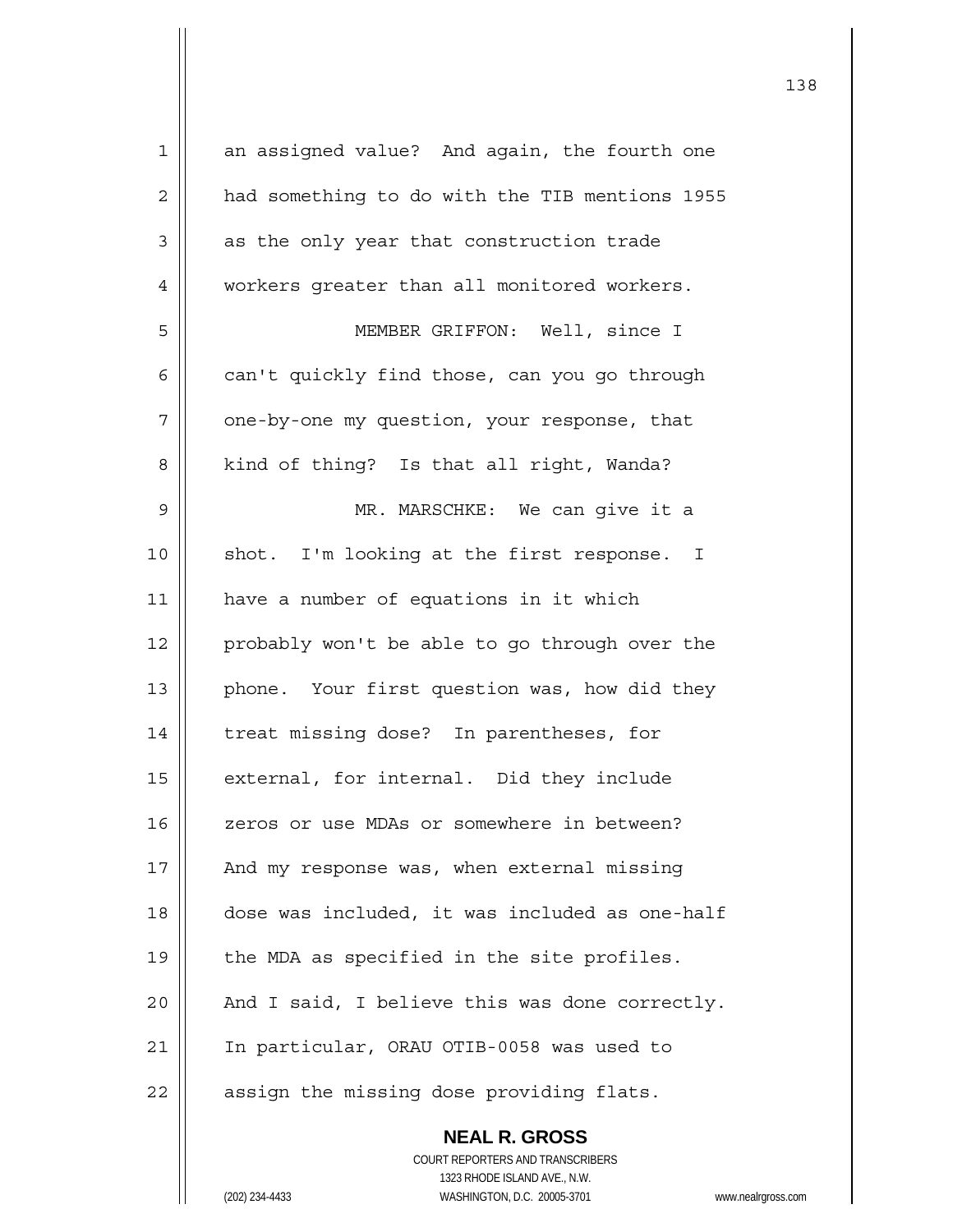| 1  | And then I went into the problem                                    |
|----|---------------------------------------------------------------------|
| 2  | that I have is the missing dose was not                             |
| 3  | included in all the sites analyzed. Therefore                       |
| 4  | the ratio of construction trade worker dose to                      |
| 5  | all worker does was not developed on the same                       |
| 6  | date for all sites. And then I give, you                            |
| 7  | know, some examples where basically if you                          |
| 8  | include the missing dose, if you calculate the                      |
| 9  | ratio of all construction work dose to all                          |
| 10 | workers including the missing dose increases                        |
| 11 | that ratio by a factor of about 30 percent.                         |
| 12 | And that was my response to the first                               |
| 13 | question.                                                           |
| 14 | DR. MAURO: Steve, along those                                       |
| 15 | lines, if I recall the last time -- ORAU OTIB-                      |
| 16 | 0052 in our review, the basic approach was to                       |
| 17 | multiply the operational exposures for each                         |
| 18 | category of worker by 1.4. Is that the                              |
| 19 | fundamental concept that's used for the                             |
| 20 | construction? The construction worker OTIB                          |
| 21 | basically says, listen, you've got lots of                          |
| 22 | data for operational, but and I know this was                       |
|    | <b>NEAL R. GROSS</b>                                                |
|    | COURT REPORTERS AND TRANSCRIBERS                                    |
|    | 1323 RHODE ISLAND AVE., N.W.                                        |
|    | (202) 234-4433<br>WASHINGTON, D.C. 20005-3701<br>www.nealrgross.com |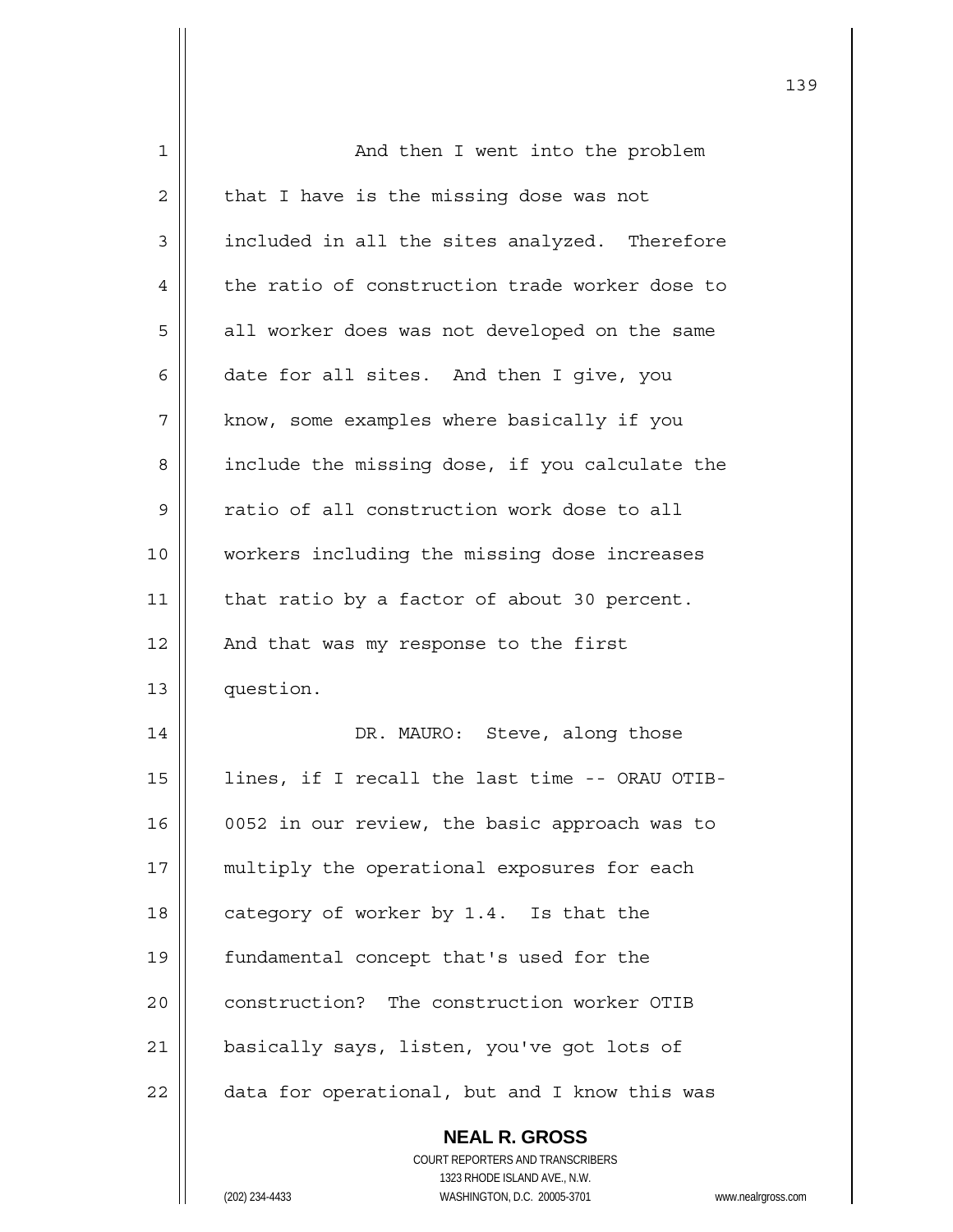| $\mathbf 1$    | -- well, Savannah River anyway -- you've got                        |
|----------------|---------------------------------------------------------------------|
| 2              | a certain amount of data for operational                            |
| $\mathfrak{Z}$ | personnel, but you may not have an adequate or                      |
| 4              | complete data set for construction workers, or                      |
| 5              | different trades. And NIOSH came up with                            |
| 6              | OTIB-0052 as a method to go from, well, how do                      |
| 7              | we take advantage of the fact that we do have                       |
| 8              | some limited data. What they ended up doing,                        |
| 9              | as I understand it, is take the operations                          |
| 10             | data, you know, at a given facility and                             |
| 11             | multiply that by 1.4; that number just sticks                       |
| 12             | in my mind, to account for, to make sure that                       |
| 13             | when you run your coworker model for the                            |
| 14             | construction workers, let's say at Savannah                         |
| 15             | River, that you are making sure that your                           |
| 16             | claimant favorable.                                                 |
| 17             | Now, what I just read here is that                                  |
| 18             | well, because different sites did it a little                       |
| 19             | differently, is the 1.4 still pretty good?<br>I                     |
| 20             | guess that's the question.                                          |
| 21             | MR. MARSCHKE: The question is,                                      |
| 22             | yes, how do you calculate the 1.4? The 1.4 is                       |
|                | <b>NEAL R. GROSS</b>                                                |
|                | COURT REPORTERS AND TRANSCRIBERS                                    |
|                | 1323 RHODE ISLAND AVE., N.W.                                        |
|                | (202) 234-4433<br>WASHINGTON, D.C. 20005-3701<br>www.nealrgross.com |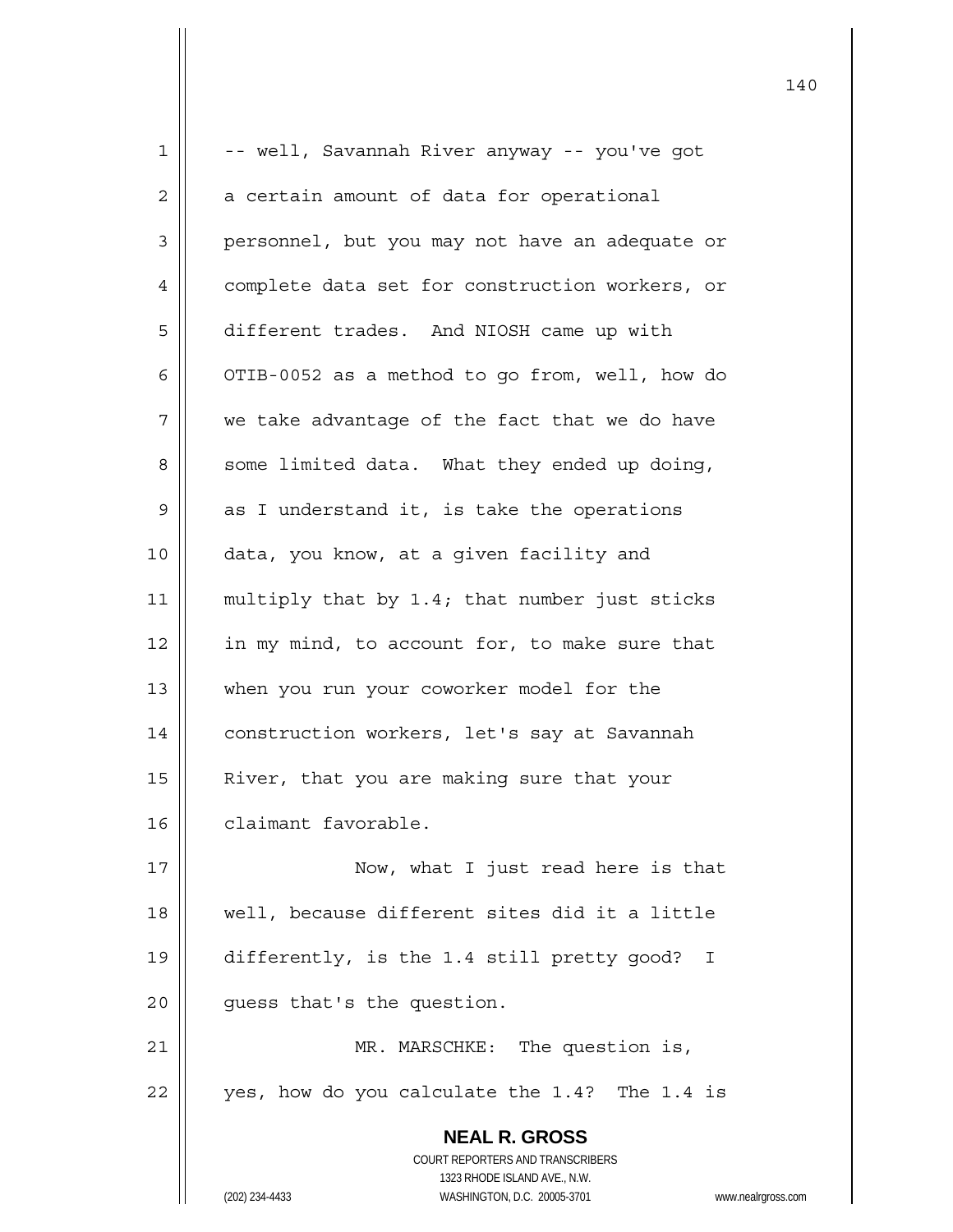| $\mathbf 1$    | calculated -- it's the ratio of the              |
|----------------|--------------------------------------------------|
| $\overline{c}$ | construction worker dose to the all- monitored   |
| 3              | workers.                                         |
| 4              | DR. MAURO: All-monitored?                        |
| 5              | MR. MARSCHKE: And if you include                 |
| 6              | missing dose in that ratio, both in the          |
| 7              | numerator and the denominator, you get           |
| 8              | slightly different numbers. You know, you can    |
| 9              | get a number which varies by about up to 30      |
| 10             | percent. So the 1.4 could be 30 percent          |
| 11             | higher, you know, so instead of 1.4, it could    |
| 12             | be 30 percent higher than 1.4. So that's         |
| 13             | really the point we were trying to make with     |
| 14             | this. How was the 1.4 arrived at? The final      |
| 15             | table here was we looked at some Rocky Flats     |
| 16             | data which was presented in OTIB-0052, table     |
| 17             | 5.2., and it was presented with the missing      |
| 18             | dose. If you present it without the missing      |
| 19             | dose, this table shows what the increase would   |
| 20             | be if you did this ratio without the missing     |
| 21             | dose and, you know, it would go up from 1.4 to   |
| 22             | So in some cases, you know, 1.4. to 1.5.<br>1.5. |
|                | <b>NEAL R. GROSS</b>                             |

 COURT REPORTERS AND TRANSCRIBERS 1323 RHODE ISLAND AVE., N.W.

 $\mathsf{II}$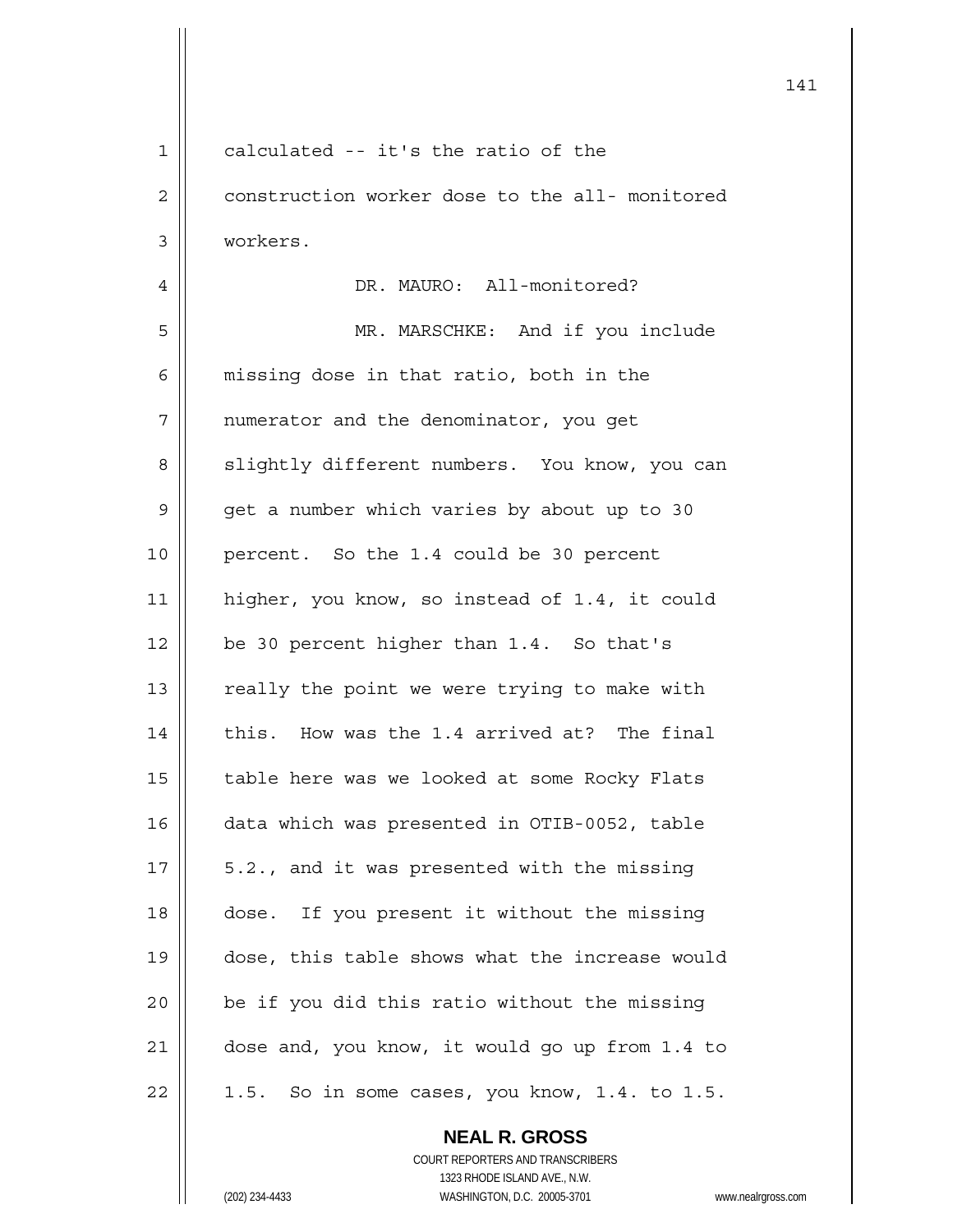| It would go from 2.2. to 2.4 on bases. It's                                                                                                                     |
|-----------------------------------------------------------------------------------------------------------------------------------------------------------------|
| not a big thing. It's just, you know, this                                                                                                                      |
| point that we pointed out.                                                                                                                                      |
| Mark's second question was, did                                                                                                                                 |
| they use individual data itself or start with                                                                                                                   |
| annual averages/summary data? And then in                                                                                                                       |
| parentheses he states, "I know from the rems                                                                                                                    |
| report years they only had dose category data,                                                                                                                  |
| but how about other years?" My response was,                                                                                                                    |
| the approach taken depends upon the site being                                                                                                                  |
| analyzed. For SRS and Rocky Flats, NIOSH                                                                                                                        |
| looked at the individual                                                                                                                                        |
| dose records. But for Hanford they used rems,                                                                                                                   |
| dose reports, et cetera. In short, NIOSH used                                                                                                                   |
| the data in whatever format was available to                                                                                                                    |
| them.                                                                                                                                                           |
| The third question that Mark asked                                                                                                                              |
| was, did they calculate a GSD or geometric                                                                                                                      |
| standard deviation or use an assigned value to                                                                                                                  |
| derive the 95th value? And then in                                                                                                                              |
| parentheses, external/internal may have                                                                                                                         |
| treated these differently. And then my                                                                                                                          |
| <b>NEAL R. GROSS</b><br>COURT REPORTERS AND TRANSCRIBERS<br>1323 RHODE ISLAND AVE., N.W.<br>(202) 234-4433<br>WASHINGTON, D.C. 20005-3701<br>www.nealrgross.com |
|                                                                                                                                                                 |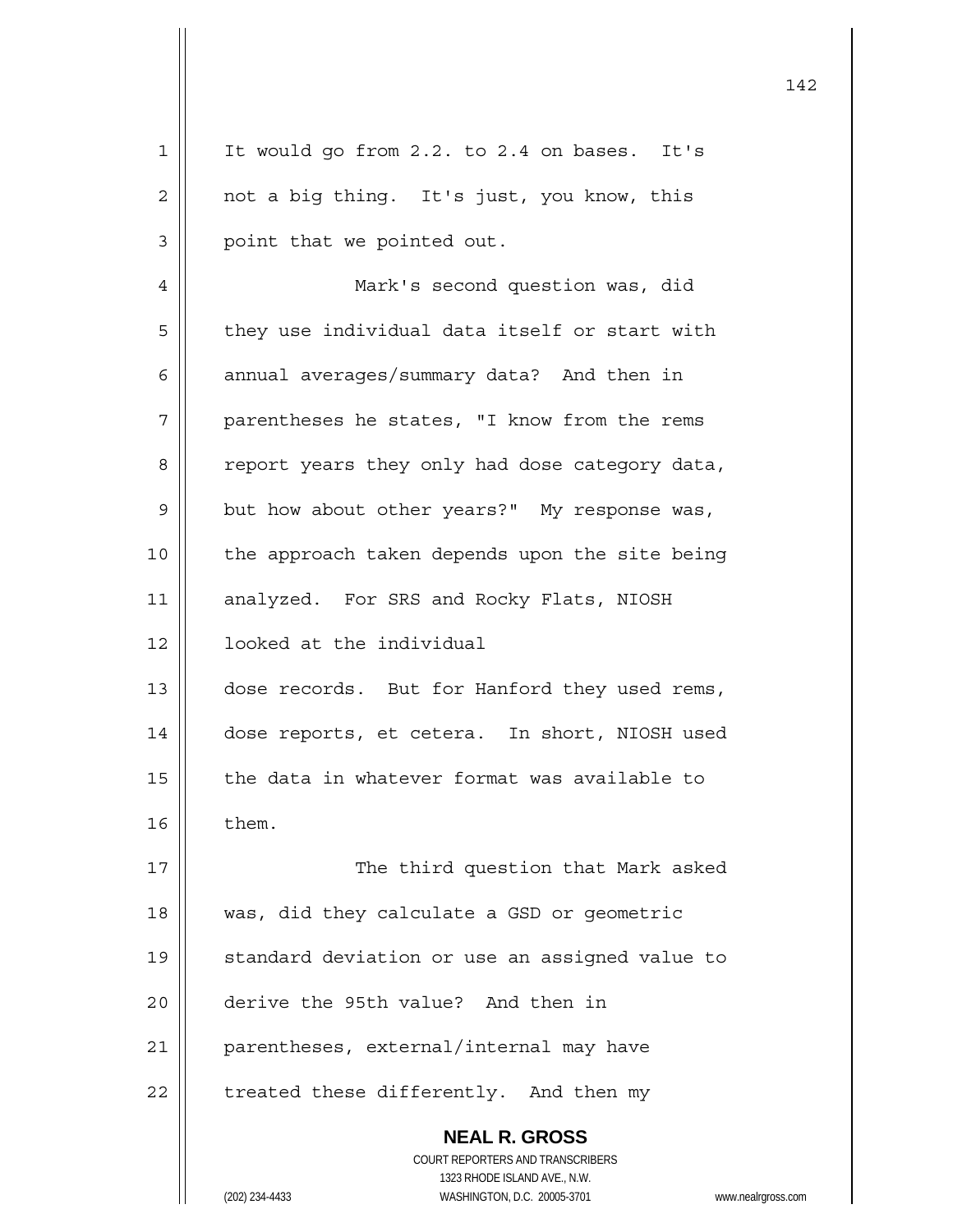| 1  | response was for external doses, NIOSH used    |
|----|------------------------------------------------|
| 2  | Excel's percentile function to determine the   |
| 3  | 50 percentile and the 95th percentile doses    |
| 4  | for most sites. Because of it's various        |
| 5  | sources of data, the Hanford discussion does   |
| 6  | not talk about percentages. For internal       |
| 7  | exposures, NIOSH used the GSD approach.        |
| 8  | The fourth question that Mark                  |
| 9  | asked was the TBD mentions that 1955 was the   |
| 10 | only year other than post-1990 that had        |
| 11 | construction trade worker greater than all     |
| 12 | monitored workers, and then in parentheses, 20 |
| 13 | percent higher. In the internal paragraph of   |
| 14 | section 5, in parentheses, page 5 -- or page   |
| 15 | 9 of 35, they say based on this observation,   |
| 16 | seven sites were examined individually to      |
| 17 | determine if at any time the external or       |
| 18 | internal dose to construction trade workers    |
| 19 | exceeded the dose to all monitored workers,    |
| 20 | close quote. And the Mark continues: But I     |
| 21 | don't see any explanation for this 1955        |
| 22 | oddity. And my response was, I believe you     |

 **NEAL R. GROSS** COURT REPORTERS AND TRANSCRIBERS 1323 RHODE ISLAND AVE., N.W. (202) 234-4433 WASHINGTON, D.C. 20005-3701 www.nealrgross.com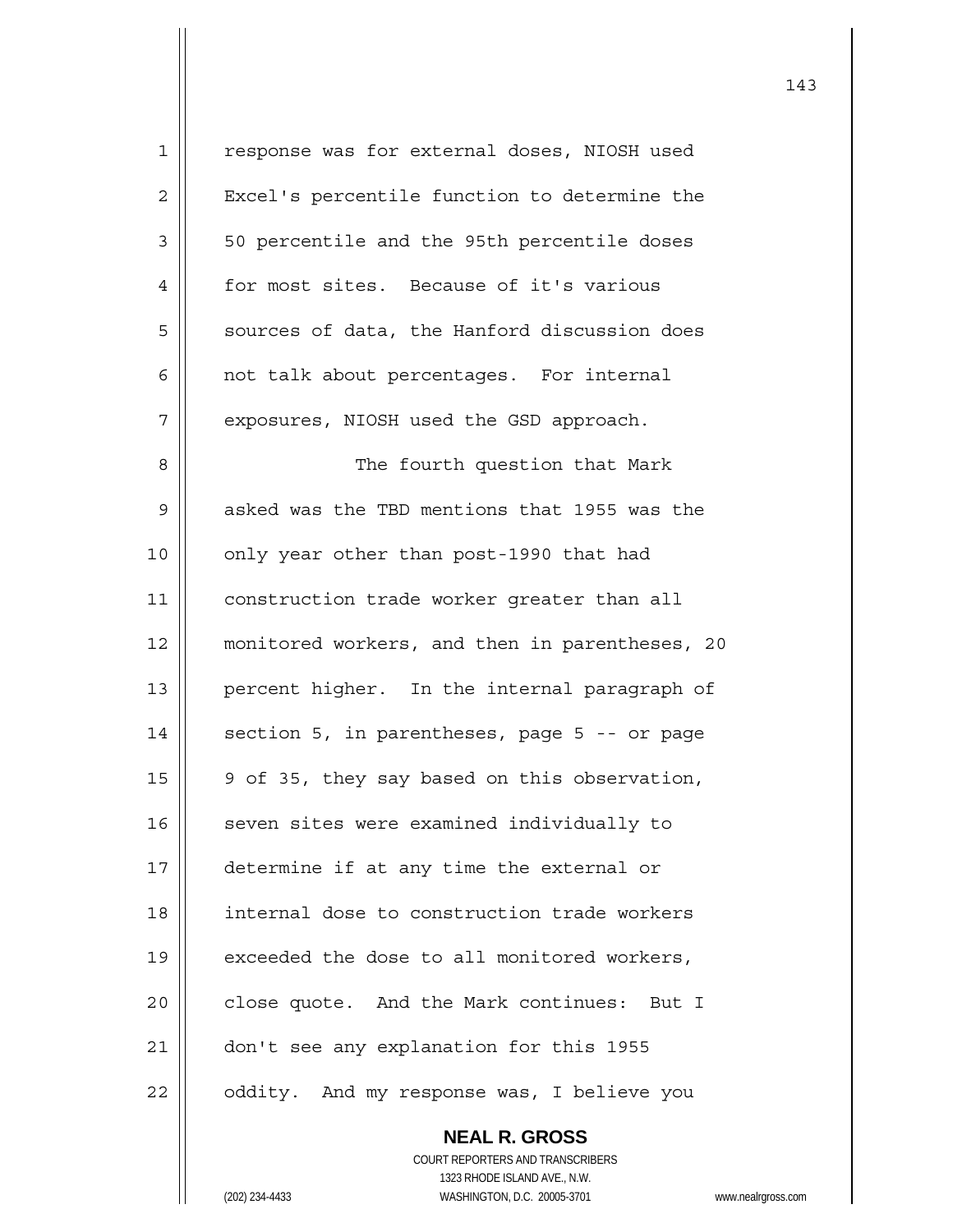| $\mathbf{1}$   | are correct in that no explanation is provided           |
|----------------|----------------------------------------------------------|
| $\overline{2}$ | as to the spike in construction trade workers            |
| $\mathsf 3$    | to all monitored worker dose ratio in 1955.              |
| 4              | However, examining the site-specific                     |
| 5              | penetrating dose figures in OTIB-0052 shows              |
| 6              | that this peak must be do to something                   |
| 7              | happening at Oak Ridge National Laboratory as            |
| 8              | the table below indicates. And the table                 |
| 9              | below indicates it's a table that identifies             |
| 10             | all the various figures from OTIB-0052 for the           |
| 11             | various sites and it shows that only Oak Ridge           |
| 12             | -- when you look at the site data, only Oak              |
| 13             | Ridge has the construction trade worker value            |
| 14             | greater than the all monitored workers.                  |
| 15             | And then my final -- I'm not too                         |
| 16             | concerned with this because: (1) it is only              |
| 17             | one year, so it would have to be a minimal               |
| 18             | effect on any integrated construction trade              |
| 19             | worker dose; and (2) the 1.2 factor discussed            |
| 20             | is less than the OTIB-0052 multiplier of 1.4.            |
| 21             | And then I added a fifth question,                       |
| 22             | what about neutron doses? And I say                      |
|                | <b>NEAL R. GROSS</b><br>COURT REPORTERS AND TRANSCRIBERS |
|                |                                                          |
|                | 1323 RHODE ISLAND AVE., N.W.                             |
|                | WASHINGTON, D.C. 20005-3701<br>(202) 234-4433<br>www.r   |

(202) 234-4433 WASHINGTON, D.C. 20005-3701 www.nealrgross.com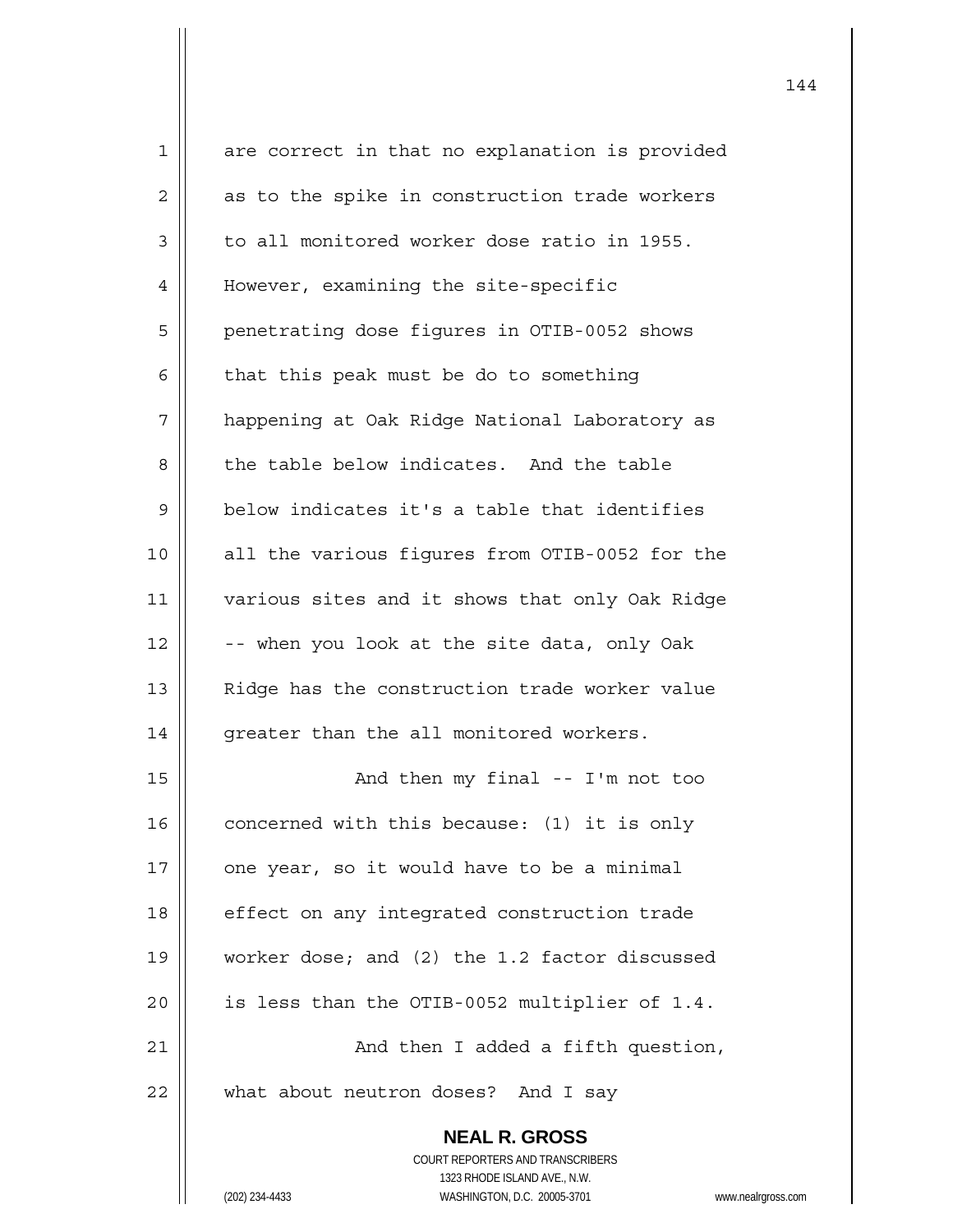**NEAL R. GROSS** COURT REPORTERS AND TRANSCRIBERS 1323 RHODE ISLAND AVE., N.W. (202) 234-4433 WASHINGTON, D.C. 20005-3701 www.nealrgross.com 1 basically, Mark, you didn't ask about neutron 2 | in your email, but you did mention them during 3 | Tuesday's work group meeting. I wanted to 4 | point out that during the August 29th, 2007, 5 work group meeting the last OTIB-0052 item  $6 \parallel$  that was discussed was how the neutron dose  $7 \parallel$  should be handled. And that was discussed on 8 | pages 225 through 228 of the transcript. 9 Specifically, NIOSH stated that the 1.4 factor 10 || would be applied to the neutron dose as well 11  $\parallel$  as the gamma dose. And then we have Mr. Chew, 12 we have a brief excerpt from the transcript. 13 || MR. CHEW: You apply the 1.4 to  $14$  | the total. 15 DR. MAKHIJANI: Including all 16 sources? 17 || MR. SHARFI: The deep dose and the 18 || neutron dose, not the shallow dose. 19 || And so that's what we had. 20 CHAIR MUNN: You still with us, 21 Mark? Mark? 22 MEMBER GRIFFON: I'm here.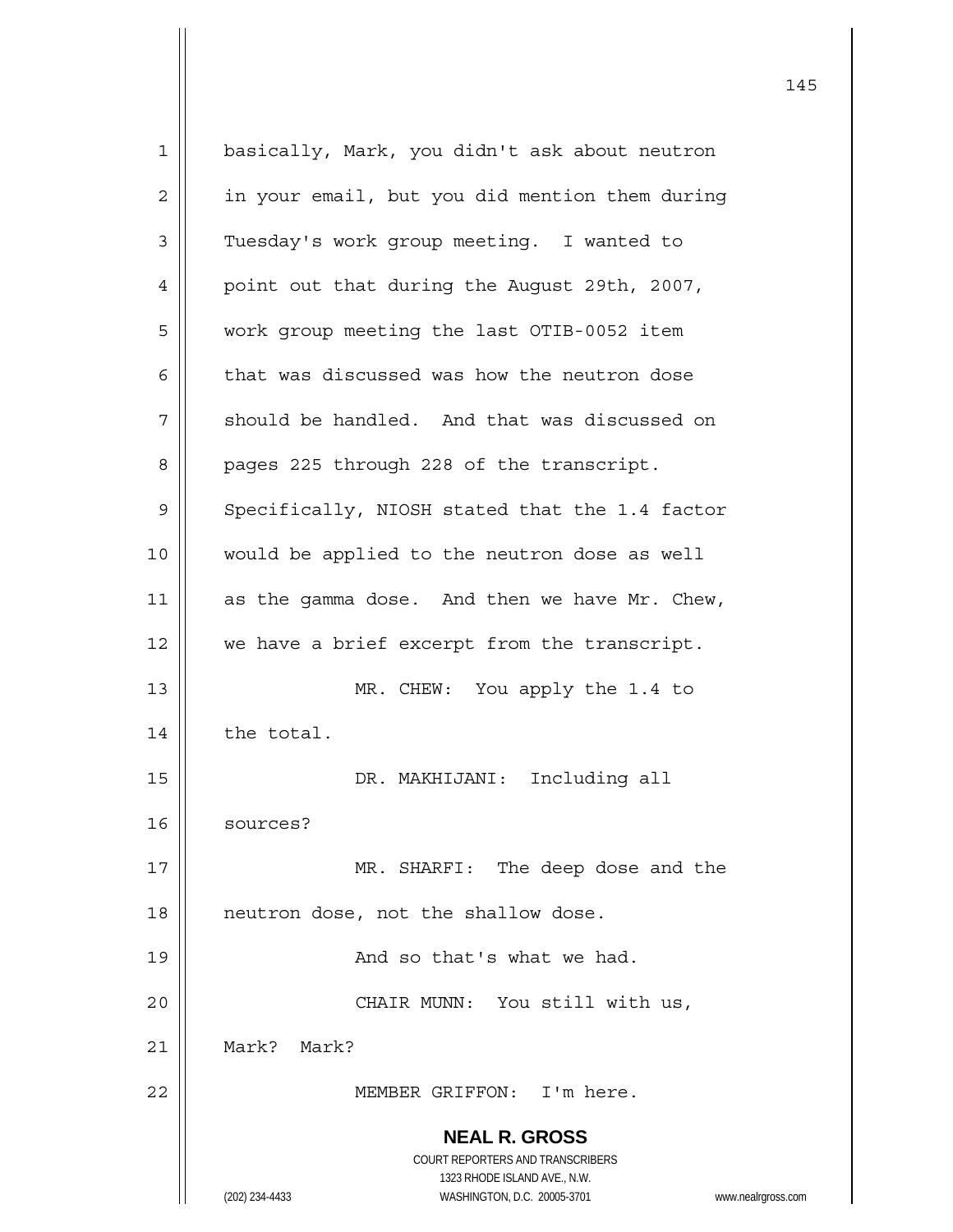**NEAL R. GROSS** COURT REPORTERS AND TRANSCRIBERS 1323 RHODE ISLAND AVE., N.W. (202) 234-4433 WASHINGTON, D.C. 20005-3701 www.nealrgross.com 1 CHAIR MUNN: Oh, okay. I was 2 | hoping we weren't reading to an empty mic. 3 MEMBER GRIFFON: Yes, I finally 4 | found those comments from the -- I mean, this 5 | database is great when it works, but when you  $6$  | have no access, it really threw me for a loop 7 | because I was planning on pulling everything 8 || up on the database as we were going. 9 CHAIR MUNN: Yes. 10 MEMBER GRIFFON: So I found those 11 | comments and especially the responses. 12 || CHAIR MUNN: We may have to get to  $13$  | the point where we have backup equipment 14 | available for those of us whose electronics 15 | fail us when we need it. 16 || **MEMBER GRIFFON: Right, right.** 17 || MR. MARSCHKE: This exchange has 18 || not been captured in the database at this  $19$  point. 20 CHAIR MUNN: I understand. 21 MR. MARSCHKE: I don't -- 22 MEMBER GRIFFON: Yes, so it wasn't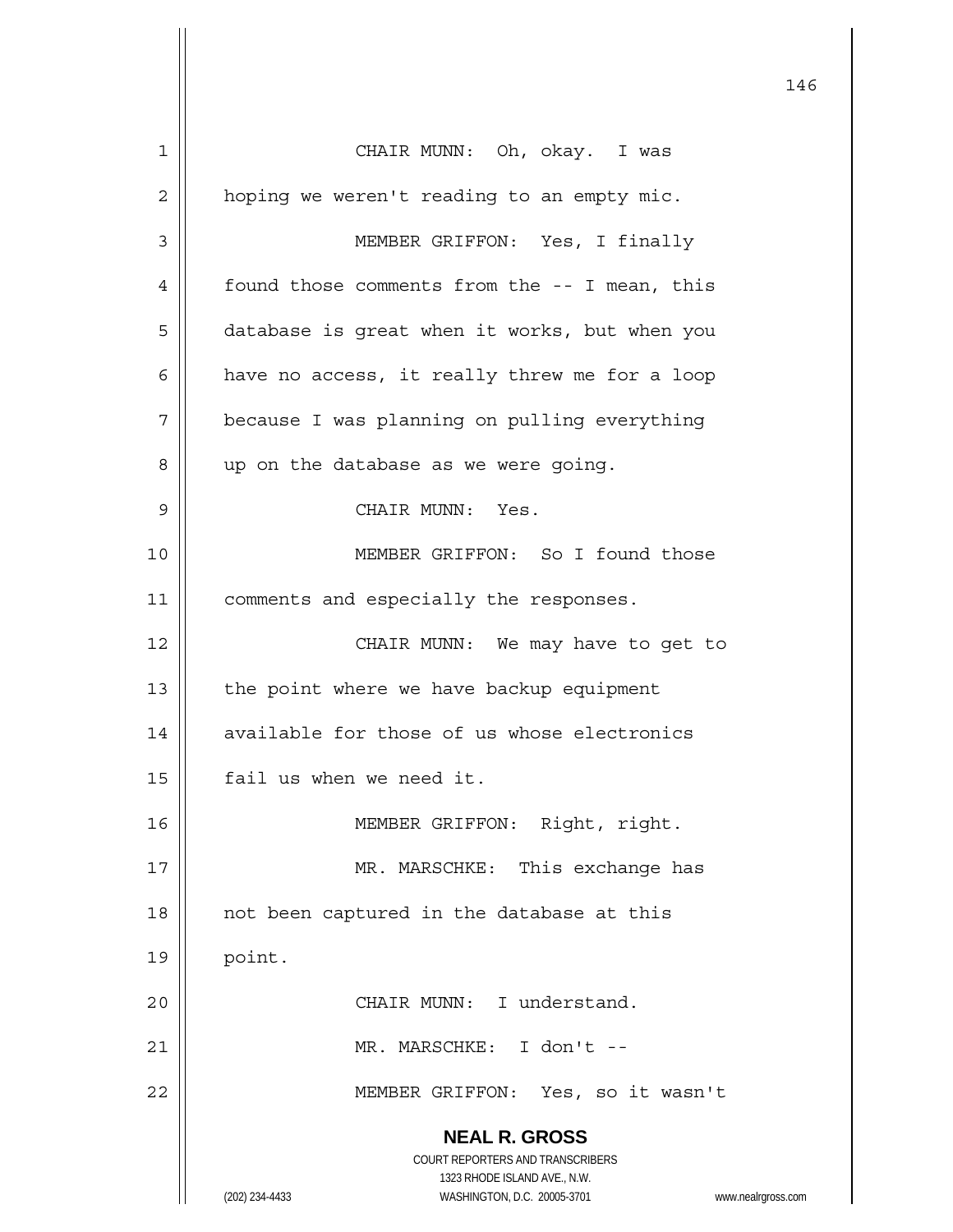|             | 147                                                                 |
|-------------|---------------------------------------------------------------------|
| $\mathbf 1$ | on the database anyway.                                             |
| 2           | MR. MARSCHKE: Yes. I didn't know                                    |
| 3           | how I would do that.                                                |
| 4           | MEMBER ZIEMER: Well, this is like                                   |
| 5           | a sidebar conversation and I think Mark has                         |
| 6           | raised some --                                                      |
| 7           | MEMBER GRIFFON: Yes, that was                                       |
| 8           | kind of -- as I was wondering, I was wondering                      |
| 9           | why Steve was answering -- but I actually --                        |
| 10          | MEMBER ZIEMER: Well, no, I don't                                    |
| 11          | object to it, Mark. I think the questions are                       |
| 12          | important ones and it would be probably                             |
| 13          | helpful since they were raised that they                            |
| 14          | become part of the subcommittee's                                   |
| 15          | deliberations. But we don't have either the                         |
| 16          | questions or the answers, so I'm suggesting                         |
| 17          | $maybe - -$                                                         |
| 18          | MEMBER GRIFFON: Yes, it should be                                   |
| 19          | shared.                                                             |
| 20          | MEMBER ZIEMER: -- that Steve                                        |
| 21          | share that whole thing and we have it, because                      |
| 22          | I don't think it would be quite proper for one                      |
|             | <b>NEAL R. GROSS</b><br>COURT REPORTERS AND TRANSCRIBERS            |
|             | 1323 RHODE ISLAND AVE., N.W.                                        |
|             | (202) 234-4433<br>WASHINGTON, D.C. 20005-3701<br>www.nealrgross.com |

 $\mathsf{I}$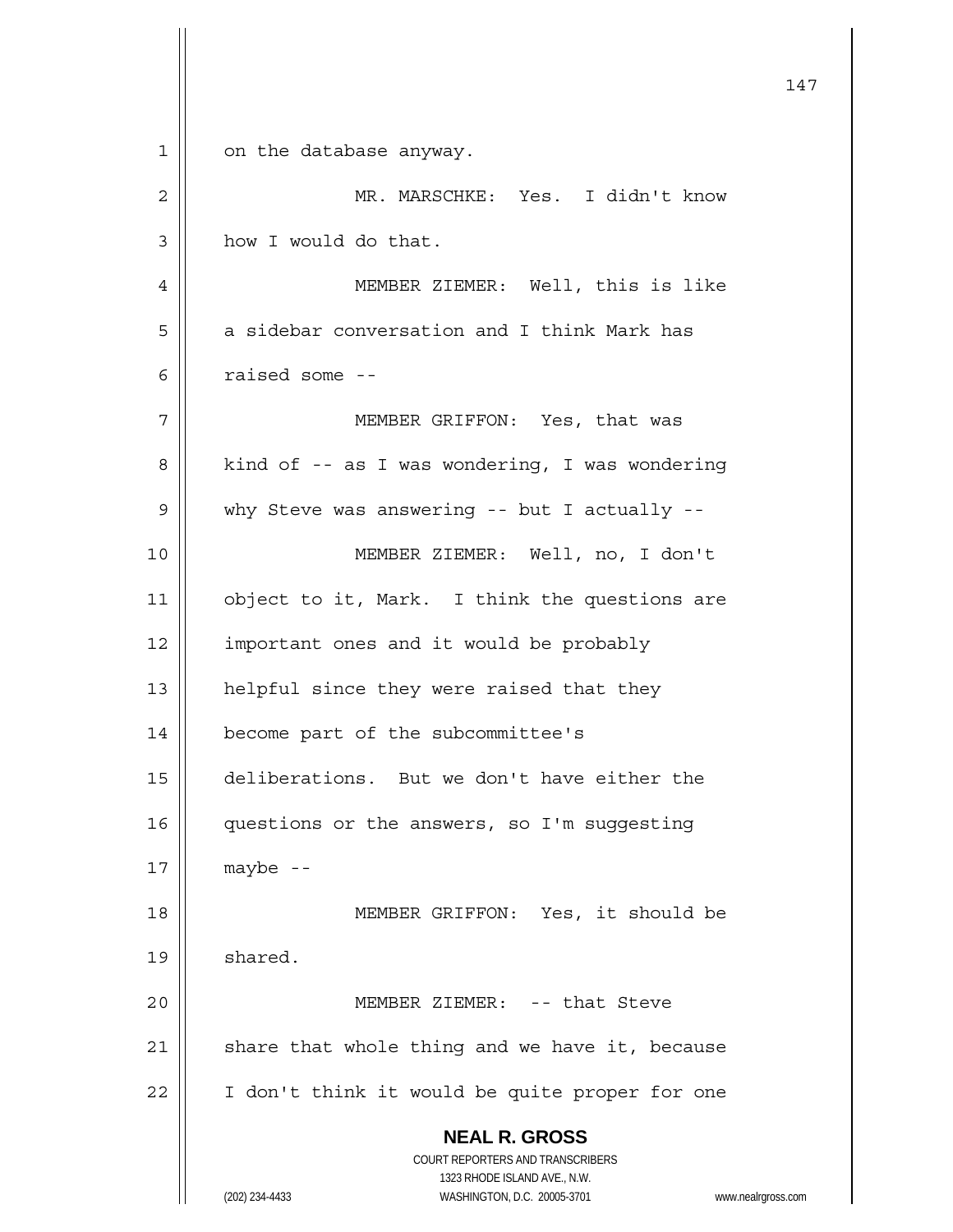**NEAL R. GROSS** COURT REPORTERS AND TRANSCRIBERS 1323 RHODE ISLAND AVE., N.W. (202) 234-4433 WASHINGTON, D.C. 20005-3701 www.nealrgross.com 1 || member of the Board -- I'm not picking on you, 2 | Mark, but one member of the subcommittee to 3 | develop separate solutions or, you know --4 CHAIR MUNN: Well, this 5 | communication was sent to all of us. 6 MEMBER GRIFFON: Right. 7 | MEMBER ZIEMER: Do we have it? 8 MR. MARSCHKE: It was sent to 9 | everybody. 10 MEMBER ZIEMER: Maybe I have it 11 || and didn't need it. 12 MR. MARSCHKE: It was sent -- 13 || again, it's two months old, so, you know, and 14 people -- but it was sent. I did send it to 15  $\parallel$  Stu, Jim, John and members of the work group. 16 MEMBER ZIEMER: So I must have it 17 | somewhere, huh? 18 MR. MARSCHKE: Paul, Wanda, Mike 19 || were on the CC and Mark was there. So it was  $20$ 21 MEMBER GRIFFON: It was out and we  $22$  | did it right after the meeting when it was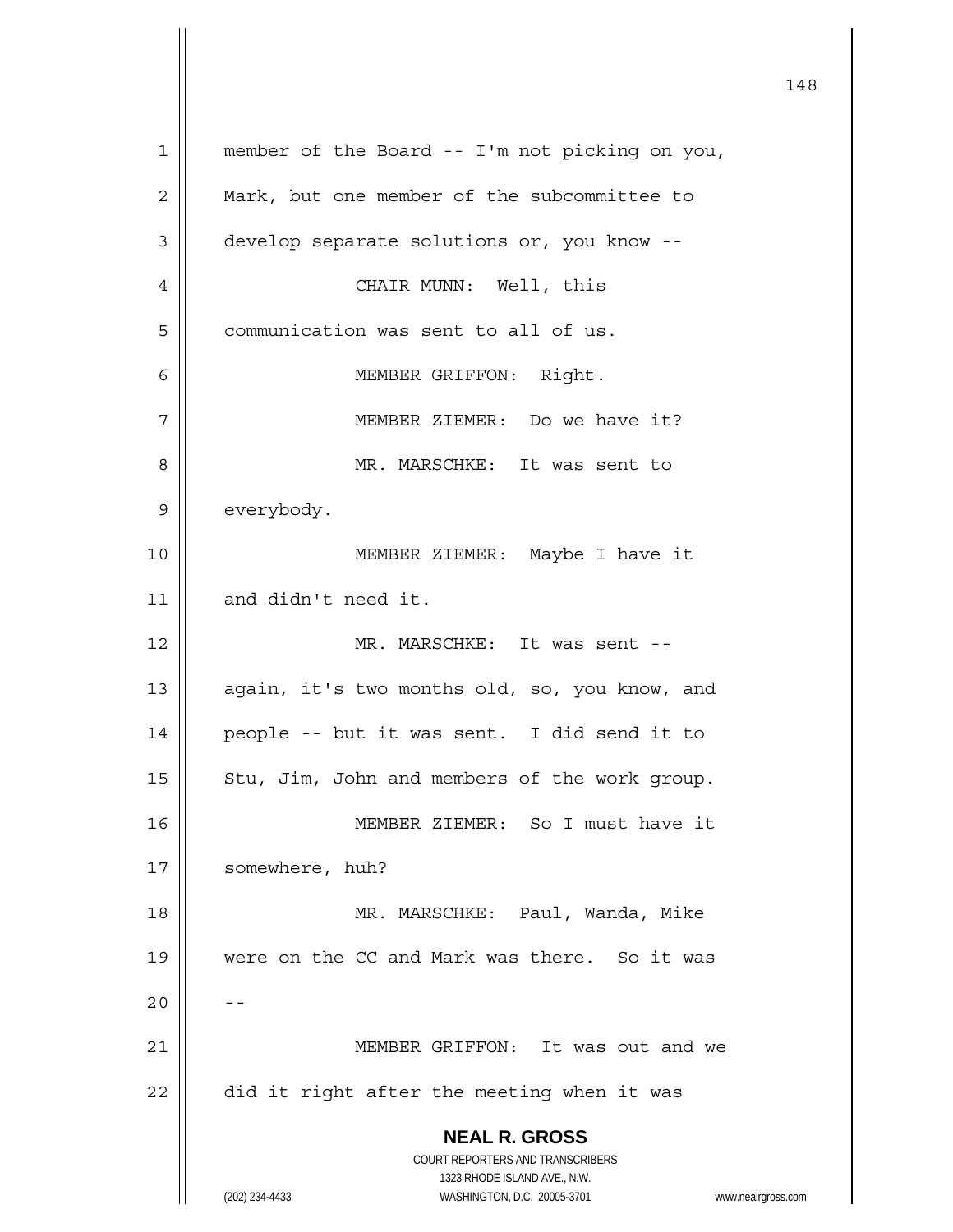**NEAL R. GROSS** COURT REPORTERS AND TRANSCRIBERS 1323 RHODE ISLAND AVE., N.W. 149 1 | fresh in my mind. 2 MEMBER ZIEMER: Okay. Well, I 3 | apologize. I'm going to look and see. I must 4 | have it here then somewhere. 5 MR. MARSCHKE: Well, there's no 6 | problem in re-sending it. We can redo that, 7 you know? 8 MEMBER GRIFFON: So I have it. 9 MEMBER ZIEMER: The attachment is 10 | called response to Mark. 11 || MR. MARSCHKE: Response to Mark. 12 || MEMBER GRIFFON: But now that you 13  $\parallel$  brought it up on the subcommittee call here, 14 | or subcommittee meeting, maybe it should 15 | become part of the database. Then everyone 16 would be able to hold up, you know -- yes, I'm 17 | in between things now. I try to use the 18 database more so I'm not relying on the email 19 || response as much and now I'm now trying to 20 | patchwork things together. 21 Anyway, I mean, I saw your  $22$  | responses, Steve, and I'm not sure I'm ready

(202) 234-4433 WASHINGTON, D.C. 20005-3701 www.nealrgross.com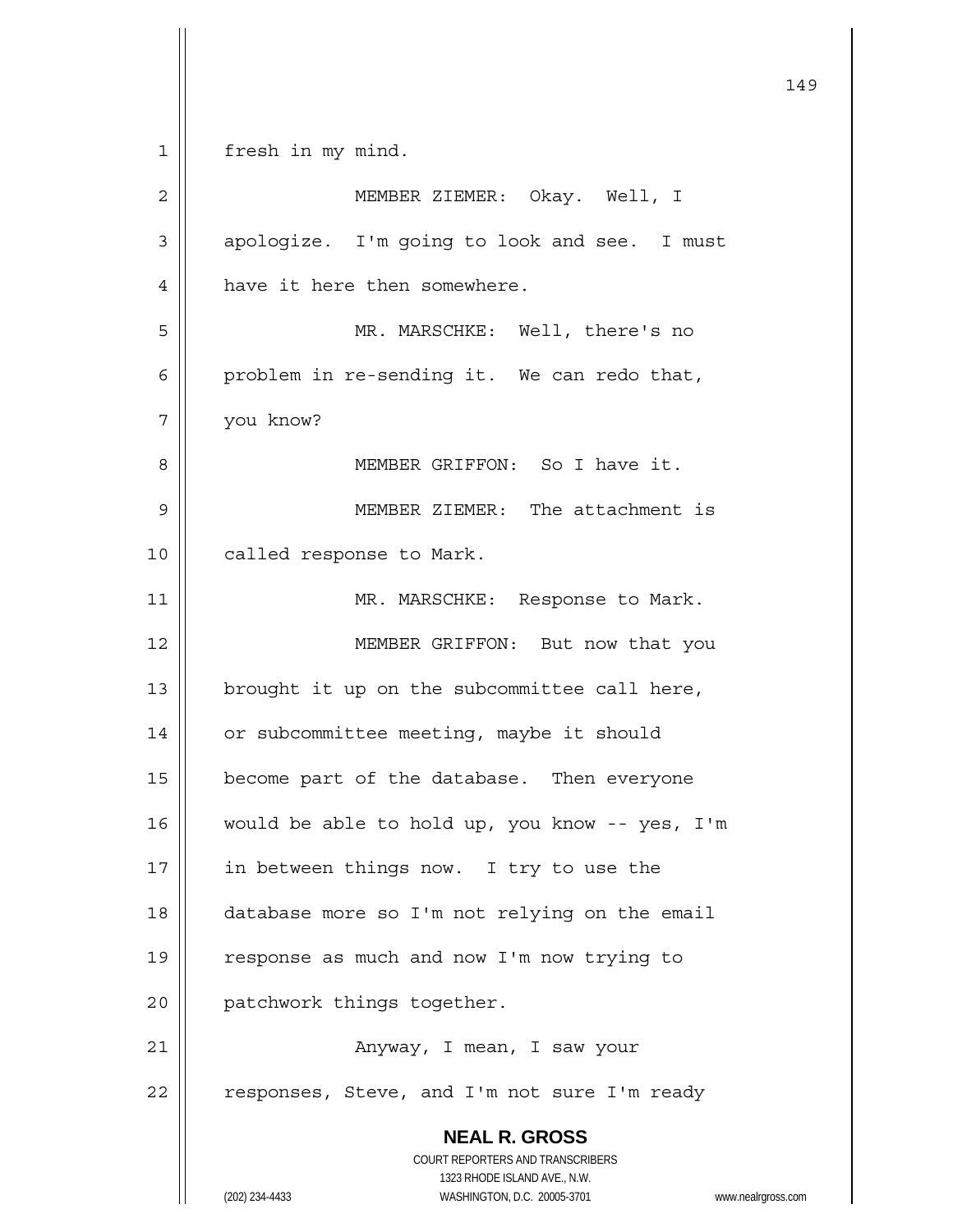| $\mathbf 1$ | to say yay or nay on them. And I know it's                                              |
|-------------|-----------------------------------------------------------------------------------------|
| 2           | been two months, but we, you know, have done                                            |
| 3           | several different things.                                                               |
| 4           | CHAIR MUNN: Shall we identify                                                           |
| 5           | this as an item of business for our next                                                |
| 6           | agenda?                                                                                 |
| 7           | MEMBER GRIFFON: Definitely, yes.                                                        |
| 8           | CHAIR MUNN: And then the question                                                       |
| 9           | becomes whether you accept these answers as                                             |
| 10          | being appropriate and if so, how should they                                            |
| 11          | be incorporated into the database?                                                      |
| 12          | MEMBER GRIFFON: Yes, and I would                                                        |
| 13          | also offer that as I was listening to those                                             |
| 14          | responses, Wanda, I was thinking and then I                                             |
| 15          | noticed that, you know, it was probably my own                                          |
| 16          | doing. And I think what happened in the                                                 |
| 17          | meeting was you asked if there were any other                                           |
| 18          | questions and if I had some specific follow-                                            |
| 19          | ups to share them or forward them. And I                                                |
| 20          | forwarded them to Steve for reasons that elude                                          |
| 21          | me right now, because I think all those                                                 |
| 22          | questions that were raised are more                                                     |
|             | <b>NEAL R. GROSS</b>                                                                    |
|             | COURT REPORTERS AND TRANSCRIBERS                                                        |
|             | 1323 RHODE ISLAND AVE., N.W.<br>(202) 234-4433<br>WASHINGTON, D.C. 20005-3701<br>www.ne |
|             |                                                                                         |

150

(202) 234-4433 WASHINGTON, D.C. 20005-3701 www.nealrgross.com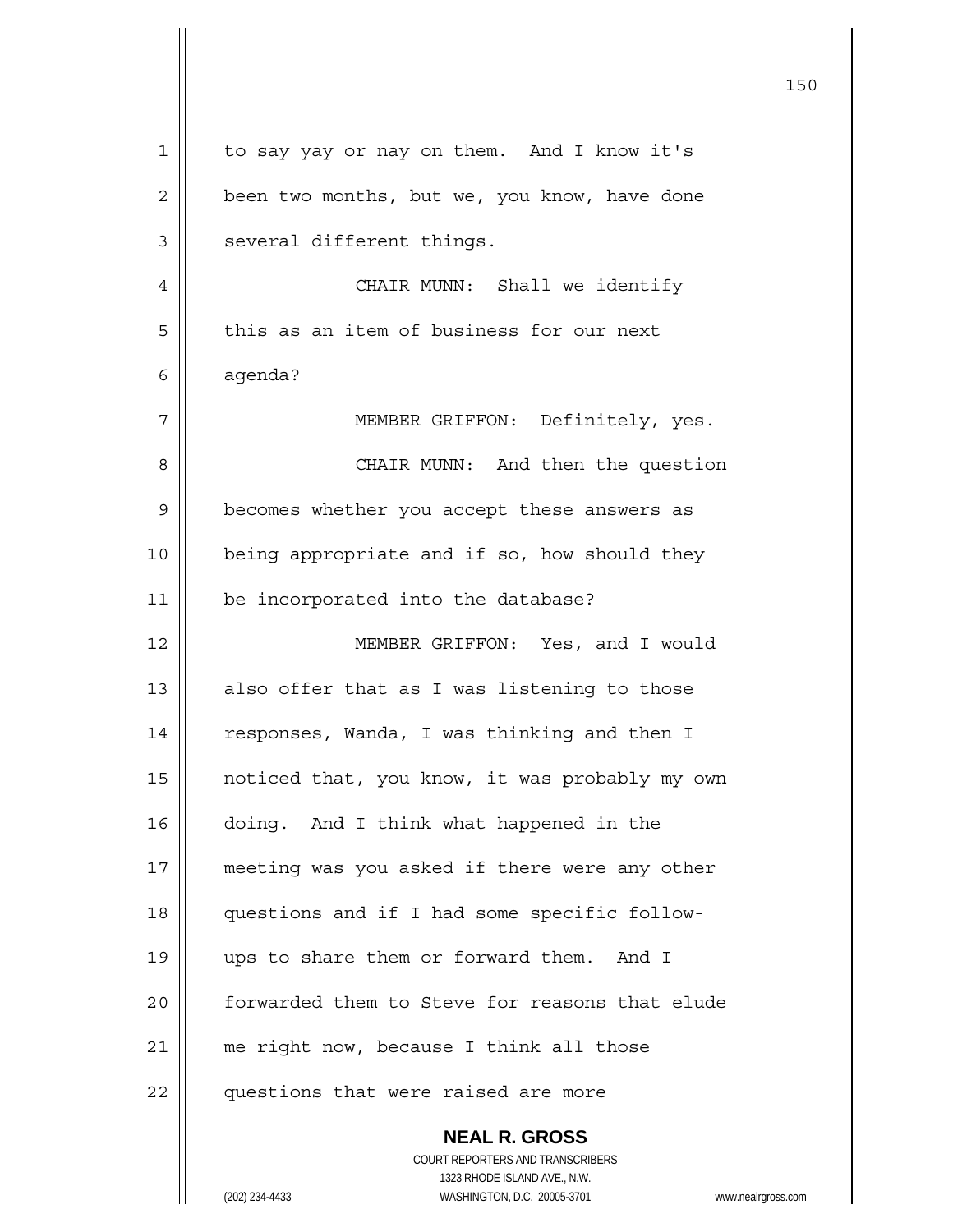**NEAL R. GROSS** COURT REPORTERS AND TRANSCRIBERS 1323 RHODE ISLAND AVE., N.W. (202) 234-4433 WASHINGTON, D.C. 20005-3701 www.nealrgross.com 151 1 | appropriately addressed in NIOSH. 2 | CHAIR MUNN: Well, I think they  $3 \parallel$  may have been --4 MEMBER GRIFFON: I mean, they're  $5 \parallel$  not really what the auditor thinks. They were 6 | questions based on how NIOSH put this thing 7 | together. 8 CHAIR MUNN: I don't have the 9 | transcript in front of me and I'm not going to 10 || bother to pull it up. 11 || MEMBER GRIFFON: Okay. Yes. 12 CHAIR MUNN: But I believe what 13  $\parallel$  transpired was the question was asked and I 14 | think Steve was responding in light of answers  $15$  | that had already been made to specific 16 | findings from OTIB-0052. And I think he's 17 || just repeating findings that are already of 18 | record to clarify things. 19 || MEMBER GRIFFON: Right. Right. 20 || It might have been just clarifications or  $21$  | extensions on findings that were there. 22 || CHAIR MUNN: So what I'm guess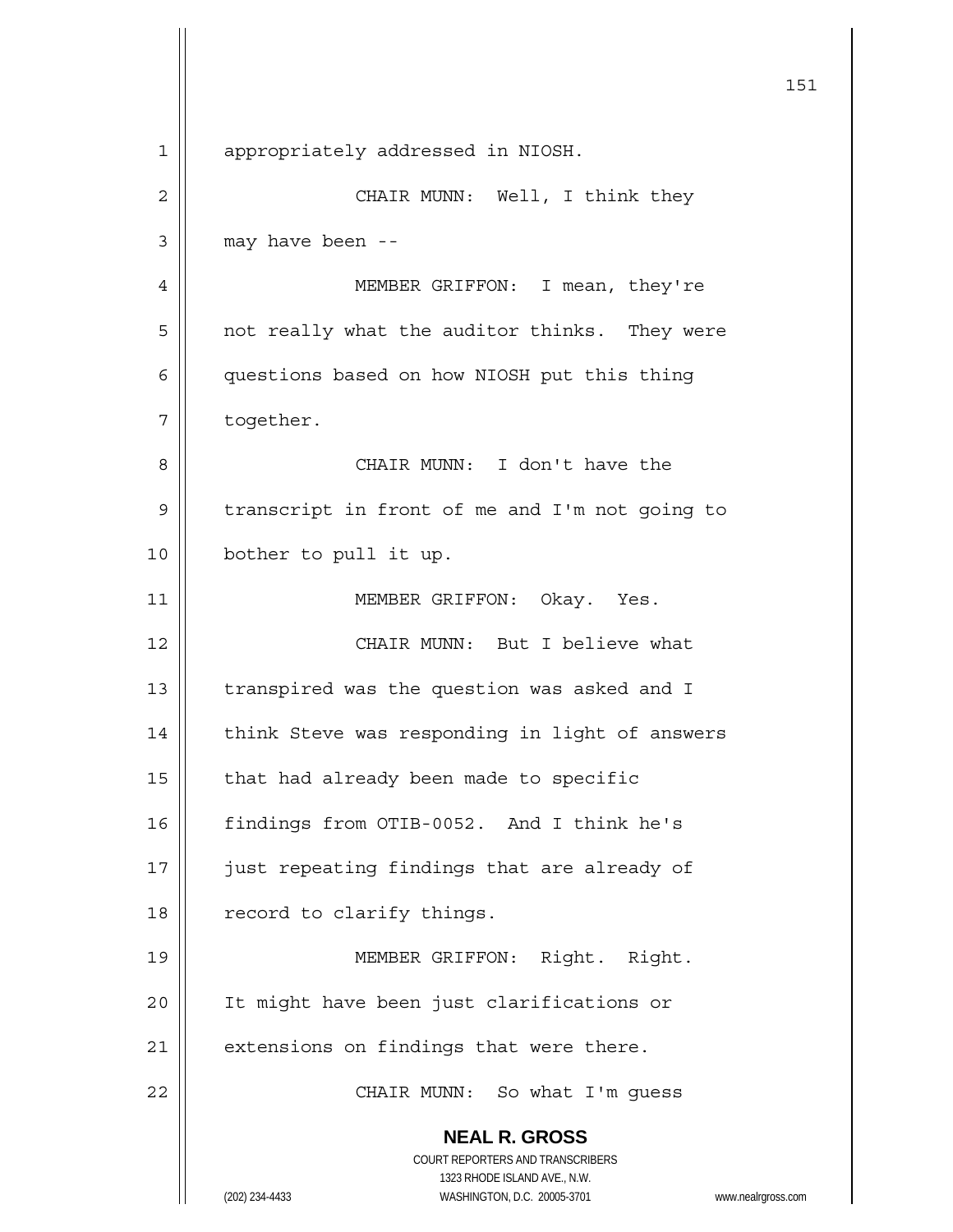| $1\,$          | what I'm saying is, I think that his answers                                                        |
|----------------|-----------------------------------------------------------------------------------------------------|
| $\mathbf{2}$   | are probably more likely categorized as a                                                           |
| $\mathfrak{Z}$ | brief summary of what's already been responded                                                      |
| 4              | to in the NIOSH database itself, although I                                                         |
| 5              | haven't checked the database to assure that's                                                       |
| 6              | the case. If that's not the case, then we                                                           |
| 7              | need to probably have a discussion about how                                                        |
| 8              | to incorporate them.                                                                                |
| $\mathsf 9$    | MR. MARSCHKE: Yes, that would be                                                                    |
| 10             | -- I would like to have that -- because the                                                         |
| 11             | questions do not identify a specific OTIB-0052                                                      |
| 12             | issue, or they're not associated with a                                                             |
| 13             | specific issue, or they haven't been                                                                |
| 14             | identified as being such.                                                                           |
| 15             | CHAIR MUNN: Well, these are                                                                         |
| 16             | generalized.                                                                                        |
| 17             | MR. MARSCHKE: These are kind of                                                                     |
| 18             | generalized questions and I'm not sure how I                                                        |
| 19             | would get them -- at this point in time, I'm                                                        |
| 20             | not sure how I would go and insert them into                                                        |
| 21             | the database.                                                                                       |
| 22             | CHAIR MUNN: We haven't                                                                              |
|                | <b>NEAL R. GROSS</b>                                                                                |
|                | COURT REPORTERS AND TRANSCRIBERS                                                                    |
|                | 1323 RHODE ISLAND AVE., N.W.<br>(202) 234-4433<br>WASHINGTON, D.C. 20005-3701<br>www.nealrgross.com |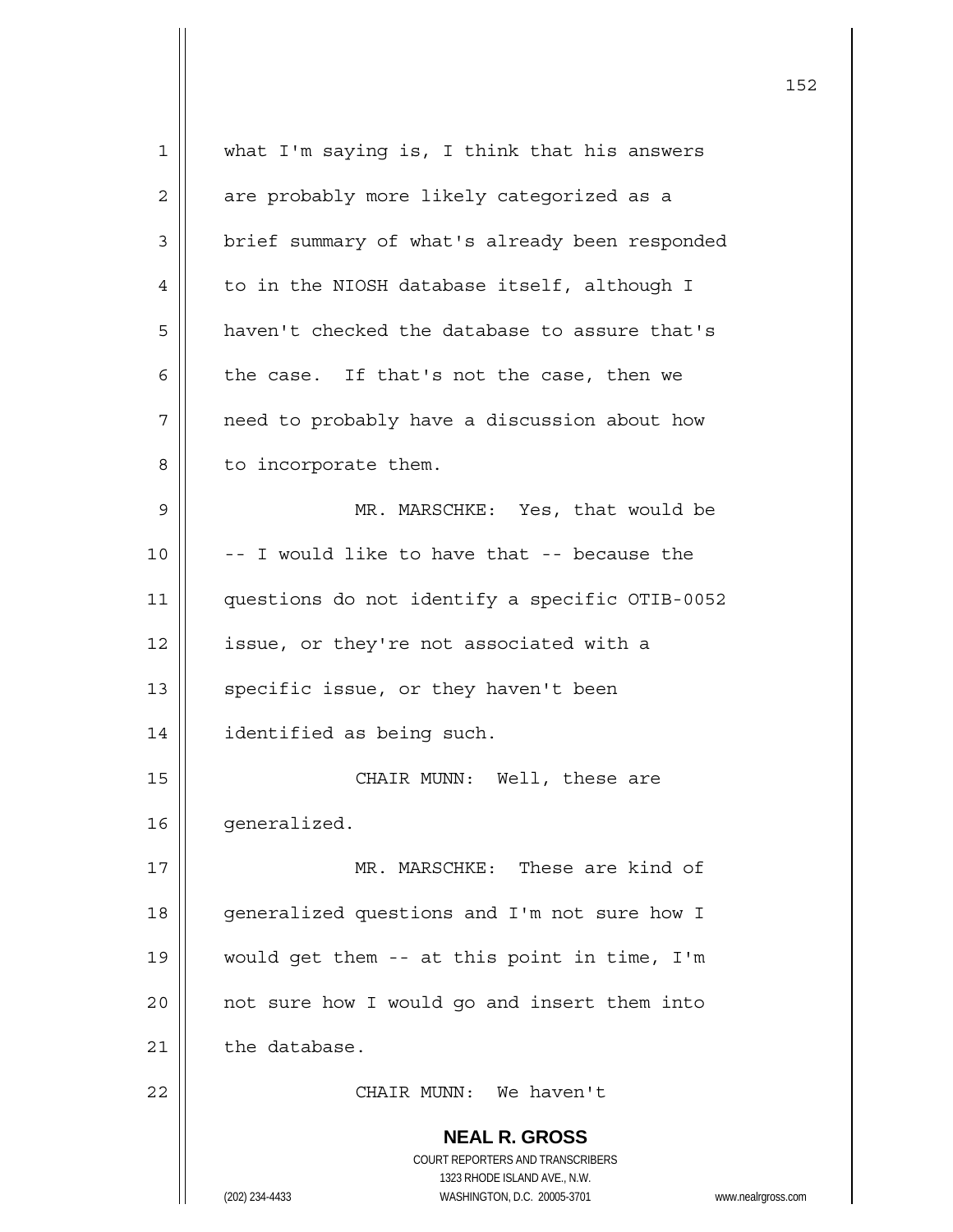1 encountered this specific situation before of  $2 \parallel$  always been working with a database. 3 | DR. MAURO: Yes, and structurally  $4 \parallel$  the way this would be handled is for that 5 | previous meeting there would be a section, 6  $\parallel$  okay, we had a meeting on this date. And then  $7$  | there would be a part underneath that that 8 | tries to capture what was discussed. In other 9 | words, that's what we try to do, is write 10 underneath and say, okay, here -- and 11 | sometimes we're pretty lengthy, in summary 12 form, you know, we don't want to repeat what's 13 | in the transcript, but try to capture the 14 essence of the discussion. And I believe the 15 || way in which it would work is that there be a 16 | row underneath summarizing what was discussed 17 || at the meeting. Now one of the items would be 18 || perhaps -- would then load up into the 19 database is certain questions being raised by 20 || Mark and then in response to those questions. 21 | Certainly those questions I quess could have  $22$  | been answered either by SC&A or by NIOSH,

> COURT REPORTERS AND TRANSCRIBERS 1323 RHODE ISLAND AVE., N.W. (202) 234-4433 WASHINGTON, D.C. 20005-3701 www.nealrgross.com

 **NEAL R. GROSS**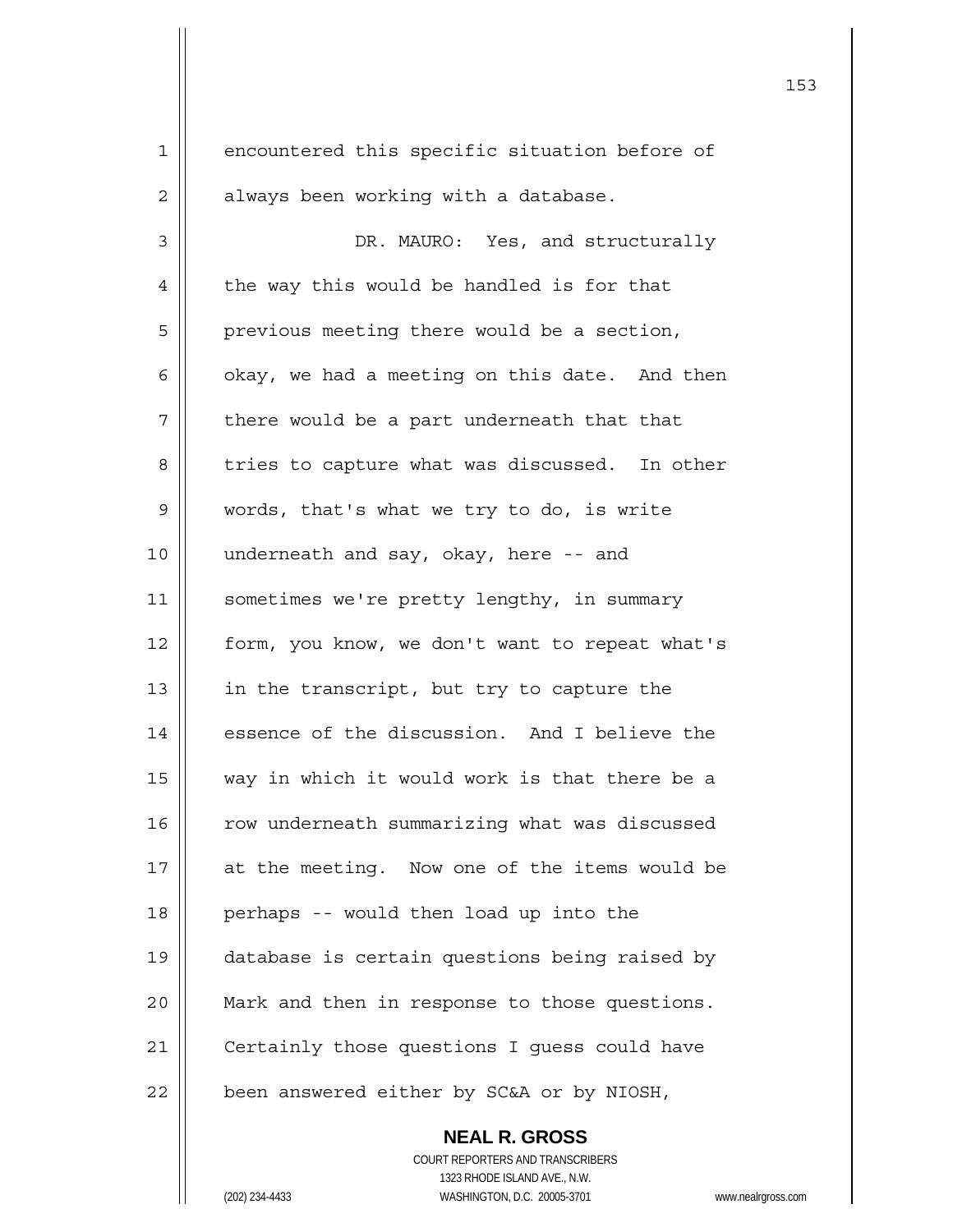**NEAL R. GROSS** COURT REPORTERS AND TRANSCRIBERS 1323 RHODE ISLAND AVE., N.W. (202) 234-4433 WASHINGTON, D.C. 20005-3701 www.nealrgross.com 1 | perhaps more appropriately by NIOSH, but I  $2 \parallel$  think they were posed to you. 3 MR. MARSCHKE: They were posed to 4 || me. That's why I answered them. 5 DR. MAURO: And then Steve 6  $\parallel$  answered. So as far as the way I, I quess,  $7 \parallel$  envision the database is, yes, this would be 8 || loaded in underneath follow-up activities that  $9 \parallel$  took place as a result of a dialogue that took 10 || place during that work group meeting. 11 || MR. MARSCHKE: The flaw in that, 12 John -- 13 DR. MAURO: Yes. 14 || MR. MARSCHKE: -- is that if you  $15$  | look here, this is an example --16 DR. MAURO: Yes. 17 MR. MARSCHKE: -- nothing to do 18 || with OTIB-0052, but just an example of the way 19  $\parallel$  the database is set up. The whole discussion  $20$  | on the work group meetings is a subset 21 | underneath a finding number. So you have to  $22$   $\parallel$  associate that discussion with some kind of a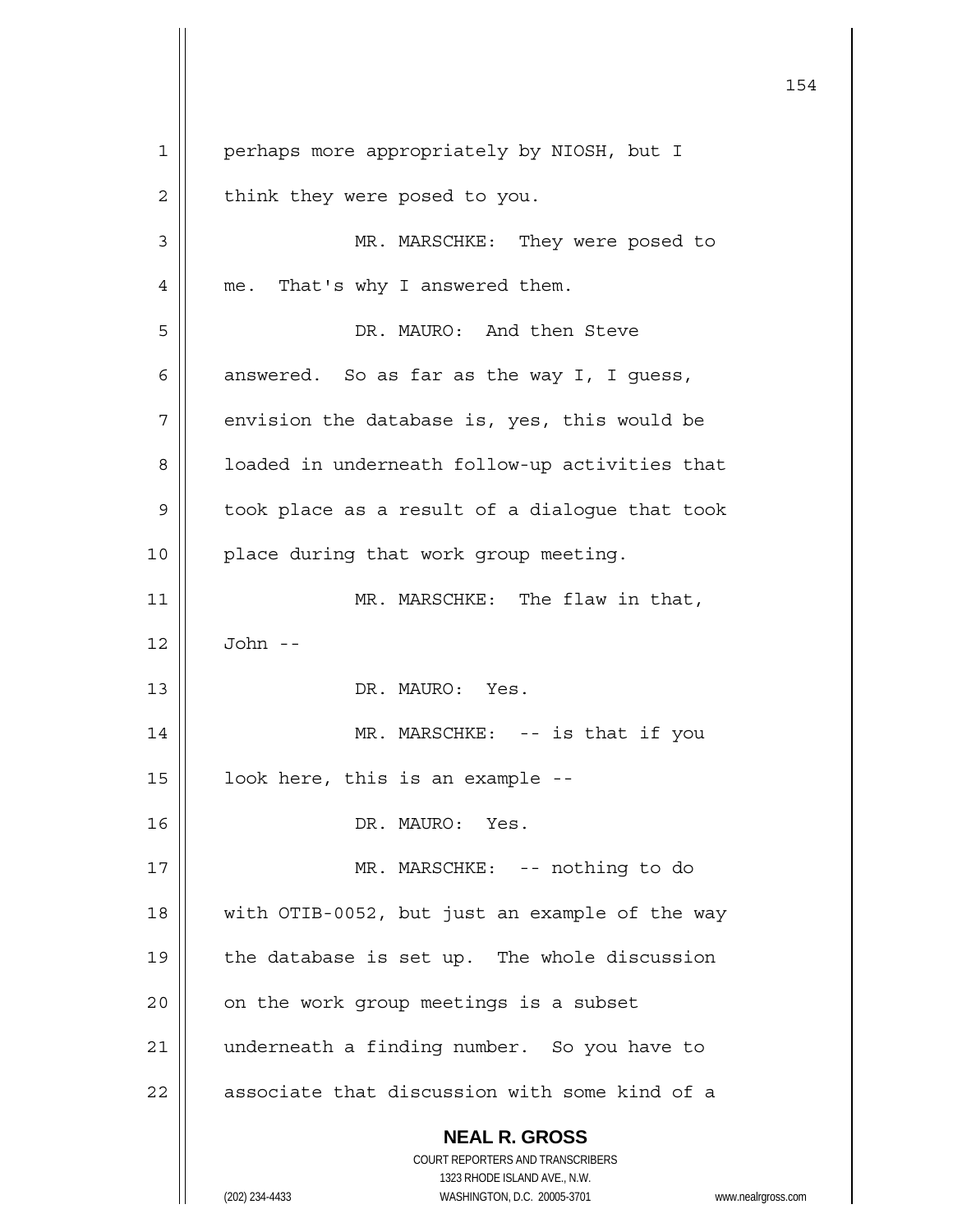**NEAL R. GROSS** COURT REPORTERS AND TRANSCRIBERS 1323 RHODE ISLAND AVE., N.W. (202) 234-4433 WASHINGTON, D.C. 20005-3701 www.nealrgross.com <u>155</u> 1 | finding number. 2 DR. MAURO: Good point. 3 MR. MARSCHKE: You just can't go 4 | in there and just stick it in. 5 CHAIR MUNN: And that's our 6 dilemma here. 7 DR. MAURO: That is a dilemma. 8 CHAIR MUNN: Mark is asking 9 | generalized questions that have to do with the 10 || procedure in itself, not with identifiable 11 | items of findings. 12 MR. MARSCHKE: That's the dilemma 13  $\parallel$  of putting into -- I mean, there's probably 14 | something we can do to work around it, but you 15  $\parallel$  know, one thing is to go through and try to 16 | identify an issue for each one of these four 17 || questions. Right now everything really has 18 || been more or less read into the transcript for 19 || this meeting, so from that point of view it's  $20$  | on the record, you know. I don't know. 21 || CHAIR MUNN: Well, it's very  $22$   $\parallel$  difficult unless we do not have anything in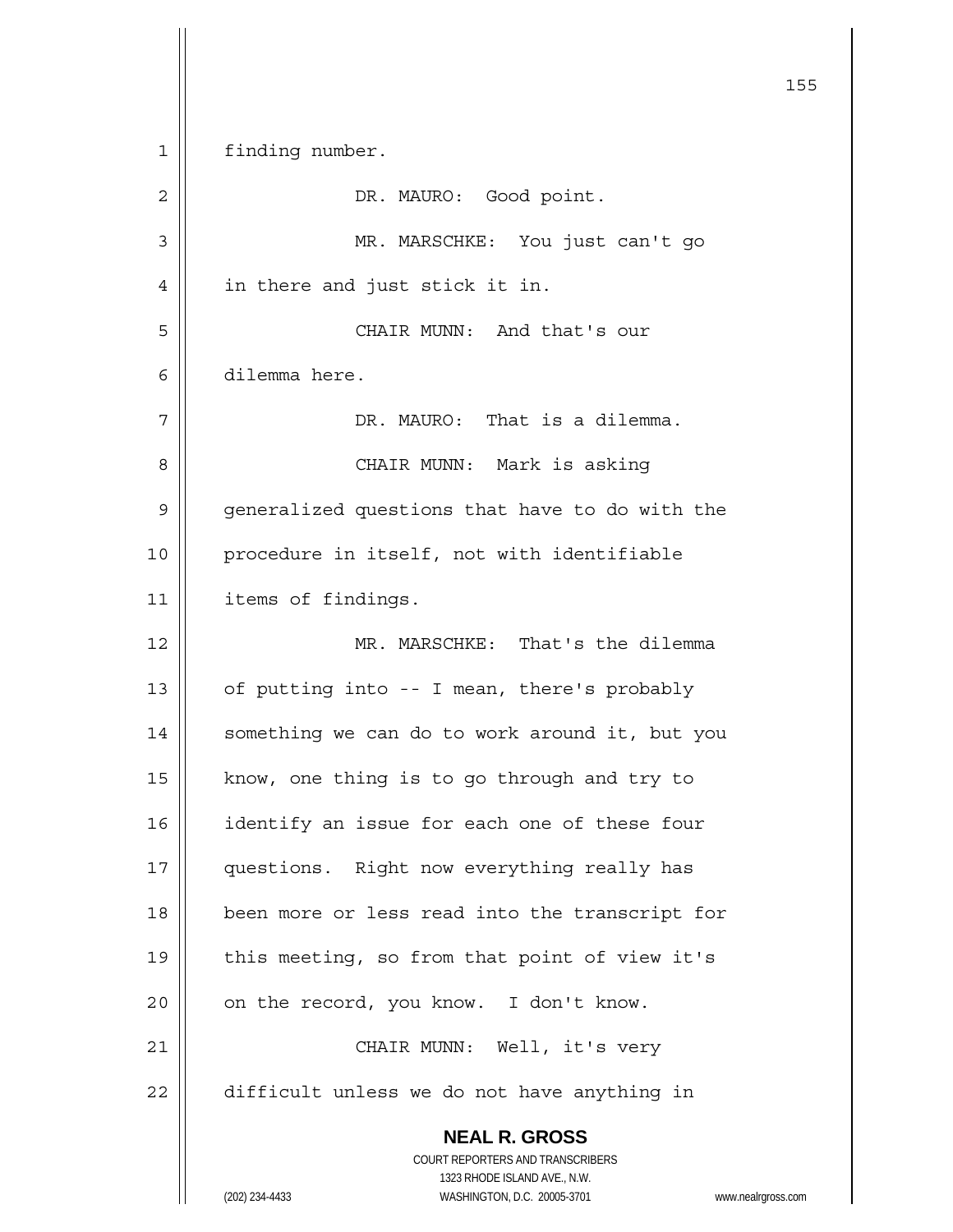| 1           | our current process that will suit this                             |
|-------------|---------------------------------------------------------------------|
| 2           | situation well. If we want to consider the                          |
| 3           | possibility of adding yet one more significant                      |
| 4           | item to the format that we've already                               |
| 5           | established, and I hesitate to do that,                             |
| 6           | frankly, because I think it's cumbersome, but                       |
| 7           | if we're going to include this kind of                              |
| 8           | dialogue that takes place between work group                        |
| $\mathsf 9$ | meetings and not have them become a part of                         |
| 10          | anything other than the written transcript,                         |
| 11          | not be a database item, then we need to                             |
| 12          | identify some way to see that that's a path                         |
| 13          | way that we want to go.                                             |
| 14          | DR. MAURO: I got a question.<br>Can                                 |
| 15          | issues be added?                                                    |
| 16          | MR. MARSCHKE: Issues can be added                                   |
| 17          | if we want to add. There's nothing wrong with                       |
| 18          | adding new issues.                                                  |
| 19          | DR. MAURO: I mean, right now this                                   |
| 20          | construct is that everything was triggered, is                      |
| 21          | triggered by SC&A's issues. I mean, we write                        |
| 22          | a report, put it into a procedure, OTIB-0052,                       |
|             | <b>NEAL R. GROSS</b>                                                |
|             | <b>COURT REPORTERS AND TRANSCRIBERS</b>                             |
|             | 1323 RHODE ISLAND AVE., N.W.                                        |
|             | (202) 234-4433<br>WASHINGTON, D.C. 20005-3701<br>www.nealrgross.com |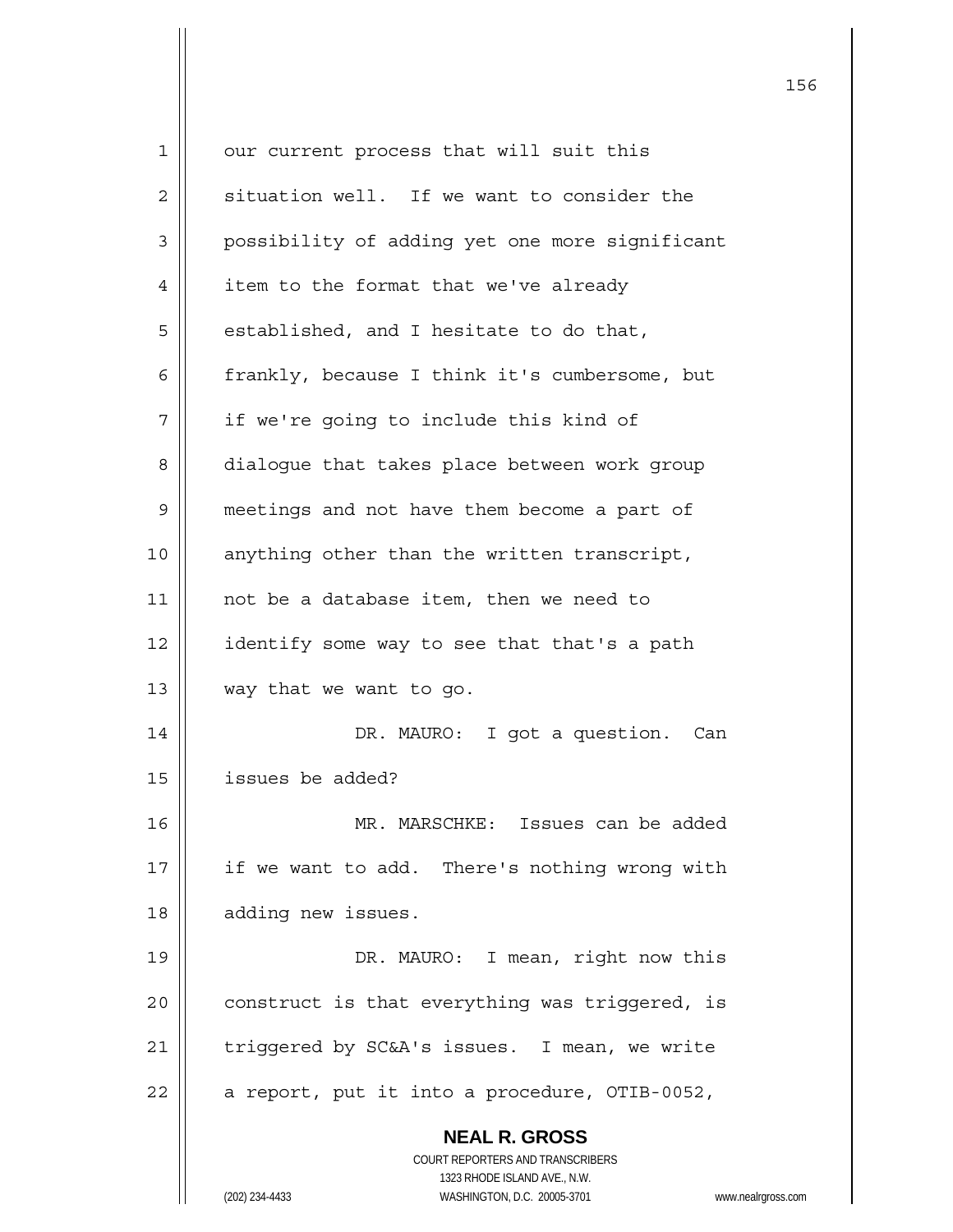**NEAL R. GROSS** COURT REPORTERS AND TRANSCRIBERS 1323 RHODE ISLAND AVE., N.W. (202) 234-4433 WASHINGTON, D.C. 20005-3701 www.nealrgross.com 1 || we submit our report and in that report there  $2 \parallel$  are ten issues, or numbered one through ten.  $3 \parallel$  Now what we're saying here is, wait a minute, 4 || hold on, issues can emerge, new issues over  $5 \parallel$  and above those that have been identified by  $6 \parallel$  SC&A by working those. 7 MR. MARSCHKE: Sure. 8 DR. MAURO: Absolutely. So let's  $9 \parallel$  put them in, those issues and track them just  $10$  || as if they we were issues raised by SC&A. I 11 || see no problem. And as long as 12 | mechanistically it can be done. 13 MEMBER ZIEMER: No, we're not 14 limited to SC&A's -- 15 || DR. MAURO: Of course not. 16 MEMBER ZIEMER: -- issues and -- 17 DR. MAURO: No. Yes. 18 MEMBER ZIEMER: In fact it 19 || probably is good that there are some issues  $20$  | that board members identify. 21 DR. MAURO: Yes. Absolutely. 22 || CHAIR MUNN: I would suspect that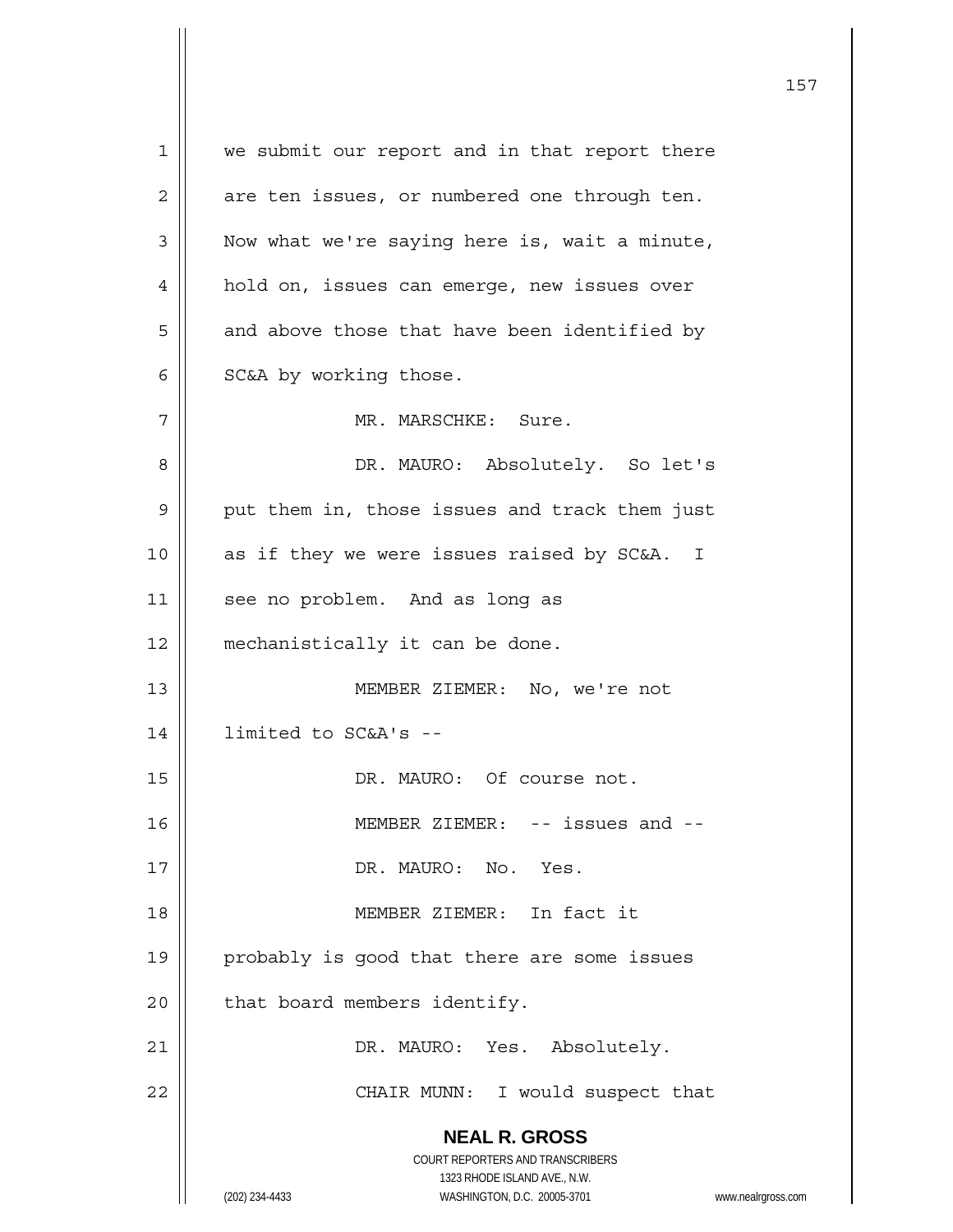| $\mathbf 1$ | might be a wise idea from time-to-time.<br>$\mathbb{I}$             |
|-------------|---------------------------------------------------------------------|
| 2           | would suggest that if we are going to do such                       |
| 3           | a thing, it would be wise for us to put some                        |
| 4           | different identifier other than the simple                          |
| 5           | finding number, the procedure number and                            |
| 6           | finding number. I would suggest that we                             |
| 7           | identify them in some other way other than                          |
| 8           | just by number.                                                     |
| $\mathsf 9$ | MR. MARSCHKE: We could put a                                        |
| 10          | prefix on the number, you know, with WG OTIB-                       |
| 11          | 0052, or something like that, to identify that                      |
| 12          | it was a work group-initiated -- because the                        |
| 13          | format of the finding number is not a fixed                         |
| 14          | format. So we can put anything in there we                          |
| 15          | would want.                                                         |
| 16          | CHAIR MUNN: I would suggest that                                    |
| 17          | rather than putting an identifier before the                        |
| 18          | procedure name, that we put it before the                           |
| 19          | number of the finding.                                              |
| 20          | MR. MARSCHKE: That's fine.                                          |
| 21          | CHAIR MUNN: For example, we have                                    |
| 22          | here OTIB-0052; I'm currently looking at No.                        |
|             | <b>NEAL R. GROSS</b>                                                |
|             | COURT REPORTERS AND TRANSCRIBERS                                    |
|             | 1323 RHODE ISLAND AVE., N.W.                                        |
|             | (202) 234-4433<br>WASHINGTON, D.C. 20005-3701<br>www.nealrgross.com |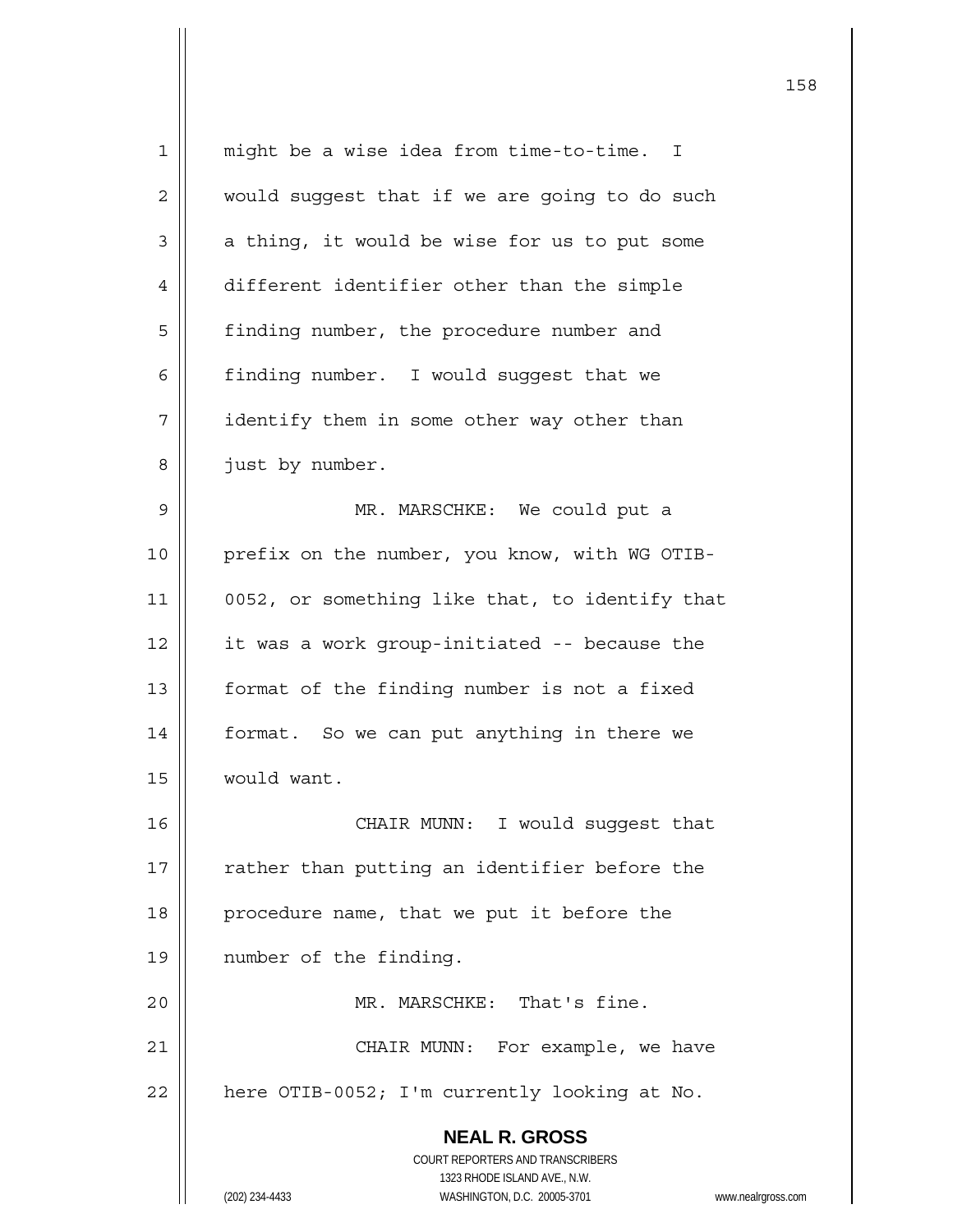| $\mathbf 1$    | 9, and from 59, we go to -- I'm trying to get          |  |
|----------------|--------------------------------------------------------|--|
| $\overline{c}$ | to where I can see how many procedures we              |  |
| 3              | actually have, how many findings we actually           |  |
| $\overline{4}$ | have here. I think I saw four still in our             |  |
| 5              | open list, did I not? Now I can't find where           |  |
| 6              | I was. I see 09, I see 05, I see -- so                 |  |
| 7              | there's 5, 9, 10, 11, 12, 13, 14 still in our          |  |
| 8              | open list. So if we are going to add findings          |  |
| $\mathsf 9$    | here, I would suggest that we can check on the         |  |
| 10             | original table and make sure 15 was the last           |  |
| 11             | one, but whatever the next number would be, I          |  |
| 12             | would suggest that we call it OTIB-0052-work           |  |
| 13             | group whatever the next number is.                     |  |
| 14             | MEMBER GRIFFON: Wanda?                                 |  |
| 15             | CHAIR MUNN: Yes?                                       |  |
| 16             | MEMBER GRIFFON: Could I just say                       |  |
| 17             | I think that these questions -- I think Steve          |  |
| 18             | characterized them correctly on my part. They          |  |
| 19             | were background questions about the TIB and I          |  |
| 20             | appreciate, you know, if we may want in some           |  |
| 21             | cases to add work group findings, that's fine.         |  |
| 22             | But I don't think this is -- you know, the             |  |
|                | <b>NEAL R. GROSS</b>                                   |  |
|                | COURT REPORTERS AND TRANSCRIBERS                       |  |
|                | 1323 RHODE ISLAND AVE., N.W.                           |  |
|                | (202) 234-4433<br>WASHINGTON, D.C. 20005-3701<br>www.n |  |

(202) 234-4433 WASHINGTON, D.C. 20005-3701 www.nealrgross.com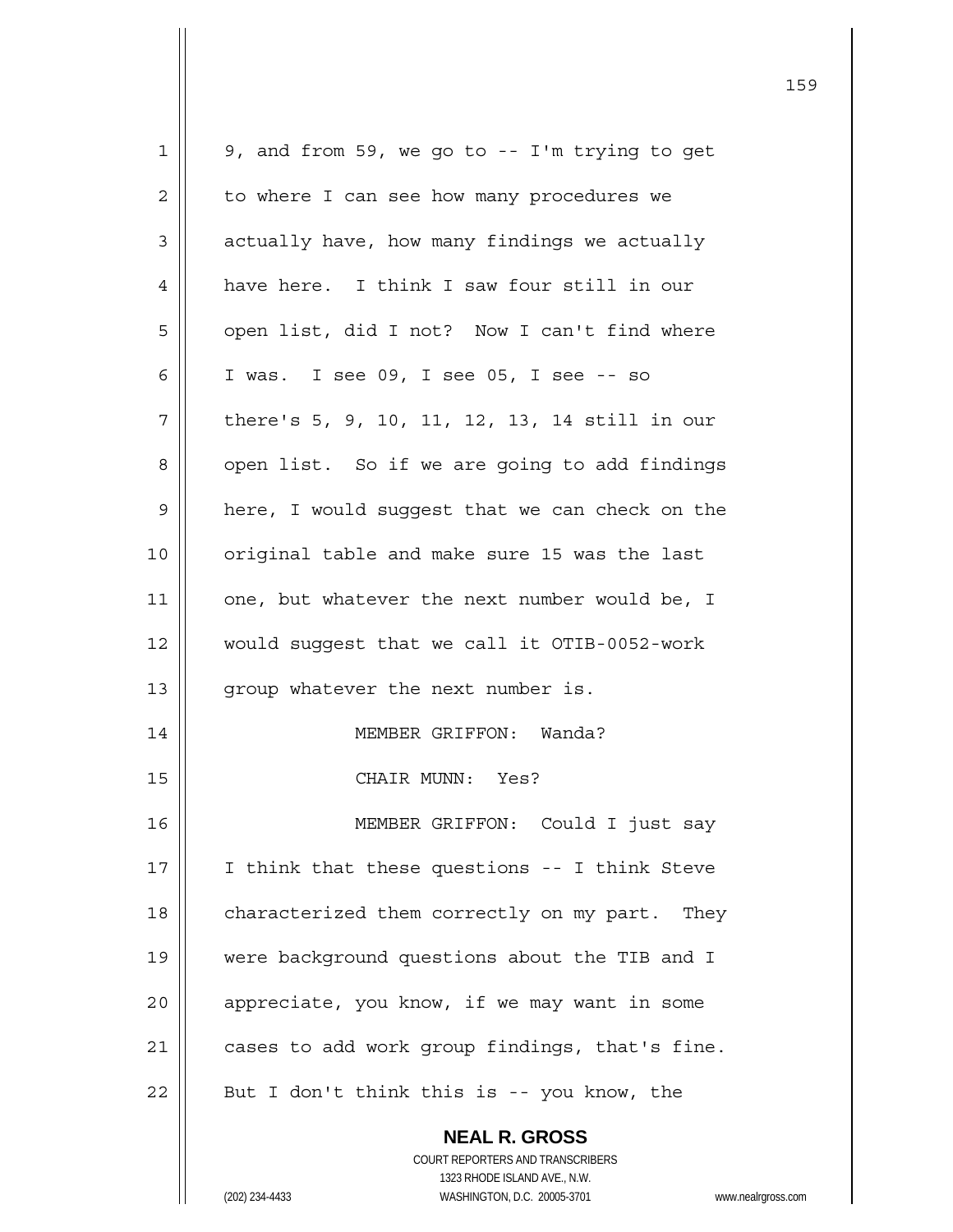| $\mathbf 1$    | emails that I sent out, I don't think are                |
|----------------|----------------------------------------------------------|
| $\overline{2}$ | really issues or findings yet. I think it was            |
| 3              | more exploratory on my part just of how the              |
| 4              | TIB was constructed. And I think it was                  |
| 5              | handled fine. I just think maybe we need to              |
| 6              | -- you know, I wasn't -- you know, and I know            |
| 7              | this was sent out a long time ago, but when              |
| 8              | I'm looking at agenda, I was thinking, okay,             |
| 9              | we got the CATI thing and then we're going to            |
| 10             | go through the third set of cases, and we're             |
| 11             | going to do them numerically from the                    |
| 12             | database. So it lost my sort of radar in                 |
| 13             | terms of -- but if it's something like this,             |
| 14             | maybe we can just have it separately on the              |
| 15             | agenda that, you know, ongoing TIB-52                    |
| 16             | background discussion and, you know, some                |
| 17             | things you're doing with standard-sort of                |
| 18             | email correspondence from the contractor or              |
| 19             | from NIOSH. I don't think this really needs              |
| 20             | to necessarily be added to the database.                 |
| 21             | CHAIR MUNN: Well, I appreciate                           |
| 22             | that.                                                    |
|                | <b>NEAL R. GROSS</b><br>COURT REPORTERS AND TRANSCRIBERS |
|                | 1323 RHODE ISLAND AVE., N.W.                             |

160

(202) 234-4433 WASHINGTON, D.C. 20005-3701 www.nealrgross.com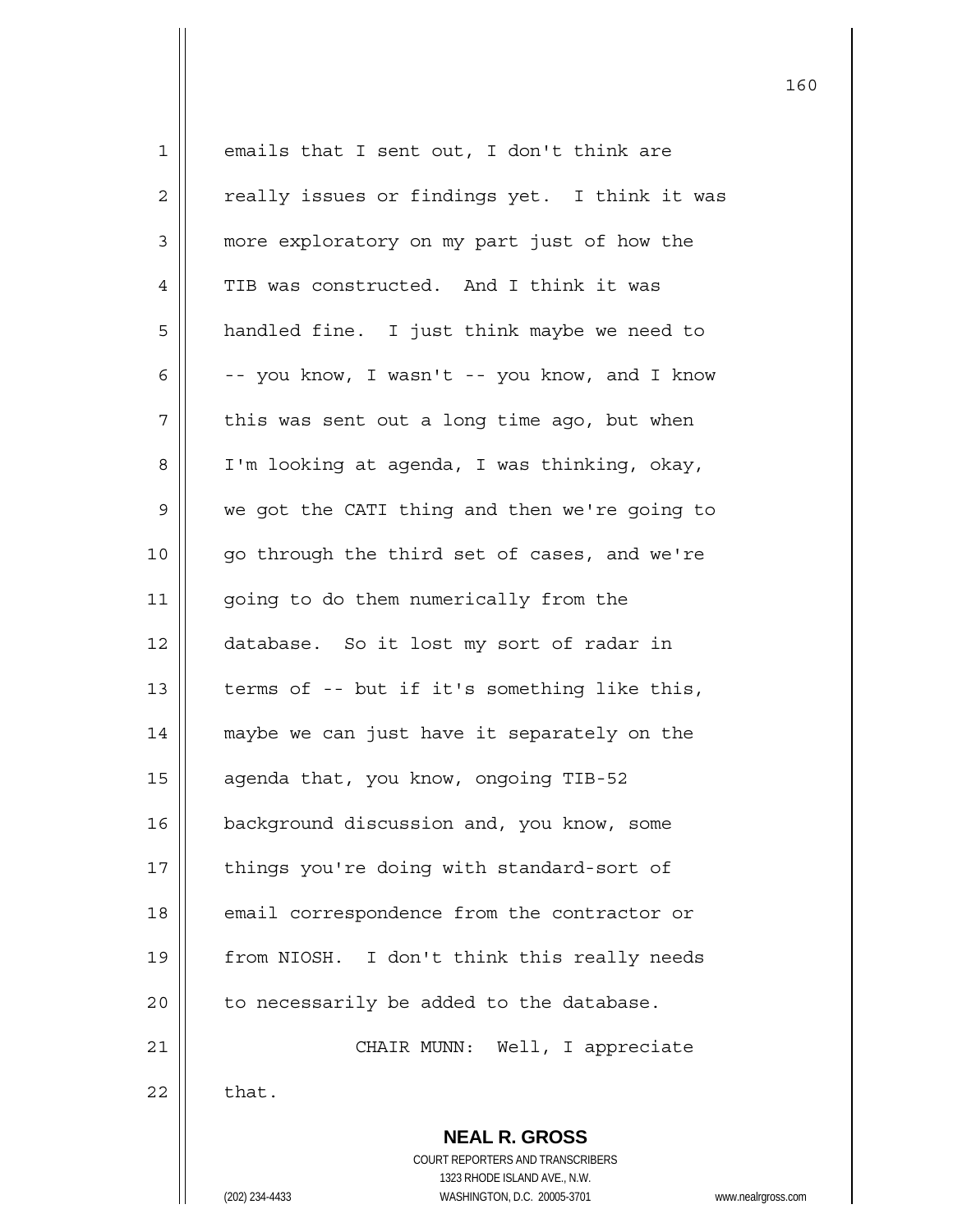| 1              | MEMBER GRIFFON: I don't see it as                                                        |
|----------------|------------------------------------------------------------------------------------------|
| $\overline{2}$ | any new findings or issues yet. I mean, it                                               |
| 3              | may, if I don't -- you know, if I'm not                                                  |
| 4              | satisfied with answers or whatever, then maybe                                           |
| 5              | it evolves into an issue or finding, but my                                              |
| 6              | take on it was really that it was more almost,                                           |
| 7              | you know, explain to me how you're doing this                                            |
| 8              | and how you account for this, and, you know,                                             |
| 9              | if all the explanations are fine, then that's                                            |
| 10             | good. That's just a background discussion.                                               |
| 11             | CHAIR MUNN: I have a tendency to                                                         |
| 12             | agree with you, Mark, and I appreciate your                                              |
| 13             | taking that position. I guess the real                                                   |
| 14             | question then becomes in situations like this                                            |
| 15             | I would think it might be incumbent upon the                                             |
| 16             | originator of the question to respond saying,                                            |
| 17             | okay, that's what I needed to know, or saying,                                           |
| 18             | I don't feel this is covered adequately. I                                               |
| 19             | would like to request an additional finding.                                             |
| 20             | If we can reach some general agreement among                                             |
| 21             | the members of the work board as to how to                                               |
| 22             | approach this type of situation, it might be                                             |
|                | <b>NEAL R. GROSS</b><br>COURT REPORTERS AND TRANSCRIBERS<br>1323 RHODE ISLAND AVE., N.W. |
|                | (202) 234-4433<br>WASHINGTON, D.C. 20005-3701<br>www.neal                                |

161

(202) 234-4433 WASHINGTON, D.C. 20005-3701 www.nealrgross.com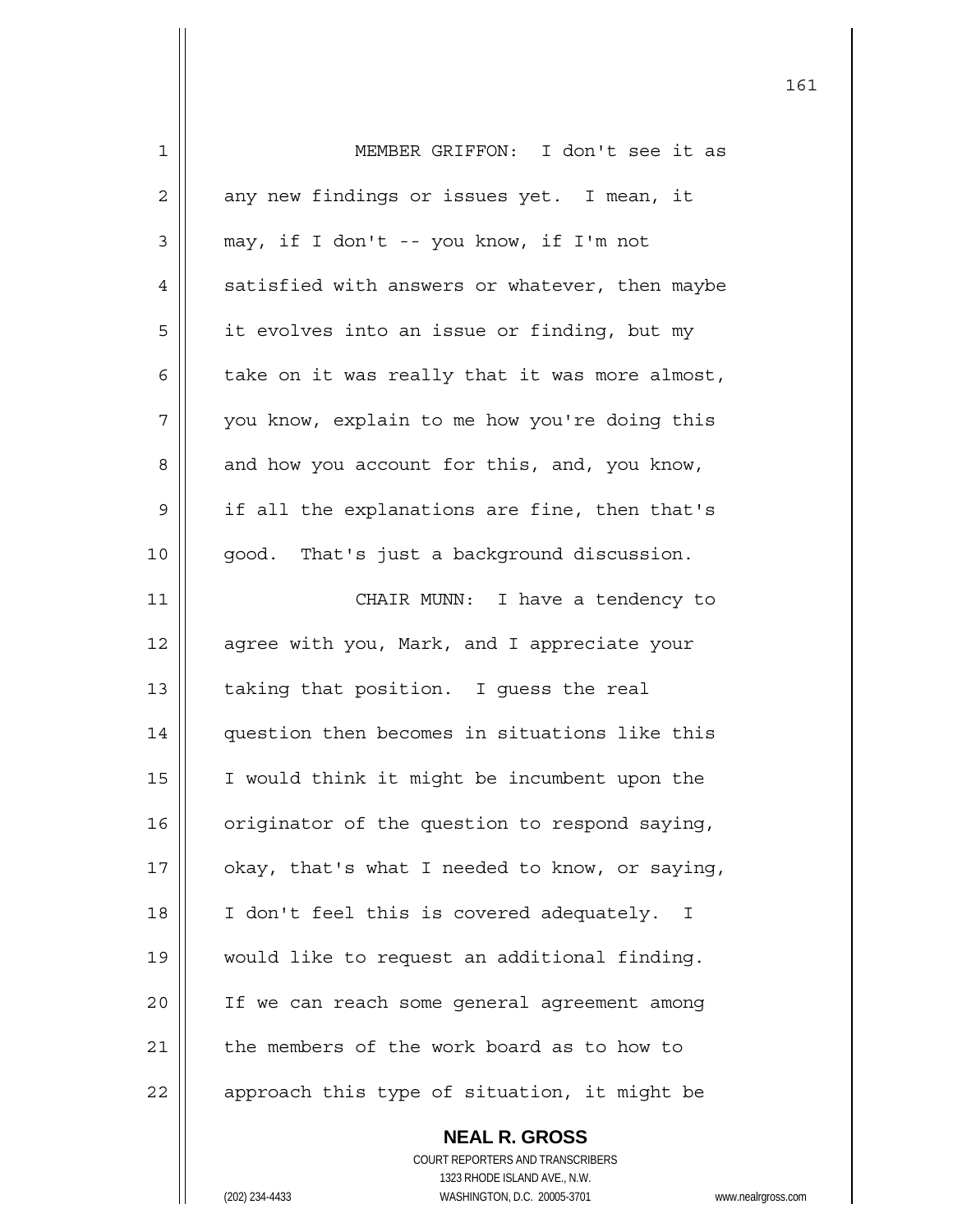$1 \parallel$  helpful.

| $\overline{c}$ | Steve has something to say.                    |
|----------------|------------------------------------------------|
| $\mathfrak{Z}$ | MR. MARSCHKE: I just wanted to                 |
| 4              | kind of apologize to Mark for kind of          |
| 5              | blindsiding him on this, but I wanted to take  |
| 6              | advantage of this opportunity to make sure     |
| 7              | that these questions did not fall through the  |
| 8              | cracks. And that's why I asked Wanda to bring  |
| 9              | it up. At lunch time I made the request of     |
| 10             | her and she graciously did bring it up. And    |
| 11             | so, you know, again, it's just something I     |
| 12             | knew was out there and didn't want it to just  |
| 13             | disappear into the ether.                      |
| 14             | CHAIR MUNN: Well, at least it has              |
| 15             | generated a good discussion with respect to    |
| 16             | how to approach it if it does occur again, and |
| 17             | it very well may. Even in this instance it     |
| 18             | may. But with your assurance, Mark, that in    |
| 19             | your opinion none of the responses to your     |
| 20             | questions have risen to your concept of an     |
| 21             | additional finding, then we'll just leave this |
| 22             | as it is now and move on with the expectation  |

 **NEAL R. GROSS** COURT REPORTERS AND TRANSCRIBERS 1323 RHODE ISLAND AVE., N.W. (202) 234-4433 WASHINGTON, D.C. 20005-3701 www.nealrgross.com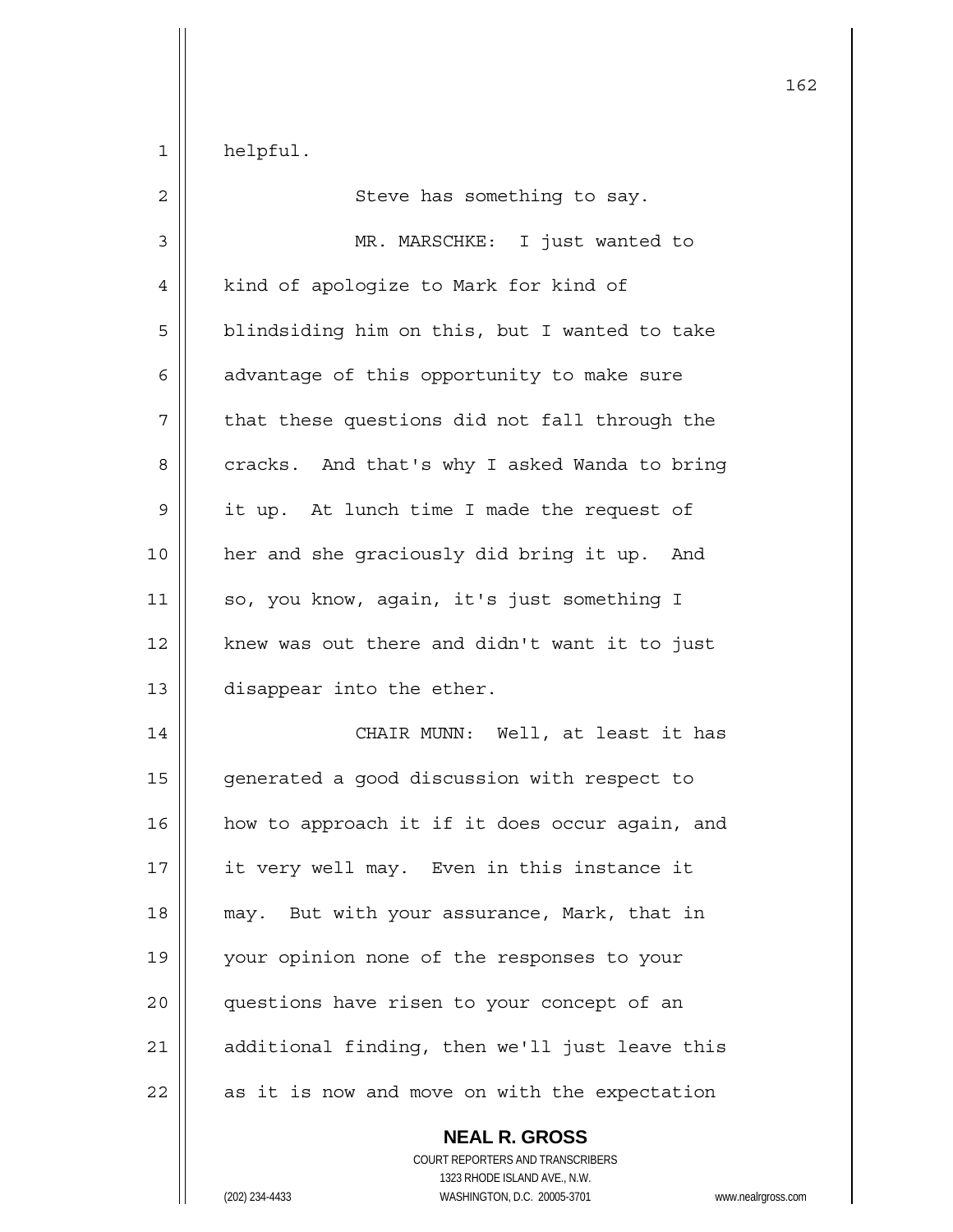| 1            | that if you do identify what you feel is a                          |
|--------------|---------------------------------------------------------------------|
| $\mathbf{2}$ | large enough issue to qualify as a finding,                         |
| 3            | that you will submit that to the work group in                      |
| 4            | written form so that we can incorporate it as                       |
| 5            | we have just discussed in the procedures                            |
| 6            | tracking database.                                                  |
| 7            | MEMBER GRIFFON: That's fine.                                        |
| 8            | And, Wanda, I guess that's fine as a protocol                       |
| 9            | going forward. I would just also offer that,                        |
| 10           | you know, the questions I generated were to                         |
| 11           | really, you know, get that dialogue going on                        |
| 12           | the background and how this was created so if                       |
| 13           | other members look at these questions and, you                      |
| 14           | know, have follow-up add-on input, I would                          |
| 15           | encourage that as well.                                             |
| 16           | CHAIR MUNN:<br>That's fine.                                         |
| 17           | MEMBER GRIFFON: Yes.                                                |
| 18           | CHAIR MUNN: Would you like us to                                    |
| 19           | continue going through the outstanding issues?                      |
| 20           | Yes, Stu?<br>Hold on just a moment.                                 |
| 21           | MR. HINNEFELD: This is Stu                                          |
| 22           | Hinnefeld. I just want to make sure now, are                        |
|              | <b>NEAL R. GROSS</b>                                                |
|              | COURT REPORTERS AND TRANSCRIBERS                                    |
|              | 1323 RHODE ISLAND AVE., N.W.                                        |
|              | (202) 234-4433<br>WASHINGTON, D.C. 20005-3701<br>www.nealrgross.com |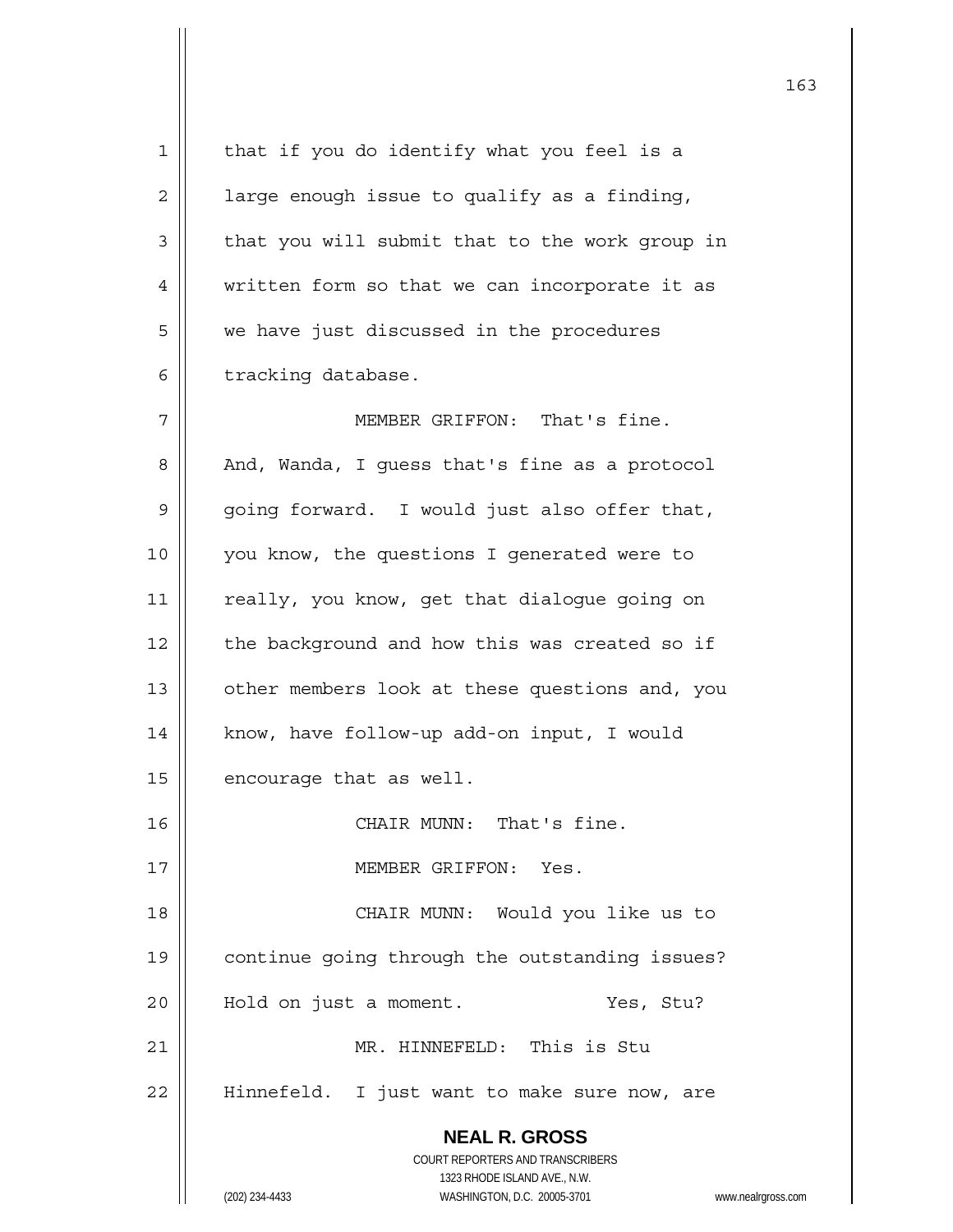**NEAL R. GROSS** COURT REPORTERS AND TRANSCRIBERS 1323 RHODE ISLAND AVE., N.W. (202) 234-4433 WASHINGTON, D.C. 20005-3701 www.nealrgross.com 1 || we going to talk about the use at the next 2 | work group meeting? I mean, we said that long  $3 \parallel$  ago, that if things weren't going to be -- we 4 | will have a more in-depth discussion. Mark  $5 \parallel$  can prepare; we can prepare, the TIB can be  $6 \parallel$  read? 7 CHAIR MUNN: Yes. 8 MR. HINNEFELD: Okay. That's the  $9 \parallel$  note I have, so --10 DR. MAURO: Yes, I was going to 11 | say, you know, this response is our 12 || understanding of how in fact NIOSH intends to 13 || deal with these issues. It's important that 14 you folks say, yes, I think you got it right. 15 || MR. HINNEFELD: The right people 16 | have to get engaged. 17 || DR. MAURO: Yes. 18 MR. HINNEFELD: I know Jim got 19  $\parallel$  this, but I haven't talked to him about it.  $20$  | And also it just can be a --21 CHAIR MUNN: So are we all agreed  $22$   $\parallel$  that OTIB-0052 and any additional response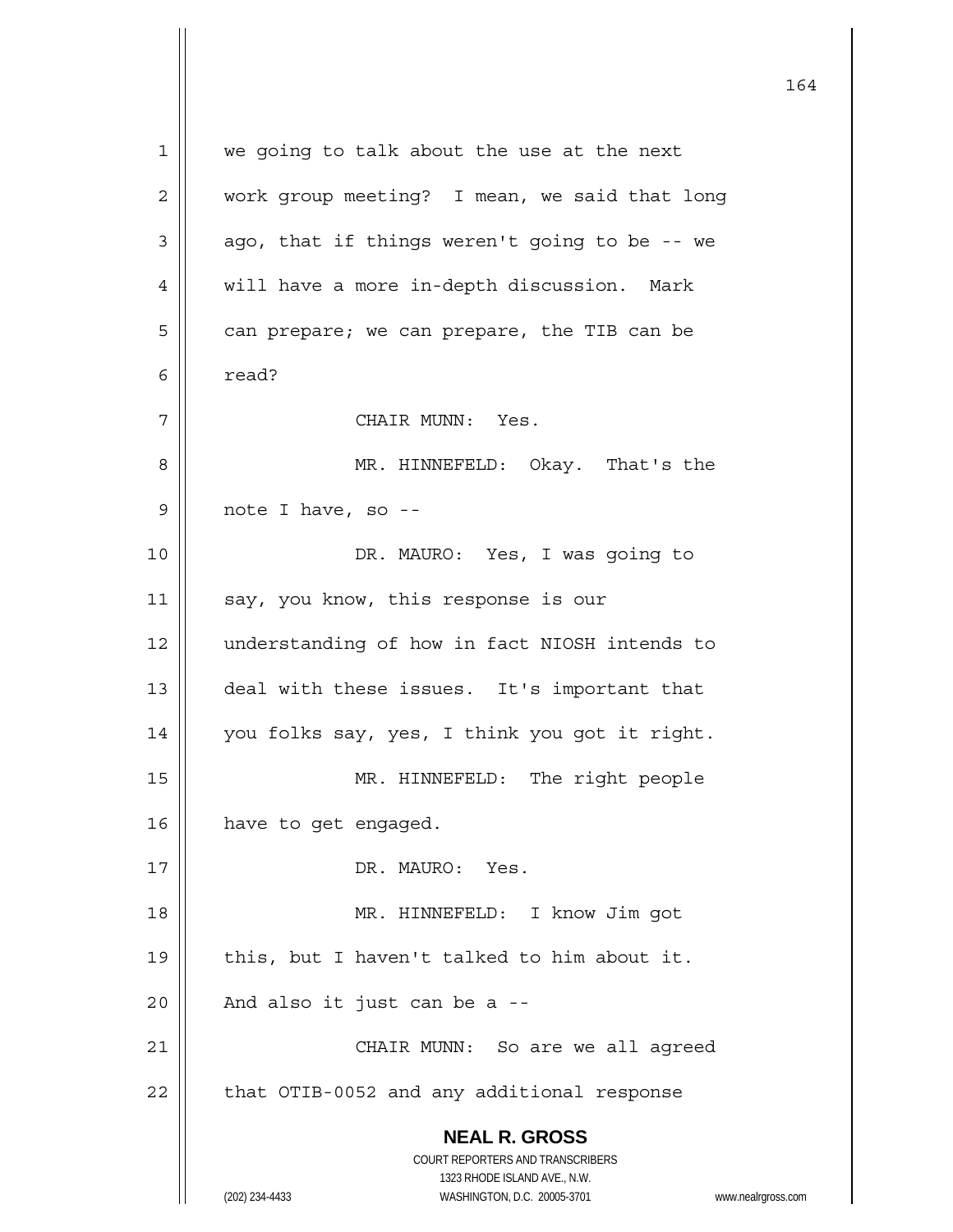|    | 165                                                                 |
|----|---------------------------------------------------------------------|
| 1  | that's necessary will be an item of business                        |
| 2  | in our January meeting? Agreed?                                     |
| 3  | MEMBER GRIFFON: Yes. Yes.                                           |
| 4  | CHAIR MUNN: Okay.                                                   |
| 5  | MR. HINNEFELD: Okay. And, Mark,                                     |
| 6  | this is Stu. Have you tried logging on the O                        |
| 7  | drive in about the last 20 minutes?                                 |
| 8  | MEMBER GRIFFON: Not while we were                                   |
| 9  | just talking, so I'll try again. Before I do,                       |
| 10 | Wanda, though, just the one thing, it will be                       |
| 11 | on the January meeting. I agree that's fine.                        |
| 12 | Can you make sure that we're prompted in the                        |
| 13 | agenda item on that one?                                            |
| 14 | CHAIR MUNN: Yes.                                                    |
| 15 | MEMBER GRIFFON: Steve, you didn't                                   |
| 16 | have to apologize. You sent these responses                         |
| 17 | out a long time ago. I just lost sight of                           |
| 18 | them, but I won't for January.                                      |
| 19 | CHAIR MUNN: Very good.                                              |
| 20 | MEMBER GRIFFON:<br>Okay.                                            |
| 21 | CHAIR MUNN: We will have an                                         |
| 22 | agenda for January.                                                 |
|    | <b>NEAL R. GROSS</b>                                                |
|    | COURT REPORTERS AND TRANSCRIBERS<br>1323 RHODE ISLAND AVE., N.W.    |
|    | (202) 234-4433<br>WASHINGTON, D.C. 20005-3701<br>www.nealrgross.com |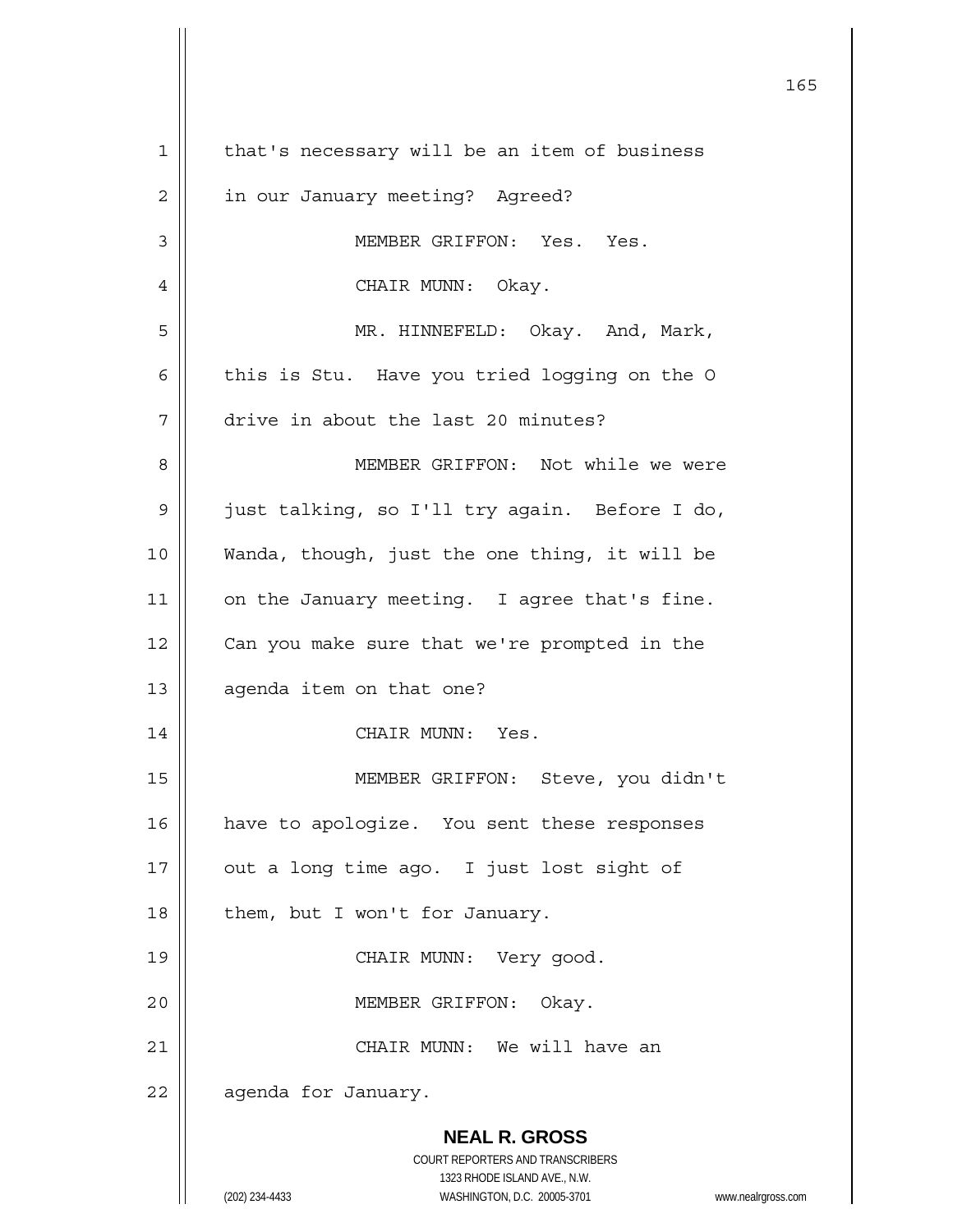|    |                                                                     | 166 |
|----|---------------------------------------------------------------------|-----|
|    |                                                                     |     |
| 1  | MEMBER GRIFFON: Thank you.                                          |     |
| 2  | CHAIR MUNN: And we will not                                         |     |
| 3  | continue with OTIB-0052. We will start with                         |     |
| 4  | the third set, once I get the database back up                      |     |
| 5  | on my screen again.                                                 |     |
| 6  | Steve, do you have those third set                                  |     |
| 7  |                                                                     |     |
| 8  | MR. MARSCHKE: Yes.                                                  |     |
| 9  | CHAIR MUNN: -- starting with --                                     |     |
| 10 | MEMBER GRIFFON: Stu, I am back                                      |     |
| 11 | Thank you for following up on that.<br>on.                          |     |
| 12 | MR. MARSCHKE: Okay. You're                                          |     |
| 13 | welcome.                                                            |     |
| 14 | CHAIR MUNN: Good. Thanks.                                           |     |
| 15 | MEMBER GRIFFON: I am on the O                                       |     |
| 16 | drive.<br>Thank you.                                                |     |
| 17 | CHAIR MUNN: Very good. So the                                       |     |
| 18 | third set, if memory serves, begins with OCAS                       |     |
| 19 | $IG-01.$                                                            |     |
| 20 | MR. MARSCHKE: What's the finding                                    |     |
| 21 | date?                                                               |     |
| 22 | CHAIR MUNN: The finding date is                                     |     |
|    | <b>NEAL R. GROSS</b>                                                |     |
|    | COURT REPORTERS AND TRANSCRIBERS                                    |     |
|    | 1323 RHODE ISLAND AVE., N.W.                                        |     |
|    | (202) 234-4433<br>WASHINGTON, D.C. 20005-3701<br>www.nealrgross.com |     |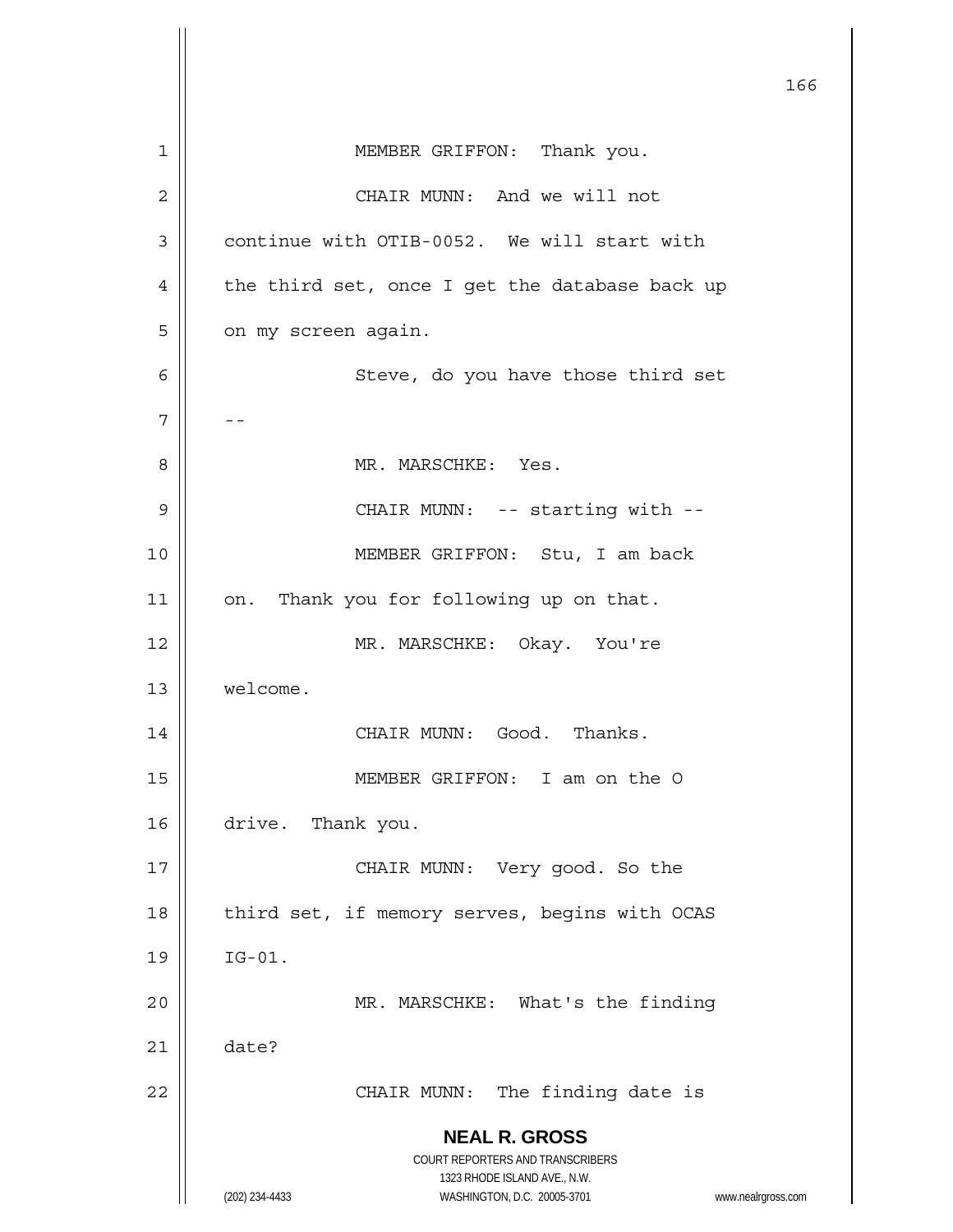$1 \parallel 10/20/2007.$ 

| $\overline{c}$ | MR. MARSCHKE: Of what? Is that                                                                                                                                  |
|----------------|-----------------------------------------------------------------------------------------------------------------------------------------------------------------|
| $\mathfrak{Z}$ | the matrix that you're looking at?                                                                                                                              |
| $\overline{4}$ | CHAIR MUNN: If you're sorting by                                                                                                                                |
| 5              | date, you should be at 10/29/07. And the                                                                                                                        |
| 6              | first item that's shown on mine as open is                                                                                                                      |
| 7              | ID01.                                                                                                                                                           |
| 8              | MR. MARSCHKE: IDO1, we have not                                                                                                                                 |
| $\mathsf 9$    | received an initial response from NIOSH yet.                                                                                                                    |
| 10             | CHAIR MUNN: All right.                                                                                                                                          |
| 11             | MR. MARSCHKE: The first one we've                                                                                                                               |
| 12             | received is PER-03.                                                                                                                                             |
| 13             | CHAIR MUNN: Alright, PER-03,                                                                                                                                    |
| 14             | finding 37? No, page 37. 301?                                                                                                                                   |
| 15             | MR. MARSCHKE: Yes, finding 301.                                                                                                                                 |
| 16             | And basically we got the document title is                                                                                                                      |
| 17             | misleading, does not deal solely with                                                                                                                           |
| 18             | injection component, but also speculates the                                                                                                                    |
| 19             | probability of foundation including the                                                                                                                         |
| 20             | updated occupational X-ray data. While there                                                                                                                    |
| 21             | were revisions to the occupational medical                                                                                                                      |
| 22             | dose between rev. 0 and rev. 1, there were                                                                                                                      |
|                | <b>NEAL R. GROSS</b><br>COURT REPORTERS AND TRANSCRIBERS<br>1323 RHODE ISLAND AVE., N.W.<br>(202) 234-4433<br>WASHINGTON, D.C. 20005-3701<br>www.nealrgross.com |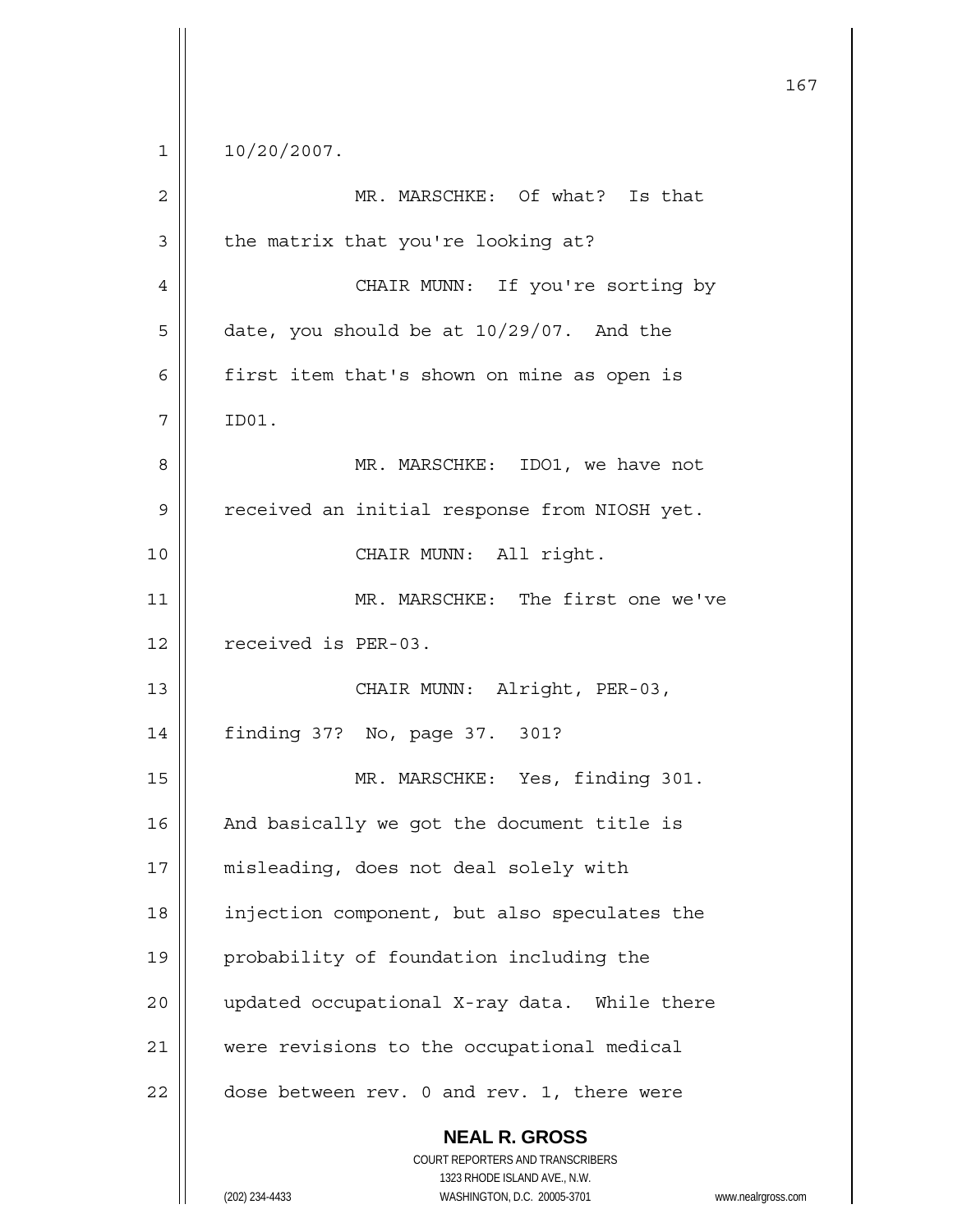**NEAL R. GROSS** COURT REPORTERS AND TRANSCRIBERS 1323 RHODE ISLAND AVE., N.W. (202) 234-4433 WASHINGTON, D.C. 20005-3701 www.nealrgross.com 1 decreases in doses. These were decreases in 2 | doses. Because of that, they were not  $3 \parallel$  expected in the outcome of any previously 4 || completed non-compensatory claims. So a PER 5 | would not be required in that case. The 6  $\parallel$  change in approach at one-fifth PER was the 7 | addition of the dose from injection, which did 8 | increase the dose slightly. Consequently, the  $9$  | PER was initiated to address the addition of 10 | injection dose only. Any time claims are 11 || reworked, they are completed in accordance 12 || with all current quidelines. Consequently the 13 | revised occupational medical bills were 14 | included in the reworked claims. 15 And SC&A's response was SC&A 16 | agrees with the NIOSH response that the PER-03 17 || only needs to address the change that resulted 18 in the dose increase. It's title was 19 || appropriate and recommends the status of this  $20$  | issue be changed to closed. 21 CHAIR MUNN: Comments? Concerns? 22 Hearing none, we will change this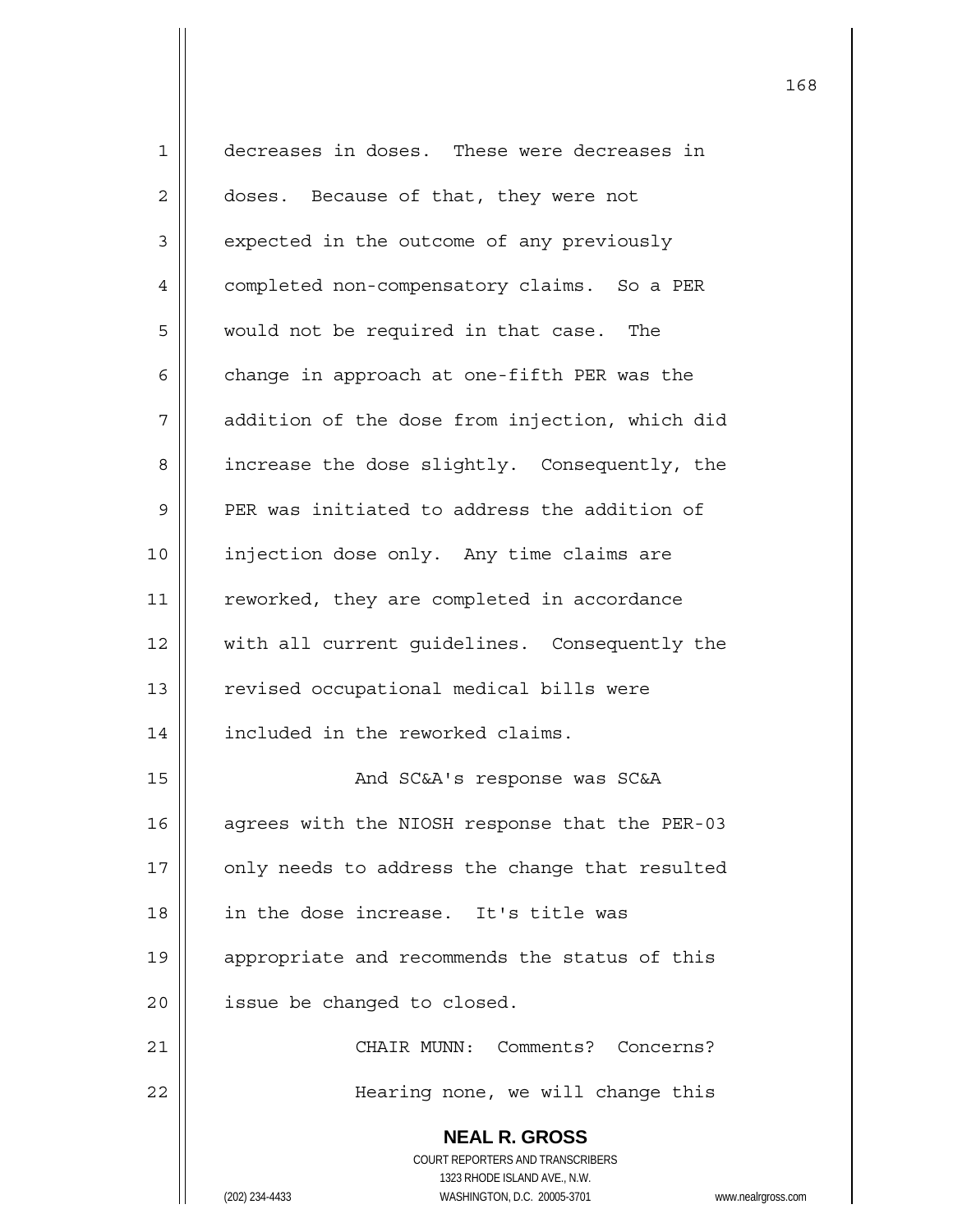**NEAL R. GROSS** COURT REPORTERS AND TRANSCRIBERS 1323 RHODE ISLAND AVE., N.W. (202) 234-4433 WASHINGTON, D.C. 20005-3701 www.nealrgross.com 169 1 | status to closed. 2 Next issue, PER-03-02. It appears  $3 \parallel$  to me that we have the same response from  $4 \parallel$  SC&A. 5 MR. MARSCHKE: The same response.  $6 \parallel$  SC&A agrees with the NIOSH response that the 7 | intake parameters utilized in PER-03 are on 8 | the high side of estimates and recommends the  $9$  || status of this issue be closed. 10 CHAIR MUNN: This has to do with 11 | specific intake parameters on the low-sided  $12$  | estimates. 13 || Any comments or concerns? 14 | Otherwise, it's closed. 15 || The next item is PER-03-03. This  $16$  | one is a recommendation be held in abeyance. 17 || SC&A agrees with NIOSH that the IREP user's 18 | guide should be referenced on page 14. 19 || Recommends the status of this issue be changed  $20$  || to in abeyance until that reference is added. 21 || Is that amenable with the group? 22 || Status is changed to in abeyance.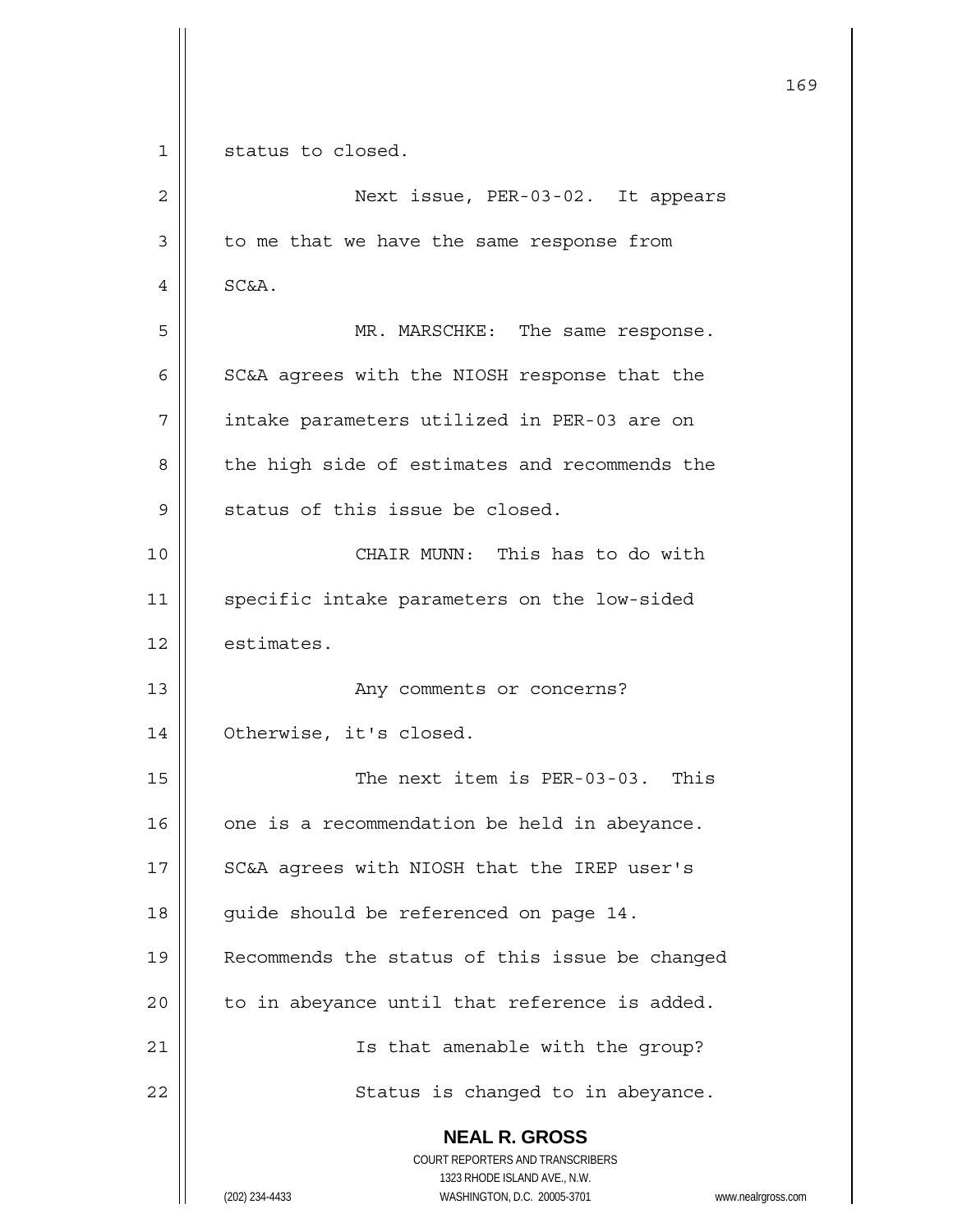**NEAL R. GROSS** COURT REPORTERS AND TRANSCRIBERS 1323 RHODE ISLAND AVE., N.W. (202) 234-4433 WASHINGTON, D.C. 20005-3701 www.nealrgross.com 170 1 || Next issue is 04. We have no 2 | response. 3 MR. MARSCHKE: Yes. No response 4 | is provided. Yes. Okay. 5 || CHAIR MUNN: With respect to 6 | absorption types. 7 | Next, we move from that PER to the 8 || next PER-04, item 1, with regard to 9 | application of photo-chirography at Pinellas. 10 || We have a response from SC&A. Agrees with the 11 || NIOSH response and a reason given. Recommends 12 | it be changed to in abeyance until NIOSH 13 | completes a revision or deletion of PER-08. 14 || Any comments or questions? 15 || Status changes to in abeyance. 16 Next item is PER -- 17 || MR. HINNEFELD: Let me make sure 18 || I'm straight here. Oh, okay. Procedure 8.  $19 \parallel$  Okay. 20 CHAIR MUNN: Okay, Stu? 21 MR. HINNEFELD: Yes. 22 || CHAIR MUNN: All right.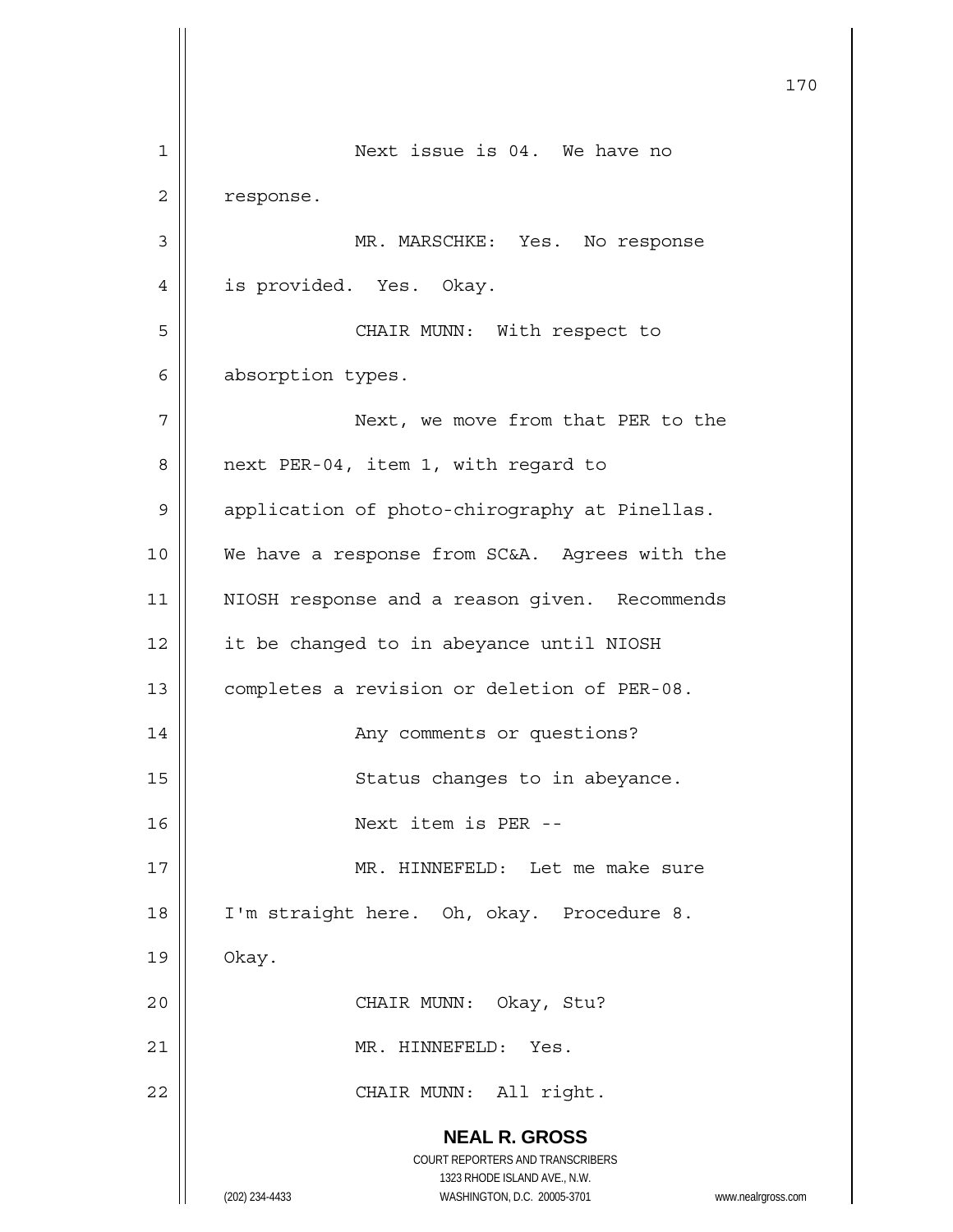|             | 171                                                                 |
|-------------|---------------------------------------------------------------------|
| $\mathbf 1$ | MR. HINNEFELD: I guess. I'm just                                    |
| 2           | catching up.                                                        |
| 3           | CHAIR MUNN: Oh, this is it.                                         |
| 4           | Thank you. I'm busy with other things and --                        |
| 5           | PER-06, item 1. Response from                                       |
| 6           | SC&A. Agrees with the NIOSH response that                           |
| 7           | this PER does not include all the required                          |
| 8           | information for determining if a claim                              |
| 9           | required rework. Recommends the status of the                       |
| 10          | issue be changed to closed.                                         |
| 11          | Discussion or comment?                                              |
| 12          | The issue is closed.                                                |
| 13          | MEMBER GRIFFON: Yes, hold on.                                       |
| 14          | It's closed? Okay. Forget it.                                       |
| 15          | CHAIR MUNN: Oh.                                                     |
| 16          | MEMBER GRIFFON: You're running                                      |
| 17          | through like three ahead of me, so --                               |
| 18          | CHAIR MUNN: Oh, okay.                                               |
| 19          | MEMBER GRIFFON: PER-06 --                                           |
| 20          | CHAIR MUNN: 01.                                                     |
| 21          | MEMBER GRIFFON: -- item 1, I                                        |
| 22          | mean, why -- because it doesn't clarify. Can                        |
|             | <b>NEAL R. GROSS</b>                                                |
|             | COURT REPORTERS AND TRANSCRIBERS<br>1323 RHODE ISLAND AVE., N.W.    |
|             | (202) 234-4433<br>WASHINGTON, D.C. 20005-3701<br>www.nealrgross.com |

 $\mathsf{I}$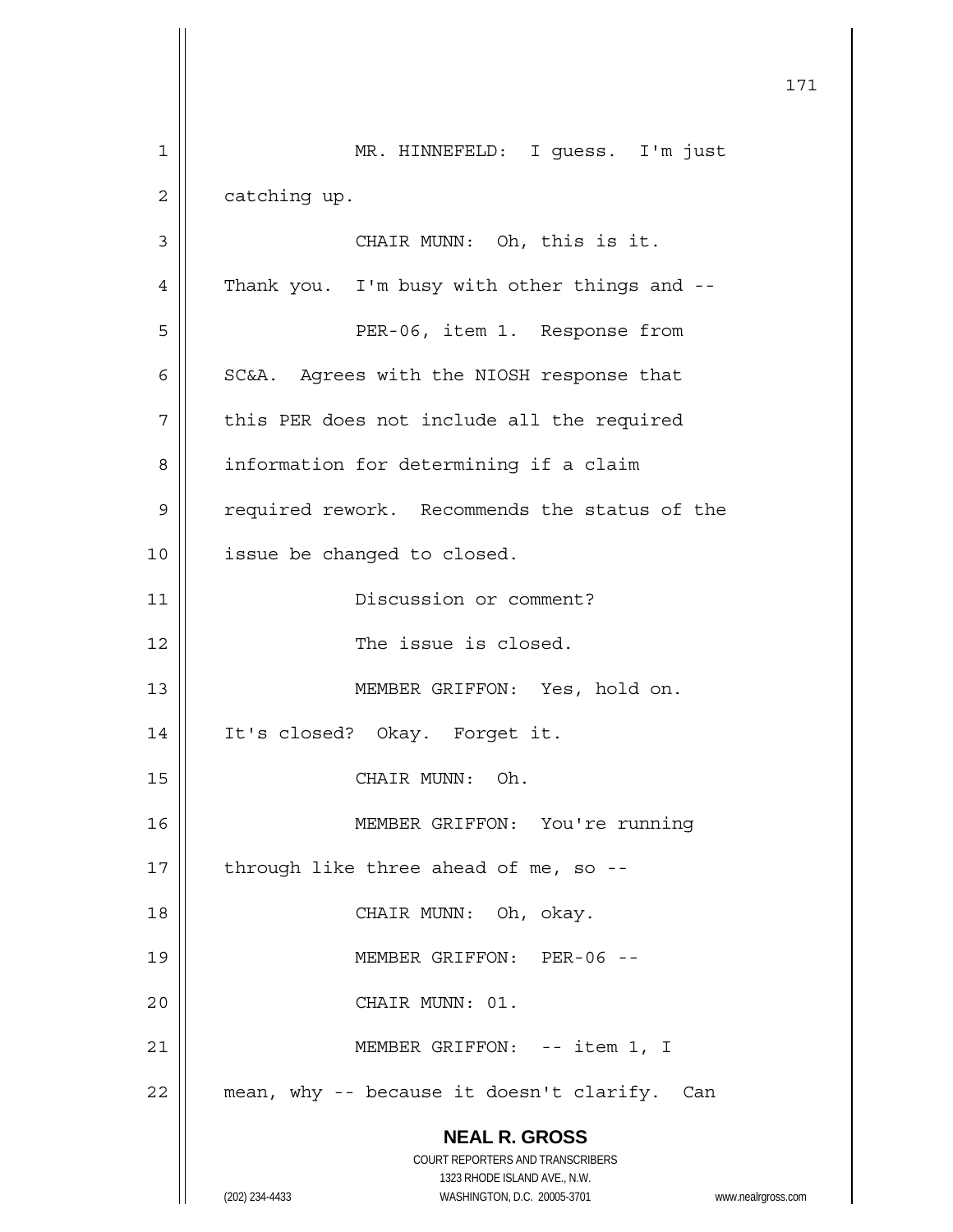1 || you restate? I'm trying to open up the 2 details.

 **NEAL R. GROSS** COURT REPORTERS AND TRANSCRIBERS 1323 RHODE ISLAND AVE., N.W. 3 || CHAIR MUNN: Yes, the issue is the 4 | structure of the PER does not strictly follow 5 | guidance provided in PER-08. That is, PER-04  $6 \parallel$  has a single evaluation section rather than  $7$  | separate issue and POC evaluations in the 8 || summary section is missing. NIOSH stated it 9 || agrees that PER-06 does not include the 10 || specific sections described in 08, but it does 11 | include all the required information for 12 determining if claims required rework. The 13 || PER process has changed significantly since  $14$   $\parallel$  that time due to discussions with NIOSH and 15 | DOL about how to effectively manage it. And 16 | consequently, PER-08 will either be revised or 17 | canceled until such time as the activity 18 || resumes and the PER process is clarified. 19 || And SC&A is saying that agree with 20 | that and that they recommend that  $21$   $\parallel$  the --22 MEMBER GRIFFON: Okay. That's

(202) 234-4433 WASHINGTON, D.C. 20005-3701 www.nealrgross.com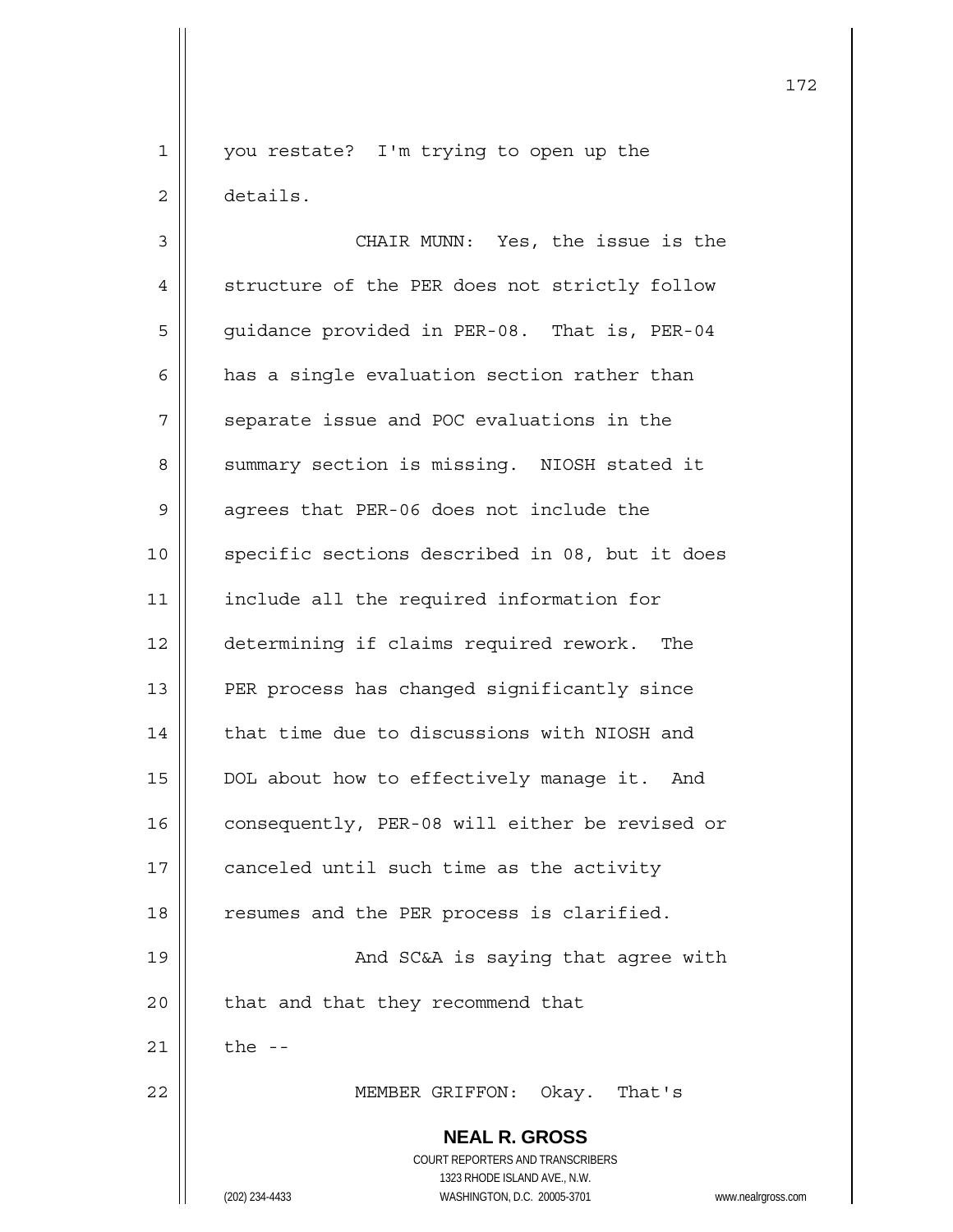**NEAL R. GROSS** COURT REPORTERS AND TRANSCRIBERS 1323 RHODE ISLAND AVE., N.W. (202) 234-4433 WASHINGTON, D.C. 20005-3701 www.nealrgross.com 1 || fine. I quess I heard it all then. 2 CHAIR MUNN: Okay? 3 | MEMBER GRIFFON: Yes. 4 CHAIR MUNN: So I didn't want to 5 | get ahead of you, Mark. 6 MEMBER GRIFFON: That's all right.  $7$  | That's all right. The database takes a little 8 | to load it up, you know? 9 CHAIR MUNN: Yes, I'm sorry about  $10 \parallel$  that. 11 || MEMBER GRIFFON: Okay. That's  $12 \parallel$  fine. 13 || CHAIR MUNN: Didn't mean to run 14 | off and leave you. 15 MEMBER GRIFFON: I've got your 16  $\parallel$  order now, so I think I'm up to speed. Thank  $17 \parallel$  you. 18 || CHAIR MUNN: We're okay with  $19 \parallel$  closed. 20 || The next issue on the database is 21 | PER-07. I show no response from NIOSH. 22 || MR. MARSCHKE: Jump down to PER --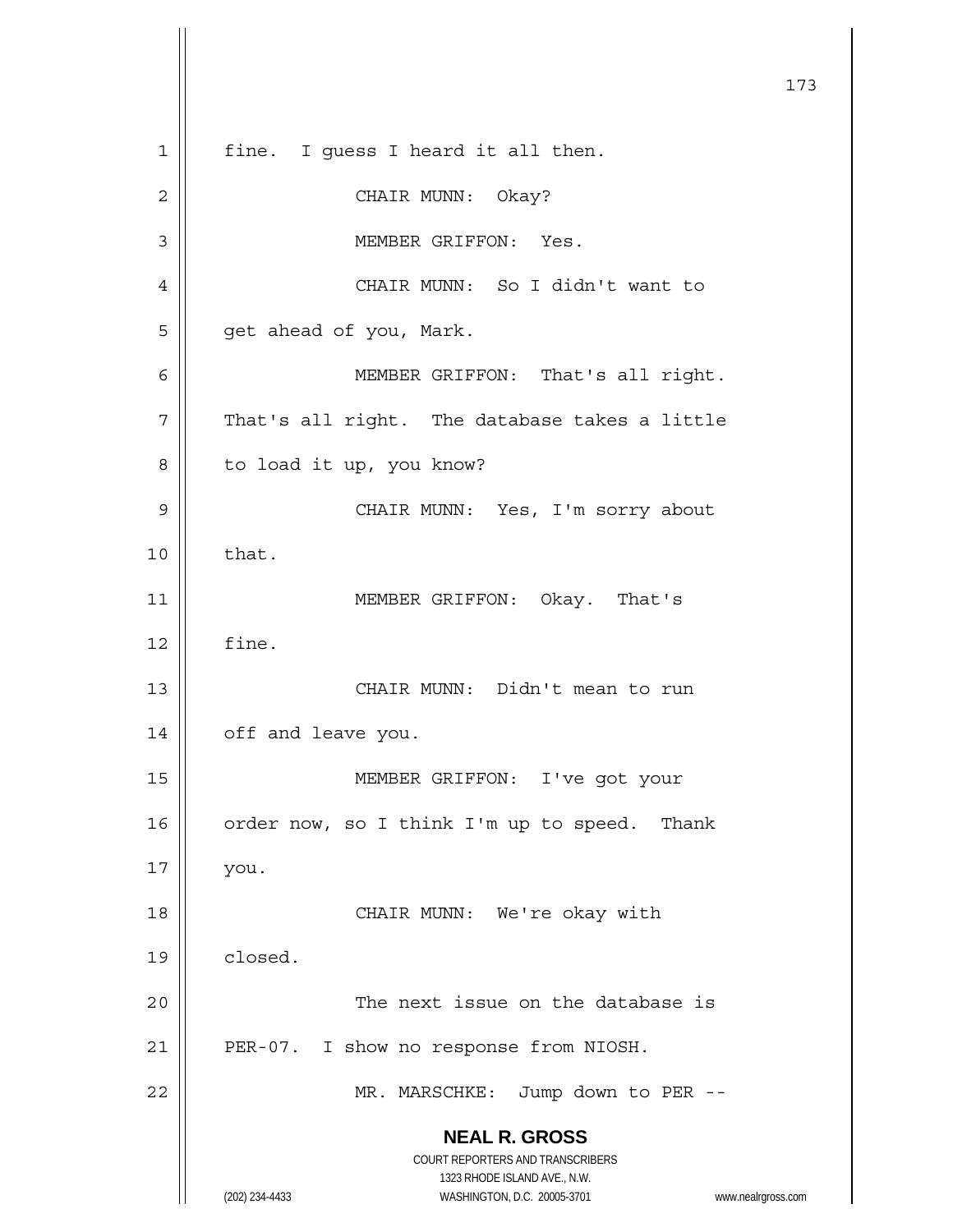**NEAL R. GROSS** COURT REPORTERS AND TRANSCRIBERS 1323 RHODE ISLAND AVE., N.W. (202) 234-4433 WASHINGTON, D.C. 20005-3701 www.nealrgross.com 174 1 || PER-07 is not -- we didn't get a response to  $2 \parallel$  PER-07. 3 | CHAIR MUNN: PER-07 we had no 4 | response. 5 MR. MARSCHKE: It's not on the 6  $\parallel$  list, because we didn't -- yes. 7 | CHAIR MUNN: We have no response. 8 We go up to PER-08. 9 || MR. MARSCHKE: PER-08, and 10 basically we handled PR-08 -- was handled back 11 | on October 4th and they had been given the 12 | status of in abeyance on October 4th. 13 CHAIR MUNN: No new data there. 14 || MR. MARSCHKE: Yes, so there was 15 | nothing new sent then. 16 CHAIR MUNN: Is that true of all  $17 \parallel$  of 08, isn't it? 18 || MR. MARSCHKE: Yes, there was two 19 || 08 issues and both of them were put in 20 | abeyance on October 14th. 21 || CHAIR MUNN: The next procedure  $22$  | listed is TIB-13 and the first finding shows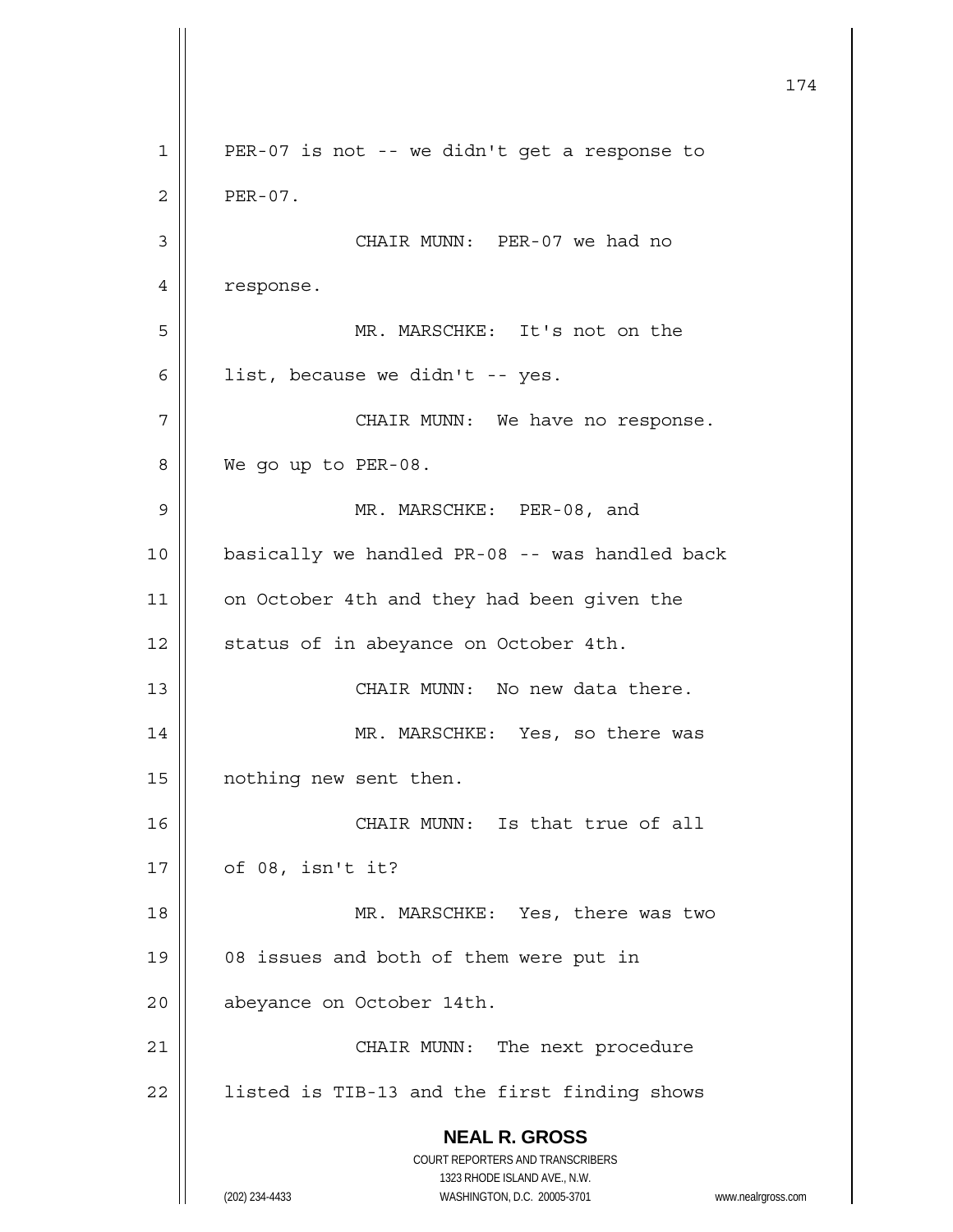|             |                                                                     | 175 |
|-------------|---------------------------------------------------------------------|-----|
| $\mathbf 1$ | no response.                                                        |     |
| 2           | MR. MARSCHKE: The next one we                                       |     |
| 3           | have a response.                                                    |     |
| 4           | MEMBER ZIEMER: What about 08-02?                                    |     |
| 5           | MR. MARSCHKE: Same thing.                                           |     |
| 6           | Basically 08-02 was also put in abeyance on                         |     |
| 7           | October 14th.                                                       |     |
| 8           | The next one we have a response                                     |     |
| 9           | for, Wanda, is OTIB-006, issue three. And                           |     |
| 10          | that one was put in abeyance also on October                        |     |
| 11          | 14th. I'm sorry.                                                    |     |
| 12          | CHAIR MUNN: I have 04. I have in                                    |     |
| 13          | abeyance, but I don't -- oh, we just changed                        |     |
| 14          | the status with no statement about it. Okay.                        |     |
| 15          | So 04 then has new status from SC&A. Agrees                         |     |
| 16          | and accepts the NIOSH response as being                             |     |
| 17          | adequate. IT should be classified as -- oh,                         |     |
| 18          | yes. Not IT. Sorry. It should be classed as                         |     |
| 19          | in abeyance until such time as NIOSH completes                      |     |
| 20          | the revision as indicated in the NIOSH                              |     |
| 21          | response.                                                           |     |
| 22          | Any concerns or comments with                                       |     |
|             | <b>NEAL R. GROSS</b>                                                |     |
|             | COURT REPORTERS AND TRANSCRIBERS<br>1323 RHODE ISLAND AVE., N.W.    |     |
|             | (202) 234-4433<br>WASHINGTON, D.C. 20005-3701<br>www.nealrgross.com |     |

 $\mathsf{l}$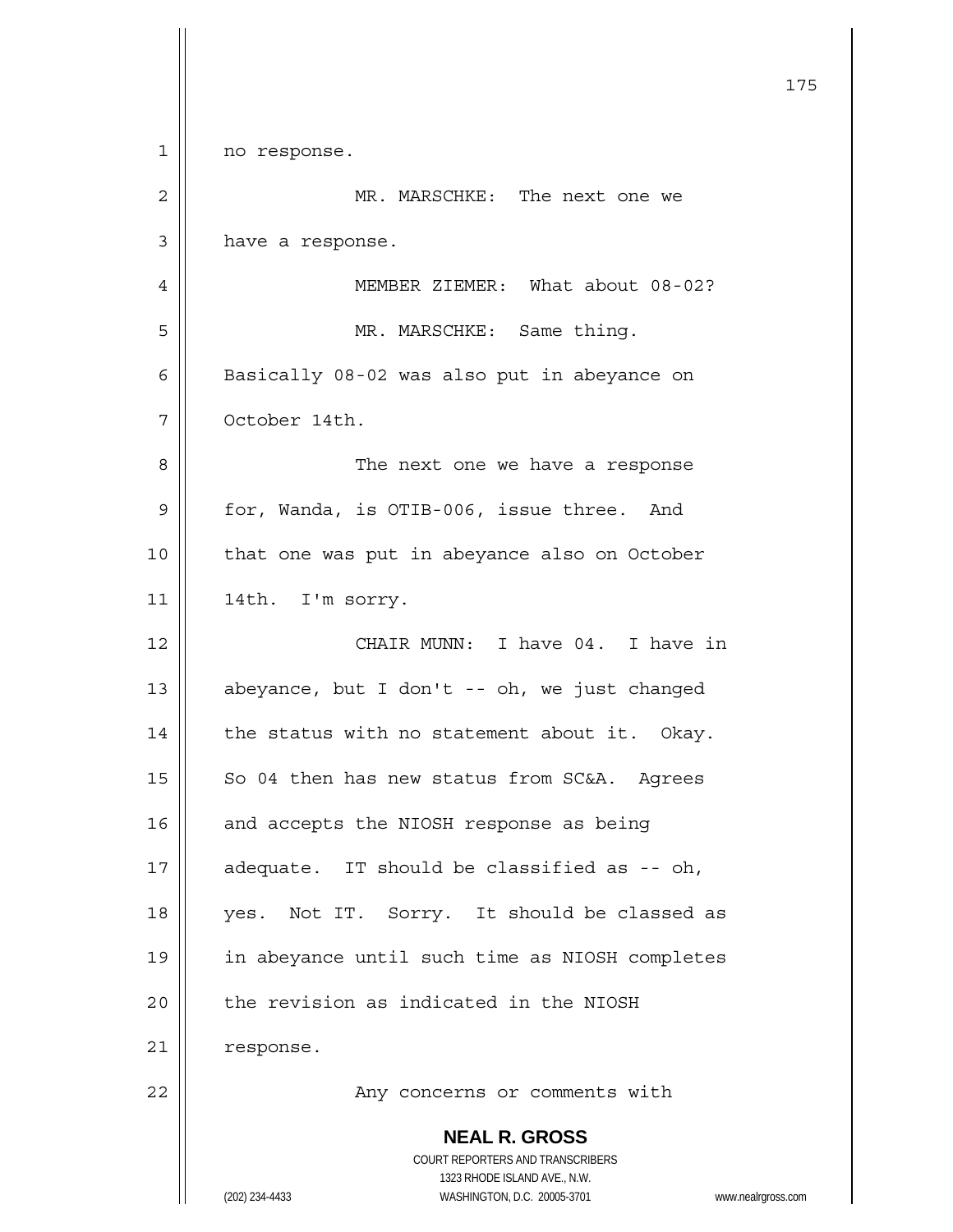**NEAL R. GROSS** COURT REPORTERS AND TRANSCRIBERS 1323 RHODE ISLAND AVE., N.W. (202) 234-4433 WASHINGTON, D.C. 20005-3701 www.nealrgross.com 176 1 | changing to status to in abeyance? 2 MEMBER GRIFFON: Yes, Wanda, I  $3 \parallel$  lost you again. I thought we were on OTIB-4 006. I just heard -- 5 CHAIR MUNN: OTIB-006, we're 6 |  $1$ ooking at rev 4. 7 MEMBER GRIFFON: Oh, okay. 8 CHAIR MUNN: I mean, issue 4. 9 Pardon me. 10 MEMBER GRIFFON: I'm sorry, OTIB-11 006, rev 3? Is that the one? 10/29/07. Is  $12$  | that the one you're looking at? 13 || CHAIR MUNN: Oh-three we changed 14 | to in abeyance at a meeting in October. 15 | MEMBER GRIFFON: Yes. 16 || CHAIR MUNN: And 04, at this 17 meeting -- 18 || MEMBER GRIFFON: Oh, I see. Yes. 19 Finding 04. I got you now. 20 CHAIR MUNN: Yes. SC&A is 21 | accepting the NIOSH response and that means it  $22$  | goes to in abeyance.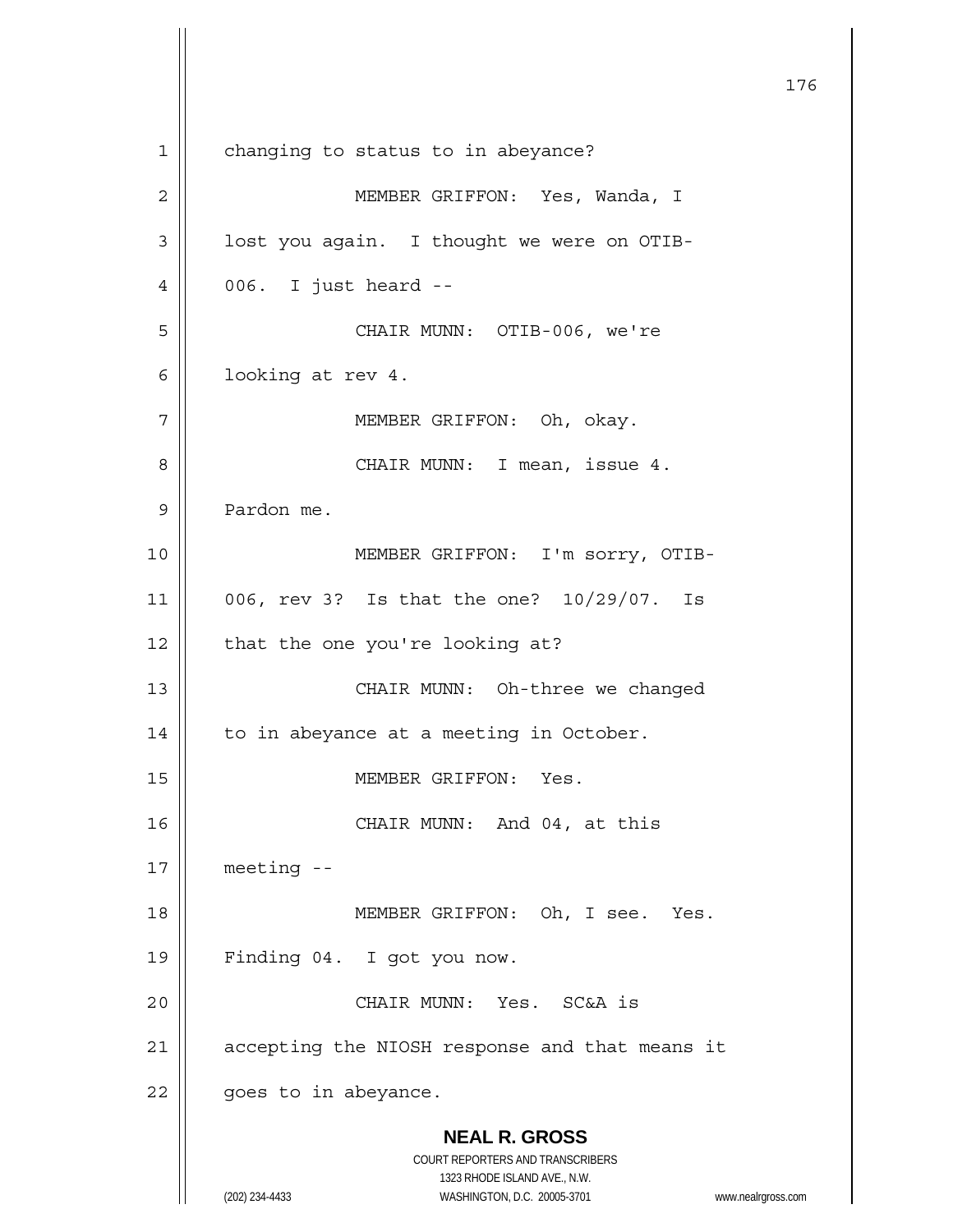**NEAL R. GROSS** COURT REPORTERS AND TRANSCRIBERS 1323 RHODE ISLAND AVE., N.W. (202) 234-4433 WASHINGTON, D.C. 20005-3701 www.nealrgross.com 177 1 || MEMBER GRIFFON: Okay. 2 || MR. MARSCHKE: If the work group 3 agrees. 4 MEMBER GRIFFON: Can someone help 5 | me view the details of the finding again for 6  $\parallel$  something that -- I'm out of the page. It 7 | | looks different to me. 8 MR. HINNEFLED: Are you on the --  $9 \parallel$  oh, the details of the finding from the write-10 up originally? 11 MEMBER GRIFFON: Yes. Like if I'm  $12$  | on the summary page and I want to view 13 details. 14 MR. HINNEFELD: If you're at the 15 | summary page --16 || MEMBER GRIFFON: -- the button to 17 | view details. 18 || MR. HINNEFELD: Yes, highlight the 19 | finding you're interested in and there's a tab  $20$  || at the top left of the screen. There are  $21$  | three tabs actually. Summary details and 22 | procedures.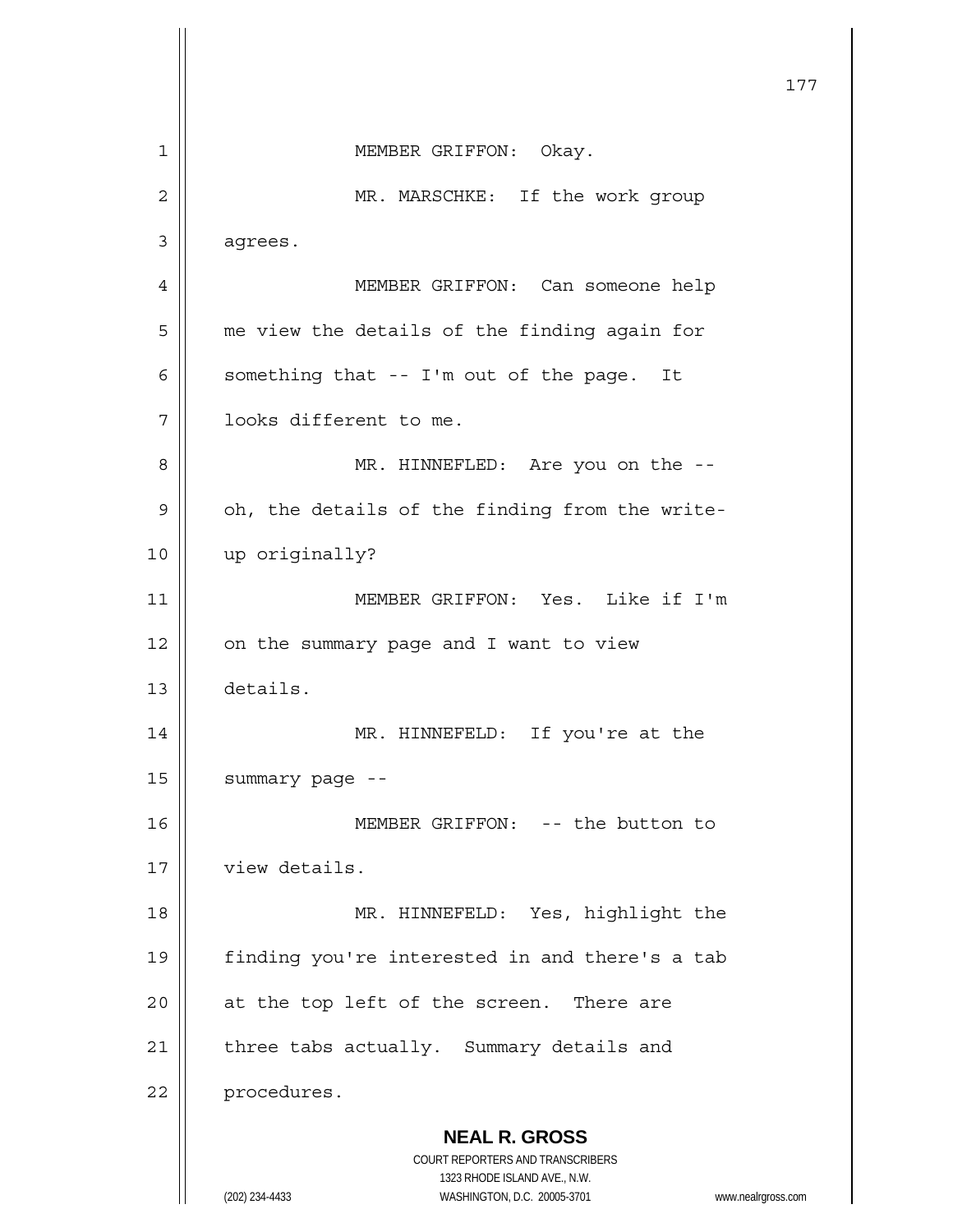|    |                                                                     | 178 |
|----|---------------------------------------------------------------------|-----|
| 1  | MEMBER GRIFFON: Oh, it's -- you                                     |     |
| 2  | know what, I think it's the set up of my                            |     |
| 3  | screen.                                                             |     |
| 4  | MR. HINNEFELD: That screen thing                                    |     |
| 5  | that happens sometimes.                                             |     |
| 6  | MEMBER GRIFFON: Yes. I can't                                        |     |
| 7  | even see those tabs.                                                |     |
| 8  | CHAIR MUNN: You have to work with                                   |     |
| 9  | the bar on the far right on my system.                              |     |
| 10 | MEMBER GRIFFON: Steve, when you                                     |     |
| 11 | open this thing, there's no way to avoid this                       |     |
| 12 | cumbersome little automatic thing that comes                        |     |
| 13 | up, is there? Can I go right to the table?                          |     |
| 14 | MR. MARSCHKE: Not that I know of,                                   |     |
| 15 | Mark.                                                               |     |
| 16 | MEMBER GRIFFON: Oh, okay.                                           |     |
| 17 | MR. MARSCHKE: I had that                                            |     |
| 18 | experience initially. I haven't had it for                          |     |
| 19 | awhile.                                                             |     |
| 20 | CHAIR MUNN: Well, you just have                                     |     |
| 21 | to get it in the right spot on your screen.                         |     |
| 22 | MEMBER GRIFFON: Yes.                                                |     |
|    | <b>NEAL R. GROSS</b><br>COURT REPORTERS AND TRANSCRIBERS            |     |
|    | 1323 RHODE ISLAND AVE., N.W.                                        |     |
|    | (202) 234-4433<br>WASHINGTON, D.C. 20005-3701<br>www.nealrgross.com |     |

 $\mathsf{I}$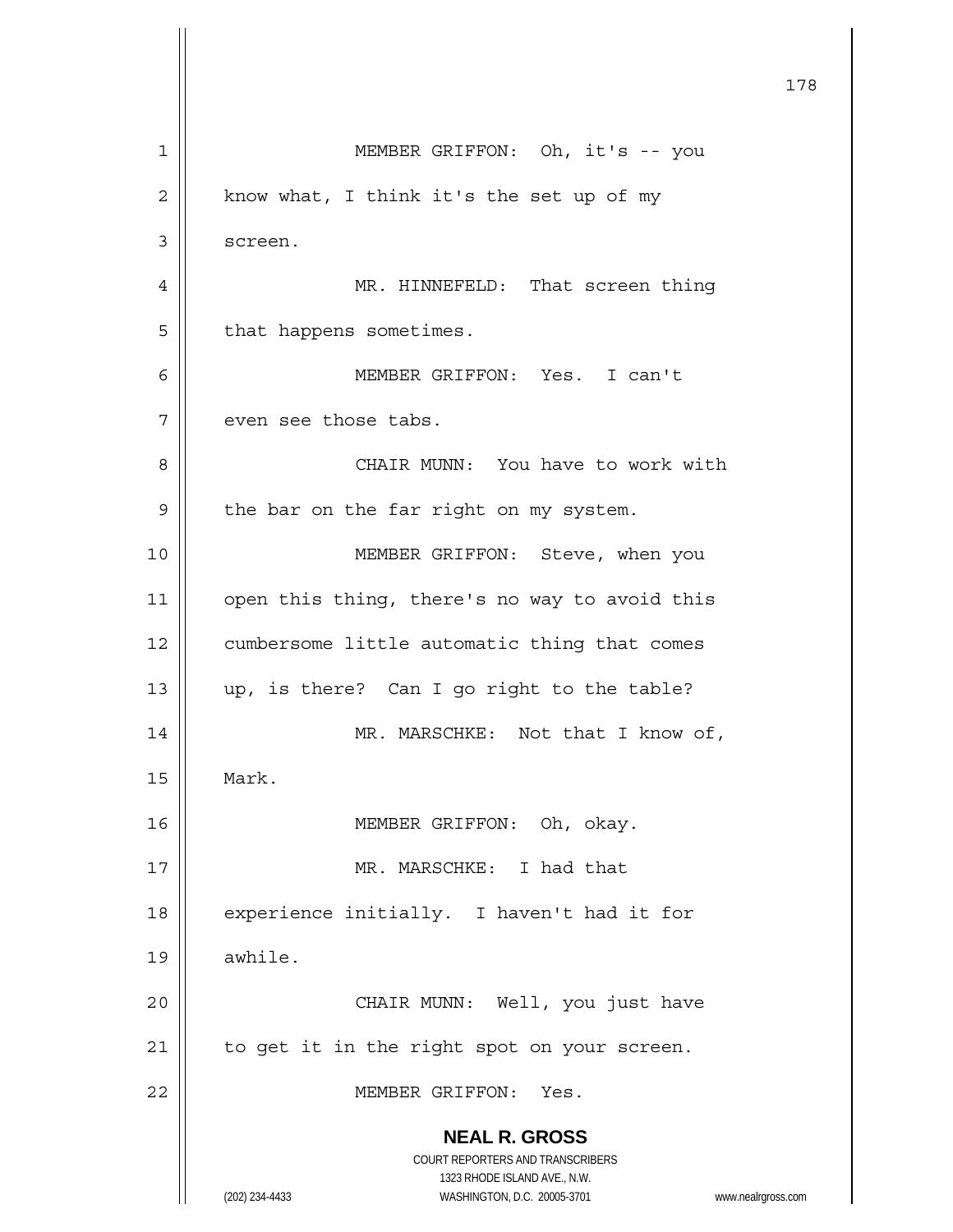|    |                                                                     | 179 |
|----|---------------------------------------------------------------------|-----|
| 1  | CHAIR MUNN: Yes, Paul?                                              |     |
| 2  | MEMBER ZIEMER: I'd like to ask                                      |     |
| 3  | SC&A a question on this and other findings as                       |     |
| 4  | far as your internal procedure is concerned.                        |     |
| 5  | When you say, for example, SC&A agrees and                          |     |
| 6  | accepts them and you put in parentheses Harry                       |     |
| 7  | -- I forget his name, that means Harry did the                      |     |
| 8  | evaluation for you, but you have                                    |     |
| 9  | institutionally as an entity accepted that by                       |     |
| 10 | the issuing of the report?                                          |     |
| 11 | DR. MAURO: Yes, what                                                |     |
| 12 | basically --                                                        |     |
| 13 | MEMBER ZIEMER: You're not saying,                                   |     |
| 14 | well Harry --                                                       |     |
| 15 | DR. MAURO: Harry --                                                 |     |
| 16 | MEMBER ZIEMER: -- maybe these are                                   |     |
| 17 | the only two bad.                                                   |     |
| 18 | DR. MAURO: No.                                                      |     |
| 19 | MEMBER ZIEMER: No, on your behalf                                   |     |
| 20 | or whatever.                                                        |     |
| 21 | DR. MAURO: Yes. Yes, since Harry                                    |     |
| 22 | initiated the comment, of course that comment                       |     |
|    | <b>NEAL R. GROSS</b>                                                |     |
|    | COURT REPORTERS AND TRANSCRIBERS<br>1323 RHODE ISLAND AVE., N.W.    |     |
|    | (202) 234-4433<br>WASHINGTON, D.C. 20005-3701<br>www.nealrgross.com |     |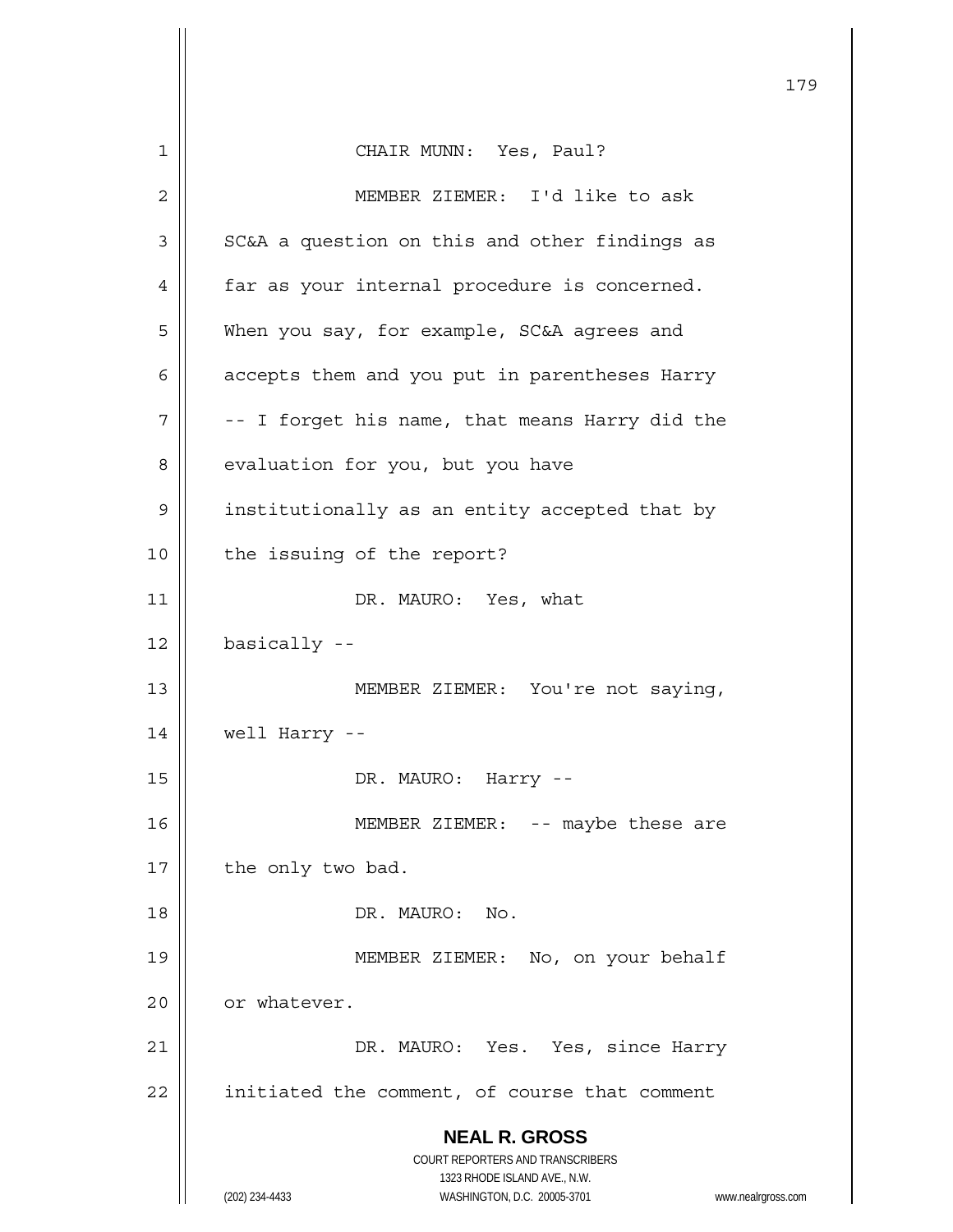**NEAL R. GROSS** COURT REPORTERS AND TRANSCRIBERS 1323 RHODE ISLAND AVE., N.W. (202) 234-4433 WASHINGTON, D.C. 20005-3701 www.nealrgross.com 180 1 | eventually made it into the report. Okay? 2 | MEMBER ZIEMER: Right. Right.  $3 \parallel$  So you're just identifying --4 | DR. MAURO: So basically SC&A --5 now, it's an SC&A comment. Similarly now,  $6$  | when there's a response to that, the same  $7$  | process goes forward. It goes back to Harry. 8 MEMBER ZIEMER: You're giving 9 | attribution here, which is good. 10 DR. MAURO: Yes, we're giving -- 11 || yes, we want to know that Harry is the author  $12 \parallel$  of the --13 MEMBER ZIEMER: Yes, he's on all  $14$  || my -- John and mine. 15 DR. MAURO: Yes, we go back to the 16 | expert, you know? 17 MEMBER ZIEMER: You're trying to 18  $\parallel$  share the blame, I know. Well, I just wanted 19  $\parallel$  to clarify this that this still is an SC&A 20 position. 21 | DR. MAURO: Yes, the same process.  $22$  | Absolutely, this is SC&A's position.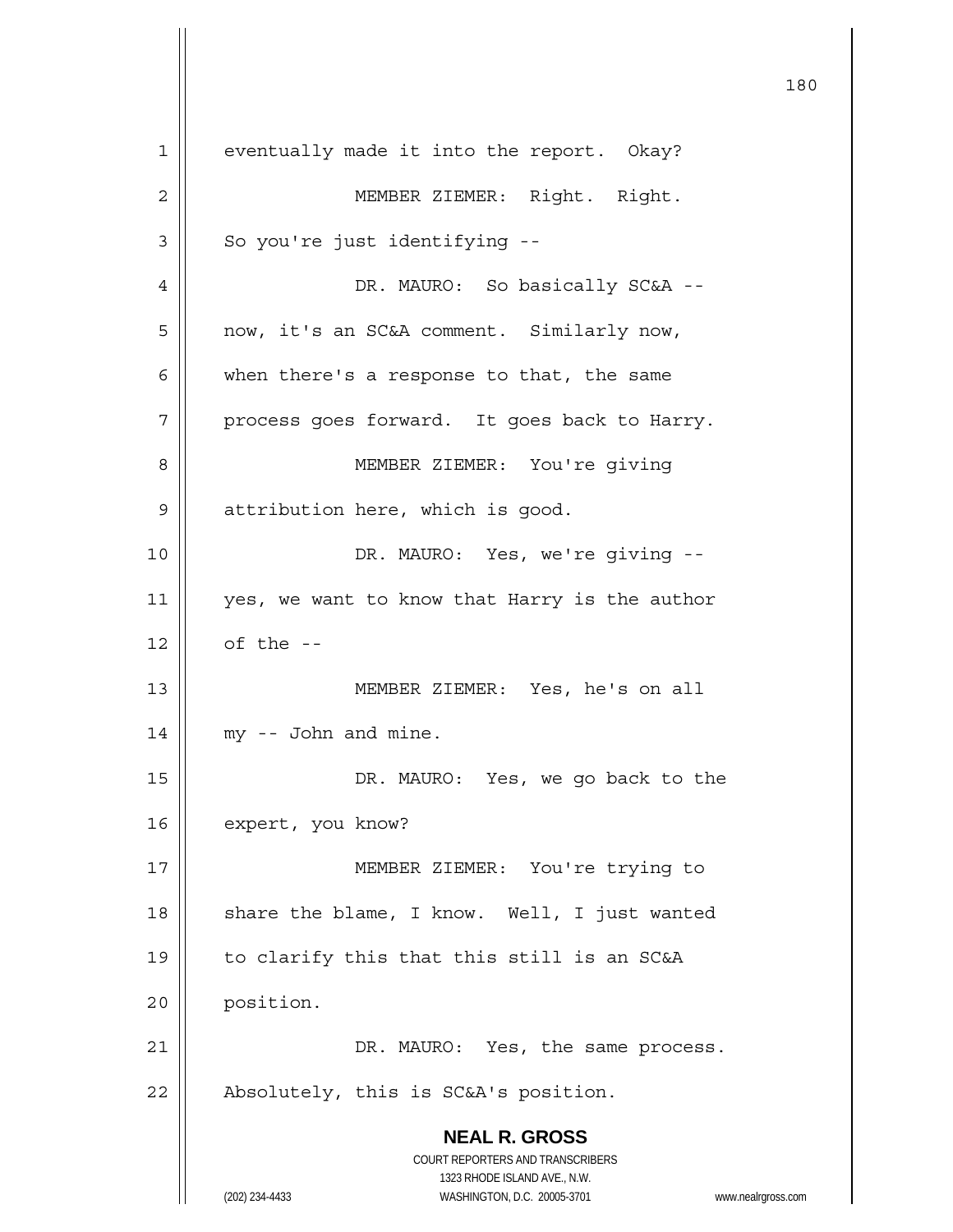|    | 181                                                                                                                                     |
|----|-----------------------------------------------------------------------------------------------------------------------------------------|
| 1  | CHAIR MUNN: This is known as                                                                                                            |
| 2  | distributed by --                                                                                                                       |
| 3  | MEMBER ZIEMER: Yes.                                                                                                                     |
| 4  | MR. MARSCHKE: Well, also there's                                                                                                        |
| 5  | a question of, you know, if a question comes                                                                                            |
| 6  | up, I want to be able to quickly know who to                                                                                            |
| 7  | go to to respond to that question. So, it's                                                                                             |
| 8  | quite --                                                                                                                                |
| 9  | MEMBER ZIEMER: No, I think it's                                                                                                         |
| 10 | appropriate. It's sort of analogous to NIOSH                                                                                            |
| 11 | does attribution on their documents now, who                                                                                            |
| 12 | prepared what and so on. So if there were an                                                                                            |
| 13 | issue on even conflict of interest, you want                                                                                            |
| 14 | to make sure whoever did this doesn't have a                                                                                            |
| 15 | conflict.                                                                                                                               |
| 16 | DR. MAURO: Yes, this is SC&A's                                                                                                          |
| 17 | work product.                                                                                                                           |
| 18 | MEMBER ZIEMER: Yes.                                                                                                                     |
| 19 | CHAIR MUNN: And it was an                                                                                                               |
| 20 | outgrowth of some discussions we had --                                                                                                 |
| 21 | MEMBER ZIEMER: Yes.<br>No,                                                                                                              |
| 22 | everything's good. Just wanted to make sure                                                                                             |
|    | <b>NEAL R. GROSS</b>                                                                                                                    |
|    |                                                                                                                                         |
|    |                                                                                                                                         |
|    | COURT REPORTERS AND TRANSCRIBERS<br>1323 RHODE ISLAND AVE., N.W.<br>(202) 234-4433<br>WASHINGTON, D.C. 20005-3701<br>www.nealrgross.com |

 $\mathsf{I}$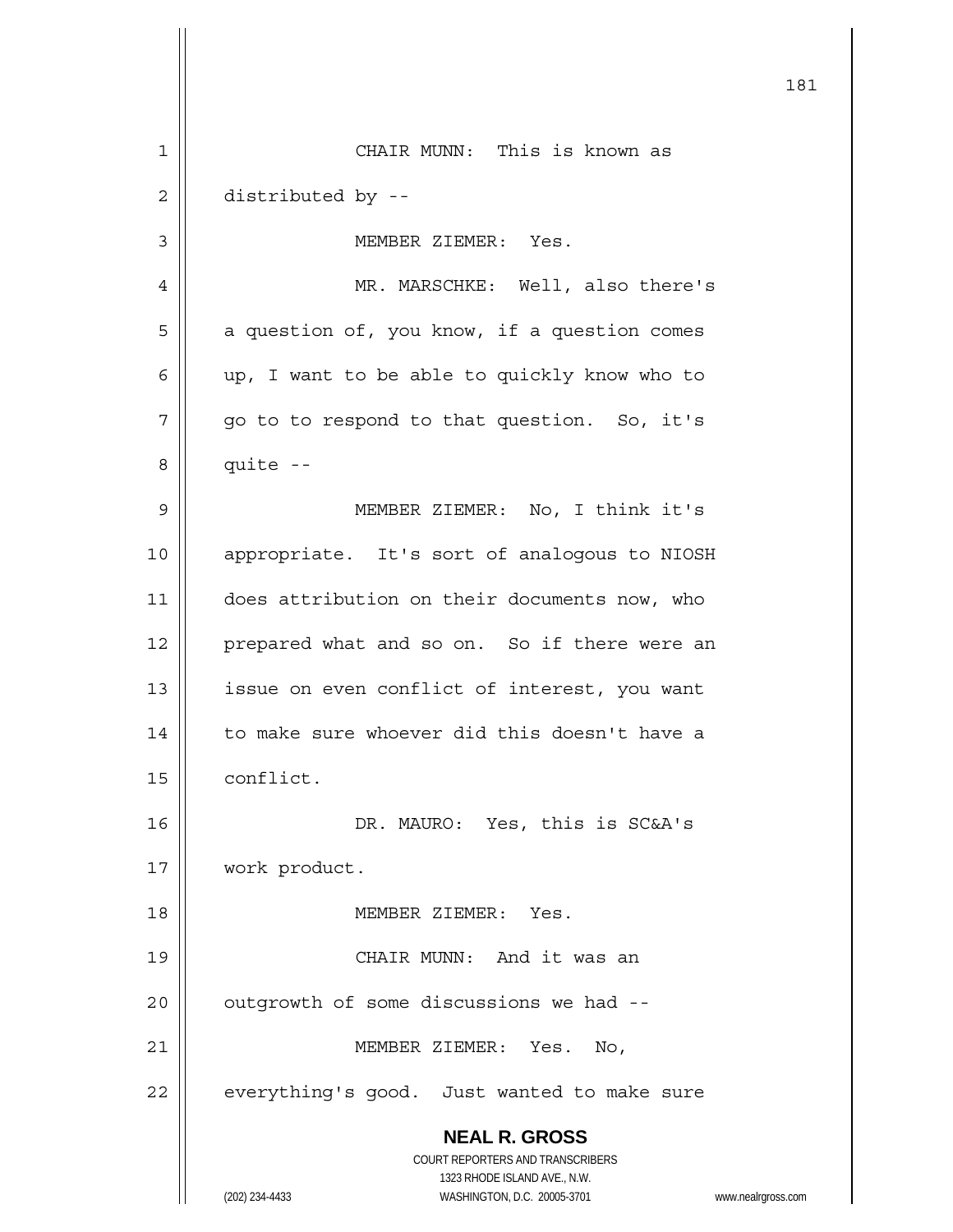**NEAL R. GROSS** COURT REPORTERS AND TRANSCRIBERS 1323 RHODE ISLAND AVE., N.W. (202) 234-4433 WASHINGTON, D.C. 20005-3701 www.nealrgross.com 182  $1 \parallel$  that --2 | CHAIR MUNN: Are you okay yet, 3 | Mark? Mark, have you gotten well yet? 4 || MEMBER GRIFFON: No, I'm trying to 5 | do a work-around here. 6 CHAIR MUNN: Okay. 7 MEMBER GRIFFON: I'll deal with  $8 \parallel$  it. 9 CHAIR MUNN: But you're okay with  $10$  | our going with in abeyance on --11 | MEMBER GRIFFON: Yes. 12 || CHAIR MUNN: -- OTIB-006-04? 13 MEMBER GRIFFON: Yes. 14 || CHAIR MUNN: All right. The next 15  $\parallel$  item that comes up as open is OTIB-0013, 16 | finding 1. And we have a response from SC&A  $17$  | that says they agree that the data is better 18 described in the revised OTIB-0013 and 19 incorporated into OTIB-0044. And this is no 20 | longer an issue. Recommends the status be 21 | changed to in abeyance. 22 | Rany comment or concern?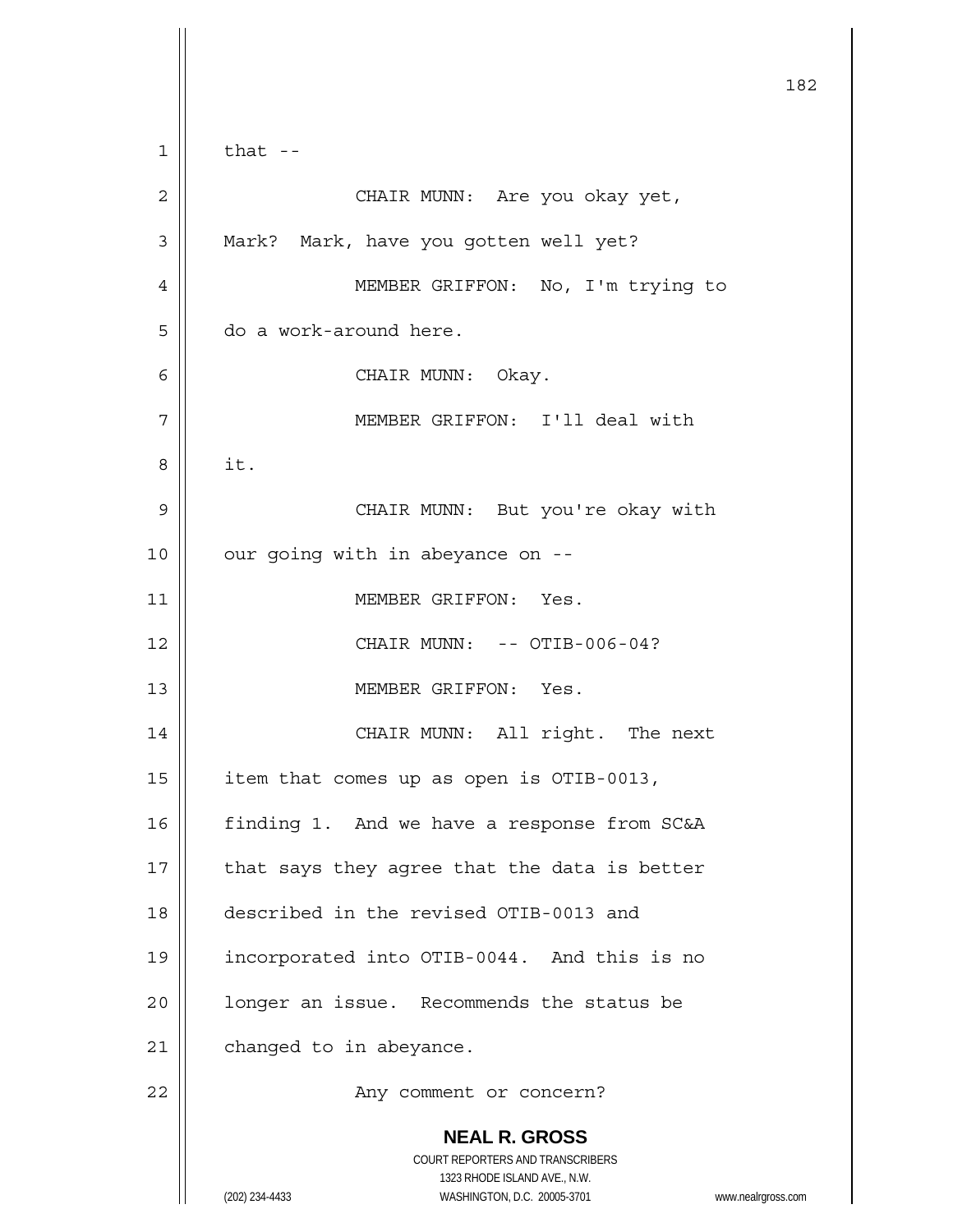| 1  | DR. MAURO: Any reason why this                                      |
|----|---------------------------------------------------------------------|
| 2  | isn't closed since the issue has been resolved                      |
| 3  | in OTIB-0044? Because I mean, usually in                            |
| 4  | abeyance means that eventually this issue will                      |
| 5  | be fixed in a future OTIB, or a revision to an                      |
| 6  | OTIB. In this case it looks like that we've                         |
| 7  | accepted OTIB-0044 as a solution.                                   |
| 8  | MR. MARSCHKE: Basically, if you                                     |
| 9  | see right here, I think what it is is the                           |
| 10 | effect of OTIB-0013 should be modified to                           |
| 11 | better describe the data shown in figure 1.                         |
| 12 | So there is action items identified in here.                        |
| 13 | It changes to OTIB-0013, which NIOSH has                            |
| 14 | indicated they should be made.                                      |
| 15 | DR. MAURO: Oh, there is an action                                   |
| 16 | to be taken?                                                        |
| 17 | MR. MARSCHKE: So there is some                                      |
| 18 | action to be taken.                                                 |
| 19 | DR. MAURO: Okay. Yes, I                                             |
| 20 | misunderstood.                                                      |
| 21 | CHAIR MUNN: The next item is                                        |
| 22 | OTIB-0013, item 2. Response from SC&A saying                        |
|    | <b>NEAL R. GROSS</b>                                                |
|    | COURT REPORTERS AND TRANSCRIBERS                                    |
|    | 1323 RHODE ISLAND AVE., N.W.                                        |
|    | (202) 234-4433<br>WASHINGTON, D.C. 20005-3701<br>www.nealrgross.com |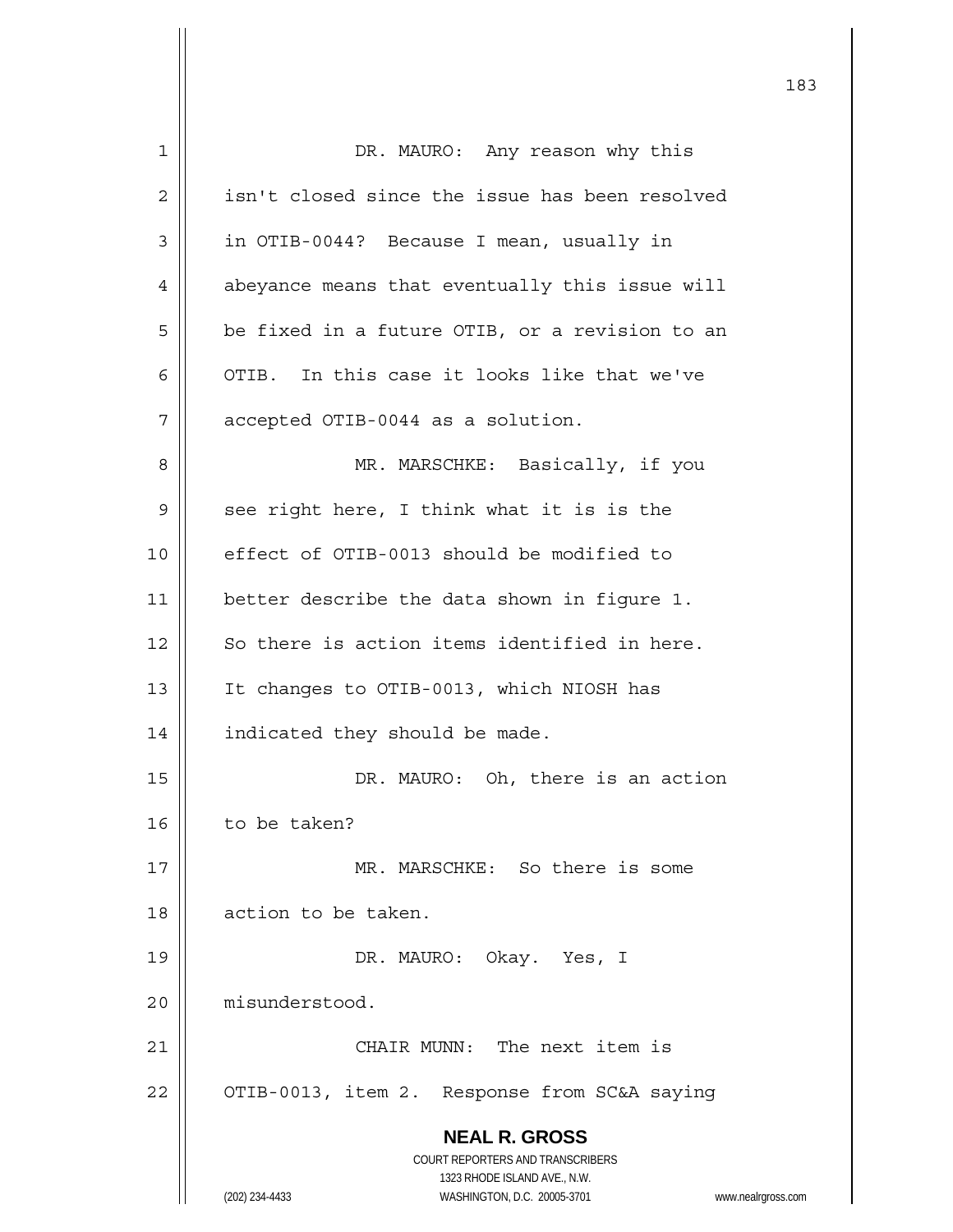|              |                                                                  | 184                |
|--------------|------------------------------------------------------------------|--------------------|
| $\mathbf{1}$ | they agree. If information is better                             |                    |
| 2            | described in the revised OTIB-0013, then this                    |                    |
| 3            | is no longer an issue and suggests in                            |                    |
| 4            | abeyance.                                                        |                    |
| 5            | Comments or questions?                                           |                    |
| 6            | If not, then finding 2 goes to in                                |                    |
| 7            | abeyance.                                                        |                    |
| 8            | MEMBER ZIEMER: Well, is it                                       |                    |
| 9            | already described, or if it's described, the                     |                    |
| 10           | previous item was that if it's described                         |                    |
| 11           | better in 13 and then incorporated. Is this                      |                    |
| 12           | similar to that, or is this already described?                   |                    |
| 13           | It also has been described in 0013? You                          |                    |
| 14           | understand what I'm asking?                                      |                    |
| 15           | MR. MARSCHKE: I understand what                                  |                    |
| 16           | you're saying.                                                   |                    |
| 17           | MEMBER ZIEMER: The previous one,                                 |                    |
| 18           | you said if it's -- you worded it slightly                       |                    |
| 19           | different. You said --                                           |                    |
| 20           | MR. MARSCHKE: If the data is                                     |                    |
| 21           | better described in the revised 13 and                           |                    |
| 22           | incorporated in OTIB-0044, then there's no                       |                    |
|              | <b>NEAL R. GROSS</b>                                             |                    |
|              | COURT REPORTERS AND TRANSCRIBERS<br>1323 RHODE ISLAND AVE., N.W. |                    |
|              | (202) 234-4433<br>WASHINGTON, D.C. 20005-3701                    | www.nealrgross.com |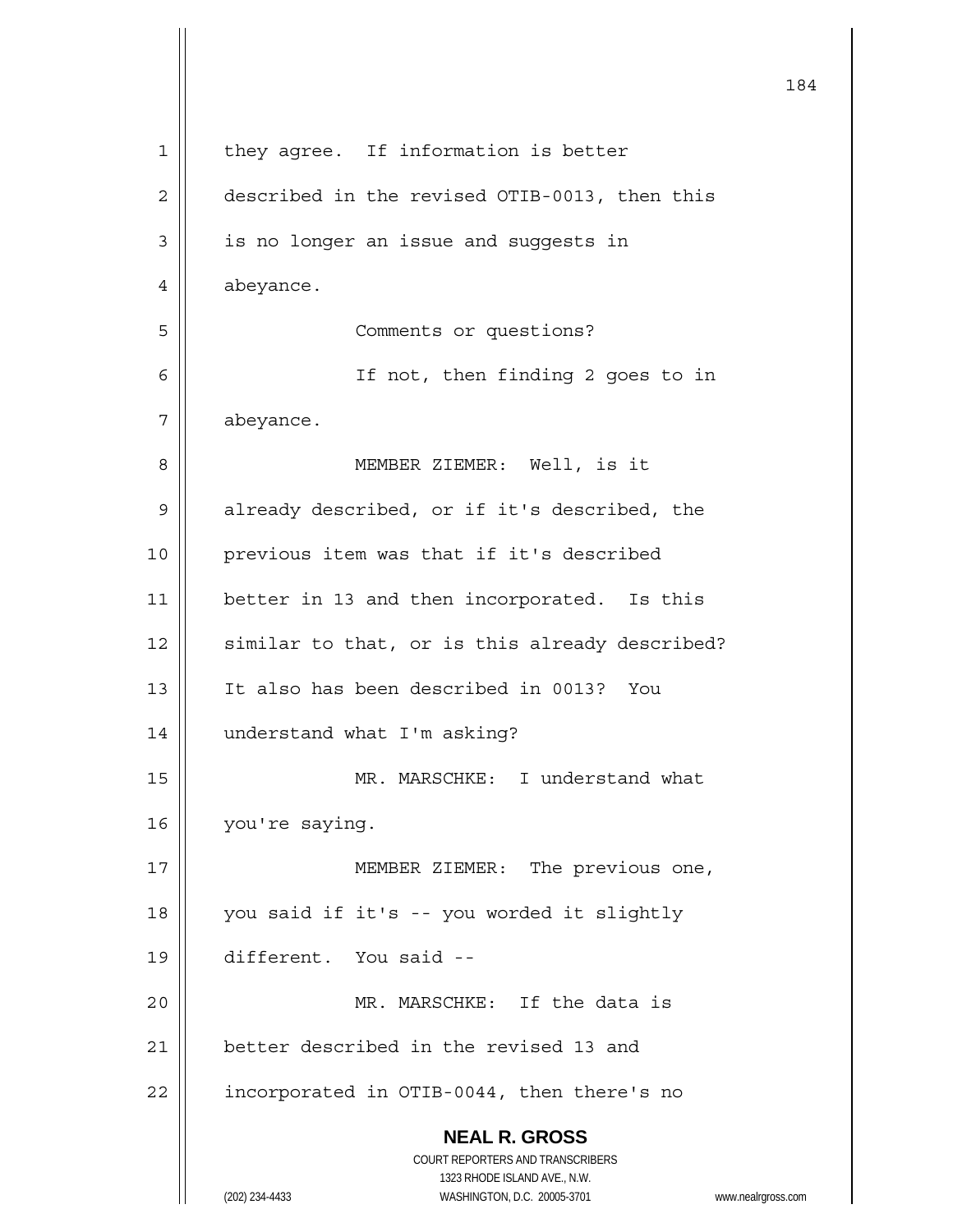**NEAL R. GROSS** COURT REPORTERS AND TRANSCRIBERS 185 1 | longer an issue. 2 | MEMBER ZIEMER: But the "if" is  $3 \parallel$  there as if it is yet to be done or has to be 4 | examined. 5 || MR. MARSCHKE: We were talking 6 about the text of OTIB-0013 should be modified  $7$  | on the previous one. Now on this one we're  $8 \parallel$  talking about --9 CHAIR MUNN: The same -- 10 MR. MARSCHKE: This needs to be 11 | clearly stated in the revised text of OTIB-12 | 0013. And then that's item 1, which NIOSH 13  $\vert$  says -- and then item 1 what we -- SC&A agrees  $14$   $\parallel$  that if the information is better described in 15 | revised 0013, then there's no longer an issue. 16 MEMBER ZIEMER: When you say if it  $17$  | is, are you saying that it is yet to be 18 described in 0013, or revised, or somebody has 19 | to go back and make that determination as to 20  $\parallel$  whether or not it is? That's what I'm asking. 21 | CHAIR MUNN: Well, my question is, 22 | has OTIB-0013 been revised?

1323 RHODE ISLAND AVE., N.W.

(202) 234-4433 WASHINGTON, D.C. 20005-3701 www.nealrgross.com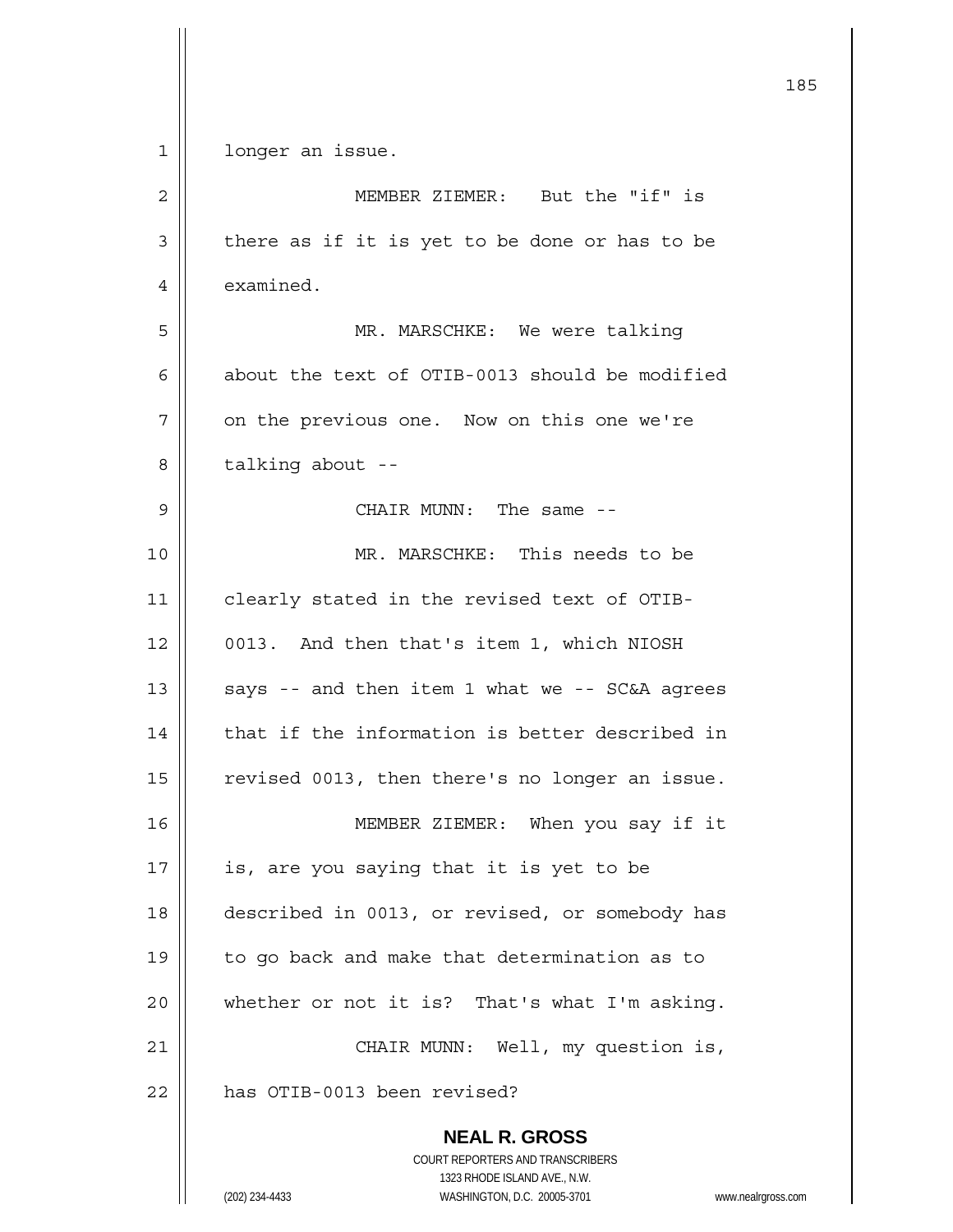**NEAL R. GROSS** COURT REPORTERS AND TRANSCRIBERS 1323 RHODE ISLAND AVE., N.W. (202) 234-4433 WASHINGTON, D.C. 20005-3701 www.nealrgross.com 186 1 | MR. MARSCHKE: I'm checking right 2 now. 3 MEMBER ZIEMER: I don't think it 4 has been. 5 MR. MARSCHKE: I don't think it  $6$  has. 7 MEMBER ZIEMER: From the -- 8 || CHAIR MUNN: We're working with  $9 \parallel$  OTIB-0013 here. 10 MR. MARSCHKE: Basically it says 11 || needs to be clearly stated the revised text of 12  $\parallel$  OTIB-0013. So I don't think it has been --13 0013 has not been revised. 14 MEMBER ZIEMER: So this is like 15 | the previous one? 16 || MR. MARSCHKE: Like the previous  $17 \parallel$  one. 18 MEMBER ZIEMER: Yes, it will need 19 to be revised in 0013. 20 || MR. MARSCHKE: That's correct. 21 MEMBER ZIEMER: That's where it 22 Will be done?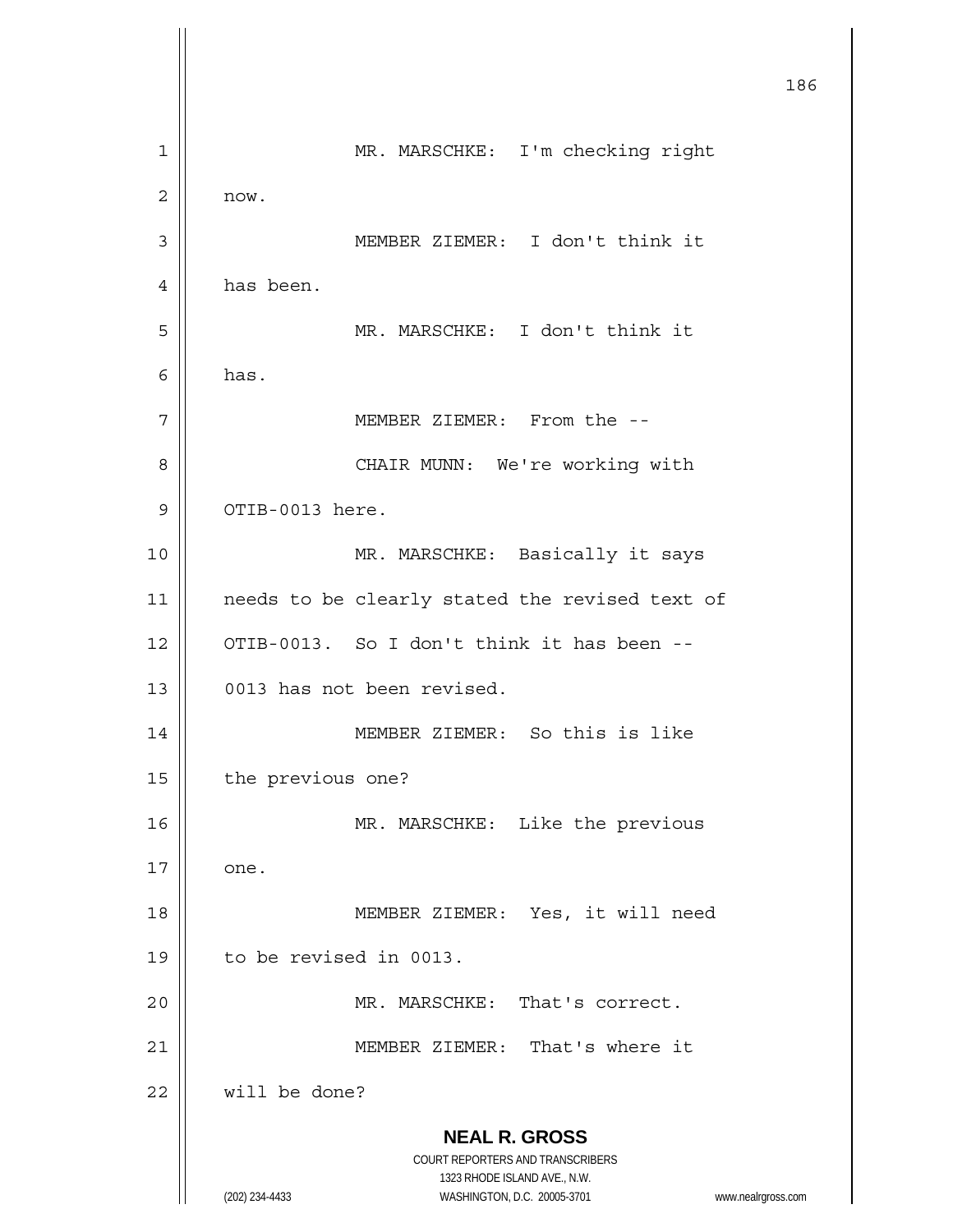**NEAL R. GROSS** COURT REPORTERS AND TRANSCRIBERS 1323 RHODE ISLAND AVE., N.W. (202) 234-4433 WASHINGTON, D.C. 20005-3701 www.nealrgross.com 187 1 MR. MARSCHKE: Yes. How can we  $2 \parallel$  better --3 || CHAIR MUNN: Well, it's the same 4 | procedure. It's just a new revision 5 | necessary. 6 MEMBER ZIEMER: Right. 7 || MR. MARSCHKE: How can we better  $8 \parallel$  state this in -- do we get rid of this  $9$   $\parallel$  "if" --10 CHAIR MUNN: "When?" 11 || MR. MARSCHKE: -- and put --12 MEMBER ZIEMER: "Provided that." I 13 | don't know. I hate "provided by committee." 14 || MR. MARSCHKE: No. 15 MEMBER ZIEMER: I understand what 16 | you meant, you know? 17 || MR. MARSCHKE: Yes, I thought it 18  $\vert$  could be interpreted as if it's better there, 19 let's go see if it is. 20 MEMBER ZIEMER: Yes. 21 || MR. MARSCHKE: As opposed to it 22 | needs to be.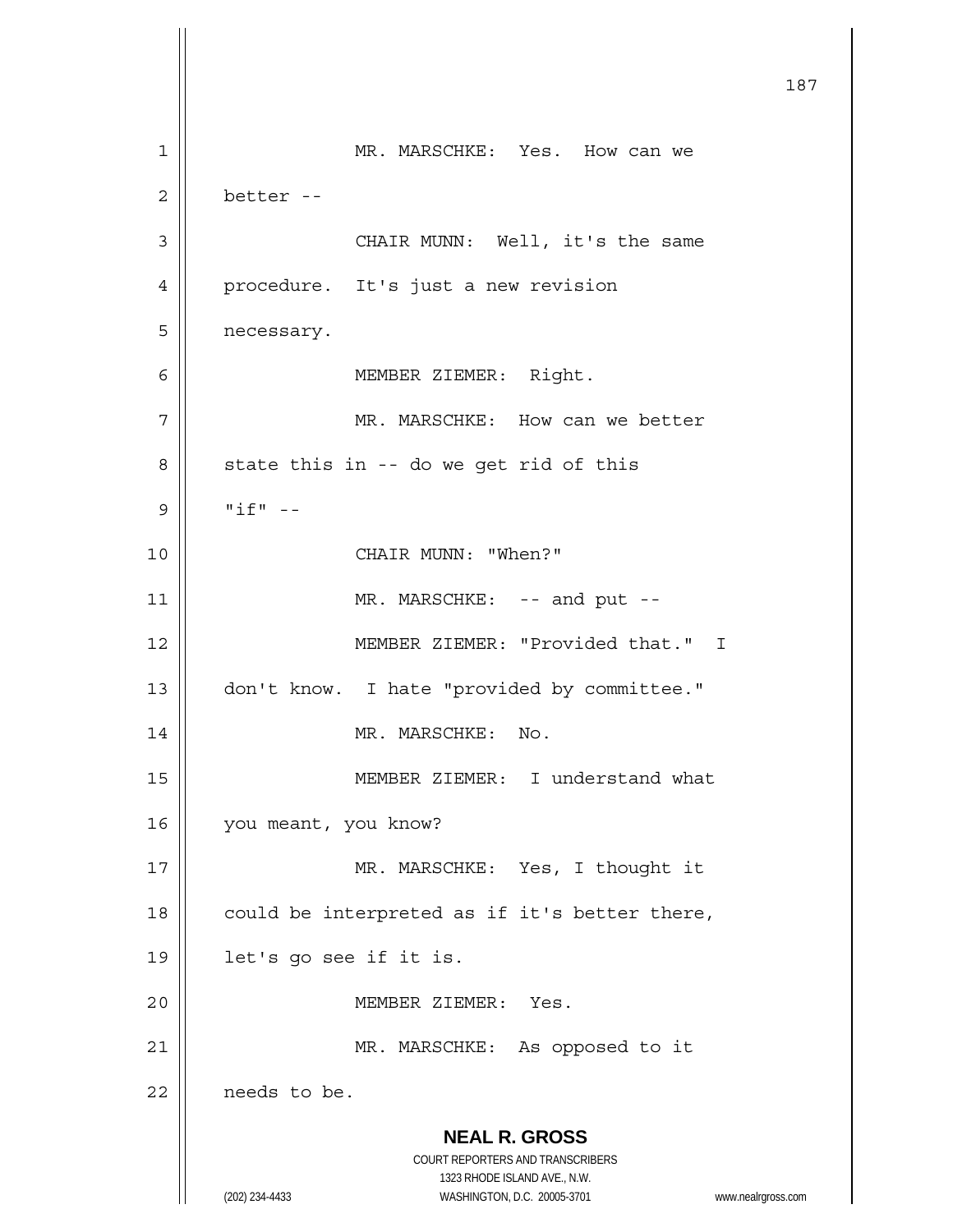**NEAL R. GROSS** COURT REPORTERS AND TRANSCRIBERS 1323 RHODE ISLAND AVE., N.W. (202) 234-4433 WASHINGTON, D.C. 20005-3701 www.nealrgross.com 188 1 MEMBER ZIEMER: Yes, the "when"  $2 \parallel$  might do it, or once it's --3 MR. HINNEFELD: Yes, "once it's"  $4 \mid - -$ 5 || MEMBER ZIEMER: What did you say 6 | in the previous one? 7 CHAIR MUNN: Agrees that "once" 8 | instead of "if." "Once the information is 9 | better described" in revised -- there's no 10 longer -- 11 Okay? Can we move on? Are you 12 | okay, Steve? 13 || MR. MARSCHKE: Well, just a point. 14 | There were two sub-issues, I guess, if you 15 || will, under this issue 2. And one of the sub-16 | issues we had closed and the other one we 17 | basically said is in abeyance, and so 18 | obviously we're going with the, if you will, 19 || the higher tier and this occurs several times 20 | in our responses. And so we always go with  $21$  | the least closed of the sub-issues, I quess. 22 DR. MAURO: Yes, otherwise you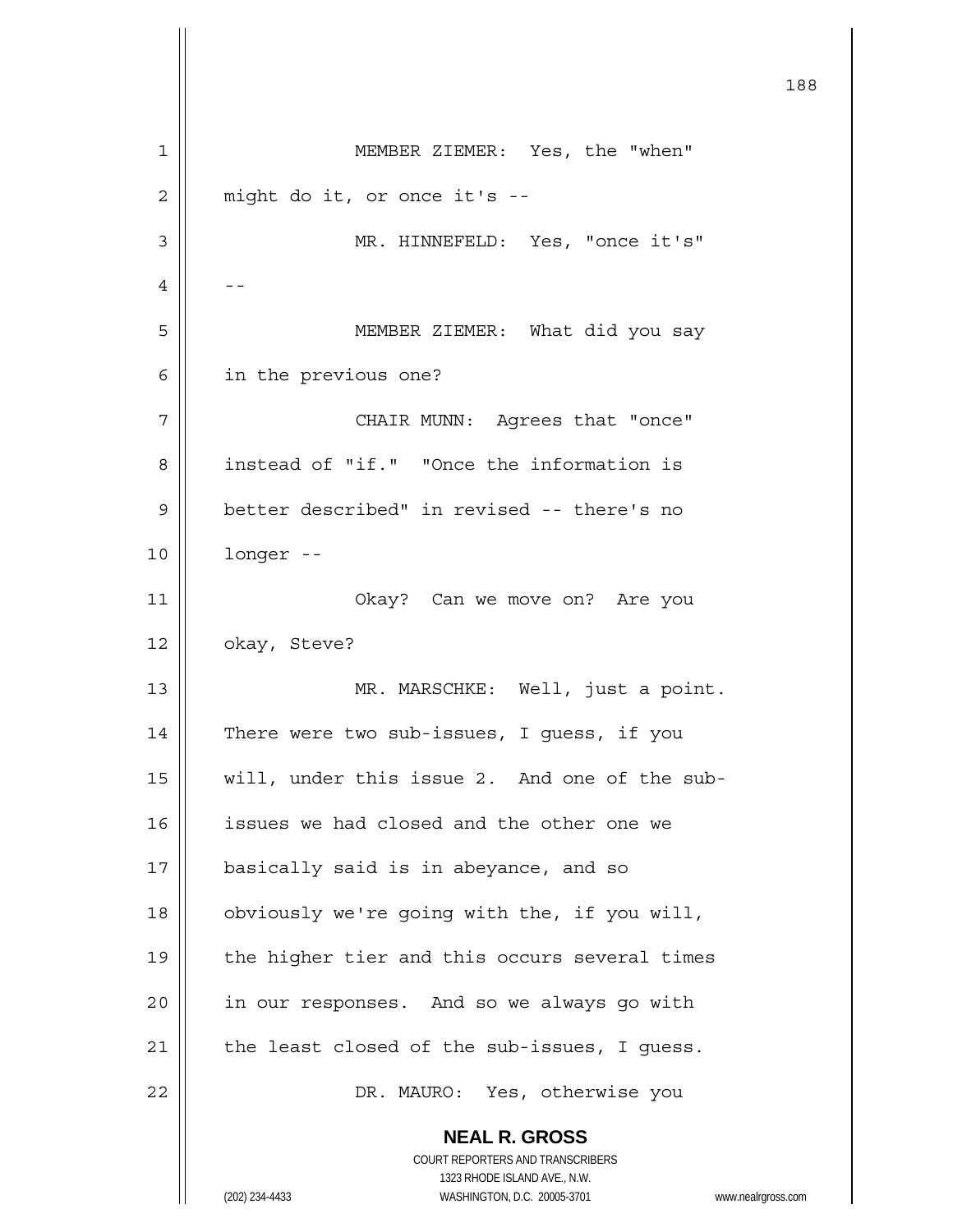**NEAL R. GROSS** COURT REPORTERS AND TRANSCRIBERS 1323 RHODE ISLAND AVE., N.W. (202) 234-4433 WASHINGTON, D.C. 20005-3701 www.nealrgross.com 1 || would falsely lead a person to think this  $2 \parallel$  issue has been closed when at least a sub-part  $3 \parallel$  of it wasn't. So, no, I think that's the way 4 | to do that. So you're saying this number two  $5 \parallel$  up there, the second item,  $6 \parallel$  that  $-$ 7 MR. MARSCHKE: Yes, number two, we  $8 \parallel$  basically -- we agree that --9 DR. MAURO: We agree with that? 10 || MR. MARSCHKE: But again, the work 11 || group should look at it and make sure that  $12$  | they agree with --13 MEMBER ZIEMER: Agree that that 14 | part of it's closed. 15 || DR. MAURO: Oh, that hasn't 16 happened yet? Oh, okay. 17 || MR. MARSCHKE: That that part of 18 it is closed. 19 || DR. MAURO: Oh, okay. 20 MR. MARSCHKE: And so, I mean -- 21 | NR. MAURO: I think the record has  $22$  | to do that.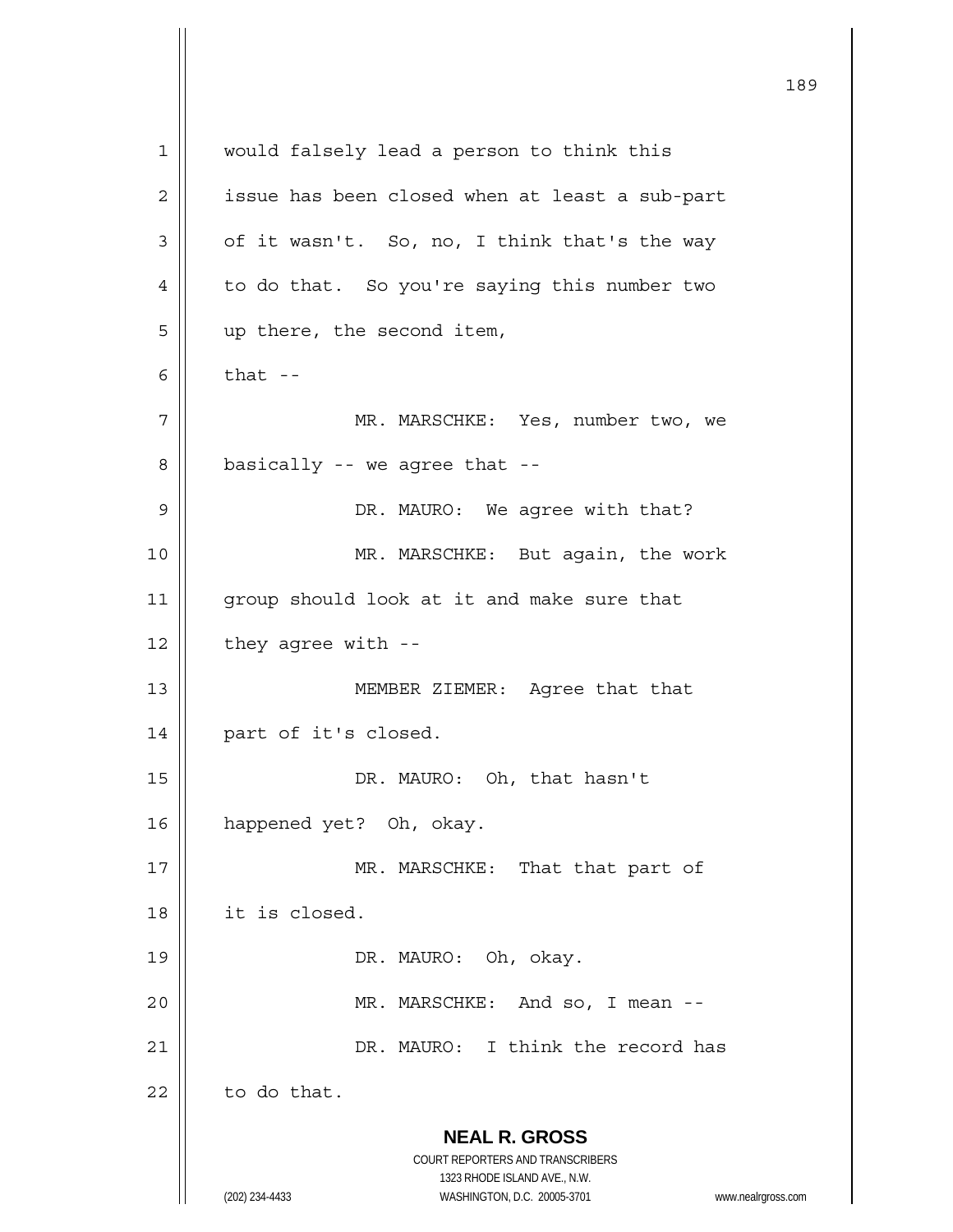| 1  | CHAIR MUNN: Do we want to be more                                   |
|----|---------------------------------------------------------------------|
| 2  | specific then and say when the two matters are                      |
| 3  | better described and revised?                                       |
| 4  | MEMBER ZIEMER: No, the second                                       |
| 5  | matter is separate, right?                                          |
| 6  | MR. MARSCHKE: The second matter                                     |
| 7  | basically an incorrect LOD value was used when                      |
| 8  | the worker's dose equals zero. The laboratory                       |
| 9  | minimum LOD of 40 millirem should at least be                       |
| 10 | used in this analysis.                                              |
| 11 | And basically the NIOSH response                                    |
| 12 | was the LOD for the measured dose values from                       |
| 13 | 56 to 65 used in the regression analysis for                        |
| 14 | estimated un-monitored dose prior to the third                      |
| 15 | quarter of 1956 was 30 millirem and the LOD                         |
| 16 | for all other measured dose values after the                        |
| 17 | third quarter of 1956 through 1980 was also 30                      |
| 18 | millirem. See table 3-3 of OTIB-0044.                               |
| 19 | And our response to that was SC&A                                   |
| 20 | pointed out this smaller LOD value discrepancy                      |
| 21 | during the review of the OTIB, however it                           |
| 22 | would not significantly impact the results of                       |
|    | <b>NEAL R. GROSS</b>                                                |
|    | COURT REPORTERS AND TRANSCRIBERS                                    |
|    | 1323 RHODE ISLAND AVE., N.W.                                        |
|    | (202) 234-4433<br>WASHINGTON, D.C. 20005-3701<br>www.nealrgross.com |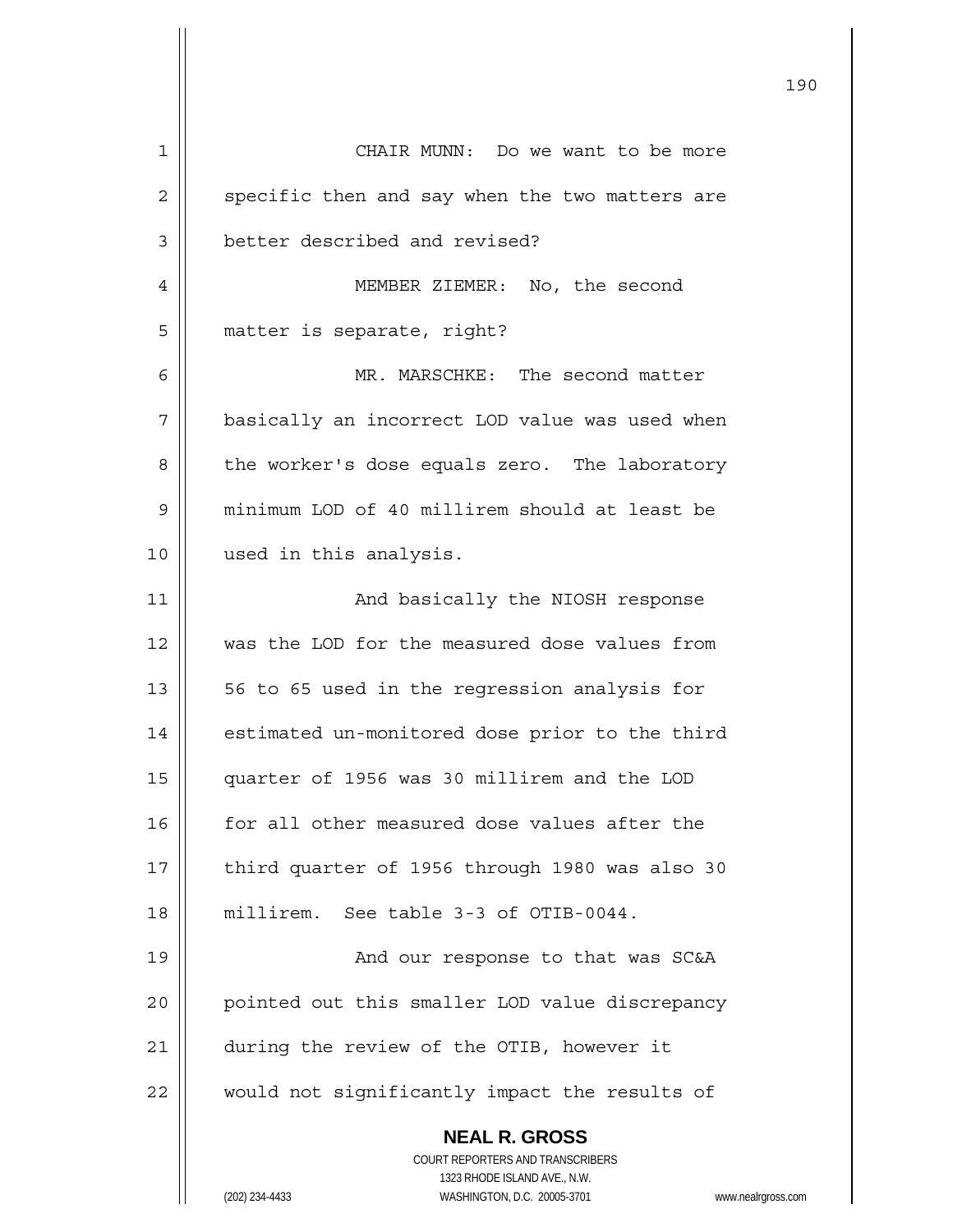**NEAL R. GROSS** COURT REPORTERS AND TRANSCRIBERS 1323 RHODE ISLAND AVE., N.W. (202) 234-4433 WASHINGTON, D.C. 20005-3701 www.nealrgross.com 1 dose assessments because for most the LOD 2 | value is listed as 30 millirem. SC&A 3 | recommends that this portion of the issue be 4 | considered closed. 5 || MEMBER ZIEMER: Well, if it was 30  $6$  | for multiplications, where is the discrepancy 7 | anyway? Am I missing something here? Seems  $8$  | like 30 is close to 30, in all cases. 9 MR. MARSCHKE: Well, I think -- 10 || MEMBER ZIEMER: Did they use some 11 other values in certain -- 12 || MR. MARSCHKE: If you look up on  $13$  | the top, we basically said the laboratory 14 | minimum LOD is 40. 15 | MEMBER ZIEMER: Yes. 16 || MR. MARSCHKE: So 30 is pretty  $17$   $\parallel$  close to 40. 18 MEMBER ZIEMER: Yes, but they're 19 || saying they used 30 anyway. 20 MR. MARSCHKE: But 40 should be  $21 \parallel$  used. 22 MEMBER ZIEMER: Well, you're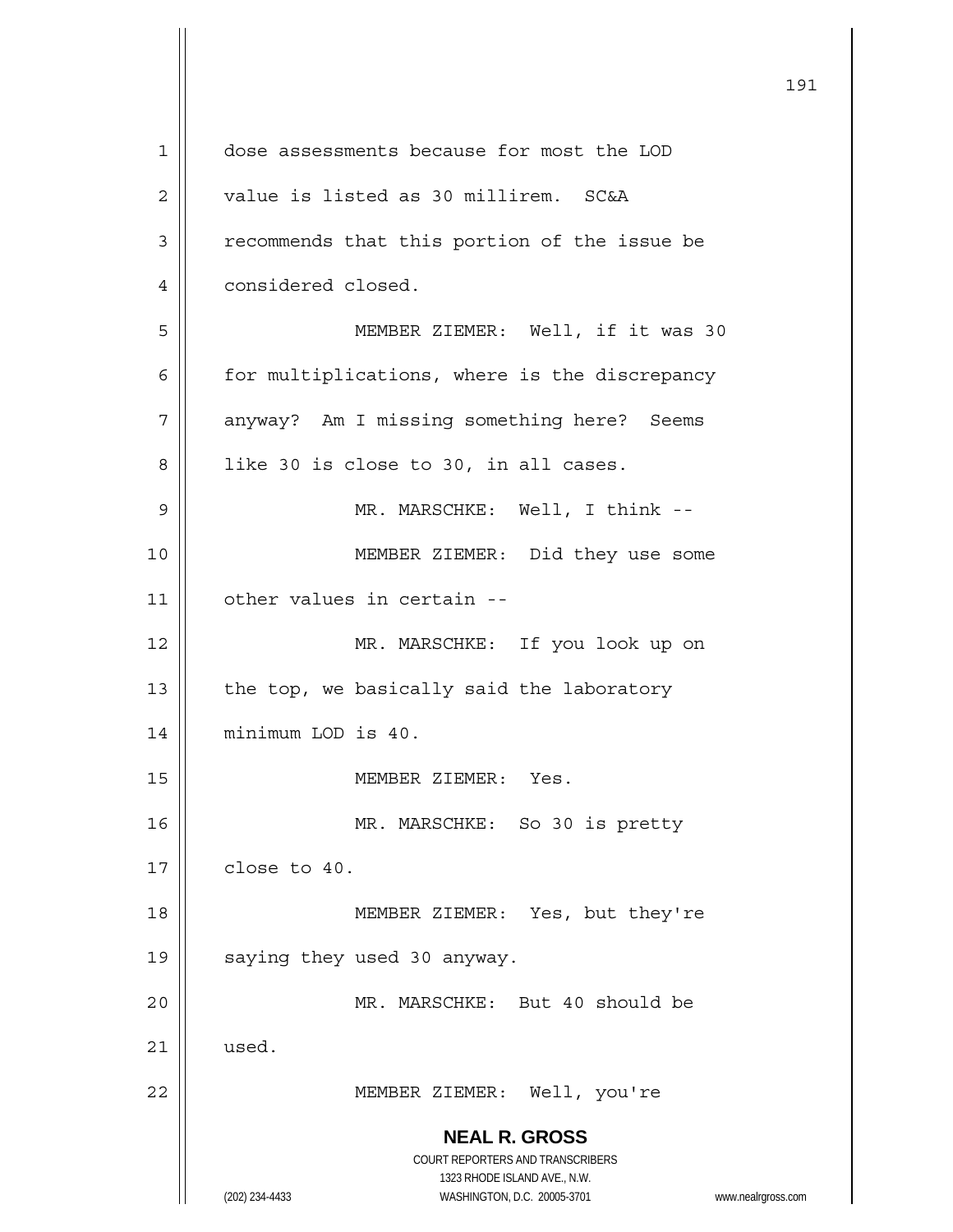```
 NEAL R. GROSS
                        COURT REPORTERS AND TRANSCRIBERS 
                          1323 RHODE ISLAND AVE., N.W. 
      (202) 234-4433 WASHINGTON, D.C. 20005-3701 www.nealrgross.com 
1 \parallel saying it -- oh, I see.
 2 || MR. MARSCHKE: Forty should have
3 | been used, and they used 30 and we're saying
 4 \parallel it wasn't for many years and it wasn't for --
 5 | | over very many years and it wasn't for, you
6 know -7 MEMBER ZIEMER: So for a given 
 8 | person to make a few tens of millirems
 9 different? 
10 || MR. MARSCHKE: In that sense, yes.
11 || Basically it's a low number, but --
12 MEMBER ZIEMER: Yes. 
13 || MR. MARSCHKE: -- I mean, again,
14 | that's -15 ||               MEMBER ZIEMER: I'm okay on that.
16 || CHAIR MUNN: So are we happy with
17 || the language of the follow-up comment? And
18 we're finished with -- 
19 ||                 MEMBER ZIEMER: I didn't hear, are
20 | Mark and Mike okay on that?
21 || CHAIR MUNN: I'm hoping that if
22 \parallel Mark or Mike either have anything to say,
```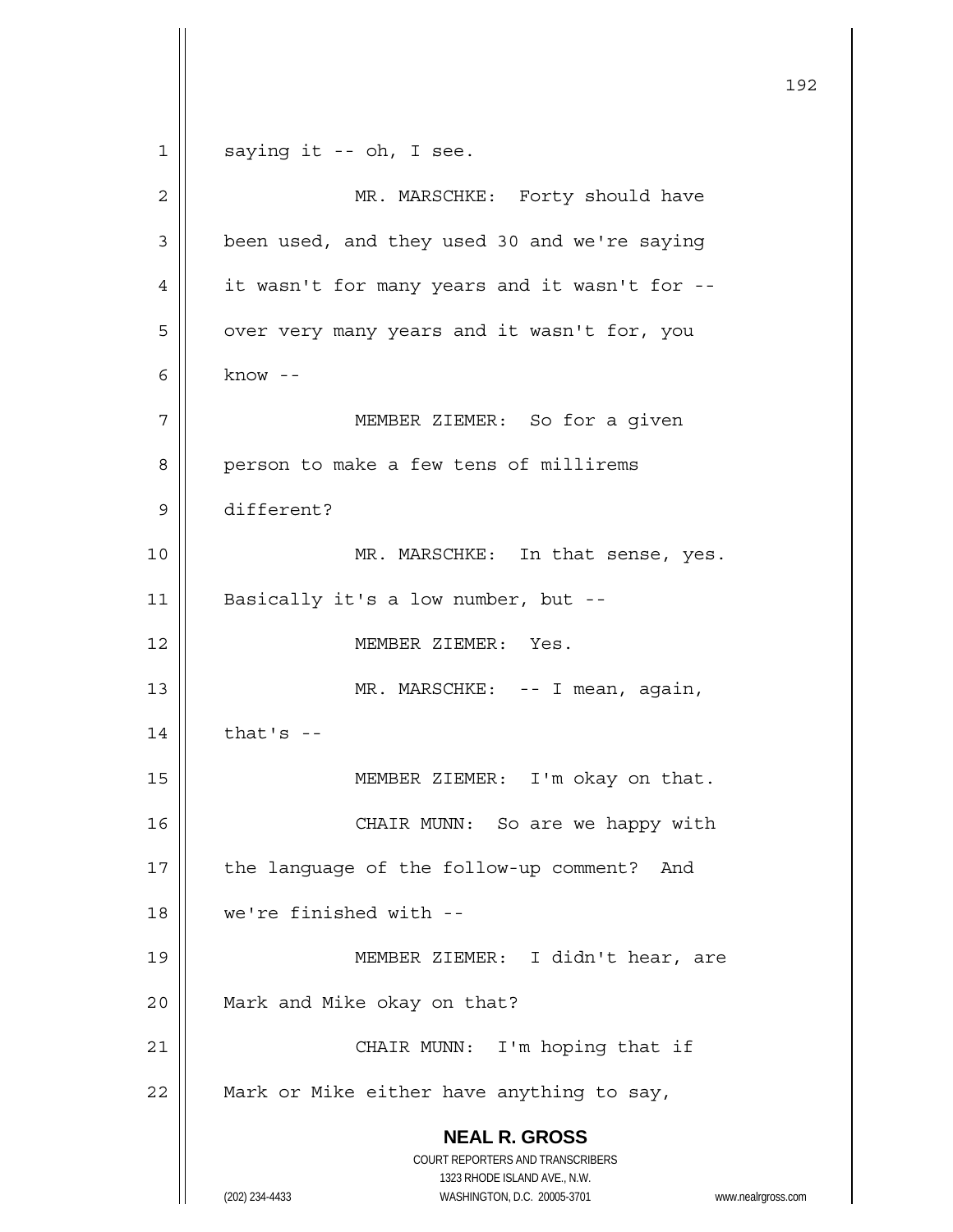|    |                                                | 193 |
|----|------------------------------------------------|-----|
| 1  | they'll be fast on the draw with their         |     |
| 2  | comments.                                      |     |
| 3  | MEMBER GRIFFON: Where are you on               |     |
| 4  | findings, TIB-0013 findings? Two, is that it?  |     |
| 5  | CHAIR MUNN: 0013-02, yes.                      |     |
| 6  | MEMBER GRIFFON: 02. Yes.                       |     |
| 7  | MEMBER ZIEMER: That's where they               |     |
| 8  | used the 30 minimum LOD.                       |     |
| 9  | MEMBER GRIFFON: I think we're                  |     |
| 10 | okay on this one, but, you know, I guess I was |     |
| 11 | concerned that, you know, if these -- I was    |     |
| 12 | looking at -- well, I think it would come up   |     |
| 13 | on the next one. If the recommended changes    |     |
| 14 | are made, SC&A is okay with theirs and then    |     |
| 15 | they're recommending in abeyance. And I have   |     |
| 16 | the same question that Paul had. You know,     |     |
| 17 | what if they aren't made to our satisfaction?  |     |
| 18 | You know, in abeyance, I guess, gives us the   |     |
| 19 | -- it's open enough to -- I mean, John stated  |     |
| 20 | yesterday and I think you stated, Wanda, that  |     |
| 21 | in abeyance by definition means that the work  |     |
| 22 | group is okay with the change. It's that the   |     |
|    | <b>NEAL R. GROSS</b>                           |     |

 COURT REPORTERS AND TRANSCRIBERS 1323 RHODE ISLAND AVE., N.W. (202) 234-4433 WASHINGTON, D.C. 20005-3701 www.nealrgross.com

 $\mathsf{II}$ 

 $\mathsf{I}$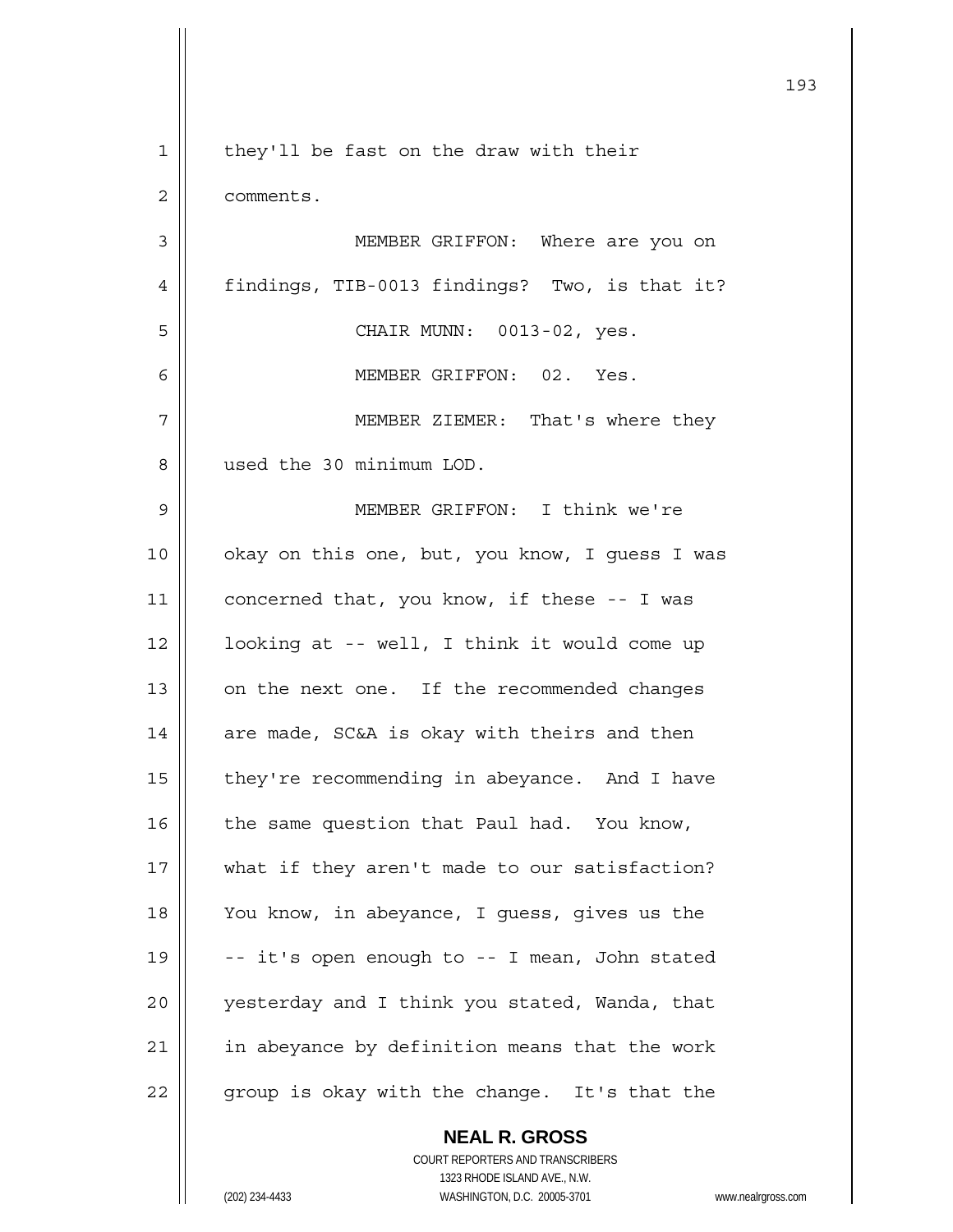|    |                                                                     | 194 |
|----|---------------------------------------------------------------------|-----|
| 1  | TIB hasn't been revised yet.                                        |     |
| 2  | CHAIR MUNN: We're waiting for the                                   |     |
| 3  | change to occur.                                                    |     |
| 4  | MEMBER ZIEMER: It's not closed                                      |     |
| 5  | though, Mark.                                                       |     |
| 6  | MEMBER GRIFFON: That's different                                    |     |
| 7  | than saying, you know, NIOSH -- if we have a                        |     |
| 8  | case where NIOSH says we agree to change the                        |     |
| 9  | TIB. If we agree, we'll modify the TIB.                             |     |
| 10 | That's different than saying we agree we'll                         |     |
| 11 | modify the TIB as follows, you know? Because                        |     |
| 12 | then we agree with the technical content                            |     |
| 13 | without a modification. If you just say oh,                         |     |
| 14 | yes, we're going to change the TIB, how do I                        |     |
| 15 | know it's going to meet the need outlined in                        |     |
| 16 | the finding?                                                        |     |
| 17 | MEMBER ZIEMER: I don't think we                                     |     |
| 18 | do.                                                                 |     |
| 19 | MEMBER GRIFFON:<br>Right.                                           |     |
| 20 | That's why it's in<br>MEMBER ZIEMER:                                |     |
| 21 | abeyance. Otherwise, you could close it if                          |     |
| 22 | they --                                                             |     |
|    | <b>NEAL R. GROSS</b>                                                |     |
|    | COURT REPORTERS AND TRANSCRIBERS<br>1323 RHODE ISLAND AVE., N.W.    |     |
|    | (202) 234-4433<br>WASHINGTON, D.C. 20005-3701<br>www.nealrgross.com |     |

 $\parallel$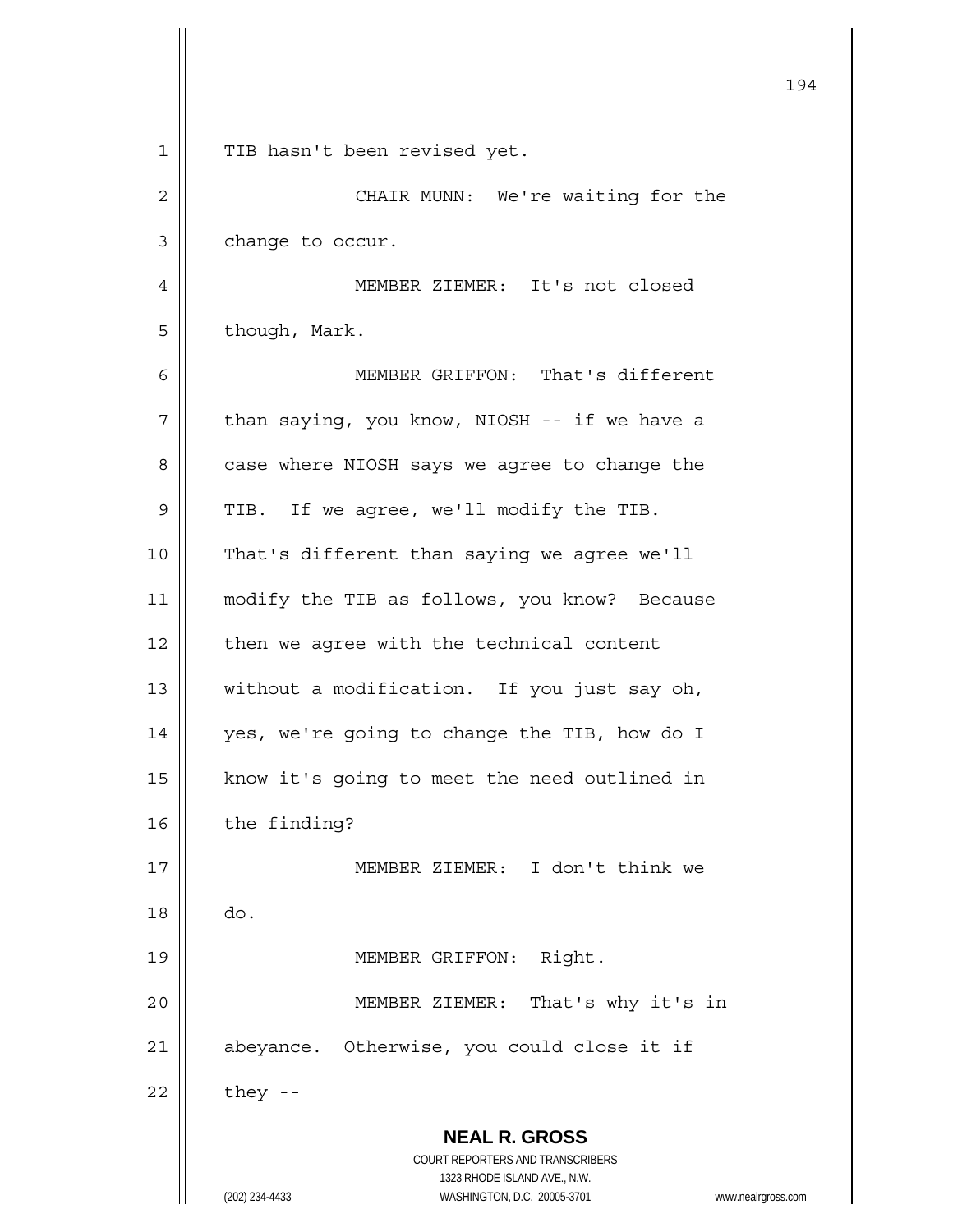**NEAL R. GROSS** COURT REPORTERS AND TRANSCRIBERS 1323 RHODE ISLAND AVE., N.W. (202) 234-4433 WASHINGTON, D.C. 20005-3701 www.nealrgross.com 195 1 || MEMBER GRIFFON: Okay. So --2 || MEMBER ZIEMER: If they agree to  $3 \parallel$  change it by a certain date in a certain way, 4 | I think we could close it. 5 MEMBER GRIFFON: So then what 6 | happens with the in abeyance one? Why aren't  $7 \parallel$  they --8 CHAIR MUNN: We go back and 9 | revisit them the next time we go through this 10 | third set. 11 || MEMBER GRIFFON: Okay. 12 CHAIR MUNN: And we  $13$   $\parallel$  request --14 MEMBER GRIFFON: If you look at 15 | the revised TIB or whatever? 16 || CHAIR MUNN: We request of NIOSH  $17$  | that if they have not addressed these 18 | findings, they please do so. 19 || MEMBER ZIEMER: It's still open, 20 Mark. 21 MEMBER GRIFFON: Okay. So it's  $22$  | not open, but it's --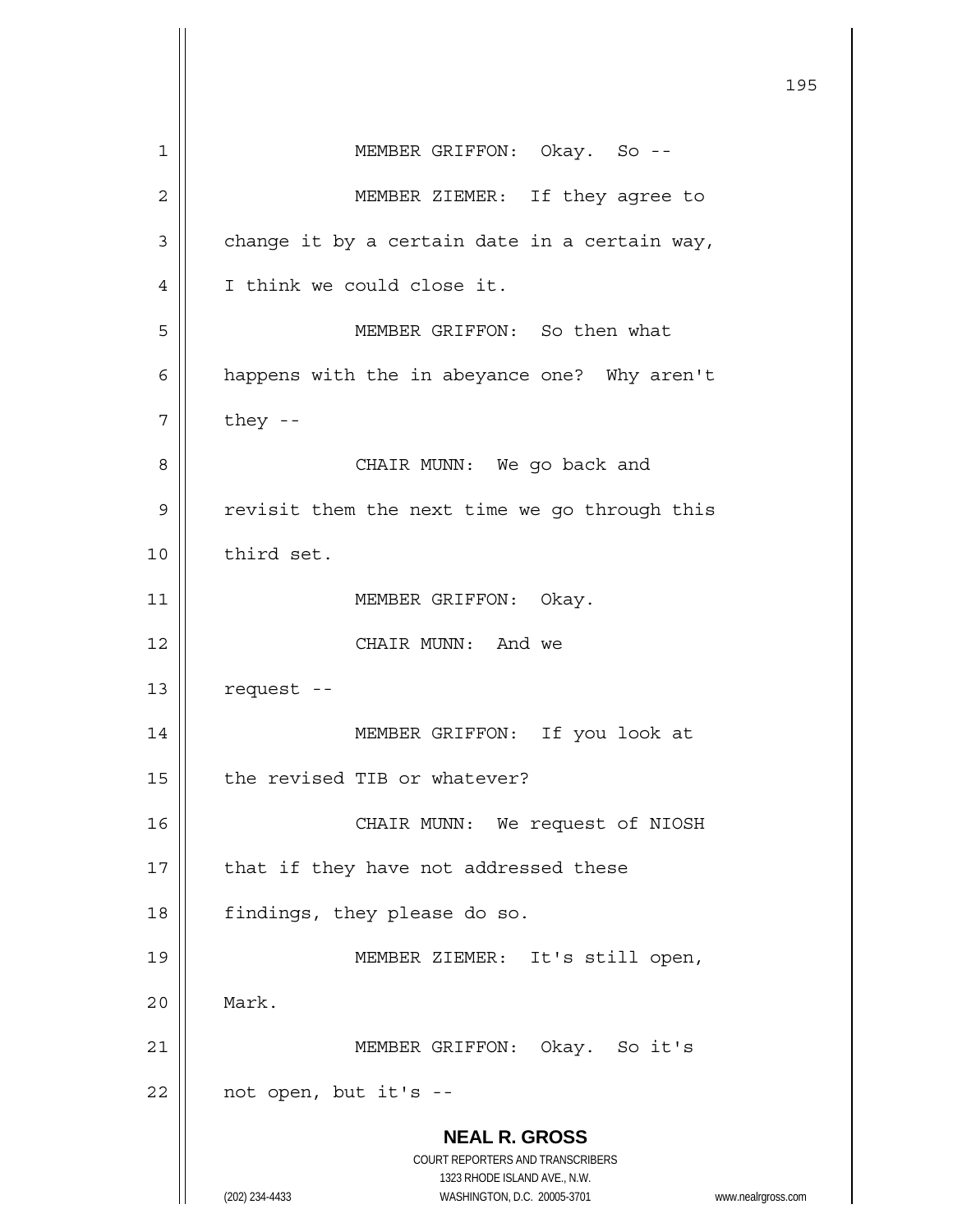|    | 196                                                                 |
|----|---------------------------------------------------------------------|
| 1  | MEMBER ZIEMER: Well, it's open in                                   |
| 2  | the sense that it's not been resolved.                              |
| 3  | MEMBER GRIFFON: Yes.                                                |
| 4  | MR. HINNEFELD: Yes, my                                              |
| 5  | understanding of what will happen here is that                      |
| 6  | we provide the revised document to the working                      |
| 7  | group.                                                              |
| 8  | MEMBER ZIEMER: Maybe next month                                     |
| 9  | or next year, or next decade.                                       |
| 10 | MR. HINNEFELD: Some of these                                        |
| 11 | things may have already been done and I'm just                      |
| 12 | not up to date.                                                     |
| 13 | MEMBER ZIEMER: Or yesterday.                                        |
| 14 | MR. HINNEFELD: I got to tell you                                    |
| 15 | though --                                                           |
| 16 | MEMBER GRIFFON: Okay. That's                                        |
| 17 | fine. That's what I wanted to understand.                           |
| 18 | MR. HINNEFELD: Providing a                                          |
| 19 | document to add a reference, you know, a                            |
| 20 | document that's on the shelf that we're not                         |
| 21 | using anymore to add a reference. That's                            |
| 22 | going to be a pretty little priority change,                        |
|    | <b>NEAL R. GROSS</b>                                                |
|    | COURT REPORTERS AND TRANSCRIBERS<br>1323 RHODE ISLAND AVE., N.W.    |
|    | (202) 234-4433<br>WASHINGTON, D.C. 20005-3701<br>www.nealrgross.com |

 $\mathsf{I}$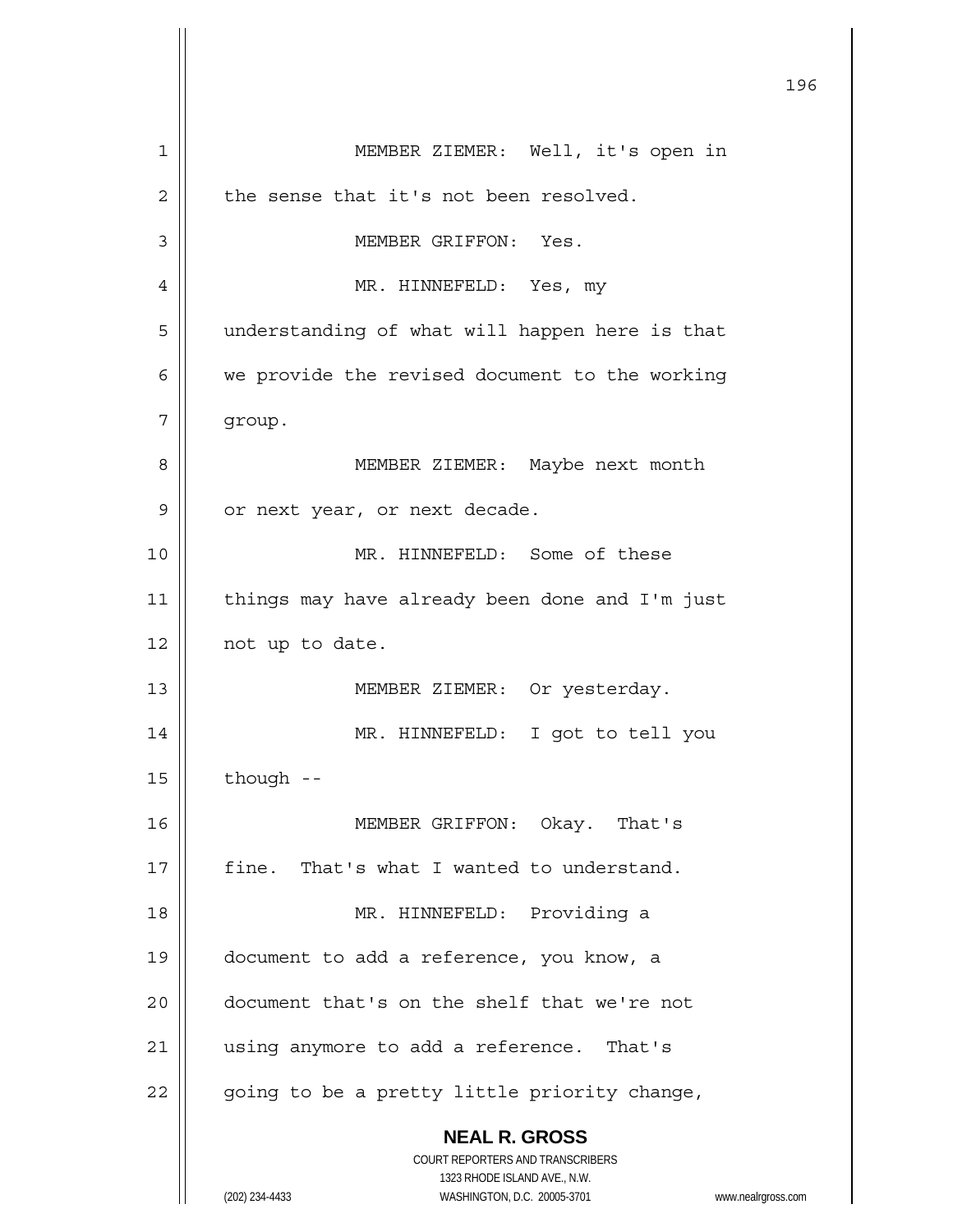| $\mathbf 1$    | pretty little priority work activity. Maybe                             |
|----------------|-------------------------------------------------------------------------|
| $\overline{c}$ | they'll just let me do that, since I don't do                           |
| 3              | anything else important.                                                |
| 4              | CHAIR MUNN: Now, now.                                                   |
| 5              | MR. HINNEFELD: But yes, I think                                         |
| 6              | $we'll -- some of these I think -- I think PRA,$                        |
| 7              | for instance, has been canceled already, but                            |
| 8              | I can't say for sure. So I'll find out for                              |
| $\mathsf 9$    | sure and let the working group know.                                    |
| 10             | MR. MARSCHKE: The way it's worked                                       |
| 11             | in the past, Mark, is, you know, when NIOSH                             |
| 12             | reissues a document and they state that the                             |
| 13             | reissuing has addressed these issues, then                              |
| 14             | SC&A -- or the work group usually tasks SC&A                            |
| 15             | to go and look very specifically at that                                |
| 16             | reissuing to make sure that that does in fact                           |
| 17             | address the issues that were open against that                          |
| 18             | document. And it's a very limited review of                             |
| 19             | the reissuing of the document, focusing only                            |
| 20             | on those issues that were open.                                         |
| 21             | CHAIR MUNN: Identified.                                                 |
| 22             | MR. MARSCHKE: Identified.                                               |
|                | <b>NEAL R. GROSS</b>                                                    |
|                | <b>COURT REPORTERS AND TRANSCRIBERS</b><br>1323 RHODE ISLAND AVE., N.W. |
|                | (202) 234-4433<br>WASHINGTON, D.C. 20005-3701<br>www.nealrgross.com     |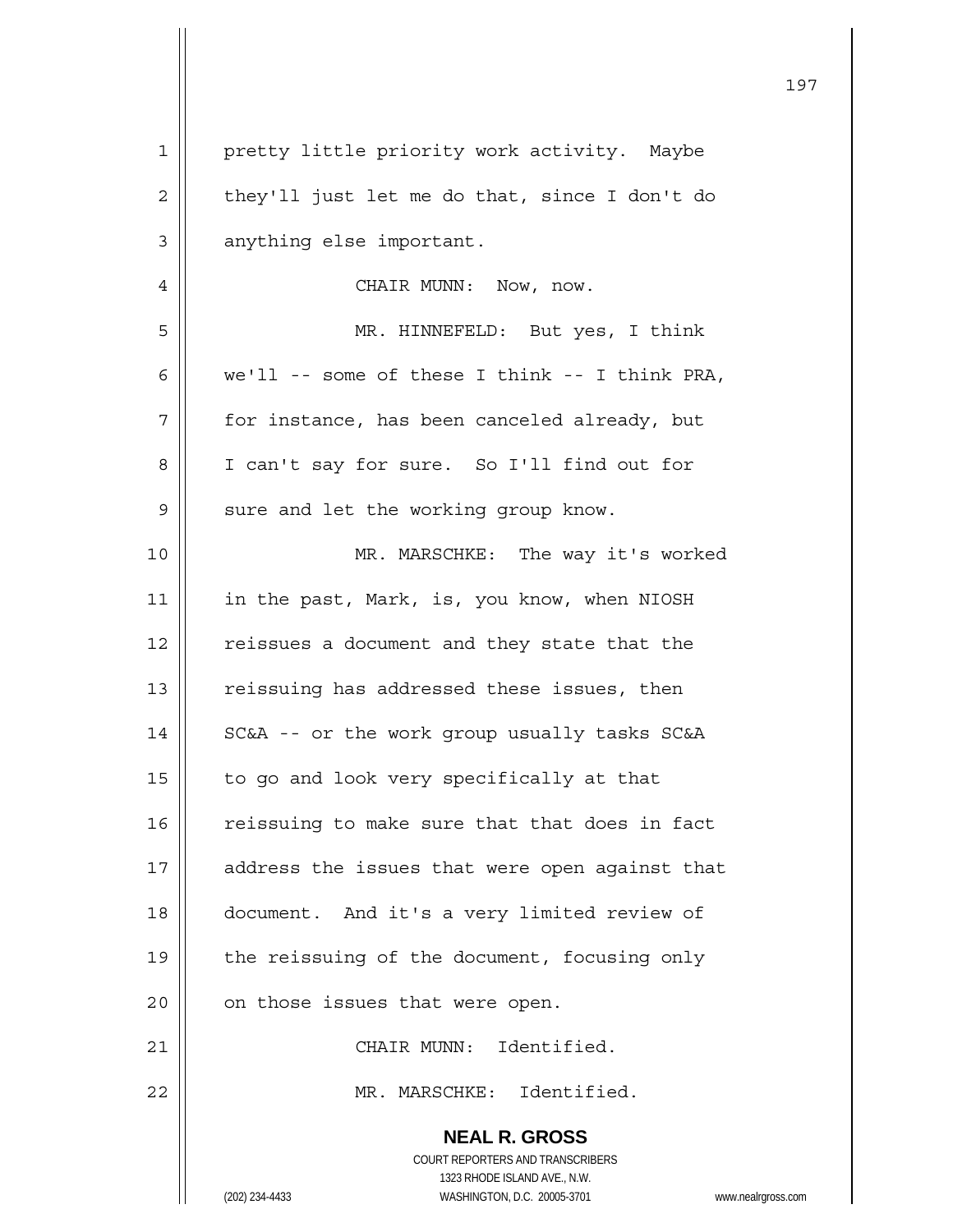**NEAL R. GROSS** COURT REPORTERS AND TRANSCRIBERS 1323 RHODE ISLAND AVE., N.W. (202) 234-4433 WASHINGTON, D.C. 20005-3701 www.nealrgross.com 1 | MEMBER GRIFFON: Yes, got it. I'm  $2 \parallel$  okay with that. Thank you. 3 || CHAIR MUNN: All right. The next 4 | item that's open and with comment is OTIB-5 | 0013, finding 3. The response from SC&A  $6$  | agrees that the conditions and recommendations  $7$  | that NIOSH presented are better described in 8 | the revised TIB than OTIB and they recommend 9 | in abeyance. 10 MR. MARSCHKE: Again, we should 11 | change the "if" to "once." 12 MEMBER ZIEMER: Yes, that says 13 || "are" better described. It implies they've 14 | already been changed. No, "if." Yes, "once." 15 || MR. MARSCHKE: Once the -- if the  $16$   $\parallel$  conditions are better -- once the conditions 17 | are better described. 18 || MEMBER ZIEMER: Same thing. 19 CHAIR MUNN: You just want to add  $20$  | a "when." The "once" is appropriate. 21 | Any comments or objections?  $22 \parallel$  Otherwise, finding 3 goes to in abeyance.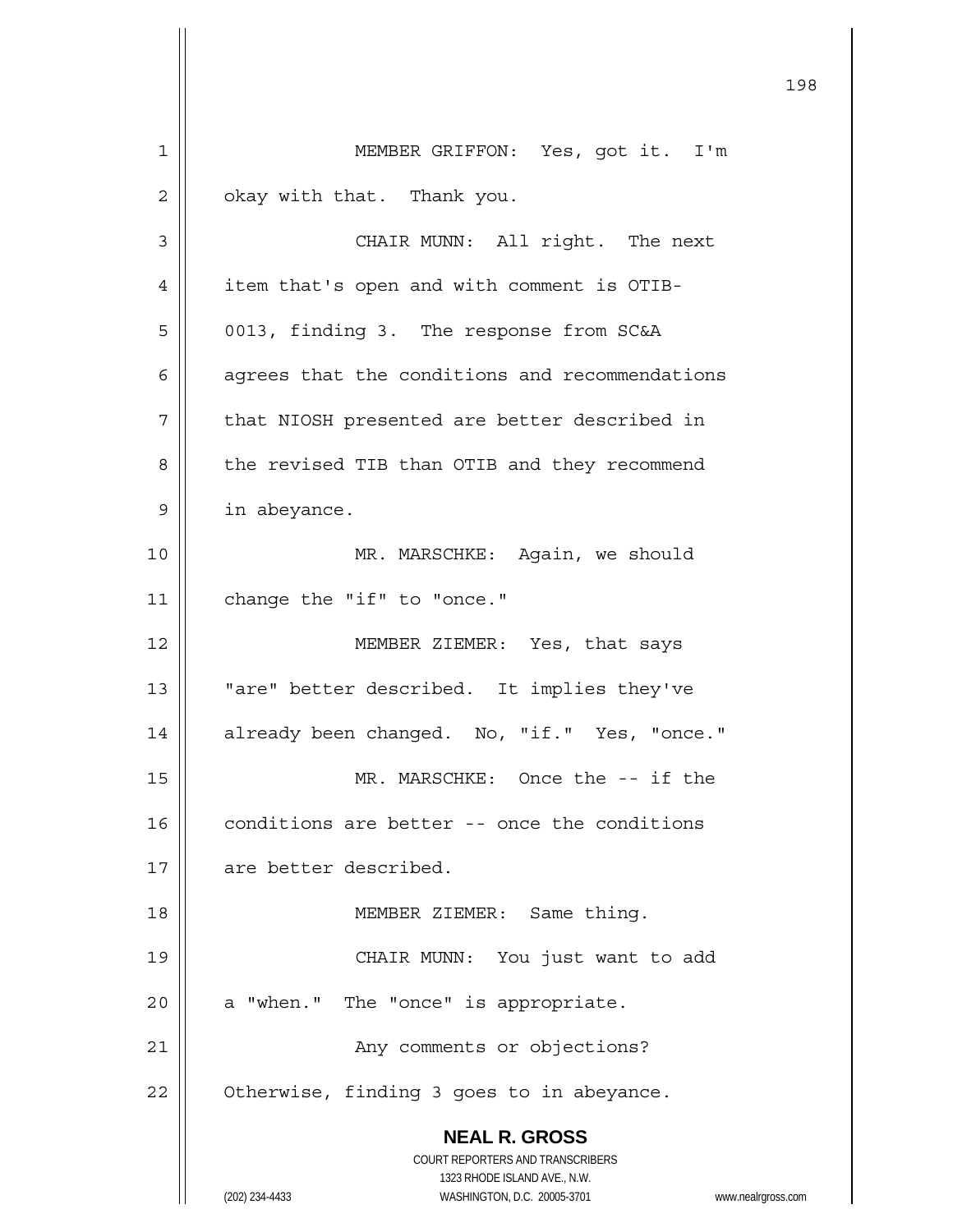| $\mathbf{1}$   | Finding 4 for the same OTIB has a                                                                   |
|----------------|-----------------------------------------------------------------------------------------------------|
| $\overline{2}$ | response from SC&A pointing out that this                                                           |
| 3              | small formula discontinuity during its review                                                       |
| 4              | of the OTIB would not significantly impact the                                                      |
| 5              | results of those assessments because it would                                                       |
| 6              | not be applied to below-average exposed                                                             |
| 7              | workers. SC&A recommends issue be considered                                                        |
| 8              | closed.                                                                                             |
| 9              | Any objection?                                                                                      |
| 10             | Hearing none, finding 4 is closed.                                                                  |
| 11             | Finding 5 has no response, nor                                                                      |
| 12             | does OTIB-0015.                                                                                     |
| 13             | OTIB-0021, finding 1 has no                                                                         |
| 14             | response. Finding 2 has no response. Finding                                                        |
| 15             | 3 has a response to the NIOSH recommendation.                                                       |
| 16             | SC&A agrees with the response. If the DR                                                            |
| 17             | staff is aware of the correct procedures, then                                                      |
| 18             | this is not an issue and recommends the status                                                      |
| 19             | of this issue be changed to closed.                                                                 |
| 20             | MEMBER GRIFFON: Wanda, I'm sorry,                                                                   |
| 21             | you're on TIB-0015 or did you go past that?                                                         |
| 22             | CHAIR MUNN: No, there's no NIOSH                                                                    |
|                | <b>NEAL R. GROSS</b>                                                                                |
|                | COURT REPORTERS AND TRANSCRIBERS                                                                    |
|                | 1323 RHODE ISLAND AVE., N.W.<br>(202) 234-4433<br>WASHINGTON, D.C. 20005-3701<br>www.nealrgross.com |
|                |                                                                                                     |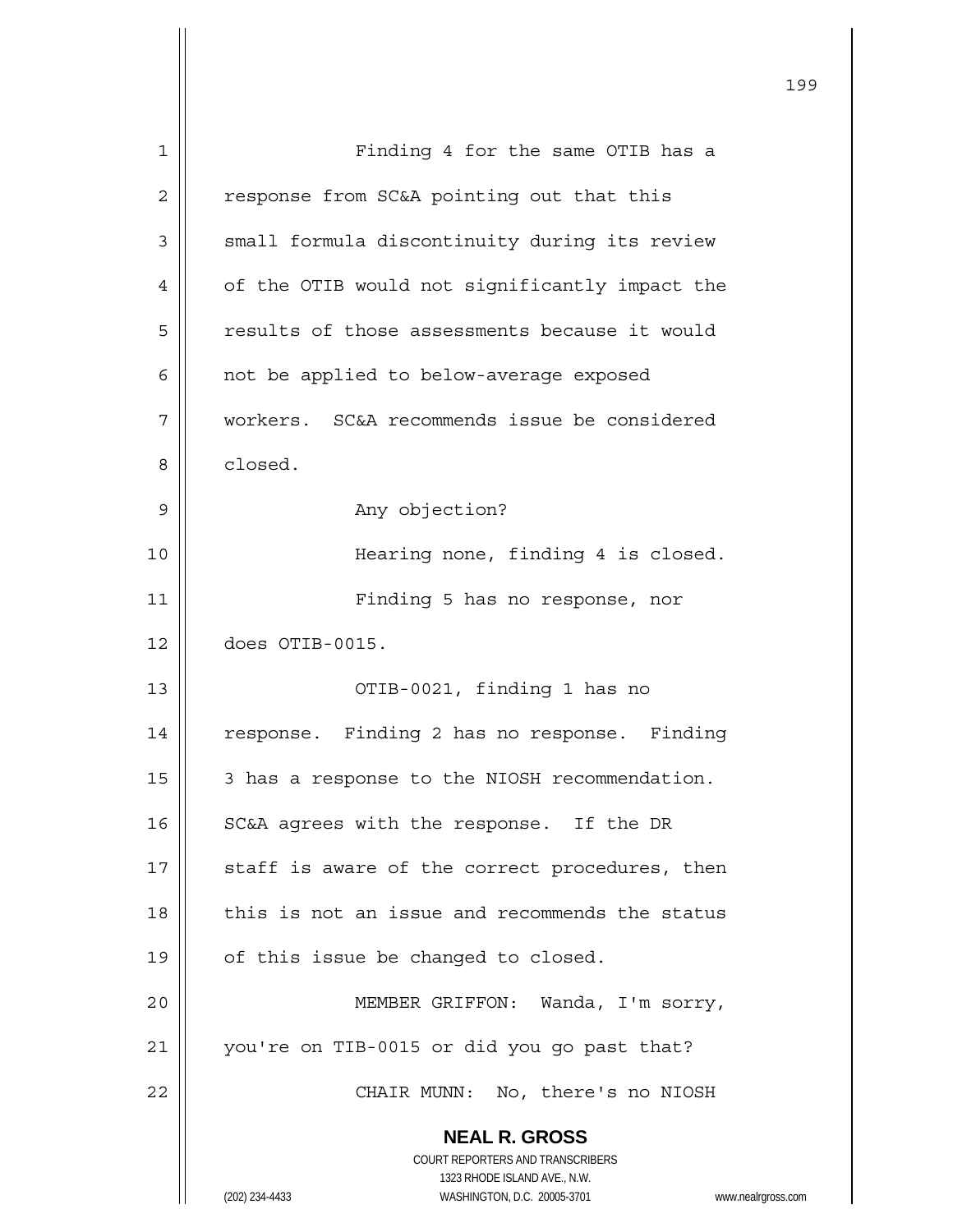1 response for TIB-0015.

| $\overline{2}$ | MEMBER GRIFFON: Okay.                                                                                                                                                  |
|----------------|------------------------------------------------------------------------------------------------------------------------------------------------------------------------|
| 3              | CHAIR MUNN: We've moved on to                                                                                                                                          |
| 4              | TIB-0021 and there was no response to findings                                                                                                                         |
| 5              | 1 or 2. We're on finding 3. NIOSH had said                                                                                                                             |
| 6              | in October that they were aware that the DR                                                                                                                            |
| 7              | staff knows what the TIB documents are that                                                                                                                            |
| 8              | are available. They've been instructed to use                                                                                                                          |
| 9              | OTIB-0017 for situations involving low energy                                                                                                                          |
| 10             | beta. Questions can be directed to DR staff                                                                                                                            |
| 11             | or the other supervisors of the technical                                                                                                                              |
| 12             | staff. And SC&A is saying they agree. As                                                                                                                               |
| 13             | long as the DR staff is up to speed, they                                                                                                                              |
| 14             | recommend this issue be closed.                                                                                                                                        |
| 15             | No objection? Finding 3 is                                                                                                                                             |
| 16             | closed.                                                                                                                                                                |
| 17             | No response to finding 4.                                                                                                                                              |
| 18             | MEMBER ZIEMER: Just a question                                                                                                                                         |
| 19             | there before we go on. The dose                                                                                                                                        |
| 20             | reconstructors are instructed on this issue                                                                                                                            |
| 21             | outside of OTIB-0021. SC&A is saying they're                                                                                                                           |
| 22             | not given guidance in the document as to where                                                                                                                         |
|                | <b>NEAL R. GROSS</b><br><b>COURT REPORTERS AND TRANSCRIBERS</b><br>1323 RHODE ISLAND AVE., N.W.<br>WASHINGTON, D.C. 20005-3701<br>(202) 234-4433<br>www.nealrgross.com |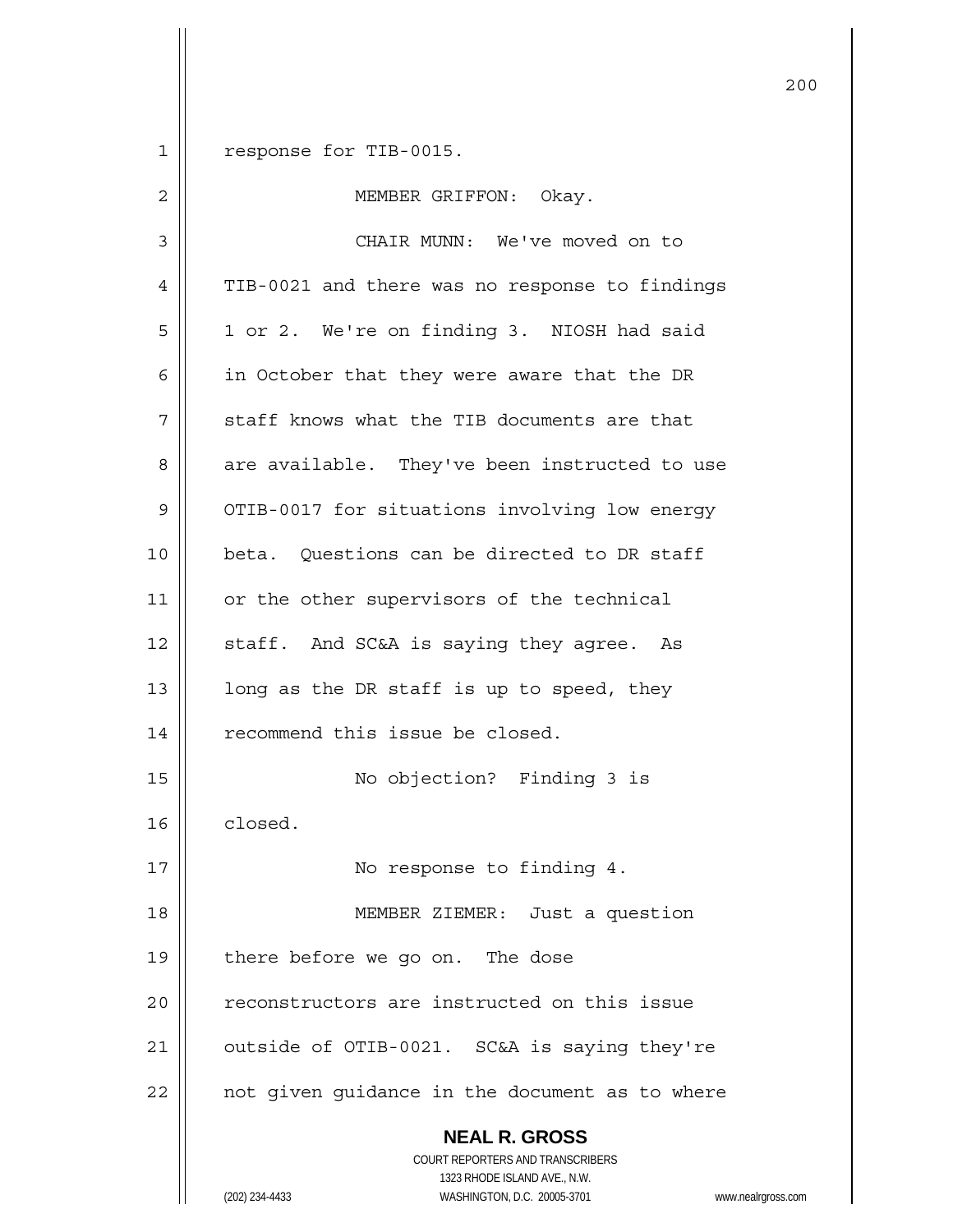| $\mathbf{1}$ | to go, I think is what you're saying. And                           |
|--------------|---------------------------------------------------------------------|
| 2            | NIOSH is saying yes, they have that guidance.                       |
| 3            | It's just they know what they're supposed to                        |
| 4            | do based on what their training or -- is it                         |
| 5            | outside this document? Am I understanding                           |
| 6            | this one correctly?                                                 |
| 7            | MR. HINNEFELD: Yes, there is                                        |
| 8            | direction outside. It's either the documents                        |
| 9            | or the interview the external coworker.                             |
| 10           | MEMBER ZIEMER: Right.                                               |
| 11           | MR. HINNEFELD: Okay. The finding                                    |
| 12           | relates to a footnote to a table that says                          |
| 13           | that the LOD values for low-energy beta are                         |
| 14           | not reliable, I guess, as they're presented in                      |
| 15           | that table.                                                         |
| 16           | MEMBER ZIEMER: Right.                                               |
| 17           | MR. HINNEFELD: So that would                                        |
| 18           | essentially say, well -- and then the note                          |
| 19           | goes on to state that you should consult the                        |
| 20           | site profile to determine if your person may                        |
| 21           |                                                                     |
|              | have been exposed to low-energy --                                  |
| 22           | MEMBER ZIEMER: Right. And then                                      |
|              | <b>NEAL R. GROSS</b>                                                |
|              | COURT REPORTERS AND TRANSCRIBERS<br>1323 RHODE ISLAND AVE., N.W.    |
|              | WASHINGTON, D.C. 20005-3701<br>(202) 234-4433<br>www.nealrgross.com |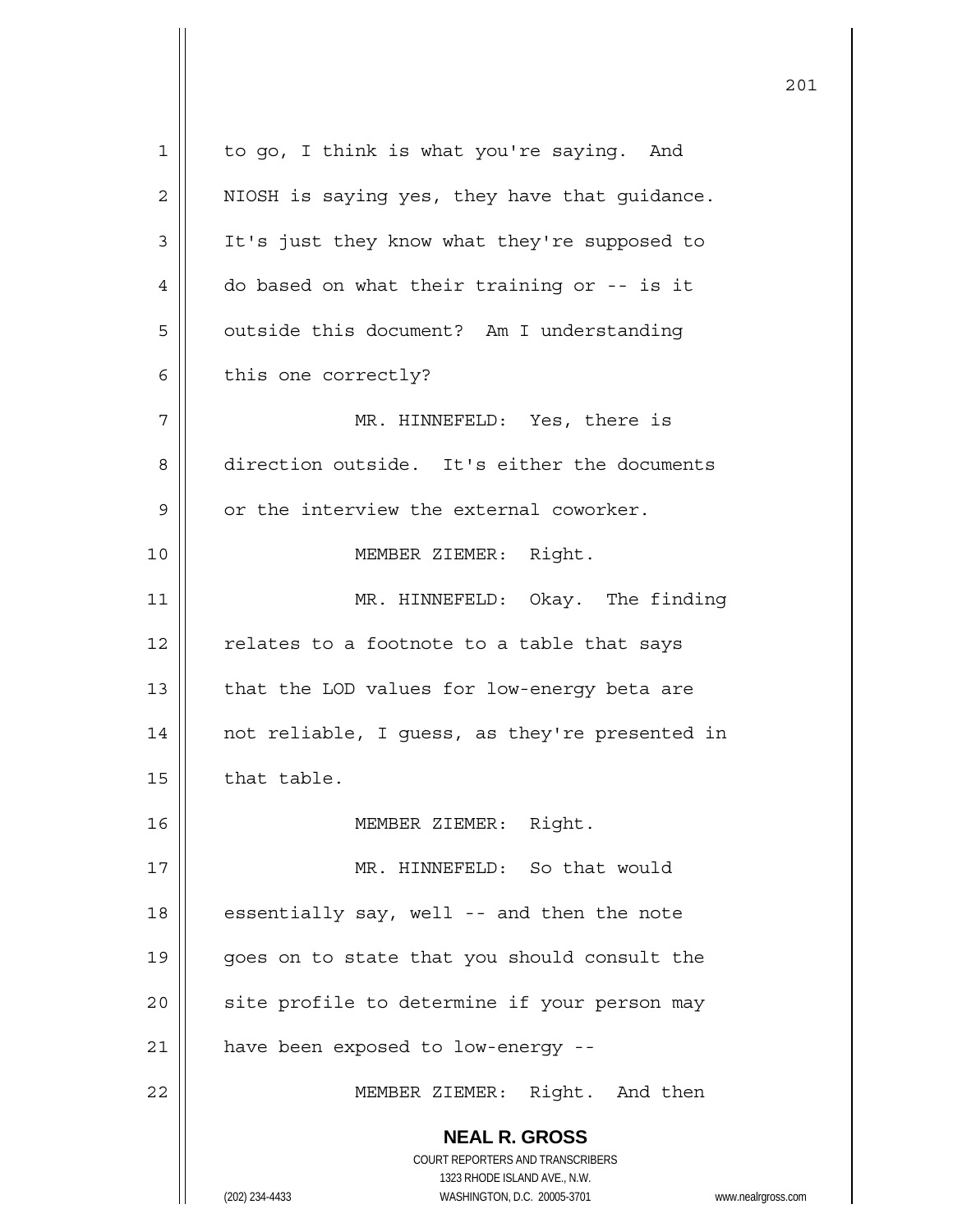**NEAL R. GROSS** COURT REPORTERS AND TRANSCRIBERS 1323 RHODE ISLAND AVE., N.W. (202) 234-4433 WASHINGTON, D.C. 20005-3701 www.nealrgross.com 1 || once having done that and if they were, then 2 | if the dose reconstructor knows, we go to the  $3 \parallel$  other --4 MR. HINNEFELD: Then we go the 5 | other site. Well, this person was exposed to  $6$  | low-energy protons and if he didn't know any  $7$  | better, or she didn't know any better, the 8 | person exposed to low-energy protons, and says 9 | I shouldn't use the low-energy LOD, proton 10 LODs here -- 11 || MEMBER ZIEMER: Right. 12 || MR. HINNEFELD: -- they're more 13  $\parallel$  reliable, and so what do I do? And if they 14 don't know, they ask their supervisor. The 15 | supervisor says OTIB-0017 tells us what to do. 16 MEMBER ZIEMER: And if they do  $17$  || know, then they'll --18 || MR. HINNEFELD: If they knew, then 19 | they would go to OTIB-0017. 20 MEMBER ZIEMER: Yes. Is there any  $21$  | reason why you wouldn't go ahead and put that 22 | information in here?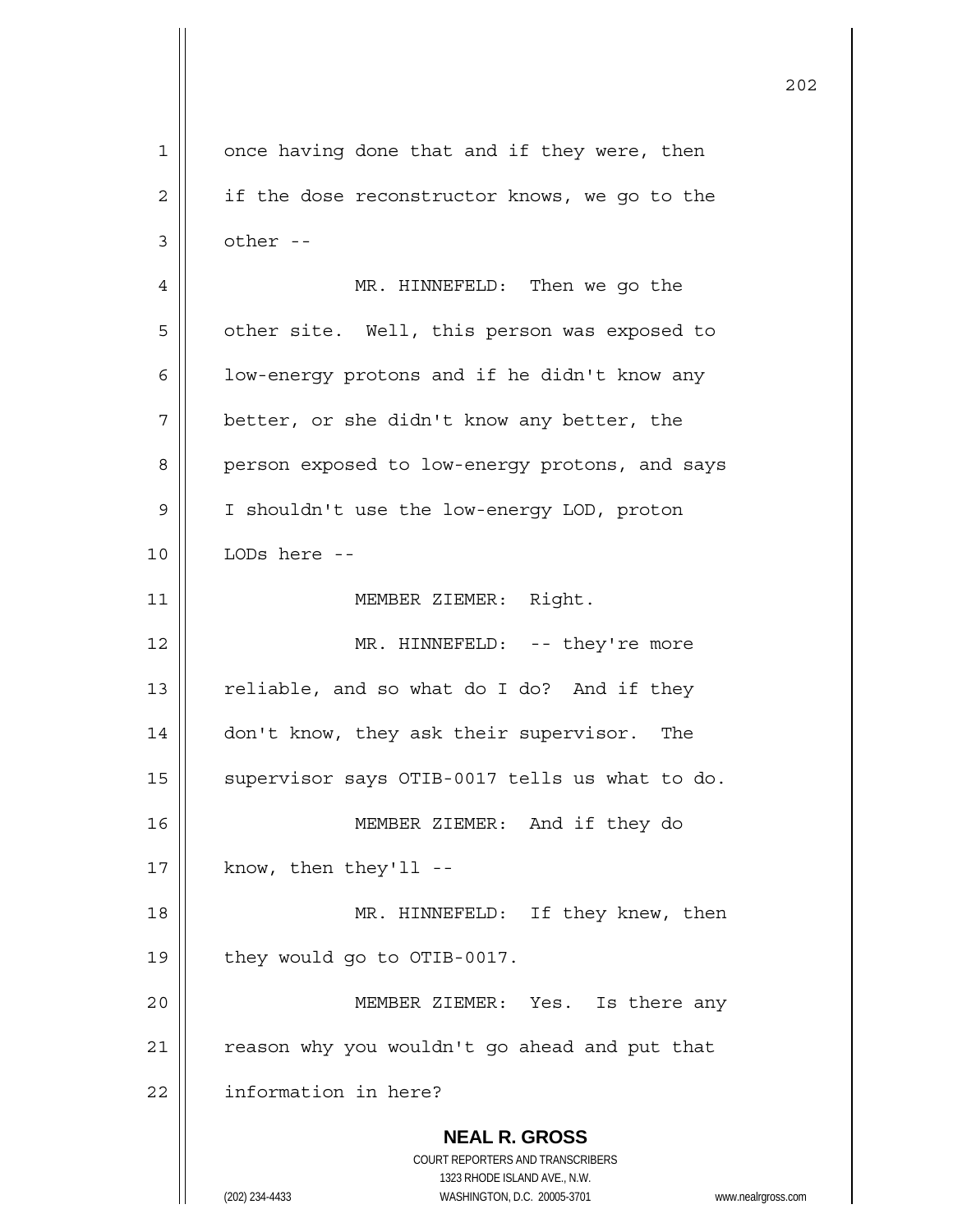| 1  | MR. HINNEFELD: Well, it becomes                                         |
|----|-------------------------------------------------------------------------|
| 2  | kind of complicated when you start to inter-                            |
| 3  | link documents and footnotes of documents.                              |
| 4  | MEMBER ZIEMER: Yes.                                                     |
| 5  | DR. MAURO: Yes, we discussed this                                       |
| 6  | once before in one of our commentaries. You                             |
| 7  | know, this whole -- but because of the                                  |
| 8  | unfolding nature of what all has been added,                            |
| 9  | the expectation to go back and let's say                                |
| 10 | $modify - -$                                                            |
| 11 | MEMBER ZIEMER: Right, we keep                                           |
| 12 | putting in footnotes.                                                   |
| 13 | DR. MAURO: As long as there's an                                        |
| 14 | active training program where people keep be                            |
| 15 | apprised of these new developments, then what                           |
| 16 | else can we do?                                                         |
| 17 | MEMBER ZIEMER: No, I'm good on                                          |
| 18 | that. I just wanted to clarify. Thanks.                                 |
| 19 | CHAIR MUNN: So we're on OTIB-                                           |
| 20 | 0026, finding 1, which is the next one that I                           |
| 21 | see with a NIOSH response and an SC&A follow-                           |
| 22 | up. SC&A agrees with the NIOSH response, and                            |
|    | <b>NEAL R. GROSS</b>                                                    |
|    | <b>COURT REPORTERS AND TRANSCRIBERS</b><br>1323 RHODE ISLAND AVE., N.W. |
|    | (202) 234-4433<br>WASHINGTON, D.C. 20005-3701<br>www.nealrgross.com     |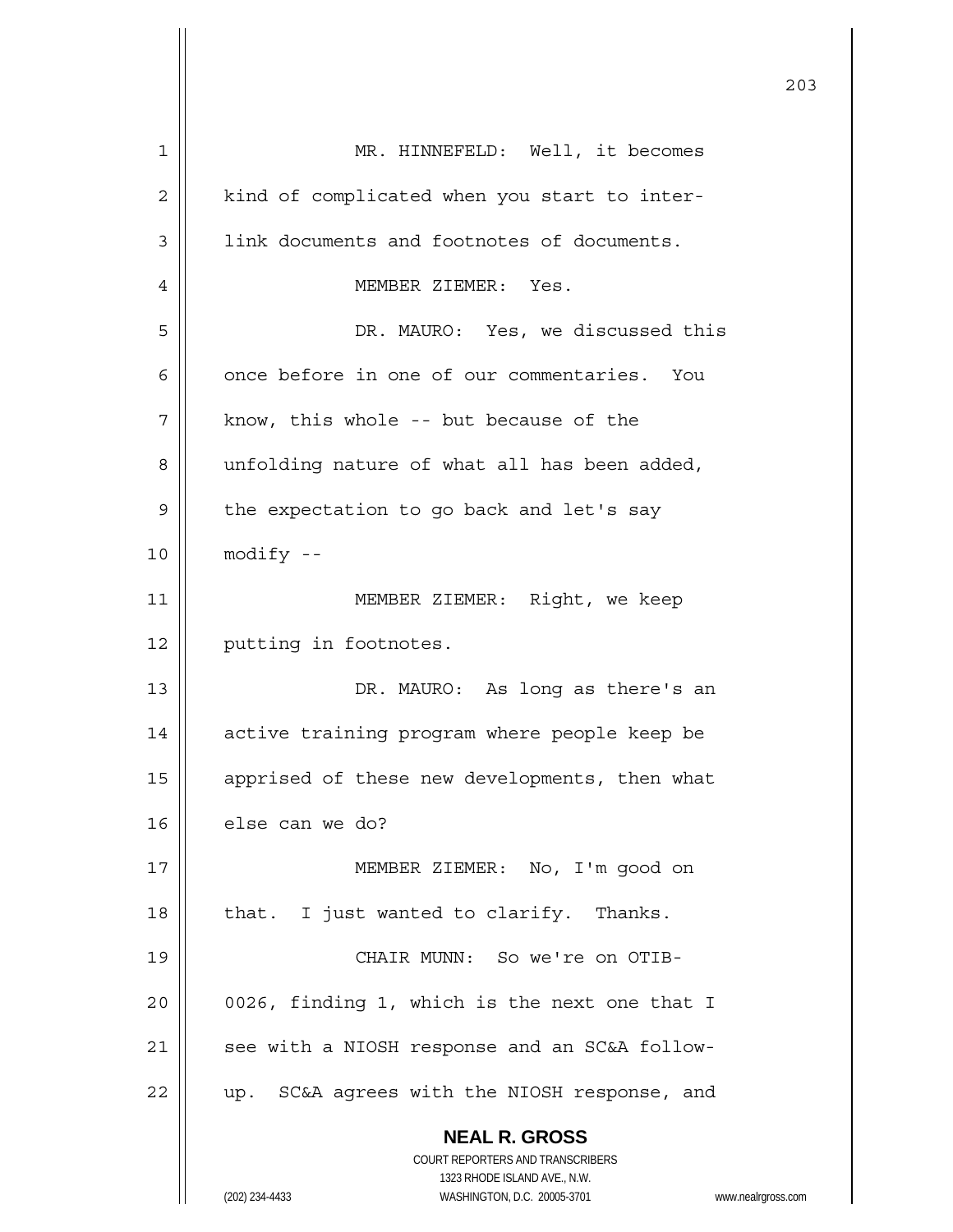**NEAL R. GROSS** COURT REPORTERS AND TRANSCRIBERS 1323 RHODE ISLAND AVE., N.W. (202) 234-4433 WASHINGTON, D.C. 20005-3701 www.nealrgross.com 204 1 | I guess that's supposed to be "rationale" 2 | rather than "rational" provided. 3 MR. HINNEFELD: Yes, we're rarely 4 | rational. 5 CHAIR MUNN: Yes, right. So seems  $6$  | the extensive peer review process should catch 7 | any unwanted professional judgments. SC&A 8 | recommends the status of this finding be  $9 \parallel$  changed to closed. This is the external 10 coworker -- K-25. 11 MEMBER GRIFFON: Yes, I have a 12 | comment on this one. 13 || CHAIR MUNN: Okay. 14 || MEMBER GRIFFON: This is basically  $15$   $\parallel$  saying this is relying on professional 16 | judgment on what the full distribution versus  $17$  || the 95th, or that sort of determination. Is 18 || that what this is about? 19 MR. HINNEFELD: Well, I don't  $20$   $\parallel$  recall. 21 || MEMBER GRIFFON: Basically, if I  $22$  || am understanding this right, you're saying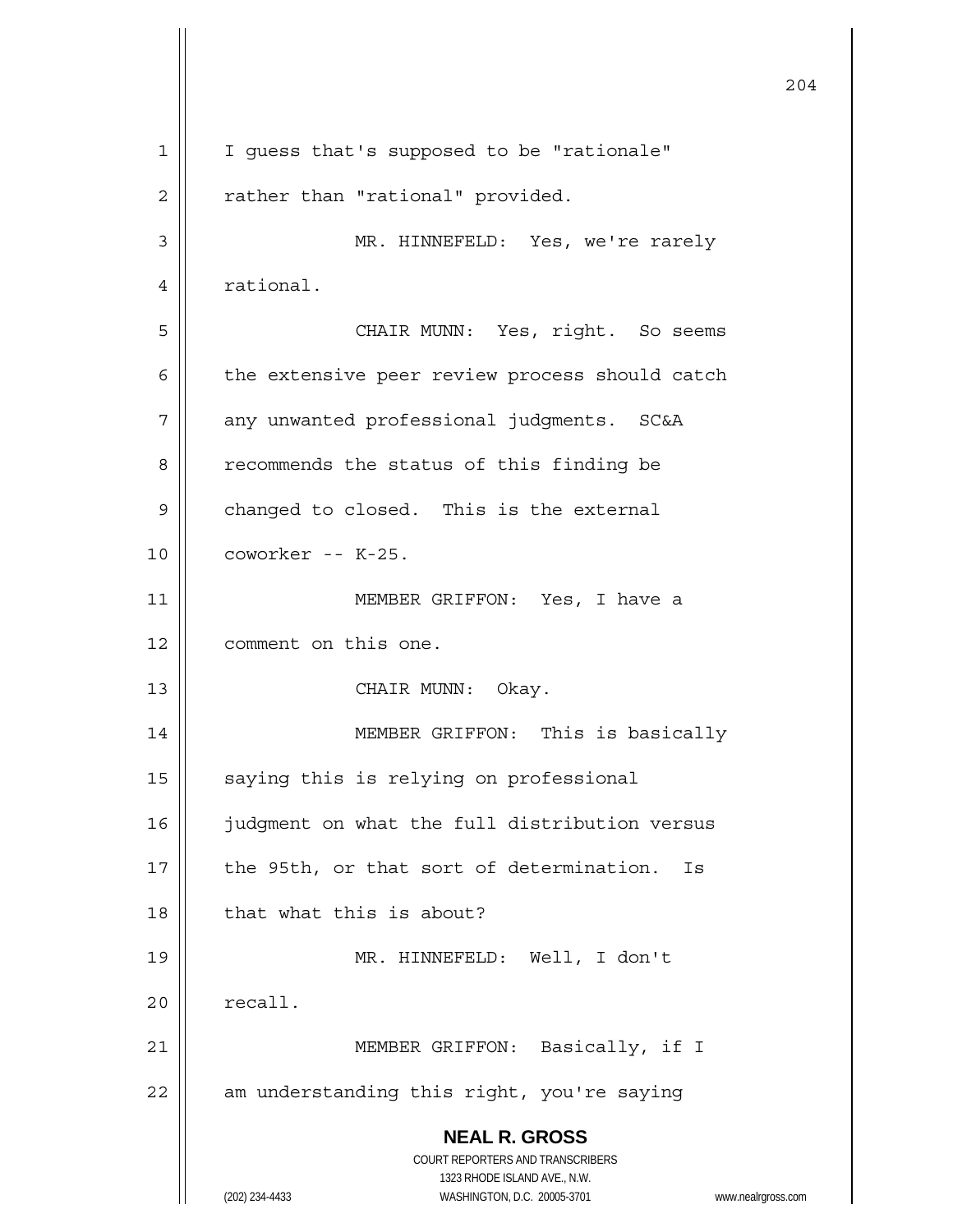**NEAL R. GROSS** COURT REPORTERS AND TRANSCRIBERS 1323 RHODE ISLAND AVE., N.W. (202) 234-4433 WASHINGTON, D.C. 20005-3701 www.nealrgross.com  $1 \parallel$  that we're going to look at job titles,  $2 \parallel$  etcetera and make our judgment and that's  $3 \parallel$  where were stand. Is that what this is about? 4 I'm just trying to -- I mean, I'm reading 5 | these summary things. Sometimes I'm missing  $6 \parallel$  the entire point. 7 || MR. HINNEFELD: I am trying to 8 | find out. I got to find the finding here. 9 CHAIR MUNN: Well, but in addition 10 | to a professional judgment, they specifically 11 called out OTIB-0020. 12 MEMBER GRIFFON: Which is 13 | currently under review, right? Yes. Is OTIB-14 0020 the general approach document? I'm 15 | trying to remember. 16 MR. HINNEFELD: Yes, it is. 17 || MEMBER ZIEMER: This finding deals 18 || with how the dose constructor is categorizing 19  $\parallel$  the worker in terms of the types of things --20 MR. HINNEFELD: I'm trying to find 21  $\parallel$  the --22 MEMBER GRIFFON: That's what I

<u>205</u>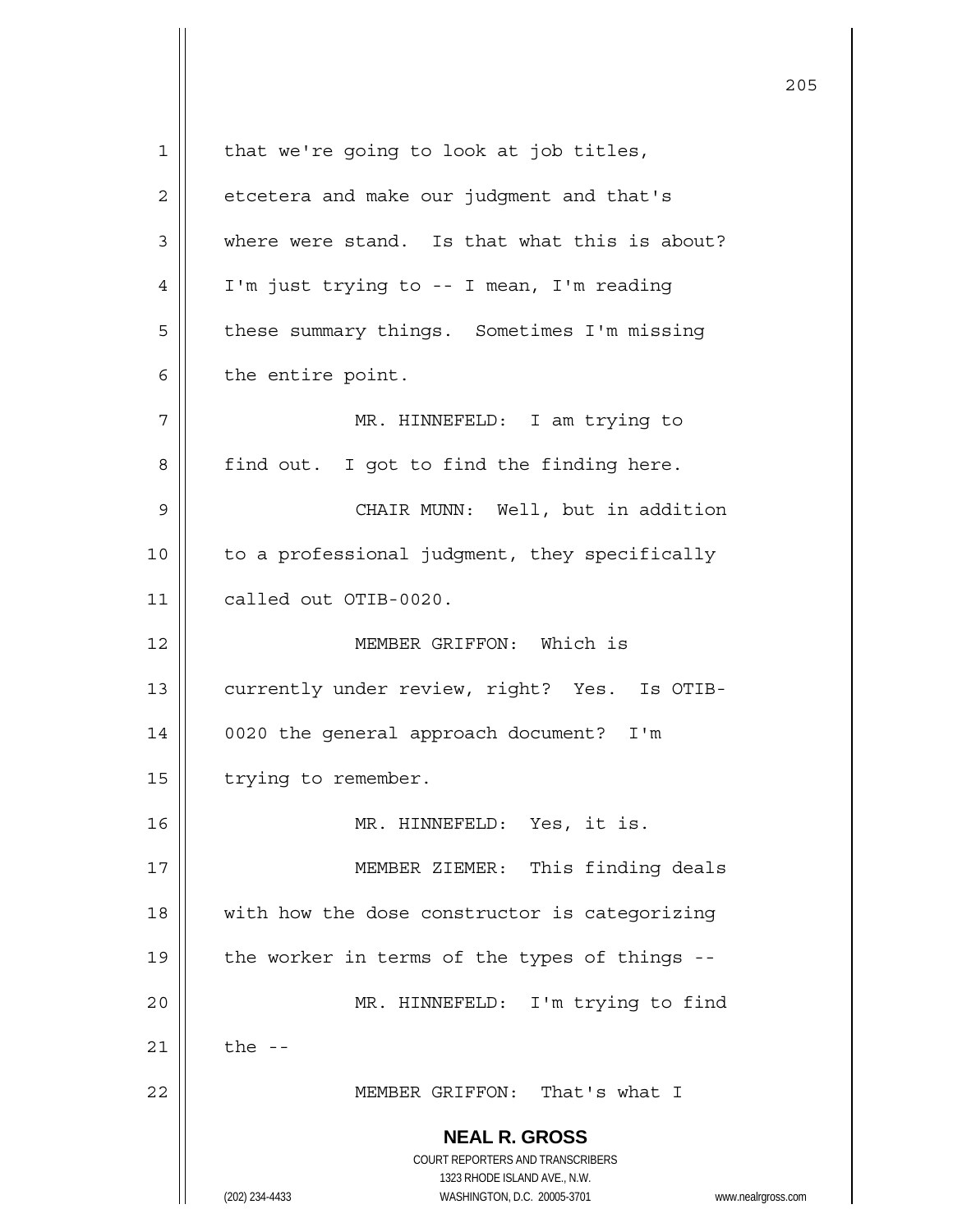| 1  | think, Paul. And this has been an area of                                                           |
|----|-----------------------------------------------------------------------------------------------------|
| 2  | concern of mine.                                                                                    |
| 3  | MR. HINNEFELD: Oh, I think maybe                                                                    |
| 4  | what it is -- I'm getting close here, but I                                                         |
| 5  | think what it is, is that there are a few                                                           |
| 6  | options provided to a dose reconstructor, one                                                       |
| 7  | of which is the person was not likely exposed                                                       |
| 8  | and therefore would receive essentially                                                             |
| 9  | environmental -- if they weren't monitored,                                                         |
| 10 | because they wouldn't expect to be monitored,                                                       |
| 11 | it would be --                                                                                      |
| 12 | MEMBER ZIEMER: And based on                                                                         |
| 13 | either a job description or a building                                                              |
| 14 | location.                                                                                           |
| 15 | MR. HINNEFELD: That would be the                                                                    |
| 16 | professional judgment part. And then at other                                                       |
| 17 | times if the person would have been                                                                 |
| 18 | intermittently exposed, if the materials --                                                         |
| 19 | the control -- company within their inventory                                                       |
| 20 | and things like that, then they might get 50                                                        |
| 21 | percent of the monitored population. And then                                                       |
| 22 | if someone was a regular worker who you would                                                       |
|    | <b>NEAL R. GROSS</b><br><b>COURT REPORTERS AND TRANSCRIBERS</b>                                     |
|    | 1323 RHODE ISLAND AVE., N.W.<br>(202) 234-4433<br>WASHINGTON, D.C. 20005-3701<br>www.nealrgross.com |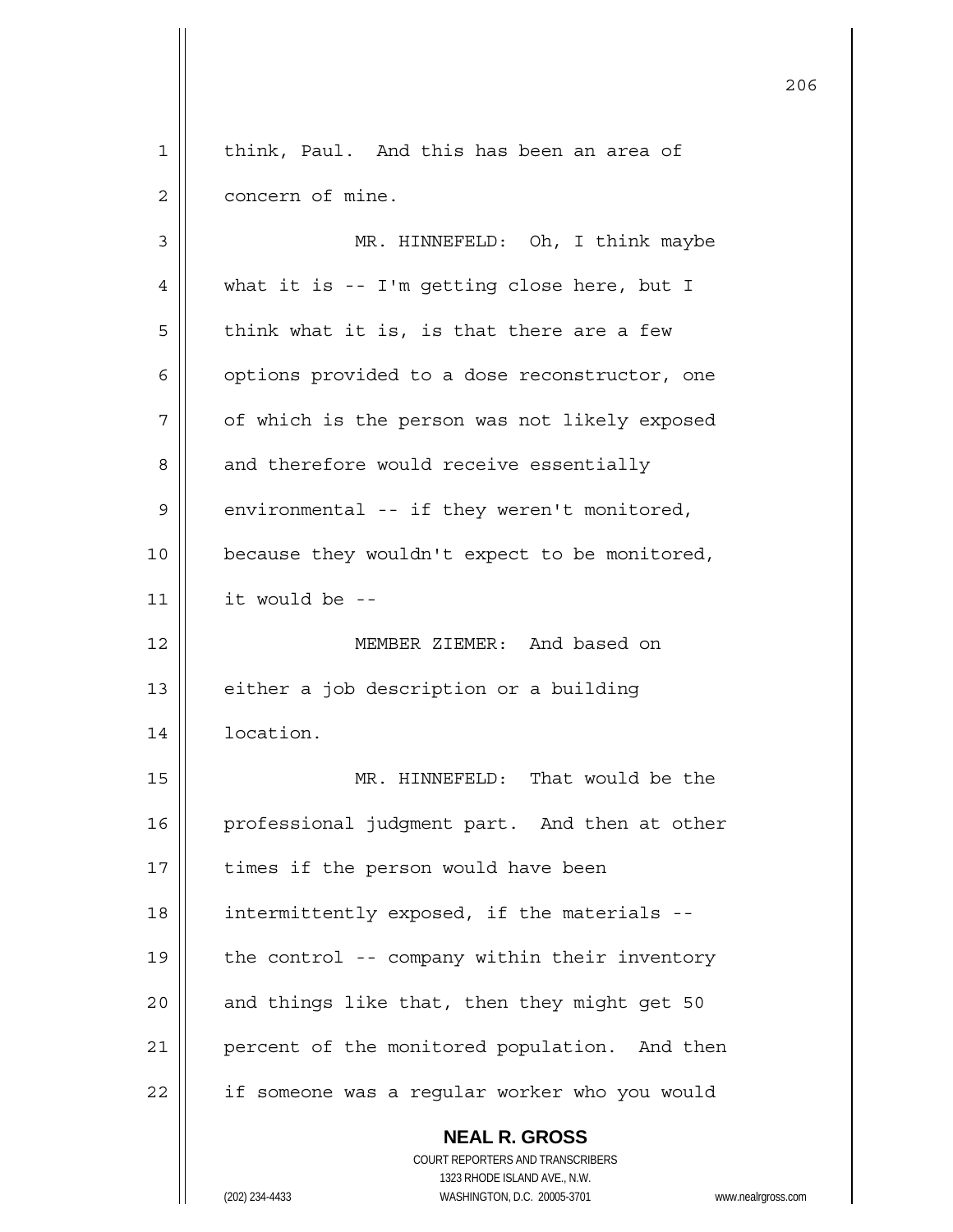**NEAL R. GROSS** COURT REPORTERS AND TRANSCRIBERS 1323 RHODE ISLAND AVE., N.W. (202) 234-4433 WASHINGTON, D.C. 20005-3701 www.nealrgross.com 1 | expect to have been monitored and for some  $2 \parallel$  reason they don't have their exposure record,  $3 \parallel$  then they would receive 95th percentile. That 4 | about where we're at? That's probably the  $5$  | evolution of this finding. 6 MR. MARSCHKE: I think you're 7 | right, too. But, you know, you pick the 50th 8 | percentile, the 95th percentile or the  $9$   $\parallel$  environmental. 10 || MR. HINNEFELD: And so the finding 11 || relies on professional judgment and, yes, it  $12 \parallel$  does. 13 MEMBER GRIFFON: And this was  $14$  | specifically for one site or  $-$ -15 || MR. HINNEFELD: Yes, the document 16  $\parallel$  that is being reviewed is specifically K-25. 17 || MEMBER GRIFFON: Right. 18 MR. HINNEFELD: Yes. 19 MEMBER GRIFFON: I mean, it just  $20$  | relies on job title information, or a 21 | combination of job and building, or what? 22 MR. HINNEFELD: Probably job title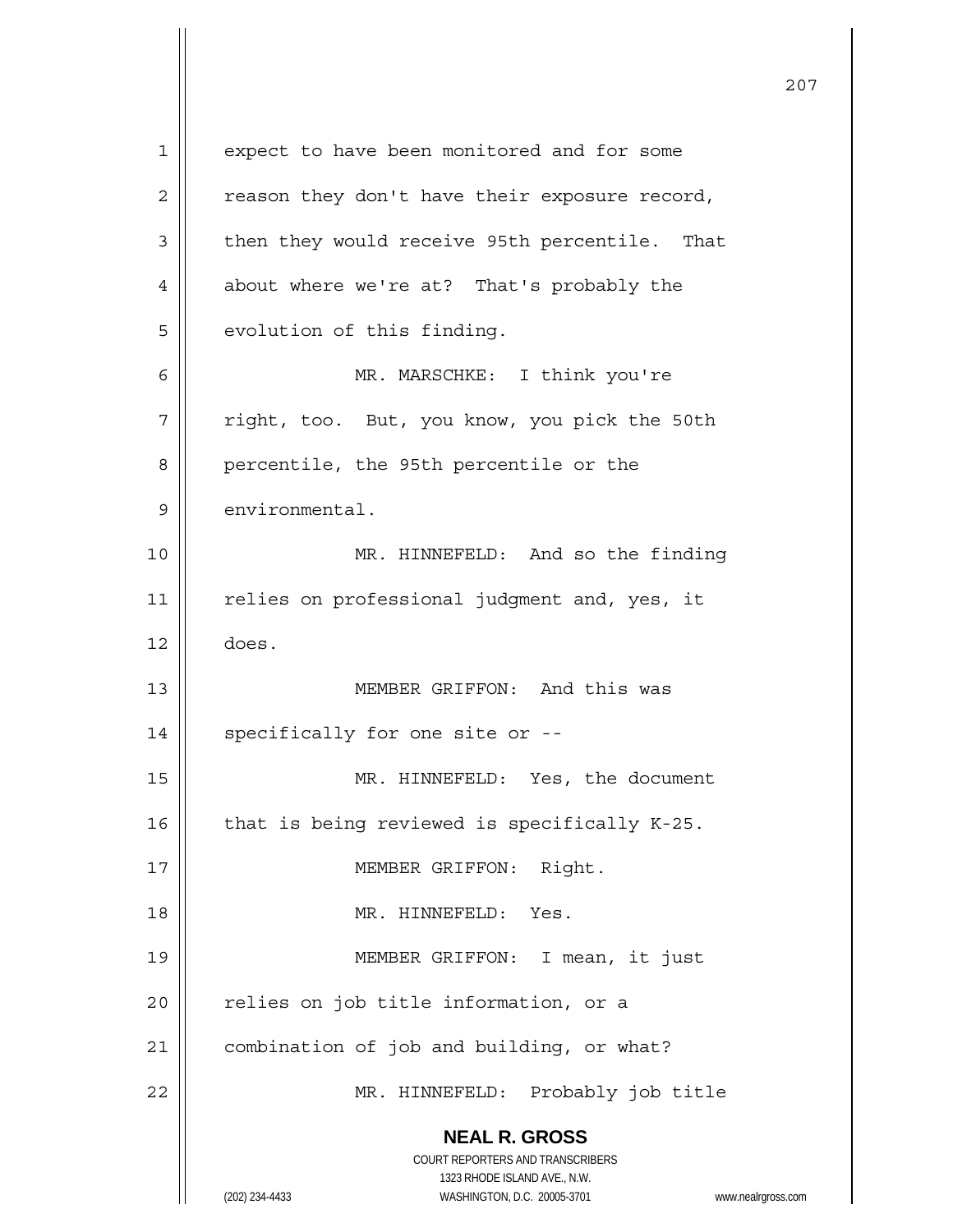|             | 208                                                                 |
|-------------|---------------------------------------------------------------------|
| $\mathbf 1$ | and CATI. I'm looking around the room at                            |
| 2           | people who actually do this.                                        |
| 3           | MR. SIEBERT: I'm looking at 20                                      |
| 4           | real quick here.                                                    |
| 5           | MR. HINNEFELD:<br>Okay.                                             |
| 6           | MEMBER GRIFFON: I guess I just --                                   |
| 7           | you know, and this usually is for the                               |
| 8           | environmental versus the 50th probably because                      |
| 9           | the higher end people would have been                               |
| 10          | monitored. They would have a record, but you                        |
| 11          | $don't --$                                                          |
| 12          | MR. HINNEFELD: By and large, yes.                                   |
| 13          | Now I think in K-25 there was some maybe not                        |
| 14          | 100 percent monitoring --                                           |
| 15          | MEMBER GRIFFON: But I guess even                                    |
| 16          | on the lower end like -- you know, the concern                      |
| 17          | I would have is the job title over time or not                      |
| 18          | -- you know, always descriptive, but I mean,                        |
| 19          | so does the DR $-$ - I mean, is there any                           |
| 20          | template for K-25 to guide them a little more                       |
| 21          | specifically? Is that in this document?                             |
| 22          | MR. SIEBERT: K-25 is not my site.                                   |
|             | <b>NEAL R. GROSS</b>                                                |
|             | COURT REPORTERS AND TRANSCRIBERS<br>1323 RHODE ISLAND AVE., N.W.    |
|             | (202) 234-4433<br>WASHINGTON, D.C. 20005-3701<br>www.nealrgross.com |

 $\mathsf{I}$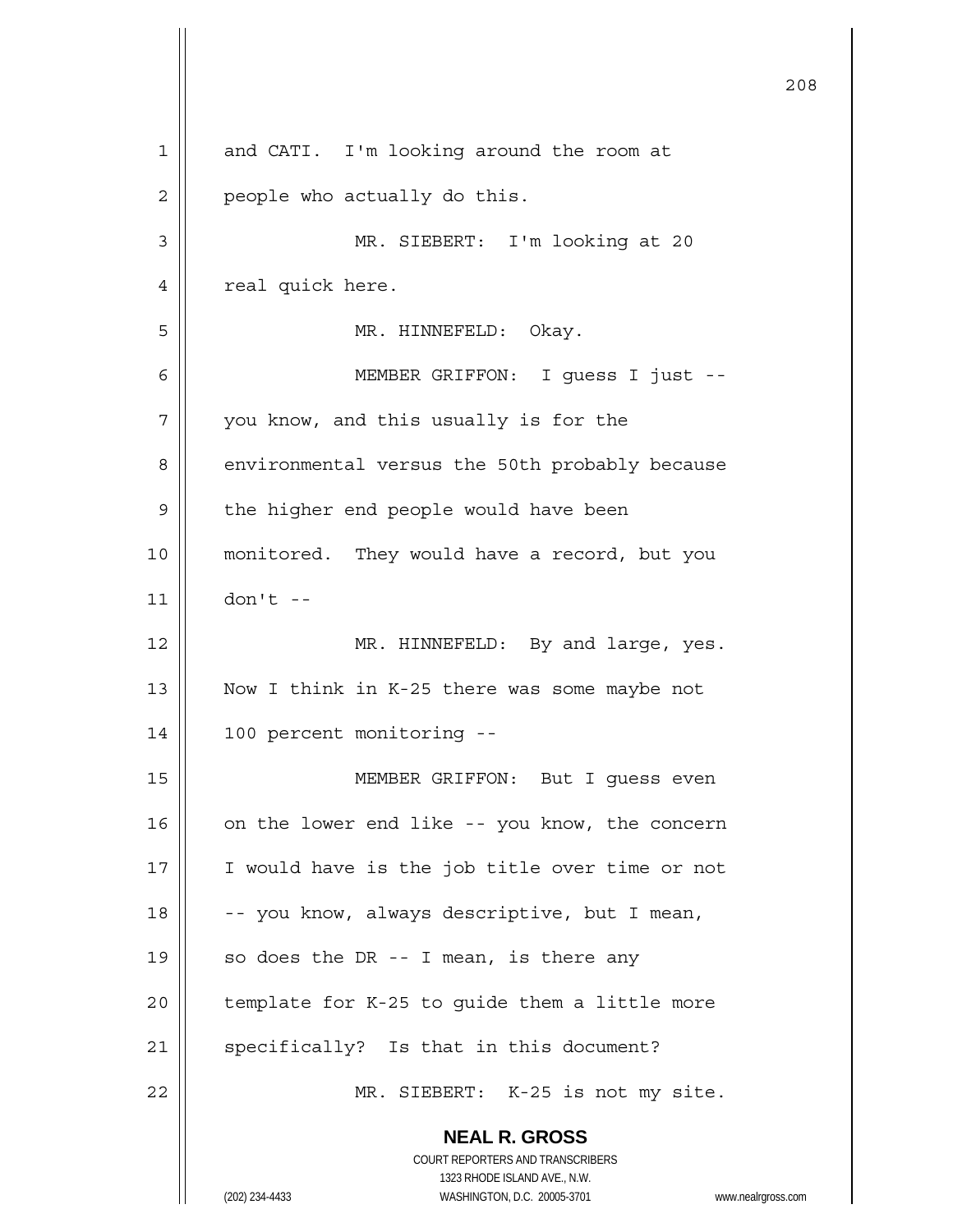| But generically speaking, it is whatever                                                            |
|-----------------------------------------------------------------------------------------------------|
| information that we have, which would tend to                                                       |
| be the job titles, the CATI, any monitoring                                                         |
| records we may have gotten. It doesn't                                                              |
| necessarily mean the person wasn't monitored                                                        |
| at all. They may have been un-monitored for                                                         |
| part of the time.                                                                                   |
| MEMBER GRIFFON: For a period,                                                                       |
| right.                                                                                              |
| MR. SIEBERT: So any of the                                                                          |
| information that we have we take into account.                                                      |
| MEMBER GRIFFON: Okay. My feeling                                                                    |
| on this is -- well, I don't know. I don't see                                                       |
| the details of what was outlined, but I see                                                         |
| he's recommending to close it based on                                                              |
| professional judqment. I mean, maybe SC&A can                                                       |
| answer this for me. In OTIB-0026, does NIOSH                                                        |
| indicate that they're going to use -- what do                                                       |
| they indicate they're going to use? I don't                                                         |
| have it open right now, TIB-0026.                                                                   |
| MR. SIEBERT: For that                                                                               |
| determination?                                                                                      |
| <b>NEAL R. GROSS</b>                                                                                |
| COURT REPORTERS AND TRANSCRIBERS                                                                    |
| 1323 RHODE ISLAND AVE., N.W.<br>(202) 234-4433<br>WASHINGTON, D.C. 20005-3701<br>www.nealrgross.com |
|                                                                                                     |

<u>209</u>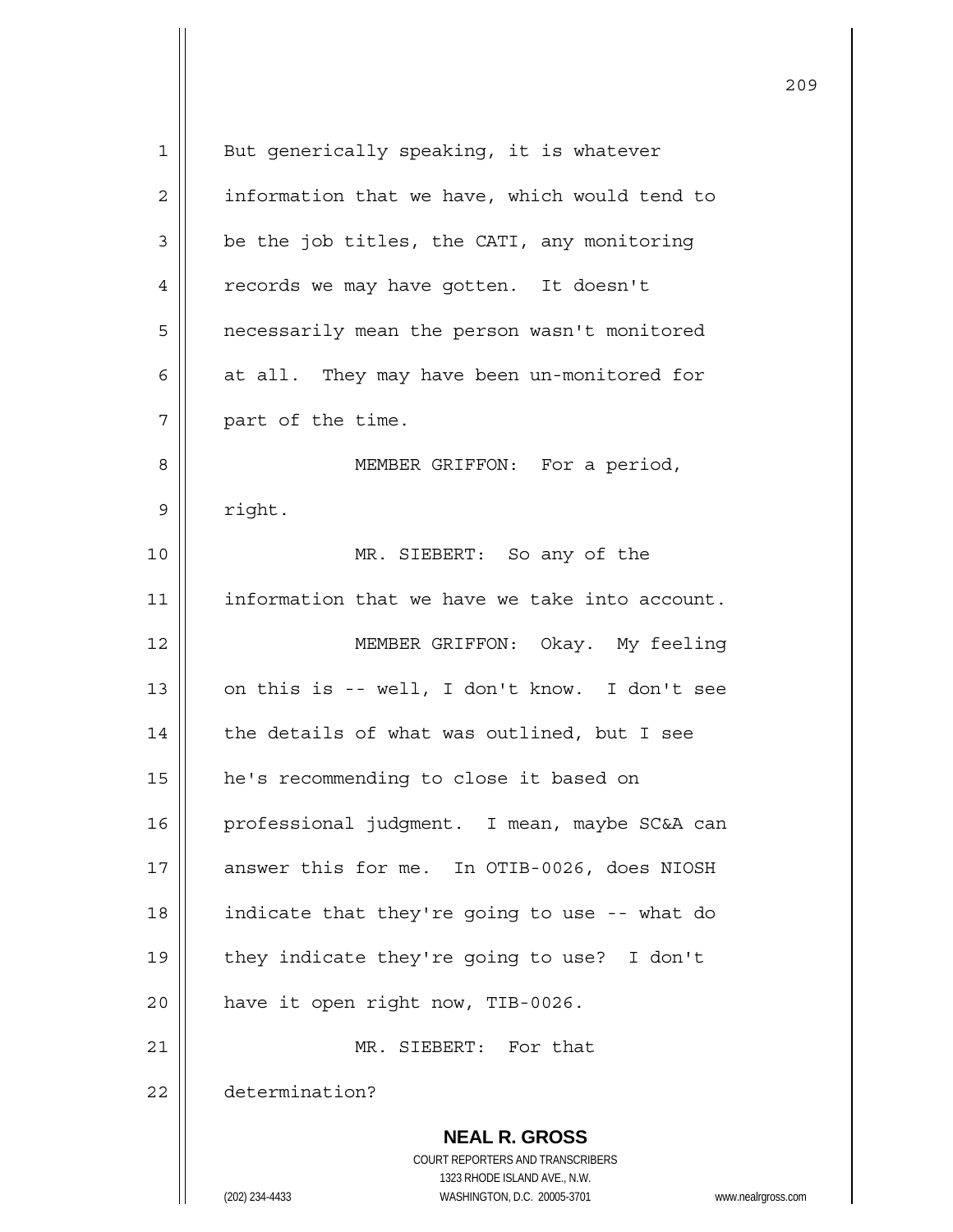| 1  | MEMBER GRIFFON: Yes.                                                                                |
|----|-----------------------------------------------------------------------------------------------------|
| 2  | MR. SIEBERT: Let me flip through                                                                    |
| 3  | quick. I'm guessing just like all the rest of                                                       |
| 4  | the OTIBs, it refers back to the fact that you                                                      |
| 5  | make that determination form OTIB-0020.                                                             |
| 6  | MEMBER GRIFFON: And OTIB-0020 is                                                                    |
| 7  | still open, in our review anyway. And OTIB-                                                         |
| 8  | 0020 is based on job title. I mean, if it's                                                         |
| 9  | deferring back to 0020, then it isn't site-                                                         |
| 10 | specific guidance with regard to the selection                                                      |
| 11 | of -- you know, it's site-specific with regard                                                      |
| 12 | to the coworker model, but it's not site-                                                           |
| 13 | specific with regard to the placement of the                                                        |
| 14 | individual within that either 50th or                                                               |
| 15 | environmental, or in that category, I guess,                                                        |
| 16 | in that exposure category. That's a generic                                                         |
| 17 | assessment, right, based on TIB-0020?                                                               |
| 18 | MR. SIEBERT: Yes.                                                                                   |
| 19 | MR. HINNEFELD: Yes, it's kind of                                                                    |
| 20 | generic. I think we --                                                                              |
| 21 | MEMBER GRIFFON: Well, how do we                                                                     |
| 22 | close this one if we haven't closed TIB-0020,                                                       |
|    | <b>NEAL R. GROSS</b>                                                                                |
|    | COURT REPORTERS AND TRANSCRIBERS                                                                    |
|    | 1323 RHODE ISLAND AVE., N.W.<br>(202) 234-4433<br>WASHINGTON, D.C. 20005-3701<br>www.nealrgross.com |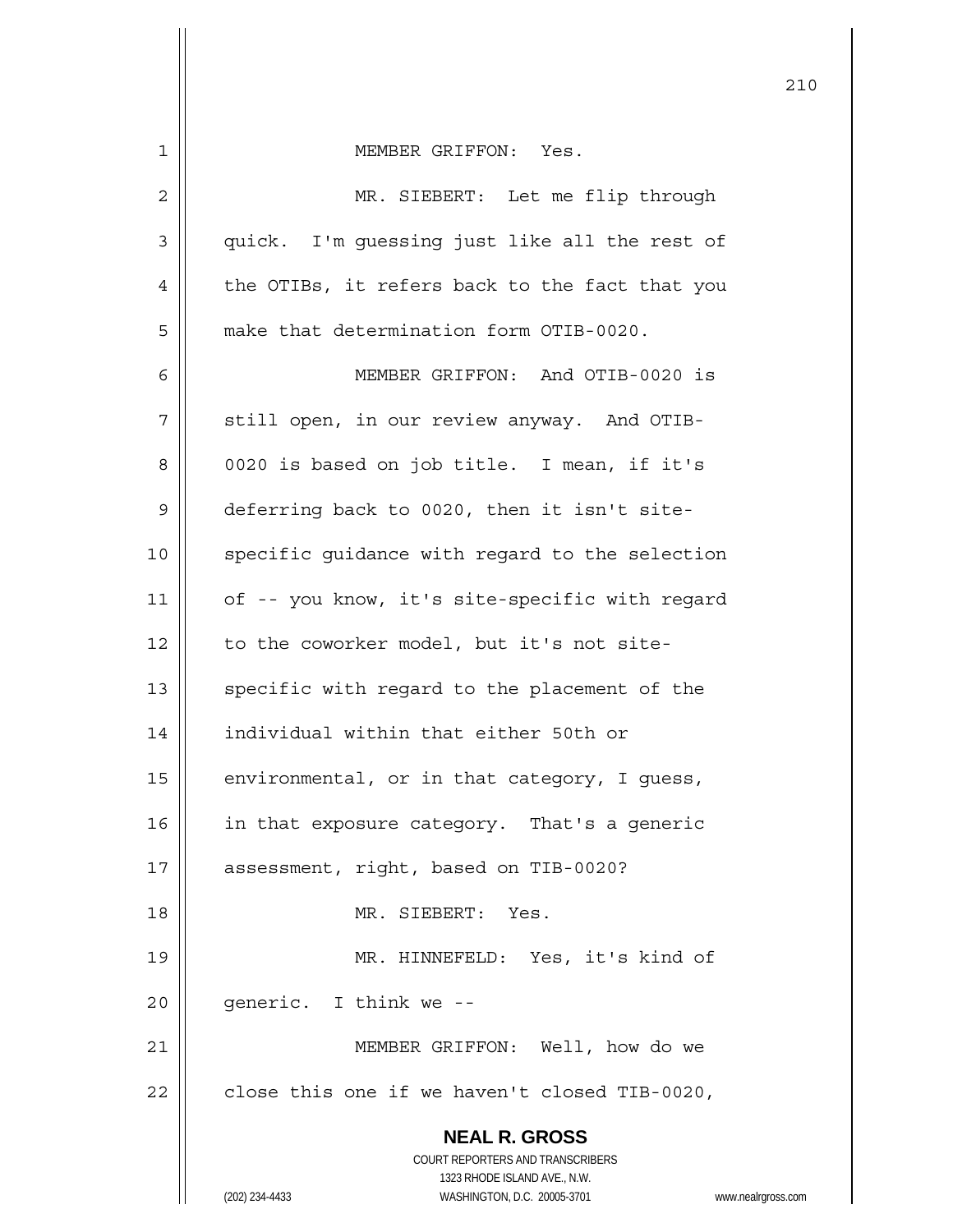|             | 211                                                                 |
|-------------|---------------------------------------------------------------------|
| $\mathbf 1$ | I guess is sort of my --                                            |
| 2           | MR. HINNEFELD: Well, I think no                                     |
| 3           | matter where we look, I think we have                               |
| 4           | difficulty coming up with a comprehensive list                      |
| 5           | of job titles, really anywhere.                                     |
| 6           | MEMBER GRIFFON: Right.                                              |
| 7           | MR. HINNEFELD: But especially                                       |
| 8           | over a long period of time because they                             |
| 9           | change.                                                             |
| 10          | MEMBER GRIFFON: Yes.                                                |
| 11          | MR. HINNEFELD: And so if we've                                      |
| 12          | got a list of job titles, you know, we're not                       |
| 13          | really very confident we can have a                                 |
| 14          | comprehensive list.                                                 |
| 15          | MEMBER GRIFFON: Well, no, I'll                                      |
| 16          | give you a specific example for K-25. I mean,                       |
| 17          | I've seen some that will indicate -- you know,                      |
| 18          | and the individuals that sort of worked up                          |
| 19          | through the ranks, chemical operator and then                       |
| 20          | they're foremen and then they're supervisor                         |
| 21          | and that last category is where things get a                        |
| 22          | little vague, because sometimes the supervisor                      |
|             | <b>NEAL R. GROSS</b>                                                |
|             | COURT REPORTERS AND TRANSCRIBERS<br>1323 RHODE ISLAND AVE., N.W.    |
|             | (202) 234-4433<br>WASHINGTON, D.C. 20005-3701<br>www.nealrgross.com |

 $\mathsf{I}$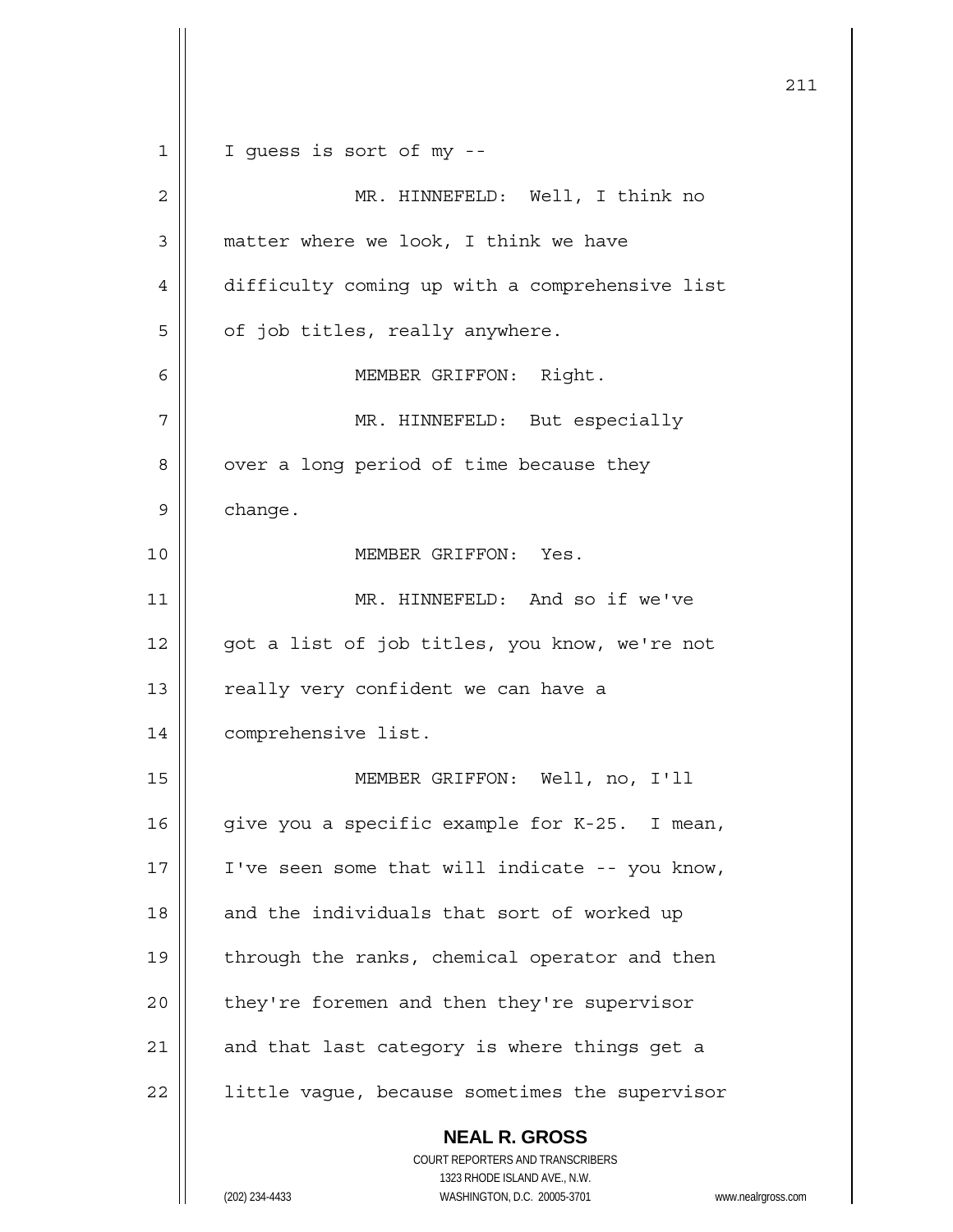| 1              | is very much on the floor, but sometimes       |
|----------------|------------------------------------------------|
| $\overline{c}$ | they're like off in an administrative office,  |
| 3              | you know? And they may retain that same title  |
| 4              | and be very different exposure profiles, if    |
| 5              | you understand what I'm saying.                |
| 6              | MR. HINNEFELD: Yes.                            |
| 7              | MEMBER GRIFFON: So that's kind of              |
| 8              | -- you know, and I think for the -- you know,  |
| $\mathsf 9$    | professional judgment, that's sort of a --     |
| 10             | it's more than just professional judgment. I   |
| 11             | think it's, you know, understanding of the     |
| 12             | site itself and, you know, maybe for those     |
| 13             | certain ones it might even involve a little    |
| 14             | investigation to say, you know, this guy, you  |
| 15             | know, what was his work history, what          |
| 16             | buildings were they in, were they likely to -- |
| 17             | you know, more than just looking at a title    |
| 18             | and saying oh, yes, that's definitely a person |
| 19             | that was likely to get a little higher         |
| 20             | exposure, and oh, that's clearly an office     |
| 21             | worker, you know, and, you know, we'll put     |
| 22             | that in the environmental category.<br>So I    |
|                | <b>NEAL R. GROSS</b>                           |

 COURT REPORTERS AND TRANSCRIBERS 1323 RHODE ISLAND AVE., N.W. (202) 234-4433 WASHINGTON, D.C. 20005-3701 www.nealrgross.com

 $\mathsf{II}$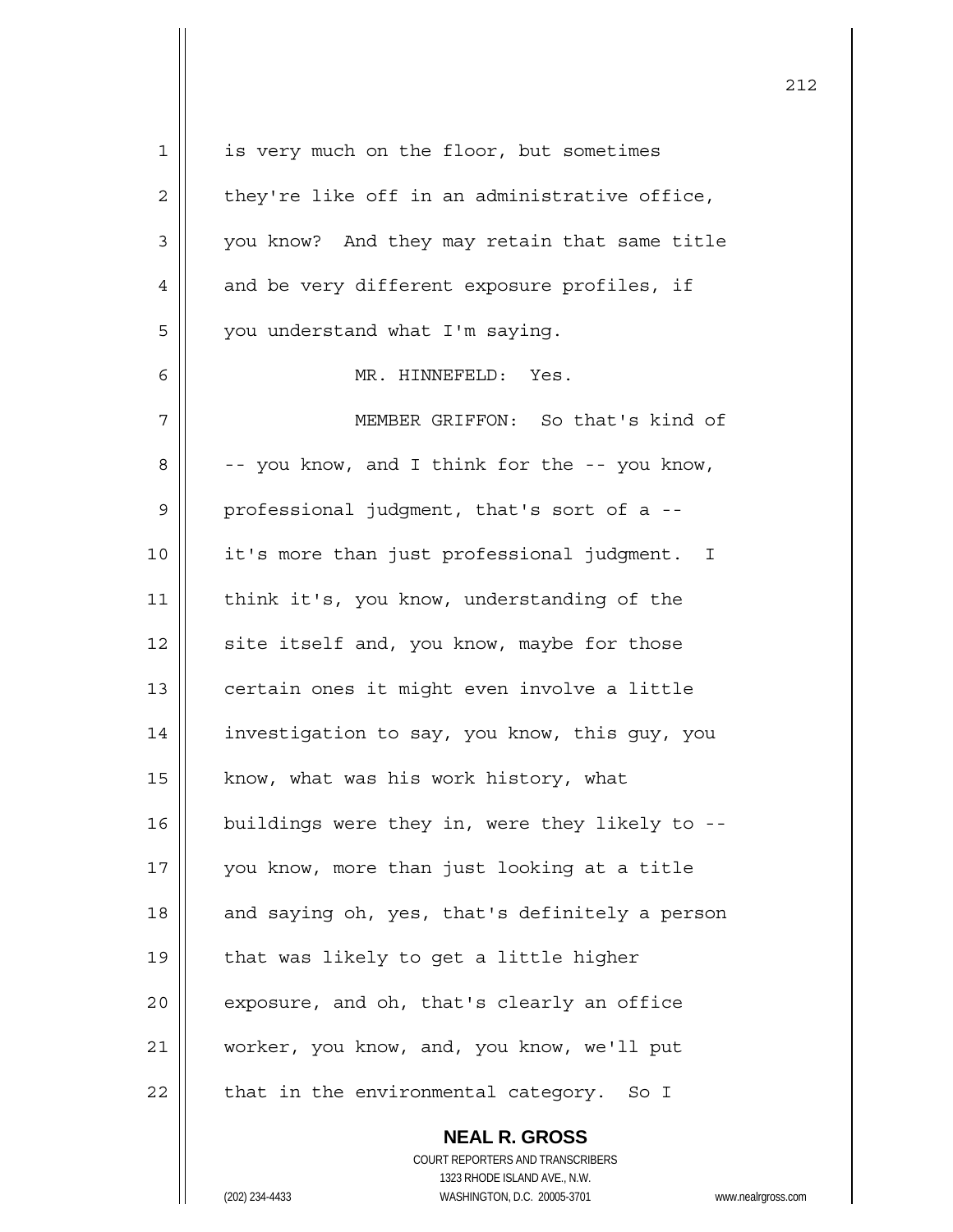|    |                                                                                                                                                                 | 213 |
|----|-----------------------------------------------------------------------------------------------------------------------------------------------------------------|-----|
| 1  | guess that's what I was trying to understand.                                                                                                                   |     |
| 2  | MEMBER ZIEMER: But I think, Mark,                                                                                                                               |     |
| 3  | what you just described is exactly what a                                                                                                                       |     |
| 4  | professional judgment person has to do.                                                                                                                         |     |
| 5  | MEMBER GRIFFON: Right, right.                                                                                                                                   |     |
| 6  | But I don't know if that's outlined in this                                                                                                                     |     |
| 7  | document.                                                                                                                                                       |     |
| 8  | MEMBER ZIEMER: Yes.                                                                                                                                             |     |
| 9  | MEMBER GRIFFON: Yes.                                                                                                                                            |     |
| 10 | MR. HINNEFELD: It almost becomes                                                                                                                                |     |
| 11 | a question of application and --                                                                                                                                |     |
| 12 | MEMBER GRIFFON: Yes. Yes.                                                                                                                                       |     |
| 13 | MR. HINNEFELD: -- you know, to                                                                                                                                  |     |
| 14 | inform ourselves about this, it would be                                                                                                                        |     |
| 15 | necessary to look at some examples.                                                                                                                             |     |
| 16 | MEMBER GRIFFON: Look at the DRs,                                                                                                                                |     |
| 17 | yes. Okay.                                                                                                                                                      |     |
| 18 | MR. HINNEFELD: You know, I really                                                                                                                               |     |
| 19 | despair. I understand your discomfort with,                                                                                                                     |     |
| 20 | you know, having a previously filed decision                                                                                                                    |     |
| 21 | essentially deciding these things.                                                                                                                              |     |
| 22 | MEMBER GRIFFON:<br>Yes.                                                                                                                                         |     |
|    | <b>NEAL R. GROSS</b><br>COURT REPORTERS AND TRANSCRIBERS<br>1323 RHODE ISLAND AVE., N.W.<br>(202) 234-4433<br>WASHINGTON, D.C. 20005-3701<br>www.nealrgross.com |     |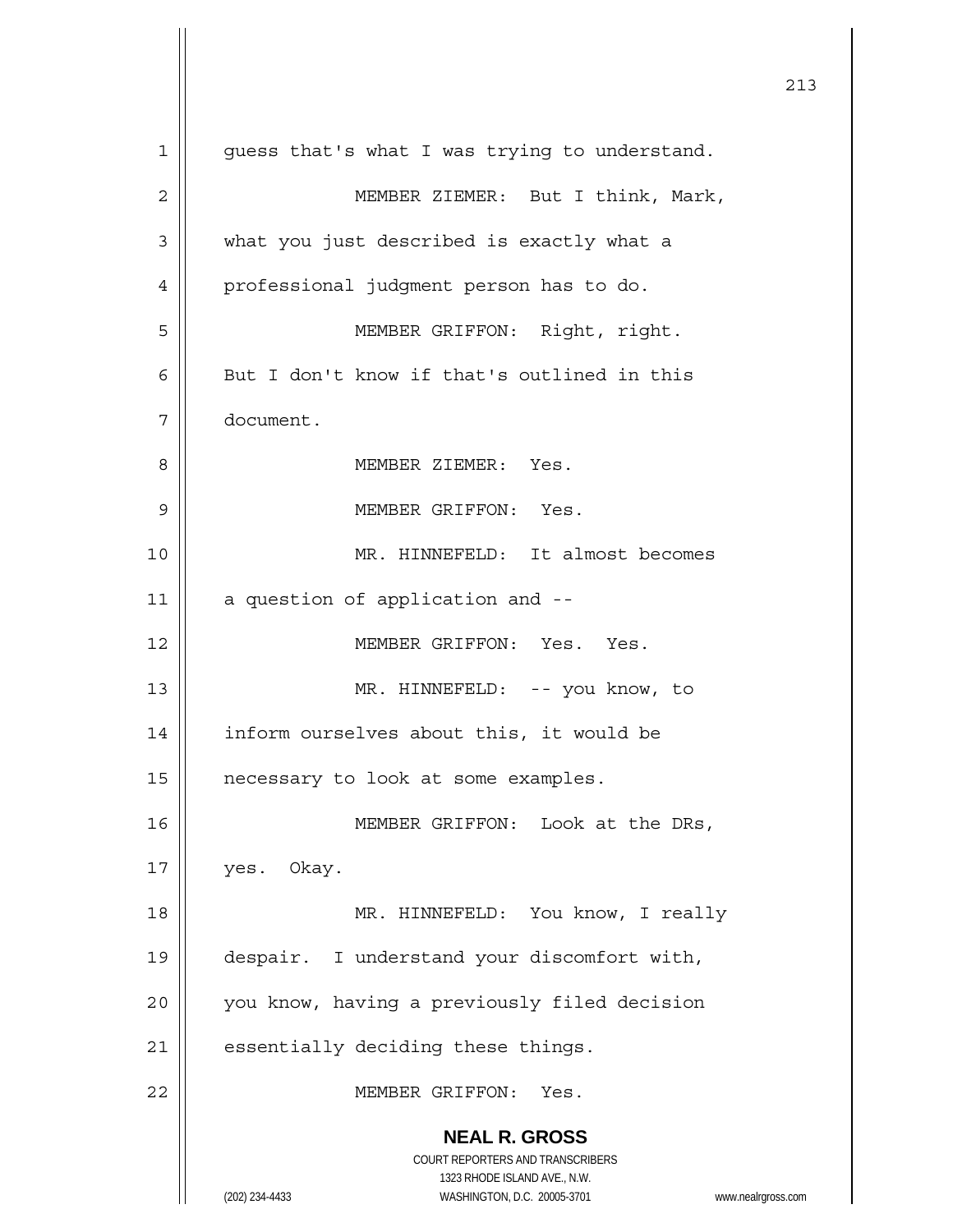| $\mathbf 1$ | MR. HINNEFELD: It's a pretty                                        |
|-------------|---------------------------------------------------------------------|
| 2           | significant decision. And so but to really --                       |
| 3           | I think we could only get some level of                             |
| 4           | comfort if we looked at, you know, maybe                            |
| 5           | examples of application of this.                                    |
| 6           | MEMBER GRIFFON: Yes, or it's just                                   |
| 7           | a matter -- I guess I'm looking it at as just                       |
| 8           | some checks and balances built into the system                      |
| 9           | to assure that if a DR person who's doing                           |
| 10          | these cases, you know, has, you know, any                           |
| 11          | doubt, then they have -- you know, then they                        |
| 12          | go to whatever for more information.                                |
| 13          | MR. MARSCHKE: Mark, the checks                                      |
| 14          | and balances I think is what SC&A is, you                           |
| 15          | know, kind of stressing is that, you know, the                      |
| 16          | extensive peer review process of both ORAU and                      |
| 17          | OCAS, I guess, you know, if you look at the                         |
| 18          | last sentence here that they peer review the                        |
| 19          | DRs' professional judgment in these cases.                          |
| 20          | MR. HINNEFELD: Yes, this has been                                   |
| 21          | the subject. Now, it's been a long time since                       |
| 22          | I've been directly involved in a review --                          |
|             |                                                                     |
|             | <b>NEAL R. GROSS</b><br>COURT REPORTERS AND TRANSCRIBERS            |
|             | 1323 RHODE ISLAND AVE., N.W.                                        |
|             | (202) 234-4433<br>WASHINGTON, D.C. 20005-3701<br>www.nealrgross.com |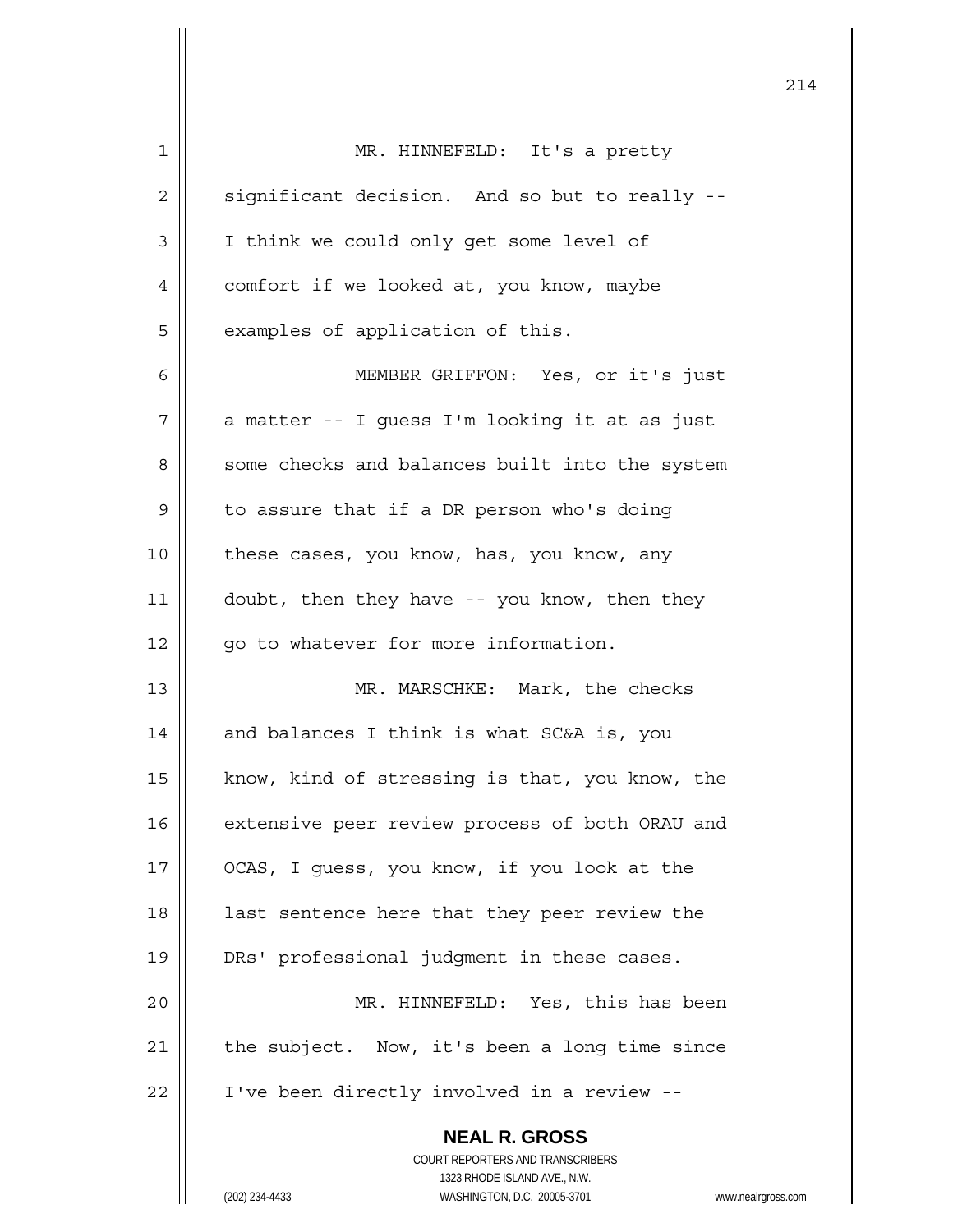**NEAL R. GROSS** COURT REPORTERS AND TRANSCRIBERS 1323 RHODE ISLAND AVE., N.W. 1 MEMBER GRIFFON: So these are all 2 | peer reviews is what you're saying? 3 MR. HINNEFELD: Yes. Yes, that's 4 | the basis of SC&A's recommendation here, is  $5 \parallel$  that we have a peer review on the contractor 6  $\parallel$  side and then there's HP on OCAS' side that --7 MEMBER GRIFFON: And you've agreed  $8 \parallel$  to put that into --9 MR. HINNEFELD: Agree with that 10 | judgment, essentially. 11 MEMBER GRIFFON: Okay. Yes. All 12 || right. Thanks, Steve. I missed that in 13 || reading and that is a check and balance, so  $14$  | that's good. 15 MR. HINNEFELD: And it's been a 16 || while since I've been involved in those 17 | reconstruction reviews, but when I was, this 18 || was not an infrequent subject of debate and 19 comment about are you sure about the selection  $20$  | vou've made? What evidence have  $-$ - because 21 | those reconstructions in that report doesn't  $22$  | necessarily explain the evidence for choosing

<u>215</u>

(202) 234-4433 WASHINGTON, D.C. 20005-3701 www.nealrgross.com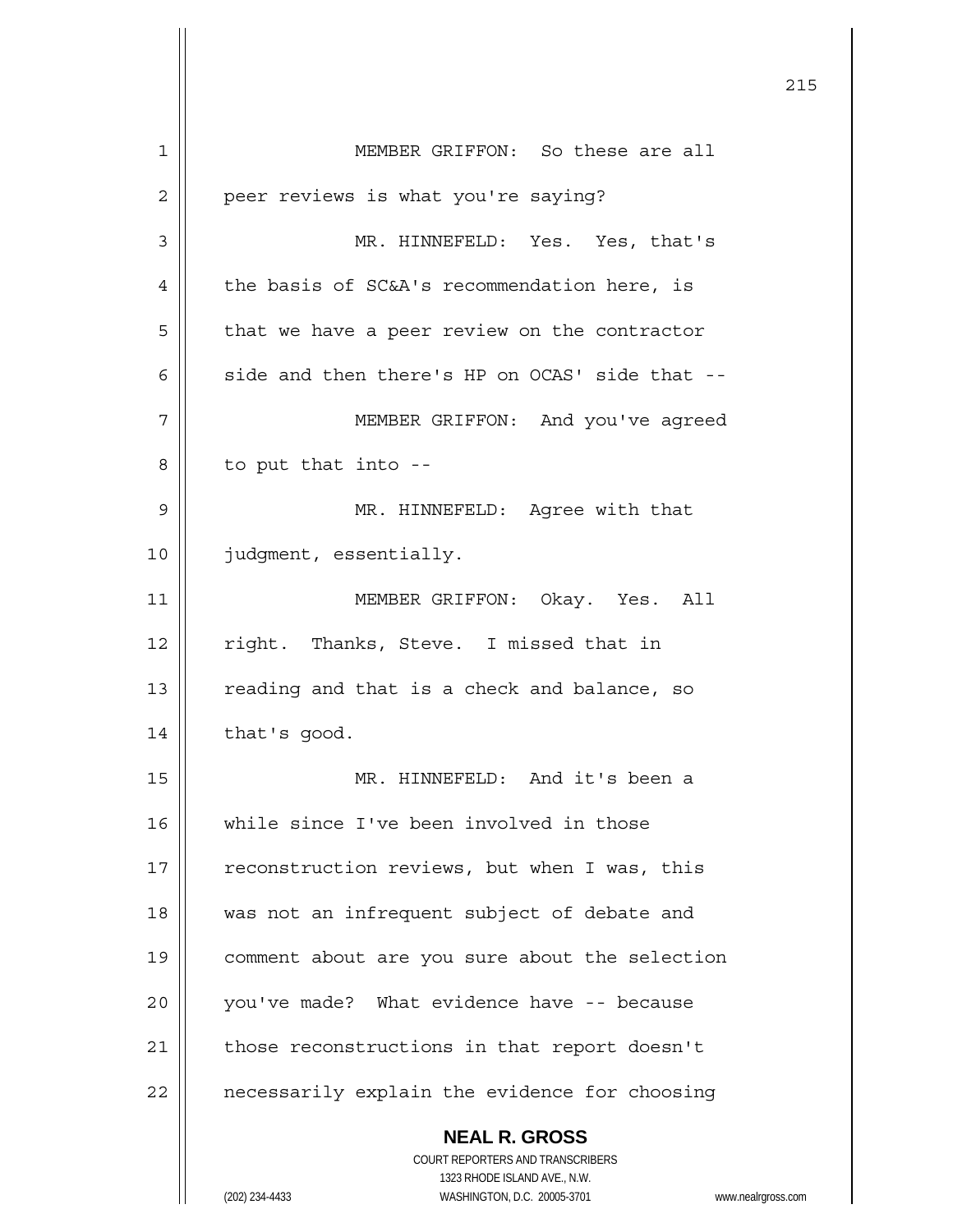| 1  | a group. What evidence is there for choosing                                                       |
|----|----------------------------------------------------------------------------------------------------|
| 2  | the grouping that you did on coworker --                                                           |
| 3  | MEMBER GRIFFON: That's good for                                                                    |
| 4  | me. Then I'm okay with the SC&A                                                                    |
| 5  | recommendation.                                                                                    |
| 6  | CHAIR MUNN: Well, the other item                                                                   |
| 7  | that should be noted too is that OTIB -- to                                                        |
| 8  | which we've referred several times already                                                         |
| 9  | was, I believe, released yesterday. Of course                                                      |
| 10 | it hasn't had time to be loaded or have                                                            |
| 11 | anyone's comments added to it, but I believe                                                       |
| 12 | it's out. So if anyone's interested in tying                                                       |
| 13 | that knot, I think you have the document                                                           |
| 14 | available to you.                                                                                  |
| 15 | Barring any other comment, we'll                                                                   |
| 16 | accept SC&A's recommendation then and item 1                                                       |
| 17 | is closed.                                                                                         |
| 18 | The next issue is item 2. It has                                                                   |
| 19 | similar recommendations. This one had talked                                                       |
| 20 | about K-25 and again refers to OTIB-0020.<br>The                                                   |
| 21 | SC&A recommendation is that finding number 2                                                       |
| 22 | be closed.                                                                                         |
|    | <b>NEAL R. GROSS</b><br>COURT REPORTERS AND TRANSCRIBERS<br>1323 RHODE ISLAND AVE., N.W.<br>WWW.ne |
|    | (202) 234-4433<br>WASHINGTON, D.C. 20005-3701                                                      |

<u>216</u>

(202) 234-4433 WASHINGTON, D.C. 20005-3701 www.nealrgross.com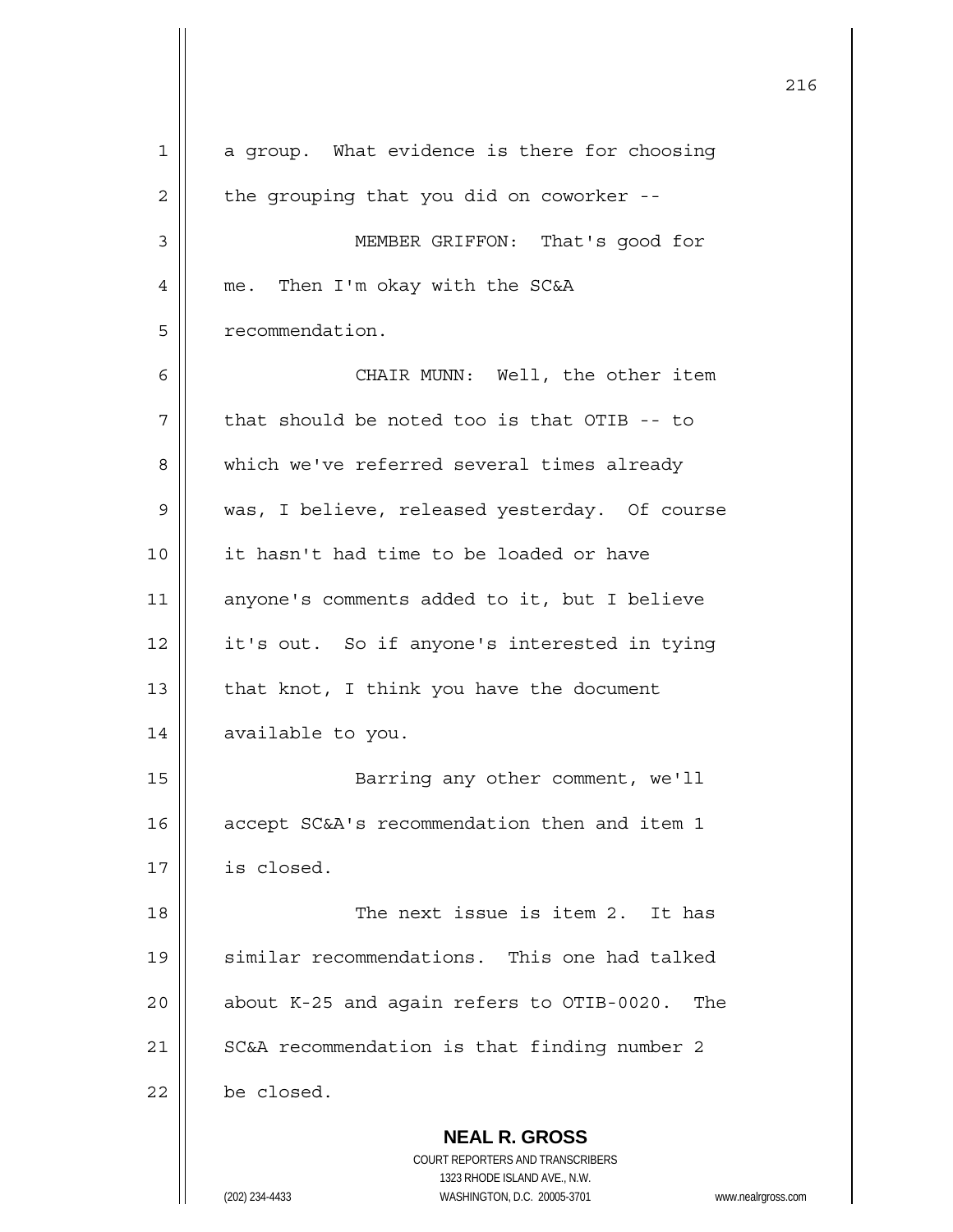|    |                                                                                                                                                                 | 217 |
|----|-----------------------------------------------------------------------------------------------------------------------------------------------------------------|-----|
| 1  | Any problem with that?                                                                                                                                          |     |
| 2  | MEMBER GRIFFON: Yes, not                                                                                                                                        |     |
| 3  | necessarily a problem. Can someone explain to                                                                                                                   |     |
|    |                                                                                                                                                                 |     |
| 4  | me with a little more detail, the data is only                                                                                                                  |     |
| 5  | available from 1980 on? Is that what I'm                                                                                                                        |     |
| 6  | reading in the first part for the coworker                                                                                                                      |     |
| 7  | model and your --                                                                                                                                               |     |
| 8  | CHAIR MUNN: It says few of the                                                                                                                                  |     |
| 9  | dosimeters issued at K-25 were processed prior                                                                                                                  |     |
| 10 | to 1980. Few, not no.                                                                                                                                           |     |
| 11 | MEMBER GRIFFON: Okay.                                                                                                                                           |     |
| 12 | CHAIR MUNN: And that's the entire                                                                                                                               |     |
| 13 | $data -$                                                                                                                                                        |     |
| 14 | MEMBER GRIFFON: Few sounds less                                                                                                                                 |     |
| 15 | than -- you know, anyway. I guess I'm asking                                                                                                                    |     |
| 16 | NIOSH what -- or SC&A why they are accepting                                                                                                                    |     |
| 17 | of this. I mean, I think -- and this coworker                                                                                                                   |     |
|    |                                                                                                                                                                 |     |
| 18 | model is going to be applied all the way back                                                                                                                   |     |
| 19 | to $1955$ -- well, K-25 for the -- you know.                                                                                                                    |     |
| 20 | CHAIR MUNN: Matt Smith, are you                                                                                                                                 |     |
| 21 | still on the line?                                                                                                                                              |     |
| 22 | MR. SIEBERT: Matt had to bow out.                                                                                                                               |     |
|    | <b>NEAL R. GROSS</b><br>COURT REPORTERS AND TRANSCRIBERS<br>1323 RHODE ISLAND AVE., N.W.<br>(202) 234-4433<br>WASHINGTON, D.C. 20005-3701<br>www.nealrgross.com |     |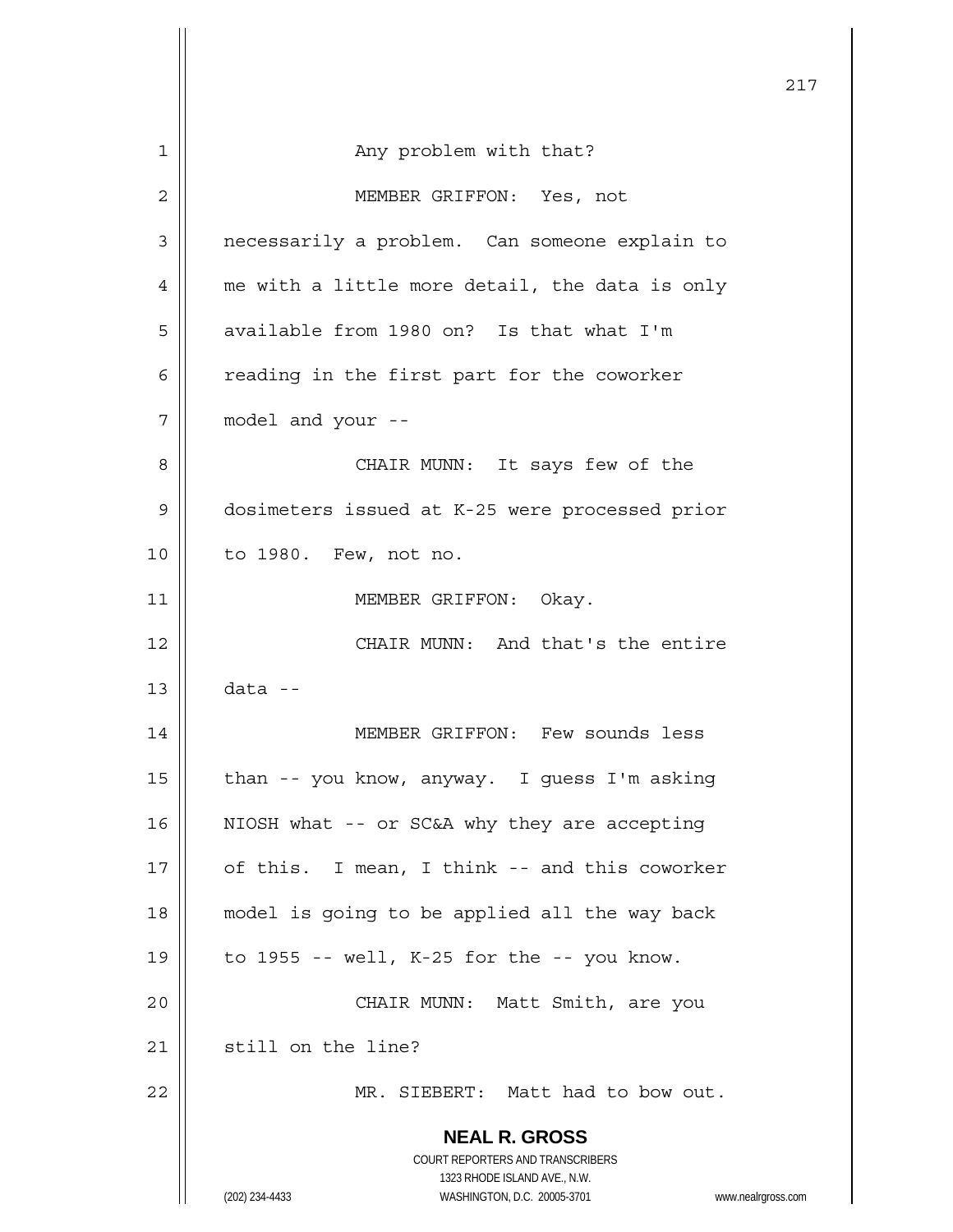**NEAL R. GROSS** COURT REPORTERS AND TRANSCRIBERS 1323 RHODE ISLAND AVE., N.W. (202) 234-4433 WASHINGTON, D.C. 20005-3701 www.nealrgross.com 218 1 || He wasn't on this afternoon. 2 CHAIR MUNN: Okay. 3 || MEMBER GRIFFON: So maybe SC&A can  $4 \parallel$  tell me why this is reasonable. 5 MR. MARSCHKE: I can't. 6 DR. MAURO: I can't. 7 | MR. MARSCHKE: We'd have to get  $8 \parallel$  back to you on that, Mark. 9 MEMBER GRIFFON: All right. 10 CHAIR MUNN: All right. Who has  $11$ 12 || MEMBER GRIFFON: I guess I just 13 want a little more information before I am 14 || willing to sign off on this one. 15 || CHAIR MUNN: Who has the personal 16 | action to get back to Mark? 17 || DR. MAURO: SC&A. 18 MEMBER GRIFFON: Isn't the whole 19 work group interested? It's not just me. 20 || MEMBER ZIEMER: That's right. Get  $21$  | back to all of us. It appears that they just 22 | used the most highly-exposed subset?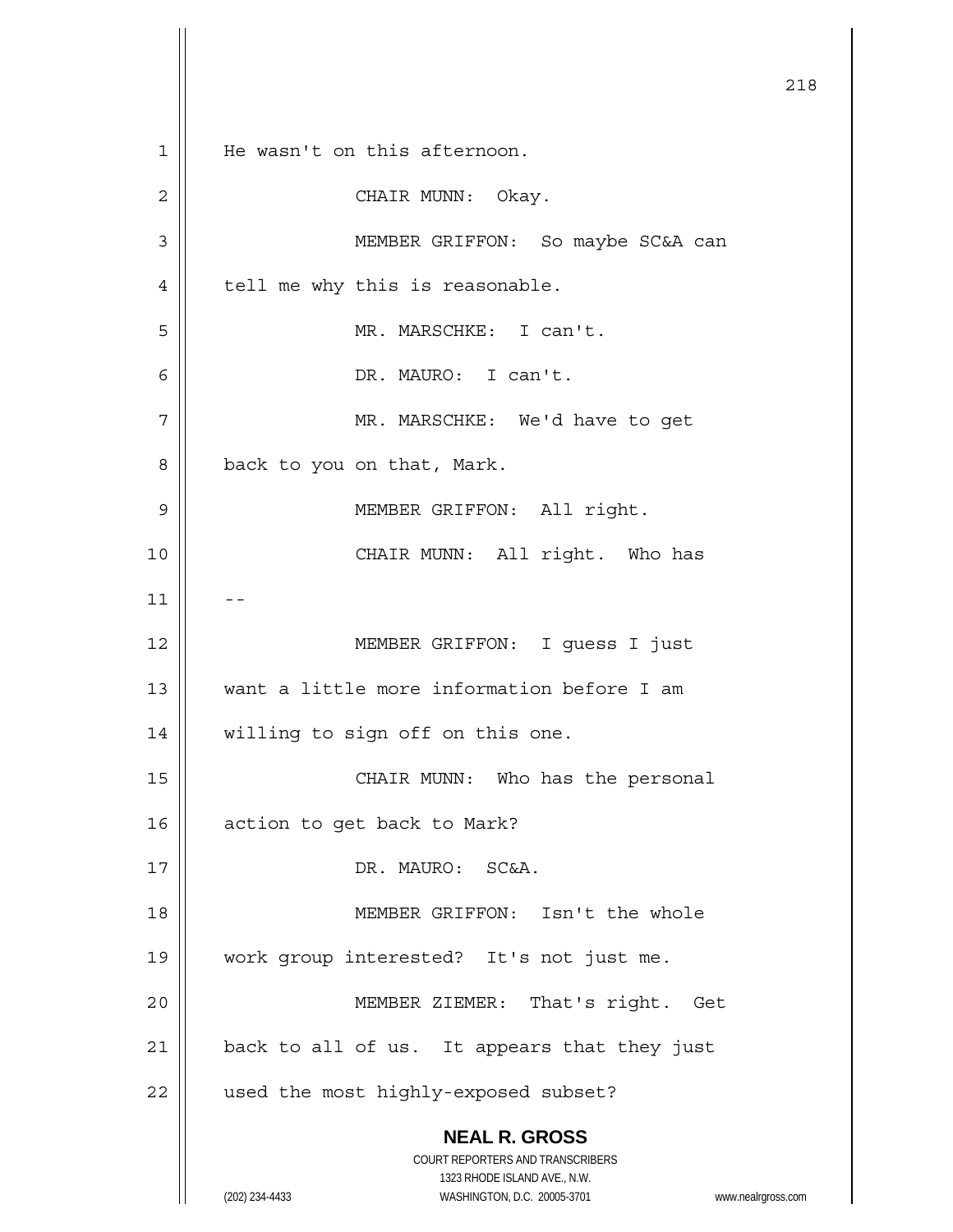| 1  | MR. HINNEFELD: I think what the                |
|----|------------------------------------------------|
| 2  | situation was here is that K-25 only processed |
| 3  | the bad -- of what who they thought would be   |
| 4  | the more highly-exposed. They didn't -- you    |
| 5  | know, everybody was                            |
| 6  | $just$ --                                      |
| 7  | MEMBER ZIEMER: But the others                  |
| 8  | wore badges in case something went wrong?      |
| 9  | MR. MARSCHKE: In case something                |
| 10 | went wrong.                                    |
| 11 | MEMBER ZIEMER: Yes.                            |
| 12 | MR. MARSCHKE: And so routinely                 |
| 13 | the people who they thought would be the most  |
| 14 | highly-exposed, would be, you know, mainly the |
| 15 | ones who were processed. And so there is that  |
| 16 | issue. You know, you're taking what you think  |
| 17 | to be a biased sampling, you know, high-biased |
| 18 | sampling, but it's based on, you know, the     |
| 19 | site's belief at the time. And based on that   |
| 20 | -- and now, I am not very familiar with the    |
| 21 | maximum probability technique that's described |
| 22 | here, or the -- is that's what it's called?    |
|    | <b>NEAL R. GROSS</b>                           |

<u>219</u>

 COURT REPORTERS AND TRANSCRIBERS 1323 RHODE ISLAND AVE., N.W. (202) 234-4433 WASHINGTON, D.C. 20005-3701 www.nealrgross.com

 $\prod$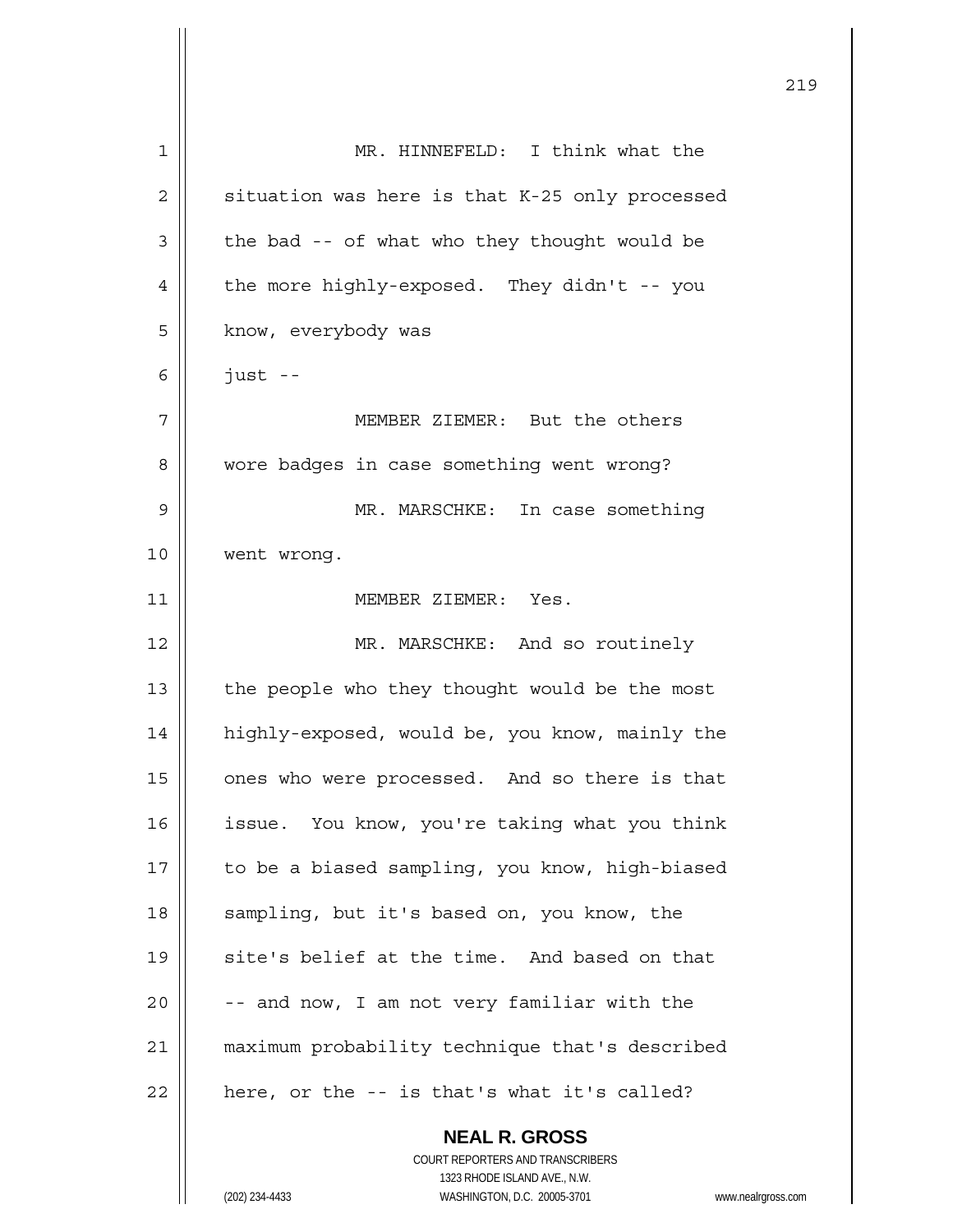| $\mathbf 1$ | Maximum probability? Maximum likelihood. I'm                        |
|-------------|---------------------------------------------------------------------|
| 2           | not very familiar with that. That is a                              |
| 3           | statistical construct that I don't know much                        |
| 4           | about. So apparently OTIB-0020 explains it                          |
| 5           | somewhat and provides some supporting                               |
| 6           | description of why it appears to us that the                        |
| 7           | data set is favorable, the data set we do have                      |
| 8           | available is favorable.                                             |
| 9           | CHAIR MUNN: We all may feel a                                       |
| 10          | little better when we've had an opportunity to                      |
| 11          | take a look at the new OTIB-0020. But in any                        |
| 12          | case, I have an action for SC&A to send the                         |
| 13          | work group a better explanation of finding 2.                       |
| 14          | MEMBER ZIEMER: Or NIOSH.                                            |
| 15          | MR. HINNEFELD: We'll look at it,                                    |
| 16          | too.                                                                |
| 17          | MEMBER ZIEMER: Yes, what the                                        |
| 18          | initial response actually means.                                    |
| 19          | MEMBER GRIFFON: Stu, also, is the                                   |
| 20          | K-25 model, the coworker model itself, is that                      |
| 21          | posted on the O drive anywhere where we can                         |
| 22          | find it?                                                            |
|             | <b>NEAL R. GROSS</b>                                                |
|             | COURT REPORTERS AND TRANSCRIBERS<br>1323 RHODE ISLAND AVE., N.W.    |
|             | (202) 234-4433<br>WASHINGTON, D.C. 20005-3701<br>www.nealrgross.com |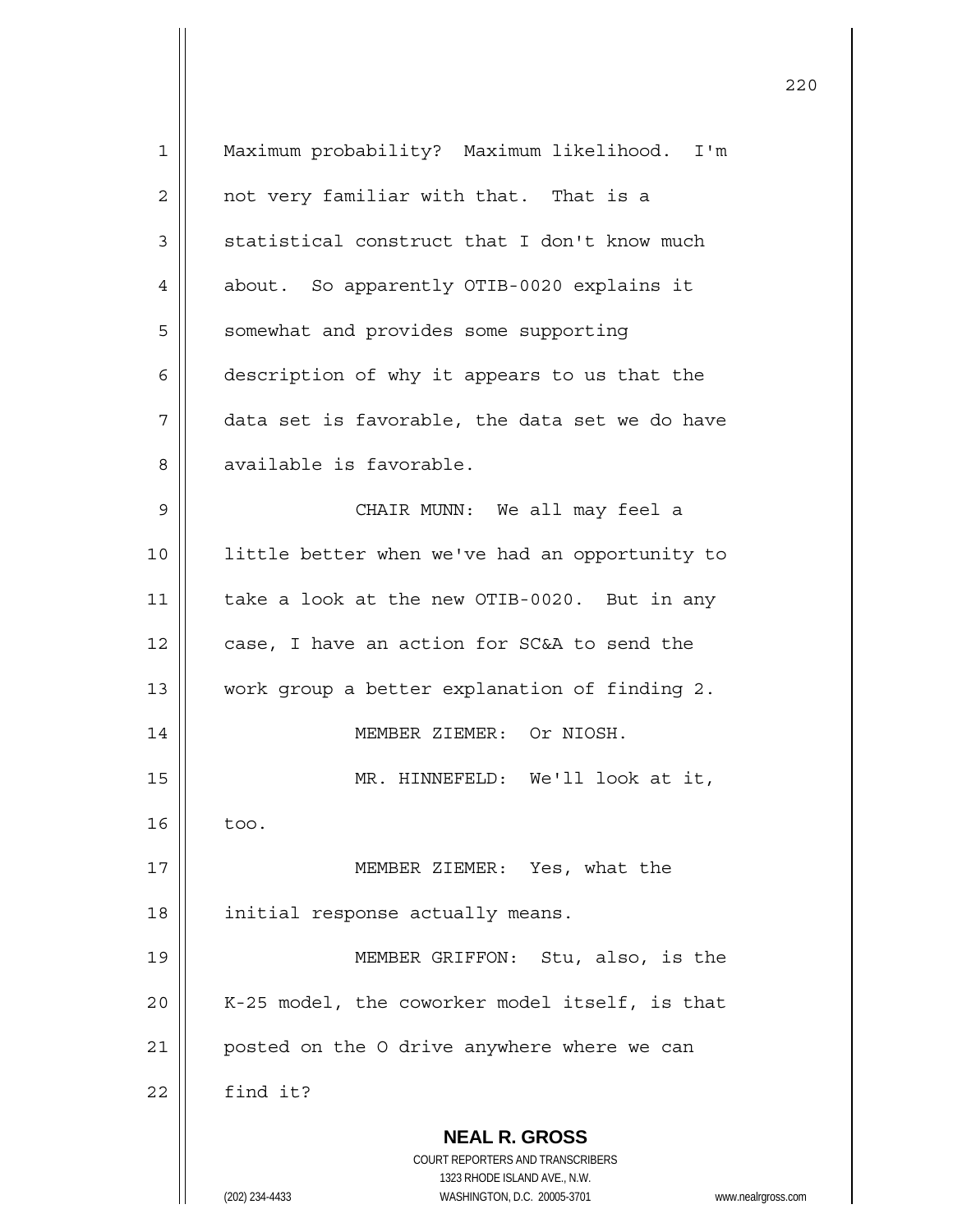**NEAL R. GROSS** COURT REPORTERS AND TRANSCRIBERS 1323 RHODE ISLAND AVE., N.W. (202) 234-4433 WASHINGTON, D.C. 20005-3701 www.nealrgross.com 221 1 || MR. HINNEFELD: Well, OTIB-0026  $2 \parallel$  is. 3 MEMBER GRIFFON: Twenty-six is on 4 | there? 5 MR. HINNEFELD: Yes. As far as to  $6 \parallel$  the extent that it explains completely what 7 || was on, it's on there. 8 | MEMBER GRIFFON: Okay. And that  $9 \parallel$  probably has the annual -- I assume it's  $10$  || annual -- I'll look closer at that. 11 | MR. HINNEFELD: Sometimes I quess 12  $\parallel$  they refrain on -- sometimes they, I think, 13 | have a cycled data. 14 || MEMBER GRIFFON: Right. Okay. 15 | Thank you. 16 CHAIR MUNN: In any case, since we 17 have now at least looked at this and discussed 18 || it, the open status is no longer applicable. 19 || It seems to be in this case it needs to be in-20 | process. 21 || Is that satisfactory with all? 22 We will continue with 0026 and to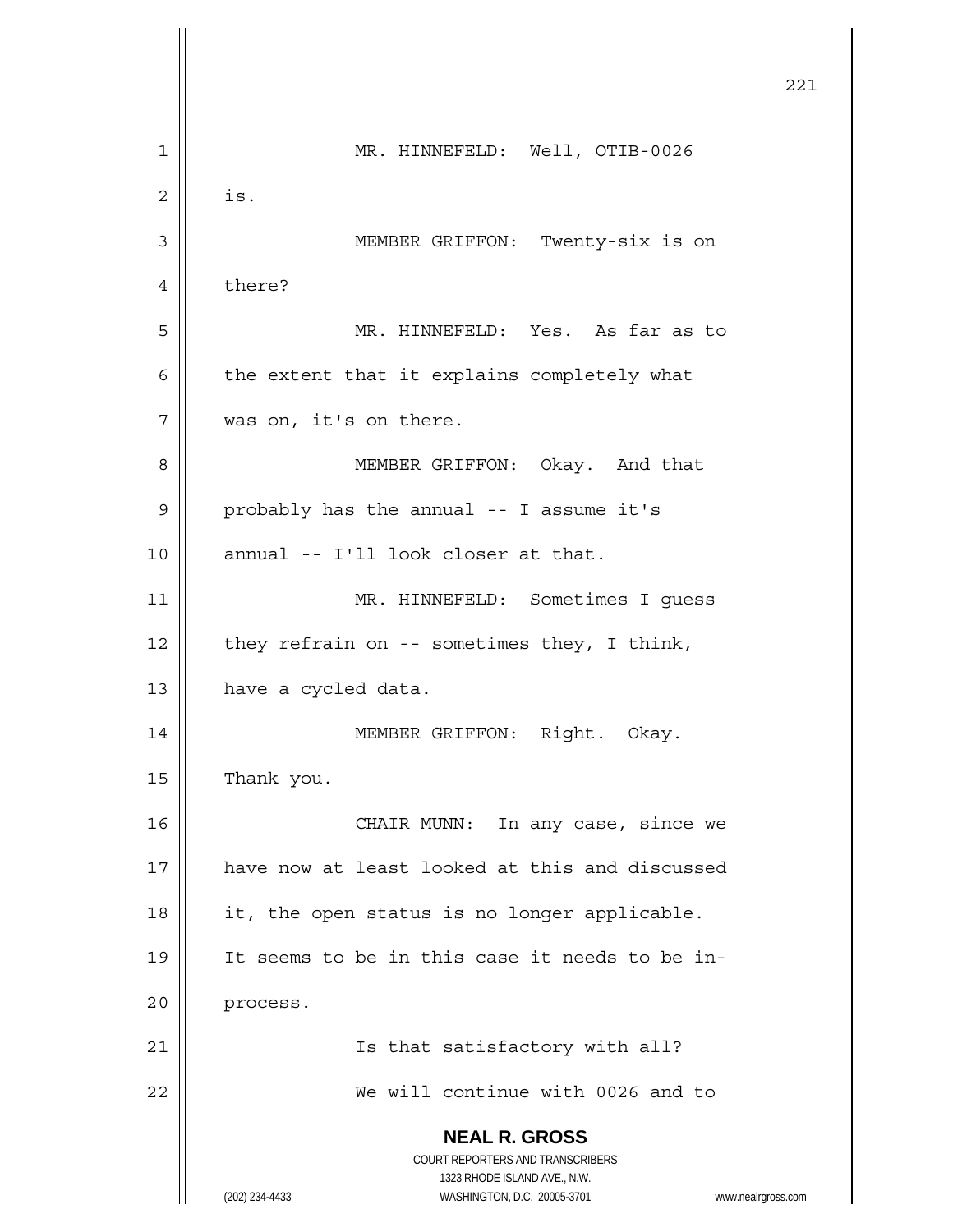**NEAL R. GROSS** COURT REPORTERS AND TRANSCRIBERS 1323 RHODE ISLAND AVE., N.W. (202) 234-4433 WASHINGTON, D.C. 20005-3701 www.nealrgross.com 1 | finding 3, where we have a response from SC&A  $2 \parallel$  to NIOSH's initial response saying that they 3 | agree with the response and commitment for 4 | necessary future changes and recommend this 5 | particular issue be closed. 6 Any comment? If there is no 7 discussion -- 8 MEMBER ZIEMER: Is this on 03? 9 CHAIR MUNN: This is 03. 10 || MR. MARSCHKE: Oh, I forgot to put 11  $\parallel$  that -- that one didn't make into the -- oh, 12 | I'm sorry, Paul. 13 MEMBER ZIEMER: I'm looking at the 14 | version that is set out and then the 15 | recommendation part is blank. 16 MR. MARSCHKE: Yes, I forgot to 17 || put that in. I'm sorry. You have to read it  $18$  | off from the screen, if you can, or you can 19 | look at my screen. 20 || CHAIR MUNN: Barring any comment  $21$  | to the contrary, we'll mark this closed. 22 || Since we now have a bare patch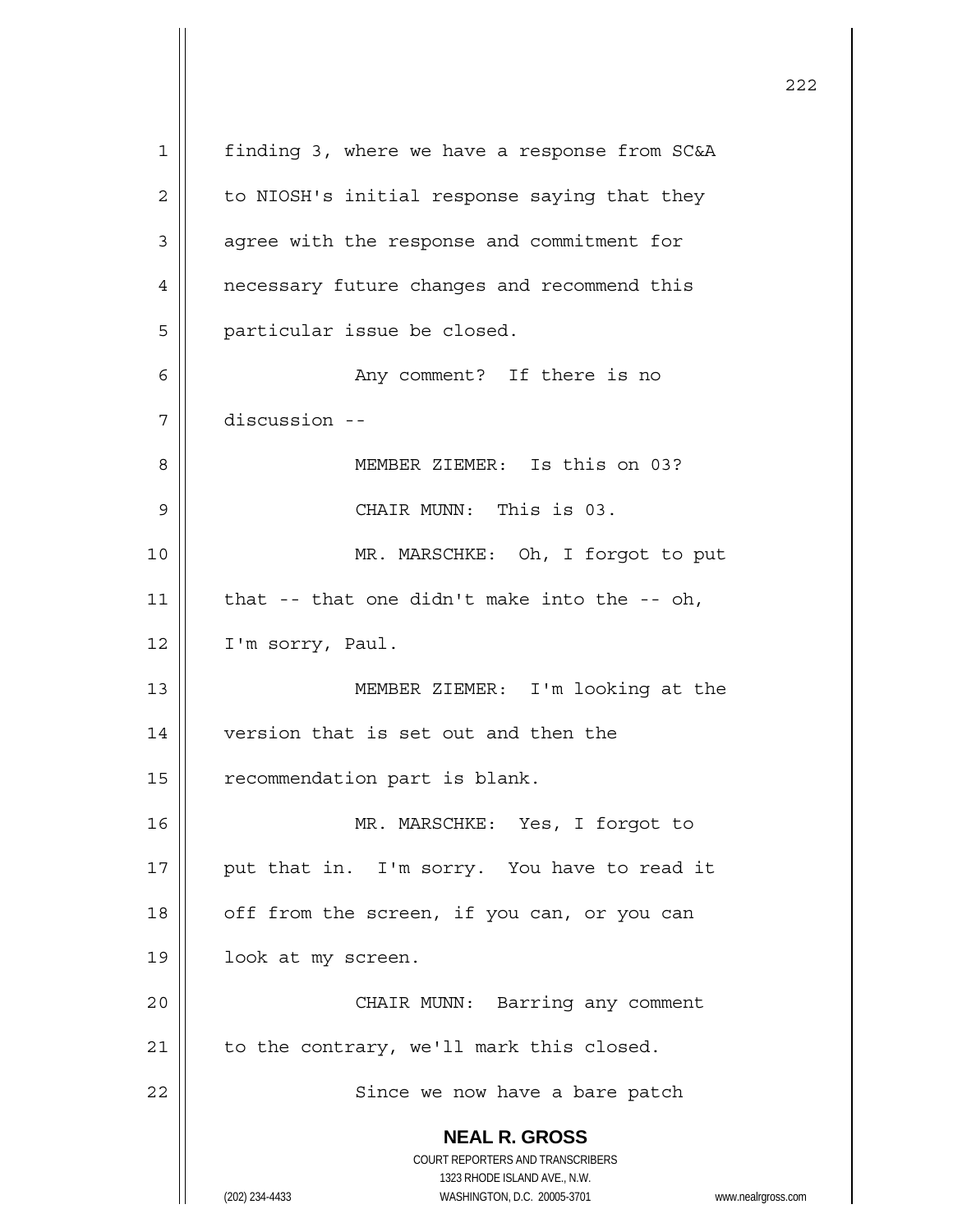**NEAL R. GROSS** COURT REPORTERS AND TRANSCRIBERS 1323 RHODE ISLAND AVE., N.W. 1 between 0026 and the next response that we  $2 \parallel$  have, I suggest we take a 10-minute break. 3 MEMBER GRIFFON: Thank you. 4 CHAIR MUNN: You are most welcome.  $5 \parallel$  Glad to be of service. 6 When we return, we will be taking  $7 \parallel$  up -- I believe, OTIB-0049 is the next comment 8 || that we have to address. 9 Please, we'll mute the phone line 10 || for 10 minutes approximately. We'll be at 11 | five minutes to 3:00. 12 (Whereupon, the above-entitled 13 || matter went off the record at 2:44 p.m. and 14 resumed at 2:57 p.m.) 15 || CHAIR MUNN: One very brief item 16 | before we go to OTIB-0049 findings. Steve, 17 || Marcy called to our attention the fact that, 18 || in an earlier meeting, we had discussed TIB-19 | 0010, issue 8, and had said that we were going  $20$  | to anticipate some feedback on that item at  $21$  | our next meeting, and we have not had that.  $22$  | So just as a heads up, OTIB-0010, issue 8

223

(202) 234-4433 WASHINGTON, D.C. 20005-3701 www.nealrgross.com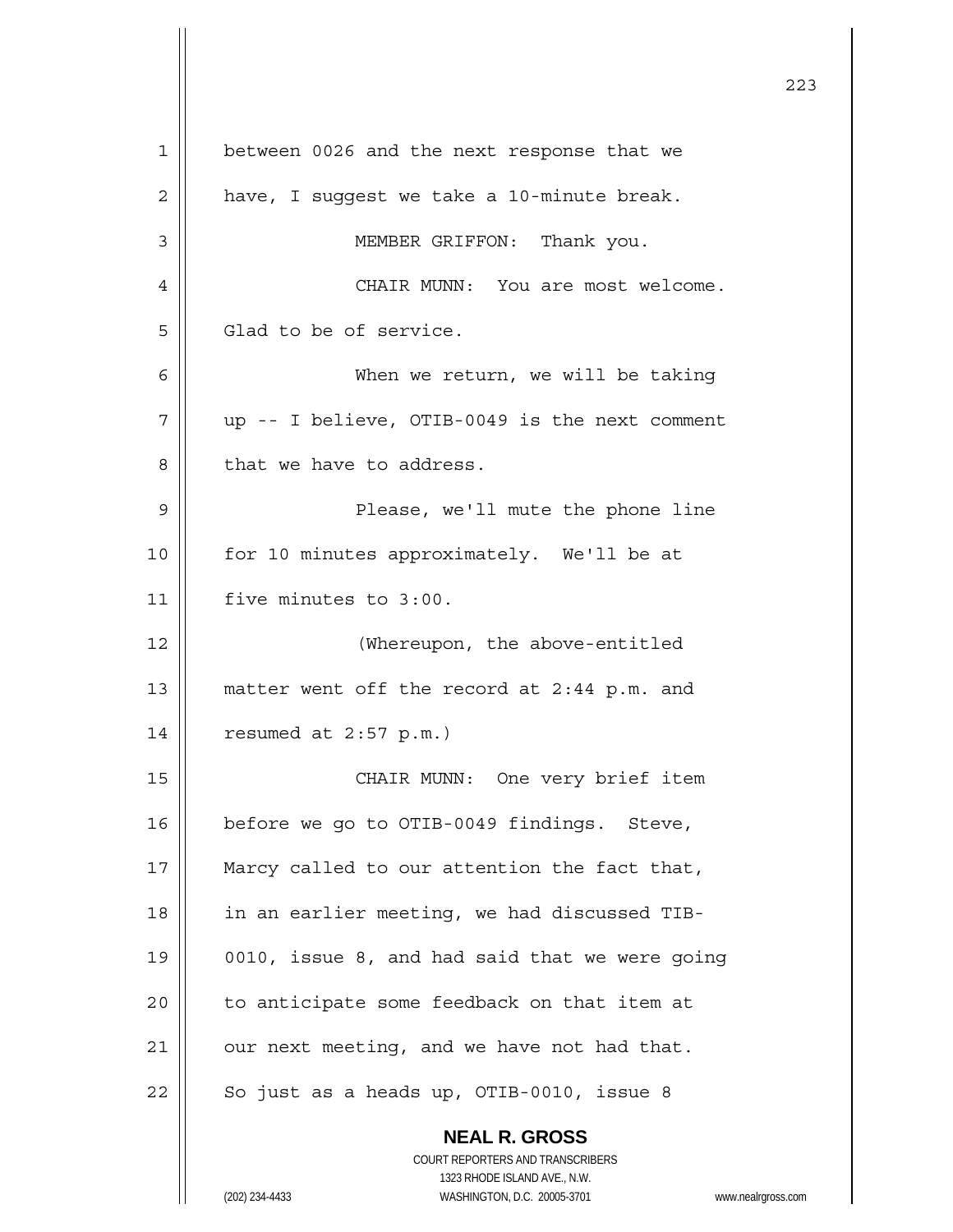**NEAL R. GROSS** COURT REPORTERS AND TRANSCRIBERS 1323 RHODE ISLAND AVE., N.W. (202) 234-4433 WASHINGTON, D.C. 20005-3701 www.nealrgross.com 224 1 || will, in fact, be on the agenda for January,  $2 \parallel$  with the expectation that we'll have some sort  $3 \parallel$  of follow-up at that time. 4 | That being said, do you have 5 | anything to say about that, Steve? 6 MR. MARSCHKE: Did you say O --  $7$  | it's TIB-0010. 8 CHAIR MUNN: Pardon me. TIB-0010.  $9 \parallel$  No, I did say OTIB-0010. Sorry. TIB-0010. 10 MR. MARSCHKE: TIB-0010. 11 || CHAIR MUNN: TIB-0010, issue 8. 12 MR. MARSCHKE: Issue 8. 13 || MR. HINNEFELD: And that's our 14 | action, right? 15 || CHAIR MUNN: Yes. 16 || MR. HINNEFELD: Provided the MCNP  $17$  | runs it, or similar to --18 CHAIR MUNN: I believe that's 19 | correct. NIOSH action. 20 We'll begin with OTIB finding 2 of 21 | OTIB-0049. The NIOSH response and SC&A  $22$  | follow-up says they reviewed the initial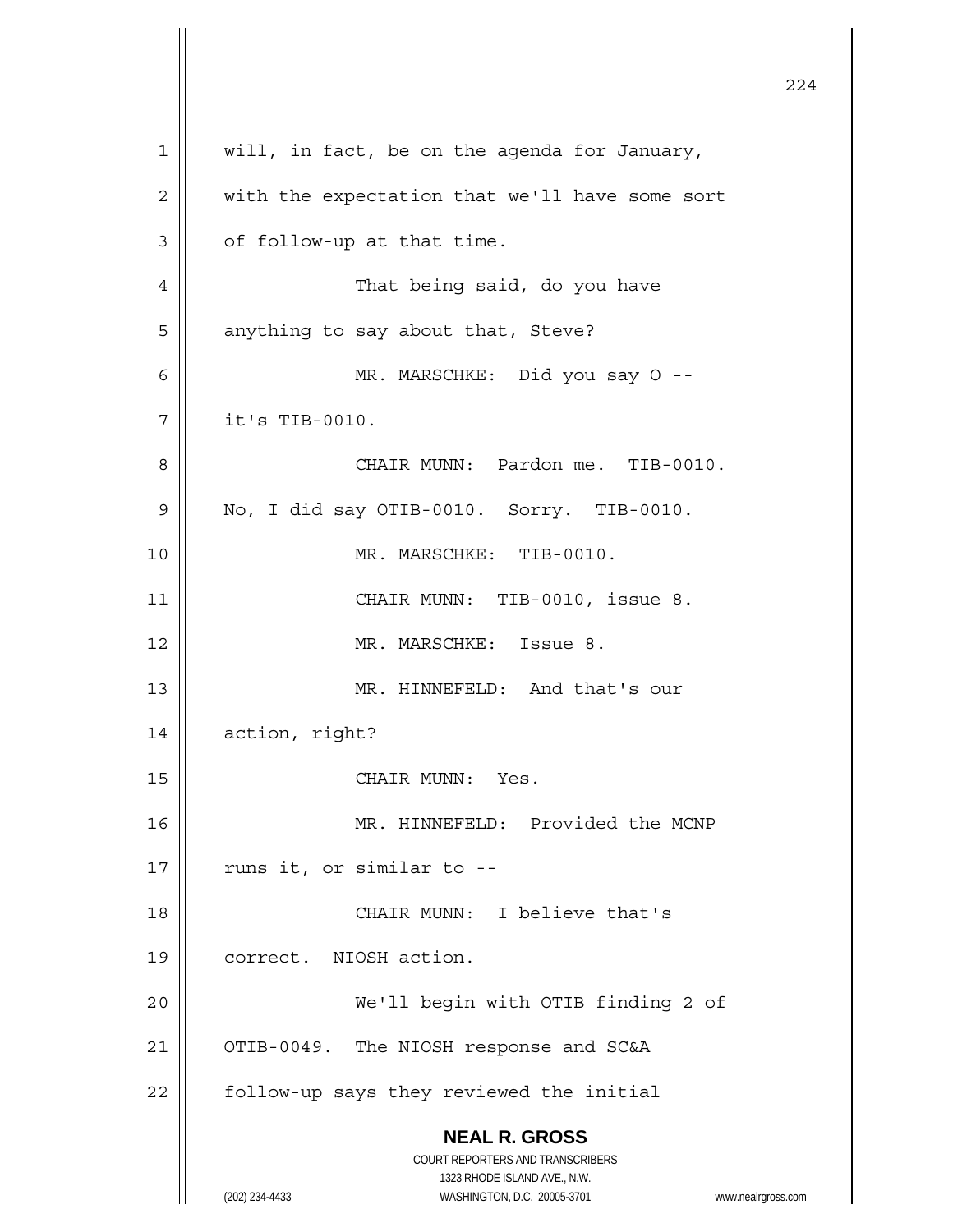**NEAL R. GROSS** COURT REPORTERS AND TRANSCRIBERS 1323 RHODE ISLAND AVE., N.W. 1 || response, as well as other OTIB-0049, rev 1  $2 \parallel$  PC, and have comments. As stated above, the 3 | coworker issue was solved in the newer version  $4 \parallel$  of OTIB-0049 rev 1, PC-1 2008. The problem of 5 | clarification on how to apply the correction 6 | factors for systemic doses calculated from 7 | your analysis were not solved, even in the 8 || newer version of the TIB. There are no 9 | examples or instructions geared to single 10 || intakes or independent chronic intakes with a 11 | time gap between them. Based on the above, 12 || SC&A recommends the status of the issue be 13 | changed to in-progress. I read that to be 14 | requesting further action from NIOSH, and for  $15$  | our status to go to in-progress. 16 || Is there any question or comment 17 || with regard to this secondary finding? 18 MR. HINNEFELD: No. 19 MEMBER GRIFFON: Wanda, you read  $20$  | that whole SC&A follow-up into the record? 21 || CHAIR MUNN: Yes, I did. 22 || MEMBER GRIFFON: Okay.

(202) 234-4433 WASHINGTON, D.C. 20005-3701 www.nealrgross.com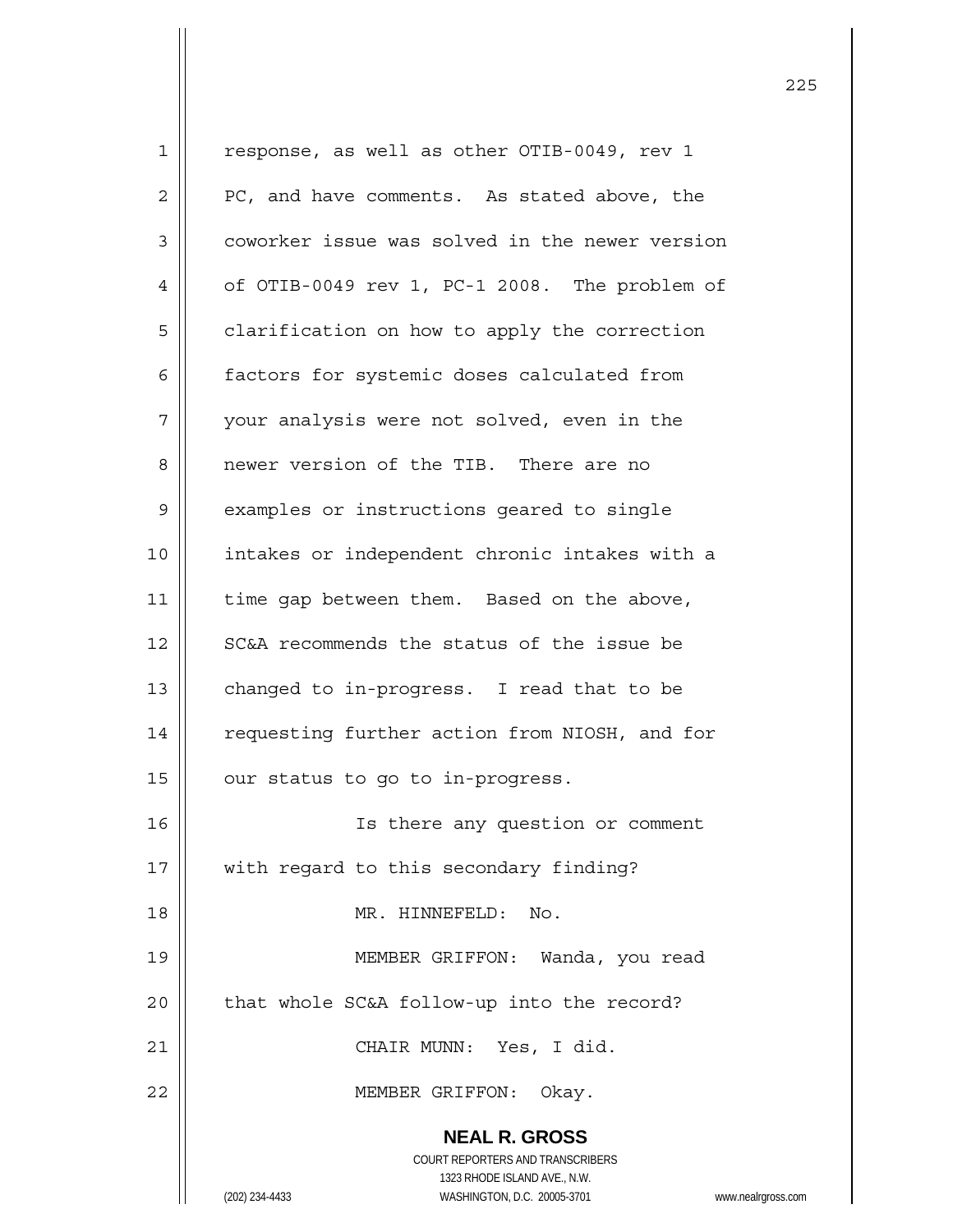$1 \parallel$  Because --

| $\overline{c}$ | MR. HINNEFELD: You read -02. We                                                                                                                                        |
|----------------|------------------------------------------------------------------------------------------------------------------------------------------------------------------------|
| $\mathfrak{Z}$ | didn't read the -01 yet.                                                                                                                                               |
| 4              | MEMBER GRIFFON: - 01? Yes, I was                                                                                                                                       |
| 5              | going to -- it's a lengthier paragraph that                                                                                                                            |
| 6              | I'm looking at, or six or seven paragraphs.                                                                                                                            |
| 7              | And I was going to ask, maybe Steve or someone                                                                                                                         |
| 8              | from the database part can help me here, is                                                                                                                            |
| 9              | there any way to expand like the SC&A follow-                                                                                                                          |
| 10             | up box where the response is written? In this                                                                                                                          |
| 11             | case, it's about six pages long, and I can                                                                                                                             |
| 12             | only see a line at a time, or two lines at a                                                                                                                           |
| 13             | time. Is there any way to blow up that field                                                                                                                           |
| 14             | to be able to look at it?                                                                                                                                              |
| 15             | MR. MARSCHKE: No, Mark.                                                                                                                                                |
| 16             | MEMBER GRIFFON: No? That's it?                                                                                                                                         |
| 17             | That's what we work with?                                                                                                                                              |
| 18             | MR. MARSCHKE: And that's short of                                                                                                                                      |
| 19             | printing it out --                                                                                                                                                     |
| 20             | MEMBER GRIFFON: No, I know. I                                                                                                                                          |
| 21             | know.                                                                                                                                                                  |
| 22             | MR. MARSCHKE: -- the PDF, and                                                                                                                                          |
|                | <b>NEAL R. GROSS</b><br><b>COURT REPORTERS AND TRANSCRIBERS</b><br>1323 RHODE ISLAND AVE., N.W.<br>WASHINGTON, D.C. 20005-3701<br>(202) 234-4433<br>www.nealrgross.com |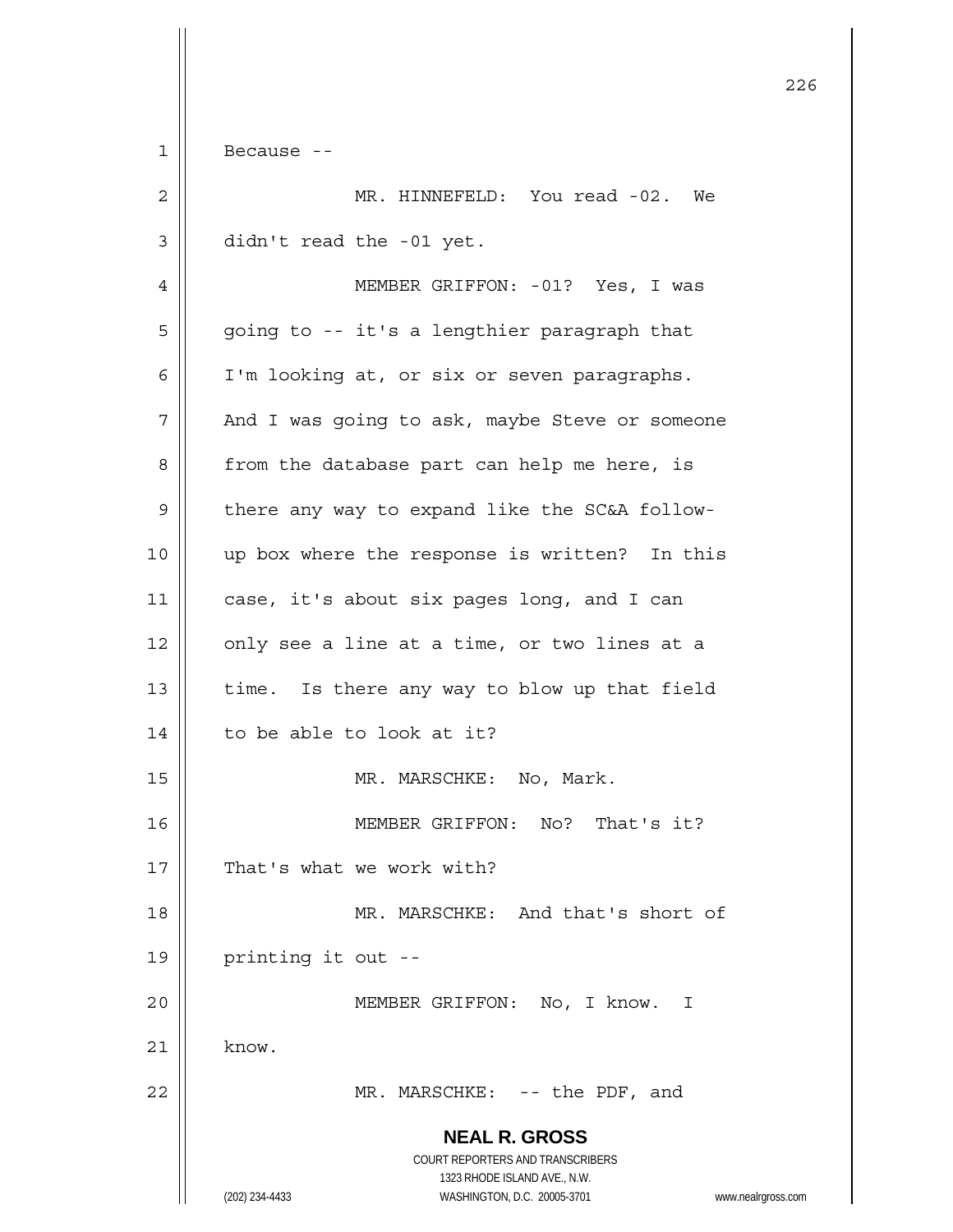**NEAL R. GROSS** COURT REPORTERS AND TRANSCRIBERS 1323 RHODE ISLAND AVE., N.W. (202) 234-4433 WASHINGTON, D.C. 20005-3701 www.nealrgross.com <u>227</u> 1 | print it that way, but, you know, with the  $2 \parallel$  interactive screen, the answer is, no. 3 || MEMBER GRIFFON: Okay. 4 | MR. MARSCHKE: I mean, that's an  $5 \parallel$  enhancement we could make to the database, but  $6 \parallel$  again, we're not --7 | MEMBER GRIFFON: No, I don't --8 MR. MARSCHKE: -- we're a 9 database. 10 || CHAIR MUNN: Well, wouldn't it be 11 || simpler for those of us who would like to see  $12$  | that to just copy it and  $-$ 13 || MEMBER GRIFFON: Copy and paste 14 | into a document. 15 || CHAIR MUNN: -- and paste it into  $16$  a document? 17 MR. MARSCHKE: Yes, I mean, if you  $18$  ||  $100k$  at the --19 MEMBER GRIFFON: Actually in this  $20$  || case you have to copy, paste, download, and  $21$  | then print. 22 MEMBER ZIEMER: No, Steve --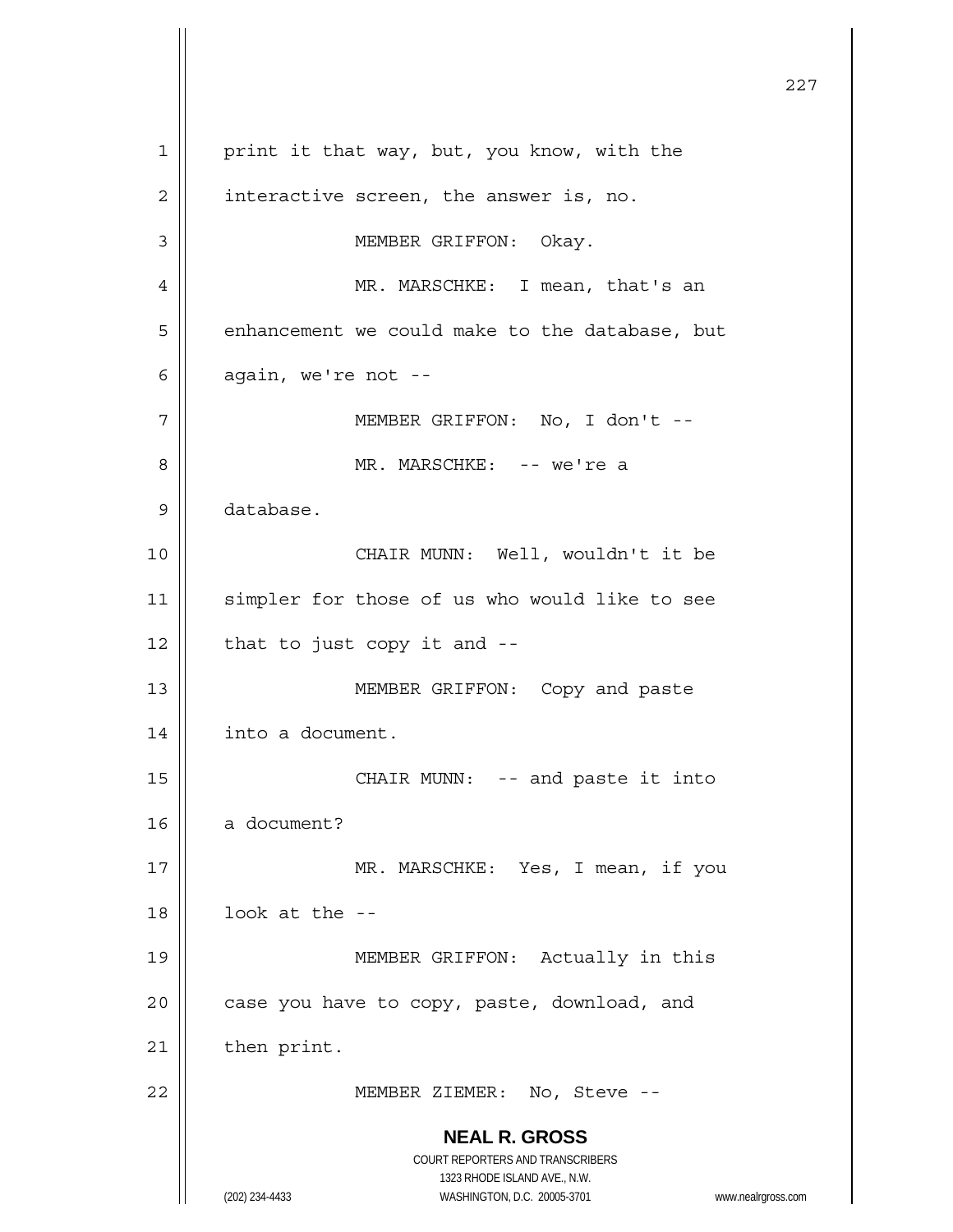**NEAL R. GROSS** COURT REPORTERS AND TRANSCRIBERS 1323 RHODE ISLAND AVE., N.W. (202) 234-4433 WASHINGTON, D.C. 20005-3701 www.nealrgross.com <u>228</u> 1 | MEMBER GRIFFON: No big deal. 2 || MEMBER ZIEMER: Steve sent all of  $3$  | these items as a separate Word document. 4 | CHAIR MUNN: He did. 5 || MR. MARSCHKE: Probably around the  $6 \parallel$  5th or the 6th. Last few days. 7 CHAIR MUNN: Last week, yes. The 8 end of last week. 9 MEMBER ZIEMER: So it's all on one 10 | page there. 11 || MEMBER GRIFFON: Okay, okay. I  $12$  || see it. You're looking at that, too. Thank  $13 \parallel$  you. 14 MR. MARSCHKE: Yes, actually, for 15 || what we're doing here, that's probably easier. 16 || MEMBER GRIFFON: Okay. Yes. 17 || CHAIR MUNN: All right. So you 18 | called me back to number one. I was very 19 || cleverly trying to get by that one. 20 And is there a problem with the 21 | recommendations? Obviously, there are other 22 | details to be addressed yet.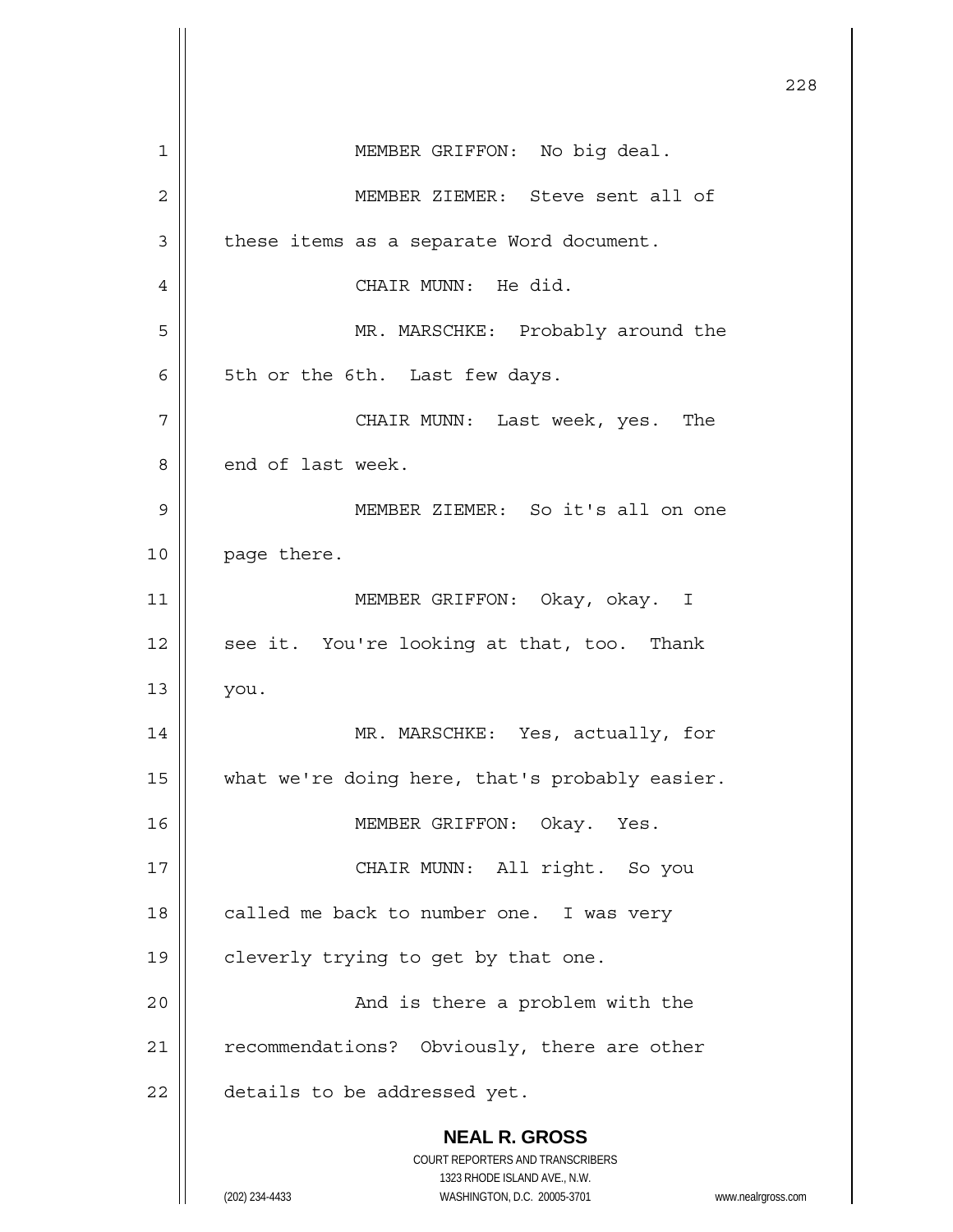| 1  | MEMBER ZIEMER: So what happens                    |
|----|---------------------------------------------------|
| 2  | during that, there's some additional trainings    |
| 3  | that have been pointed out like issuing           |
| 4  | attachment A that doesn't exist, or something.    |
| 5  | Is NIOSH to do something with it?                 |
| 6  | CHAIR MUNN: Yes. Yes.                             |
| 7  | MEMBER ZIEMER: Okay.                              |
| 8  | MR. HINNEFELD: See, this is their                 |
| 9  | reaction to --                                    |
| 10 | MEMBER ZIEMER: To yours?                          |
| 11 | MR. HINNEFELD: -- what we wrote                   |
| 12 | back in October.                                  |
| 13 | MEMBER ZIEMER: Right.                             |
| 14 | MR. HINNEFELD: I guess we                         |
| 15 | responded back in October. We gave our            |
| 16 | initial response.                                 |
| 17 | MEMBER ZIEMER: Right. And then                    |
| 18 | they have a $-$                                   |
| 19 | MR. HINNEFELD: And they just                      |
| 20 | recently have prepared their reaction to our      |
| 21 | response.                                         |
| 22 | MEMBER ZIEMER: Right. Right.                      |
|    | <b>NEAL R. GROSS</b>                              |
|    | COURT REPORTERS AND TRANSCRIBERS                  |
|    | 1323 RHODE ISLAND AVE., N.W.<br>(202) 234-4433    |
|    | WASHINGTON, D.C. 20005-3701<br>www.nealrgross.com |

<u>229</u>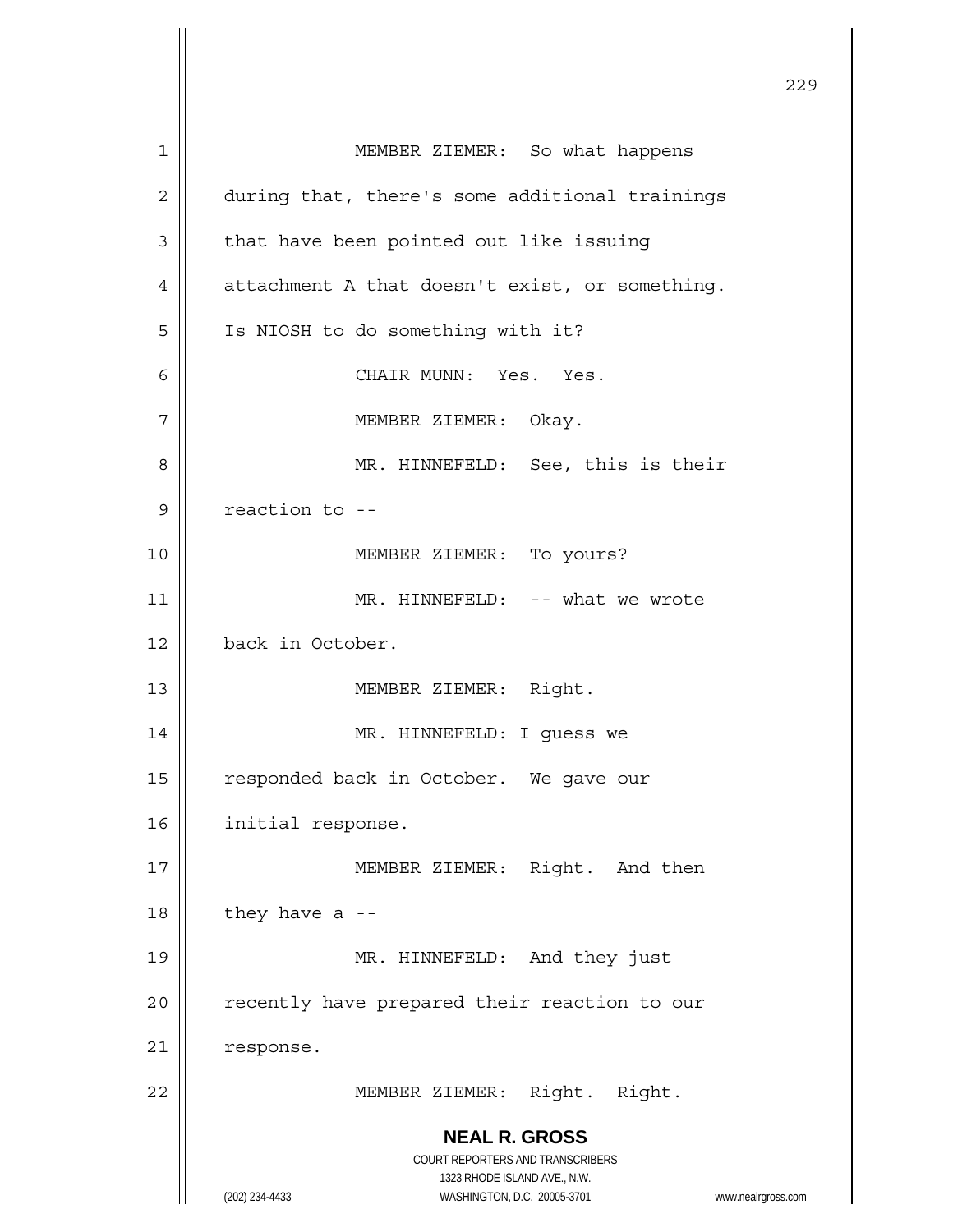|    |                                                                     | 230 |
|----|---------------------------------------------------------------------|-----|
| 1  | MR. HINNEFELD: And so we have to                                    |     |
| 2  | take that into account.                                             |     |
| 3  | MEMBER ZIEMER: That's what I was                                    |     |
| 4  | asking, yes.                                                        |     |
| 5  | MR. HINNEFELD: Yes.                                                 |     |
| 6  | MR. MARSCHKE: They asked us to                                      |     |
| 7  | elaborate on what our findings were.                                |     |
| 8  | MR. HINNEFELD: Yes, on a couple                                     |     |
| 9  | of these things we just asked for -- we'll                          |     |
| 10 | need a little more -- you know, we'll need a                        |     |
| 11 | little more elaboration on what you're saying                       |     |
| 12 | here.                                                               |     |
| 13 | MR. MARSCHKE: It was very                                           |     |
| 14 | general. Our issue was very generally stated                        |     |
| 15 | when it went up to them.                                            |     |
| 16 | CHAIR MUNN: So finding 1 goes to                                    |     |
| 17 | in-progress.                                                        |     |
| 18 | And item 2, which I have already                                    |     |
| 19 | read in its entirety, is recommended to go to                       |     |
| 20 | in-progress.                                                        |     |
| 21 | Any problem with that? If not,                                      |     |
| 22 | finding 2 goes to in-progress.                                      |     |
|    | <b>NEAL R. GROSS</b><br>COURT REPORTERS AND TRANSCRIBERS            |     |
|    | 1323 RHODE ISLAND AVE., N.W.                                        |     |
|    | (202) 234-4433<br>WASHINGTON, D.C. 20005-3701<br>www.nealrgross.com |     |

 $\mathbf{I}$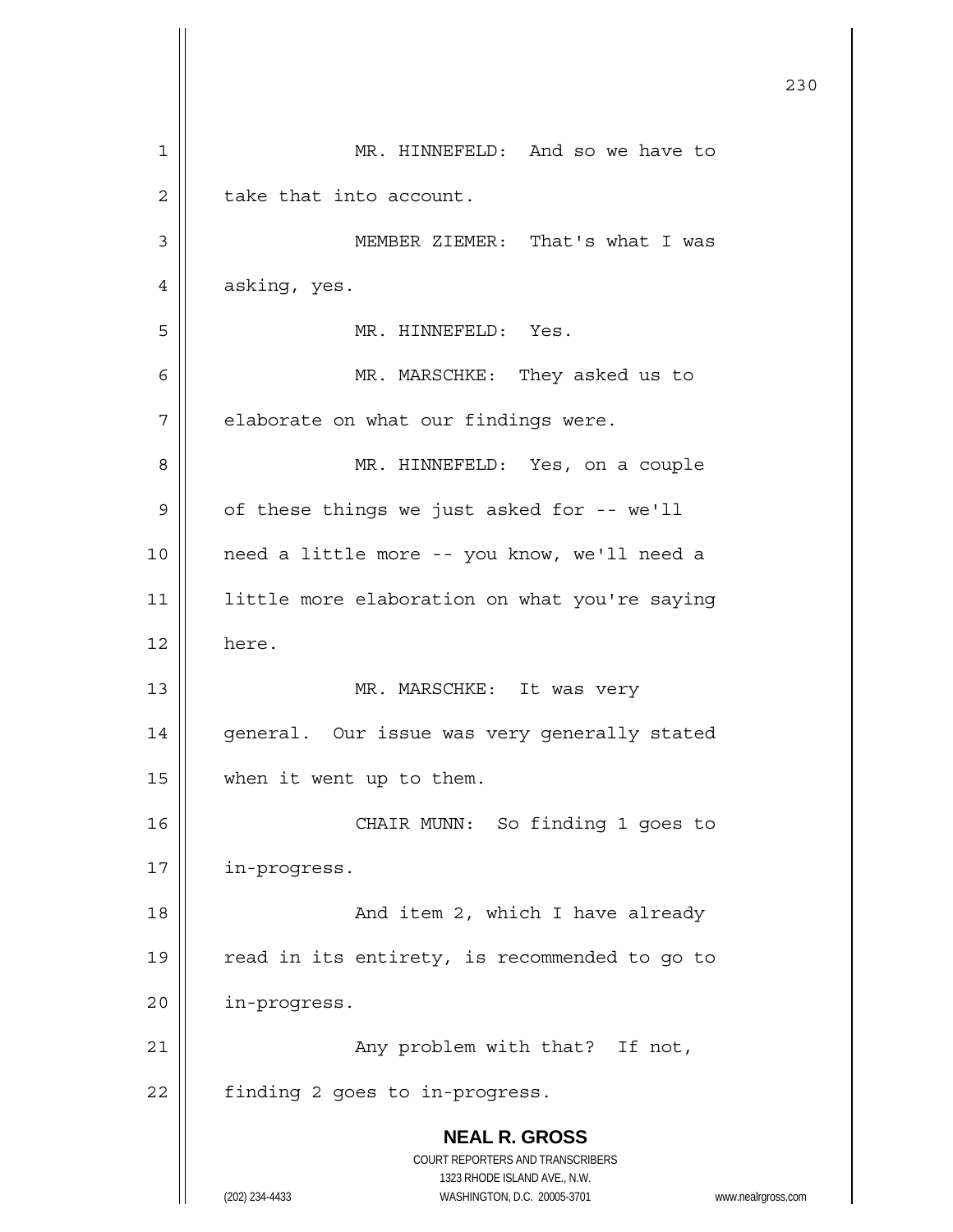**NEAL R. GROSS** COURT REPORTERS AND TRANSCRIBERS 1323 RHODE ISLAND AVE., N.W. (202) 234-4433 WASHINGTON, D.C. 20005-3701 www.nealrgross.com 1 | Finding 3, SC&A agrees with the 2 | NIOSH response that this guidance incorporated  $3$  | into the revised site profile on OTIB-0050, 4 deleted. Then this is no longer an issue, and  $5$  | recommends that the status be changed --6 MR. MARSCHKE: That's OTIB-0050? 7 || MR. HINNEFELD: 0050-01. 8 MR. MARSCHKE: 0050-01. 9 CHAIR MUNN: Yes, I'm sorry. I'm 10 || just moving right on down, out of one and into 11 | another. It's a recommendation. 12 MR. MARSCHKE: That's the one 13  $\parallel$  that's already been -- this one has already 14 been changed to in-progress. This one is 15 | already changed. 16 || CHAIR MUNN: But the current 17 | recommendation is in abeyance. 18 || MR. HINNEFELD: The latest one,  $19 \parallel$  yes. 20 MR. MARSCHKE: That was our -- I  $21$  | think the last time we met, the Board changed  $22$  || it to --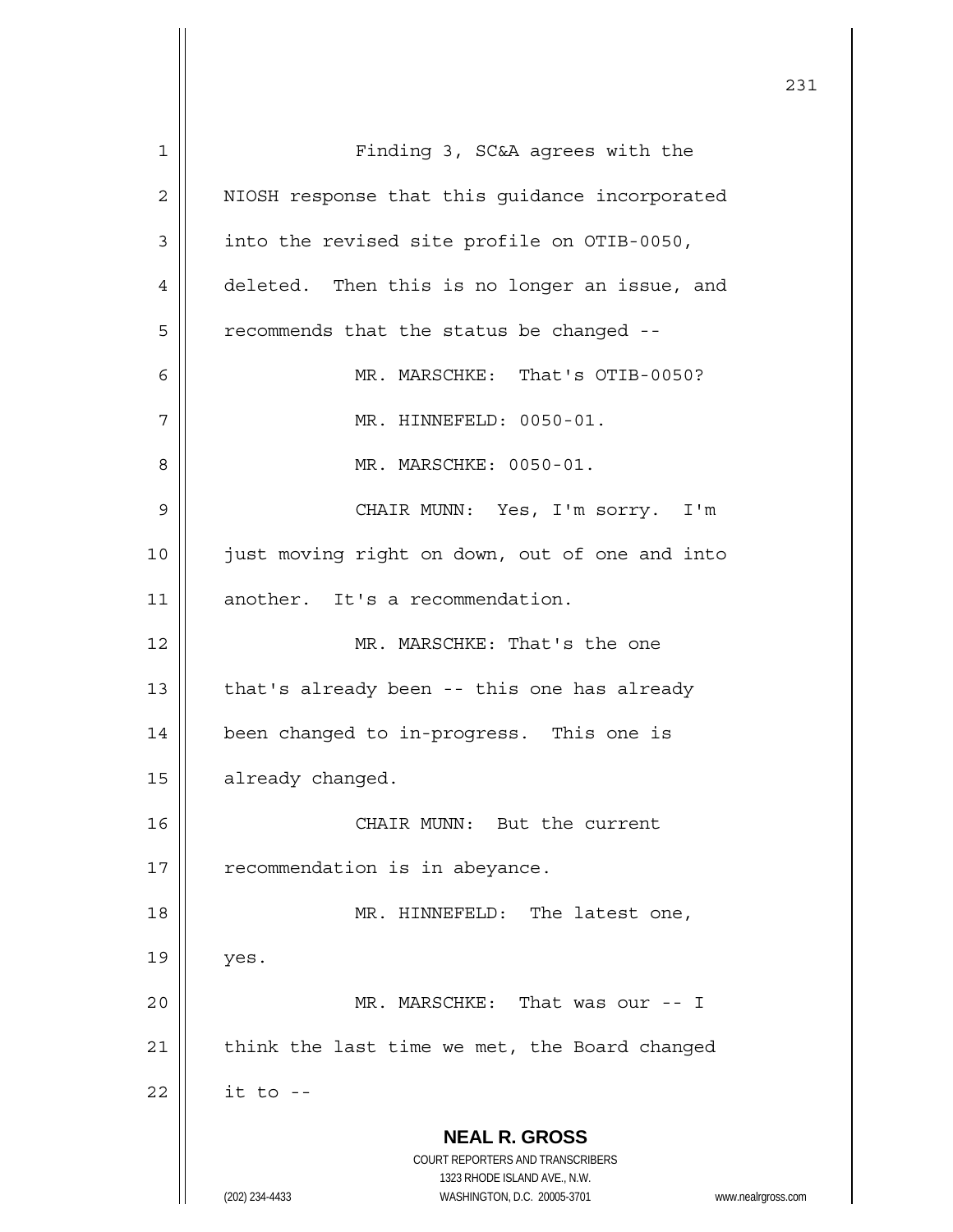|    |                                                                     | 232 |
|----|---------------------------------------------------------------------|-----|
| 1  | MEMBER ZIEMER: To in-progress.                                      |     |
| 2  | MR. MARSCHKE: -- to in-progress.                                    |     |
| 3  | CHAIR MUNN: It was our change.                                      |     |
| 4  | MR. MARSCHKE: That's right. This                                    |     |
| 5  | was already done last month.                                        |     |
| 6  | CHAIR MUNN: Right. Our change.                                      |     |
| 7  | MR. MARSCHKE: Basically, you gave                                   |     |
| 8  | us something to do. SC&A to review the site                         |     |
| 9  | profile to ensure that this issue has been                          |     |
| 10 | addressed.                                                          |     |
| 11 | CHAIR MUNN: Yes.                                                    |     |
| 12 | MR. MARSCHKE: And I do not think                                    |     |
| 13 | that SC&A has done that at this point. But                          |     |
| 14 | that's an action item.                                              |     |
| 15 | CHAIR MUNN: At least not in                                         |     |
| 16 | action item 2.                                                      |     |
| 17 | Action item 3 of OTIB-0050 is an                                    |     |
| 18 | agreement with a response. The issue is no                          |     |
| 19 | longer applicable. SC&A recommends closed on                        |     |
| 20 | finding 3.                                                          |     |
| 21 | Comments or questions?                                              |     |
| 22 | MEMBER ZIEMER: What happened to                                     |     |
|    | <b>NEAL R. GROSS</b>                                                |     |
|    | COURT REPORTERS AND TRANSCRIBERS<br>1323 RHODE ISLAND AVE., N.W.    |     |
|    | (202) 234-4433<br>WASHINGTON, D.C. 20005-3701<br>www.nealrgross.com |     |

 $\mathbf{\mathcal{L}}$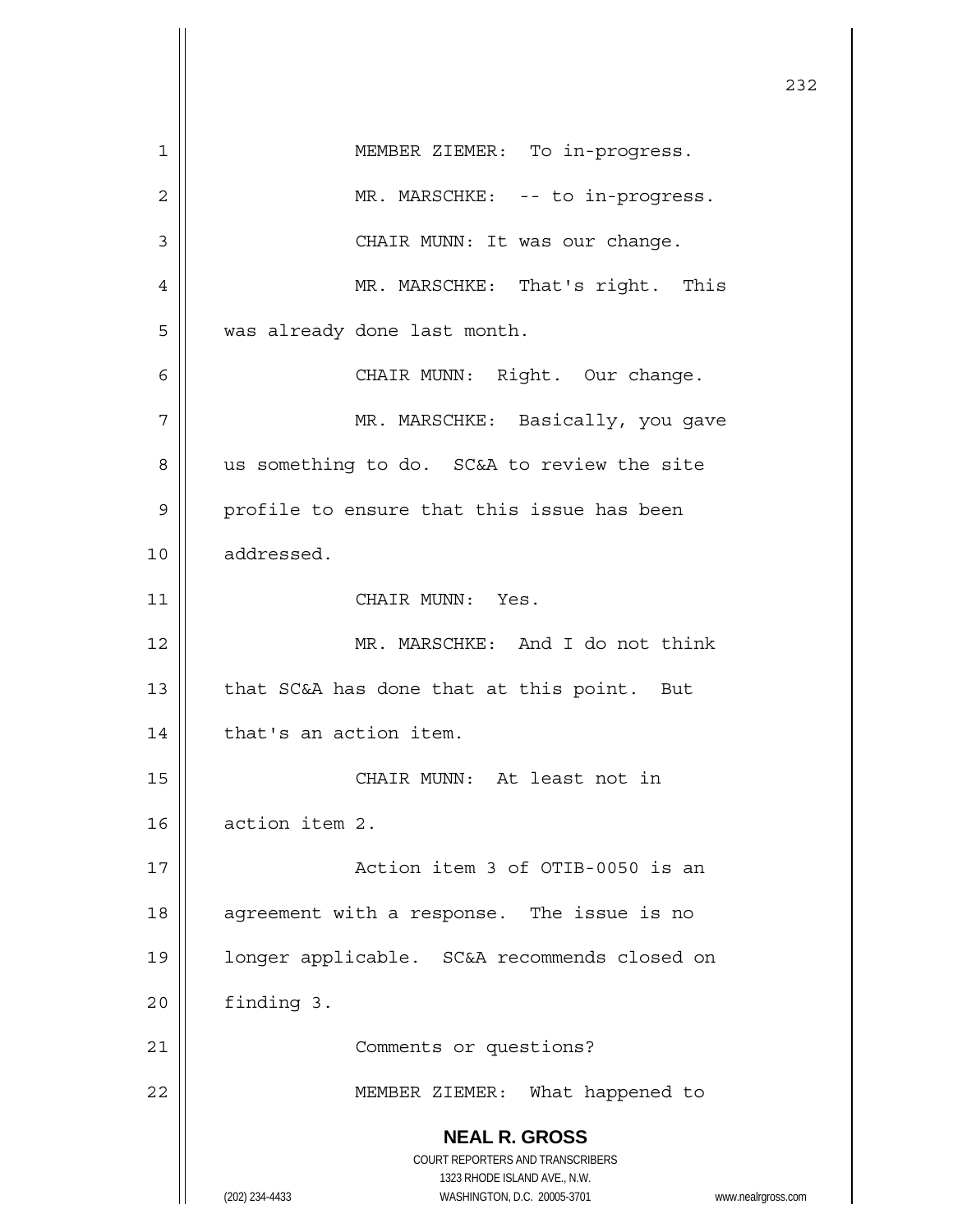**NEAL R. GROSS** COURT REPORTERS AND TRANSCRIBERS 1323 RHODE ISLAND AVE., N.W. (202) 234-4433 WASHINGTON, D.C. 20005-3701 www.nealrgross.com 233  $1 \parallel$  No. 2? 2 MR. MARSCHKE: No. 2 is basically  $3 \parallel$  the same type of thing, same thing as No. 1. 4 CHAIR MUNN: Except that No. 2 we  $5 \parallel$  asked to be placed in a different category.  $6 \parallel$  We asked that it go into in-progress. There's 7 work yet to be done. 8 MEMBER ZIEMER: Same as 01. 9 MR. MARSCHKE: Same for both 01 10 || and 02. 11 || MEMBER ZIEMER: And it remains in-12 | progress then. 13 CHAIR MUNN: Correct. So No. 3 14 | has been recommended to be closed. 15 Hearing no objection, finding No.  $16$  | 3 of OTIB-0050 is closed. 17 || The next issue is already in-18 | progress, and has been so since last month. 19 || MR. MARSCHKE: Yes, it's the same  $20$  | thing as 1 and 2. SC&A is to review the site 21 | profile to ensure this issue has been  $22$  | addressed.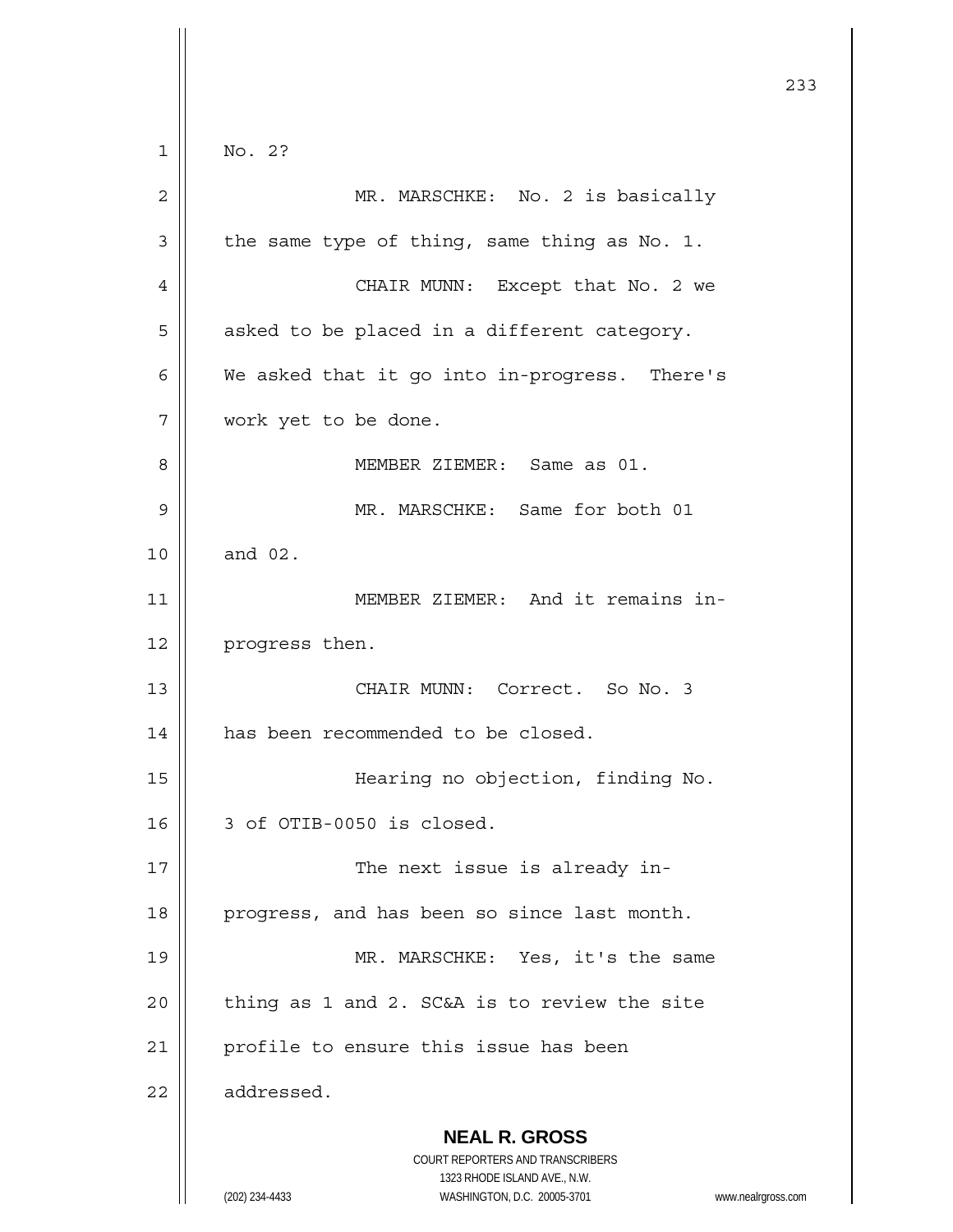|    | 234                                                                 |
|----|---------------------------------------------------------------------|
| 1  | CHAIR MUNN: Correct. The next                                       |
| 2  | open items that we see are OTIB-0060,                               |
| 3  | everything in between not having any response                       |
| 4  | from NIOSH as yet.                                                  |
| 5  | MEMBER ZIEMER: 0060-01. NIOSH                                       |
| 6  | agreed to make a change, so it goes into                            |
| 7  | abeyance, right?                                                    |
| 8  | CHAIR MUNN: Here it is. NIOSH's                                     |
| 9  | response from October was reference to the --                       |
| 10 | documentation will be added, and SC&A concurs,                      |
| 11 | and recommends change to in abeyance.                               |
| 12 | Any concern with that?                                              |
| 13 | MEMBER ZIEMER: No.                                                  |
| 14 | CHAIR MUNN: If not, so ordered.                                     |
| 15 | Doesn't that sound official?                                        |
| 16 | The next item, OTIB-0060-02. We                                     |
| 17 | have a response from NIOSH, and now an SC&A                         |
| 18 | response that says, the procedure review                            |
| 19 | criteria stated -- is the procedure                                 |
| 20 | sufficiently prescriptive in order to minimize                      |
| 21 | the need for subjective decisions and data                          |
| 22 | interpretation? Does the procedure support a                        |
|    | <b>NEAL R. GROSS</b><br>COURT REPORTERS AND TRANSCRIBERS            |
|    | 1323 RHODE ISLAND AVE., N.W.                                        |
|    | (202) 234-4433<br>WASHINGTON, D.C. 20005-3701<br>www.nealrgross.com |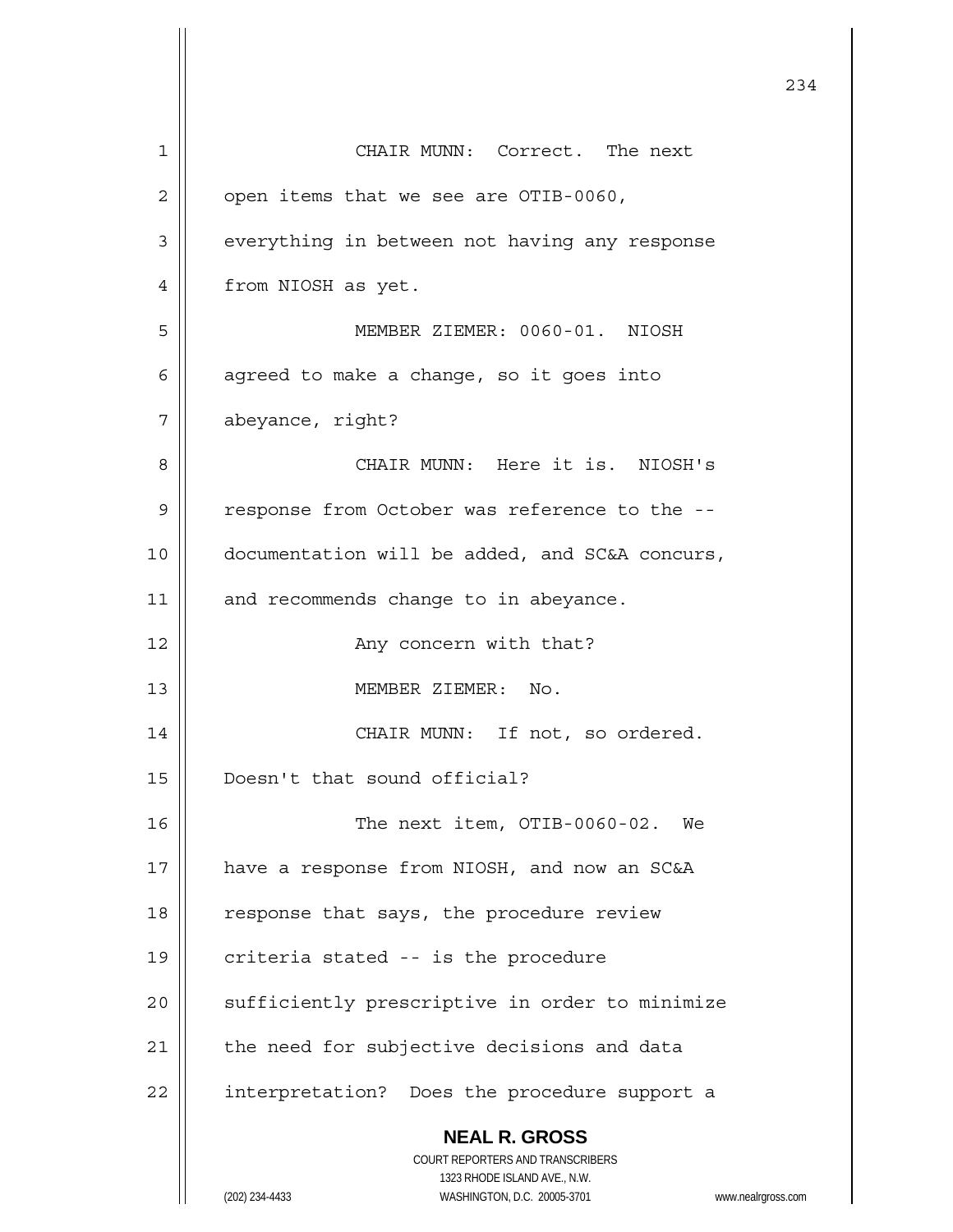| $\mathbf 1$ | descriptive approach to dose reconstruction?                        |
|-------------|---------------------------------------------------------------------|
| 2           | NIOSH -- well, you can all read that for                            |
| 3           | yourselves. The final recommendation is that                        |
| 4           | the issue be changed to in-progress. That                           |
| 5           | appears to be appropriate under the                                 |
| 6           | circumstances.                                                      |
| 7           | Any comment, or any need for                                        |
| 8           | discussion?                                                         |
| 9           | MS. BRACKETT: I have a question.                                    |
| 10          | CHAIR MUNN: Yes, Liz?                                               |
| 11          | MS. BRACKETT: Regarding the SC&A                                    |
| 12          | finding where it says -- it's the second                            |
| 13          | sentence. It says, terms such as better fit,                        |
| 14          | removal fit, et cetera would benefit by some                        |
| 15          | type of quantification guidance. For example,                       |
| 16          | intake quantity plus or minus 10 percent                            |
| 17          | defines a satisfactory fit. Well, I don't                           |
| 18          | understand. Plus or minus 10 percent of what?                       |
| 19          | If we knew what the actual intake was, then we                      |
| 20          | wouldn't be doing the dose assessment. So                           |
| 21          | relative to what? I'd be happy to put                               |
| 22          | something like that in, if I understood what                        |
|             | <b>NEAL R. GROSS</b>                                                |
|             | COURT REPORTERS AND TRANSCRIBERS                                    |
|             | 1323 RHODE ISLAND AVE., N.W.                                        |
|             | (202) 234-4433<br>WASHINGTON, D.C. 20005-3701<br>www.nealrgross.com |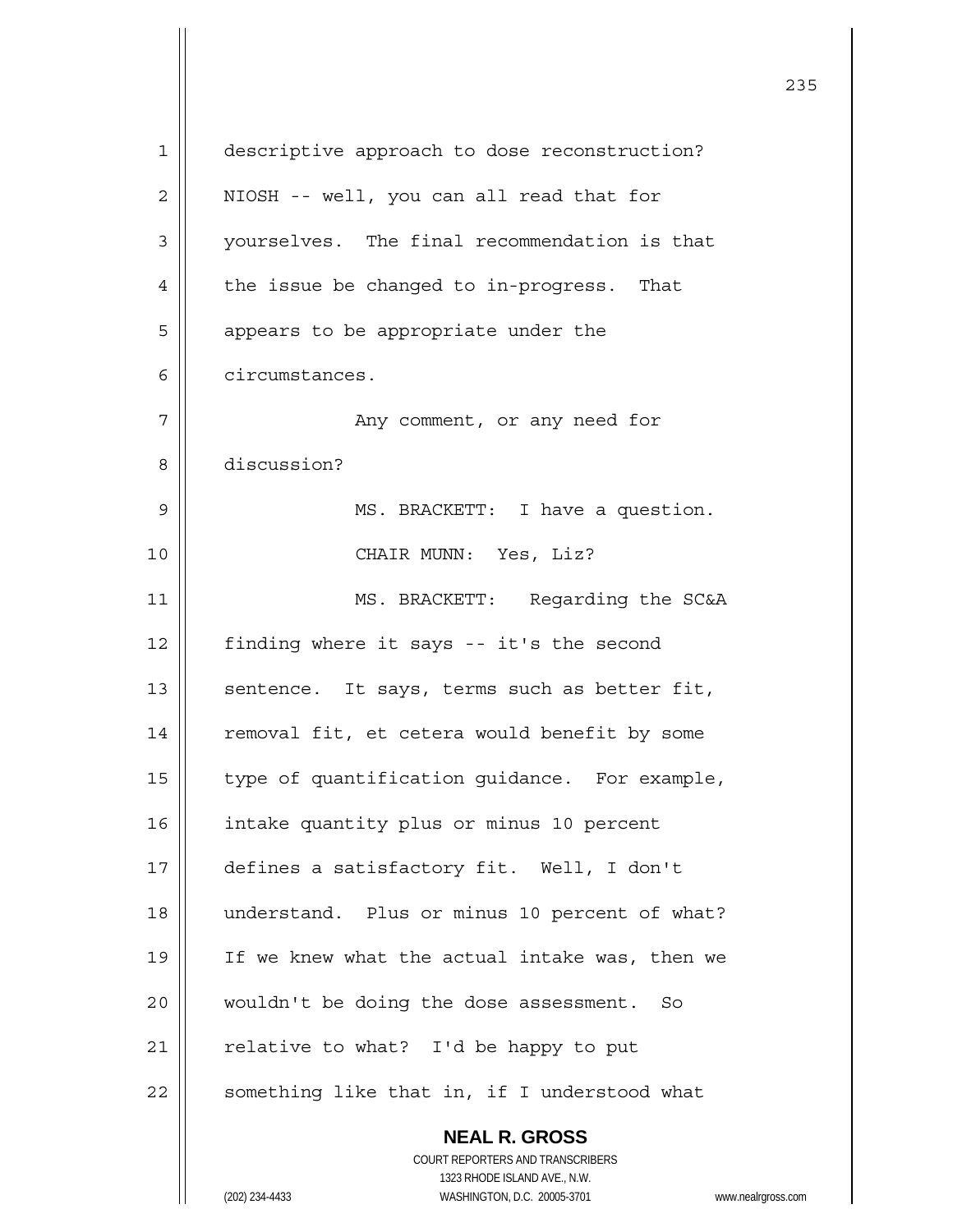$1$  that was referring to.

| 2  | DR. MAURO: When you run into --                                                                                                                                 |
|----|-----------------------------------------------------------------------------------------------------------------------------------------------------------------|
| 3  | you have data, bioassay data, and you try to                                                                                                                    |
| 4  | estimate intake, you're trying to get the best                                                                                                                  |
| 5  | fit you could, what the intake pattern will be                                                                                                                  |
| 6  | that will give you the bioassay data. I guess                                                                                                                   |
| 7  | our concern is that there's a degree of                                                                                                                         |
| 8  | judgment of when do you reach the point where                                                                                                                   |
| 9  | you think that the intake scenario that you've                                                                                                                  |
| 10 | selected represents a reasonable fit to the                                                                                                                     |
| 11 | data, the bioassay data that you are                                                                                                                            |
| 12 | observing.                                                                                                                                                      |
| 13 | MS. BRACKETT: Right.                                                                                                                                            |
| 14 | DR. MAURO: And I think this goes                                                                                                                                |
| 15 | toward, I guess, that judgment. You know,                                                                                                                       |
| 16 | where do you stop?                                                                                                                                              |
| 17 | MS. BRACKETT: Well, what's plus                                                                                                                                 |
| 18 | or minus 10 percent --                                                                                                                                          |
| 19 | DR. MAURO: And I agree with you.                                                                                                                                |
| 20 | I don't think -- I think that -- well, I'd                                                                                                                      |
| 21 | like to get that -- is this Joyce? I'm not                                                                                                                      |
| 22 | sure --                                                                                                                                                         |
|    | <b>NEAL R. GROSS</b><br>COURT REPORTERS AND TRANSCRIBERS<br>1323 RHODE ISLAND AVE., N.W.<br>(202) 234-4433<br>WASHINGTON, D.C. 20005-3701<br>www.nealrgross.com |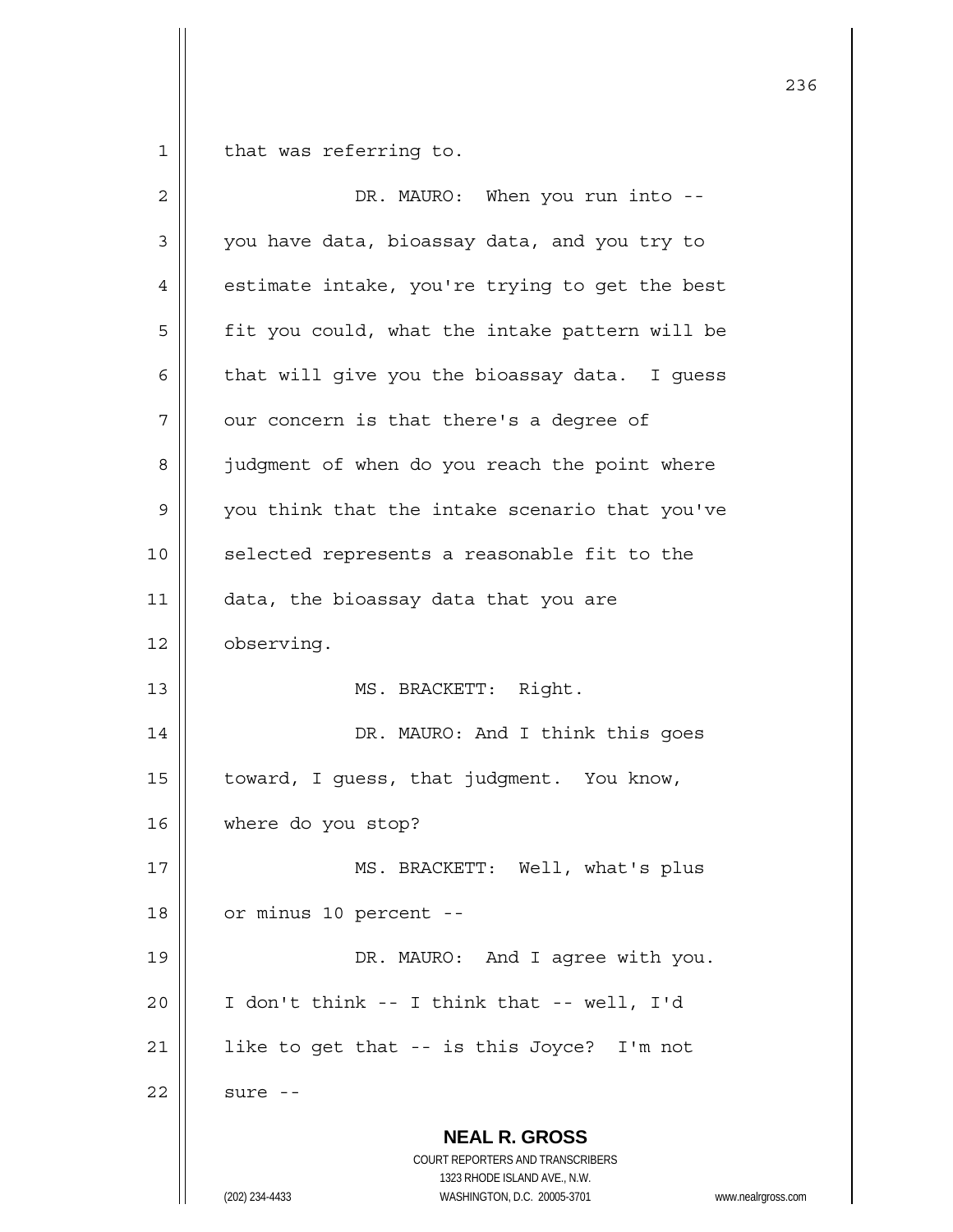|    | 237                                                                 |
|----|---------------------------------------------------------------------|
| 1  | MR. MARSCHKE: I think it was                                        |
| 2  | Doug.                                                               |
| 3  | MS. BRACKETT: It mentions Doug in                                   |
| 4  | there --                                                            |
| 5  | DR. MAURO: I think we all need a                                    |
| 6  | little clarification, because I think I know                        |
| 7  | the thrust of the concern is that, you know,                        |
| 8  | when you're trying to find that best fit, and                       |
| 9  | at some point you stop to say, I think we're                        |
| 10 | there. And I guess, and I think the thrust of                       |
| 11 | this is, how do you know when you're there?                         |
| 12 | MS. BRACKETT: Right. Yes. It's                                      |
| 13 | always fun to -- and really, a so-called best                       |
| 14 | fit is not needed for every case. It's only                         |
| 15 | when you're close to 50 percent that you                            |
| 16 | actually need to do a so-called best fit.                           |
| 17 | Otherwise, you try to under or overestimate                         |
| 18 | and just, you know, do something that's quick,                      |
| 19 | but relevant to the particular case.                                |
| 20 | CHAIR MUNN: So we have an action                                    |
| 21 | SC&A is going to clarify their original<br>item.                    |
| 22 | finding to the satisfaction of NIOSH so that                        |
|    | <b>NEAL R. GROSS</b><br>COURT REPORTERS AND TRANSCRIBERS            |
|    | 1323 RHODE ISLAND AVE., N.W.                                        |
|    | (202) 234-4433<br>WASHINGTON, D.C. 20005-3701<br>www.nealrgross.com |

 $\mathsf{I}$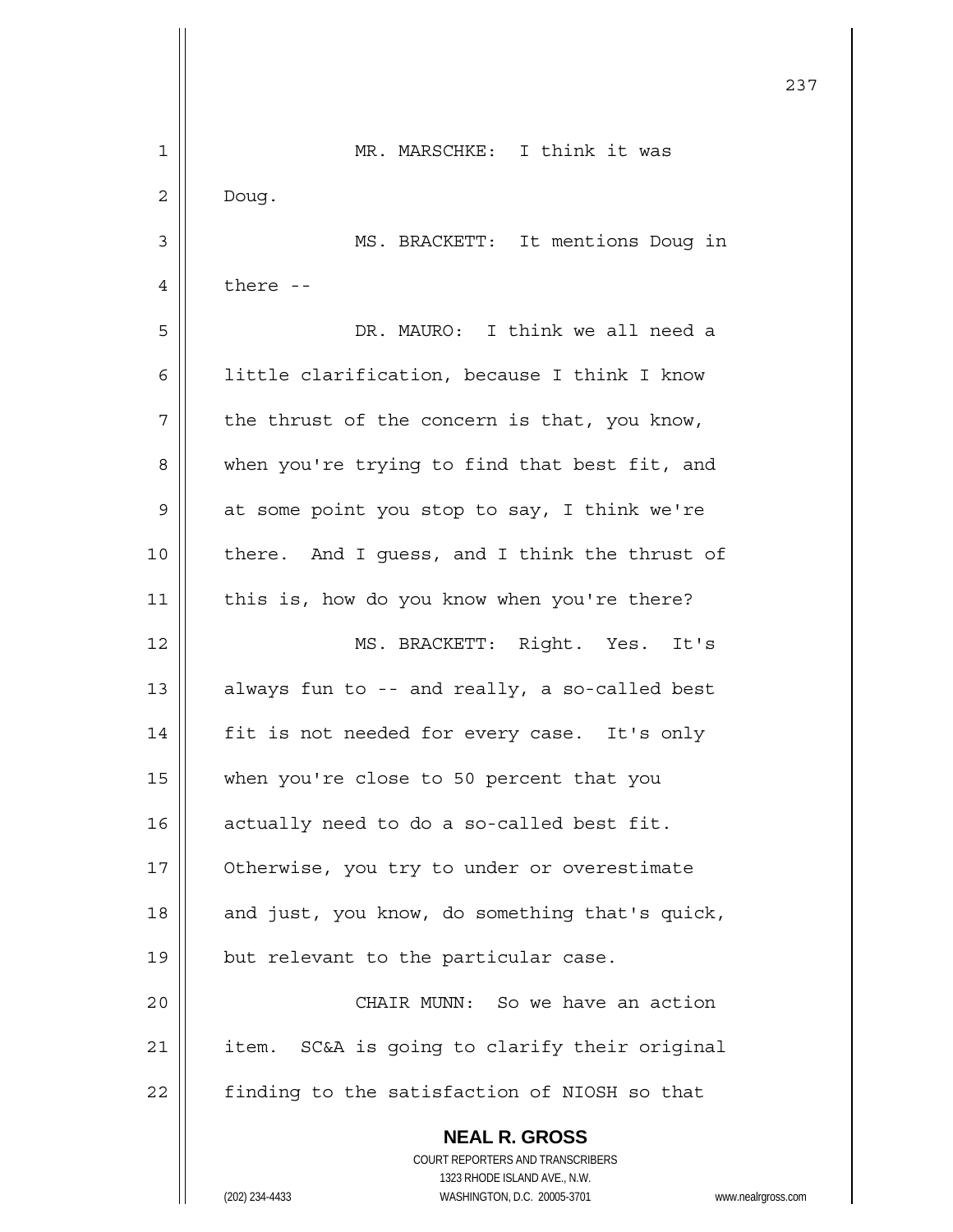| $\mathbf 1$ | they know -- so that either the wording of the           |
|-------------|----------------------------------------------------------|
| 2           | original finding will be revised, or NIOSH               |
| 3           | will understand precisely what the concern               |
| 4           | might be.                                                |
| 5           | MS. BRACKETT: I mean, I pretty                           |
| 6           | much understand the general issue. It's just             |
| 7           | this particular recommendation, it would be              |
| 8           | helpful to have a clarification on.                      |
| 9           | CHAIR MUNN: Understand.                                  |
| 10          | MEMBER ZIEMER: May I?                                    |
| 11          | CHAIR MUNN: Yes.                                         |
| 12          | MEMBER ZIEMER: Aside from that                           |
| 13          | issue, NIOSH's statement is basically, yes,              |
| 14          | some additional guidance would be beneficial,            |
| 15          | but you're only saying that sort of in a very            |
| 16          | general way. You're not committing yourself              |
| 17          | to any additional guidance, I don't think.               |
| 18          | You're just sort of saying, yes, more guidance           |
| 19          | is always good, or something. So if we didn't            |
| 20          | have this 10 percent issue, I'm not sure what            |
| 21          | else is needed. I mean, the 10 percent issue             |
| 22          |                                                          |
|             | <b>NEAL R. GROSS</b><br>COURT REPORTERS AND TRANSCRIBERS |

1323 RHODE ISLAND AVE., N.W.

 $\overline{\phantom{a}}$  $\prod_{i=1}^{n}$ 

 $\mathsf{I}$ 

(202) 234-4433 WASHINGTON, D.C. 20005-3701 www.nealrgross.com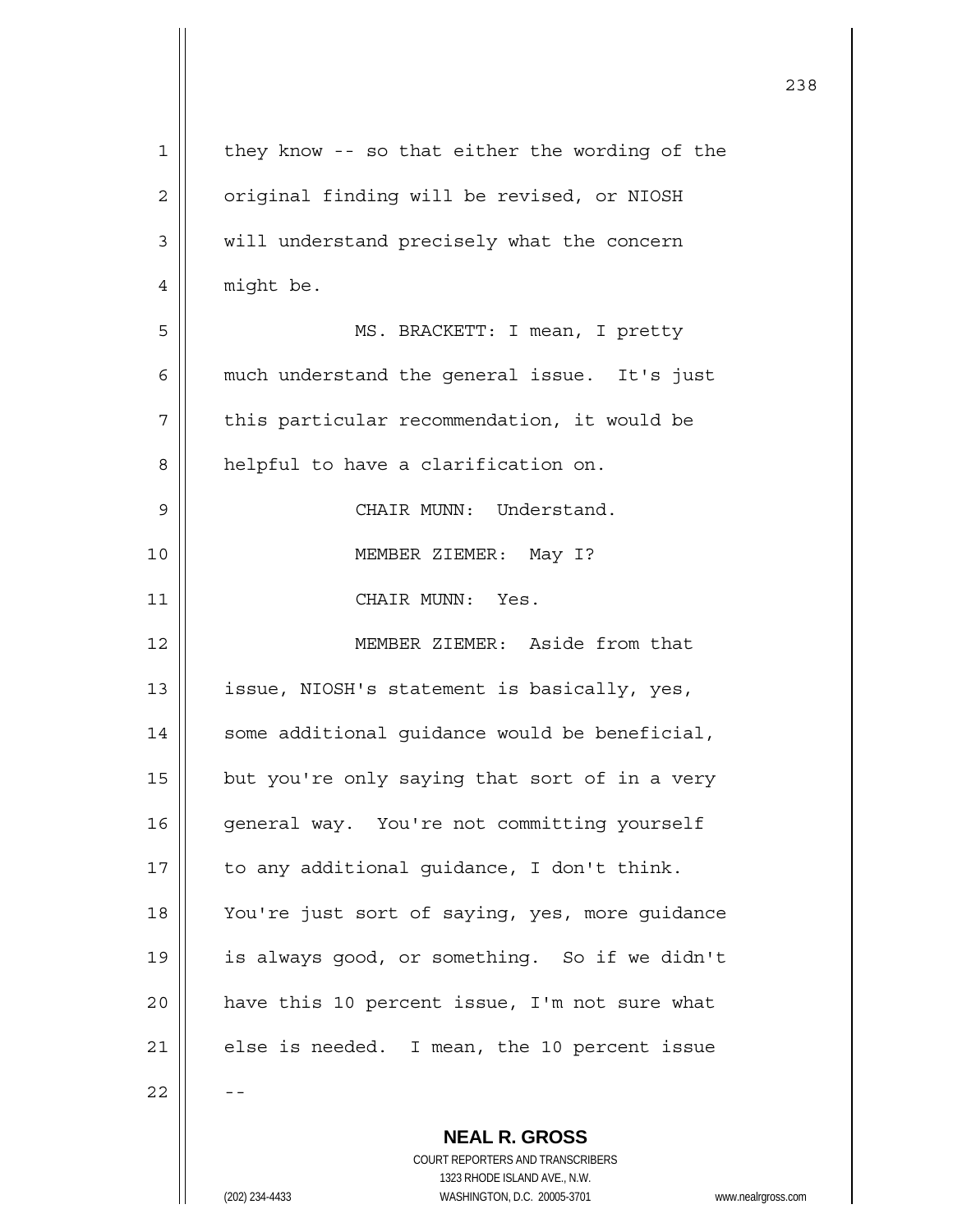| 1  | MR. HINNEFELD: Well, see, we do                                     |
|----|---------------------------------------------------------------------|
| 2  | say that it's currently under revision to                           |
| 3  | provide the details, but without being really                       |
| 4  | specific about what that means.                                     |
| 5  | MS. BRACKETT: Well, I am in the                                     |
| 6  | process -- I'm the author of this OTIB, and                         |
| 7  | I'm in the process of revising it. And, you                         |
| 8  | know, it was written initially with as much                         |
| 9  | detail as I could put in in the time that I                         |
| 10 | had, and I have been trying to add in more                          |
| 11 | detail, and just in a lot of different areas.                       |
| 12 | So that's why it's not specific, because as                         |
| 13 | issues come up with dose reconstructors, I                          |
| 14 | make a note, or I go in and add something to                        |
| 15 | try and, to put more guidance in there.                             |
| 16 | MR. HINNEFELD: But we still have                                    |
| 17 | the fundamental problem of trying to decide --                      |
| 18 | MS. BRACKETT: What's the best                                       |
| 19 | fit.                                                                |
| 20 | MR. HINNEFELD: -- what's good                                       |
| 21 | enough.                                                             |
| 22 | Right.<br>MS. BRACKETT:                                             |
|    |                                                                     |
|    | <b>NEAL R. GROSS</b>                                                |
|    | COURT REPORTERS AND TRANSCRIBERS<br>1323 RHODE ISLAND AVE., N.W.    |
|    | (202) 234-4433<br>WASHINGTON, D.C. 20005-3701<br>www.nealrgross.com |

<u>239</u>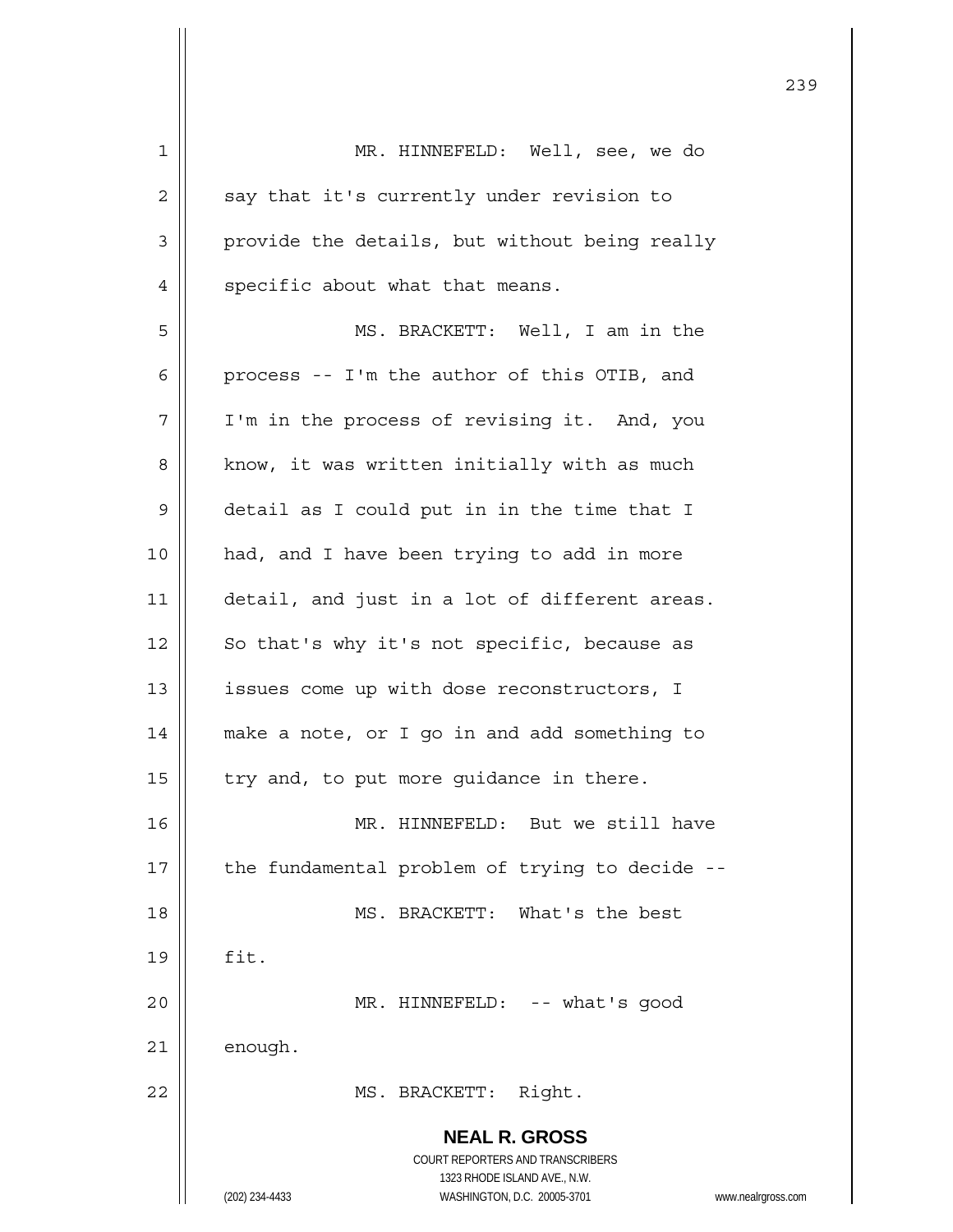**NEAL R. GROSS** COURT REPORTERS AND TRANSCRIBERS 1323 RHODE ISLAND AVE., N.W. (202) 234-4433 WASHINGTON, D.C. 20005-3701 www.nealrgross.com 240 1 | MR. HINNEFELD: You know, what's  $2 \parallel$  best --3 MEMBER ZIEMER: But you already 4 | have really big geometric standard of 5 deviation on the distribution. 6 || MR. HINNEFELD: On the dose. 7 MEMBER ZIEMER: On the dose. 8 || MR. HINNEFELD: Right. 9 || MS. BRACKETT: Right, and that is 10 || to account for some of this variation that you 11 | qet when you do the fit. 12 || MEMBER ZIEMER: Right, and I'm not 13  $\parallel$  sure what the 10 percent would mean, either. 14 || DR. MAURO: I know that it's  $15$  || almost -- when I look at --16 MS. BRACKETT: Yes. 17 || DR. MAURO: -- yes to, you know, 18 || this picture you've got of 25 bioassay samples 19 || spread out everywhere. They're all over the  $20$  || place. But what do I do? You know, it's --21 | sometimes suggestions are made, but I don't  $22$  | think you're going to get away from it, and I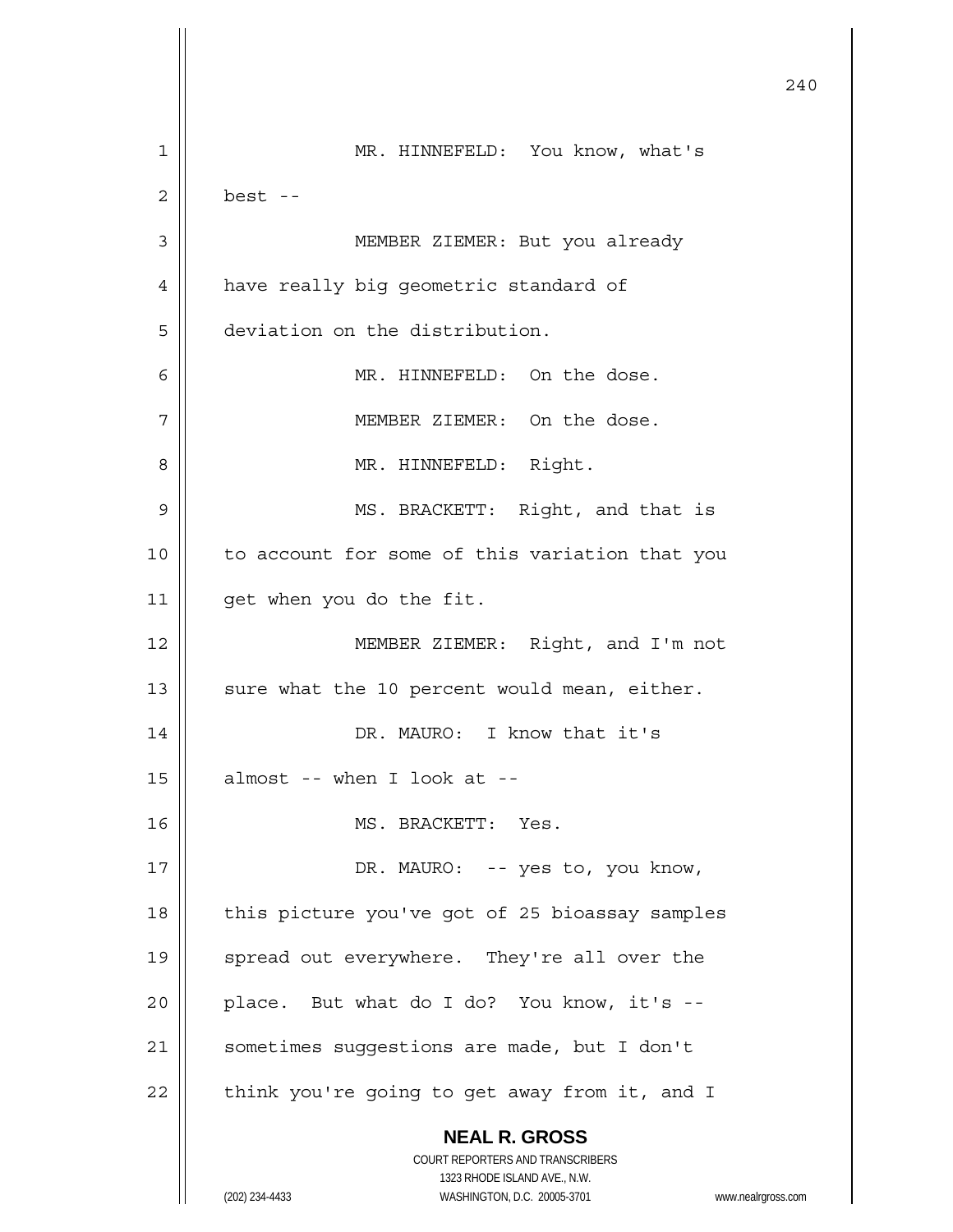| $\mathbf 1$    | don't think we could be all that quantitative            |
|----------------|----------------------------------------------------------|
| $\overline{2}$ | about, how do you do that?                               |
| 3              | MS. BRACKETT: Right.                                     |
| 4              | MEMBER GRIFFON: I can hardly hear                        |
| 5              | John, but I think he just hit on something.              |
| 6              | I heard the word professional judgment, again,           |
| 7              | and I think -- I mean, this might be another             |
| 8              | opportunity in TIB-0060 where you indicate for           |
| 9              | best estimate cases that you're going to have            |
| 10             | additional checks and balances. You know,                |
| 11             | more peer review, because I think you're right           |
| 12             | that you can't -- I mean, how prescriptive can           |
| 13             | you be with this kind of thing? But, you                 |
| 14             | know, if you get down to best estimate,                  |
| 15             | because, for the bounding cases, you're                  |
| 16             | probably not going to need as much, but for              |
| 17             | the best estimates, you might want that as               |
| 18             | sort of the peer review to kick in at a higher           |
| 19             | level, or whatever. I don't know what the QA             |
| 20             | level is for these cases, but that might be              |
| 21             | another way to address this.                             |
| 22             | MS. BRACKETT: That's a good                              |
|                | <b>NEAL R. GROSS</b><br>COURT REPORTERS AND TRANSCRIBERS |

241

1323 RHODE ISLAND AVE., N.W.

 $\mathsf{I}$  $\prod_{i=1}^{n}$ 

(202) 234-4433 WASHINGTON, D.C. 20005-3701 www.nealrgross.com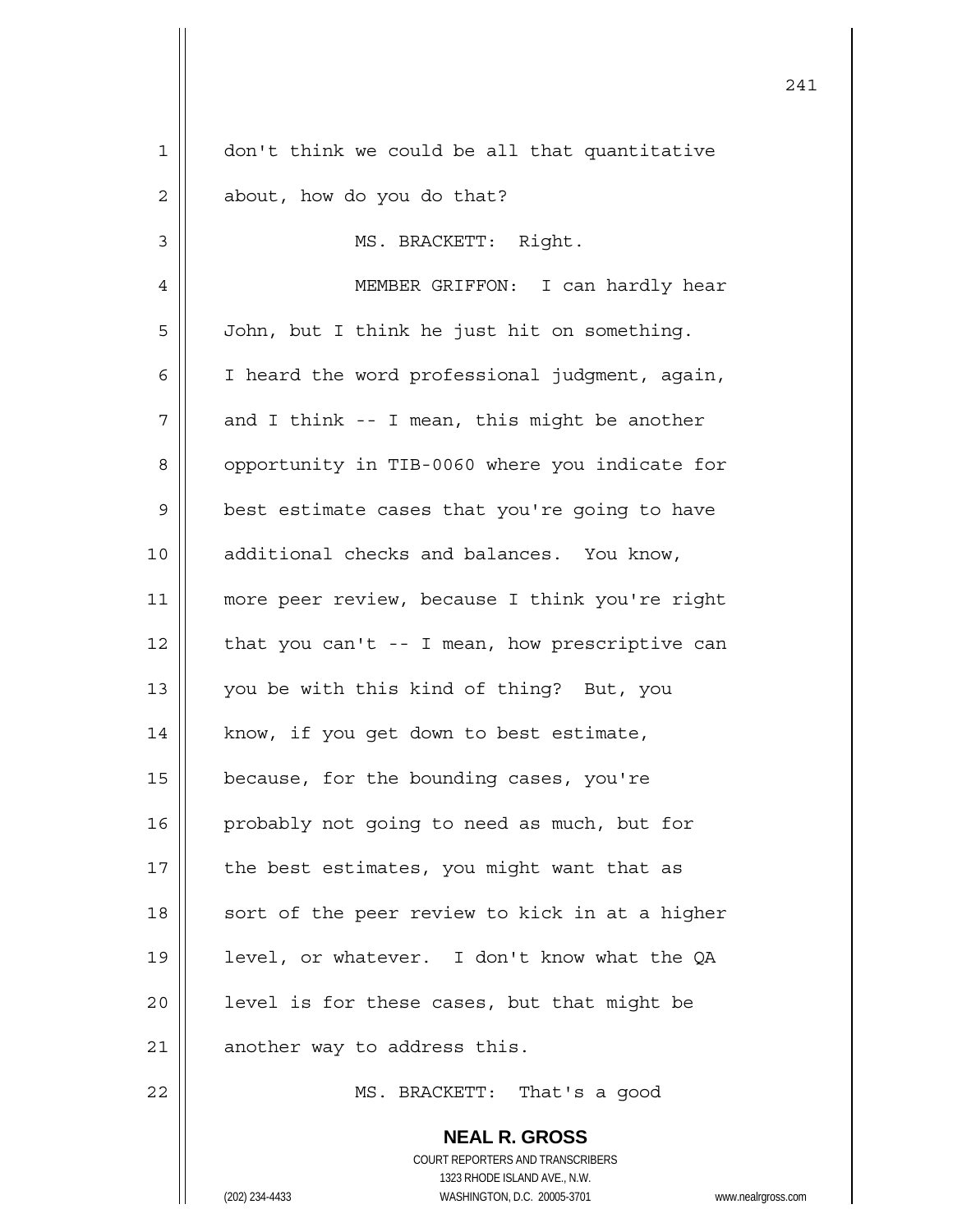| $\mathbf 1$    | point. There's nothing procedural. Some                             |
|----------------|---------------------------------------------------------------------|
| $\overline{2}$ | cases do get elevated, depending how the dose                       |
| 3              | reconstructor feels about it, you know, how                         |
| 4              | much difficulty they have had or -- but yes,                        |
| 5              | that's one option. I'll make a note of that.                        |
| 6              | CHAIR MUNN: So the item on our                                      |
| 7              | tracking list changes to in-process. Action,                        |
| 8              | SC&A. Correct?                                                      |
| 9              | Next issue, item 3. SC&A accepts                                    |
| 10             | the NIOSH response, recommends the status of                        |
| 11             | this issue be closed.                                               |
| 12             | MEMBER GRIFFON: Wanda, I have a                                     |
| 13             | question on No. 3.                                                  |
| 14             | CHAIR MUNN: Yes?                                                    |
| 15             | MEMBER GRIFFON: And mainly, you                                     |
| 16             | know, in the NIOSH response, they offer                             |
| 17             | comments that they submitted to the ICRP                            |
| 18             | committee.                                                          |
| 19             | CHAIR MUNN: Yes.                                                    |
| 20             | MEMBER GRIFFON: I would like to                                     |
| 21             | take them up on their offer, because I'm                            |
| 22             | curious, and it's not obvious to me how these                       |
|                | <b>NEAL R. GROSS</b>                                                |
|                | COURT REPORTERS AND TRANSCRIBERS                                    |
|                | 1323 RHODE ISLAND AVE., N.W.                                        |
|                | WASHINGTON, D.C. 20005-3701<br>(202) 234-4433<br>www.nealrgross.com |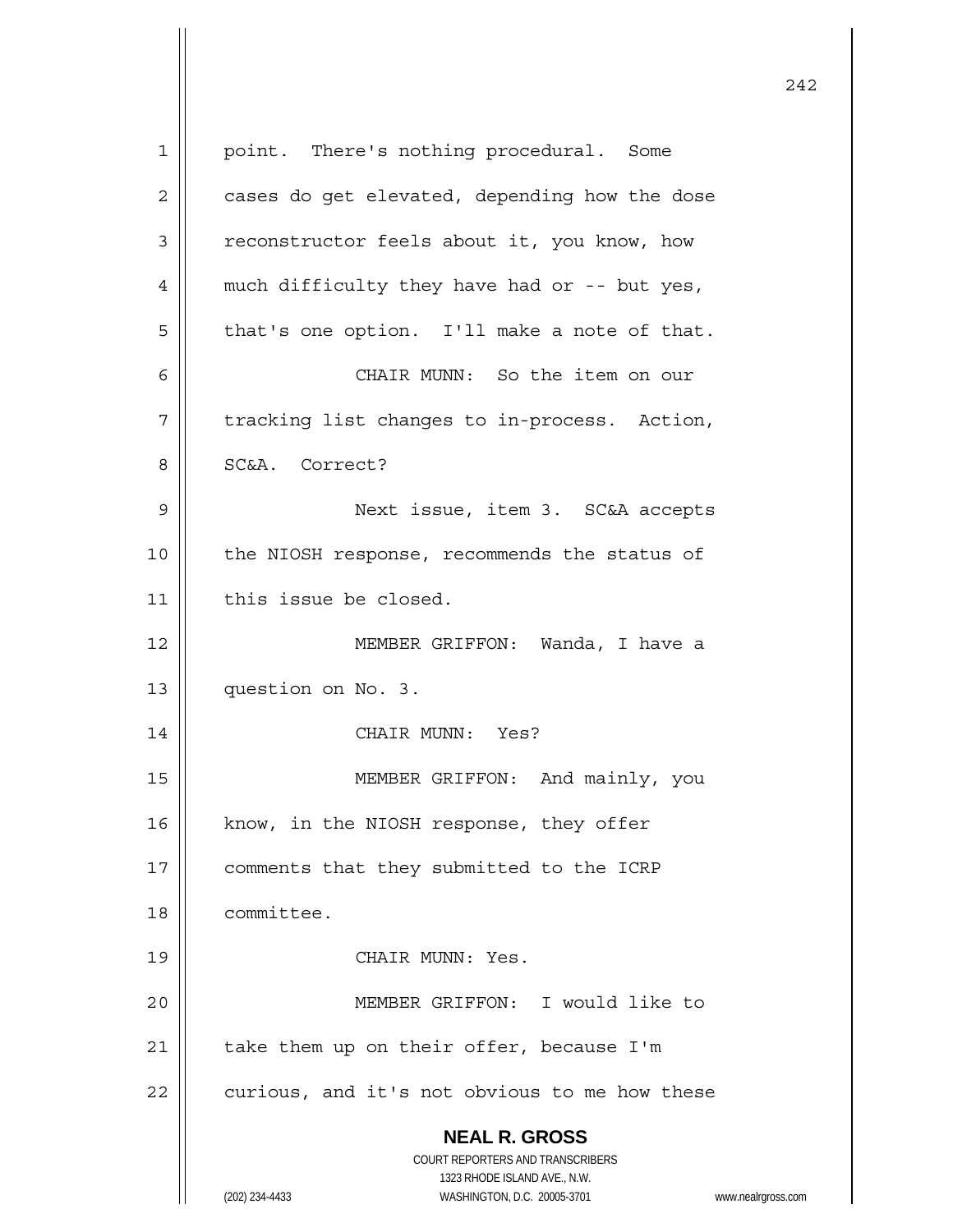**NEAL R. GROSS** COURT REPORTERS AND TRANSCRIBERS 1323 RHODE ISLAND AVE., N.W. (202) 234-4433 WASHINGTON, D.C. 20005-3701 www.nealrgross.com 1 | parameters would affect calculations of  $2 \parallel$  intake, anyway, but I guess I am interested in  $3 \parallel$  that, in looking at those responses before I  $4 \parallel$  sign off on this one. I don't know, maybe  $5 \parallel$  SC&A did look at those responses that NIOSH 6  $\parallel$  sent to the ICRP committee, but I'd be 7 interested in -- 8 || MS. BRACKETT: Okay. It wasn't 9 | specifically NIOSH that sent them. Tom LaBone 10 had sent these comments, you know, not as a 11 | representative of --12 | MEMBER GRIFFON: A copy of comments 13 | that have been -- not NIOSH's comments. I  $14$  | see. Okay. 15 || MS. BRACKETT: No, this was 16 | comments that he had made when the draft ICRP 17 | came out. 18 MEMBER GRIFFON: Well, 19 nonetheless, they're cited in NIOSH's 20 | response. 21 || MS. BRACKETT: Right. But I just  $22$  || wanted to clarify, that's all.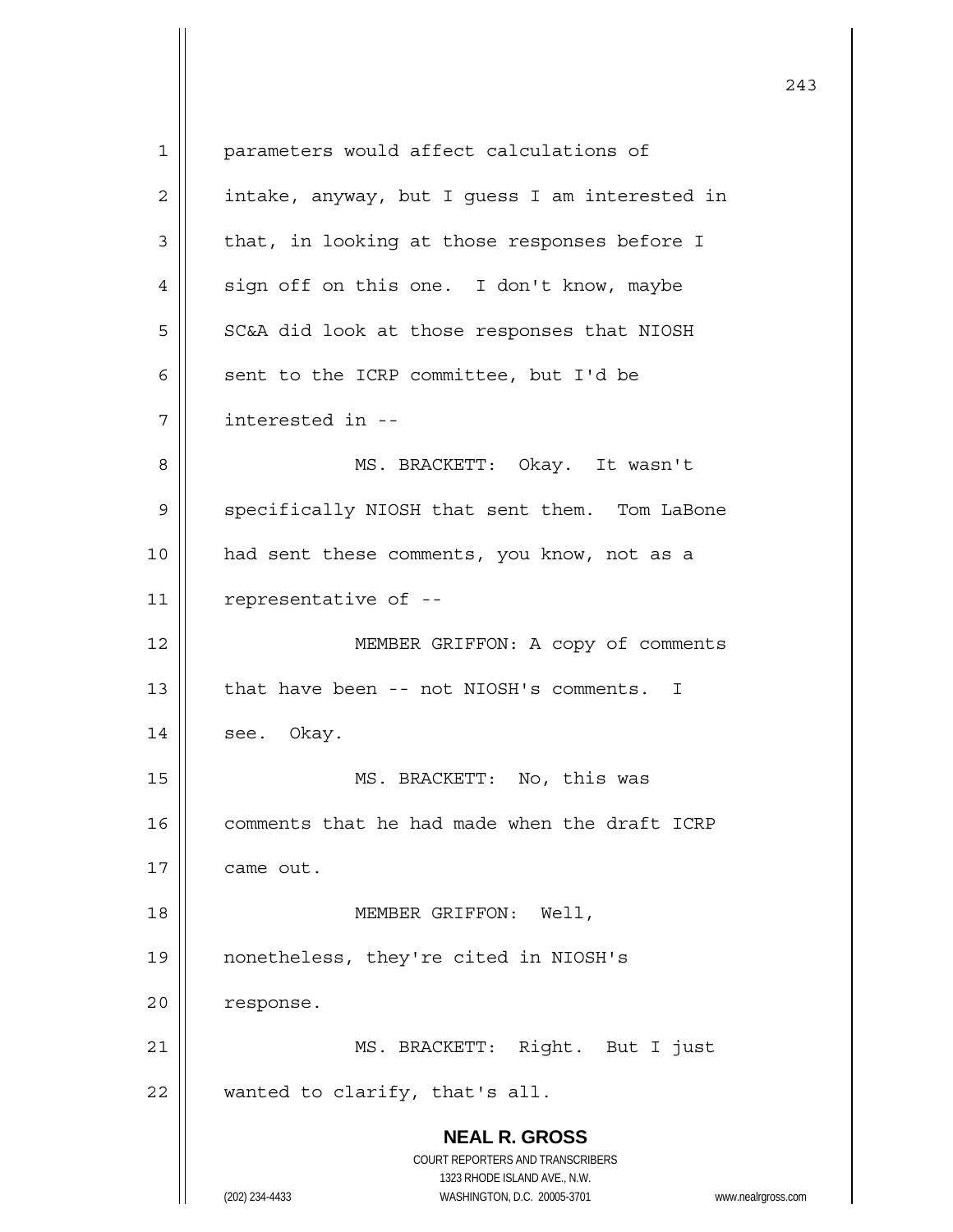|    |                                                                                                     | 244 |
|----|-----------------------------------------------------------------------------------------------------|-----|
| 1  | CHAIR MUNN: But you are asking                                                                      |     |
| 2  | that we provide them?                                                                               |     |
| 3  | MEMBER GRIFFON: They could be                                                                       |     |
| 4  | provided, and then --                                                                               |     |
| 5  | CHAIR MUNN: Okay. Liz, can you                                                                      |     |
| 6  | send those to me, and I'll --                                                                       |     |
| 7  | MEMBER GRIFFON: I would recommend                                                                   |     |
| 8  | that the in-progress employee at least look at                                                      |     |
| 9  | those.                                                                                              |     |
| 10 | MS. BRACKETT: I would also offer,                                                                   |     |
| 11 | I found out recently that the draft document                                                        |     |
| 12 | that was cited here, the ICRP, it apparently                                                        |     |
| 13 | has been rescinded as being too prescriptive.                                                       |     |
| 14 | This particular issue was cited where the ICRP                                                      |     |
| 15 | document was making a specific recommendation                                                       |     |
| 16 | to use this particular fitting method, and the                                                      |     |
| 17 | ICRP is not going to issue this document now                                                        |     |
| 18 | because it's too prescriptive, and they don't                                                       |     |
| 19 | want to be that prescriptive.                                                                       |     |
| 20 | MEMBER GRIFFON:<br>Can you include                                                                  |     |
| 21 | that correspondence, too, Liz? That would be                                                        |     |
| 22 | interesting.                                                                                        |     |
|    | <b>NEAL R. GROSS</b><br>COURT REPORTERS AND TRANSCRIBERS                                            |     |
|    | 1323 RHODE ISLAND AVE., N.W.<br>(202) 234-4433<br>WASHINGTON, D.C. 20005-3701<br>www.nealrgross.com |     |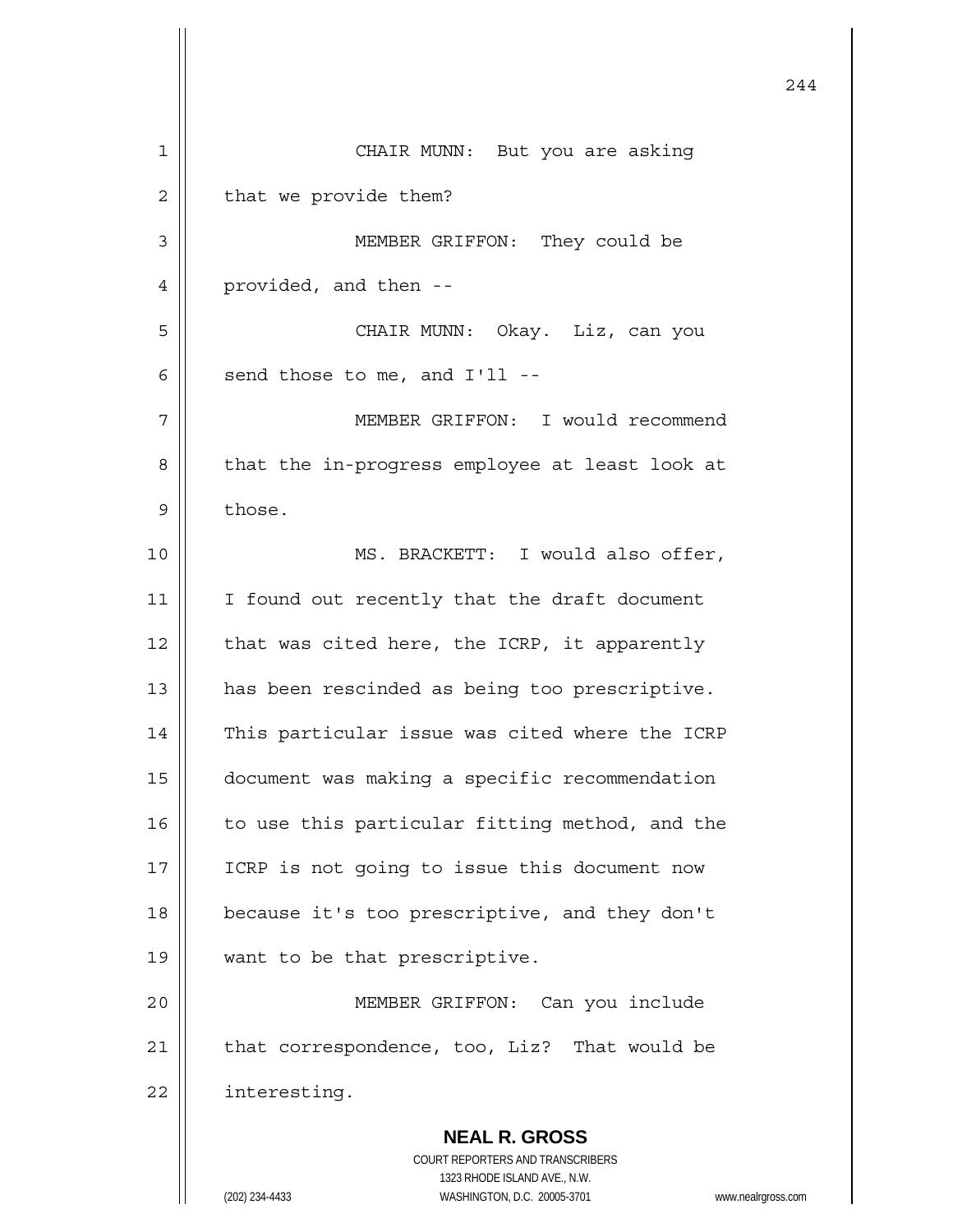**NEAL R. GROSS** COURT REPORTERS AND TRANSCRIBERS 1323 RHODE ISLAND AVE., N.W. (202) 234-4433 WASHINGTON, D.C. 20005-3701 www.nealrgross.com 1 MS. BRACKETT: That was just a  $2$  || statement that was made at IRPA --3 | MEMBER GRIFFON: Okay. Okay. 4 MS. BRACKETT: -- Last month. And 5 | I couldn't find anything on the ICRP website  $6 \parallel$  that actually stated that. 7 || MEMBER GRIFFON: Okay. 8 CHAIR MUNN: So action, NIOSH to 9 || send the ICRP comments to the Board, to the 10 work group members? Bearing in mind that ICRP 11  $\parallel$  -- they're not accepting of it, are they? 12 | Therefore, rather than change this issue to  $13$  | closed, it will have to be in-process. 14 Next issue is finding No. 4. SC&A 15 | responds, they concur, and recommend the 16  $\parallel$  status of the issue be changed to in abeyance, 17 | awaiting the OTIB revision. 18 || Any objection to in abeyance for 19 || finding 4? If not, that change will occur. 20 || Finding 5. Concurs with NIOSH 21 | response, provided OTIB-0060 is revised to  $22$  | include the information given to the dose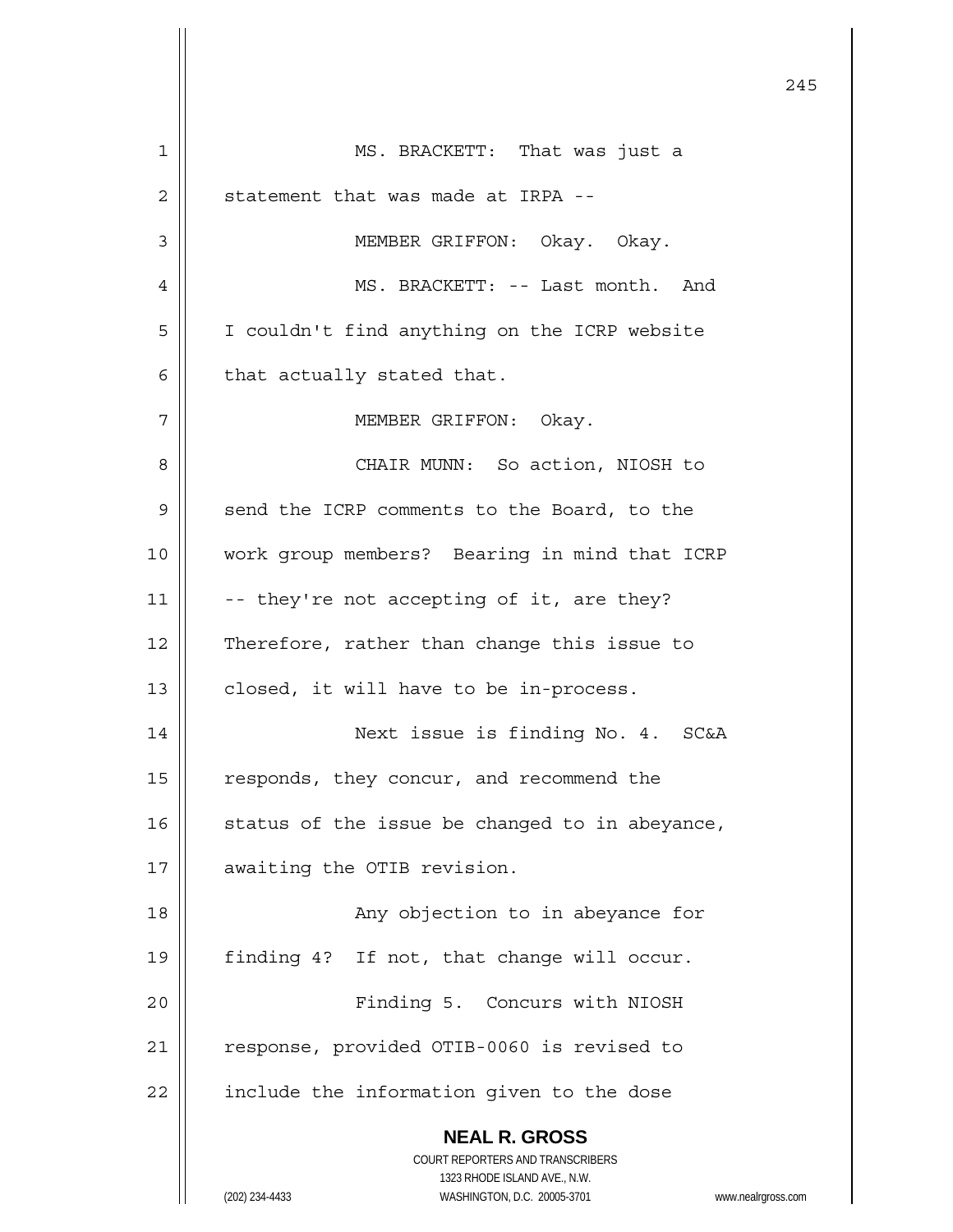**NEAL R. GROSS** COURT REPORTERS AND TRANSCRIBERS 1323 RHODE ISLAND AVE., N.W. (202) 234-4433 WASHINGTON, D.C. 20005-3701 www.nealrgross.com 246 1 || reconstructors in training. Request it be  $2 \parallel$  changed to in abeyance. 3 Any problem? It will change to in 4 | abeyance. 5 || The next issue is finding No. 6.  $6$  | The NIOSH response is the same as their  $7 ||$  response to -03, and that's accepted by SC&A 8 | in recommending that this issue be closed. 9 MEMBER GRIFFON: This was the same 10 issue we just discussed? 11 CHAIR MUNN: Individual bioassay 12 | results. 13 || DR. MAURO: It was changed it to 14 in-progress. 15 || MR. MARSCHKE: We changed it to 16 in-progress. 17 || DR. MAURO: Yes, even though we  $18$   $\parallel$  recommend that it be closed --19 || MR. MARSCHKE: The Board changed 20 | it to in-progress. 21 | DR. MAURO: -- the Board can use  $22$  | its judgment.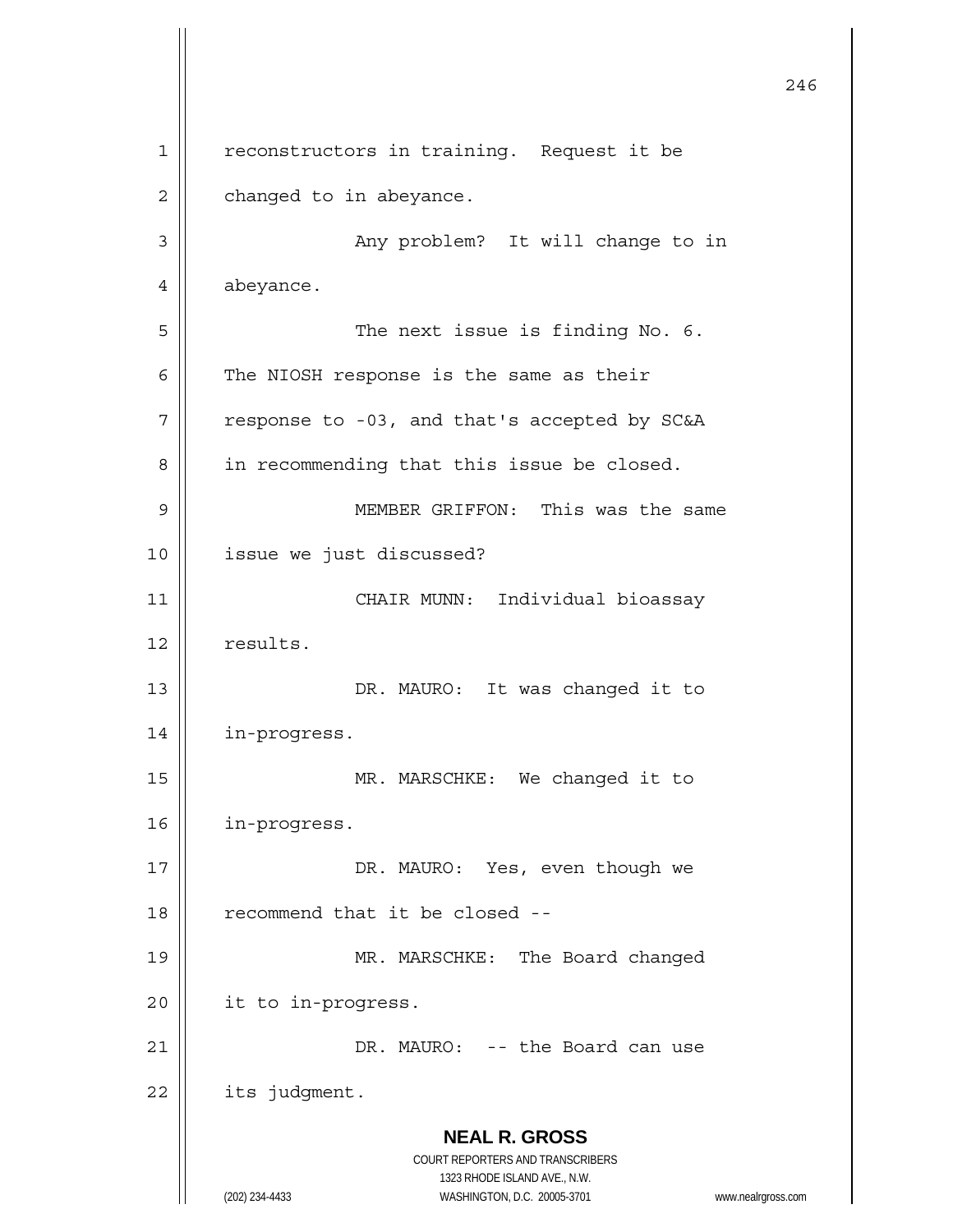**NEAL R. GROSS** COURT REPORTERS AND TRANSCRIBERS 1323 RHODE ISLAND AVE., N.W. (202) 234-4433 WASHINGTON, D.C. 20005-3701 www.nealrgross.com 247 1 | MEMBER GRIFFON: Pending that --2 | MR. MARSCHKE: So this one was also 3 | in-progress as per Board -- is this basically  $4 \parallel$  addressed in --5 CHAIR MUNN: I think this is  $6 \parallel$  addressed in -03. 7 MEMBER GRIFFON: And 03 is in-8 progress. 9 || CHAIR MUNN: Yes, 03 is in-10 || progress, so there's no reason why this one 11 | should also remain open, correct? 12 MEMBER GRIFFON: They're almost 13  $\parallel$  the same issue. I don't know what --14 CHAIR MUNN: Very nearly. So we 15  $\vert$  can close this one and cover it in -03, 16 correct? 17 MEMBER ZIEMER: Well I don't think 18 | it closed with this one, does it? 19 || MR. HINNEFELD: No, it says -- $20$  | it's addressed, and it's another of the 21 | finding statuses. 22 MEMBER ZIEMER: Addressed in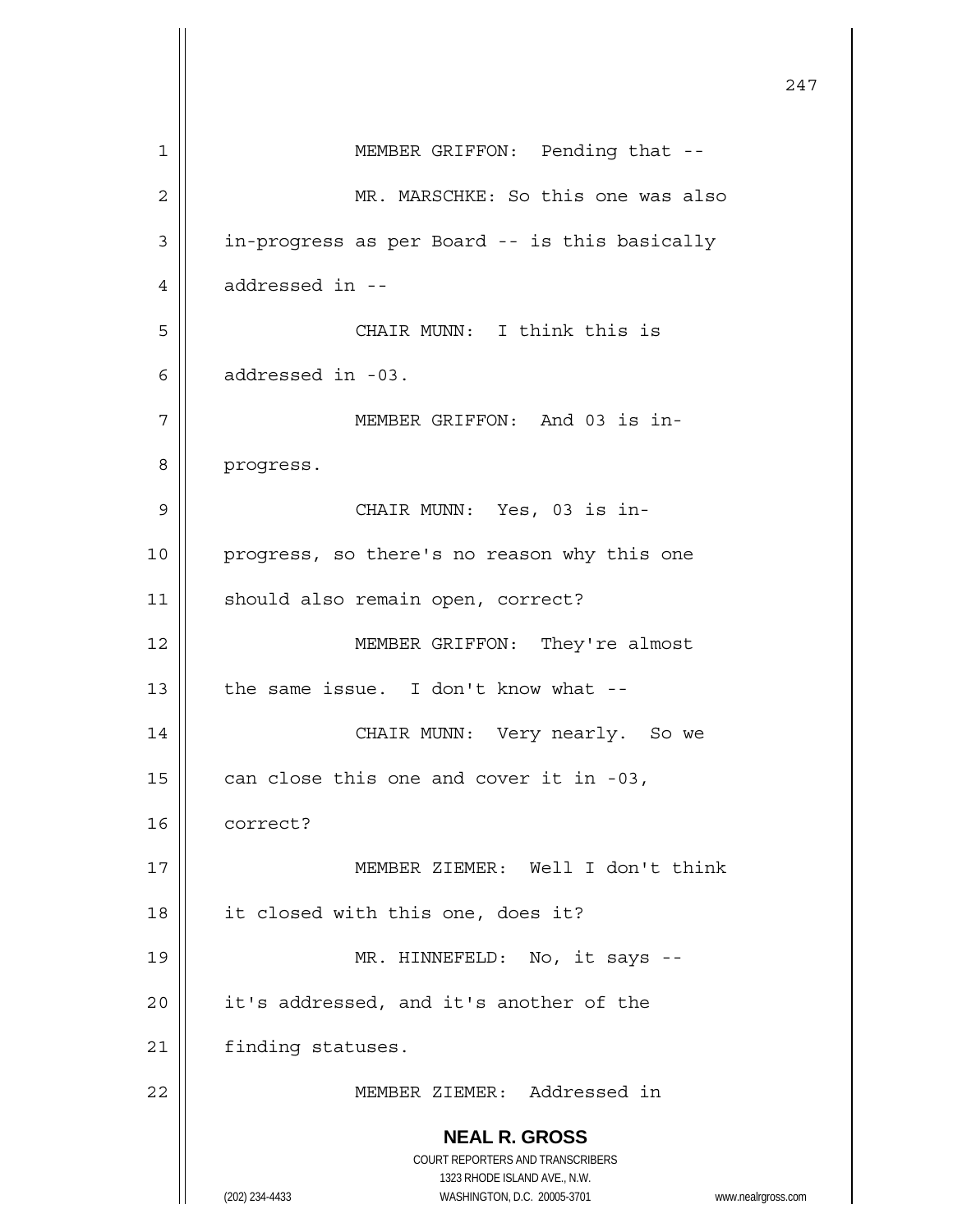|    |                                                                     | 248 |
|----|---------------------------------------------------------------------|-----|
| 1  | finding --                                                          |     |
| 2  | MR. HINNEFELD: Is that okay with                                    |     |
| 3  | the work group?                                                     |     |
| 4  | CHAIR MUNN: That's fine with me.                                    |     |
| 5  | The next issue is finding 7. Take                                   |     |
| 6  | a minute to read the NIOSH response and the                         |     |
| 7  | SC&A follow-up. I believe that's another one                        |     |
| 8  | of those for which we have hard copies, if you                      |     |
| 9  | want to look at it.                                                 |     |
| 10 | MR. MARSCHKE: This has a PDF file                                   |     |
| 11 | associated with it.                                                 |     |
| 12 | CHAIR MUNN: Yes. If we want to                                      |     |
| 13 | go to look at that, the recommendation is to                        |     |
| 14 | change status to in-progress. A lot of work                         |     |
| 15 | to do on TIB-0060.                                                  |     |
| 16 | Any objection to in-progress? If                                    |     |
| 17 | not, it will be changed.                                            |     |
| 18 | Next open issue by my record is in                                  |     |
| 19 | procedures. PROC-86, is that correct, Steve,                        |     |
| 20 | from your record? PROC-86, finding 1. You                           |     |
| 21 | may want to read NIOSH's response, and note                         |     |
| 22 | that SC&A concurs, recommends in abeyance.                          |     |
|    | <b>NEAL R. GROSS</b><br>COURT REPORTERS AND TRANSCRIBERS            |     |
|    | 1323 RHODE ISLAND AVE., N.W.                                        |     |
|    | (202) 234-4433<br>WASHINGTON, D.C. 20005-3701<br>www.nealrgross.com |     |

 $\mathsf{l}$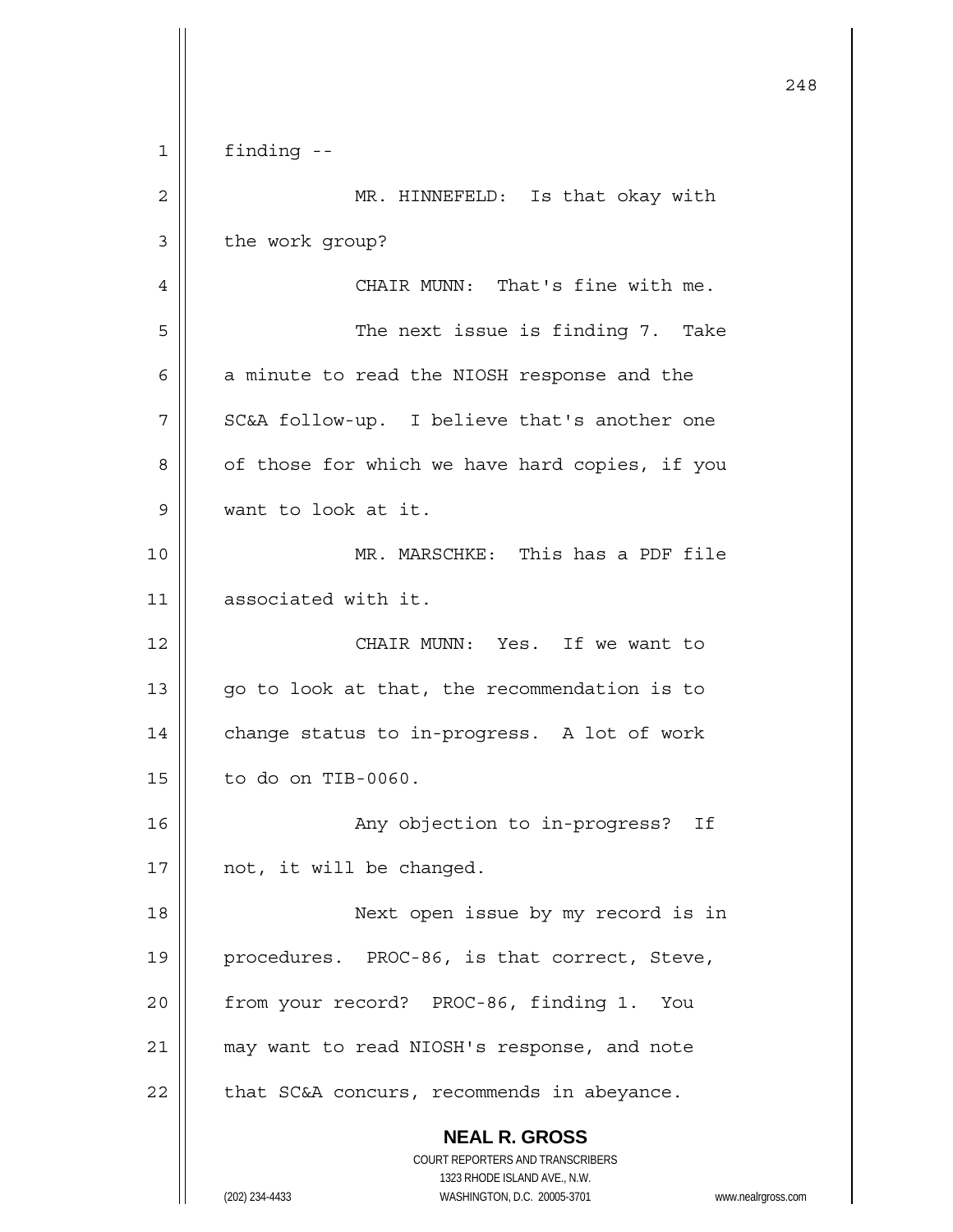|    | 249                                                                 |
|----|---------------------------------------------------------------------|
| 1  | Any problem or question?                                            |
| 2  | MEMBER GRIFFON: Can I ask a very                                    |
| 3  | simple question? Since I'm not up to speed on                       |
| 4  | PROC-86, what are complex internal dose                             |
| 5  | claims? I mean, how does someone identify --                        |
| 6  | when they get a case, how does someone                              |
| 7  | identify a complex internal dose claim?                             |
| 8  | You know it when you see it?<br>Is                                  |
| 9  | that it?                                                            |
| 10 | MR. HINNEFELD: We're trying to                                      |
| 11 | get up to speed on this, Mark.                                      |
| 12 | MEMBER GRIFFON: This really                                         |
| 13 | applies to the review and summary of records,                       |
| 14 | right?                                                              |
| 15 | DR. MAURO: It sounds like there's                                   |
| 16 | some kind of revision.                                              |
| 17 | MEMBER GRIFFON: I mean, it looks                                    |
| 18 | like you're making a distinction between the                        |
| 19 | case preparation and the dose reconstructor.                        |
| 20 | So this person's taking the raw data, and                           |
| 21 | putting their --                                                    |
| 22 | MR. HINNEFELD: There is, but --                                     |
|    | <b>NEAL R. GROSS</b>                                                |
|    | COURT REPORTERS AND TRANSCRIBERS<br>1323 RHODE ISLAND AVE., N.W.    |
|    | (202) 234-4433<br>WASHINGTON, D.C. 20005-3701<br>www.nealrgross.com |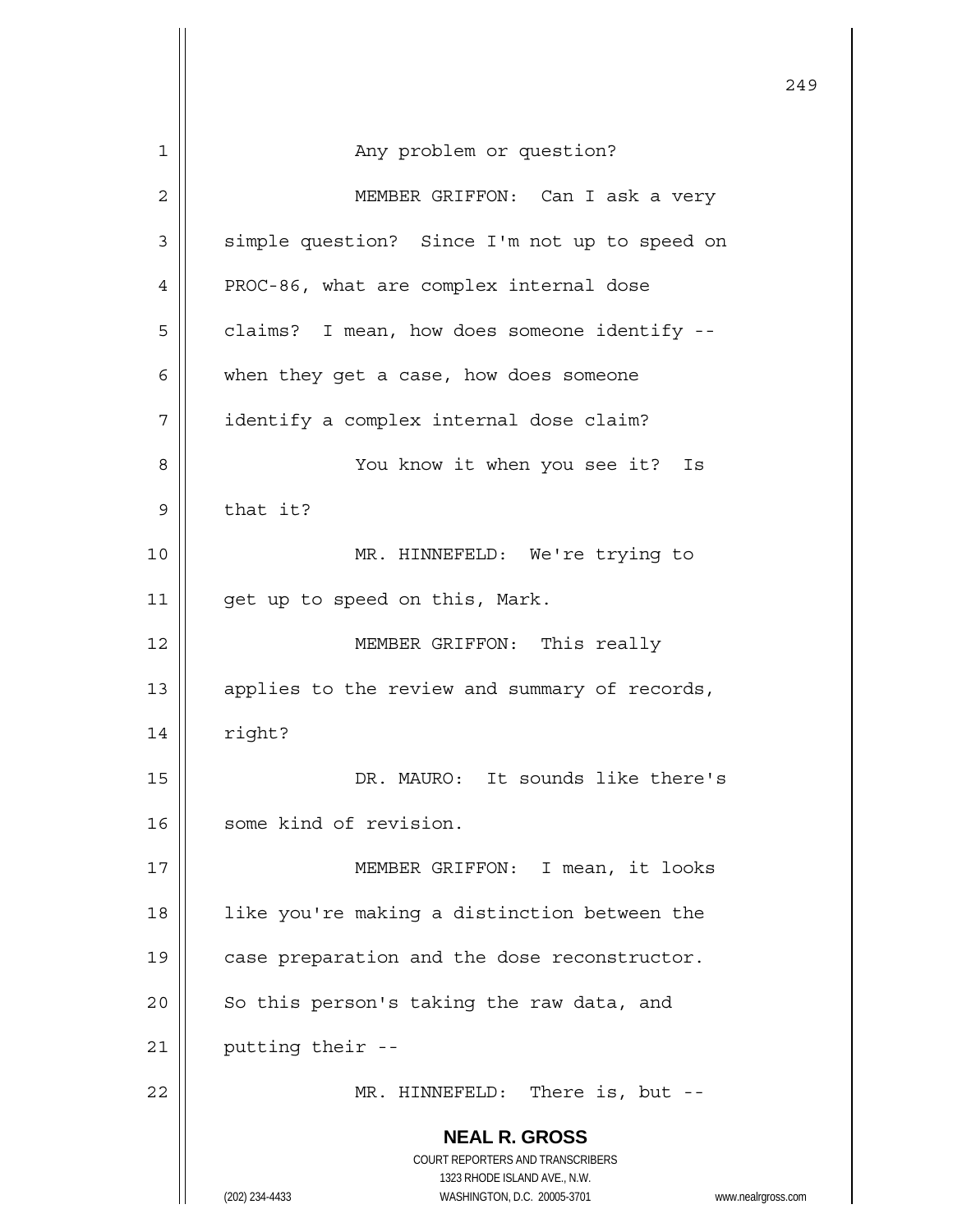**NEAL R. GROSS** COURT REPORTERS AND TRANSCRIBERS 1323 RHODE ISLAND AVE., N.W. (202) 234-4433 WASHINGTON, D.C. 20005-3701 www.nealrgross.com <u>250</u> 1 || MEMBER GRIFFON: -- spreadsheet,  $2 \parallel$  right. 3 MR. SIEBERT: But what this is is  $4 \parallel$  the data for these three people, that they're  $5 \parallel$  group is doing an initial --6 | MEMBER GRIFFON: Triage. 7 MR. SIEBERT: -- screening - yes,  $8 \parallel$  exactly - triage of it, and that was created 9 | to help efficiency early on in the project. So 10 || it is a very different process. The dose 11 | reconstructor may or may not use the 12 | information given by this. I would actually 13  $\parallel$  have to go back, and we'd have to go check 14 || with the people who prepared this to see if  $15$  | they're still conducting --16 MR. HINNEFELD: I don't believe 17 || they are in this procedure. 18 MEMBER GRIFFON: Is this an arcane 19 || procedure? Is this really --20 MR. SIEBERT: Yes. 21 || MR. HINNEFELD: This procedure 22 | apparently has been canceled. It's not on my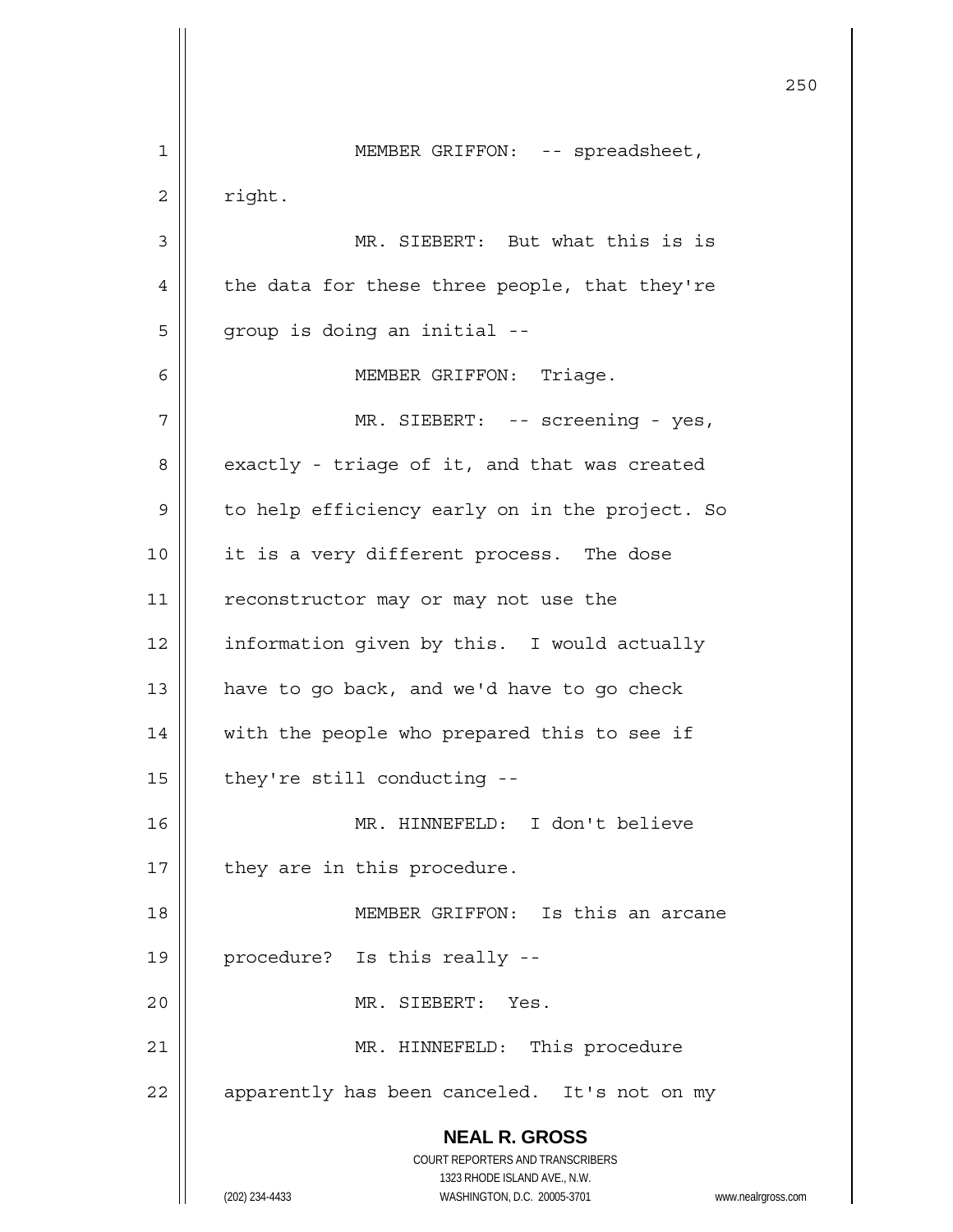|    | 251                                                                 |
|----|---------------------------------------------------------------------|
| 1  |                                                                     |
| 2  | MEMBER GRIFFON: Been canceled?                                      |
| 3  | MR. HINNEFELD: -- list of current                                   |
| 4  | procedures. Let me check and verify that.                           |
| 5  | MR. SIEBERT: That's why --                                          |
| 6  | MEMBER GRIFFON: But it was used                                     |
| 7  | on some cases, or in the beginning? Right,                          |
| 8  | right.                                                              |
| 9  | MR. SIEBERT: Yes, and it was --                                     |
| 10 | MR. HINNEFELD: Apparently.                                          |
| 11 | MR. SIEBERT: -- it was never                                        |
| 12 | something that was required to be used by the                       |
| 13 | dose reconstructor. It was basically to ease                        |
| 14 | them while they were working on other cases so                      |
| 15 | that -- another individual was doing this type                      |
| 16 | of screening so that it would save them a                           |
| 17 | little time on the general process, but they                        |
| 18 | weren't required to use anything from it.                           |
| 19 | MR. HINNEFELD: Okay. I'm going                                      |
| 20 | to withdraw my statement that it was canceled,                      |
| 21 | because it's not in the historical revisions,                       |
| 22 | either, and so it could be that my set only                         |
|    | <b>NEAL R. GROSS</b><br>COURT REPORTERS AND TRANSCRIBERS            |
|    | 1323 RHODE ISLAND AVE., N.W.                                        |
|    | (202) 234-4433<br>WASHINGTON, D.C. 20005-3701<br>www.nealrgross.com |

 $\mathsf{I}$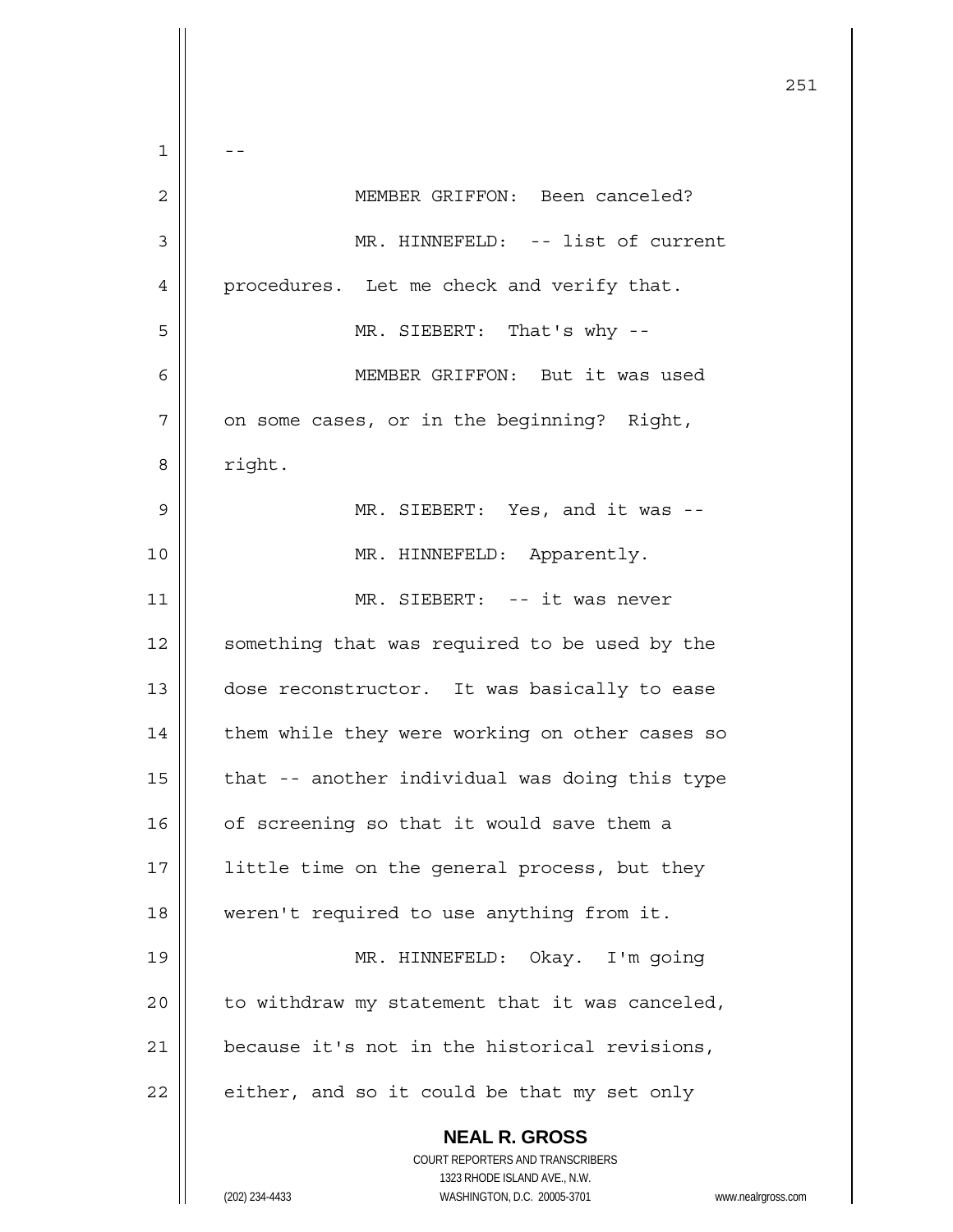**NEAL R. GROSS** COURT REPORTERS AND TRANSCRIBERS 1323 RHODE ISLAND AVE., N.W. (202) 234-4433 WASHINGTON, D.C. 20005-3701 www.nealrgross.com <u>252</u> 1 | includes the dose reconstruction procedures,  $2 \parallel$  rather than the entire set. 3 || MR. SIEBERT: Which one is it? -4 86? 5 MR. HINNEFELD: -86. 6 CHAIR MUNN: -86. PROC-86. 7 MR. SIEBERT: No, that's still out 8 b there. 9 MR. HINNEFELD: I think my set is 10 || just dose reconstruction procedures, so I 11 don't have it. 12 MR. SIEBERT: And it still could 13  $\parallel$  be used. We have to check with Rick to see 14 | how frequently it's still used. 15 || DR. MAURO: So if you help me out 16  $\parallel$  a bit, is this where you have lots and lots of 17 | bioassay data, and as a convenience for the 18 dose reconstructor, someone prepares a file? 19 || I mean, what is this? You know, it depends --20 | all the input? 21 || MS. BRACKETT: There is a group  $22$  | that does that. They enter the data into a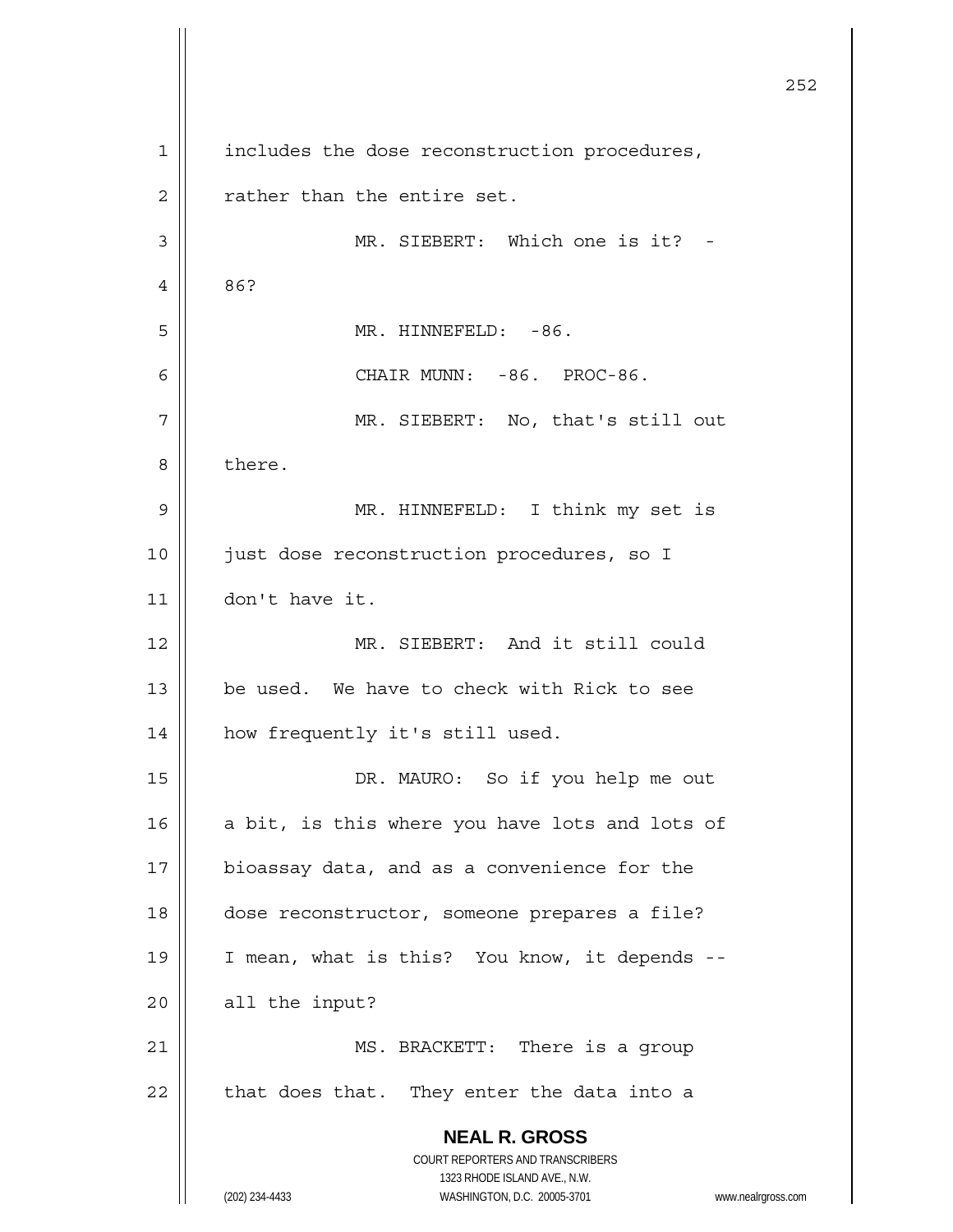**NEAL R. GROSS** COURT REPORTERS AND TRANSCRIBERS 1323 RHODE ISLAND AVE., N.W. (202) 234-4433 WASHINGTON, D.C. 20005-3701 www.nealrgross.com <u>253</u> 1 | spreadsheet so that the dose reconstructor 2 | doesn't have to spend time doing that. 3 DR. MAURO: Doesn't have to do it? 4 MR. SIEBERT: Now let me take a  $5 \parallel$  look. 6 MEMBER GRIFFON: Liz or Scott,  $7$  | they also go through, like to see if they were 8 | involved in any incidents, or things like  $9 \parallel$  that. I mean, is there some -- or do they 10 || just enter all the data in a spreadsheet, and  $11$   $-$ 12 || MS. BRACKETT: They enter 13  $\parallel$  everything they see. They don't do any 14 judgment at all. 15 || MEMBER GRIFFON: Okay. Okay. 16 || All right. That's important, then. Okay. 17 || MS. BRACKETT: Right. The dose 18 | reconstructor then has to do that. 19 || MEMBER GRIFFON: Okay. 20 MEMBER ZIEMER: But is this 21 || multiple inputs, or it could be multiple  $22$  | inputs, like inhalation plus a wound, or  $-$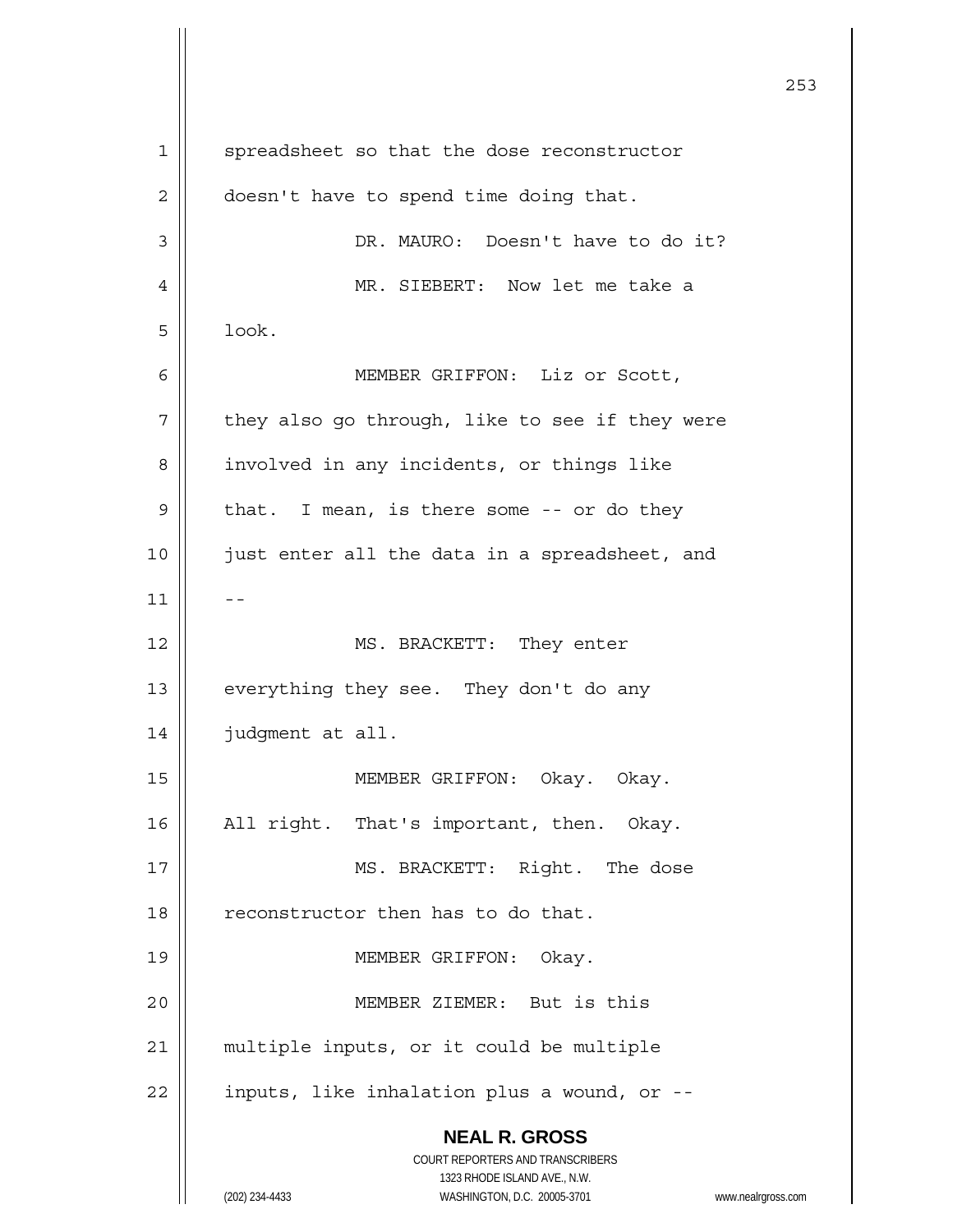**NEAL R. GROSS** COURT REPORTERS AND TRANSCRIBERS 1323 RHODE ISLAND AVE., N.W. (202) 234-4433 WASHINGTON, D.C. 20005-3701 www.nealrgross.com 1 MS. BRACKETT: Well, it's all the  $2 \parallel$  bioassay data that's on file. Everything. 3 MEMBER GRIFFON: Given Liz's 4 | clarification, I think I'm okay with in 5 | abeyance. But the case preparers do no -- $6 \parallel$  they just look for everything. 7 MR. SIEBERT: Correct. 8 || MS. BRACKETT: Correct, they do no 9 interpretation at all. 10 || CHAIR MUNN: With that, any -- no, 11 | qo ahead. 12 || DR. MAURO: Well, but 13 || nevertheless, I see that there's some type of 14 provision being -- anyway, you have a protocol 15 | for people to load data into the database. It  $16$  sounds like that's -- there are some revisions 17 | being made to that protocol, which is a 18 mechanical process, actually. Of course, you 19 || have to load the data correctly, but it sounds 20 | like there are some revisions being made.  $21$  | That's why this is recommended in abeyance. 22 | I'm just trying to understand conceptually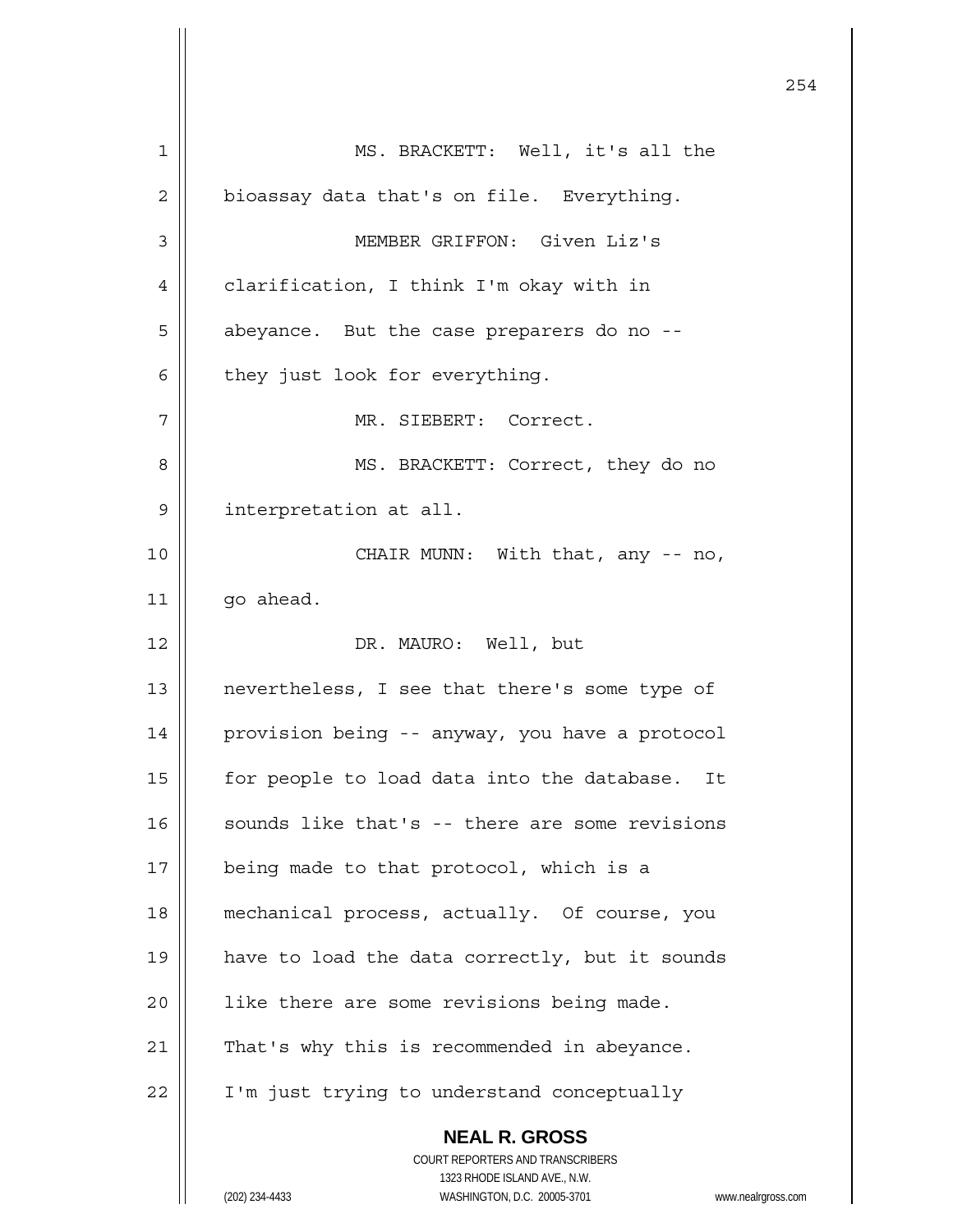| 1              | what the concern we had was originally. In     |
|----------------|------------------------------------------------|
| $\overline{2}$ | other words, if this is a mechanical process   |
| 3              | of taking data from one location, and loading  |
| 4              | it up into a spreadsheet for the convenience   |
| 5              | of the dose reconstructor, I'm not too sure if |
| 6              | I understand what the issue is. I'm trying     |
| 7              | $\overline{t}$ o --                            |
| 8              | MR. HINNEFELD: It appears that                 |
| $\mathsf 9$    | the issue relates to wounds. If there's        |
| 10             | evidence of a wound, that these people, as     |
| 11             | they prepare the case, should specifically     |
| 12             | make note of that. And as far as I know, the   |
| 13             | procedure is silent. Is that what the issue    |
| 14             | is here? Well, I'm going to leave with one     |
| 15             | final observation. Maybe it's more than that.  |
| 16             | I'm at the end of the finding; I'm sorry.      |
| 17             | So right now, you're<br>DR. MAURO:             |
| 18             | saying that the quidance might be a little     |
| 19             | ambiguous through the person that's going to   |
| 20             | be loading the data and making the distinction |
| 21             | between whether the bioassay data that we're   |
| 22             | looking is as a result of a wound, as opposed  |
|                |                                                |

 **NEAL R. GROSS** COURT REPORTERS AND TRANSCRIBERS 1323 RHODE ISLAND AVE., N.W. (202) 234-4433 WASHINGTON, D.C. 20005-3701 www.nealrgross.com

 $\mathbf{I}$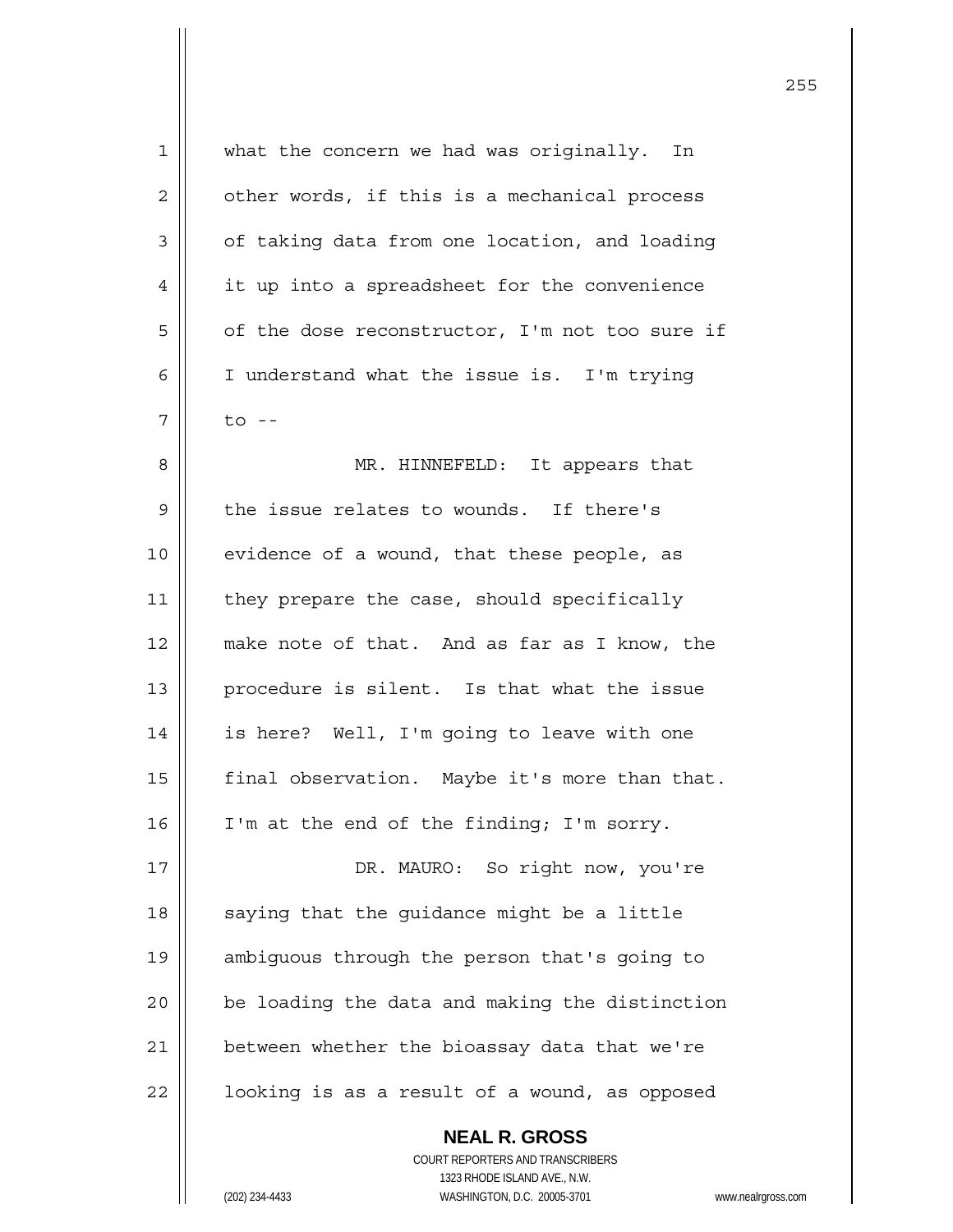1 || to, let's say, inhalation or ingestion. It's 2 | ambiguous right now.

 **NEAL R. GROSS** COURT REPORTERS AND TRANSCRIBERS 1323 RHODE ISLAND AVE., N.W. 3 || MR. HINNEFELD: Well, part of it  $4 \parallel$  is that the title is misleading, because it 5 | talks about dose reconstruction determining  $6 \parallel$  the most efficient approach to process things 7 | found by EEs, and this says very little about 8 | efficiency. That's one thing. So it says the 9 | title is misleading. Yes, it seems to be just  $10$  || that, and then the observation that  $-$  it 11 || qives examples of what is and what is not to 12 | be considered an incident, and should or 13 || shouldn't be entered into a spreadsheet. It 14 | says it would be prudent to include any 15 mention of medical or operations report 16 | related to a wound. Documenting the wound 17 | information would help the dose reconstructor 18 determine -- 19 MS. BRACKETT: Well, I mean, this 20 || procedure doesn't relieve the dose 21 | reconstructor of any review that they would  $22 \parallel$  do.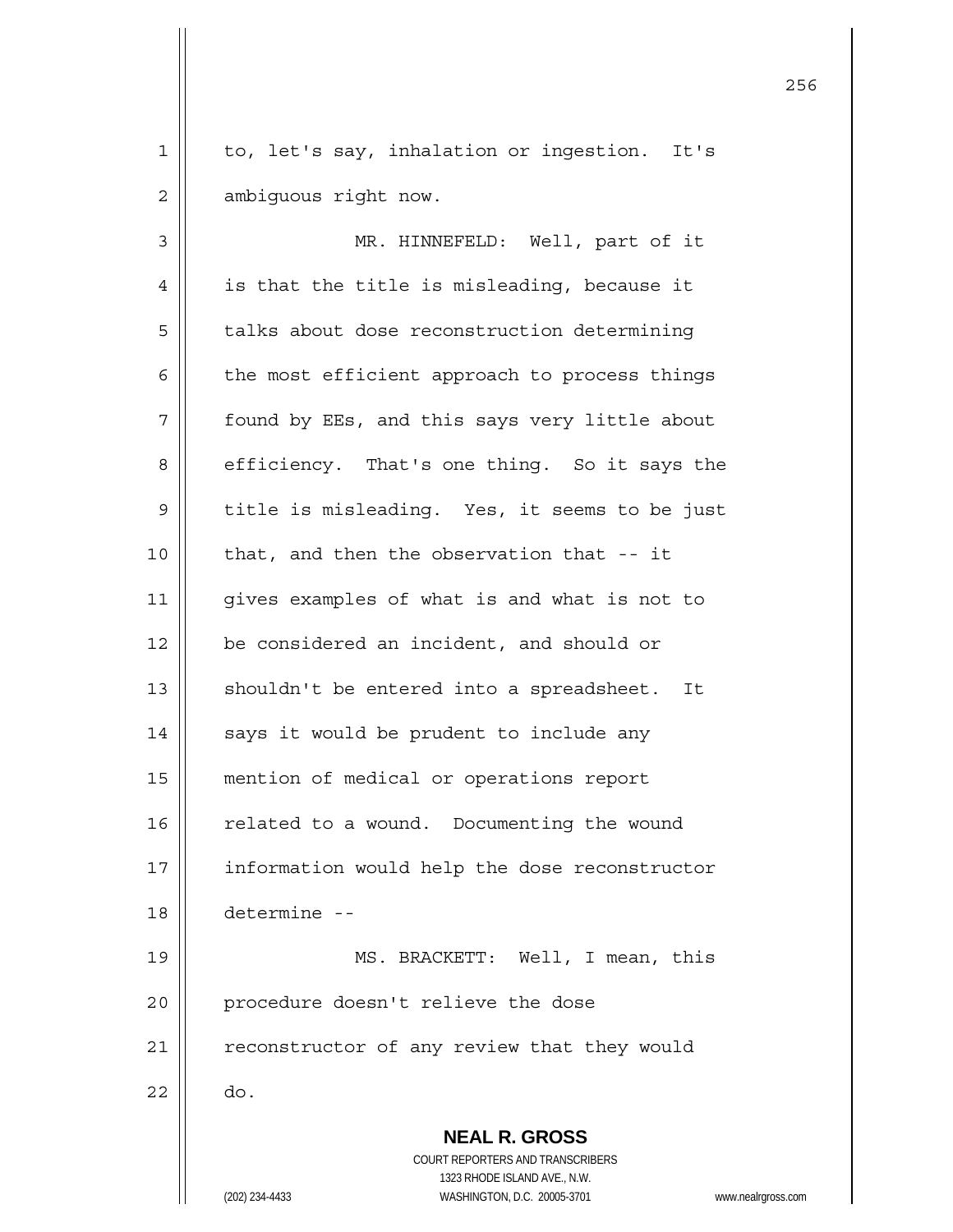|    |                                                                                                                                                                 | 257 |
|----|-----------------------------------------------------------------------------------------------------------------------------------------------------------------|-----|
| 1  | MR. HINNEFELD: Of any obligation                                                                                                                                |     |
| 2  | like that, right.                                                                                                                                               |     |
| 3  | MS. BRACKETT: This is just for                                                                                                                                  |     |
| 4  | their convenience, to have an electronic                                                                                                                        |     |
| 5  | spreadsheet of data instead of them, you know,                                                                                                                  |     |
| 6  | wasting their time keying in data, and                                                                                                                          |     |
| 7  | possibly mis-keying something. It's not meant                                                                                                                   |     |
| 8  | to cover everything that might be in                                                                                                                            |     |
| 9  | somebody's file.                                                                                                                                                |     |
| 10 | MR. SIEBERT: Right, the dose                                                                                                                                    |     |
| 11 | reconstructor still -- it's still incumbent on                                                                                                                  |     |
| 12 | them to always check all the information that                                                                                                                   |     |
| 13 | they have. This is just kind of guidance of                                                                                                                     |     |
| 14 | -- here's things you might -- you can get an                                                                                                                    |     |
| 15 | overview of where you might want to go.                                                                                                                         |     |
| 16 | MS. BRACKETT: Right, but this is                                                                                                                                |     |
| 17 | data entry clerks using this procedure. It's                                                                                                                    |     |
| 18 | not a health physicist.                                                                                                                                         |     |
| 19 | CHAIR MUNN: So the status goes to                                                                                                                               |     |
| 20 | in-progress. And I have an action item for                                                                                                                      |     |
| 21 | NIOSH to check whether PROC-86-01 is still                                                                                                                      |     |
| 22 | active.                                                                                                                                                         |     |
|    | <b>NEAL R. GROSS</b><br>COURT REPORTERS AND TRANSCRIBERS<br>1323 RHODE ISLAND AVE., N.W.<br>(202) 234-4433<br>WASHINGTON, D.C. 20005-3701<br>www.nealrgross.com |     |

 $\overline{\phantom{a}}$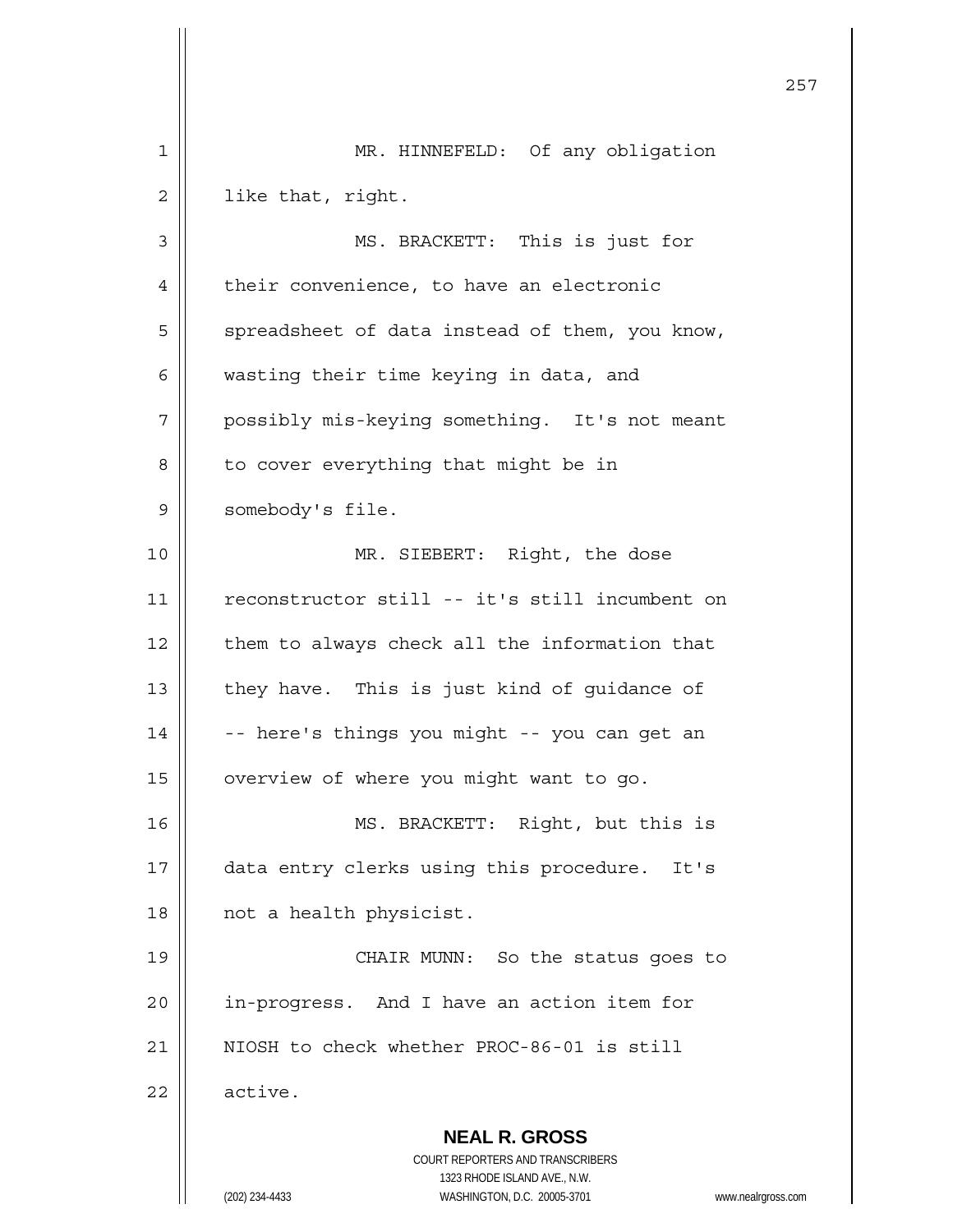**NEAL R. GROSS** COURT REPORTERS AND TRANSCRIBERS 1323 RHODE ISLAND AVE., N.W. (202) 234-4433 WASHINGTON, D.C. 20005-3701 www.nealrgross.com <u>258</u> 1 MR. HINNEFELD: Oh, it is. It is  $2 \parallel$  still active. It is still active. 3 CHAIR MUNN: Okay. And is it 4 | likely to be revised? That's the real 5 question. 6 MR. HINNEFELD: Well, you know, in  $7 \parallel$  a global sense, almost everything we do gets 8 | revised at some point. 9 CHAIR MUNN: Well, I mean, are  $10$   $\parallel$  there --11 || MR. HINNEFELD: I don't know --12 || CHAIR MUNN: Do I need to qualify  $13 \parallel$  that? 14 || MR. HINNEFELD: I don't know that 15  $\parallel$  there's a current action revisor, and I don't 16  $\parallel$  know that this response that we wrote, the 17 || initial response, should be interpreted as a 18 || promise to revise it promptly. It says that 19 we'll collect this feedback, and consider it  $20$  | when we do revise it, which is not -- so it's 21 | different than a promise that we will revise  $22$  | it because of this feedback. So there's not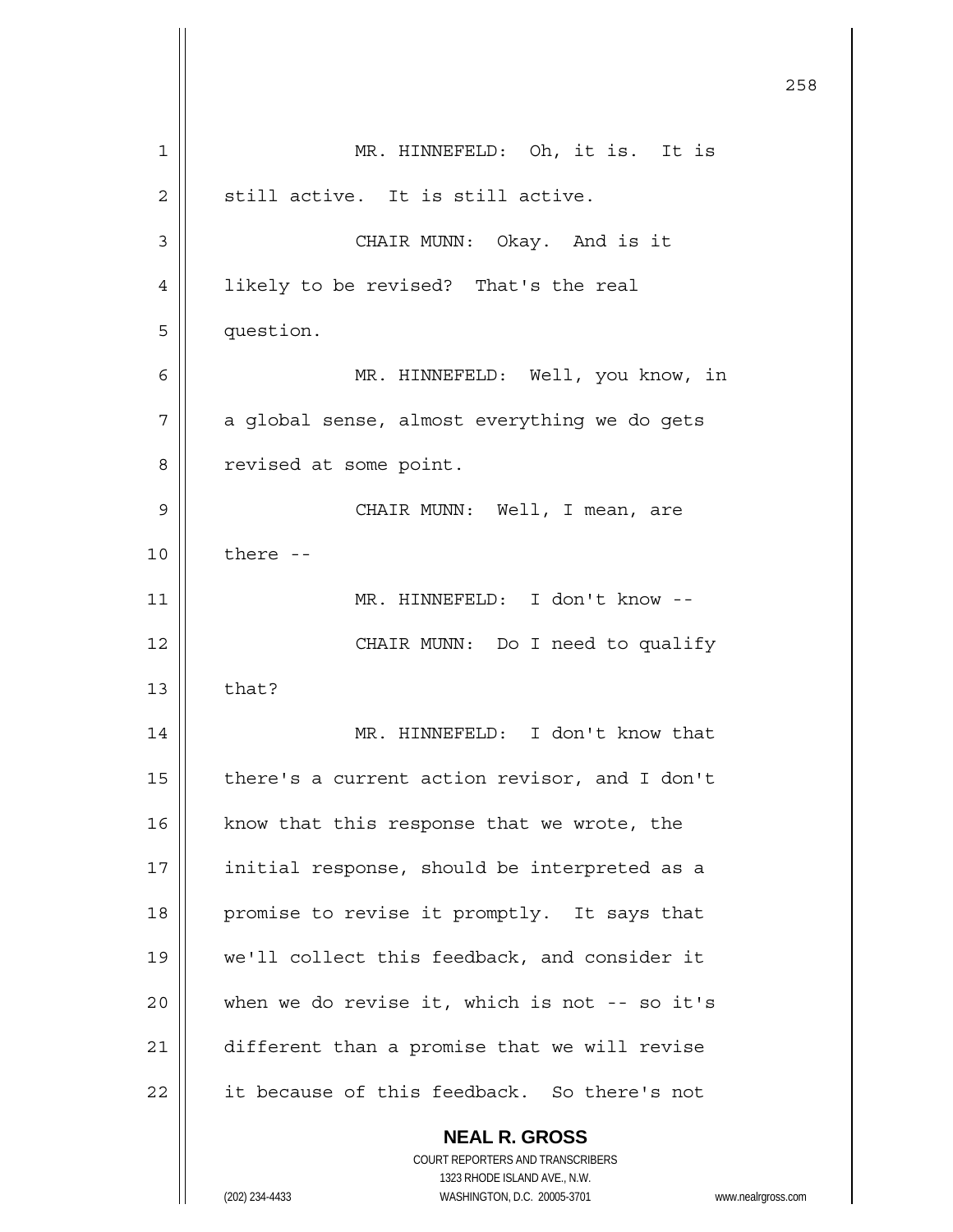| $\mathbf 1$ | really a specific promise to revise it here.                        |
|-------------|---------------------------------------------------------------------|
| 2           | So I guess I don't know where you want to go                        |
| 3           | with that. I mean, it could be in abeyance,                         |
| 4           | it could be in-progress.                                            |
| 5           | DR. MAURO: Well, I mean the point                                   |
| 6           | is basically is that the committee -- you                           |
| 7           | know, that the fact that the person is just                         |
| 8           | mechanically, faithfully loading up a                               |
| $\mathsf 9$ | database. The fact that that database is an                         |
| 10          | outcome of wounds, or an incident, or                               |
| 11          | whatever, is really not that person's                               |
| 12          | responsibility. It's up to the dose                                 |
| 13          | reconstructor. Now that he has a database in                        |
| 14          | front of him as a convenience, then he goes                         |
| 15          | into this person's -- you know, reconstructs                        |
| 16          | this person's dose, taking into consideration                       |
| 17          | everything that's in the record available                           |
| 18          | regarding that person. I guess, in looking at                       |
| 19          | this, if that's the case, then, you know,                           |
| 20          | maybe there's no issue here.                                        |
| 21          | MR. HINNEFELD: I think what I                                       |
| 22          | would like to do is take a shot at a NIOSH                          |
|             | <b>NEAL R. GROSS</b>                                                |
|             | COURT REPORTERS AND TRANSCRIBERS                                    |
|             | 1323 RHODE ISLAND AVE., N.W.                                        |
|             | (202) 234-4433<br>WASHINGTON, D.C. 20005-3701<br>www.nealrgross.com |

<u>259</u>

 $\mathsf{I}$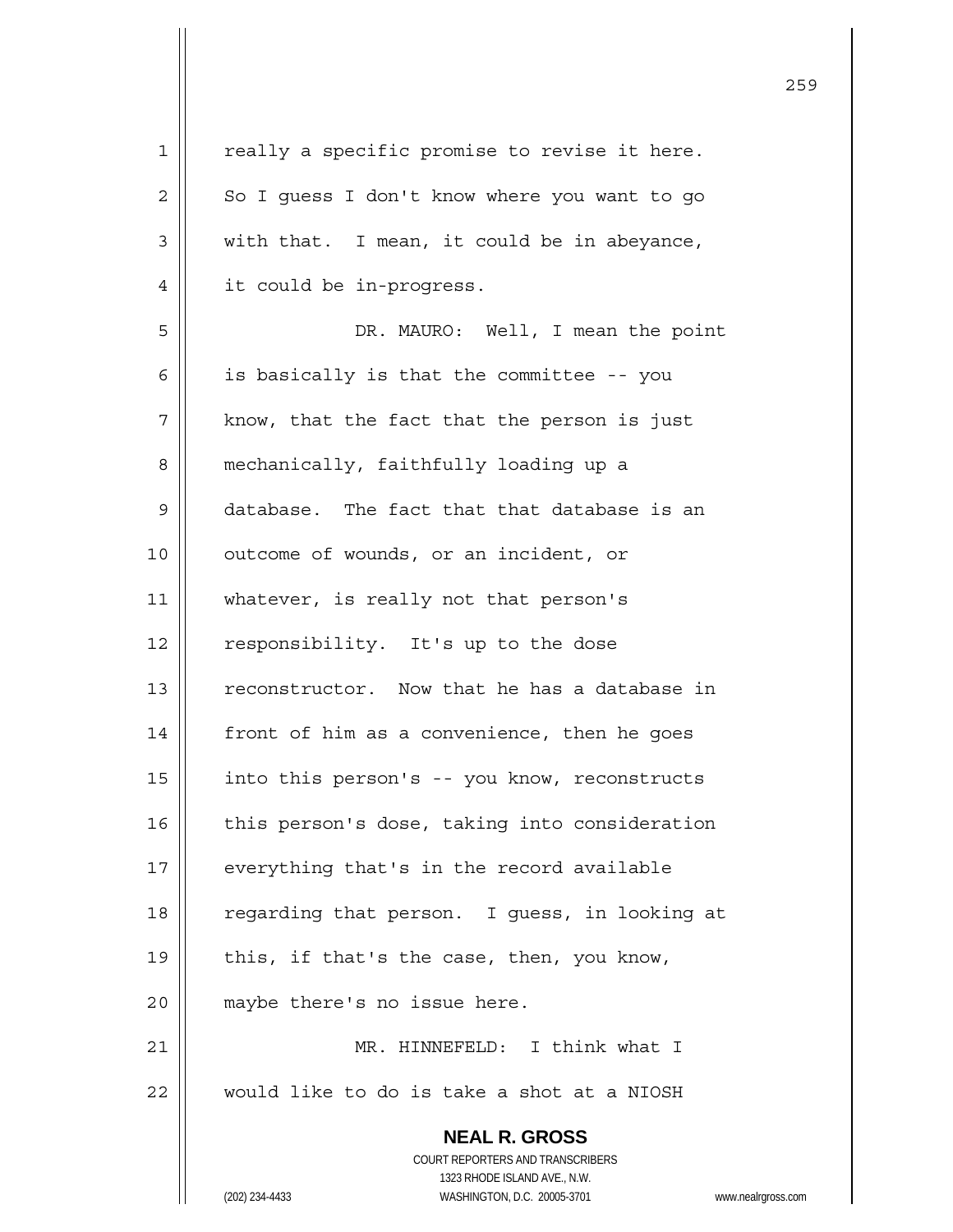| 1              | follow-up comment following on Doug's comments                      |
|----------------|---------------------------------------------------------------------|
| $\overline{c}$ | down here to kind of lay some of the things                         |
| 3              | that we've said here, and maybe get a                               |
| $\overline{4}$ | different kind of outcome, because the way                          |
| 5              | this proceeded was that -- you know, Doug's                         |
| 6              | conclusion was that, well, we say we're going                       |
| 7              | to revise PROC-86. And he says, okay, well,                         |
| 8              | if they take care of this in revision, then it                      |
| $\mathsf 9$    | should be in abeyance. So that's what I'm                           |
| 10             | trying to respond to, here. So I'd like to,                         |
| 11             | rather than go that way, I'd like to include                        |
| 12             | some additional comments that Liz and Scott                         |
| 13             | have provided, and along with making sure that                      |
| 14             | -- finding out whether, in fact, there is an                        |
| 15             | active effort to revise this, and wrapping                          |
| 16             | that all up in a NIOSH follow-up comment here,                      |
| 17             | if that's okay.                                                     |
| 18             | CHAIR MUNN: So maybe just change                                    |
| 19             | our action item to NIOSH, or revise the                             |
| 20             | response?                                                           |
| 21             | MR. HINNEFELD:<br>Yes.                                              |
| 22             | CHAIR MUNN: For PROC-86.                                            |
|                | <b>NEAL R. GROSS</b>                                                |
|                | <b>COURT REPORTERS AND TRANSCRIBERS</b>                             |
|                | 1323 RHODE ISLAND AVE., N.W.                                        |
|                | (202) 234-4433<br>WASHINGTON, D.C. 20005-3701<br>www.nealrgross.com |

последница в област 1960 година в 1960 године в 1960 године в 1960 године в 1960 године в 1960 године в 1960 го<br>В 1960 године в 1960 године в 1960 године в 1960 године в 1960 године в 1960 године в 1960 године в 1960 годи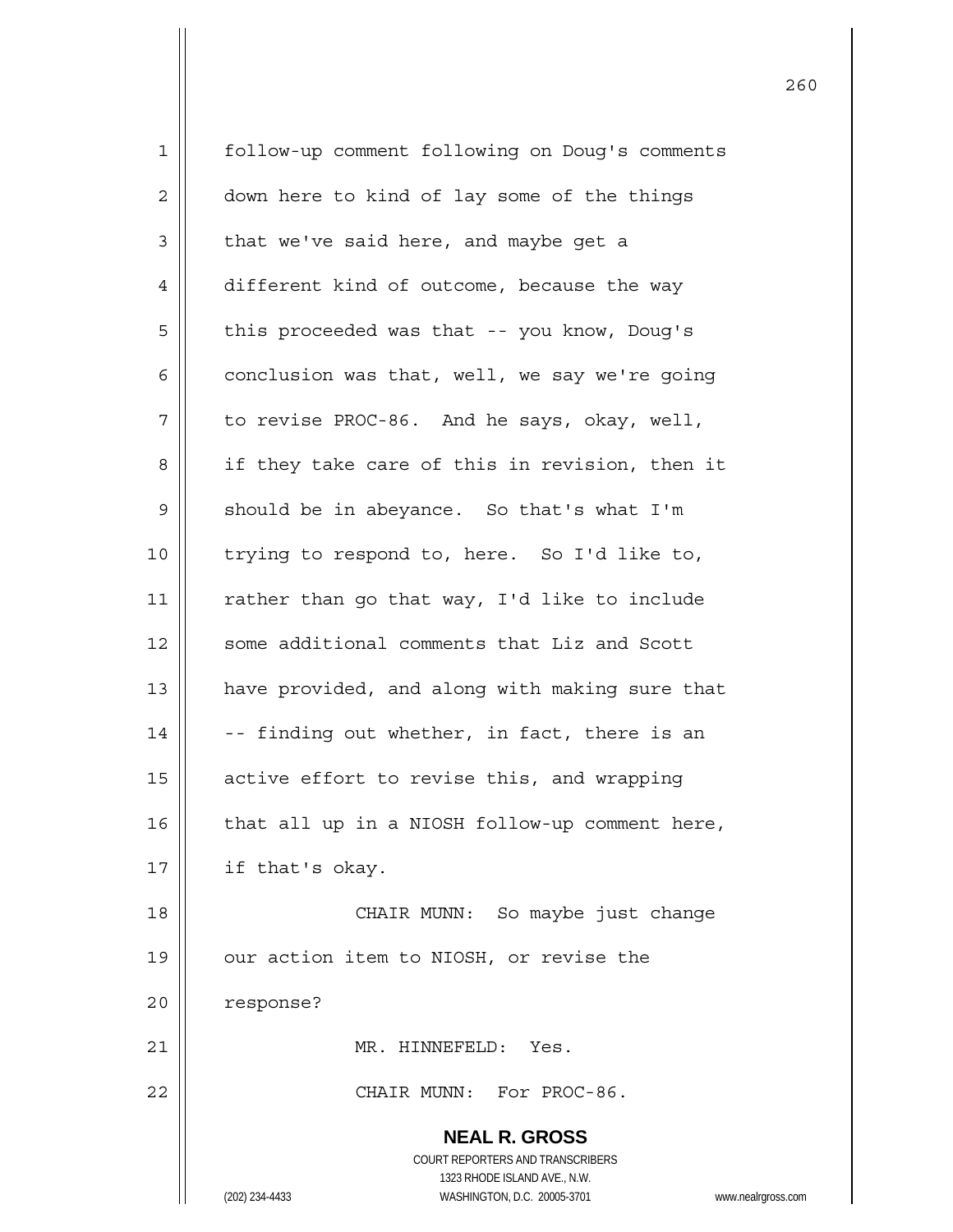|    |                                                                     | 261 |
|----|---------------------------------------------------------------------|-----|
| 1  | DR. MAURO: Which makes this in-                                     |     |
| 2  | progress?                                                           |     |
| 3  | CHAIR MUNN: Makes this in-                                          |     |
| 4  | progress.                                                           |     |
| 5  | The next item is PROC-94, item 1.                                   |     |
| 6  | The NIOSH was made in October. Take a moment                        |     |
| 7  | to read it. It's fairly lengthy.                                    |     |
| 8  | SC&A concurs that no response was                                   |     |
| 9  | required. Recommends the item be closed.                            |     |
| 10 | Any objection?                                                      |     |
| 11 | MR. HINNEFELD: Well, that's just                                    |     |
| 12 | for the first item?                                                 |     |
| 13 | DR. MAURO: Yes, there's a couple                                    |     |
| 14 | different pages here.                                               |     |
| 15 | CHAIR MUNN: This is going to be                                     |     |
| 16 | tricky. How do we close item 1?                                     |     |
| 17 | MR. HINNEFELD: I don't think you                                    |     |
| 18 | close anything until you close them all.                            |     |
| 19 | CHAIR MUNN: I wouldn't think so.                                    |     |
| 20 | MR. MARSCHKE: I guess the                                           |     |
| 21 | question is -- the way we need to do is we                          |     |
| 22 | need to put something in here in the work                           |     |
|    | <b>NEAL R. GROSS</b><br>COURT REPORTERS AND TRANSCRIBERS            |     |
|    | 1323 RHODE ISLAND AVE., N.W.                                        |     |
|    | (202) 234-4433<br>WASHINGTON, D.C. 20005-3701<br>www.nealrgross.com |     |

 $\mathsf{I}$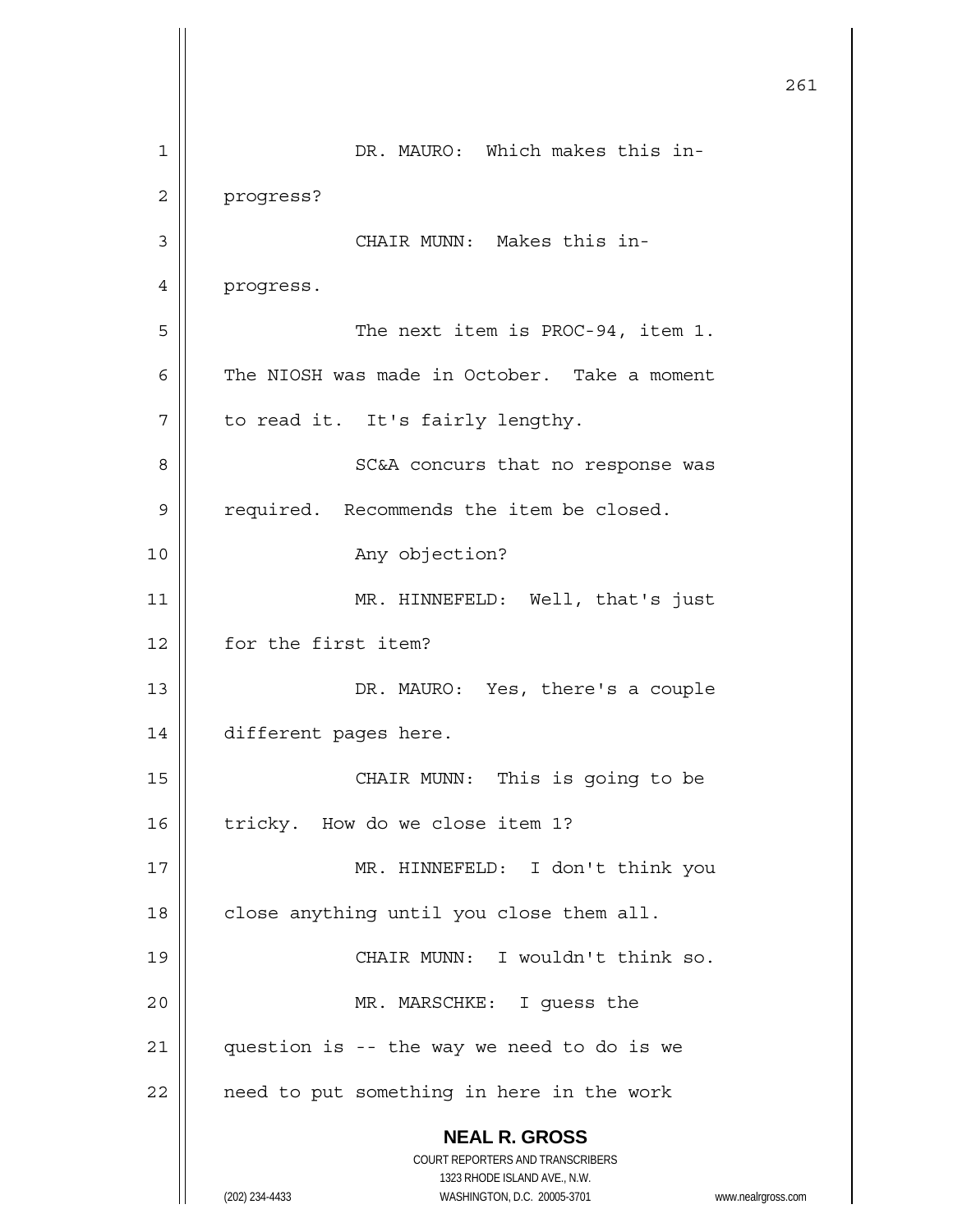| 1            | group directives, and basically there are                                                           |
|--------------|-----------------------------------------------------------------------------------------------------|
| $\mathbf{2}$ | seven sub-issues. And if the work group                                                             |
| 3            | agrees with the SC&A recommendations for all                                                        |
| 4            | seven, then we can say that, and then the                                                           |
| 5            | overall status of this issue would be in                                                            |
| 6            | abeyance. And if the work group agrees that                                                         |
| 7            | some of them should be closed, we will                                                              |
| 8            | identify which of the sub-issues the work                                                           |
| 9            | group wants closed, and which ones be made in                                                       |
| 10           | abeyance.                                                                                           |
| 11           | CHAIR MUNN: I think that's                                                                          |
| 12           | appropriate. That's why we have the space on                                                        |
| 13           | the form to do that.                                                                                |
| 14           | MR. MARSCHKE: Yes.                                                                                  |
| 15           | CHAIR MUNN: Any objection to                                                                        |
| 16           | making that addition to the work group                                                              |
| 17           | directive, and placing this entire first                                                            |
| 18           | finding in abeyance? That's good?                                                                   |
| 19           | MR. MARSCHKE: I guess so. I mean                                                                    |
| 20           | $it's -$                                                                                            |
| 21           | CHAIR MUNN: Work directives will                                                                    |
| 22           | include the minutiae, and the status will                                                           |
|              | <b>NEAL R. GROSS</b>                                                                                |
|              | COURT REPORTERS AND TRANSCRIBERS                                                                    |
|              | 1323 RHODE ISLAND AVE., N.W.<br>WASHINGTON, D.C. 20005-3701<br>(202) 234-4433<br>www.nealrgross.com |
|              |                                                                                                     |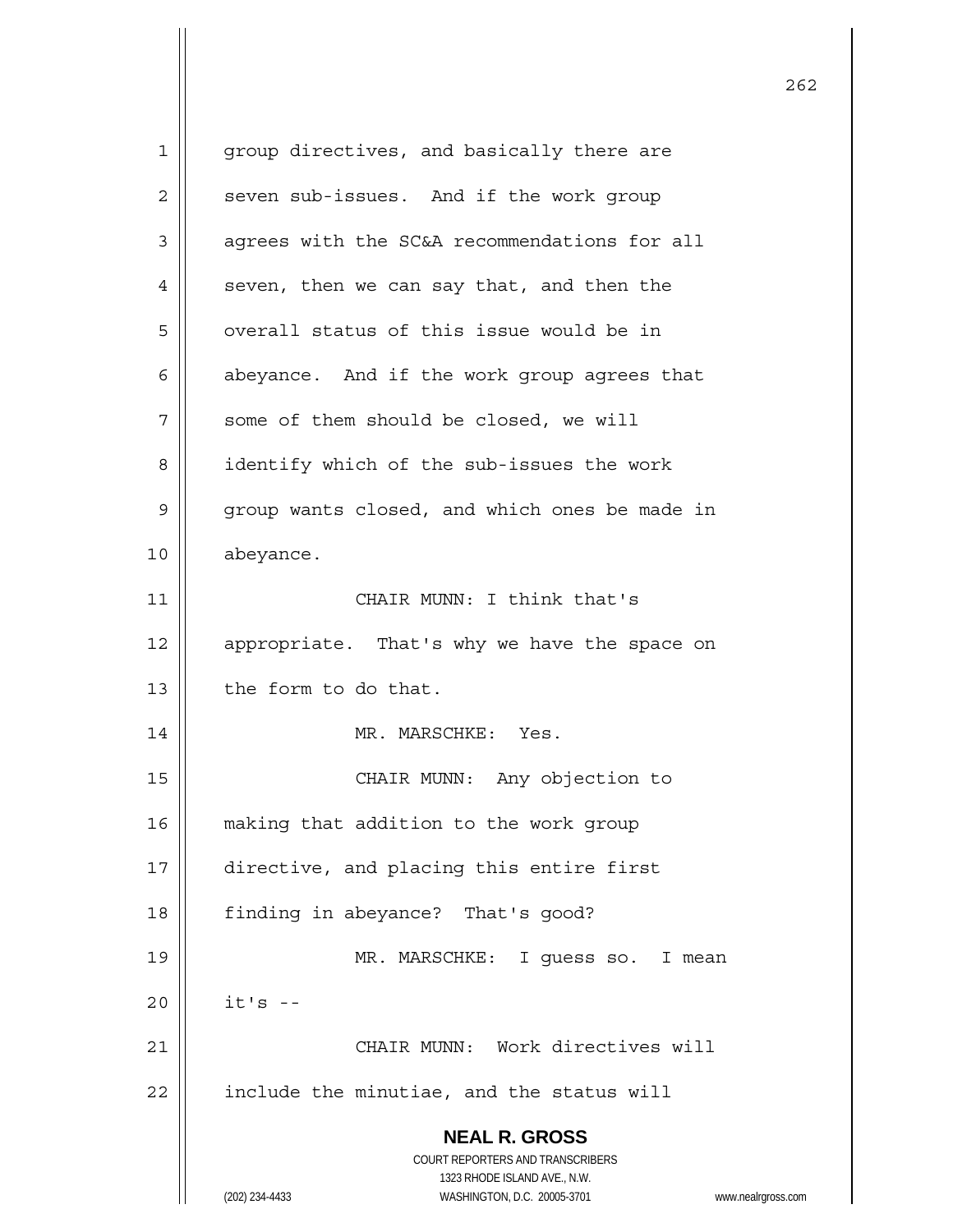$1 \parallel$  change to in abeyance.

| $\overline{2}$ | MEMBER ZIEMER: Where are the                                                                                                                                    |
|----------------|-----------------------------------------------------------------------------------------------------------------------------------------------------------------|
| 3              | first two indicators being findings if they're                                                                                                                  |
| 4              | -- under SC&A findings.                                                                                                                                         |
| 5              | MR. MARSCHKE: Kind of like when                                                                                                                                 |
| 6              | you were talking this morning about OTIB-0066,                                                                                                                  |
| 7              | and where we basically gave, I guess, positive                                                                                                                  |
| 8              | findings as opposed to negative findings. I                                                                                                                     |
| 9              | think, again this is from Dr. Ostrow, and so                                                                                                                    |
| 10             | maybe he's doing the same type of thing here                                                                                                                    |
| 11             | where he's, you know, giving a positive                                                                                                                         |
| 12             | finding.                                                                                                                                                        |
| 13             | MEMBER ZIEMER: Okay.                                                                                                                                            |
| 14             | MR. MARSCHKE: I think that's the                                                                                                                                |
| 15             | last one, Wanda.                                                                                                                                                |
| 16             | CHAIR MUNN: Are we okay with                                                                                                                                    |
| 17             | that? Are we still thinking about it?                                                                                                                           |
| 18             | Hearing no negative concerns one way or                                                                                                                         |
| 19             | another, I do believe that that's the last of                                                                                                                   |
| 20             | set three, is it not? Am I missing something?                                                                                                                   |
| 21             | MEMBER ZIEMER: That's it.                                                                                                                                       |
| 22             | CHAIR MUNN: There's nothing new                                                                                                                                 |
|                | <b>NEAL R. GROSS</b><br>COURT REPORTERS AND TRANSCRIBERS<br>1323 RHODE ISLAND AVE., N.W.<br>(202) 234-4433<br>WASHINGTON, D.C. 20005-3701<br>www.nealrgross.com |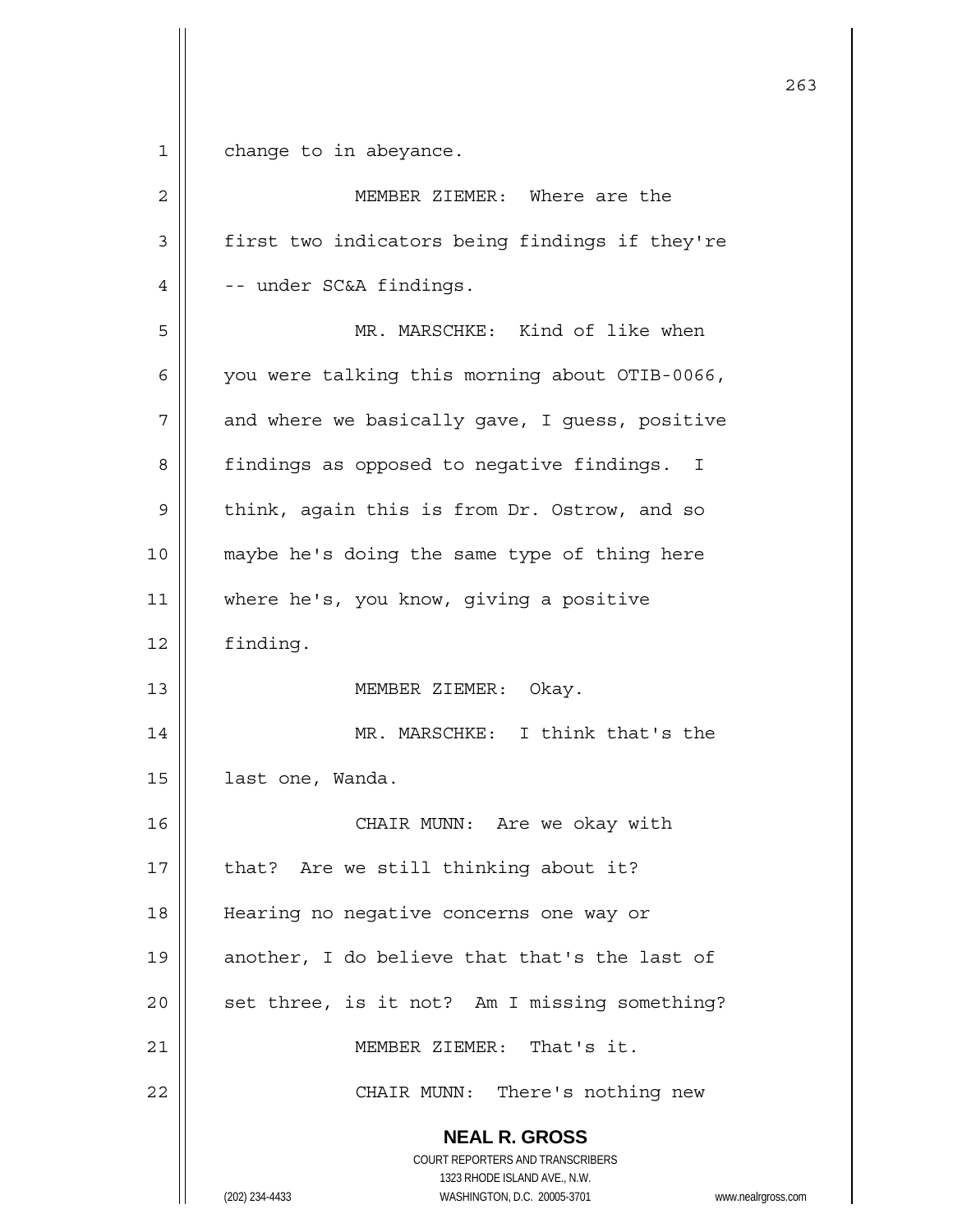| $\mathbf 1$ | in PROC-95 which I show as the last of the                                                          |
|-------------|-----------------------------------------------------------------------------------------------------|
| 2           | open set three issues. Correct?                                                                     |
| 3           | MEMBER ZIEMER: Yes.                                                                                 |
| 4           | CHAIR MUNN: Do we have any                                                                          |
| 5           | responses to anything past set three that we                                                        |
| 6           | need to address, or other outstanding                                                               |
| 7           | procedures which have been inserted into our                                                        |
| 8           | process by reason of their imminent need that                                                       |
| 9           | we need to touch on before we close?                                                                |
| 10          | MR. HINNEFELD: Well, we have the                                                                    |
| 11          | additional response on OTIB-0018, which I                                                           |
| 12          | submitted, which I sent out on December the                                                         |
| 13          | 1st.                                                                                                |
| 14          | CHAIR MUNN: That's correct.                                                                         |
| 15          | MR. HINNEFELD: So that's not very                                                                   |
| 16          | much lead time. I don't know if anybody, you                                                        |
| 17          | know, wants to discuss that yet or not, but                                                         |
| 18          | it's something that, you know, we were asked                                                        |
| 19          | to provide.                                                                                         |
| 20          | CHAIR MUNN: Yes.                                                                                    |
| 21          | MR. HINNEFELD: And this is like                                                                     |
| 22          | additional discussion on 0018-05, so this is                                                        |
|             | <b>NEAL R. GROSS</b>                                                                                |
|             | COURT REPORTERS AND TRANSCRIBERS                                                                    |
|             | 1323 RHODE ISLAND AVE., N.W.<br>(202) 234-4433<br>WASHINGTON, D.C. 20005-3701<br>www.nealrgross.com |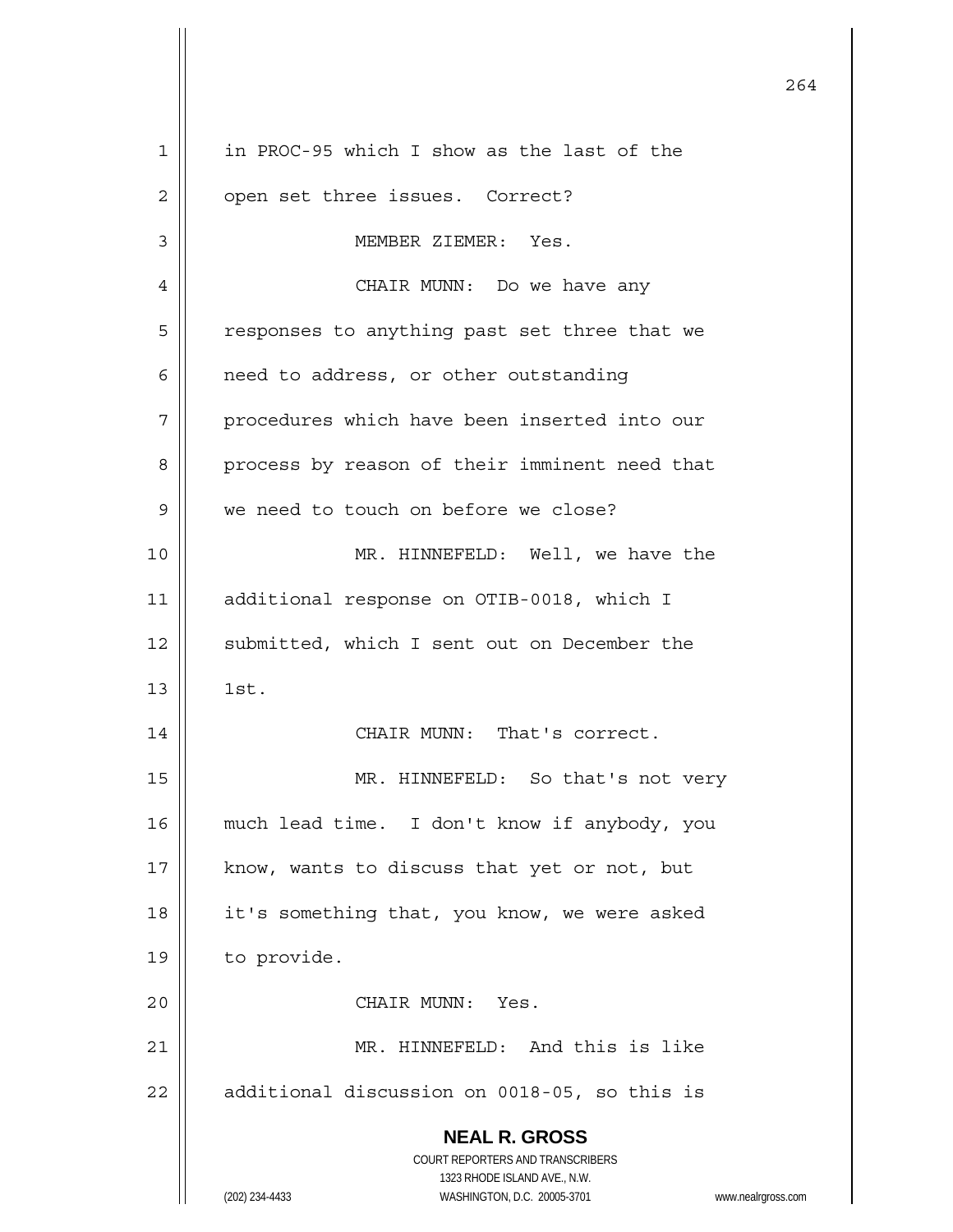|    |                                                                                          | 265 |
|----|------------------------------------------------------------------------------------------|-----|
|    |                                                                                          |     |
| 1  | our contribution to it.                                                                  |     |
| 2  | CHAIR MUNN: That's good. Let's                                                           |     |
| 3  | do it. OTIB-0018.                                                                        |     |
| 4  | MEMBER GRIFFON: Stu, I was just                                                          |     |
| 5  | reading through that, and one of the items you                                           |     |
| 6  | indicated -- I don't know if I'm getting ahead                                           |     |
| 7  | of Wanda here, but --                                                                    |     |
| 8  | CHAIR MUNN: No, go ahead.                                                                |     |
| 9  | MEMBER GRIFFON: Okay. In one of                                                          |     |
| 10 | the items you indicated you -- I think it's                                              |     |
| 11 | NIOSH additional responses 1125-08, No. 1,                                               |     |
| 12 | you indicated that you had sort of a                                                     |     |
| 13 | conference call process where you went through                                           |     |
| 14 | the different sites to see if it was the                                                 |     |
| 15 | author's sense that -- the TBD authors, I                                                |     |
| 16 | guess, primarily were on the call, and if it                                             |     |
| 17 | was the author's sense that they had a, quote,                                           |     |
| 18 | robust air sampling program for those sites.                                             |     |
| 19 | And you know, yes or not kind of, and then                                               |     |
| 20 | that's how the list was generated. And I                                                 |     |
| 21 | don't know if -- I mean, my feeling is I would                                           |     |
| 22 | rather have a little more backup for that than                                           |     |
|    | <b>NEAL R. GROSS</b><br>COURT REPORTERS AND TRANSCRIBERS<br>1323 RHODE ISLAND AVE., N.W. |     |
|    | WASHINGTON, D.C. 20005-3701<br>(202) 234-4433<br>www.nealrgross.com                      |     |

Ħ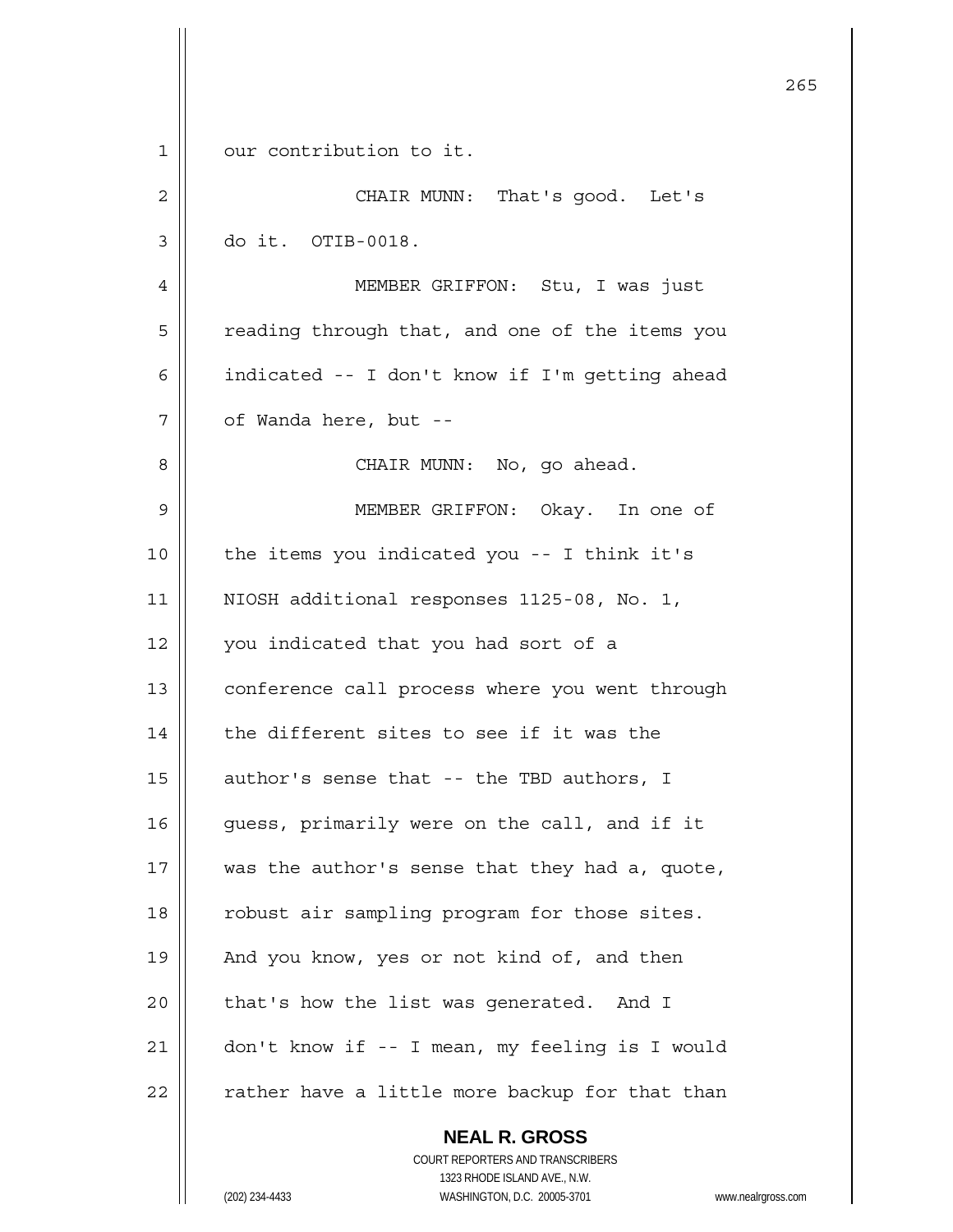| $\mathbf 1$  | just a -- you know, a call took place. I                                                            |
|--------------|-----------------------------------------------------------------------------------------------------|
| $\mathbf{2}$ | don't know about how others feel in the work                                                        |
| 3            | group, but if something -- if the authors                                                           |
| 4            | could put a memo forward or something like                                                          |
| 5            | that that says here's how -- you know, for K                                                        |
| 6            | -- for whatever site, given that we have X, Y,                                                      |
| 7            | Z, and da-da-da, over the different time                                                            |
| 8            | frames, we feel this is the robust air                                                              |
| 9            | sampling program, you know, was in place. But                                                       |
| 10           | I mean, I'm not looking for -- I think it                                                           |
| 11           | probably is something that they can -- given                                                        |
| 12           | that they authored the TBD, they can use their                                                      |
| 13           | existing reference file, some sort of brief,                                                        |
| 14           | and I stress brief, response as to why they                                                         |
| 15           | feel it satisfies the definition of robust air                                                      |
| 16           | sampling program.                                                                                   |
| 17           | MR. HINNEFELD: I can find out.                                                                      |
| 18           | MEMBER GRIFFON: That's my                                                                           |
| 19           | opinion. I don't know how others feel.                                                              |
| 20           | MR. HINNEFELD: Eighteen would be                                                                    |
| 21           | MPCs, or dose reconstruction. And there's a                                                         |
| 22           | certain list that extensively has air                                                               |
|              | <b>NEAL R. GROSS</b>                                                                                |
|              | COURT REPORTERS AND TRANSCRIBERS                                                                    |
|              | 1323 RHODE ISLAND AVE., N.W.<br>(202) 234-4433<br>WASHINGTON, D.C. 20005-3701<br>www.nealrgross.com |
|              |                                                                                                     |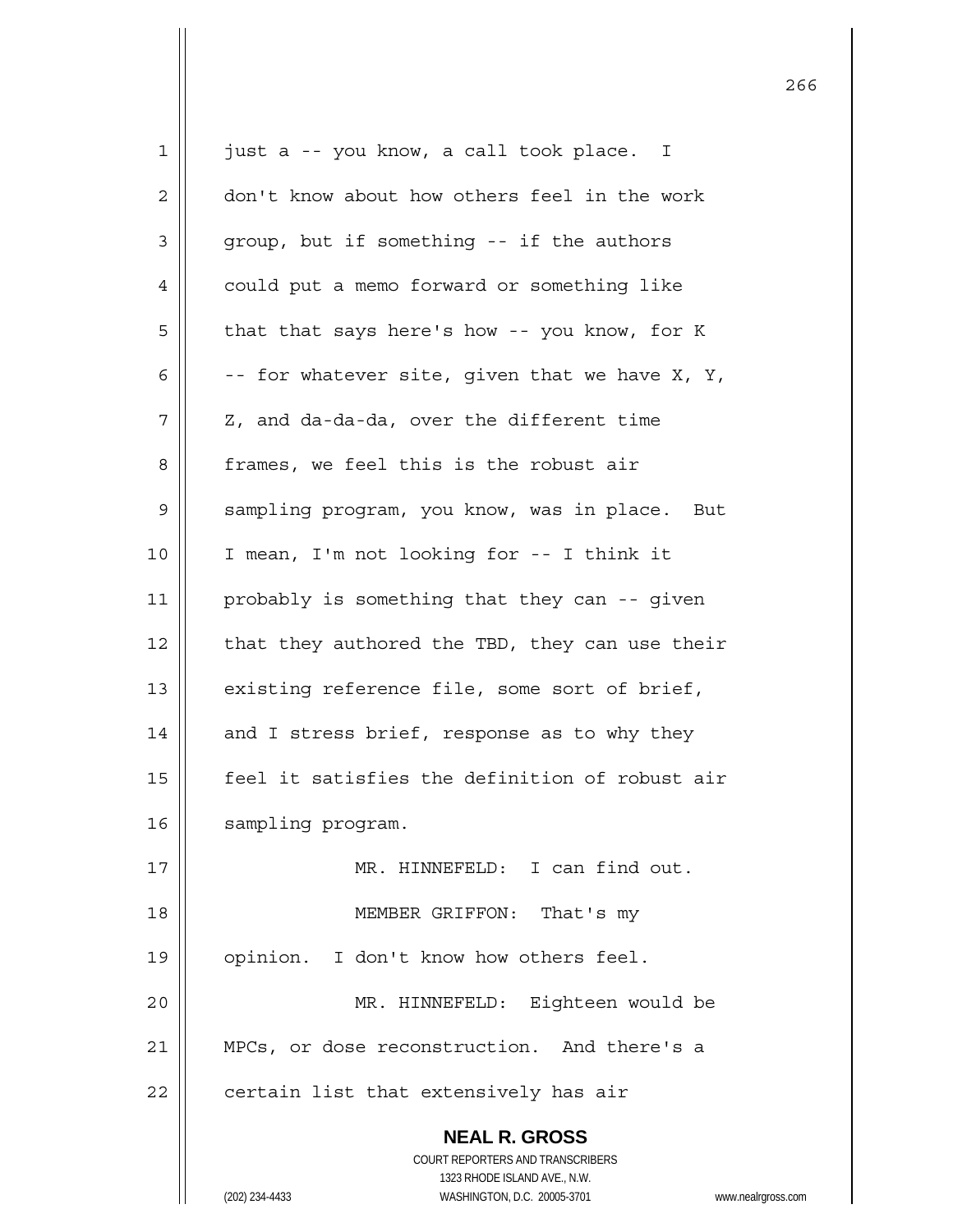| $\mathbf 1$ | monitoring programs of a nature that if people                      |
|-------------|---------------------------------------------------------------------|
| 2           | were, you know, chronically going to be                             |
| 3           | exposed to MPC, that would have been found and                      |
| 4           | prevented. That's kind of the basis for                             |
| 5           | getting them to use MPCs.                                           |
| 6           | DR. MAURO: And that was the                                         |
| 7           | denial until 0033 came in, which allowed you                        |
| 8           | to use it for --                                                    |
| 9           | MR. HINNEFELD: For a fraction of                                    |
| 10          | it. Yes, a fraction.                                                |
|             |                                                                     |
| 11          | DR. MAURO: Yes. All right. I                                        |
| 12          | got to say, that's like, there are a number of                      |
| 13          | procedures that go to the surrogate data                            |
| 14          | issue. In a way, in effect, that procedure                          |
| 15          | goes to, well, we know what the regulations                         |
| 16          | were, or we have a pretty good idea that a                          |
| 17          | given site were following the orders that were                      |
| 18          | in place. So in effect, it's --                                     |
| 19          | MEMBER GIBSON: Excuse me, Wanda?                                    |
| 20          | CHAIR MUNN: Yes.                                                    |
| 21          | MEMBER GIBSON: Was there an                                         |
| 22          | answer to Mark's question? I'm having a hard                        |
|             | <b>NEAL R. GROSS</b>                                                |
|             | COURT REPORTERS AND TRANSCRIBERS                                    |
|             | 1323 RHODE ISLAND AVE., N.W.                                        |
|             | (202) 234-4433<br>WASHINGTON, D.C. 20005-3701<br>www.nealrgross.com |

 $\mathsf{I}$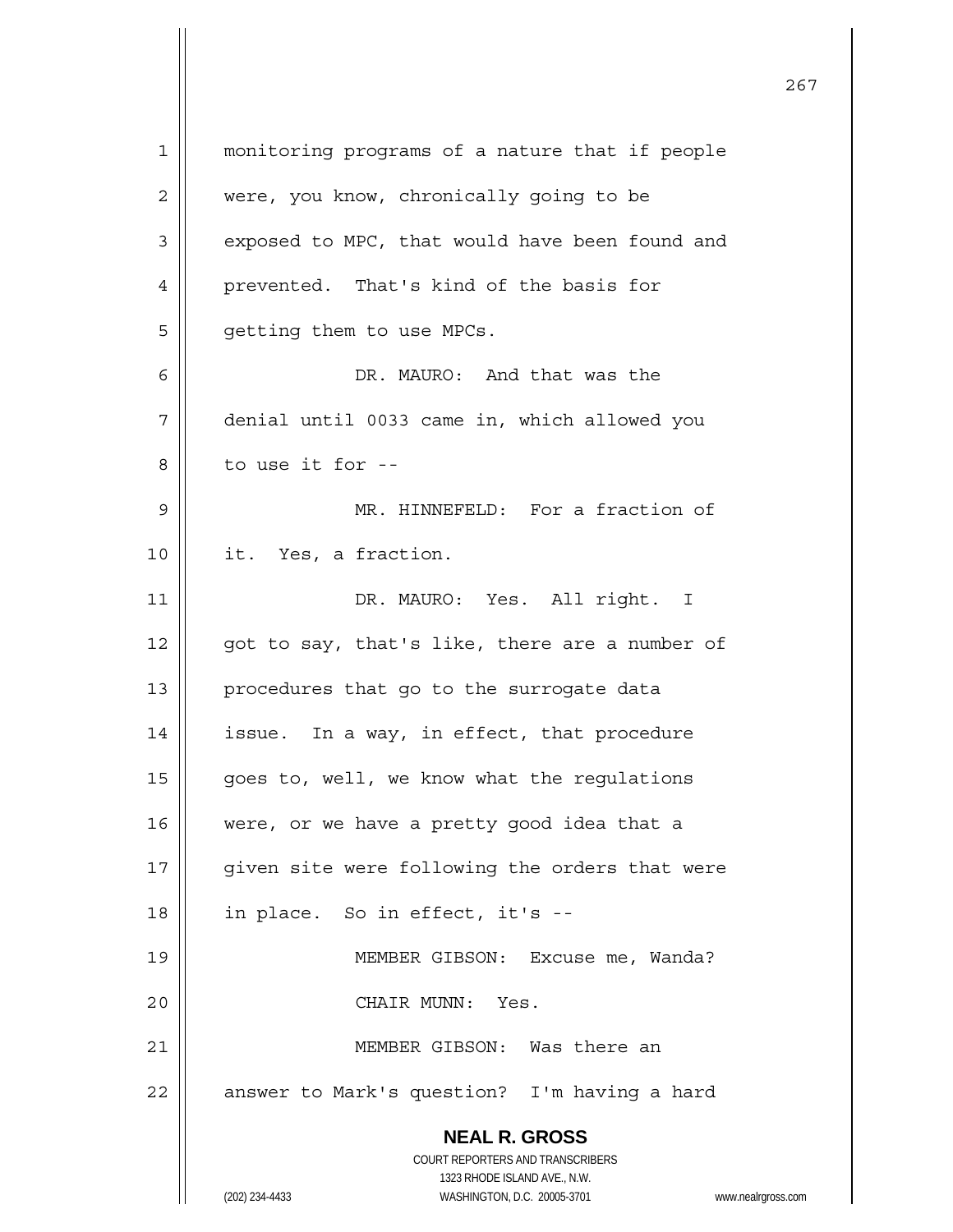$1$  time hearing.

| $\overline{2}$ | MR. HINNEFELD: Mike, this is Stu.                                                                                                                                      |
|----------------|------------------------------------------------------------------------------------------------------------------------------------------------------------------------|
| 3              | I'm sorry, I'm kind of behind my laptop here.                                                                                                                          |
| 4              | What I said to Mark's question was that I will                                                                                                                         |
| 5              | try to find out if we can provide -- if the                                                                                                                            |
| 6              | site profile authors can provide a little more                                                                                                                         |
| 7              | backup to their opinion that, yes, this one                                                                                                                            |
| 8              | should be including, you know, this site                                                                                                                               |
| 9              | should be included, or that one shouldn't. Or                                                                                                                          |
| 10             | actually I don't know if anybody ever said                                                                                                                             |
| 11             | that one shouldn't, but they identified sites                                                                                                                          |
| 12             | that they thought should be included. And so,                                                                                                                          |
| 13             | I'll try to find out if we can provide                                                                                                                                 |
| 14             | anything more like that. That's all I can say                                                                                                                          |
| 15             | today.                                                                                                                                                                 |
| 16             | MEMBER GIBSON: Okay. I just                                                                                                                                            |
| 17             | didn't hear the answer. Thanks.                                                                                                                                        |
| 18             | MR. HINNEFELD: Yes.                                                                                                                                                    |
| 19             | CHAIR MUNN: And John was saying                                                                                                                                        |
| 20             | something, but he was saying it so softly.                                                                                                                             |
| 21             | DR. MAURO: I'm sorry. I was just                                                                                                                                       |
| 22             | sort of thinking about the surrogate issue.                                                                                                                            |
|                | <b>NEAL R. GROSS</b><br><b>COURT REPORTERS AND TRANSCRIBERS</b><br>1323 RHODE ISLAND AVE., N.W.<br>(202) 234-4433<br>WASHINGTON, D.C. 20005-3701<br>www.nealrgross.com |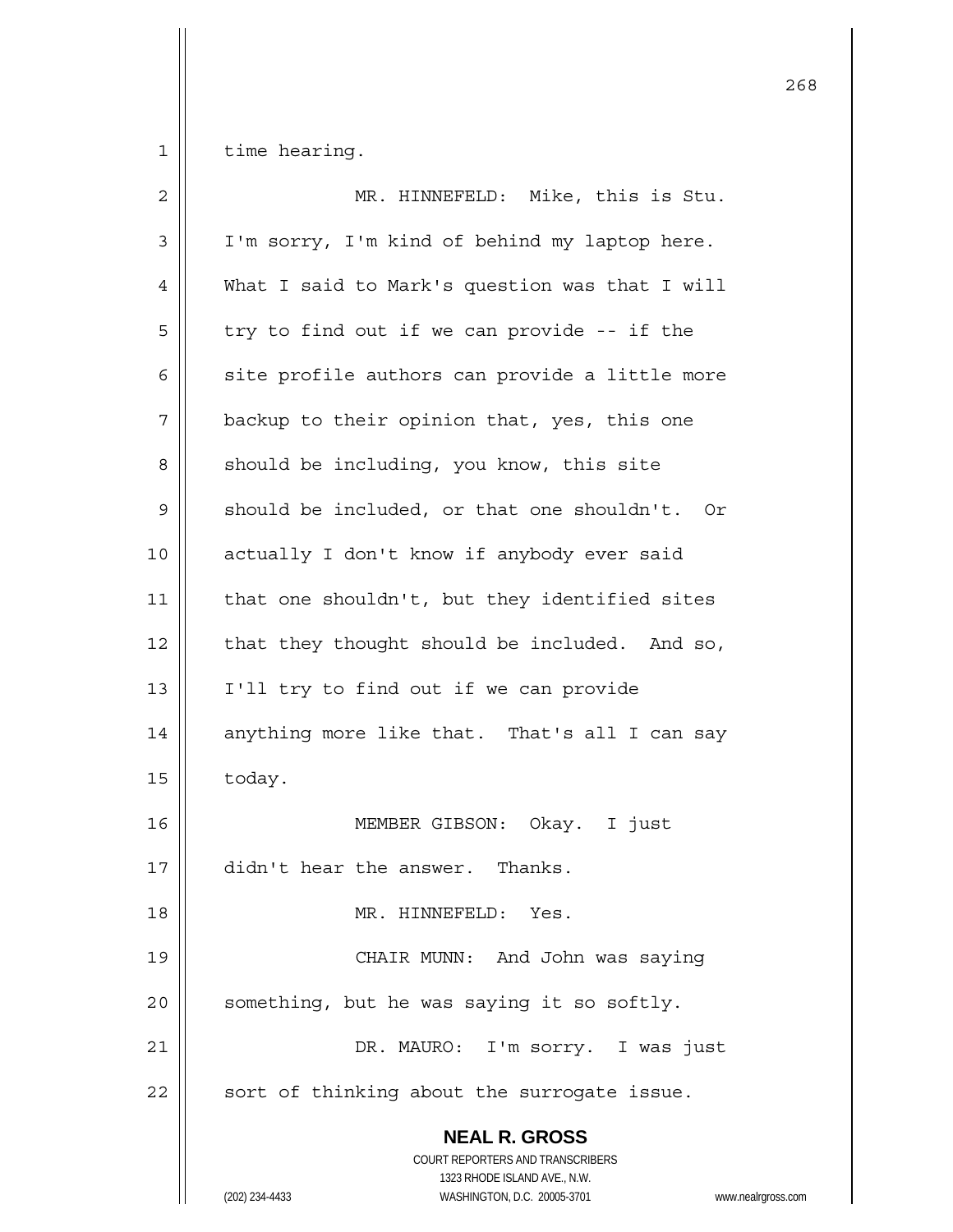1 || In other words, there are a lot of places 2 | where generic concepts are being applied to deal  $3 \parallel$  with the fact that maybe there's a limitation 4 | of data. Up until now, we've mainly been 5 | looking into using data from another site to 6  $\parallel$  apply to a given site, when you're, you know,  $7$  || missing, or there are deficiencies in data. 8 | In a way, I see this procedure as being of  $9 \parallel$  that nature. That is, the idea being that, if 10 || you feel a degree of confidence that it had a 11 || good health physics oversight program at a 12 | facility for a given time period, the use of 13  $\parallel$  the regulations, the MPCs, as being a way of 14 | assigning exposures, and I read through 0018, 15  $\parallel$  and there's no doubt that, if you had a good  $16$  | coverage, there weren't any incidents of note, 17 || and you were to assign the MPCs, especially I  $18$  | think you were assigning the MPCs in a way 19 || that were off the charts, conservatively. And 20 whether you just picked Strontium-90, you went  $21$   $\parallel$  ahead and found those radionuclides, and some  $22$  | kind of workbook, a sophisticated workbook,

> **NEAL R. GROSS** COURT REPORTERS AND TRANSCRIBERS 1323 RHODE ISLAND AVE., N.W. (202) 234-4433 WASHINGTON, D.C. 20005-3701 www.nealrgross.com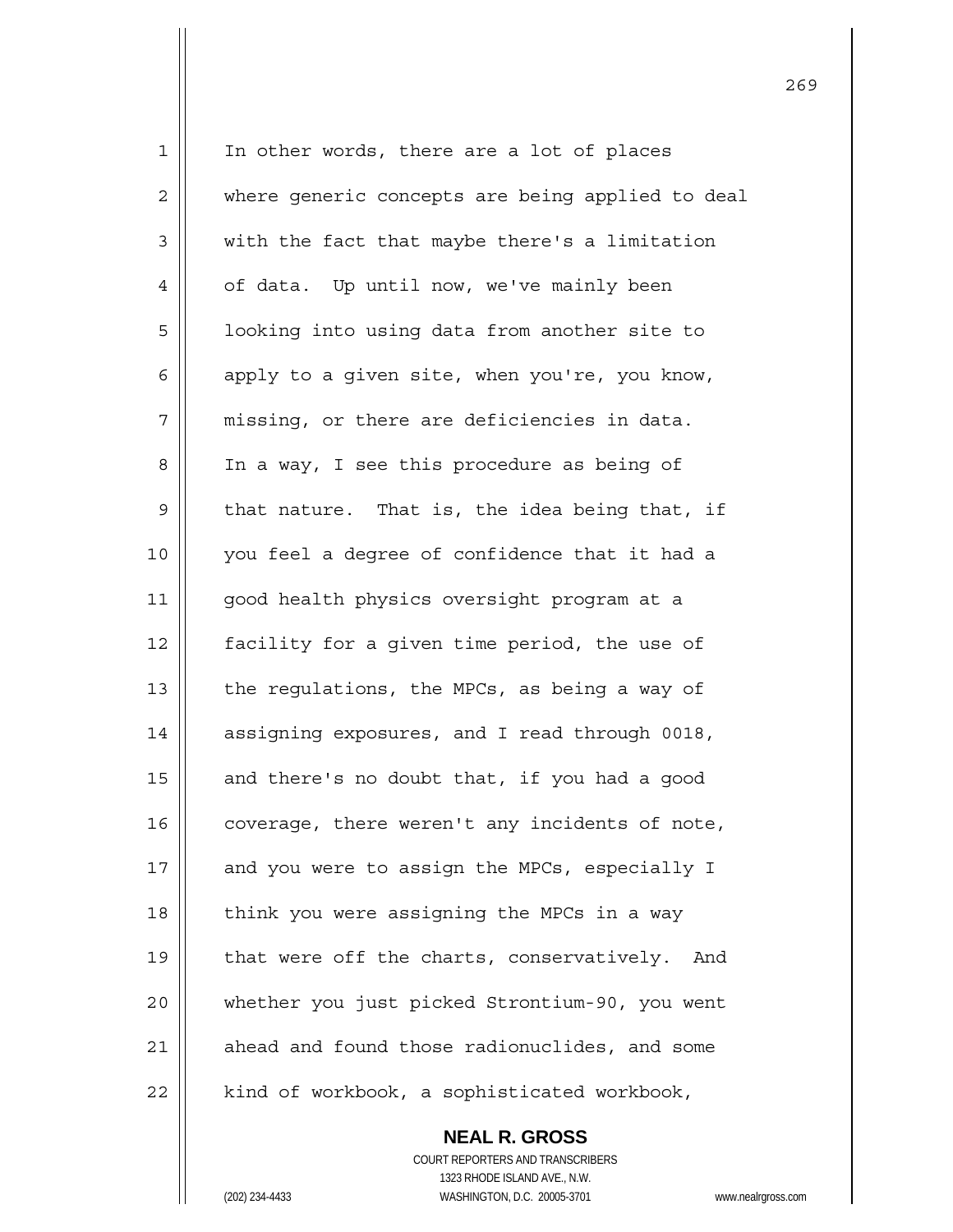| $\mathbf 1$    | that would just assign off-the-chart exposures           |
|----------------|----------------------------------------------------------|
| $\overline{2}$ | for the purpose of denial. Then you layer in             |
| 3              | this other OTIB, which is 0033, which is what            |
| $\overline{4}$ | -- but now you could assign fractions, 0.5,              |
| 5              | 0.1 of an MPC.                                           |
| 6              | What I'm getting at, and I see it                        |
| 7              | important to put this I guess on the table, is           |
| 8              | that that goes toward a generic approach to              |
| 9              | dealing with the fact that you may now have              |
| 10             | site-specific data, or have inadequate data.             |
| 11             | And it's a way to fill that gap. So I think              |
| 12             | that that, along with the other surrogate data           |
| 13             | -- you know, we look at a number of sites                |
| 14             | where surrogate data would be used, but here             |
| 15             | we have a procedure where, in effect, it's a             |
| 16             | way to get around the fact that you're lacking           |
| 17             | site-specific data, or it's insufficient.<br>And         |
| 18             | I think it's -- whether or not it's addressed            |
| 19             | here in the way in which we just discussed,              |
| 20             | where you'll be providing additional                     |
| 21             | information on these judgments, but also it's            |
| 22             | something that I'm sure will be a matter that            |
|                | <b>NEAL R. GROSS</b><br>COURT REPORTERS AND TRANSCRIBERS |
|                | 1323 RHODE ISLAND AVE., N.W.                             |
|                | (202) 234-4433<br>WASHINGTON, D.C. 20005-3701<br>www.n   |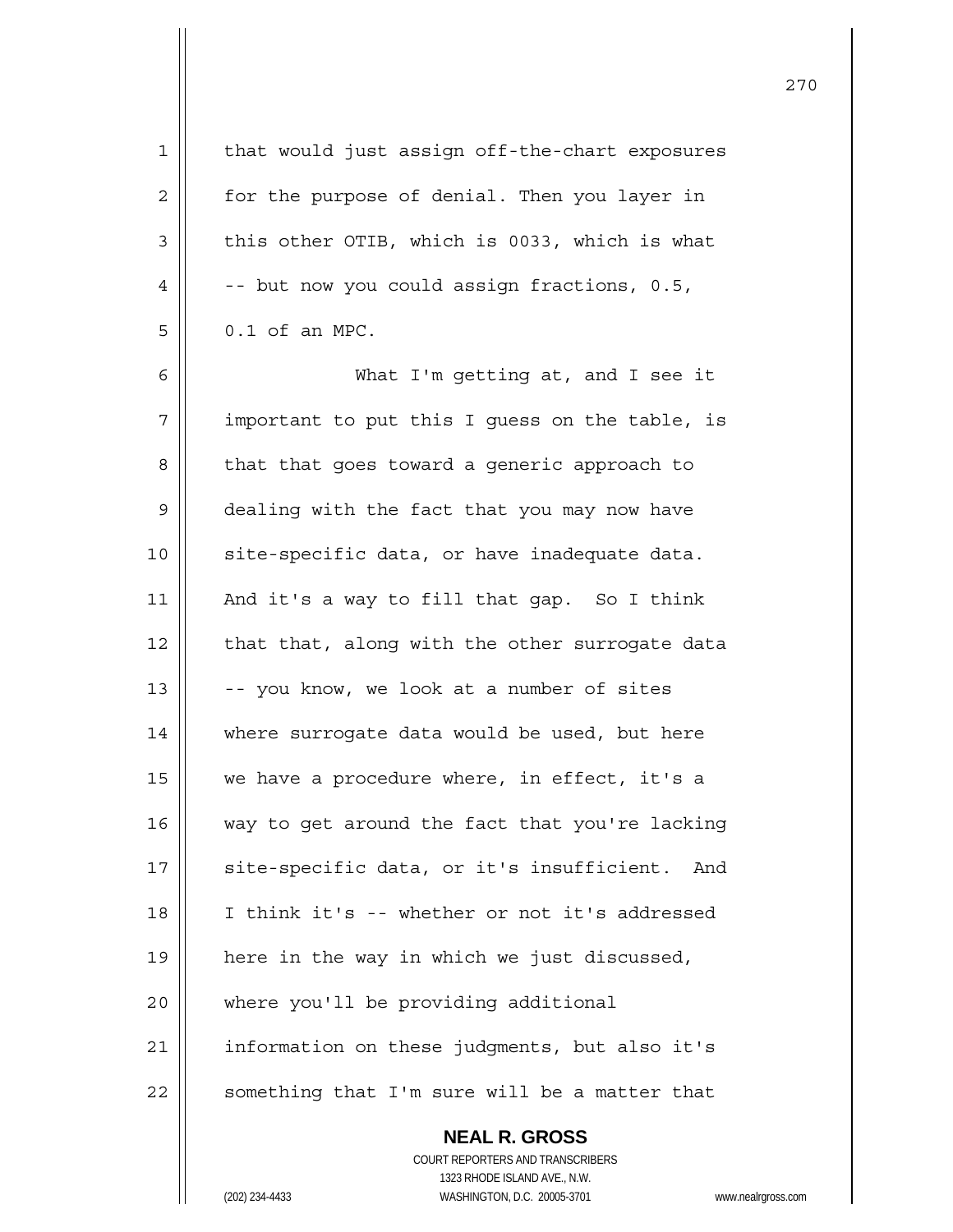| 1              | perhaps should be on the table for the         |
|----------------|------------------------------------------------|
| $\overline{c}$ | surrogate data worker, whether or not they     |
| 3              | would like to engage that issue from that      |
| 4              | perspective.                                   |
| 5              | MEMBER GRIFFON: John, I tend to                |
| 6              | agree with you. You know, it's kind of a       |
| 7              | work-around, and that's all the more reason    |
| 8              | for the -- you know, my inquiry into the       |
| $\mathsf 9$    | definition of how -- or how you derive or      |
| 10             | determine whether a facility has a robust --   |
| 11             | you know, I mean, I think it is, you know,     |
| 12             | probably very generous if in fact it -- you    |
| 13             | know, it meets that definition.                |
| 14             | The other thing I think you have               |
| 15             | to look at is, is it a plausible -- and, you   |
| 16             | know, I think this is just a way to, you know, |
| 17             | avoid the fact that you don't have records at  |
| 18             | all for these individuals, and throw a high    |
| 19             | number at the situation, because you know it's |
| 20             | going to be a denied claim. So you know, I     |
| 21             | guess there's a couple things going on in      |
| 22             | this.                                          |
|                | <b>NEAL R. GROSS</b>                           |

 COURT REPORTERS AND TRANSCRIBERS 1323 RHODE ISLAND AVE., N.W. (202) 234-4433 WASHINGTON, D.C. 20005-3701 www.nealrgross.com

 $\mathsf{II}$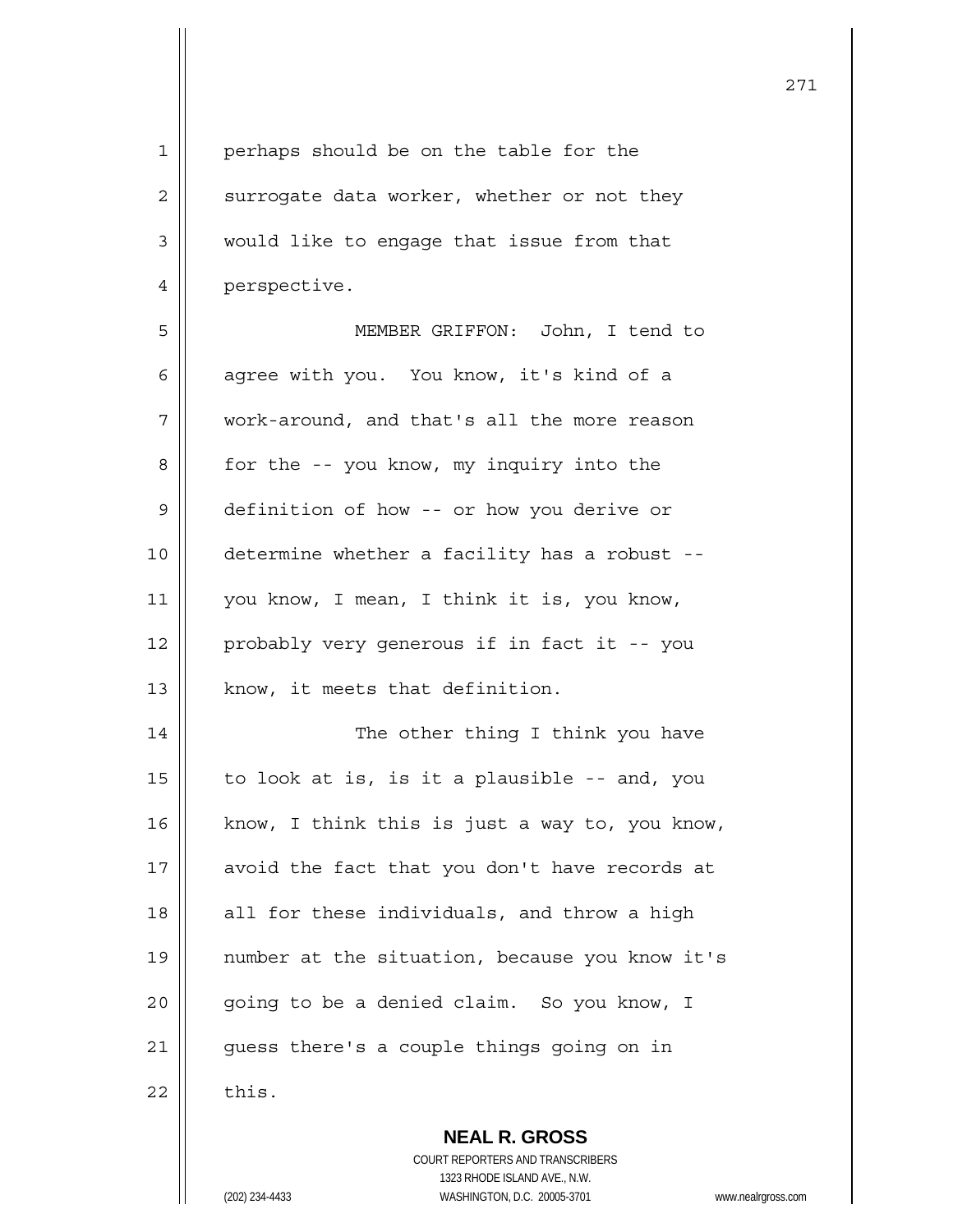| $\mathbf 1$ | DR. MAURO: I'm less concerned                            |
|-------------|----------------------------------------------------------|
| 2           | with the use of it for denial, especially                |
| 3           | if there's no incidents, than I am with the              |
| 4           | OTIB-0033, which is a way to tweak the results           |
| 5           | of that. It could also have been used for                |
| 6           | granting.                                                |
| 7           | MEMBER GRIFFON: But remember,                            |
| 8           | this is a dose reconstruction program. So you            |
| 9           | know, you have to -- you know, peaking on the            |
| 10          | side of this, and we've talked about this at             |
| 11          | length for over five years, you know, that               |
| 12          | this -- lurking in the sideline is the SEC               |
| 13          | regulation, and the fact that it's not --                |
| 14          | we're not just looking at, you know, a POC               |
| 15          | determination here. We're looking at dose                |
| 16          | determination. So those two things we use                |
| 17          | together. I think we have to keep that in                |
| 18          | mind. You know, if you do this kind of thing,            |
| 19          | obviously what ends up falling out is a lot of           |
| 20          | the obvious cancers that are very low radio-             |
| 21          | toxic, radio-toxicity, not very radiogenic,              |
| 22          | end up falling off the bottom, and so you                |
|             | <b>NEAL R. GROSS</b><br>COURT REPORTERS AND TRANSCRIBERS |

1323 RHODE ISLAND AVE., N.W.

 $\prod$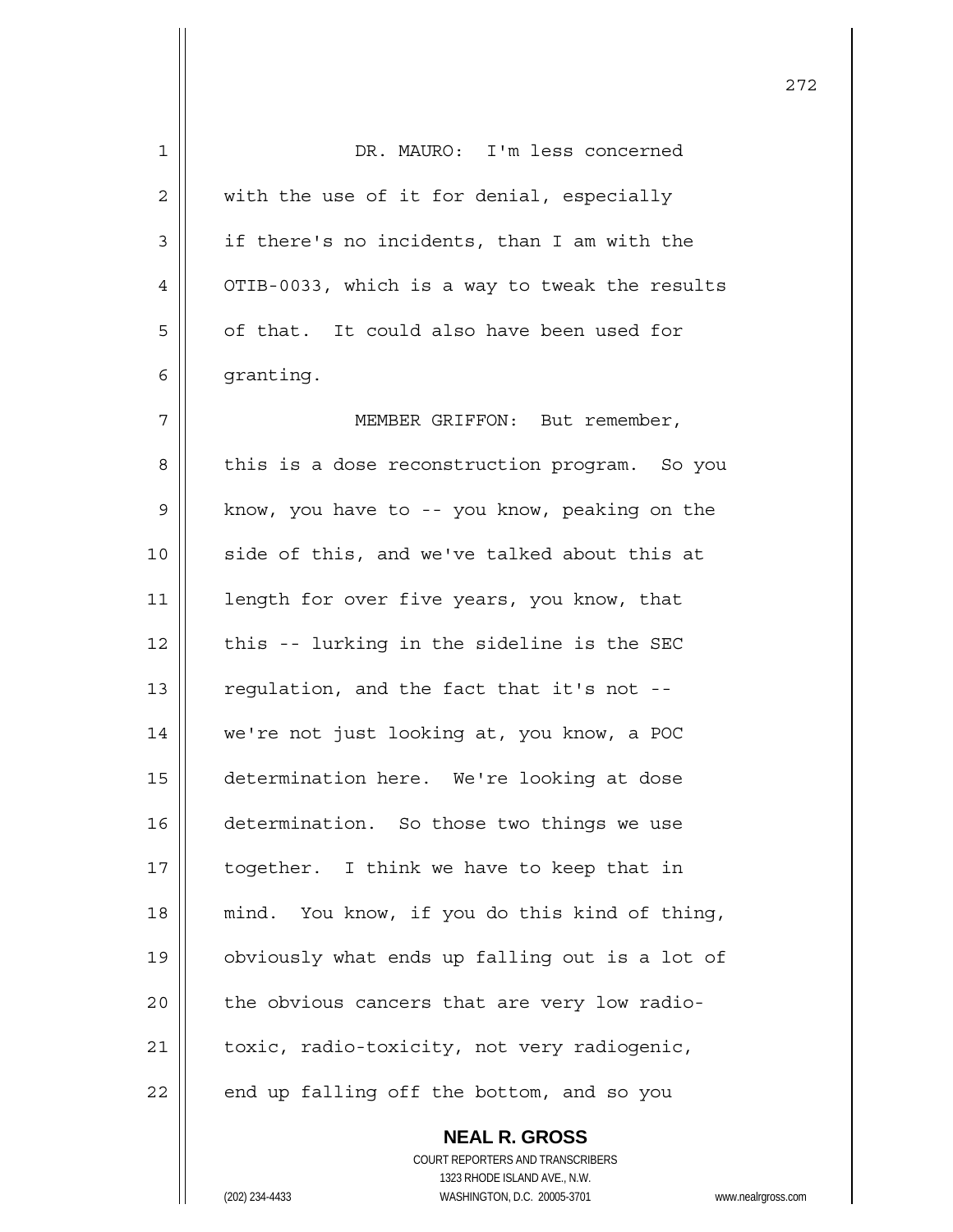**NEAL R. GROSS** COURT REPORTERS AND TRANSCRIBERS 1323 RHODE ISLAND AVE., N.W. (202) 234-4433 WASHINGTON, D.C. 20005-3701 www.nealrgross.com  $1 \parallel$  throw a high dose no matter -- they're never  $2 \parallel$  going to be compensable, and they're gone, you 3 | know? Is that consistent with a dose 4 | reconstruction program? I don't know. I'm  $5 \parallel$  thinking out loud here, but that's -- I think  $6 \parallel$  that's also something to consider. 7 MR. HINNEFELD: Well, I think, 8 | Mark, we -- you know, OTIB-0018 was a fairly  $9 \parallel$  early development, and for a lot of these 10 || sites, I would think we'd have coworker data. 11 || MEMBER GRIFFON: No, you're going 12 | to have coworker data, right? Yes. Yes. 13 MR. HINNEFELD: But the dose 14 | reconstructors are looking at you with a 15 | puzzled look on their face, so maybe not. 16 MEMBER GRIFFON: But I think it's 17 | widely used. 18 MR. HINNEFELD: That would be a 19 || preferred approach, if it's available. 20 || MS. BRACKETT: But oftentimes, 21 || OTIB-0018 is easier. It's more efficient, so 22 | the dose reconstructors still tend towards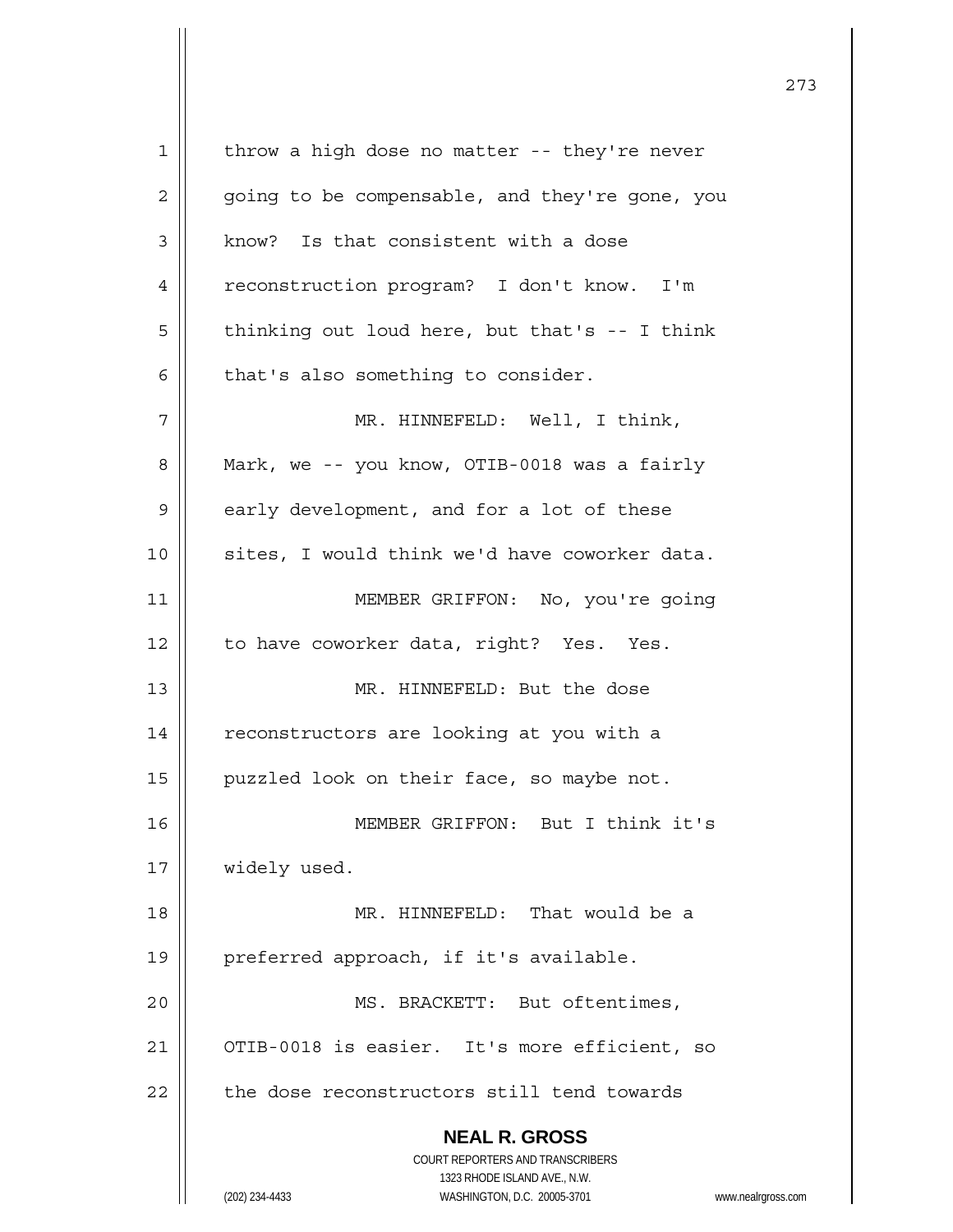**NEAL R. GROSS** COURT REPORTERS AND TRANSCRIBERS 1323 RHODE ISLAND AVE., N.W. (202) 234-4433 WASHINGTON, D.C. 20005-3701 www.nealrgross.com 274  $1 \parallel$  that --2 | DR. MAURO: And denied. 3 | MS. BRACKETT: Yes. 4 MR. HINNEFELD: I mean, there  $5 \parallel$  could be a comparison of coworker data that --6 MS. BRACKETT: You'd have to run 7 | every scenario possible, because OTIB-0018 8 | changes depending on the organ and the time --9 | the length of employment. Because it's based  $10$  | on -- it's a changing nuclide that gives you 11 | the largest dose. 12 || MR. HINNEFELD: Okay. 13 || MS. BRACKETT: And once exposure 14 || stops, the nuclide that gives you the largest 15 **dose** changes. 16 MR. HINNEFELD: Okay. 17 || MS. BRACKETT: It's very 18 | complicated the way OTIB-0018 works. 19 MR. HINNEFELD: Okay. Okay. 20 DR. MAURO: Now I would say, if we  $21$  |  $\vert$  looked at that carefully, and I agree with  $22$  || you, every effort was made to make sure that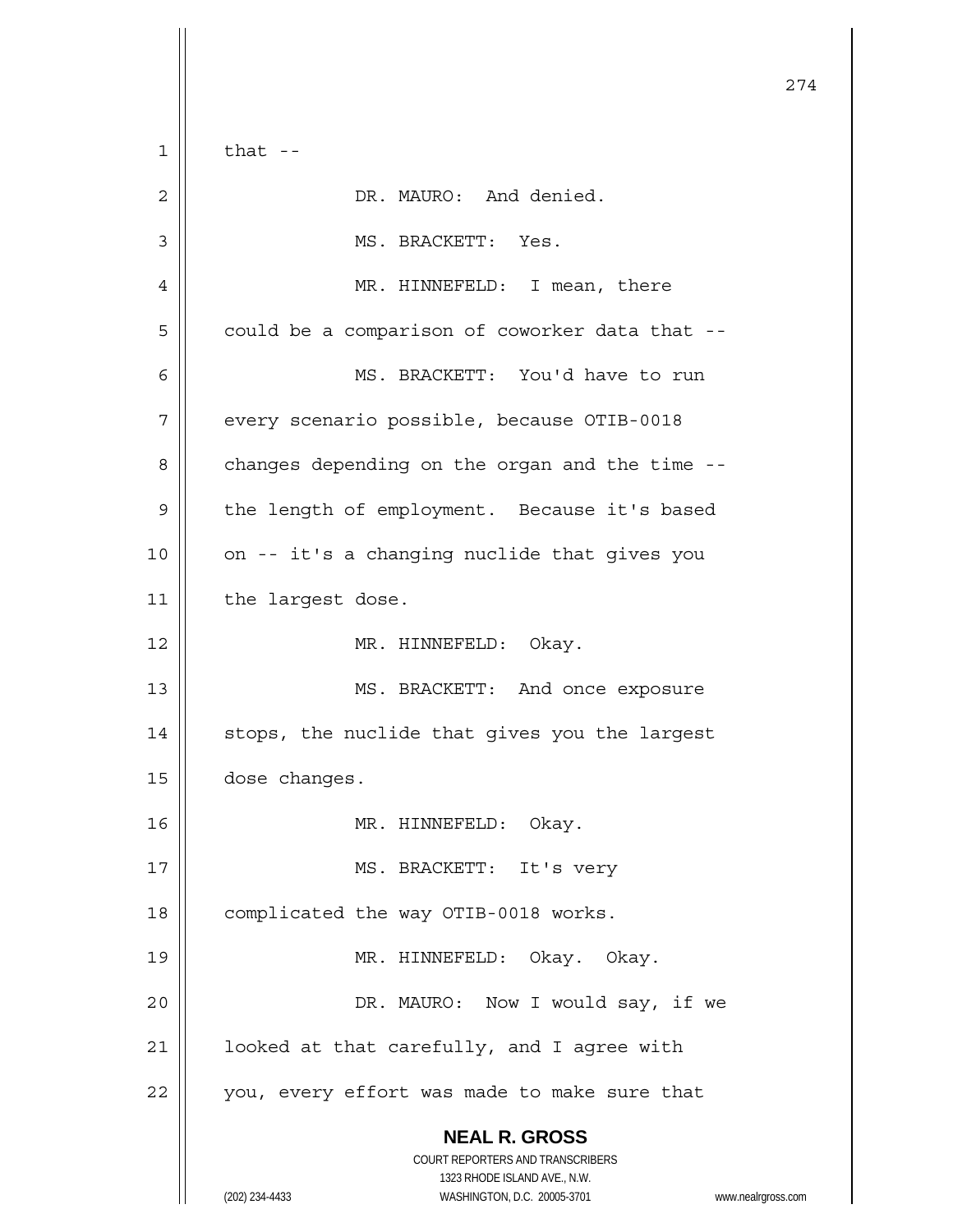**NEAL R. GROSS** 1 || the radionuclide that was selected for a 2 | particular case gives you the limiting MPC  $3 \parallel$  exposure, by far. In terms of the limiting 4 dose to the organ of concern, and the 5 | exposure scenario. 6 MS. BRACKETT: On an annual basis. 7 DR. MAURO: Yes, on an annual 8 | basis. It's quite fabulous and amazing. I 9 mean, when I looked at it, I was quite 10 || overwhelmed. But at the same time, when you 11 || do that, you certainly create scenarios which  $12$  | are bounding, certainly not plausible, but for 13 || the purpose of denial, acceptable. It's when 14 || you move into the realm of, is there any way 15 we could use this particular tool in 16 | combination with, let's say OTIB-0033, it 17  $\parallel$  starts to allow you to ratchet that down to a  $18 \parallel$  0.5 of an MPC, 0.1 of an MPC, and thereby 19 | avoiding the fact that you're not using site- $20$  | specific data anymore, and then grant. I  $21$  | think that might raise some questions 22 | regarding an SEC. That's where I'm coming

275

 COURT REPORTERS AND TRANSCRIBERS 1323 RHODE ISLAND AVE., N.W.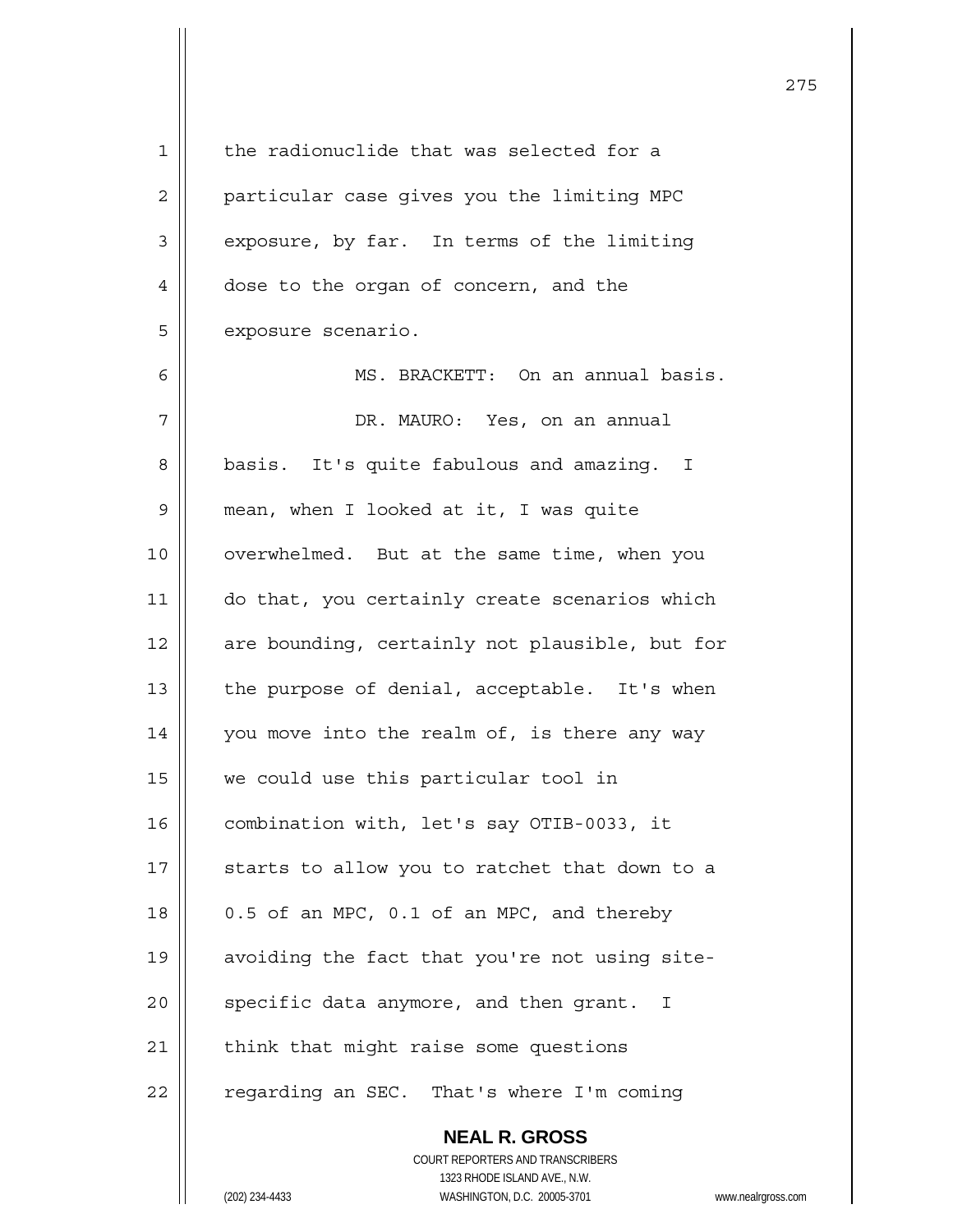|    |                                                                         | 276 |
|----|-------------------------------------------------------------------------|-----|
| 1  | from.                                                                   |     |
| 2  | MS. BRACKETT: OTIB-0033 is not                                          |     |
| 3  | used to grant. It can only be used for                                  |     |
| 4  | denials.                                                                |     |
| 5  | DR. MAURO: I misunderstood.                                             |     |
| 6  | MR. SIEBERT: It was during the                                          |     |
| 7  | time frame that -- it caused problems for                               |     |
| 8  | $US$ --                                                                 |     |
| 9  | MS. BRACKETT: Yes. And --                                               |     |
| 10 | DR. MAURO: That's behind us now?                                        |     |
| 11 | MS. BRACKETT: Yes, and it is a                                          |     |
| 12 | problem because the title does imply that you                           |     |
| 13 | can use it, and that's because it was written                           |     |
| 14 | at that time. And it is on -- I believe it's                            |     |
| 15 | on our list of action items to change the                               |     |
| 16 | title of that OTIB and --                                               |     |
| 17 | DR. MAURO: Then I have absolutely                                       |     |
| 18 | no concerns with it.                                                    |     |
| 19 | CHAIR MUNN: Any other comment                                           |     |
| 20 | with respect to 0018-05? So where do we                                 |     |
| 21 | stand?                                                                  |     |
| 22 | MR. HINNEFELD: Well, I'm going to                                       |     |
|    | <b>NEAL R. GROSS</b>                                                    |     |
|    | <b>COURT REPORTERS AND TRANSCRIBERS</b><br>1323 RHODE ISLAND AVE., N.W. |     |
|    | WASHINGTON, D.C. 20005-3701<br>(202) 234-4433<br>www.nealrgross.com     |     |

Ħ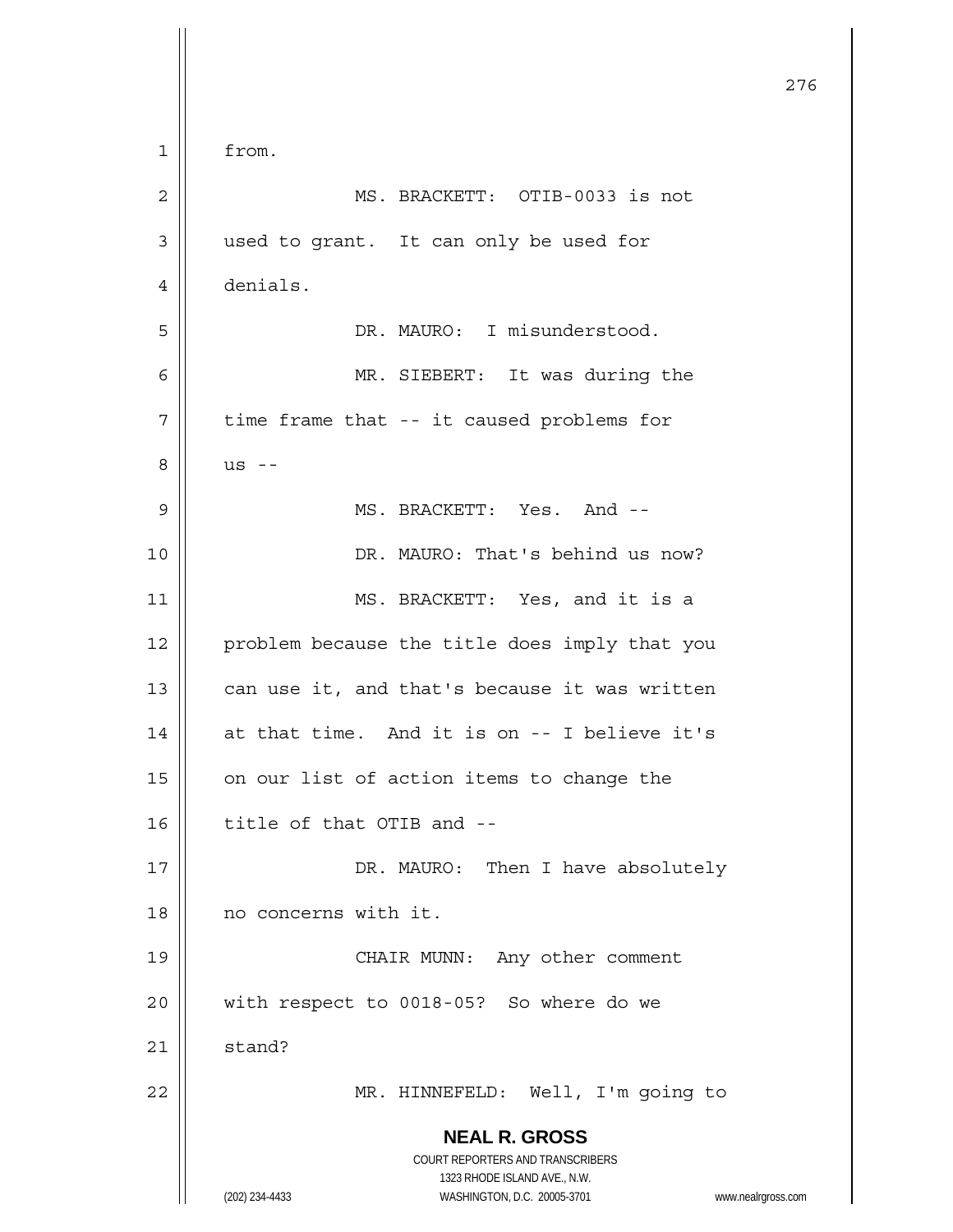| 1  | see if we can provide any additional           |
|----|------------------------------------------------|
| 2  | information from the site profile authors      |
| 3  | about support for their opinions.              |
| 4  | CHAIR MUNN: All right. Any other               |
| 5  | comments with respect to OTIB-0018-05? And     |
| 6  | any other outstanding material that's been     |
| 7  | generated since our last meeting that should   |
| 8  | be addressed before we adjourn?                |
| 9  | MR. HINNEFELD: Do you have an                  |
| 10 | idea of how we're going to go on the next      |
| 11 | meeting? Anything you want us to try to focus  |
| 12 | on getting responses back from? Because I      |
| 13 | know there are still some third set procedures |
| 14 | that we haven't provided initial responses on. |
| 15 | CHAIR MUNN: That's true.                       |
| 16 | MR. HINNEFELD: There's a review                |
| 17 | of the worker outreach program. What else is   |
| 18 | out there that -- I was going to look at our   |
| 19 | list of cases, and see what all the various    |
| 20 | products are. I mean, clearly we can go ahead  |
| 21 | and, you know, try to get some more responses  |
| 22 | on the third set, some more of those initial   |
|    | <b>NEAL R. GROSS</b>                           |

 COURT REPORTERS AND TRANSCRIBERS 1323 RHODE ISLAND AVE., N.W.

 $\prod$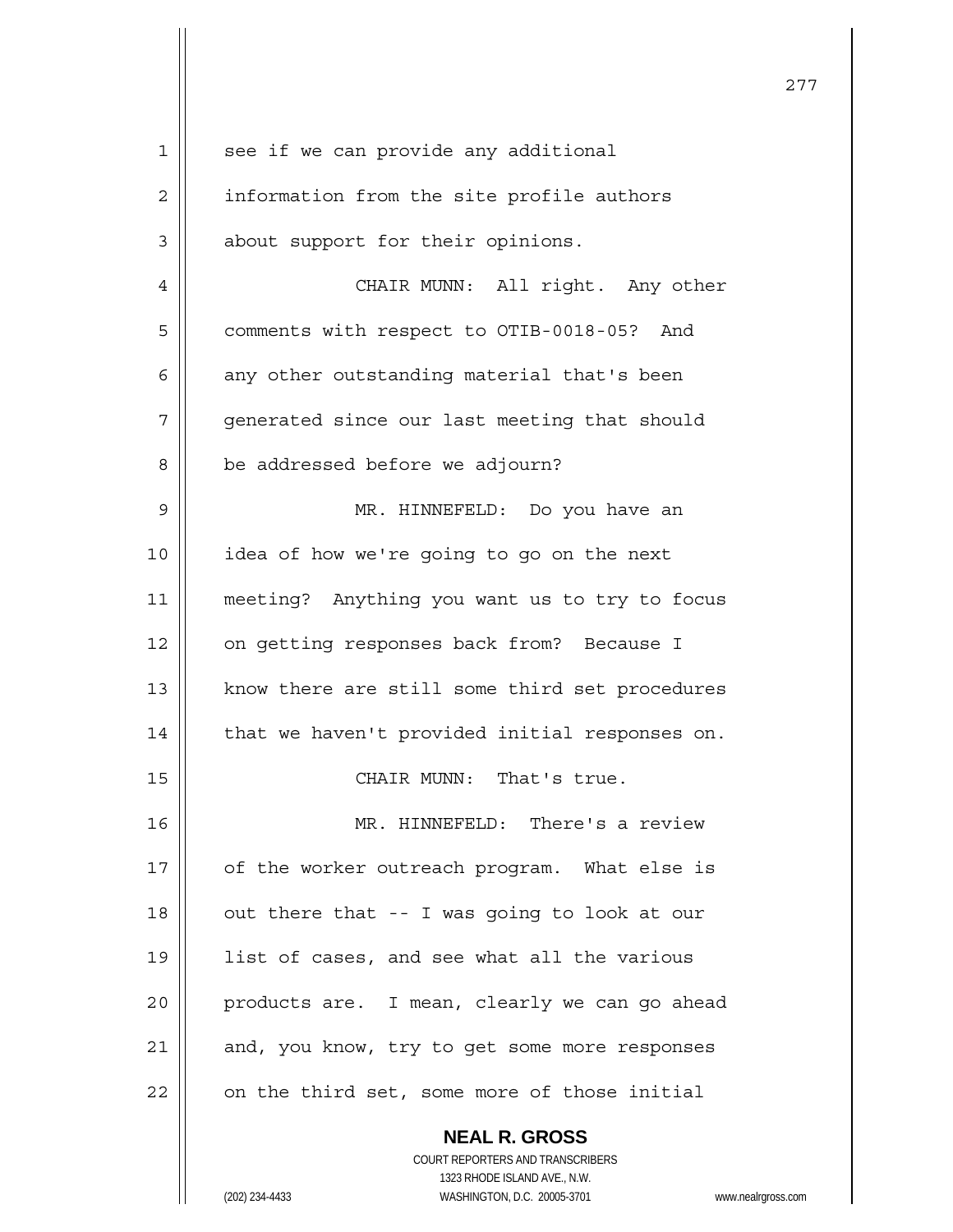**NEAL R. GROSS** COURT REPORTERS AND TRANSCRIBERS 1323 RHODE ISLAND AVE., N.W. 1 || responses, and try to get those out. Then I 2 | just wondered if there's anything else that we 3 | need to try to focus on. 4 CHAIR MUNN: I will try to get the 5 | action item list from this meeting out in a 6 | prompt manner. And it would, from an 7 | administrative perspective, be very helpful to 8 | get as many initial responses to that that are 9 | outstanding in, and there's one, two, and  $10$  | three out there. If that can be done, that's 11 helpful. 12 || I hesitate to undertake much  $13$  | effort on the fourth step until we have gotten 14  $\parallel$  a little further along with this third group. 15  $\parallel$  The older they get, the more difficult it is 16 | for us to come to a conclusion. 17 || So at this juncture, I do not 18 || anticipate going any further into our list 19  $\parallel$  than we can count, with the exception of 20 || outstanding pressing issues that arise as we  $21$  | qo along the normal course of events. 22 || Yes, Steve?

278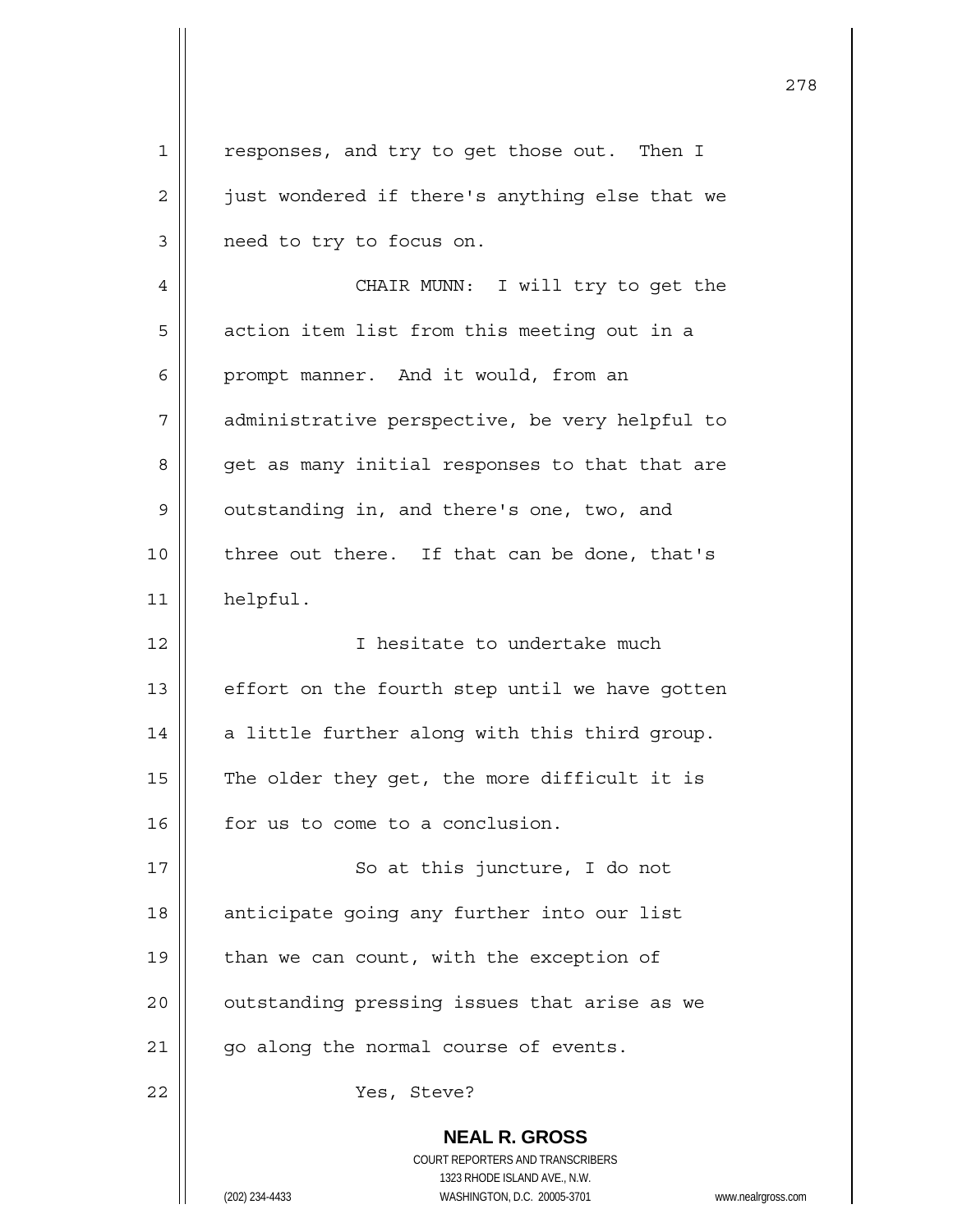| $\mathbf 1$ | MR. MARSCHKE: I was just going to                                   |
|-------------|---------------------------------------------------------------------|
| 2           | point out, Wanda, we started off this morning                       |
| 3           | with a snapshot of -- or at lunch time, we                          |
| 4           | started out with a snapshot of the summary                          |
| 5           | table where we began today, and after working                       |
| 6           | through the initial responses, this is kind of                      |
| 7           | where we're ending the day, I guess. If you                         |
| 8           | look at the 1029 row up there, we started out                       |
| 9           | the day with 139 open issues, and we're ending                      |
| 10          | the day with 113 open issues. We started                            |
| 11          | today with three in-progress, and we ended up                       |
| 12          | with 10 in-progress. We had three in                                |
| 13          | abeyance, and we now have 13 in abeyance. We                        |
| 14          | now have one addressed in another finding, and                      |
| 15          | we have now -- before we had no closed issues,                      |
| 16          | and now we have eight closed issues. So                             |
| 17          | that's the progress we've made this afternoon.                      |
| 18          | CHAIR MUNN: That's helpful. And                                     |
| 19          | it is certainly a mood adjustor. Thank you,                         |
| 20          | Steve.                                                              |
| 21          | DR. MAURO: Steve, I noticed that                                    |
| 22          | we have them grouped by date, and some of                           |
|             | <b>NEAL R. GROSS</b>                                                |
|             | COURT REPORTERS AND TRANSCRIBERS                                    |
|             | 1323 RHODE ISLAND AVE., N.W.                                        |
|             | (202) 234-4433<br>WASHINGTON, D.C. 20005-3701<br>www.nealrgross.com |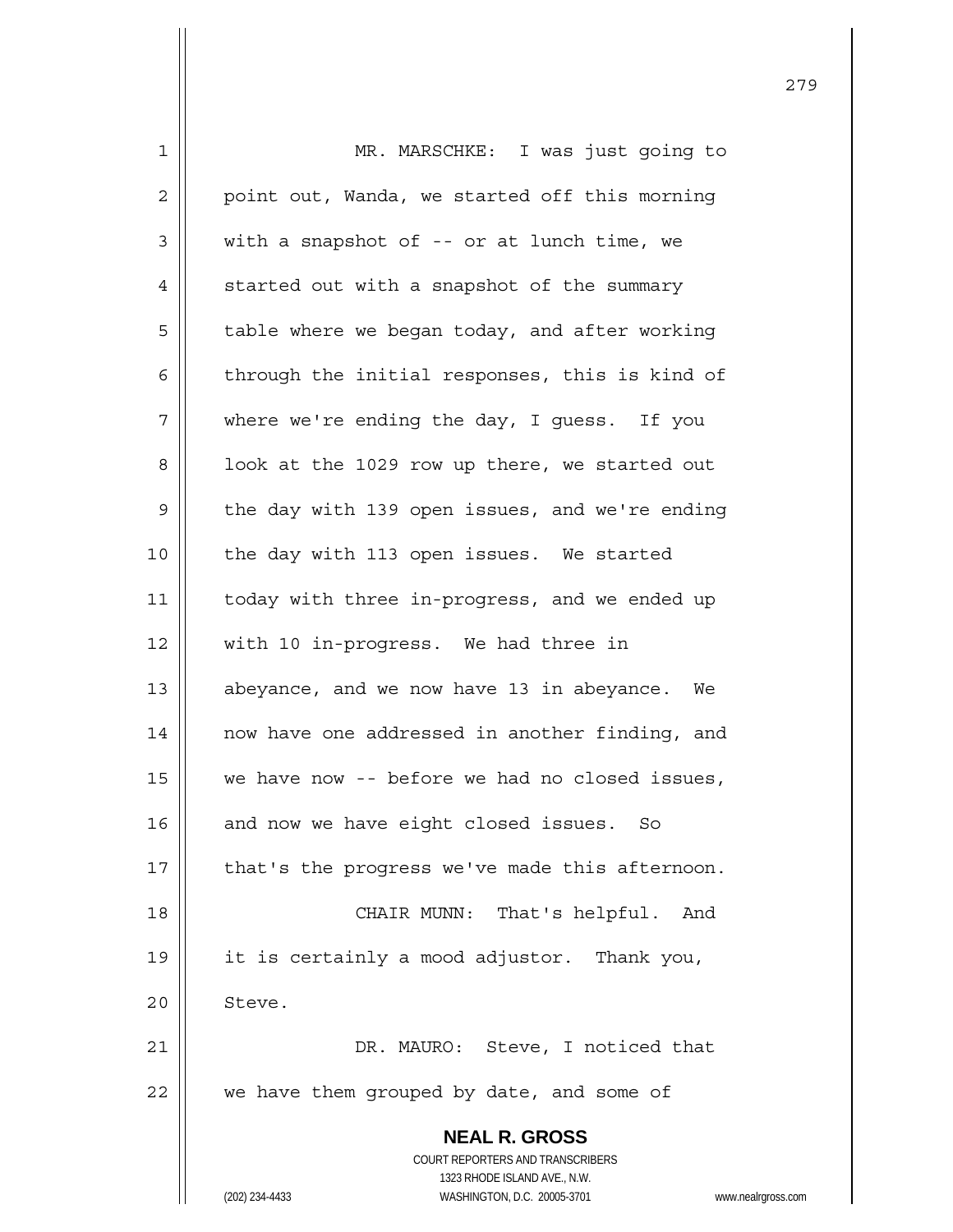**NEAL R. GROSS** COURT REPORTERS AND TRANSCRIBERS 1323 RHODE ISLAND AVE., N.W. (202) 234-4433 WASHINGTON, D.C. 20005-3701 www.nealrgross.com 1 || these, like the first one here, certainly this  $2 \parallel$  one and this one, may represent these very 3 | large documents that have maybe 30 or more 4 | procedures that were reviewed. And some of  $5 \parallel$  them, my guess is, that's just one procedure. 6 MR. MARSCHKE: They're all just 7 one. 8 DR. MAURO: This is just one? 9 MR. MARSCHKE: I mean, all the 10 || other ones are -- except for those three, all 11 | the other ones are single. 12 DR. MAURO: And the reason I 13 || mentioned that is that the ones that are by 14 | themselves are the ones that were considered 15 | of special concern, like OTIB-0052. 16 || CHAIR MUNN: That's correct. 17 DR. MAURO: And the extent to 18 || which this kind of summary table could capture  $19 \parallel$  that would be helpful. 20 MR. MARSCHKE: Well, Wanda asked  $21$  | to implement that a number of months ago, and  $22$  | basically, because the SQL database was coming

<u>280</u>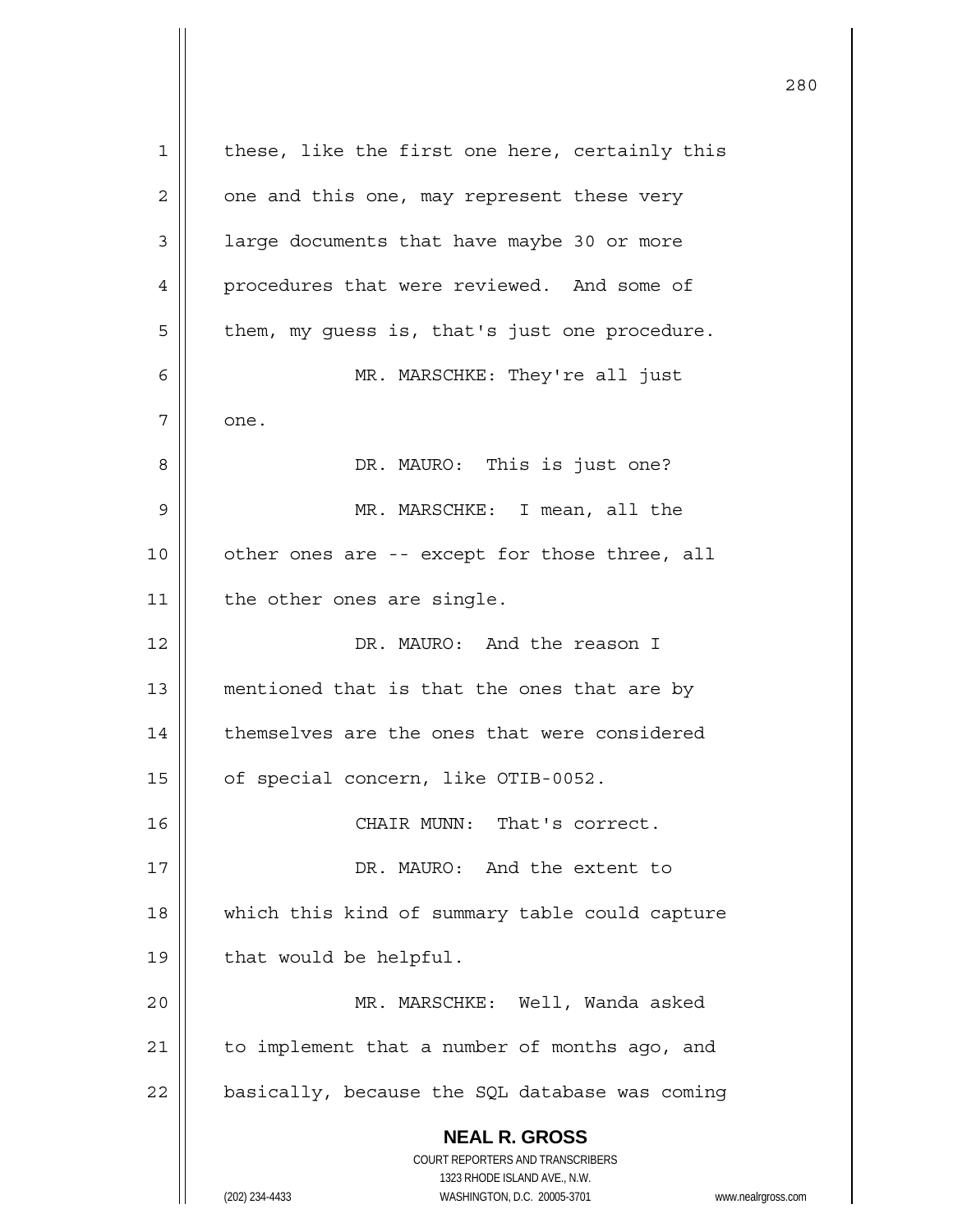| $\mathbf{1}$ | down the road any day now, we've kind of                            |
|--------------|---------------------------------------------------------------------|
| 2            | frozen work on this database, and we have not                       |
| 3            | been updating anything. But Wanda has asked                         |
| 4            | for a descriptor back in the summer sometime,                       |
| 5            | and this was quite a while ago, a text                              |
| 6            | descriptor, which describes what each one of                        |
| 7            | those finding dates is all about. And we did                        |
| 8            | not incorporate that, because again, we froze                       |
| 9            | the database in anticipation of moving away                         |
| 10           | from this particular database. I mean, if you                       |
| 11           | want, we can start, you know, making changes                        |
| 12           | to it, and making enhancements to it. There                         |
| 13           | was a couple of questions that -- I mean, this                      |
| 14           | is one. Mark basically had another one.<br>Is                       |
| 15           | there someway that we can press a button, and,                      |
| 16           | you know, get more text on the screen.                              |
| 17           | DR. MAURO: Blow up the whole                                        |
| 18           | thing.                                                              |
| 19           | MR. MARSCHKE: Blow up the SC&A                                      |
| 20           | response so that it -- you know, so you have                        |
| 21           | -- you're not reading two lines at a time. So                       |
| 22           | I mean, there are some enhancements that could                      |
|              | <b>NEAL R. GROSS</b>                                                |
|              | COURT REPORTERS AND TRANSCRIBERS                                    |
|              | 1323 RHODE ISLAND AVE., N.W.                                        |
|              | (202) 234-4433<br>WASHINGTON, D.C. 20005-3701<br>www.nealrgross.com |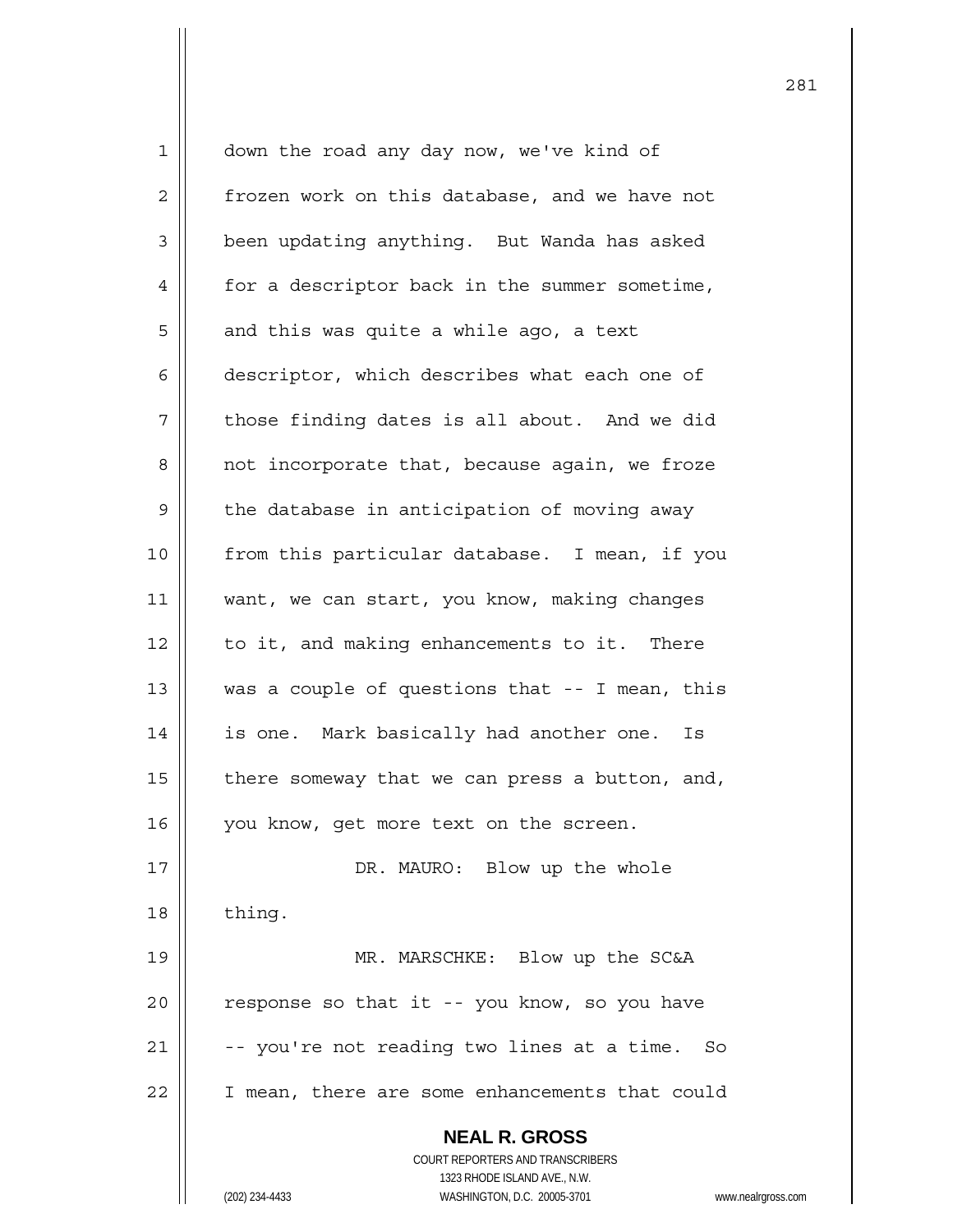1 | be made to the database, but at this point,  $2 \parallel$  it's frozen.

 **NEAL R. GROSS** COURT REPORTERS AND TRANSCRIBERS 1323 RHODE ISLAND AVE., N.W. 3 CHAIR MUNN: And I hesitate to 4 | recommend that, John, for a number of reasons,  $5 \parallel$  not the least of which is, those of us who use 6  $\parallel$  this on a regular basis are well aware that we  $7$  | have three sets of procedures up there, and we 8 | identify them by date. We know that anything 9 | else is either a single or one or two 10 || procedures that were of special interest for 11 || some activity that was ongoing for the full 12 | Board. 13 || And knowing that, and as Steve has 14 | already said, understanding that some changes 15  $\parallel$  are coming with respect to how we handle the  $16$   $\parallel$  continued case, I hesitate to make an interim 17 || change. I think most of us are relatively 18 | comfortable with this, are we not? Am I 19 || speaking out of turn? 20 Mike? Mark? Have I spoken 21 | incorrectly? 22 || MEMBER GRIFFON: No, Wanda, that's